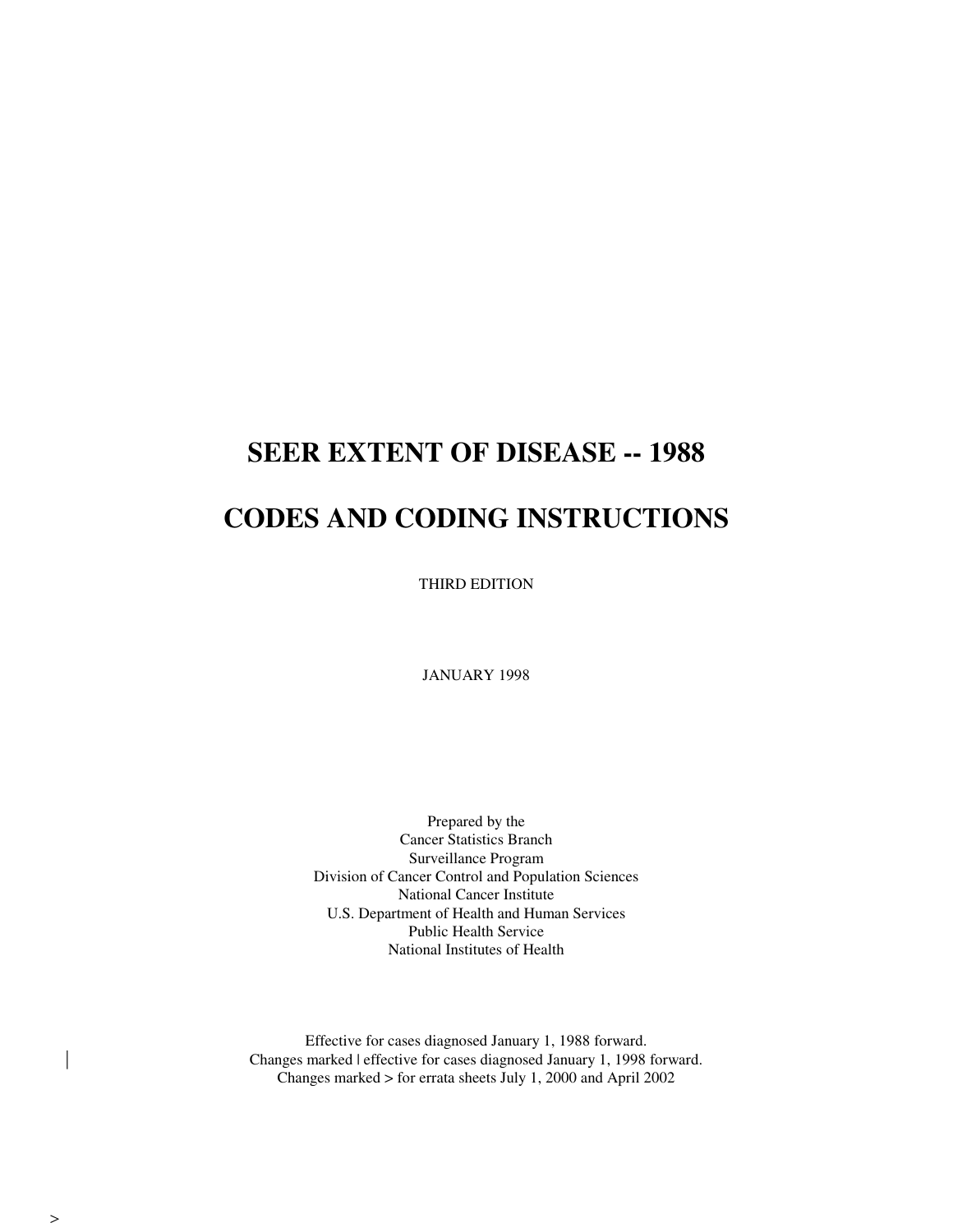#### **PUBLICATION HISTORY**

First Edition May 1988 Revised January 1989 Revised January 1990 Revised January 1991 Second Edition June 1992 Third Edition January 1998

| <b>Third Edition Editors</b> |                     |  |
|------------------------------|---------------------|--|
| April Fritz, ART, CTR        | <b>SEER Program</b> |  |
| Lynn Ries, MS                | <b>SEER</b> Program |  |

| Working Group Members for Third Edition |                   |
|-----------------------------------------|-------------------|
| Avis Bedard, CTR                        | Union City, CA    |
| Shirley Colony, CTR                     | Iowa City, IA     |
| Cynthia Conant, CTR                     | Los Angeles, CA   |
| Lynda Douglas, CTR                      | Sacramento, CA    |
| Kay Gebhard, CTR                        | San Francisco, CA |
| Nancy Jackson, CTR                      | Sacramento, CA    |
| Elaine Kelliher, CTR                    | San Francisco, CA |
| Madeline Koo, CTR                       | Union City, CA    |
| Donna Morrell, CTR                      | Los Angeles, CA   |
| Lilia O'Connor, MBA, CTR                | Union City, CA    |
| Mary Potts, RRA, CPA, CTR               | Seattle, WA       |
| Theola Rarick, CTR                      | Iowa City, IA     |
| Steven Roffers, PA, CTR                 | Sacramento, CA    |
| Nancy Sullivan, RRA                     | Seattle, WA       |
| Katheryne Vance, CTR                    | Long Beach, CA    |

#### **ACKNOWLEDGMENTS**

We wish to express our appreciation to Donald Henson, M.D., Chairman of the American Joint Committee on Cancer, and to Robert Hutter, M.D., Liaison of the American Joint Committee to the SEER Program.

The original 13-digit Extent of Disease code was prepared for the SEER Program by the Extent of Disease Committee: Evelyn M. Shambaugh, M.A., Editor; Robert F. Ryan, M.D.; Lillian M. Axtell, M.A.; Howard B. Latourette, M.D.; Charles E. Platz, M.D.; Mildred A. Weiss, B.A.; and Robert L. Schmitz, M.D.

The original 2-digit Extent of Disease code was prepared for the End Results Group by the Extent of Disease Advisory Group: Paula Baylis, Editor; Robert F. Ryan, M.D.; Eugene A. Foster, M.D.; William I. Lourie, Jr., MPH; Mildred A. Weiss, B.A.; and Eugene J. Donlan.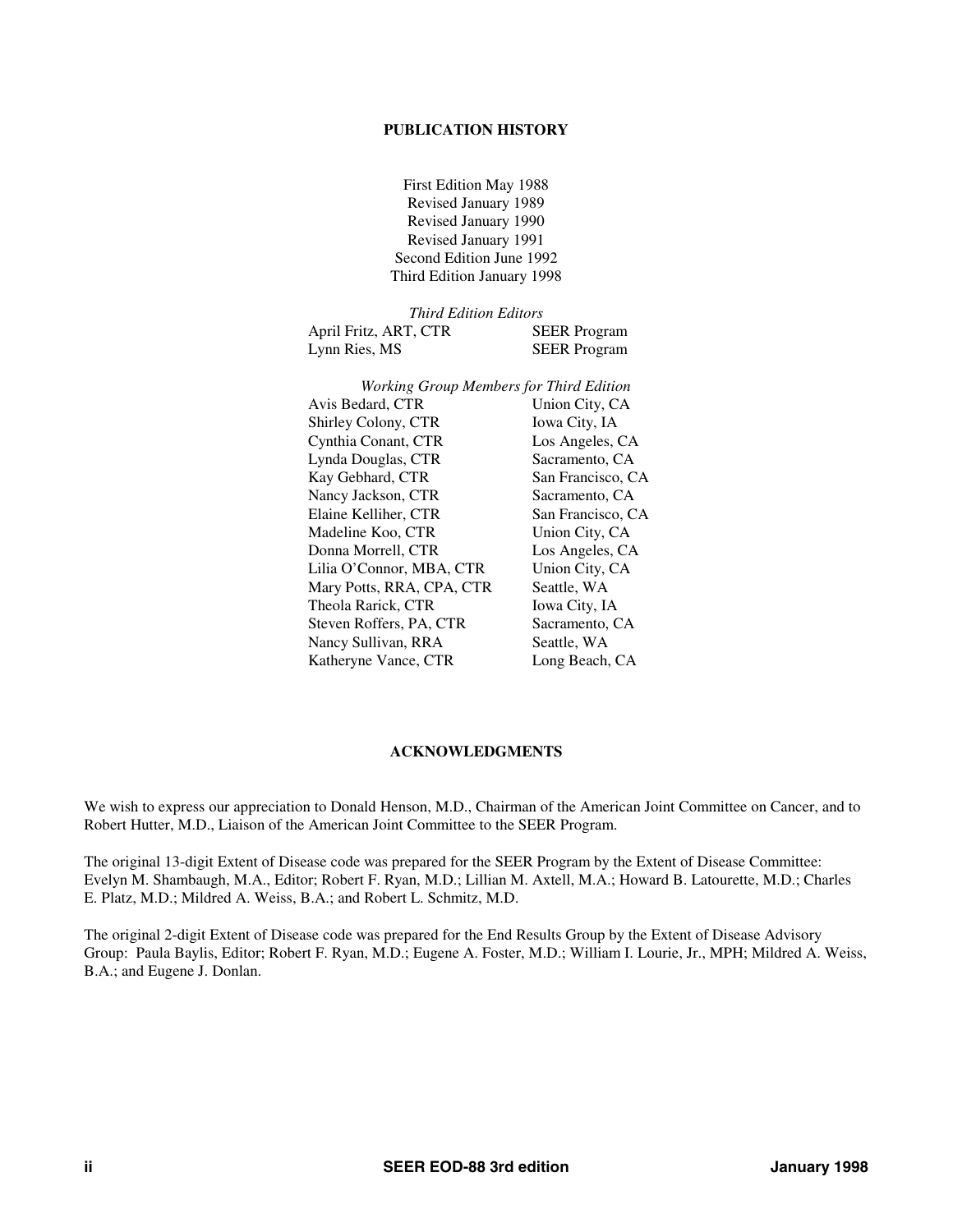### **TABLE OF CONTENTS**

NOTE: The site-specific schemes in this manual are in ICD-O-2 order, with a few exceptions at the end. If a site or subsite is not found in the table of contents or index, determine the ICD-O-2 code and locate the site sequentially.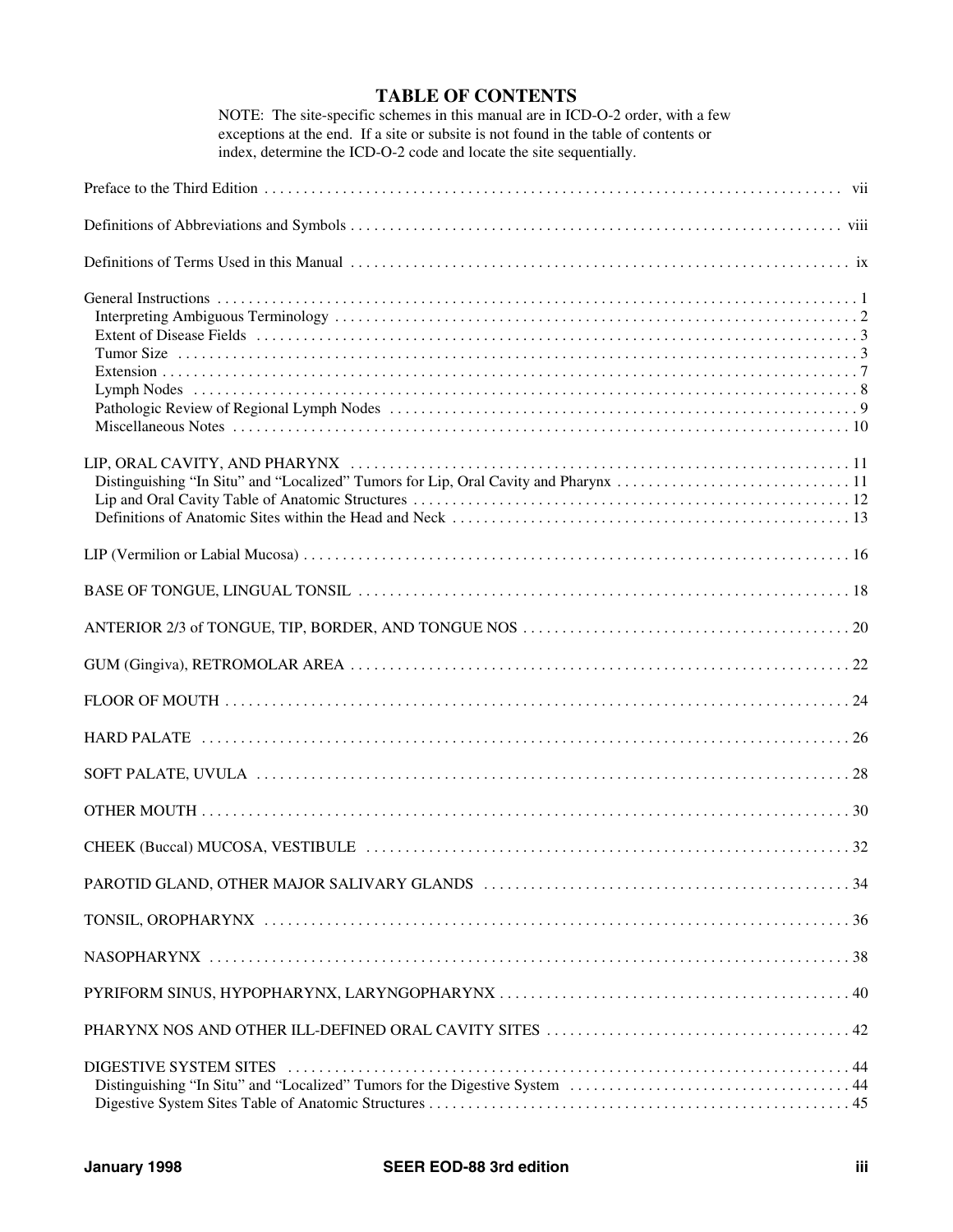### **Table of Contents, continued**

see note on page ii

| OTHER AND ILL-DEFINED RESPIRATORY SITES AND INTRATHORACIC ORGANS  96 |
|----------------------------------------------------------------------|

 $\overline{\phantom{a}}$ 

 $\overline{\phantom{a}}$  $\overline{1}$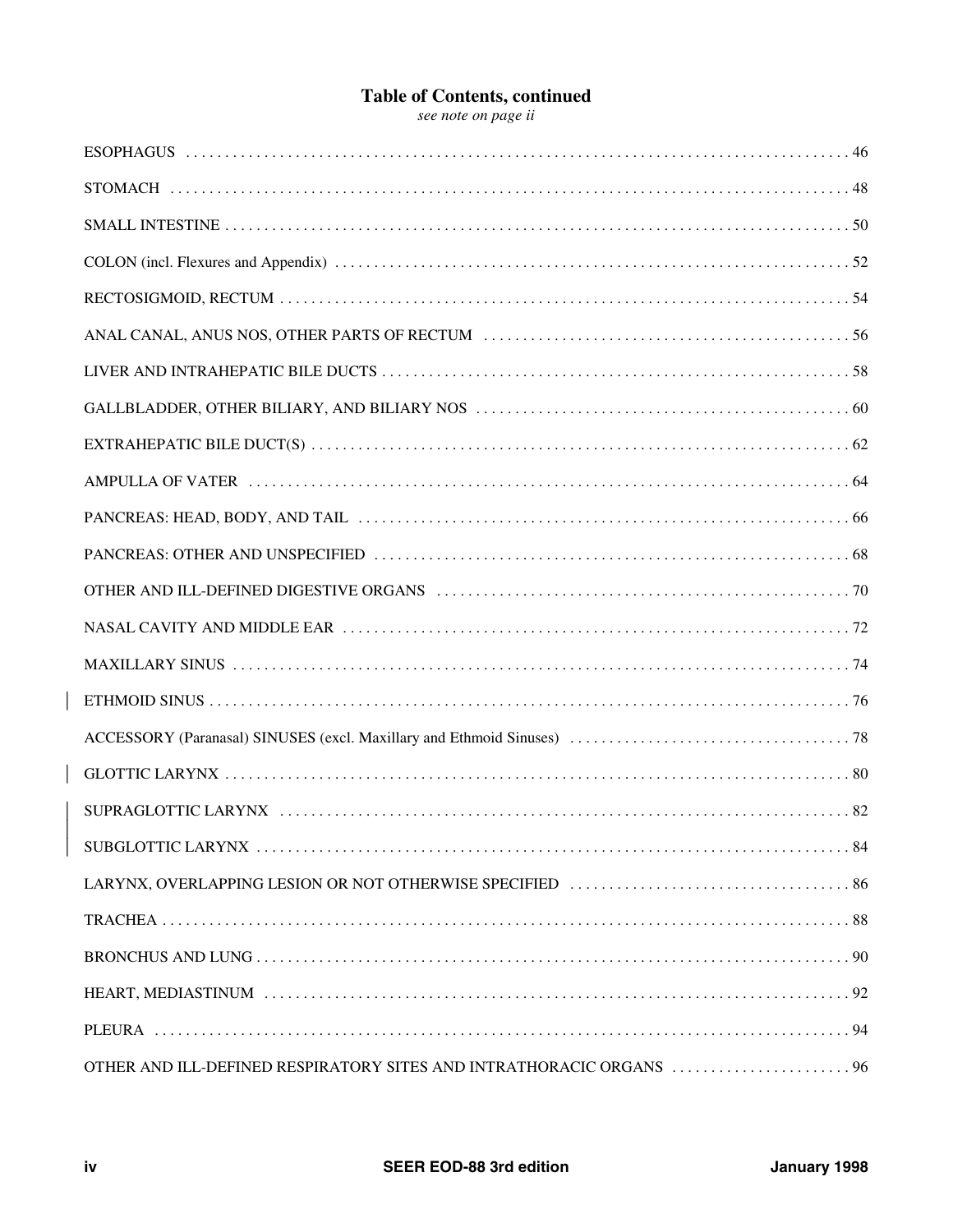### **Table of Contents, continued**

*see note on page ii*

| SKIN (excl. Malignant Melanoma, Kaposi's Sarcoma,                                                                                                                   |
|---------------------------------------------------------------------------------------------------------------------------------------------------------------------|
|                                                                                                                                                                     |
| MYCOSIS FUNGOIDES AND SEZARY'S DISEASE OF SKIN, VULVA, PENIS, SCROTUM  104                                                                                          |
| PERIPHERAL NERVES AND AUTONOMIC NERVOUS SYSTEM; CONNECTIVE, SUBCUTANEOUS,                                                                                           |
|                                                                                                                                                                     |
|                                                                                                                                                                     |
| VULVA (incl. Skin of Vulva) (excl. Malignant Melanoma, Kaposi's Sarcoma,                                                                                            |
|                                                                                                                                                                     |
|                                                                                                                                                                     |
|                                                                                                                                                                     |
|                                                                                                                                                                     |
|                                                                                                                                                                     |
|                                                                                                                                                                     |
| BROAD AND ROUND LIGAMENTS, PARAMETRIUM, UTERINE ADNEXA  126                                                                                                         |
|                                                                                                                                                                     |
|                                                                                                                                                                     |
| PENIS (excl. Melanoma, Kaposi's Sarcoma, Mycosis Fungoides, Sezary's Disease, and Other Lymphomas)  132                                                             |
|                                                                                                                                                                     |
|                                                                                                                                                                     |
|                                                                                                                                                                     |
|                                                                                                                                                                     |
| OTHER AND UNSPECIFIED MALE GENITAL ORGANS (excl. Malignant Melanoma,<br>Kaposi's Sarcoma, Mycosis Fungoides, Sezary's Disease, and Other Lymphomas of Scrotum)  142 |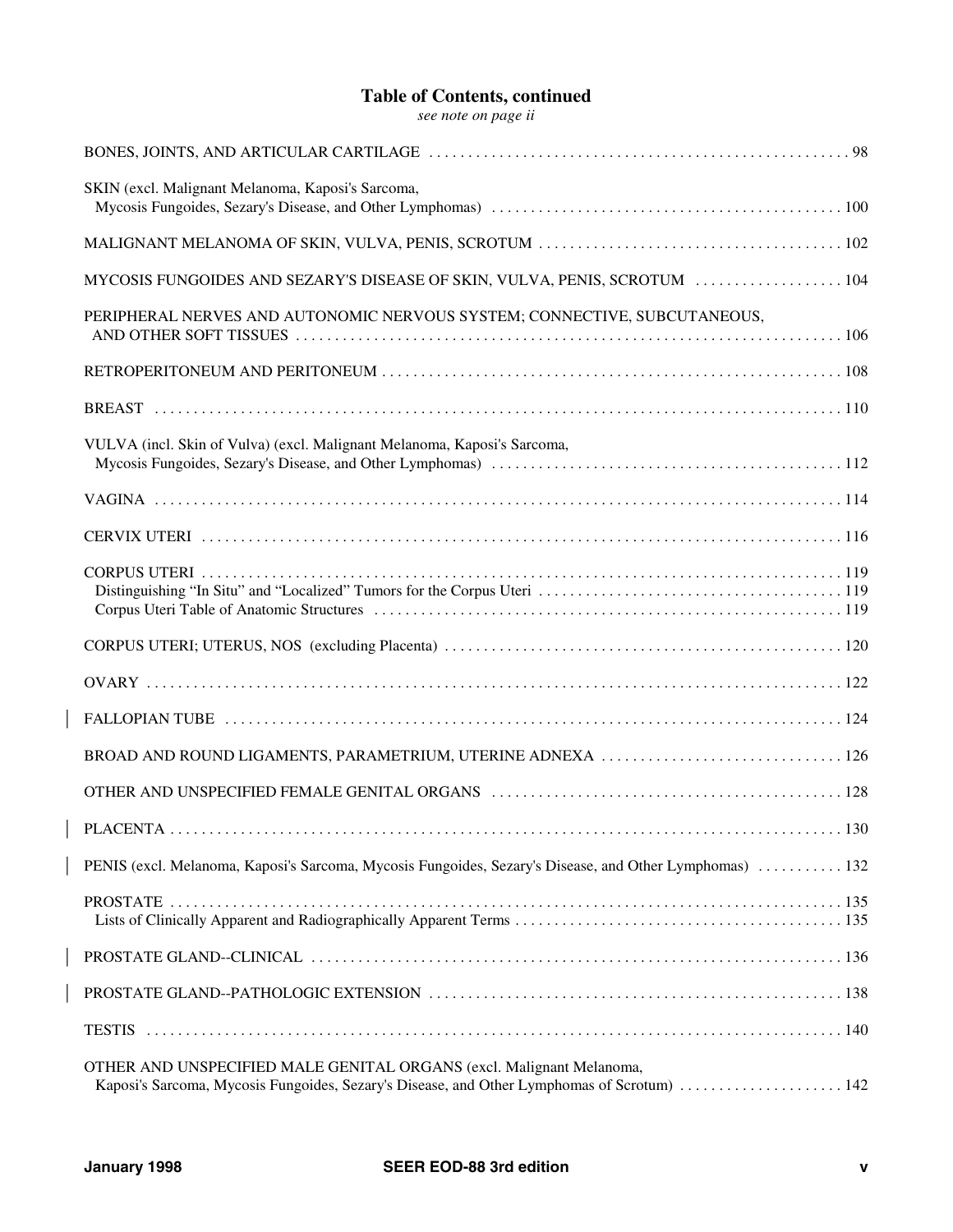### **Table of Contents, continued**

*see note on page ii*

| URETHRA, PARAURETHRAL GLAND AND UNSPECIFIED URINARY ORGANS  154                                    |  |
|----------------------------------------------------------------------------------------------------|--|
| CONJUNCTIVA (excl. Retinoblastoma, Malignant Melanoma, Kaposi's Sarcoma, and Lymphomas) 156        |  |
|                                                                                                    |  |
| UVEA AND OTHER EYE (excl. Retinoblastoma, Malignant Melanoma, Kaposi's Sarcoma, and Lymphomas) 160 |  |
|                                                                                                    |  |
|                                                                                                    |  |
|                                                                                                    |  |
|                                                                                                    |  |
|                                                                                                    |  |
|                                                                                                    |  |
|                                                                                                    |  |
|                                                                                                    |  |
|                                                                                                    |  |
| HODGKIN'S DISEASE AND NON-HODGKIN'S LYMPHOMA OF ALL SITES  180                                     |  |
| HEMATOPOIETIC, RETICULOENDOTHELIAL, IMMUNOPROLIFERATIVE,                                           |  |
|                                                                                                    |  |
|                                                                                                    |  |
|                                                                                                    |  |
|                                                                                                    |  |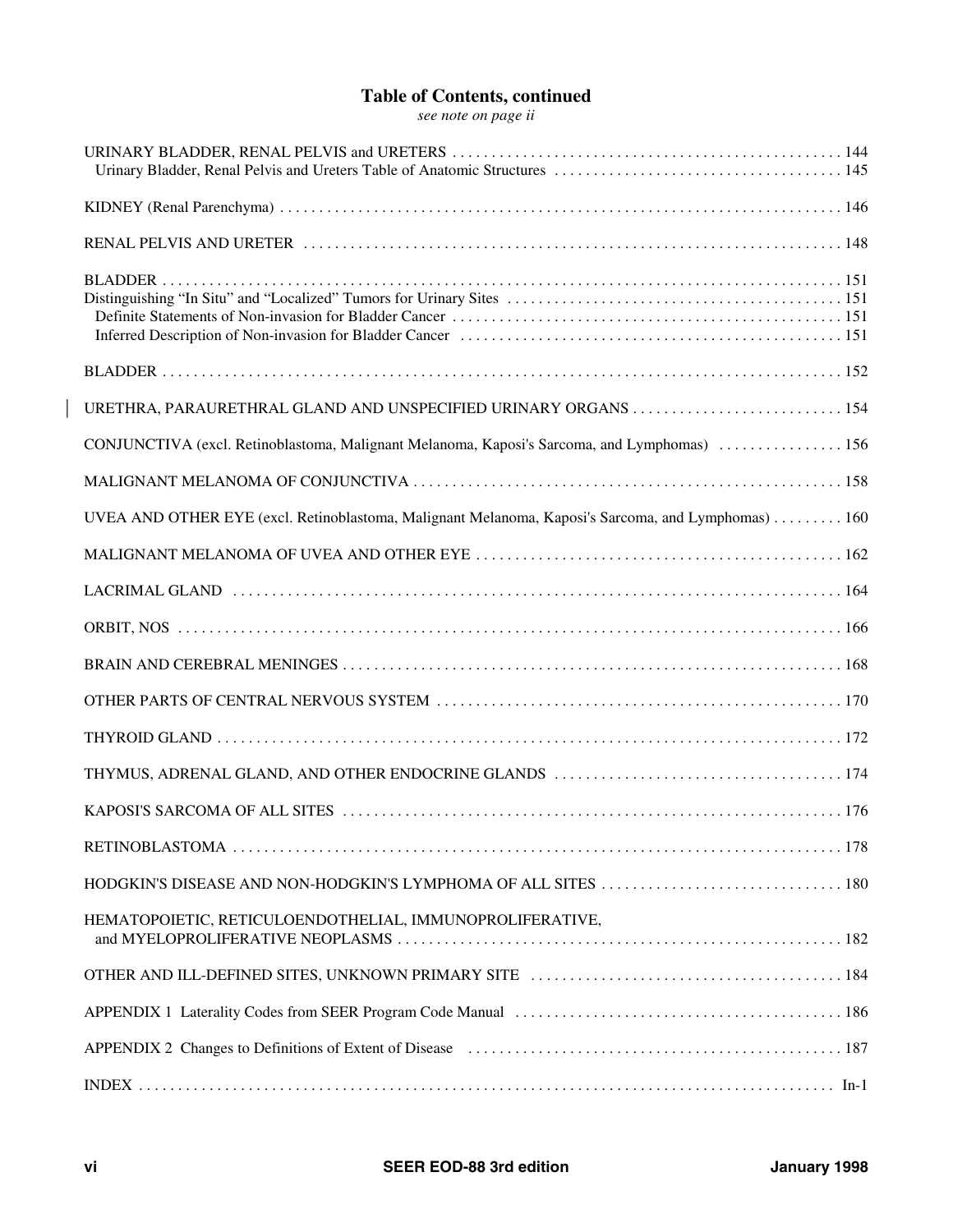#### **Preface to the Third Edition**

This is the first complete review and revision of the *SEER Extent of Disease -- 1988: Codes and Coding Instructions* (EOD-88) since it was first published. In 1992, SEER published the second edition, in which the most significant change from the first edition was that primary site codes were updated to the World Health Organization's *International Classification of Diseases for Oncology*, 2nd ed. (WHO, 1990) (ICD-O-2).

In preparing for this third edition, the work of reviewing the previous material and interim revisions was conducted by eight Working Groups who transacted business by telephone conference, fax and mail. We are grateful to them for the time they spent doing in-depth review and marathon phone calls. The names of all Working Group members appear on the acknowledgement page of this edition and we thank them for their participation in this project.

This edition was extensively edited to clarify existing guidelines, to update various schemes based on questions received by the SEER Inquiry System, and to maintain uniformity with the edition of the TNM staging system in effect at the time of publication of this manual. Both the first and second editions of EOD-88 are compatible with the American Joint Committee on Cancer's (AJCC) *Manual for Staging of Cancer*, 3rd ed. (Lippincott, 1988). The third edition of the SEER EOD manual has been made fully compatible with the *AJCC Cancer Staging Manual*, fifth edition, (Lippincott-Raven, 1997). There are no plans to address variances or changes in the fourth edition of the AJCC manual.

Two new features in this edition are a list of the ICD-O-2 primary sites included in each scheme, and an indication of the sites where a laterality code is required by SEER, marked with the symbol  $\leq$  next to the term.

Changes are effective with cases diagnosed January 1, 1998 and after, except as noted. Differences between the second edition and the third edition are marked with | change bars in the LEFT margin of each column. Differences can be either a coding change or supplemental information which was not part of the second edition. Format changes, editorial changes, and changes necessitated by the adoption of ICD-O-2 are not so marked. Substantive changes made to the first and second editions in the past are not so marked, but are described in Appendix 2.

Send suggestions and corrections to:

April Fritz, ART, CTR Manager, Data Quality CSB/CSRP/DCCPS National Cancer Institute EPN 343J 6130 Executive Blvd Bethesda, MD 20892-7352

e-mail: APRIL.FRITZ@NIH.GOV phone: (301) 496-8510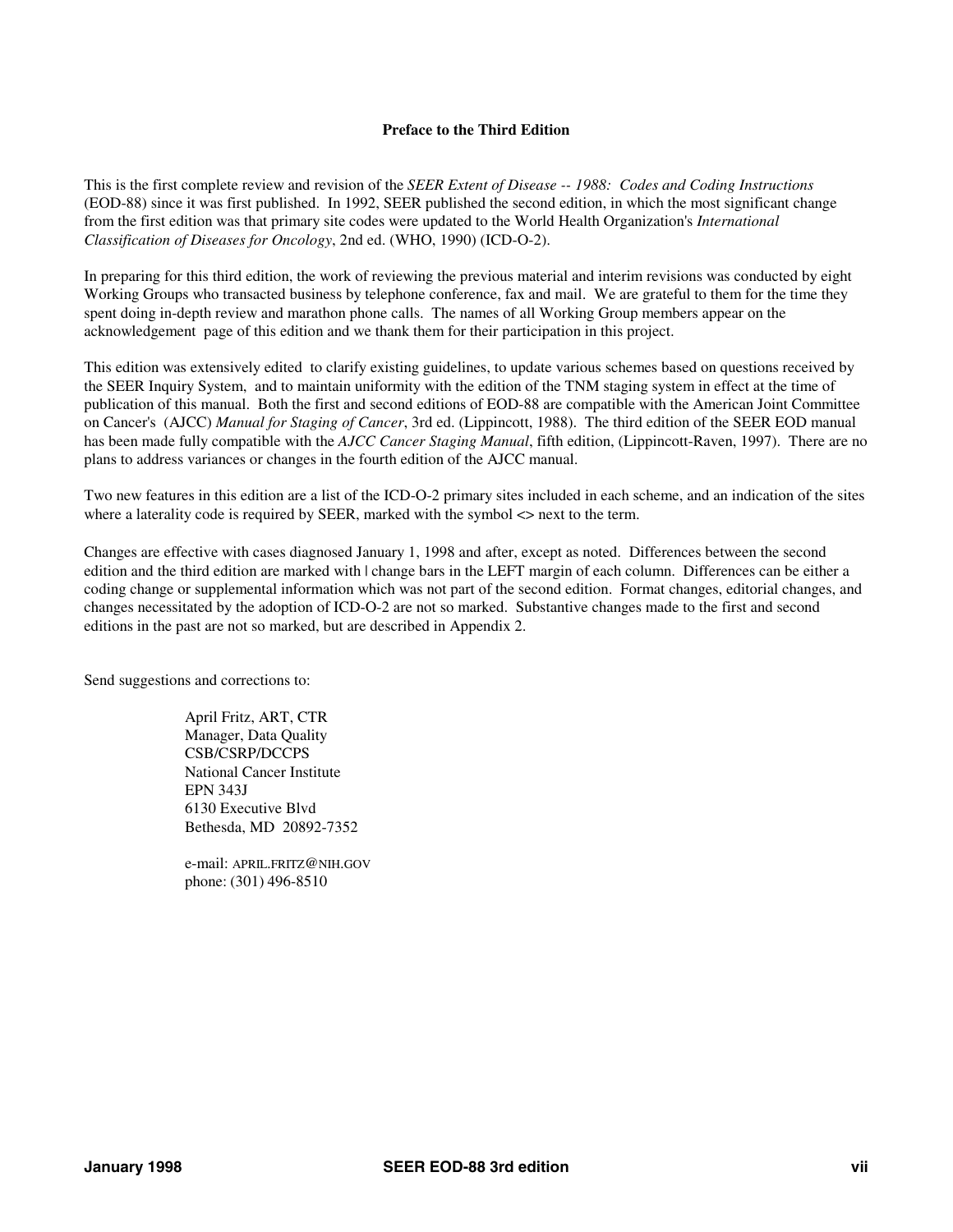### **Abbreviations and Symbols Used in this Manual**

| <b>AJCC</b> | American Joint Committee on Cancer                                                                                                                                                                                                                  |
|-------------|-----------------------------------------------------------------------------------------------------------------------------------------------------------------------------------------------------------------------------------------------------|
| $C-$        | Topography code of the International Classification of Diseases for Oncology, Second Edition (ICD-O-2),<br>1990                                                                                                                                     |
| cm          | centimeter                                                                                                                                                                                                                                          |
| <b>EOD</b>  | <b>Extent of Disease</b>                                                                                                                                                                                                                            |
| excl.       | excluding, exclusive                                                                                                                                                                                                                                |
| <b>FIGO</b> | Federation Internationale de Gynecologie et d'Obstetrique                                                                                                                                                                                           |
| <b>GE</b>   | Gastroesophageal                                                                                                                                                                                                                                    |
| GI          | Gastrointestinal                                                                                                                                                                                                                                    |
| incl.       | including, inclusive                                                                                                                                                                                                                                |
| <b>KUB</b>  | Kidneys, Ureters, Bladder                                                                                                                                                                                                                           |
| L           | left                                                                                                                                                                                                                                                |
| $M-$        | Morphology code of the International Classification of Diseases for Oncology, Second Edition (ICD-O-2),<br>1990                                                                                                                                     |
| mm          | millimeter                                                                                                                                                                                                                                          |
| <b>MSB</b>  | Main Stem Bronchus                                                                                                                                                                                                                                  |
| <b>NOS</b>  | Not Otherwise Specified                                                                                                                                                                                                                             |
| $\mathbf R$ | right                                                                                                                                                                                                                                               |
| <b>SEER</b> | Surveillance, Epidemiology and End Results                                                                                                                                                                                                          |
| <b>TNM</b>  | Primary Tumor, Regional Lymph Nodes, Distant Metastasis, the staging system developed by the International<br>Union against Cancer (UICC) and the American Joint Committee on Cancer (AJCC).                                                        |
| $\,<\,$     | less than                                                                                                                                                                                                                                           |
| >           | greater than                                                                                                                                                                                                                                        |
| $\leq$      | less than or equal to                                                                                                                                                                                                                               |
| $\geq$      | greater than or equal to                                                                                                                                                                                                                            |
|             | Laterality must be coded for this site. Laterality may be submitted for other sites. Laterality codes are listed<br>in Appendix 1, page 186.                                                                                                        |
|             | change bar in left margin of a page or column; indicates a difference between EOD 2 <sup>nd</sup> and 3 <sup>rd</sup> editions. The<br>difference can be either additional information or a coding change. See page vii for additional information. |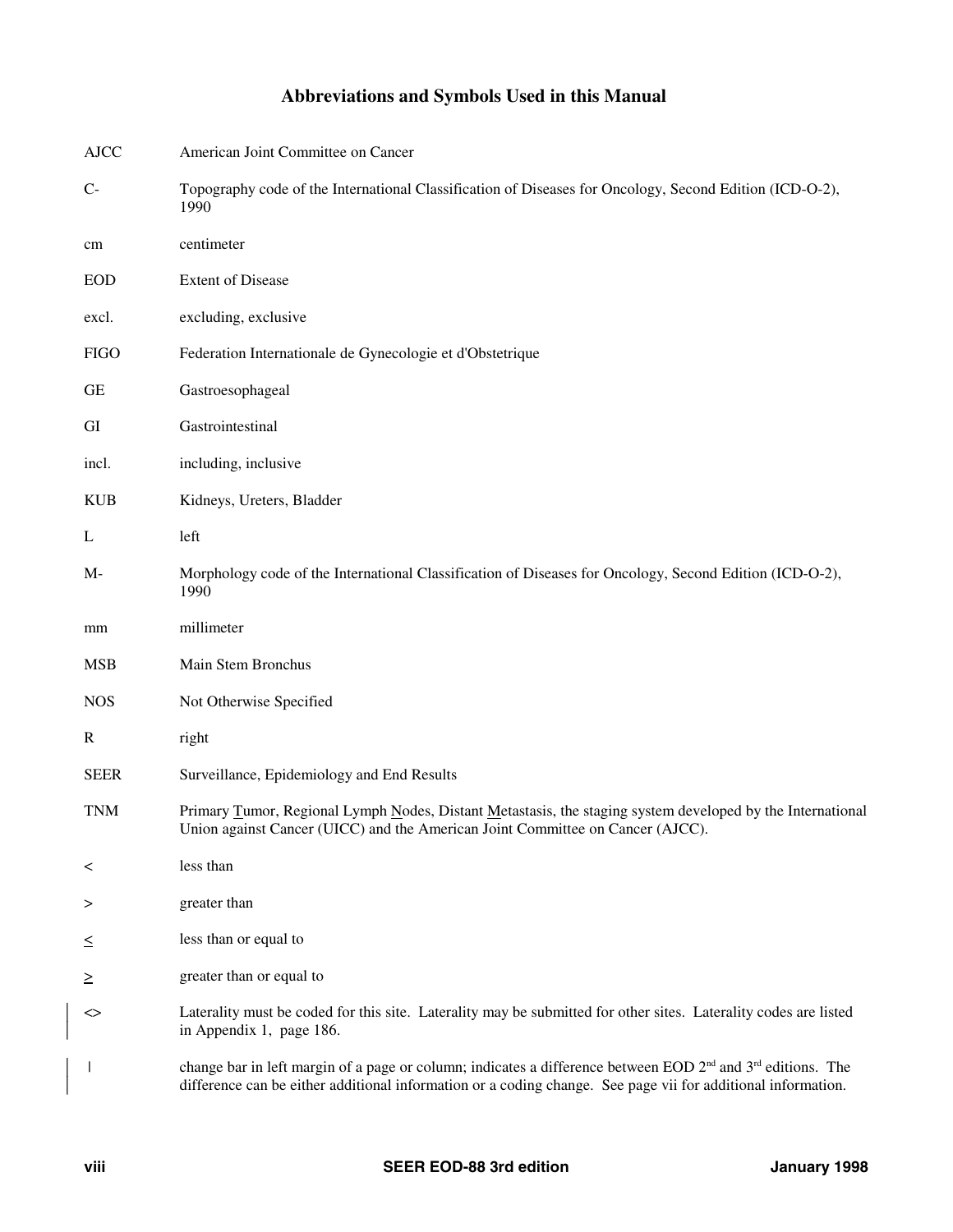### **Definitions of Terms Used in this Manual**

#### **Adjacent connective tissue**

Some of the EOD schemes for ill-defined or non-specific sites in this manual contain a code '40,'adjacent connective tissue, which is defined here as the unnamed tissues that immediately surround an organ or structure containing a primary cancer. Use this code when a tumor has invaded past the outer border (capsule, serosa, or other edge) of the primary organ into the organ's surrounding supportive structures but has not invaded into larger structures or adjacent organs.

The structures considered in ICD-O-2 as connective tissue include the following: adipose tissue; aponeuroses; arteries; blood vessels; bursa; connective tissue, NOS; fascia; fatty tissue; fibrous tissue; ganglia; ligaments; lymphatic channels (not nodes); muscle; nerves (spinal, sympathetic and peripheral); skeletal muscle; subcutaneous tissue; synovia; tendons; tendon sheaths; veins; and vessels, NOS. In general, these tissues do not have specific names. These tissues form the framework of many organs, provide support to hold organs in place, bind tissues and organs together, and serve as storage sites for nutrients. Blood, cartilage and bone are sometimes considered connective tissues, but in this manual they would be listed separately.

#### **Adjacent organs**

Organs are anatomic structures with specific physiologic functions other than (or in addition to) support and storage. Continuous tumor growth from one organ into an organ lying next to the primary would be coded to '60,' adjacent organs/structures, in EOD schemes for ill-defined and non-specific sites.

#### **Adjacent structures**

Connective tissues large enough to be given a specific name would be considered adjacent structures. For example, the brachial artery has a name, as does the broad ligament. Continuous tumor growth from one organ into an adjacent named structure would be coded to '60' in the EOD schemes for ill-defined or non-specific sites.

#### **Cortex** (adjective: cortical)

The external or outer surface layer of an organ, as distinguished from the core, or medulla, of the organ. In some organs, such as the adrenal glands, the cortex has a different function than the medulla.

#### **Medulla** (adjective: medullary)

The central portion of an organ, in contrast to the outer layer or cortex. Sometimes called marrow. In some organs, such as bone, the medulla or marrow has a different physiologic role than the cortex.

#### **Parenchyma**

The parenchyma is the functional portion of an organ, in contrast to its framework or stroma. For example, the parenchyma of the kidney contains all of the structures which filter and remove waste products from the blood. In general, malignancies tend to arise in the parenchyma of an organ.

#### **Stroma**

The stroma is the cells and tissues that support, store nutrients, and maintain viability *within* an organ. Stroma consists of connective tissue, vessels and nerves, and provides the framework of an organ. In general, spread of tumor to the stroma of an organ is still considered localized or confined to the organ of origin.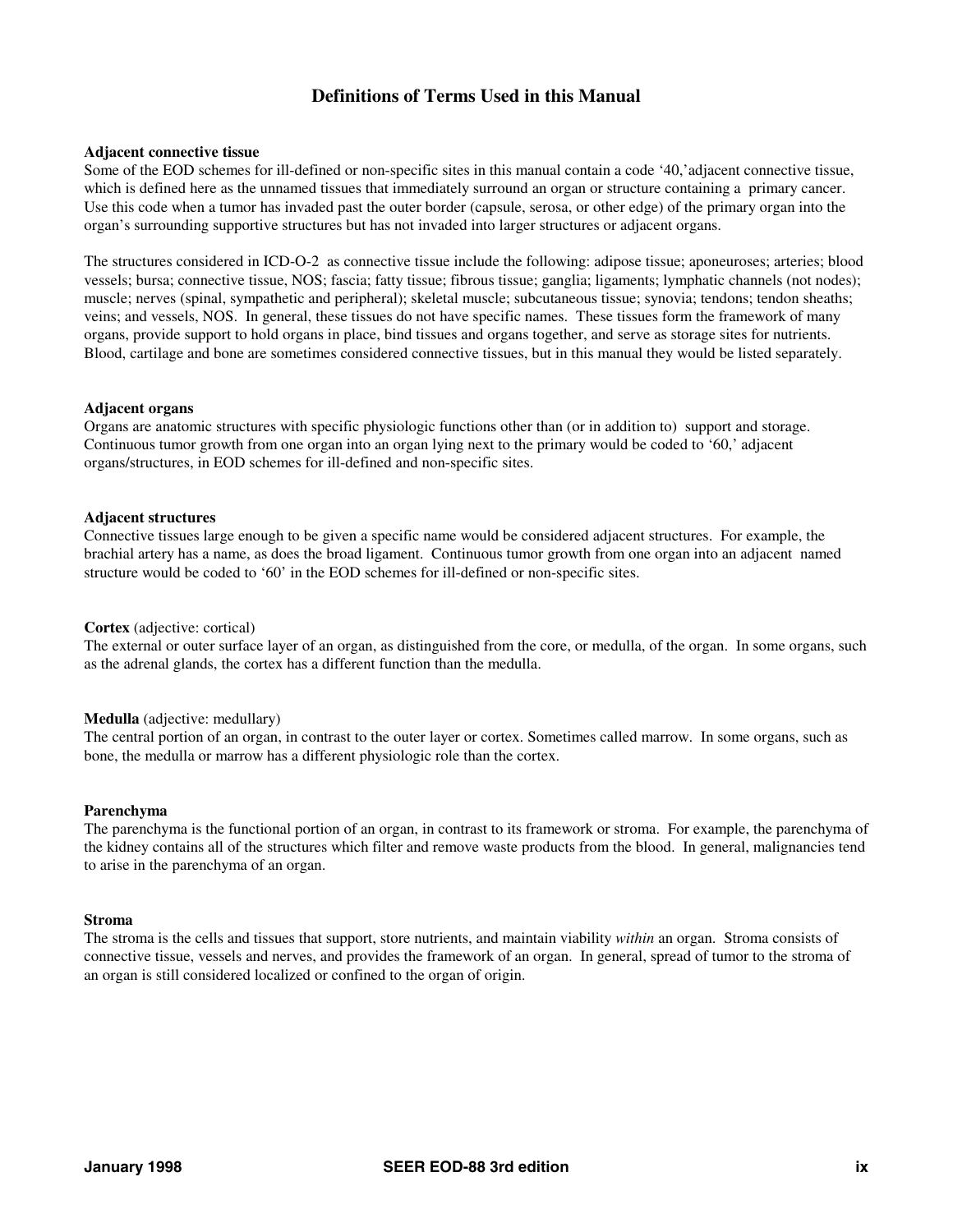Page intentionally blank.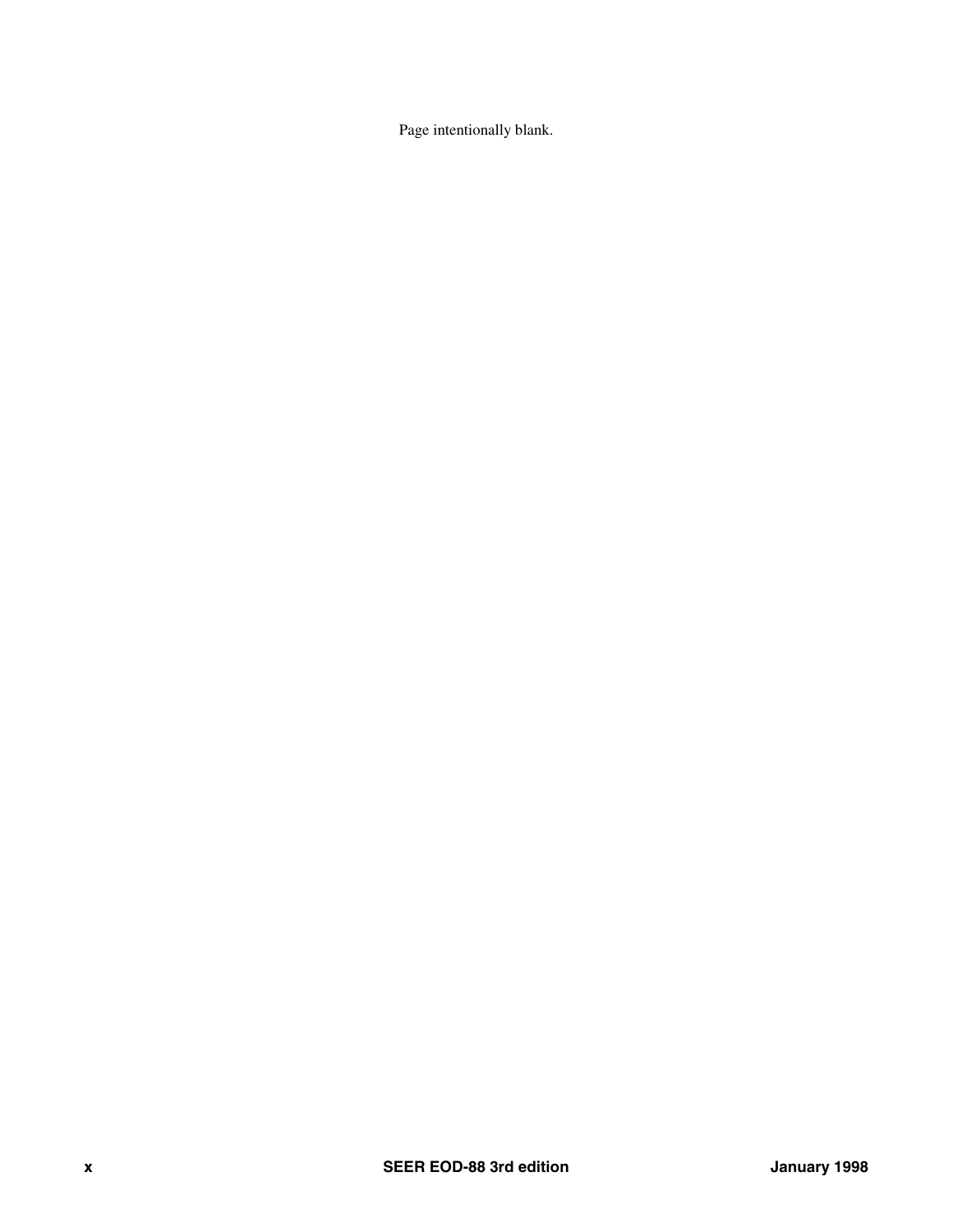### **General Instructions for Using the SEER Extent of Disease --1988 Codes and Coding Instructions**

The Extent of Disease schemes consist of a 10-digit code to be submitted for each and every site. It will be identified by a '4' in Section IV, Field 12. This scheme replaces the 13-digit (SEER), the 2-digit (ERG), the non-specific, and the SEER 1983-87 4-digit schemes. It will apply to January 1, 1988 diagnoses and later. Do **NOT** replace schemes for cases diagnosed prior to January 1, 1988 with this scheme; cases diagnosed prior to 1988 will remain coded to whatever scheme was in operation at that time.

#### | **General Guidelines**

- 1. For ALL sites, extent of disease is based on a combined clinical and operative/pathological assessment. Gross observations at surgery are particularly important when all malignant tissue is not removed. In the event of a discrepancy between pathology and operative reports concerning excised tissue, priority is given to the pathology report.
- | 2. Extent of Disease should include all information available **within four months** of diagnosis in the absence of | disease progression or through completion of surgery(ies) in first course of treatment, whichever is longer.
- | 3. Except for tumor size (see guideline 4), Extent of Disease information obtained after treatment with neoadjuvant | chemotherapy, radiation, hormonal therapy, or immunotherapy has begun may be included.
	- 4. In coding size of tumor, code the size given prior to radiation therapy for surgical patients pretreated by radiation | therapy. Do NOT code pathologic size of tumor if patient has been pretreated with neoadjuvant chemotherapy, hormonal therapy, immunotherapy or radiation therapy.
	- 5. Metastasis known to have developed after the extent of disease was established should be excluded.
	- 6. Clinical information, such as description of skin involvement for breast cancer and size of the primary lesion and distant lymph nodes for any site, can change the stage. Be sure to review the clinical information carefully to assure accurate extent of disease. If the operative/pathology information disproves the clinical information, code the operative/pathology information.
	- 7. All schemes apply to all histologies unless otherwise noted.
	- 8. Autopsy reports are used in coding Extent of Disease just as are pathology reports, applying the same rules for inclusion and exclusion.
	- 9. Death Certificate **only** cases, except for prostate, are coded as '9999999999' in the SEER Extent of Disease 1988 scheme. Death certificate only prostate cases are always coded '999909999990.'
	- | 10. The extent of disease may be described only in terms of T (tumor), N (node) and M (metastasis) characteristics. In such cases, record the EOD code that corresponds to the TNM information. If there is a discrepancy between | documentation in the medical record and the physician's assignment of TNM, the documentation takes | precedence. Cases of this type should be discussed with the physician who assigned the TNM.
	- | 11. Site-specific guidelines take precedence over general guidelines. Always read the information pertaining to a specific site.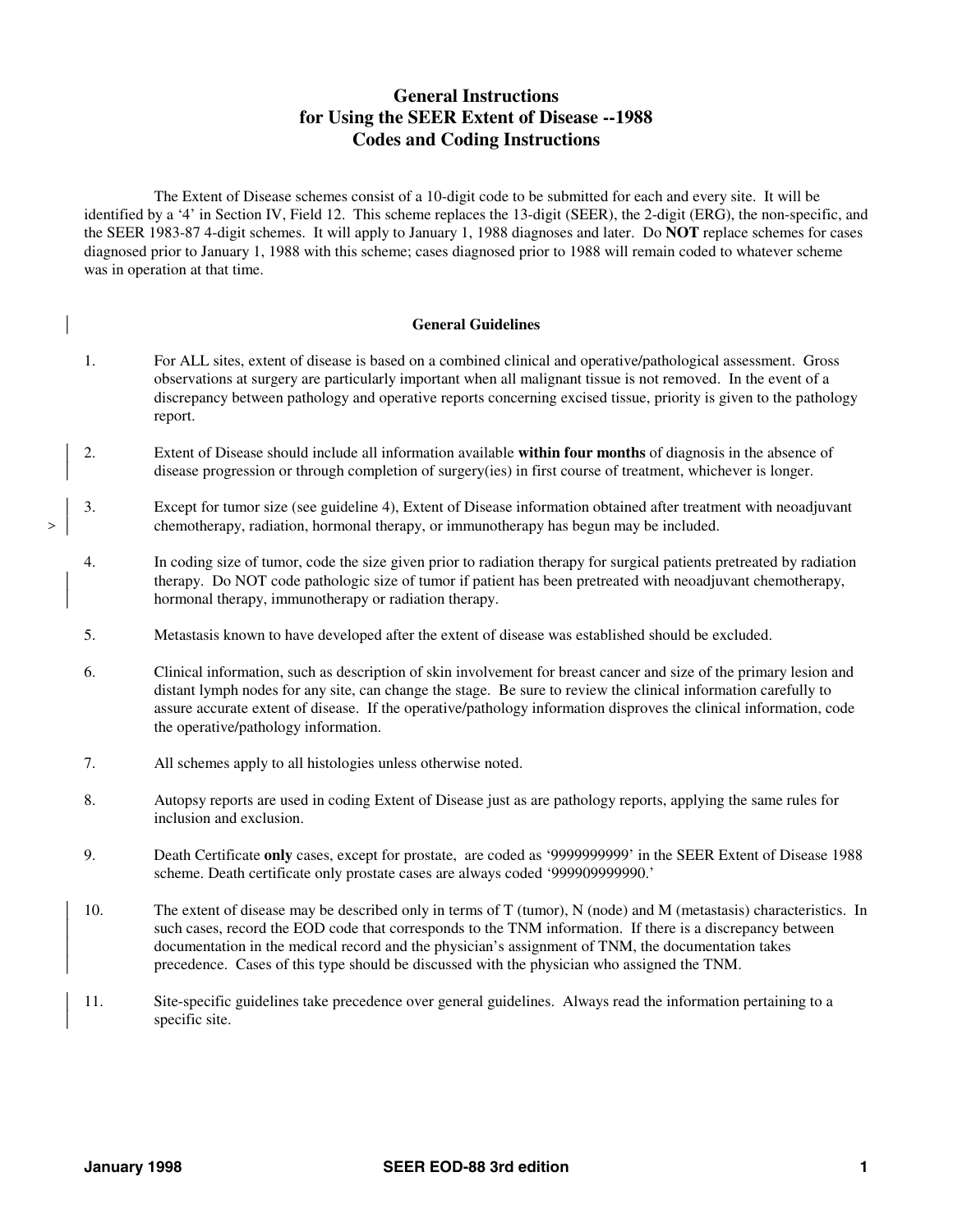### **Interpreting Ambiguous Terminology for EOD**

#### *Consider as involvement*

#### *DO NOT Consider as Involvement*

| adherent                                          | abuts                            |
|---------------------------------------------------|----------------------------------|
| apparent(ly)                                      | approaching                      |
| appears to                                        | approximates                     |
| comparable with                                   | attached                         |
| compatible with                                   | cannot be excluded/ruled out     |
| consistent with                                   | efface/effacing/effacement‡      |
| contiguous/continuous with                        | encased/encasing                 |
| encroaching upon*                                 | encompass(ed)                    |
| extension to, into, onto, out onto                | entrapped                        |
| features of:                                      | equivocal                        |
| fixation to another structure**                   | extension to without invasion/   |
| fixed**                                           | involvement of                   |
| impending perforation of                          | kiss/kissing‡                    |
| impinging upon                                    | matted (except for lymph nodes)‡ |
| impose/imposing on                                | possible                         |
| incipient invasion                                | questionable                     |
| induration                                        | reaching:                        |
| infringe/infringing‡                              | rule out                         |
| into*                                             | suggests                         |
| intrude‡                                          | very close to                    |
| invasion to into, onto, out onto                  | worrisome‡                       |
| most likely‡                                      |                                  |
| $\text{onto}^*$                                   |                                  |
| overstep‡                                         |                                  |
| presumed                                          |                                  |
| probable                                          |                                  |
| protruding into (unless encapsulated)             |                                  |
| suspected                                         |                                  |
| suspicious                                        |                                  |
| $to^*$                                            |                                  |
| up to                                             |                                  |
|                                                   |                                  |
| $\ast$<br>interpreted as involvement whether the  |                                  |
| description is clinical or operative/             |                                  |
| pathological                                      |                                  |
| $**$<br>interpreted as involvement of other organ |                                  |
| or tissue                                         |                                  |

‡ Approved by NAACCR Uniform Data Standards Committee with effective date 1/1/1999.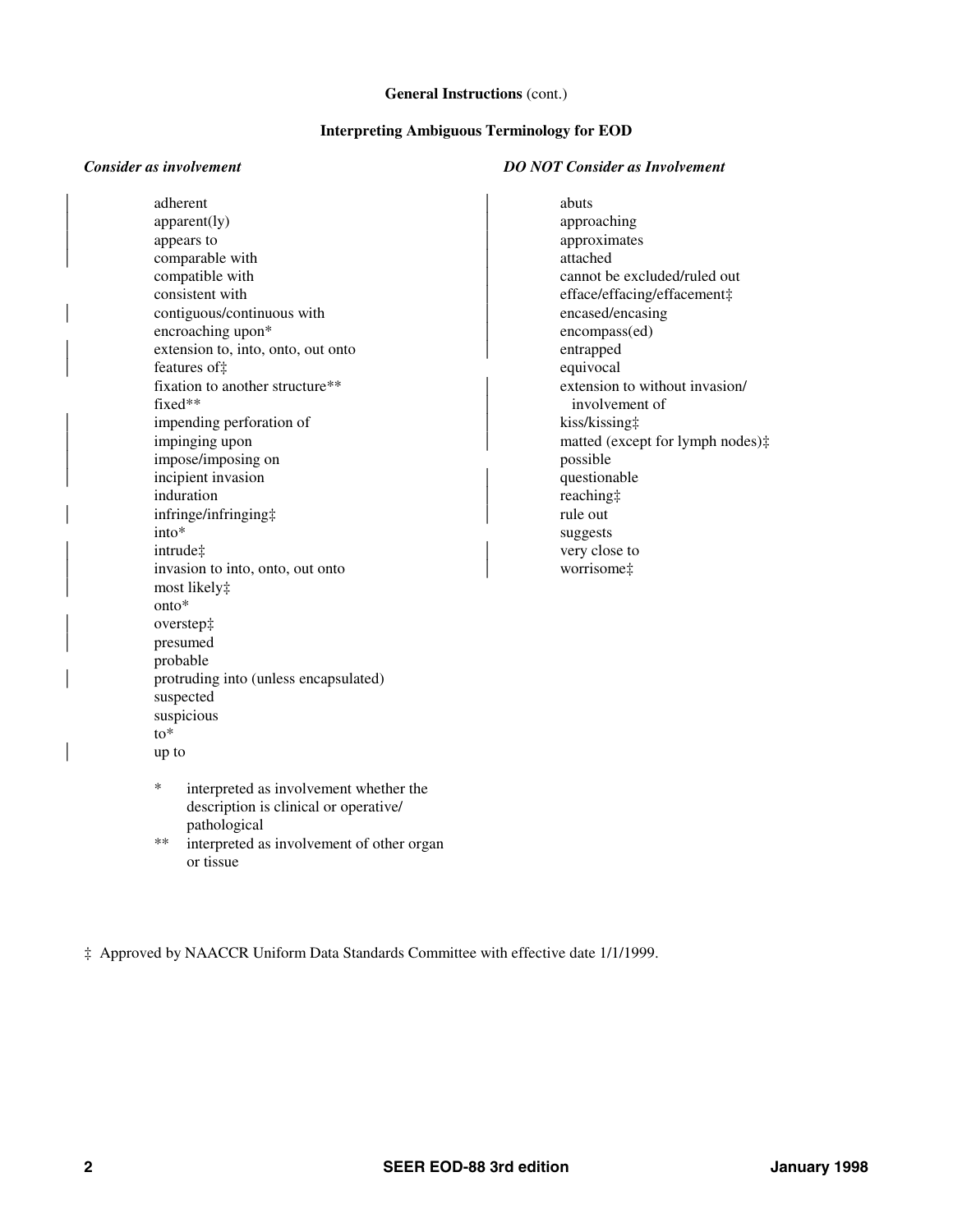#### **EXTENT OF DISEASE FIELDS**

The fields of information required for extent of disease are: Tumor Size (3 digits) Extension (2 digits for all sites plus 2 additional digits for prostate pathologic extension after prostatectomy) Lymph Nodes (1 digit) Pathologic Review of Regional Lymph Nodes (two fields, 2 digits each)

#### **I.** TUMOR SIZE (3 digits)

|

|

|

- 1. Record the exact size of the primary tumor for all sites except where stated to be 'not applicable'. Record in millimeters (tenths of centimeters) as XXX mm. To convert centimeters to millimeters, multiply the dimension by 10. Code '999' is reserved for unknown size or not applicable.
- 2. Always code the size of the tumor, not the size of the polyp, ulcer, or cyst.
- | 3. Record the largest dimension or diameter of tumor, whether it be from a biopsy specimen or the complete | resection of the primary tumor. Do not record tumor size for a needle biopsy specimen; code this as '999.'

| *Example* Tumor is described as 2.4 x 5.1 x 1.8 cm in size. *Record tumor size as '051.'*

| 4. If both an in situ and an invasive component are present and each is measured, record the size of the invasive | component even if it is smaller. If only one size is given for a mixed in situ and invasive tumor, code size as 999, unknown.

| *Example* Tumor is mixed in situ and invasive adenocarcinoma, total 3.7 cm in size, of which 1.4 cm is invasive. | *Record tumor size as '014.'*

- | 5. For purely in situ lesions, code the size as stated.
- 6. In coding size of tumor, code the size given prior to radiation therapy for surgical patients pretreated by radiation | therapy. Do NOT code pathologic size of tumor if patient has been pretreated with neoadjuvant chemotherapy, hormonal therapy, immunotherapy or radiation therapy. (General Guideline #4)
- | 7. In general, record tumor size from the pathology report if it is available. Each site-specific coding scheme lists the | priority of clinical information to be used when the pathologic size of the tumor is not recorded.

Information on size from imaging/radiographic techniques can be used to code size, but it should be taken as low priority, just above physical exam.

- 8. Do **NOT** add pieces or chips together to create a whole; they may not be from the same location, or they may | represent only a very small portion of a large tumor. However, if the pathologist states an aggregate or composite size (determined by piecing the tumor together and measuring it), record that size.
- 9. If an excisional biopsy is performed, and residual tumor at time of resection of the primary is found to be larger than the excisional biopsy, code the size of the residual tumor.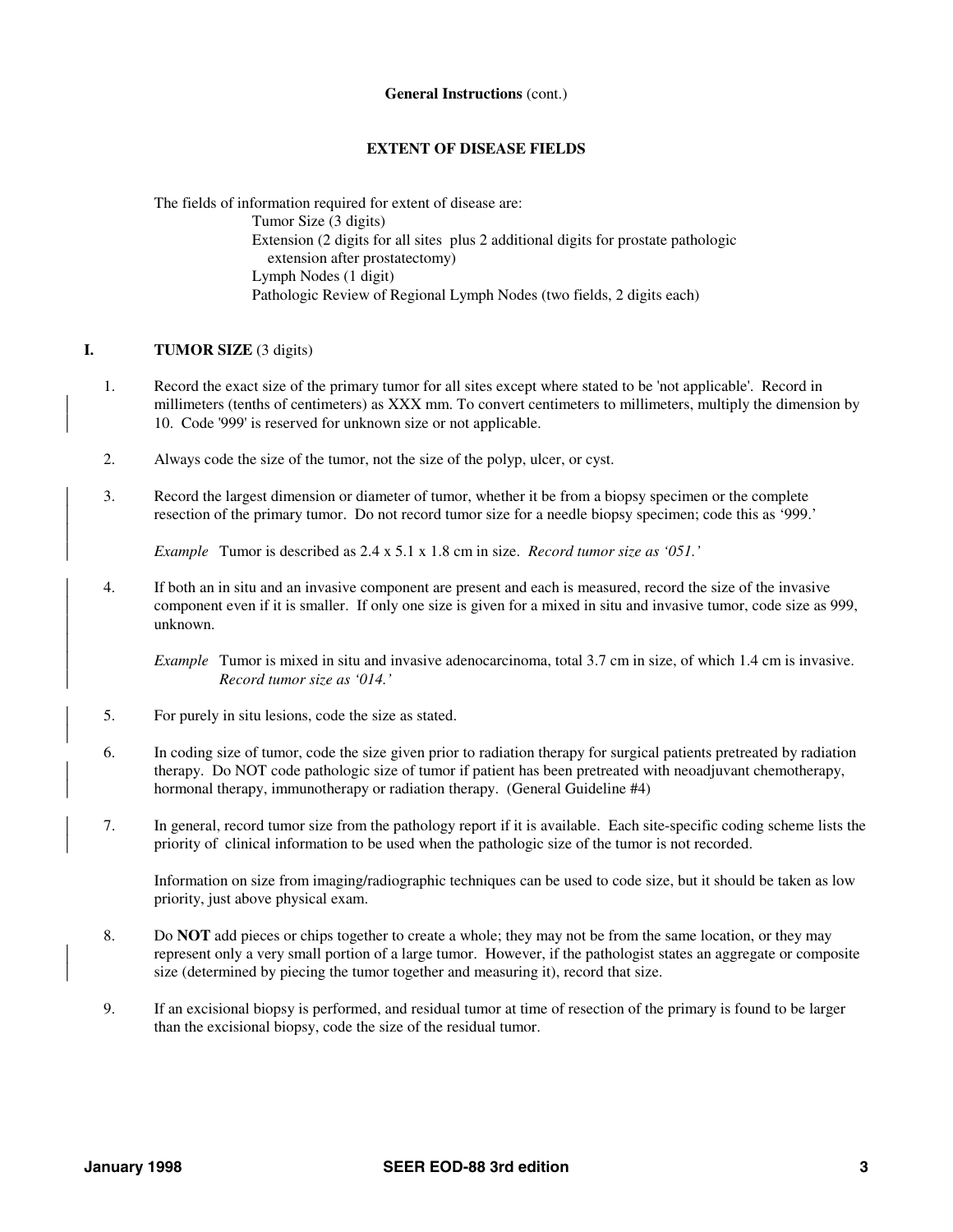#### **Tumor Size,** continued

|

|

|

 $\overline{\phantom{a}}$ 

 $\overline{\phantom{a}}$ 

|

|

|

 $\overline{\phantom{a}}$ 

 $\overline{\phantom{a}}$ 

#### | **Special Codes**--General Guidelines

Note: Review the site-specific scheme for the primary being coded to find any additional special codes.

- 000 Use '000' to indicate no mass or no tumor found, for example, when a tumor of a stated primary site is not found, but the tumor has metastasized.
	- | *Example* Ductal carcinoma found in an axillary lymph node. No tumor found in breast on physical exam or by | pathological examination of the breast, but the physician states that the breast is definitely the primary | site. *EOD tumor size code would be '000.'*

Do NOT use '000' in the size field when a tumor is not visible on physical exam or by imaging, but the tumor is found microscopically.

| *Example* Inspection of the cervix shows no visible tumor; biopsy of the cervix shows invasive squamous cell | carcinoma. If no size of the tumor is given in the pathology report, tumor size code is '999.'

- 001 Code '001' indicates microscopic focus or foci of tumor only.
- | 002 For breast cancer, a non-palpable tumor discovered or diagnosed on mammography/xerography only with no size | given is coded as '002.' A breast tumor 2 millimeters in size would be coded to '003.'
- | 009 In general if a tumor is described as "less than 1 cm," code as '009.'
- | 019 In general if a tumor is described as "less than 2 cm," code as '019.'
- | 997 For breast cancer, Paget's disease of the nipple with no underlying tumor is coded to '997' rather than '000.'
- | 998 The descriptions in code '998' take precedence over any mention of size. Code '998' is used only for the following sites:

Esophagus (C15.0-C15.5, C15.8-C15.9): Entire circumference Stomach (C16.0-C16.6, C16.8-C16.9): Diffuse, widespread—¾ or more, linitis plastica Colorectal (M-8220/8221 with /2 or /3): Familial/multiple polyposis Lung and main stem bronchus (C34.0-C34.3, C34.8-C34.9): Diffuse, entire lobe or lung Breast (C50.0-C50.6, C50.8-C50.9): Inflammatory carcinoma (8530/3); Diffuse, widespread— $\frac{3}{4}$  or more of breast

| 999 For the following sites, size is not applicable. Record as '999.' Hematopoietic neoplasms Immunoproliferative diseases Letterer-Siwe's disease | Leukemia | Multiple myeloma Myeloproliferative diseases | Reticuloendotheliosis Unknown and ill-defined primary sites (C76.0-C76.5, C76.7-C76.8, C80.9, C42.- and C77.-) If size is not recorded, code as '999.'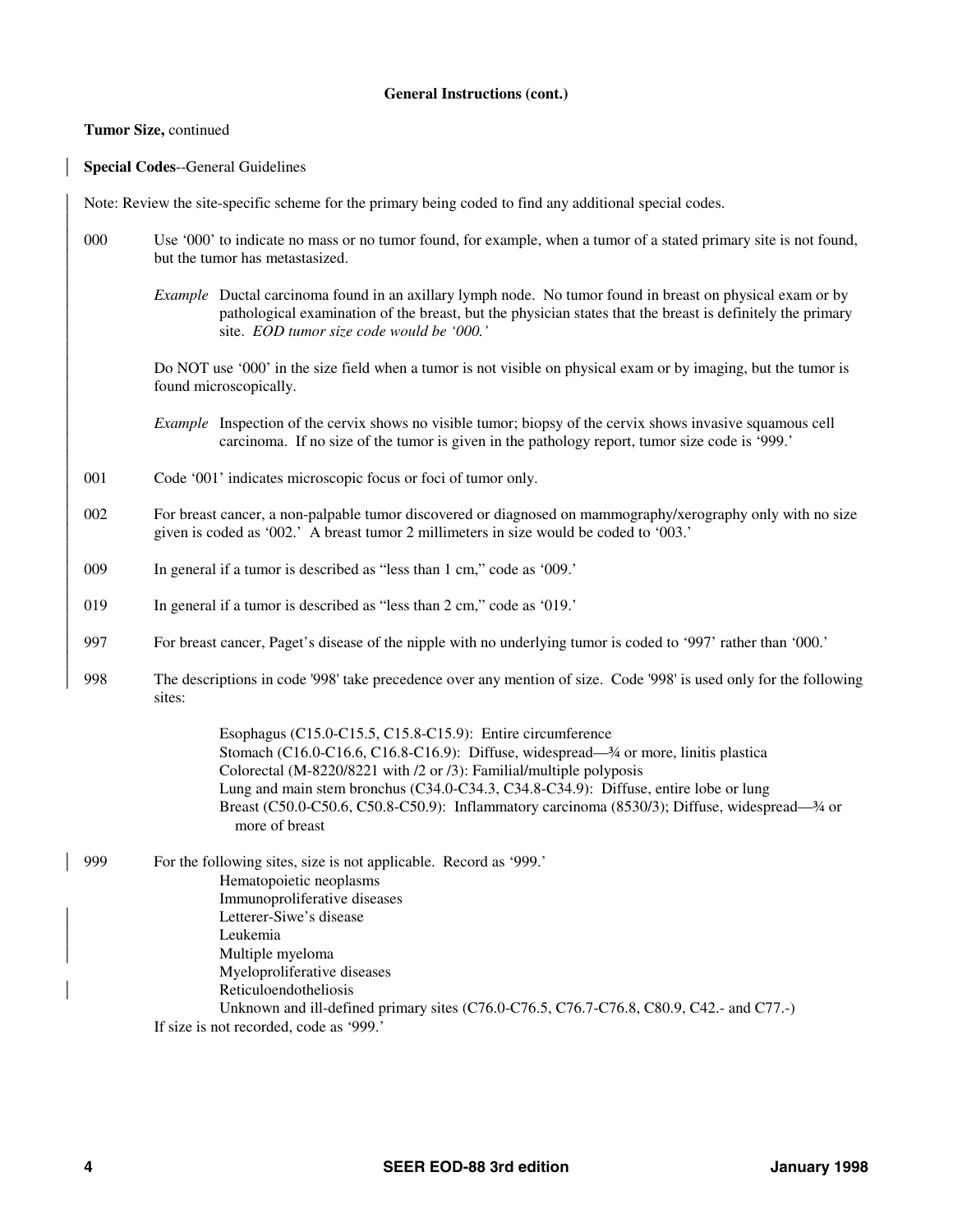#### **Tumor Size,** continued

#### **Site-Specific Instructions**

For melanoma of skin, vulva, penis, scrotum, and conjunctiva SEER requires information on depth of invasion or thickness of tumor instead of size to be coded in this field.

For mycosis fungoides and Sezary's disease of skin, vulva, penis, and scrotum, SEER requires information on peripheral blood involvement instead of size to be coded in this field.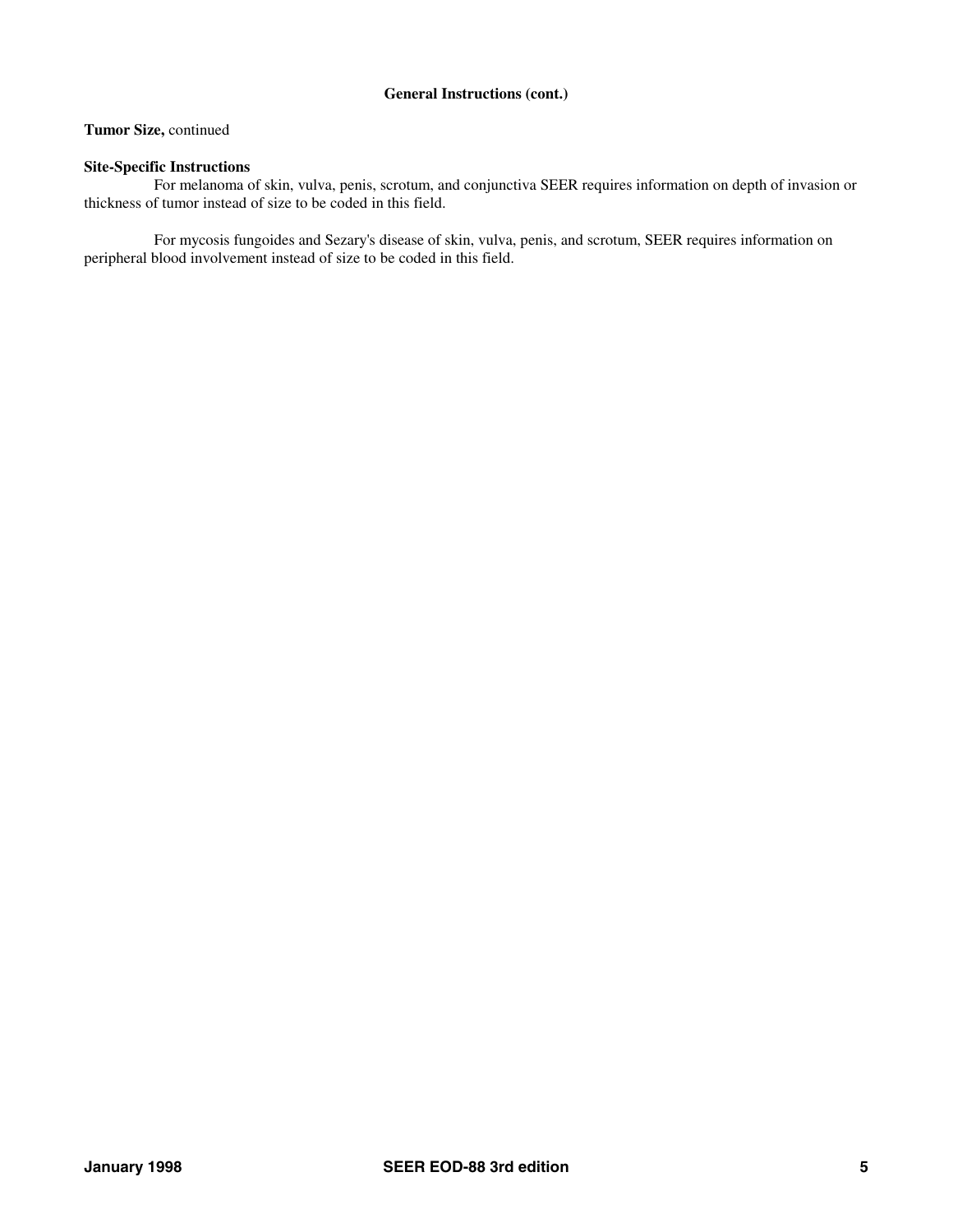#### **Determining Descriptive Tumor Size**

#### **Millimeter Equivalents for Descriptive Terms**

| Fruits          | mm  | Miscellaneous Food  | mm  |
|-----------------|-----|---------------------|-----|
| Apple           | 070 | Doughnut            | 090 |
| Apricot         | 040 | Egg                 | 050 |
| Cherry          | 020 | Bantam              | 040 |
| Date            | 040 | Goose               | 070 |
| Fig (dried)     | 040 | Hen                 | 030 |
| Grape           | 020 | Pigeon              | 030 |
| Grapefruit      | 100 | Robin               | 020 |
| Kumquat         | 050 | Lentil              | 009 |
| Lemon           | 080 | Millet              | 009 |
| Olive           | 020 |                     |     |
| Orange          | 090 | Money               |     |
| Peach           | 060 |                     |     |
| Pear            | 090 | Dime                | 010 |
| Plum            | 030 | Dollar, silver      | 040 |
| Tangerine       | 060 | Dollar, half<br>030 |     |
|                 |     | Nickel              | 020 |
| <b>Nuts</b>     |     | Quarter             | 020 |
|                 |     | Penny               | 010 |
| Almond          | 030 |                     |     |
| Chestnut        | 040 | Other               |     |
| Chestnut, horse | 040 |                     |     |
| Hazel           | 020 | Ball, golf          | 040 |
| Hickory         | 030 | Ball, ping-pong     | 030 |
| Peanut          | 010 | Ball, tennis<br>060 |     |
| Pecan           | 030 | Baseball            | 070 |
| Walnut          | 030 | Eraser on pencil    | 009 |
|                 |     | Fist                | 090 |
| Vegetables      |     | Marble              | 010 |
|                 |     | Matchhead           | 009 |
| Bean            | 010 |                     |     |
| Bean, lima      | 020 | Microscopic focus   | 001 |
| Pea             | 009 |                     |     |
| Pea, split      | 009 |                     |     |

#### **SIZES IN CENTIMETERS, MILLIMETERS, INCHES**

| 10 millimeters (mm) = 1 centimeter (cm) |  |  |
|-----------------------------------------|--|--|
|-----------------------------------------|--|--|

1 millimeter (mm) =  $1/10$  centimeter (cm)

2.5 centimeters  $(cm) = 1$  inch  $(in)$ 

1 centimeter (cm) = .394 inch (in)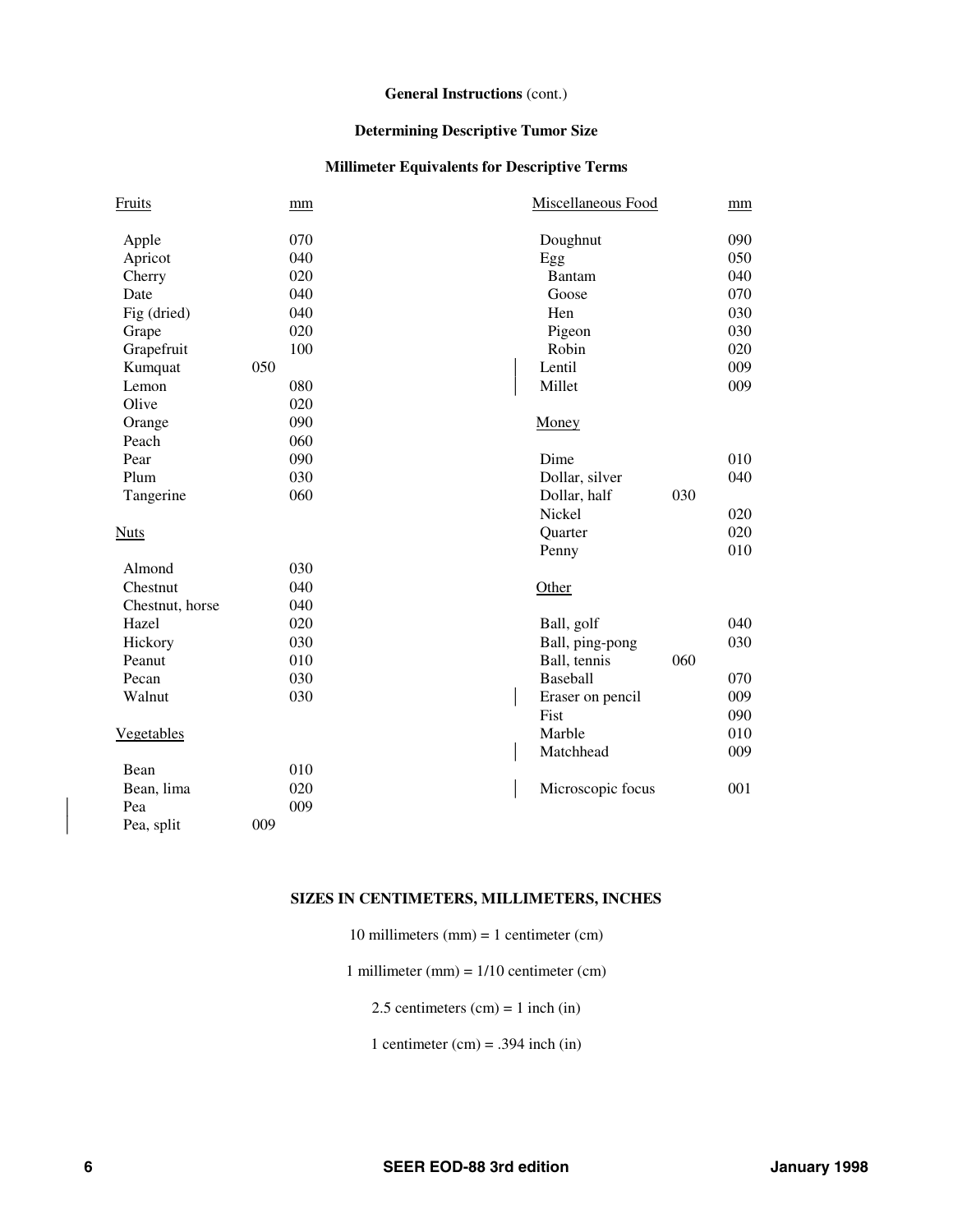#### **II. EXTENSION** (2 digits)

>

|

Code the farthest documented extension of tumor away from the primary site, either by contiguous extension or distant metastasis.

The description of the primary tumor growth within the organ of origin or its extension to neighboring organs, or its metastasis to distant sites is summarized in a 2-digit hierarchical code in which the most extensive disease is all that is coded. Thus, information about the extent of the tumor within the primary site is lost if the tumor extends to neighboring organs, and extension to neighboring organs is lost if there is distant metastasis. Code '99' is reserved for unknown extension.

- 1. A "localized, NOS" category is provided for those cases in which the only description is "localized with no further information." "NOS" codes should be used only after an exhaustive search for more specific information.
- 2. If a tumor is described as "confined to mucosa," determine if it is limited to the epithelium (in situ) or if it has penetrated the basement membrane to invade the lamina propria.
- | 3. Extent of Disease information obtained after treatment with neoadjuvant chemotherapy, radiation, hormonal | therapy, or immunotherapy has begun may be included. (General Guideline #3)
- | 4. Metastasis known to have developed after extent of disease was established should be excluded. (General Guideline #5)
- | 5. Code 85 represents distant metastases; in other words, tumor that has spread indirectly (through vascular or lymph | channels) to a site remote from the primary tumor. With the exception of corpus uteri and ovary, all codes up to | code '85' represent contiguous (direct) extension of tumor from the site of origin to the organ/structure/tissue | represented in the code.

*Example* Carcinoma of the prostate with extension to pubic bone would be coded '60.' Carcinoma of the prostate with metastases to thoracic spine would be coded to '85.'

- | 6. If the only indication of extension in the record is the physician's statement of a T category from the TNM staging system or a stage from a site-specific staging system, such as Dukes' C, record the numerically lowest equivalent | EOD extension code for that T category.
- | 7. If the information in the medical record is ambiguous or incomplete regarding the extent to which the tumor has | spread, the extent of disease may be inferred from the T category stated by the physician.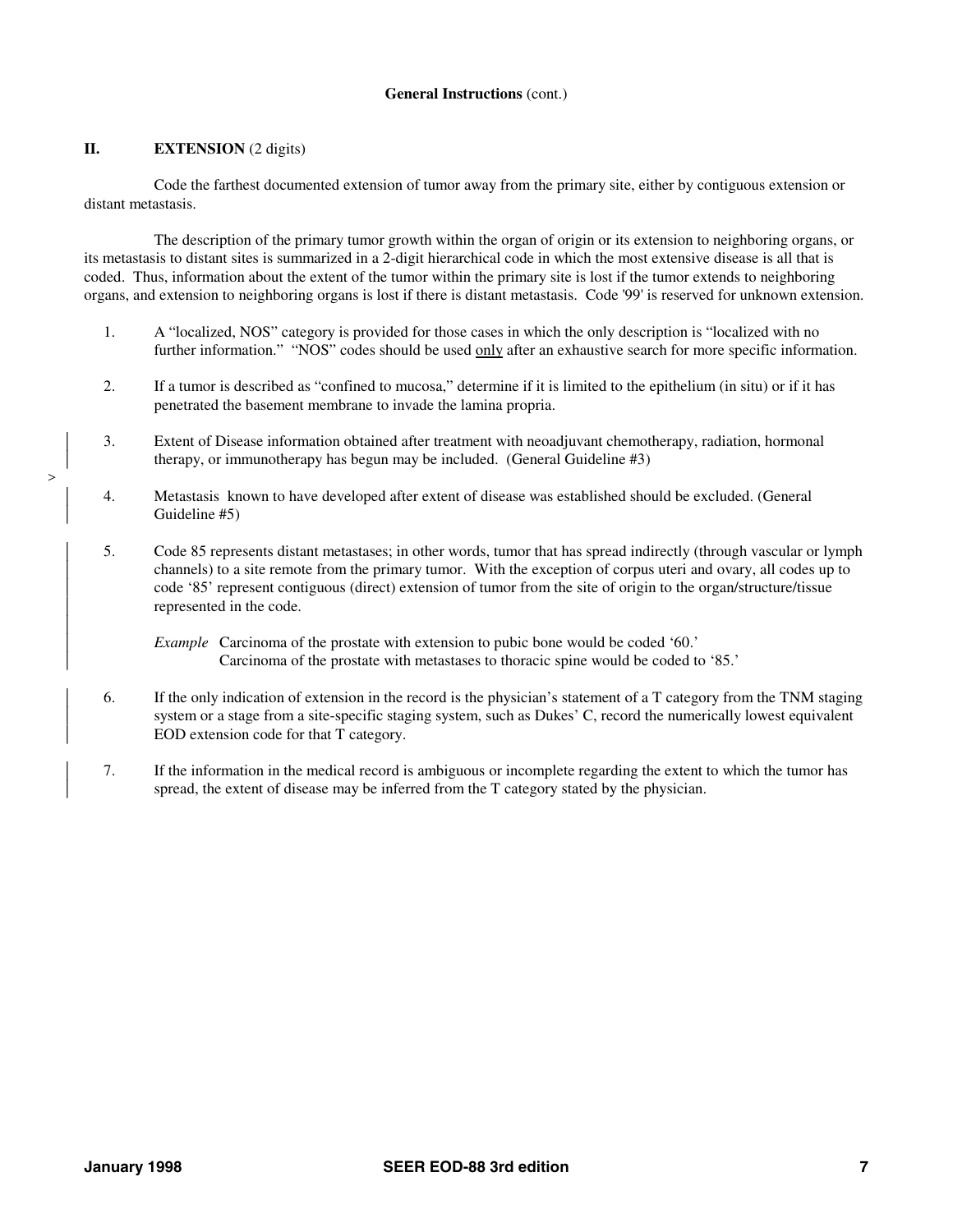#### **III. LYMPH NODES**

Record the highest specific lymph node chain that is involved by tumor.

Regional lymph nodes are listed for each site and then, as necessary, the regional (first station) lymph nodes are classified in terms of size, laterality, number of involved nodes, and distance of the lymph nodes from the primary site. It is a 1-digit field, a hierarchical code, in which once distant lymph node involvement is observed, all mention of regional nodal involvement is lost.

Since "in situ" by definition means noninvasive, code lymph node involvement as '0'. If there is evidence of nodal involvement of a tumor described as in situ, it would indicate that an area of invasion was simply missed, and it is **NOT** an in situ lesion.

For solid tumors, the terms "fixed" or "matted" and "mass in the mediastinum, retroperitoneum, and/or mesentery" (with no specific information as to tissue involved) are considered involvement of lymph nodes. Any other terms, such as "palpable," "enlarged," "visible swelling," "shotty," or "lymphadenopathy" should be ignored (except for adenopathy and mass in the mediastinum for lung primaries); look for a statement of involvement, either clinical or pathological.

For lymphomas, any mention of lymph nodes is indicative of involvement.

| When size of involved regional lymph nodes is required, code from pathology report. Code the size of the metastasis, not the entire node. Size can be coded if the size for the entire node falls within one of the codes, for example a single node 1.5 cm in size can be coded to "single lymph node  $\leq$  2 cm" because the metastasis cannot be larger than 1.5 cm.

Regional lymph nodes are not palpable for inaccessible sites such as bladder, kidney, prostate, esophagus, stomach, lung, liver, corpus uteri and ovary. The best description concerning regional lymph nodes will be the surgeon's evaluation at the time of exploratory surgery or definitive surgery.

The terms "homolateral" and "ipsilateral" are used interchangeably. Any unidentified nodes included with the resected primary site specimen are to be considered as "Regional, NOS."

Codes are provided for "regional lymph node(s), NOS" and for "lymph nodes, NOS." "NOS" codes should be used *only* after an exhaustive search for more specific information.

| If the only indication of lymph node involvement in the record is the physician's statement of an N category from | the TNM staging system or a stage from a site-specific staging system, such as Dukes' C, record the numerically lowest equivalent EOD lymph node code for that N category.

If there is a discrepancy between documentation in the medical record and the physician's assignment of TNM, the | documentation takes precedence. Cases of this type should be discussed with the physician who assigned the TNM. (General Guideline #10)

If the information in the medical record is ambiguous or incomplete regarding the extent to which the tumor has spread, lymph node involvement may be inferred from the N category stated by the physician.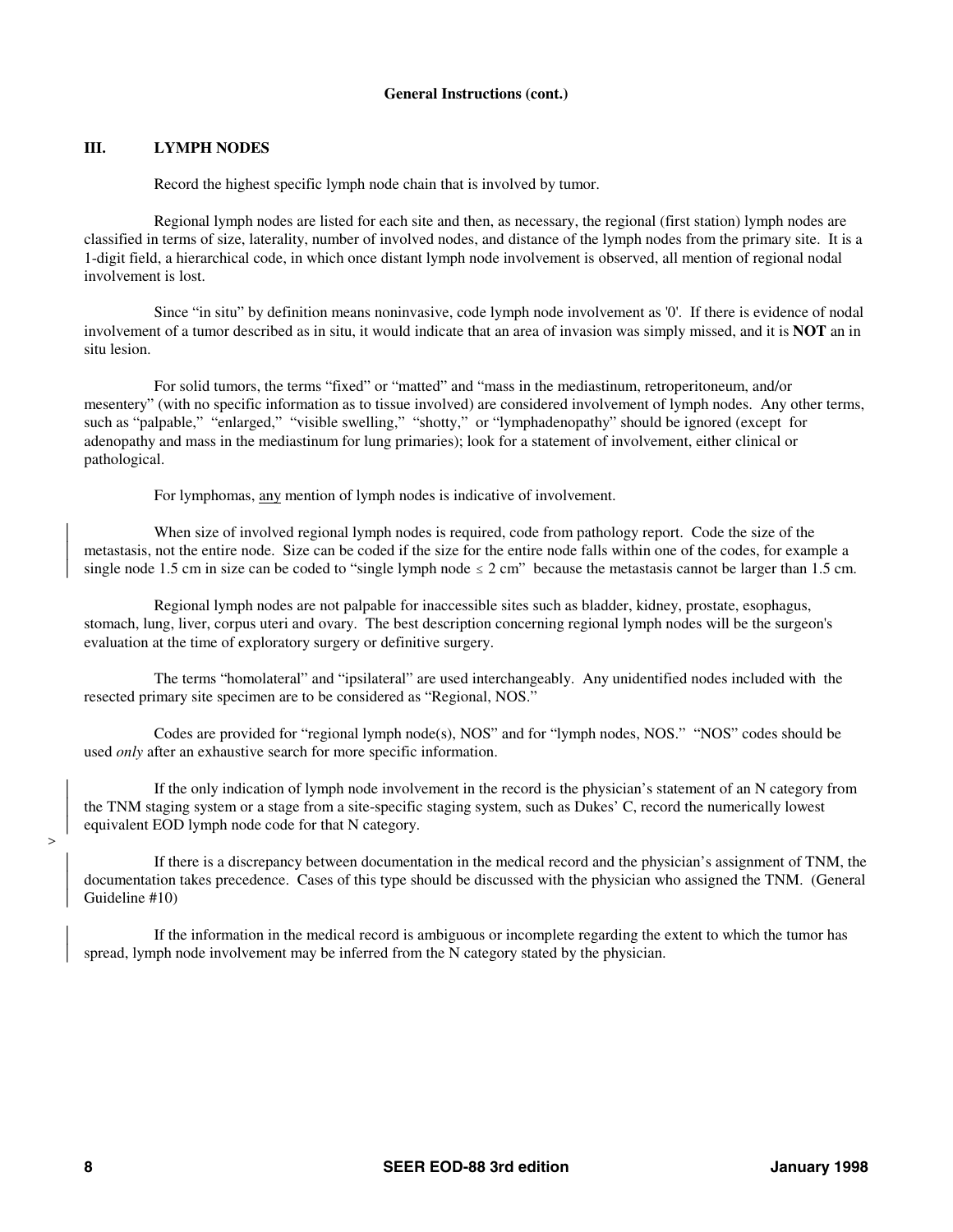#### **IV. PATHOLOGIC REVIEW OF REGIONAL LYMPH NODES**

Record the total number of regional lymph nodes involved by tumor (positive) and the total number of regional lymph nodes examined by the pathologist.

Number of REGIONAL lymph nodes: POSITIVE nodes (first two-characters) and nodes EXAMINED (second two-characters) for all sites except the hematopoietic, reticuloendothelial, immunoproliferative and myeloproliferative neoplasms, lymphomas, the brain, cerebral meninges, and other parts of the nervous system, and unknown or ill-defined primary sites which are coded 9999. (This is based on **pathology information ONLY.**)

#### **NUMBER OF REGIONAL NODES**

#### **POSITIVE**

#### EXAMINED

| $00\,$ | All nodes examined negative      | 00        | No nodes examined                               |
|--------|----------------------------------|-----------|-------------------------------------------------|
| 01     | One positive lymph node          | 01        | One node examined                               |
| 02     | Two positive lymph nodes         | 02        | Two nodes examined                              |
|        |                                  |           |                                                 |
| ٠.     |                                  | $\ddotsc$ |                                                 |
| 10     | Ten positive lymph nodes         | $\ddotsc$ |                                                 |
| 11     | Eleven positive lymph nodes      | 10        | Ten nodes examined                              |
|        |                                  | 11        | Eleven nodes examined                           |
|        |                                  | $\ddotsc$ |                                                 |
|        |                                  | 90        | Ninety or more regional lymph nodes examined    |
|        |                                  | 95        | No regional lymph node(s) removed, but          |
|        |                                  |           | aspiration of regional lymph node(s) was        |
| 96     | 96 or more nodes positive        |           | performed                                       |
|        |                                  | 96        | Regional lymph node removal documented as a     |
|        |                                  |           | sampling and number of lymph nodes              |
| 97     | Positive nodes but number of     |           | unknown/not stated                              |
|        | positive nodes not specified     | 97        | Regional lymph node removal documented as       |
|        |                                  |           | dissection and number of lymph nodes            |
| 98     | No nodes examined                |           | unknown/not stated                              |
|        |                                  | 98        |                                                 |
|        |                                  |           | Regional lymph nodes surgically removed but     |
|        |                                  |           | number of lymph nodes unknown/not stated and    |
|        |                                  |           | not documented as sampling or dissection; nodes |
| 99     | UNKNOWN if nodes are positive or |           | examined, but number unknown                    |
|        | negative; not applicable         | 99        | UNKNOWN if nodes were examined; not             |
|        |                                  |           | applicable or negative                          |

| *Exception* Because lymphomas frequently arise in nodal sites, these two fields are always coded '99' and '99' for both nodal and extranodal lymphomas.

Note: Use code 97 in "Number of Regional Nodes Positive" for a lymph node aspiration when the cytology or histology is positive for malignant cells.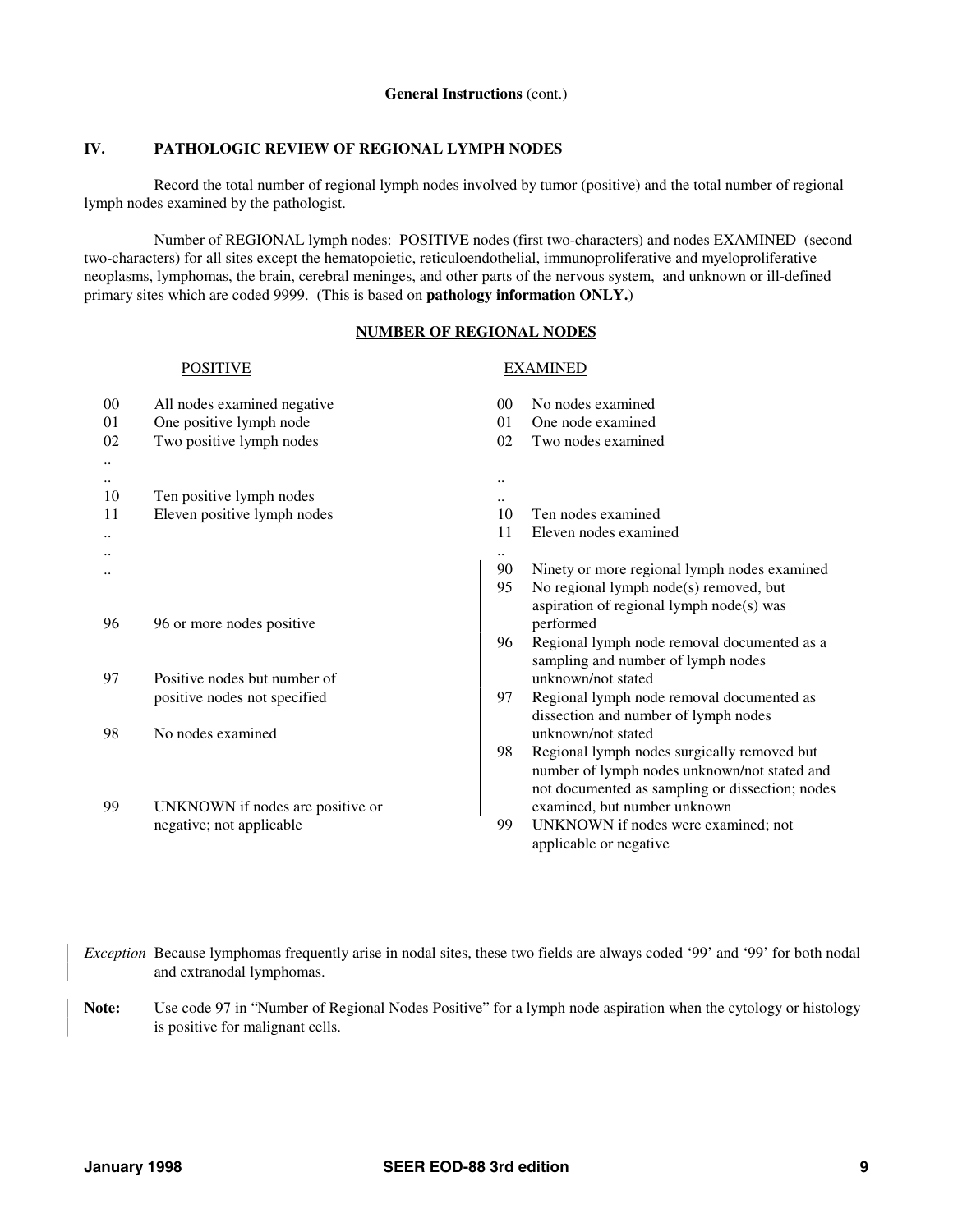All EOD schemes apply to all histologies unless otherwise noted. (General Guideline #7)

#### **UNKNOWN AND NOT APPLICABLE**

UNKNOWN will only be used when there is no descriptive information or when there is insufficient information because of an inadequate workup. It is to be used only if more specific information cannot be found.

| Size of the Primary Tumor                 | 999 - Not stated; not applicable        |
|-------------------------------------------|-----------------------------------------|
| Extension                                 | 99 - UNKNOWN; not applicable            |
| Lymph Nodes                               | 9 - UNKNOWN; not stated; not applicable |
| Pathologic Review of Regional Lymph Nodes | 9999 - UNKNOWN; not applicable          |

Code '9' to indicate that a field is not applicable. For example, "Lymph Nodes" is not an applicable field for brain tumors or leukemia.

| *Exception* Death Certificate only cases except for prostate are always coded '9999999999.' Death certificate only prostate cases are always coded '999909999990.'

#### **DISEASES DISSEMINATED AT DIAGNOSIS**

Hematopoietic and reticuloendothelial neoplasms such as leukemia (M-9800-9940), multiple myeloma (M-9732), reticuloendotheliosis (M-9722, 9941), and Letterer-Siwe's disease (M-9722), as well as immunoproliferative (M-9760-9768) and myeloproliferative neoplasms are considered disseminated disease at diagnosis. These conditions will always be coded as '80,' systemic disease, under Extension, and 9s in the remaining fields.

#### **HODGKIN'S DISEASE and NON-HODGKIN'S LYMPHOMA**

All lymphomas, both nodal and extranodal, are coded to the lymphoma scheme (histology codes (M-9590-9595, 9650-9698, 9702-9717) except for mycosis fungoides (M-9700) and Sezary's disease (M-9701) which have a separate scheme found under the skin site codes C44...

| Pathologic review of regional lymph nodes for all lymphoma--nodal and extranodal--should be coded '9999.'

#### **KAPOSI'S SARCOMA and RETINOBLASTOMA**

Kaposi's sarcoma (M-9140) and retinoblastoma (M-9510-9512) also have separate schemes based on morphology alone.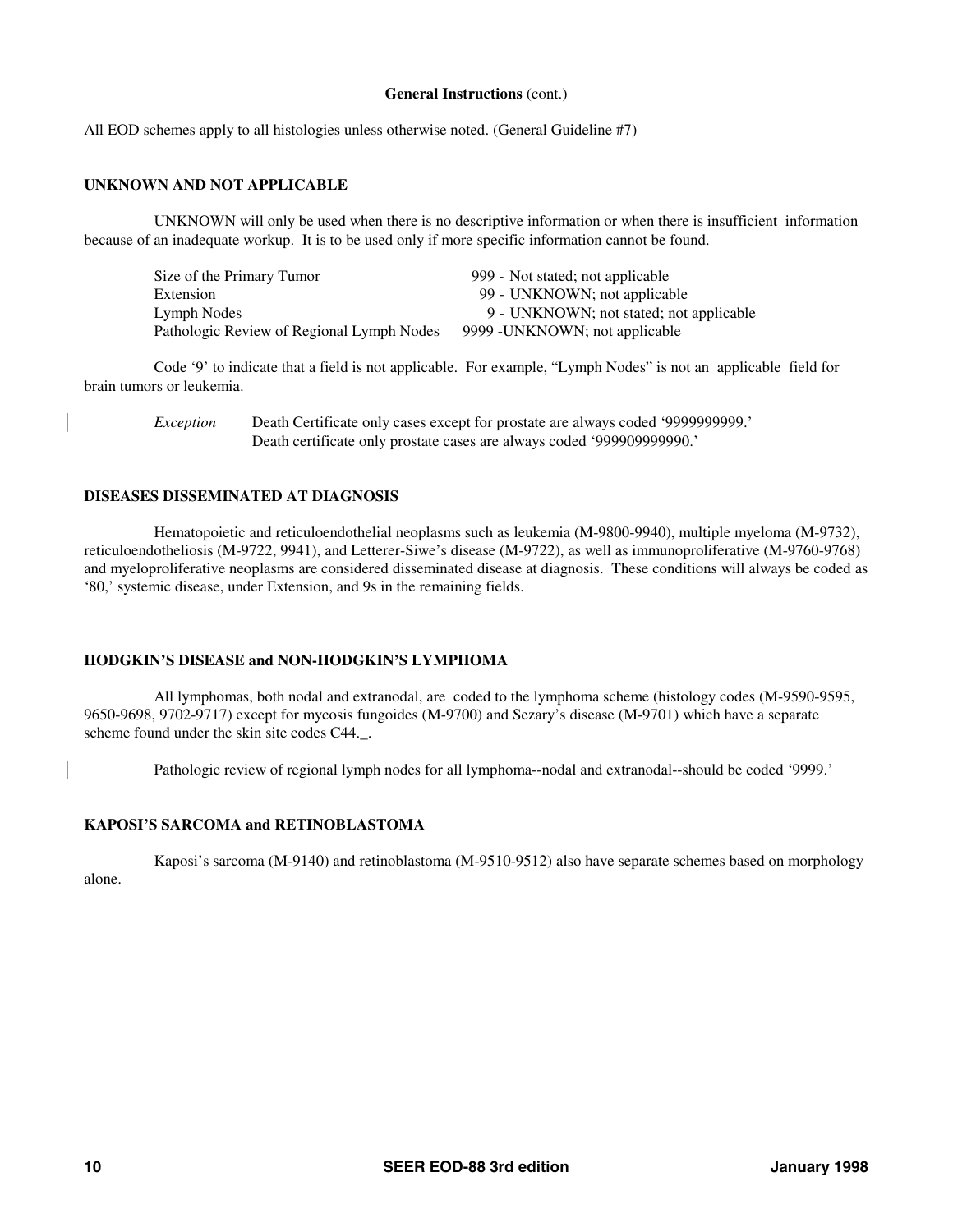#### **LIP, ORAL CAVITY, AND PHARYNX**

#### **DISTINGUISHING "IN SITU" AND "LOCALIZED" TUMORS FOR LIP, ORAL CAVITY, AND PHARYNX**

Careful attention must be given to the use of the term "confined to mucosa" for lip, oral cavity, and pharynx.

Historically, carcinomas described as "confined to mucosa" have been coded as localized. In order to provide greater specificity and to rule out the possibility of classifying noninvasive tumors in this category, abstractors should determine:

- 1) if the tumor is confined to the epithelium, in which case it is in situ, **OR**
- 2) if the tumor has penetrated the basement membrane to invade the lamina propria, in which case it is localized and is coded to invasion of the lamina propria.

The mucosa lining the oral cavity consists of:

The EPITHELIAL LAYER which borders on the lumen and contains no blood vessels or lymphatics.

The BASEMENT MEMBRANE, a sheet of extracellular material, functions as a filtration barrier and a boundary involved in generating and maintaining tissue structure.

The LAMINA PROPRIA, composed of areolar connective tissue, contains blood vessels, nerves, and, in some regions, glands. Once tumor has broken through the basement membrane into the lamina propria, it can spread by way of the lymphatics and blood vessels to other parts of the body.

The lip, oral cavity, and pharynx do **NOT** have a MUSCULARIS MUCOSAE. Therefore, the lamina propria and the submucosa tend to merge, and the two terms are used interchangeably.

The SUBMUCOSA is a thick layer of either dense or areolar connective tissue. It contains blood vessels, lymphatic vessels, nerves, and, in some regions, glands. Only the GUM and HARD PALATE do **NOT** have a submucosa, but rather a mucoperiosteum.

The MUSCULARIS PROPRIA is muscle tissue which constitutes the wall of the organ. Only the GUM and HARD PALATE do **NOT** have a muscularis.

There is no SEROSA on any of these sites.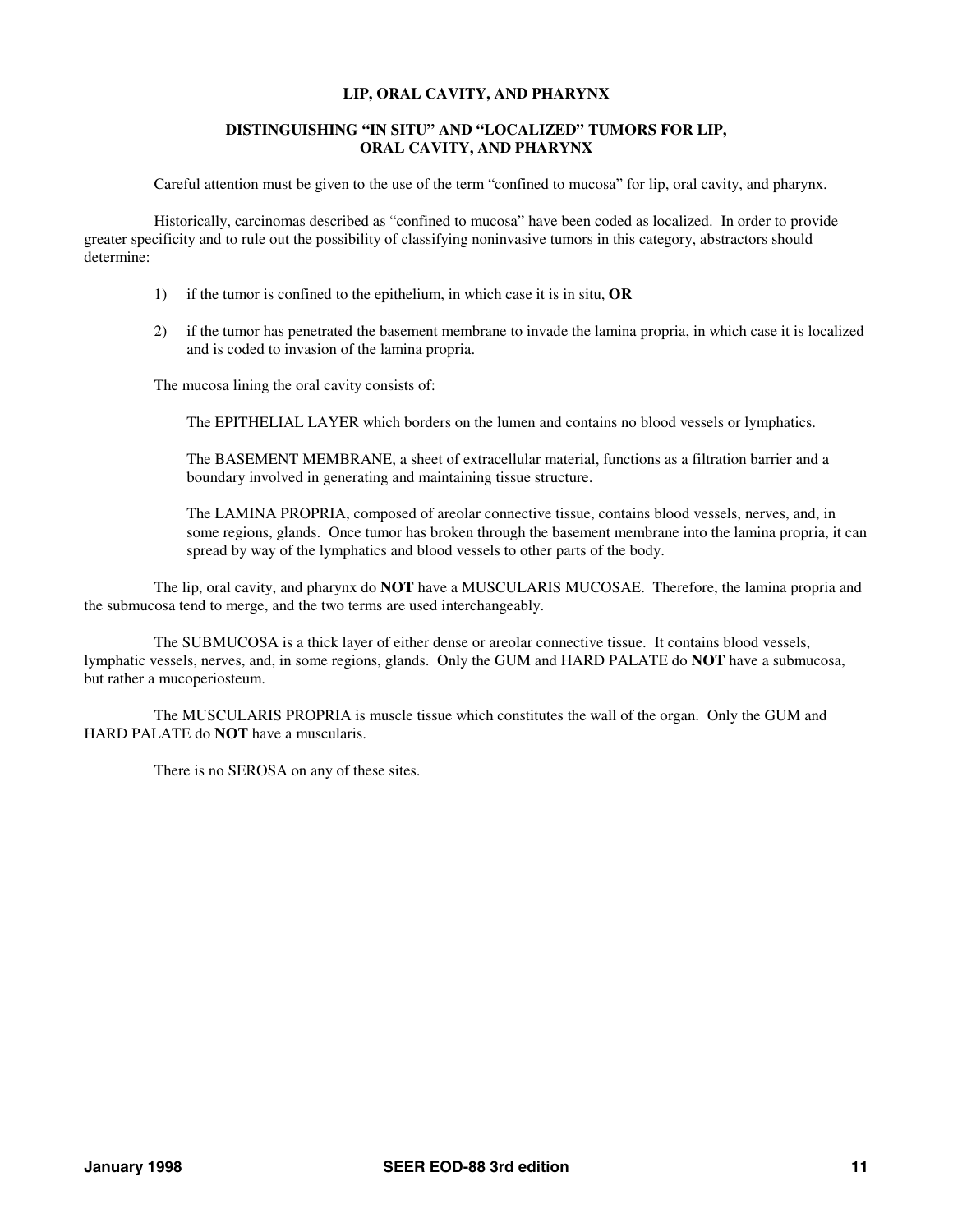#### **LIP AND ORAL CAVITY TABLE OF ANATOMIC STRUCTURES**

| PRIMARY SITE                                             |            | <b>MUCOSA</b>                                   |                   | <b>SUBMUCOSA</b> | <b>MUSCULARIS</b><br><b>PROPRIA</b> | <b>SEROSA</b>  |
|----------------------------------------------------------|------------|-------------------------------------------------|-------------------|------------------|-------------------------------------|----------------|
|                                                          | Epithelium |                                                 | Lamina<br>Propria |                  |                                     |                |
| Lip<br>$(C00.$ )                                         | Yes        |                                                 | Yes               | Yes              | Yes                                 | No             |
| Tongue<br>$(C01$ , $C02$                                 | Yes        | $\bf{B}$<br>$\mathbf{A}$<br>S                   | Yes               | Yes              | Yes                                 | N <sub>o</sub> |
| Gum<br>$(C03$ , $C06.2)$                                 | Yes        | E<br>$\mathbf{M}$                               | Yes               | N <sub>o</sub>   | N <sub>o</sub>                      | N <sub>o</sub> |
| Floor of Mouth<br>(C04.                                  | Yes        | E<br>$\mathbf N$<br>$\mathbf T$                 | Yes               | Yes              | Yes                                 | N <sub>o</sub> |
| <b>Buccal Mucosa</b><br>$(C06.0-C06.1)$                  | Yes        |                                                 | Yes               | Yes              | Yes                                 | N <sub>o</sub> |
| <b>Hard Palate</b><br>(C05.0)                            | Yes        | M<br>E<br>M                                     | Yes               | No               | No                                  | N <sub>o</sub> |
| Soft Palate<br>$(C05.1-C05.2)$                           | Yes        | B<br>$\mathbf R$<br>$\mathbf{A}$<br>$\mathbf N$ | Yes               | Yes              | Yes                                 | No             |
| <b>Other Mouth</b><br>$(C05.8-C05.9)$<br>$(C06.8-C06.9)$ | Yes        | E                                               | Yes               | Yes              | Yes                                 | N <sub>o</sub> |

For lip, oral cavity, and pharynx, if a tumor is described as "confined to mucosa," determine if it is limited to the epithelium (in situ) or if it has penetrated the basement membrane to invade the lamina propria.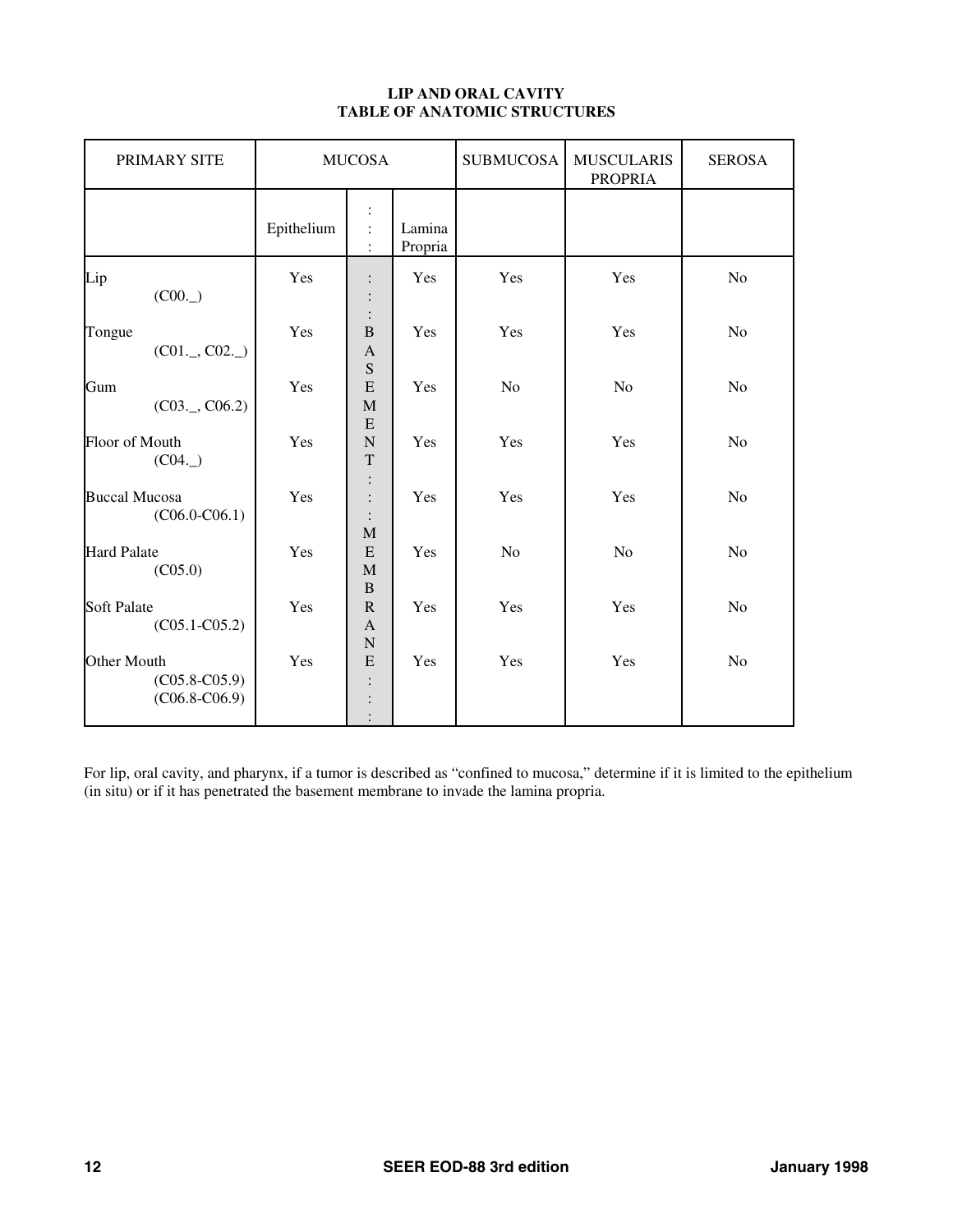#### **DEFINITION OF ANATOMIC SITES WITHIN THE HEAD AND NECK**

adapted from the *Summary Staging Guide 1977* published by the SEER Program, and the *AJCC Cancer Staging Manual fifth edition* published by the American Joint Committee on Cancer Staging.

#### **Note**: **Not all sites in the lip, oral cavity, pharynx and salivary glands are listed below. All sites to which an EOD scheme applies are listed at the begining of the scheme.**

#### **ORAL CAVITY AND ORAL PHARYNX** (in ICD-O-2 sequence)

The oral cavity extends from the skin-vermilion junction of the lips to the junction of the hard and soft palate above and to the line of circumvallate papillae below.

The oral pharynx (oropharynx) is that portion of the continuity of the pharynx extending from the plane of the inferior surface of the soft palate to the plane of the superior surface of the hyoid bone (or floor of the vallecula) and includes the base of tongue, inferior surface of the soft palate and the uvula, the anterior and posterior tonsillar pillars, the glossotonsillar sulci, the pharyngeal tonsils, and the lateral and posterior walls.

They are divided into the following specific areas:

LIPS (C00.\_; vermilion surface, mucosal lip, labial mucosa) upper and lower, form the upper and lower anterior wall of the oral cavity. They consist of an exposed surface of modified epidermis beginning at the junction of the vermilion border with the skin and including only the vermilion surface or that portion of the lip that comes into contact with the opposing lip. The lips extend from commissure to commissure and, for SEER EOD include the mucous membrane lining the inner surface of the lips (labial mucosa). For AJCC, the labial mucosa is included with buccal cavity in the oral cavity staging scheme.

#### COMMISSURE OF

LIP (C00.6; corner of mouth) is the point of union of upper and lower lips and is considered part of the lip.

#### POSTERIOR ONE-THIRD OF

TONGUE (C01.9; base of tongue, root of tongue) consists of the less mobile portion of the tongue which extends inferiorly from the line of circumvallate papillae to the base of the epiglottis, the pharyngoepiglottic and glossoepiglottic folds (which bound the vallecula). The posterior one-third of tongue is part of the oropharynx AJCC staging system.

#### ANTERIOR TWO-THIRDS OF

TONGUE (C02. ; mobile or oral tongue) consists of the freely movable portion of the tongue which extends anteriorly from the line of circumvallate papillae to the root of the tongue at the junction of the floor of the mouth. It is composed of four areas: tip, lateral borders, dorsum, and undersurface or ventral surface (non-villous surface). The anterior two-thirds of tongue is part of the oral cavity AJCC staging system.

#### LINGUAL.

TONSIL (C02.4) the lymphoid tissue that is contained in the base of the tongue. In the EOD system, lingual tonsil is coded using the same scheme as base of tongue; in the AJCC system it is included in the oropharynx scheme.

#### UPPER

GINGIVA (C03.0; upper alveolar ridge) is the covering mucosa of the alveolar process of the maxilla, extending from the line of attachment of mucosa in the upper gingival buccal gutter to the junction of the hard palate. Its posterior margin is the upper end of the pterygopalatine arch. The gingiva is part of the oral cavity AJCC staging system.

#### LOWER

GINGIVA (C03.1; lower alveolar ridge) includes the alveolar process of the mandible and its covering mucosa, which extends from the line of attachment of mucosa in the buccal gutter to the line of free mucosa of the floor of the mouth. Posteriorly it extends to the ascending ramus of the mandible (see retromolar trigone). The gingiva is part of the AJCC oral cavity staging system.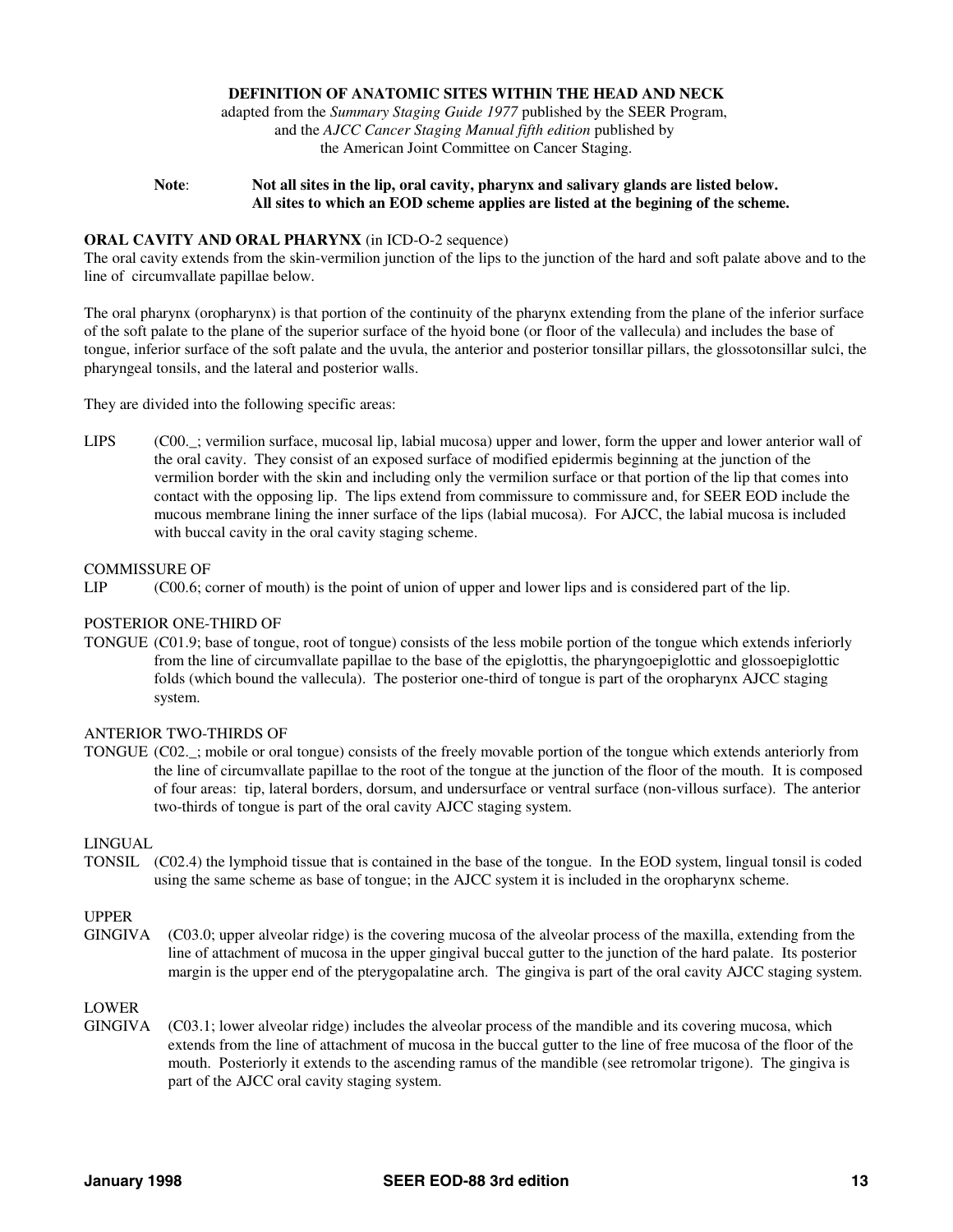| <b>FLOOR OF</b><br><b>MOUTH</b>     | (C04.) consists of a semilunar shaped space over the mylohyoid and hypoglossus muscles, extending<br>from the inner surface of the lower alveolar ridge to the undersurface of the tongue. Its posterior<br>boundary is the base of the anterior pillar of the tonsil. It is divided into two sides by the frenulum of<br>the tongue and contains the ostia of the submaxillary and lingual salivary glands. The floor of mouth is<br>part of the AJCC oral cavity staging system.                                  |
|-------------------------------------|---------------------------------------------------------------------------------------------------------------------------------------------------------------------------------------------------------------------------------------------------------------------------------------------------------------------------------------------------------------------------------------------------------------------------------------------------------------------------------------------------------------------|
| <b>HARD</b><br><b>PALATE</b>        | (C05.0) consists of the semilunar area between the upper alveolar ridges and the mucous membrane<br>covering the palatine process of maxillary palatine bones. It extends from the inner surface of the<br>superior alveolar ridge to the posterior edge of the palatine bone. In the TNM system, the hard palate is<br>part of the oral cavity staging scheme.                                                                                                                                                     |
| <b>SOFT</b>                         |                                                                                                                                                                                                                                                                                                                                                                                                                                                                                                                     |
| <b>PALATE</b>                       | (C05.1) consists of mucosa covering the oral cavity side of the palatine muscles and extends from the<br>posterior edge of the hard palate to the free border of the soft palate and includes the uvula. Its superior<br>lateral margin is the pterygomandibular raphe. The inferior lateral margin completes the faucial arch<br>(glossopalatine arch) and includes the anterior surface of the of the anterior tonsillar pillar. In the AJCC<br>system, the soft palate is part of the oropharynx staging system. |
| <b>UVULA</b>                        | (C05.2) is a soft tissue projection on the free border of the soft palate in the midline of the body. In<br>EOD, the uvula is coded the same as the soft palate. In the AJCC system, the uvula is part of the<br>oropharynx staging system.                                                                                                                                                                                                                                                                         |
| <b>OTHER</b><br><b>MOUTH</b>        | (C05.8-C05.9, C06.8-C06.9) includes overlapping lesions of the palate, overlapping lesions of other and<br>unspecified parts of mouth, and non-specific terms roof of mouth (palate, NOS); mouth, NOS (oral<br>cavity, oral mucosa, buccal cavity); and minor salivary gland, NOS. All of these non-specific sites are<br>included in the oral cavity scheme of the AJCC staging system.                                                                                                                            |
| <b>BUCCAL</b>                       |                                                                                                                                                                                                                                                                                                                                                                                                                                                                                                                     |
| <b>MUCOSA</b>                       | (C06.0) includes all the mucous membrane lining the inner surface of the cheek. In ICD-O-2 and the<br>EOD system, buccal mucosa includes the inner surface of the cheeks but not the inner mucosal surface<br>of the lips. In the AJCC staging system, the inner mucosa of the lips is included with the buccal mucosa<br>in the oral cavity scheme.                                                                                                                                                                |
|                                     |                                                                                                                                                                                                                                                                                                                                                                                                                                                                                                                     |
| <b>VESTIBULE OF</b><br><b>MOUTH</b> | (C06.1; buccal sulcus, alveolar sulcus, labial sulcus) the space between the teeth and the lips or cheeks<br>and the mucosa that covers it. In the EOD system, the vestibule of mouth is included in the coding<br>scheme for cheek (buccal) mucosa; in the AJCC staging system, it is included in the oral cavity scheme.                                                                                                                                                                                          |
| <b>RETROMOLAR</b>                   |                                                                                                                                                                                                                                                                                                                                                                                                                                                                                                                     |
| <b>TRIGONE</b>                      | (C06.2; retromolar triangle, retromolar gingiva, retromolar area) the attached mucosa overlying the<br>ascending ramus of the mandible from the level of the posterior surface of the last molar tooth to the<br>apex superiorly. The retromolar trigone is coded using the same EOD scheme as the gingiva or gums.<br>It is part of the oral cavity staging scheme in the AJCC system.                                                                                                                             |
| <b>TONSILS</b>                      | are the mucosa-covered lymphoid tissues lying between the palatoglossal and palatopharngeal arches on<br>the sidewalls of the oropharynx (palatine tonsils, C09.9), on the posterior wall of the nasopharynx<br>(pharyngeal tonsils or adenoids $(C11.1)$ ) and embedded in the base of the tongue (lingual tonsil, $C02.4$ ;<br>described above). These three areas appear to form a ring of lymphoid tissue around the pharynx, which<br>is referred to as Waldeyer's ring $(C14.2)$ .                            |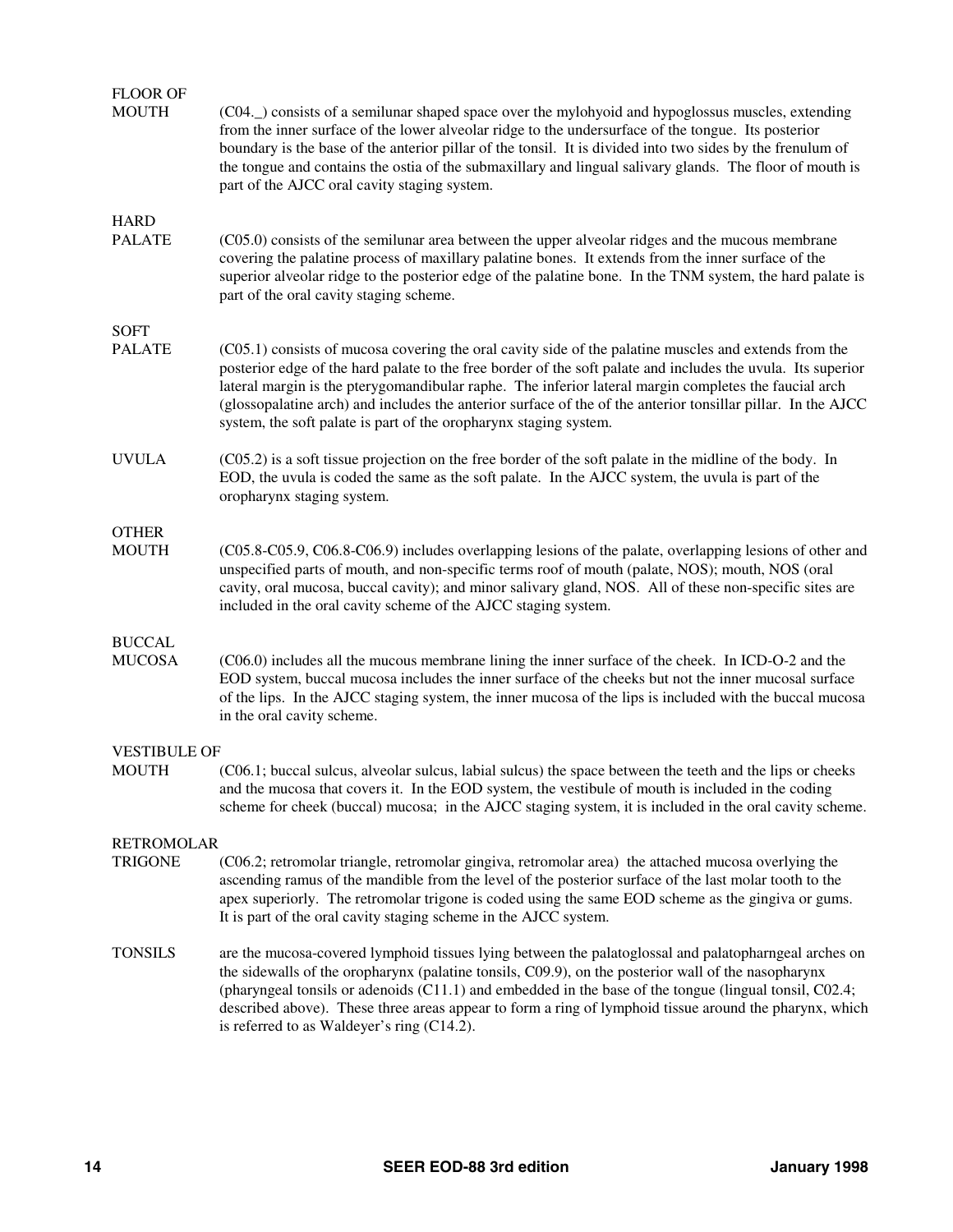#### ANTERIOR

WALL consists of the pharyngoepiglottic and glossoepiglottic folds which bound the vallecula (C10.0), and the lingual (anterior) surface of the epiglottis (C10.1). The vallecula is the hollow or sulcus formed at the junction of the base of the tongue and the epiglottis.

LATERAL

WALL (C10.2) includes the tonsillar pillars (C09.1), tonsillar fossae (C09.0), and tonsils (C09.9) of the oropharynx.

#### POSTERIOR

WALL (C10.3) extends from the free borders of the soft palate to the tip of the epiglottis in the oropharynx.

#### **PAROTID GLAND AND OTHER MAJOR SALIVARY GLANDS**

The parotid glands (C07.9) and the other major salivary glands, submandibular (C08.0) and sublingual/submental (C08.1) are paired glands lying along the mandible and beneath the floor of the mouth which produce serous or mucous secretions to moisten the mouth and begin the process of digestion.

#### **NASOPHARYNX**

The nasopharynx begins anteriorly at the posterior choana and extends along the plane of the airway to the level of the free border of the soft palate. It includes the vault, floor (superior surface of soft palate), posterior wall, lateral walls including the fossae of Rosenmuller and the mucosa covering the torus tubarious forming the eustachian tube orifice. According to the AJCC, the posterior margins of the choanal orifices and of the nasal septum are included in the nasal fossa (which has no TNM scheme), and are excluded from the nasopharynx staging system. However, all subsites listed above (except nasal fossa) are included in the nasopharynx EOD scheme. Specific anatomic descriptions of major nasopharyngeal subsites include:

#### POSTERIOR SUPERIOR

WALL (C11.0--superior, C11.1--posterior; vault) extends from the superior border of the choana to the level of the free border of the soft palate. The lateral limit is the groove between the lateral wall and the base of the skull.

#### LATERAL

WALL (C11.2) extends from the base of the skull on each side to the level of the free border of the soft palate. It includes Rosenmuller's fossae (pharyngeal recesses).

#### **HYPOPHARYNX**

The hypopharynx is that portion of the pharyx extending from the plane of the superior border of the hyoid bone (or floor of the vallecula) to the plane corresponding to the lower border of the cricoid cartilage and includes the pyriform fossae, the lateral and posterior hypopharyngeal walls and the postcricoid region.

#### PYRIFORM

SINUS (C12.9; pyriform fossa) extends from the pharyngoepiglottic fold to the upper edge of the esophagus at the lower border of the cricoid cartilage and is bounded laterally by the inner surface of the thyroid cartilage and medially by the hypopharyngeal surface of the aryepiglottic fold, posterior lateral surface of the arytenoid and cricoid cartilages.

#### POST-CRICOID

AREA (C13.0; postcricoid region, cricopharynx) extends from the posterior surface of the arytenoid cartilages and their connecting folds to the inferior surface of the cricoid cartilage and connects the two pyriform sinuses. The lateral margin is the anterior part of the pyriform sinus.

#### POSTERIOR PHARYNGEAL

WALL (C13.2) extends from the superior level of the hyoid bone (or floor of the vallecula) to the inferior margin of the cricoid cartilage, and from the apex of one pyriform sinus to the other.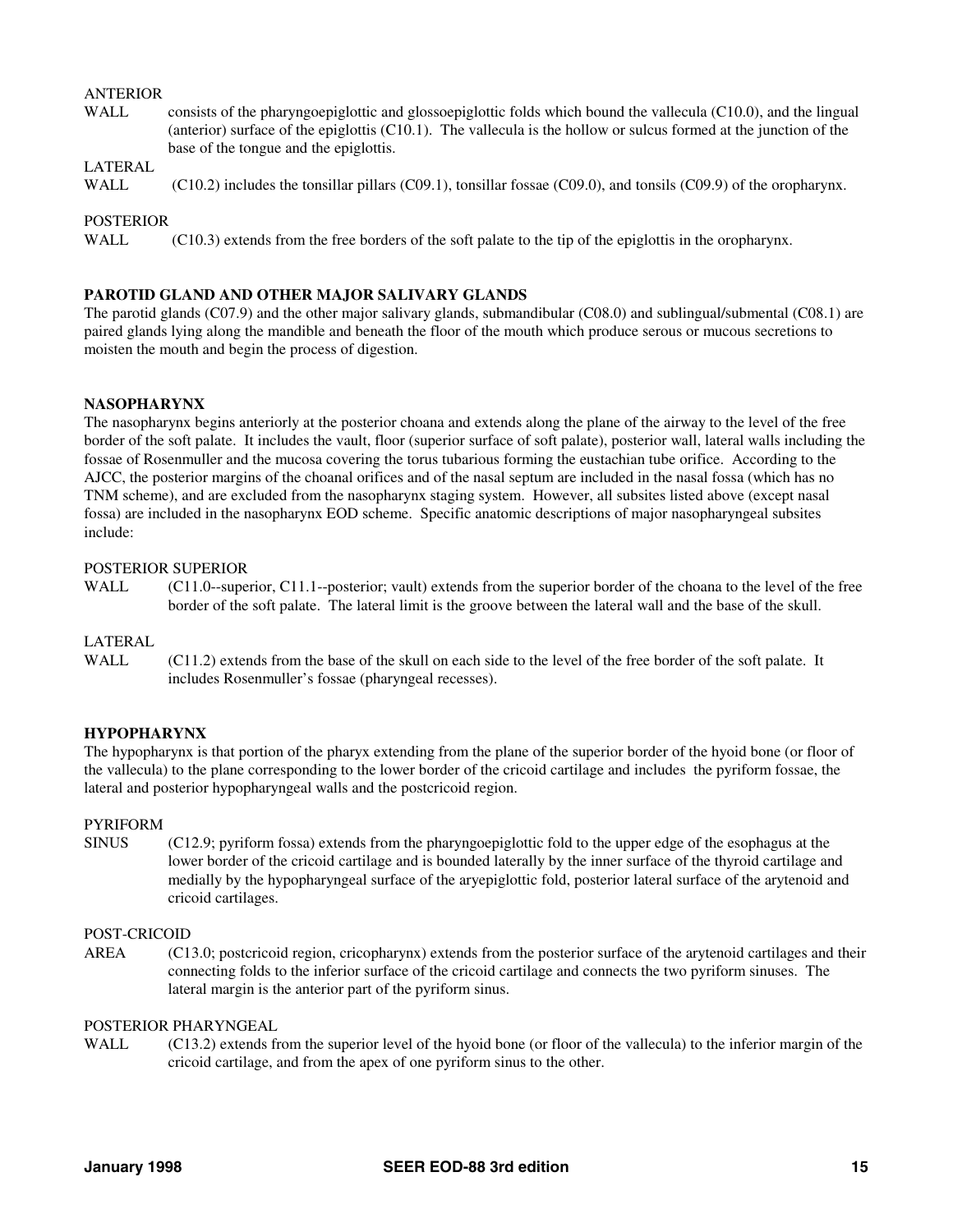**LIP** (Vermilion or Labial Mucosa) C00.0-C00.6, C00.8-C00.9

| C <sub>00.0</sub> |                                       | External upper lip (vermilion border)  |          |    | <b>EXTENSION</b>                                   |
|-------------------|---------------------------------------|----------------------------------------|----------|----|----------------------------------------------------|
| C <sub>00.1</sub> | External lower lip (vermilion border) |                                        |          |    |                                                    |
| C <sub>00.2</sub> |                                       | External lip, NOS (vermilion border)   |          | 00 | IN SITU: Noninvasive; intraepithelial              |
| C <sub>00.3</sub> | Mucosa of upper lip                   |                                        |          |    |                                                    |
| C <sub>00.4</sub> | Mucosa of lower lip                   |                                        | $\geq$   | 10 | Invasive tumor confined to:                        |
| C <sub>00.5</sub> | Mucosa of lip, NOS                    |                                        |          |    | Lamina propria                                     |
| C <sub>00.6</sub> | Commissure of lip                     |                                        |          |    | Submucosa (superficial invasion)                   |
| C <sub>00.8</sub> | Overlapping lesion of lip             |                                        |          |    | Vermilion surface                                  |
| C <sub>00.9</sub> |                                       | Lip, NOS (excluding skin of lip C44.0) |          |    | Labial mucosa (inner lip)                          |
|                   |                                       |                                        |          |    | Subcutaneous soft tissue of lip                    |
|                   |                                       |                                        | $\rm{>}$ |    | Superficial extension to skin of lip               |
|                   | <b>SIZE OF PRIMARY TUMOR</b>          |                                        |          |    |                                                    |
|                   | (from pathology report; operative     |                                        |          | 20 | Musculature                                        |
|                   | report; physical examination--in      |                                        |          |    |                                                    |
|                   | priority order)                       |                                        |          | 30 | Localized, NOS                                     |
| Code              |                                       |                                        |          | 50 | Buccal mucosa (inner cheek)                        |
| 000               | No mass; no tumor found               |                                        |          |    | Opposite (both) $lip(s)$ ; commissure              |
| 001               | Microscopic focus or foci only        |                                        |          |    |                                                    |
|                   |                                       |                                        |          | 51 | Gingiva                                            |
|                   | $\frac{mm}{ }$                        | $\mathbf{cm}$                          |          |    |                                                    |
| 002               | $\leq$ 2                              | $\leq 0.2$                             |          | 70 | <b>Upper lip/commissure:</b>                       |
| 003               | $\overline{3}$                        | 0.3                                    |          |    | Maxilla                                            |
|                   |                                       |                                        |          |    | Lower lip/commissure:                              |
| $\cdots$          |                                       |                                        |          |    | Mandible                                           |
| 009               | 9                                     | 0.9                                    |          |    |                                                    |
| 010               | 10                                    | 1.0                                    |          | 75 | Tongue                                             |
|                   |                                       |                                        |          |    |                                                    |
| $\cdots$          | 99                                    | 9.9                                    |          | 76 | Nose for upper lip/commissure<br>Skin of face/neck |
| 099               |                                       |                                        |          |    |                                                    |
| 100               | 100                                   | 10.0                                   |          |    |                                                    |
|                   |                                       |                                        |          | 77 | Floor of mouth                                     |
| $\cdots$          |                                       |                                        | $\rm{>}$ |    | Cortical bone other than code 70                   |
| 990               | $990+$                                | $99.0 +$                               |          |    | Inferior alveolar nerve                            |
| 999               | Not Stated                            |                                        |          | 80 | FURTHER contiguous extension                       |
|                   |                                       |                                        |          | 85 | Metastasis                                         |
|                   |                                       |                                        |          |    |                                                    |

99 UNKNOWN if extension or metastasis

**Note**: AJCC includes labial mucosa (C00.3-C00.5) with buccal mucosa (C06.0).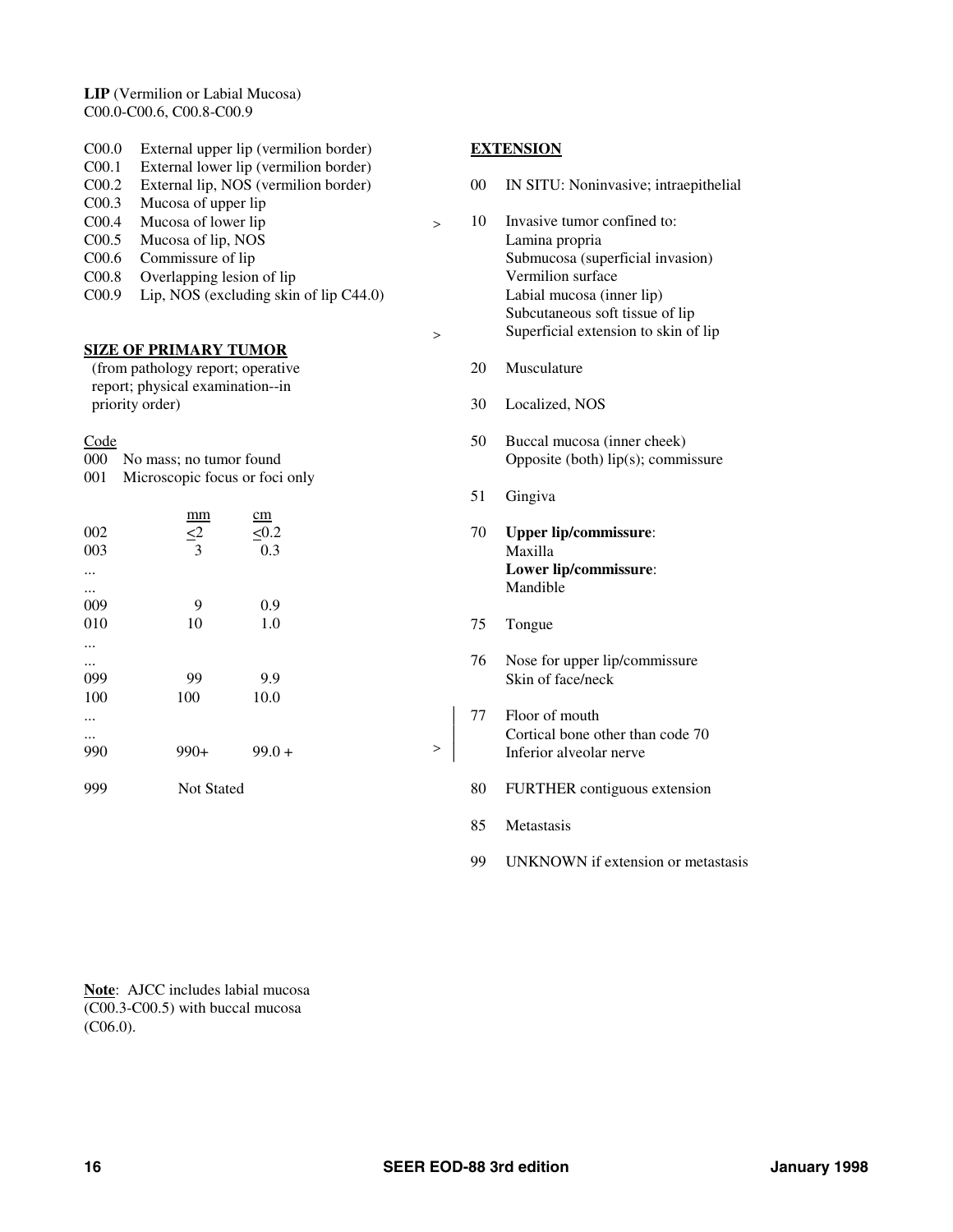#### **LYMPH NODES**

0 No lymph node involvement - - - - - - - - - - - - - - - - - - REGIONAL Lymph Nodes

> Facial: Buccinator for upper lip Mandibular for lower lip Parotid: Infra-auricular/preauricular for upper lip

Submandibular (submaxillary) Submental Internal jugular (upper and lower deep cervical): jugulodigastric jugulo-omohyoid Cervical, NOS

Regional lymph node(s), NOS

1 One positive ipsilateral node  $\leq$ 3 cm in greatest diameter

- 2 One positive ipsilateral node  $>$ 3 and  $\leq$ 6 cm in greatest diameter
- 3 Multiple positive ipsilateral nodes  $\leq 6$  cm
- 4 Ipsilateral, node size not stated
- 5 Bilateral and/or contralateral positive nodes <6 cm or size not stated
- 6 Any positive node(s), at least one  $>6$  cm

- - - - - - - - - - - - - - - - - -

#### DISTANT Lymph Nodes

- 7 Other than above - - - - - - - - - - - - - - - - - -
- 
- 8 Lymph Nodes, NOS
- 9 UNKNOWN; not stated
- **Note 1**: If laterality is not specified, assume nodes are ipsilateral.
- Note 2: Measure the size of the metastasis in the | lymph node to determine codes 1-6, not the size of the lymph node itself.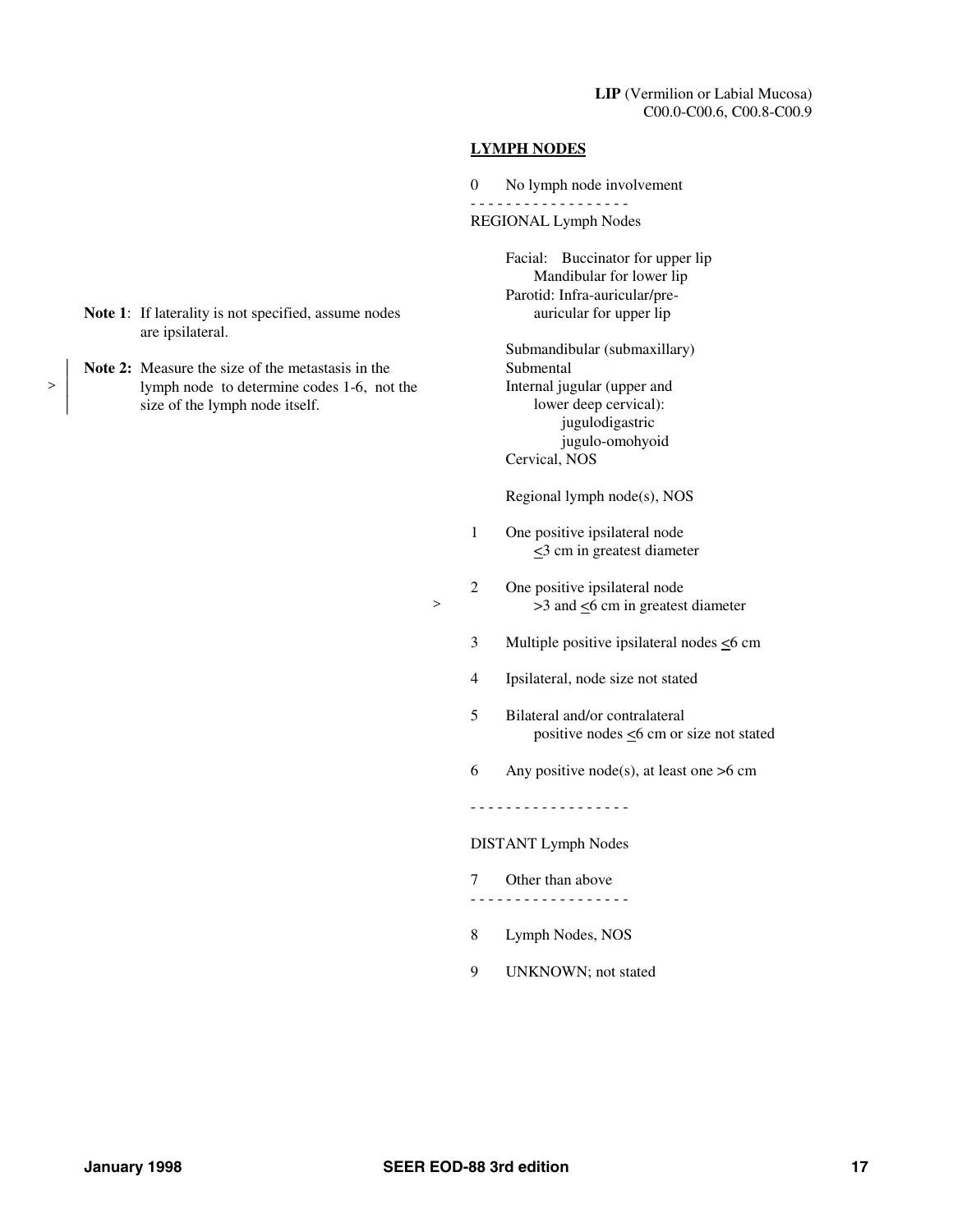#### **BASE OF TONGUE, LINGUAL TONSIL** C01.9, C02.4

C01.9 Base of tongue, NOS C02.4 Lingual tonsil **SIZE OF PRIMARY TUMOR** (from pathology report; operative report; physical examination--in priority order) Code 000 No mass; no tumor found 001 Microscopic focus or foci only mm cm 002  $\leq 2$   $\leq 0.2$ 003 3 0.3 ... ... 009 9 0.9 010 10 1.0 ... ... 099 99 9.9 100 100 10.0 ... 990  $990 + 99.0 +$ 999 Not stated **EXTENSION** 00 IN SITU: Noninvasive; intraepithelial 10 Invasive tumor on one side confined to: Lamina propria Submucosa 20 Musculature, intrinsic or NOS 30 Localized, NOS 40 Tumor crosses midline 50 Anterior 2/3's of tongue Lower gingiva Floor of mouth 53 Sublingual gland 60 Lateral pharyngeal wall (tonsillar pillars and fossae, tonsils) Vallecula, incl. pharyngoepiglottic and glossoepiglottic folds Epiglottis, lingual (pharyngeal) surface Soft palate, inferior surface/NOS 70 Mandible 75 Musculature, extrinsic: Hyoglossus Genioglossus Styloglossus 76 Skin 80 FURTHER contiguous extension 85 Metastasis

99 Unknown if extension or metastasis

**Note**: AJCC includes base of tongue (C01.9) with oropharynx (C10.\_).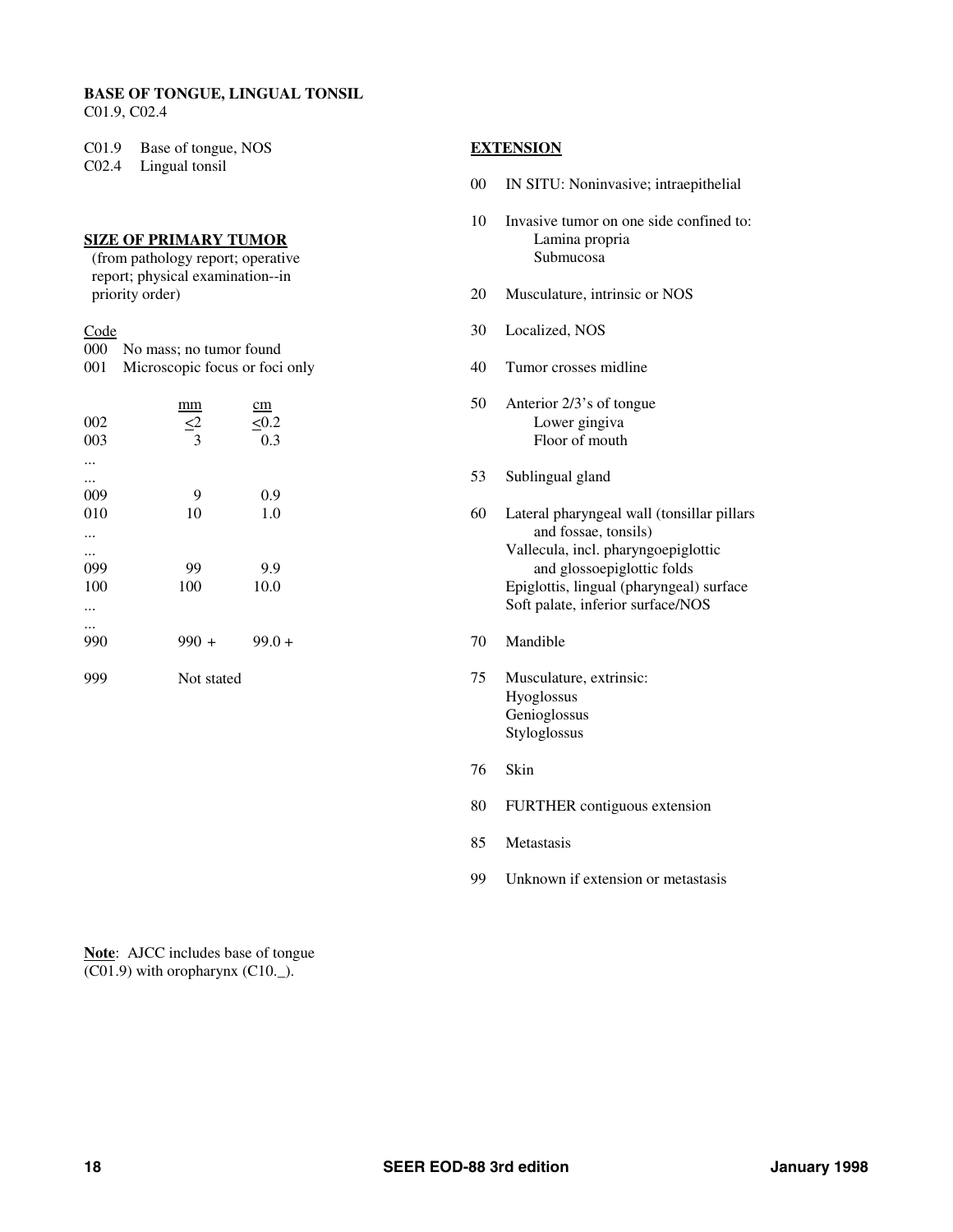### **BASE OF TONGUE, LINGUAL TONSIL**

#### **LYMPH NODES**

- 0 No lymph node involvement
- - - - - - - - - - REGIONAL Lymph Nodes

Submandibular (submaxillary) Submental Internal jugular (upper and lower deep cervical): jugulodigastric jugulo-omohyoid Cervical, NOS Regional lymph node(s), NOS

- 1 One positive ipsilateral node  $\leq$ 3 cm in greatest diameter
- 2 One positive ipsilateral node  $>$ 3 and  $\leq$ 6 cm in greatest diameter
- 3 Multiple positive ipsilateral nodes  $\leq 6$  cm
- 4 Ipsilateral, node size not stated
- 5 Bilateral and/or contralateral positive nodes  $\leq 6$  cm or size not stated
- 6 Any positive node(s), at least one  $>6$  cm

- - - - - - - - - - - - - - - - - -

DISTANT Lymph Nodes

7 Other than above

- - - - - - - - - - - - - - - - - -

- 8 Lymph Nodes, NOS
- 9 UNKNOWN; not stated
- **Note 1**: If laterality is not specified, assume nodes are ipsilateral.
- Note 2: Measure the size of the metastasis in the lymph node to determine codes 1-6, not the size of the lymph node itself.

>

 $\ddot{\phantom{1}}$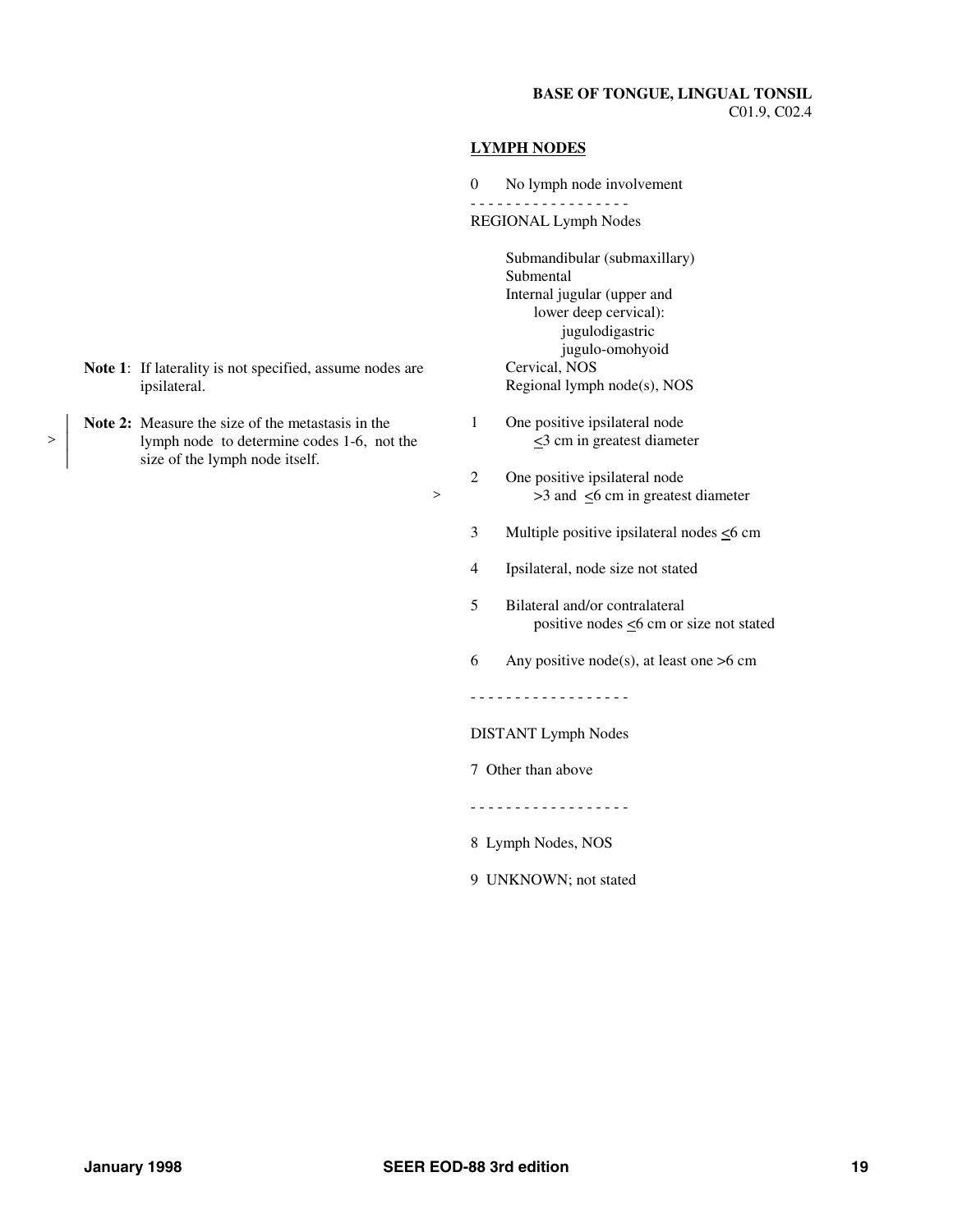#### **ANTERIOR 2/3 of TONGUE, TIP, BORDER, AND TONGUE, NOS**

C02.0-C02.3, C02.8-C02.9

| C <sub>02.0</sub>                     | Dorsal surface of tongue, NOS     |                                    | <b>EXTENSION</b> |                                            |  |
|---------------------------------------|-----------------------------------|------------------------------------|------------------|--------------------------------------------|--|
| CO <sub>2.1</sub>                     | Border of tongue                  |                                    |                  |                                            |  |
| C <sub>02.2</sub>                     | Ventral surface of tongue, NOS    |                                    | $00\,$           | IN SITU: Noninvasive; intraepithelial      |  |
| C <sub>02.3</sub>                     |                                   | Anterior two-thirds of tongue, NOS |                  |                                            |  |
| CO <sub>2.8</sub>                     |                                   | Overlapping lesion of tongue       | 10               | Invasive tumor on one side confined to:    |  |
| C <sub>02.9</sub>                     | Tongue, NOS                       |                                    |                  | Lamina propria<br>Submucosa                |  |
|                                       |                                   |                                    |                  |                                            |  |
| <b>SIZE OF PRIMARY TUMOR</b>          |                                   |                                    | 20               | Musculature, intrinsic or NOS              |  |
|                                       | (from pathology report; operative |                                    |                  |                                            |  |
|                                       | report; physical examination--in  |                                    | 30               | Localized, NOS                             |  |
|                                       | priority order)                   |                                    |                  |                                            |  |
|                                       |                                   |                                    | 40               | Tumor crosses midline                      |  |
| Code                                  |                                   |                                    |                  |                                            |  |
| 000                                   | No mass; no tumor found           |                                    | 50               | Base of tongue                             |  |
| Microscopic focus or foci only<br>001 |                                   |                                    |                  | Gingiva, lower (incl. retromolar trigone)  |  |
|                                       |                                   |                                    |                  | Floor of mouth                             |  |
|                                       | mm                                | $\mathbf{cm}$                      |                  |                                            |  |
| 002                                   | $\frac{2}{3}$                     | $\leq 0.2$                         | 53               | Sublingual gland                           |  |
| 003                                   |                                   | 0.3                                |                  |                                            |  |
| $\cdots$                              |                                   |                                    | 60               | Lateral pharyngeal wall (tonsillar pillars |  |
|                                       |                                   |                                    |                  | and fossae, tonsils)                       |  |
| 009                                   | 9                                 | 0.9                                |                  | Soft palate, inferior surface              |  |
| 010                                   | 10                                | 1.0                                |                  |                                            |  |
| $\cdots$                              |                                   |                                    | 70               | Mandible                                   |  |
|                                       |                                   |                                    |                  | Maxilla                                    |  |
| 099                                   | 99                                | 9.9                                |                  |                                            |  |
| 100                                   | 100                               | 10.0                               | 75               | Musculature, extrinsic:                    |  |
|                                       |                                   |                                    |                  | Hyoglossus                                 |  |
|                                       |                                   |                                    |                  | Genioglossus                               |  |
| 990                                   | $990 +$                           | $99.0 +$                           |                  | Styloglossus                               |  |
| 999                                   | Not stated                        |                                    | 80               | FURTHER contiguous extension               |  |
|                                       |                                   |                                    | 85               | Metastasis                                 |  |

99 UNKNOWN if extension or metastasis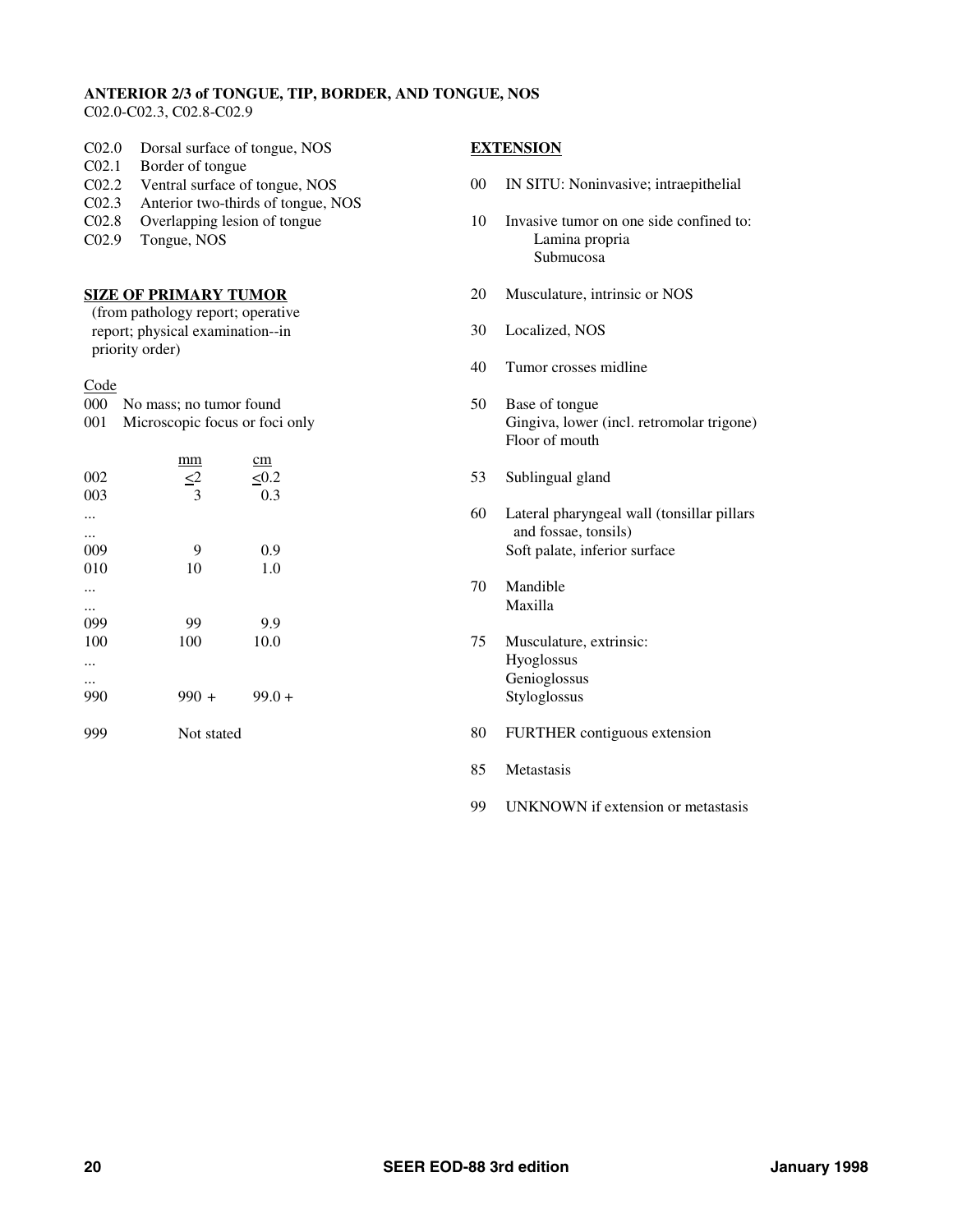#### **LYMPH NODES**

- 0 No lymph node involvement - - - - - - - - - - - - - - - - - -
- REGIONAL Lymph Nodes

Submandibular (submaxillary) Submental Sublingual Internal jugular (upper and lower deep cervical): jugulodigastric jugulo-omohyoid Cervical, NOS Regional lymph node(s), NOS

- 1 One positive ipsilateral node  $\leq$ 3 cm in greatest diameter
- 2 One positive ipsilateral node  $>$ 3 and  $\leq$ 6 cm in greatest diameter
- 3 Multiple positive ipsilateral nodes <6 cm
- 4 Ipsilateral, node size not stated
- 5 Bilateral and/or contralateral positive nodes  $\leq 6$  cm or size not stated
- 6 Any positive node(s), at least one  $>6$  cm

- - - - - - - - - - - - - - - - - -

>

#### DISTANT Lymph Nodes

7 Other than above

- - - - - - - - - - - - - - - - - -

- 8 Lymph Nodes, NOS
- 9 UNKNOWN; not stated
- **Note 1**: If laterality is not specified, assume nodes are ipsilateral.
- Note 2: Measure the size of the metastasis in the lymph node to determine codes 1-6, not the size of the lymph node itself.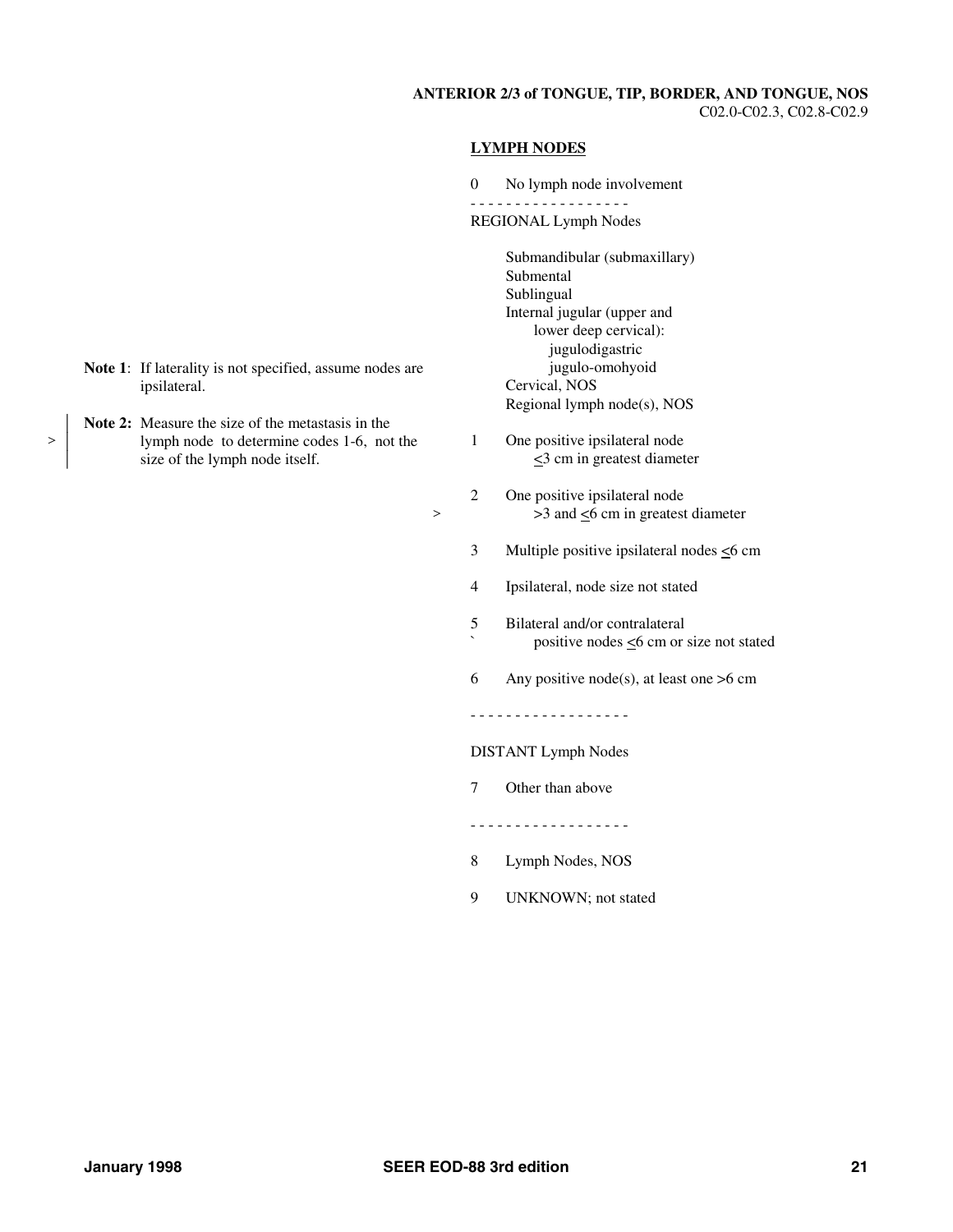### **GUM (Gingiva)**, **RETROMOLAR AREA**

C03.0-C03.1, C03.9, C06.2

| C <sub>03.0</sub>                               | Upper gum                                                                                |                             |           |        | <b>EXTENSION</b>                                                     |
|-------------------------------------------------|------------------------------------------------------------------------------------------|-----------------------------|-----------|--------|----------------------------------------------------------------------|
| CO3.1<br>C <sub>03.9</sub><br>C <sub>06.2</sub> | Lower gum<br>Gum, NOS<br>Retromolar gingiva (trigone)                                    |                             |           | $00\,$ | IN SITU: Noninvasive;<br>intraepithelial                             |
|                                                 | <b>SIZE OF PRIMARY TUMOR</b>                                                             |                             |           | 10     | Invasive tumor confined<br>mucoperiosteum (stroma                    |
|                                                 | (from pathology report; operative<br>report; physical examination--in<br>priority order) |                             |           | 30     | Localized, NOS                                                       |
| Code                                            |                                                                                          |                             |           | 50     | Buccal mucosa (inner cl<br>Labial mucosa (inner lip                  |
| 000<br>001                                      | No mass; no tumor found<br>Microscopic focus or foci only                                |                             |           |        | <b>Upper gum only</b><br>Hard palate                                 |
| 002                                             | mm<br>$\leq$ 2                                                                           | $\mathbf{cm}$<br>$\leq 0.2$ |           |        | Soft palate                                                          |
| 003<br>                                         | $\overline{3}$                                                                           | 0.3                         |           |        | Lower gum/retromolar<br>Floor of mouth<br>Tongue (mucosa)            |
| <br>009<br>010                                  | 9<br>10                                                                                  | 0.9<br>1.0                  |           | 55     | Subcutaneous soft tissue                                             |
| <br>                                            |                                                                                          |                             |           |        | Facial muscle, NOS                                                   |
| 099<br>100                                      | 99<br>100                                                                                | 9.9<br>10.0                 |           | 60     | Lateral pharyngeal wall<br>(tonsillar pillars and                    |
| <br>                                            |                                                                                          |                             |           |        | fossae, tonsils)                                                     |
| 990                                             | $990 +$                                                                                  | $99.0 +$                    | $\, > \,$ | 65     | Lower gun: Soft palate i                                             |
| 999                                             | Not stated                                                                               |                             |           | 70     | <b>Upper gum only</b><br>Maxilla<br>Lower gum/retromolar<br>Mandible |
|                                                 |                                                                                          |                             |           | 72     | Deep muscle of tongue                                                |
|                                                 |                                                                                          |                             |           | 73     | <b>Skull</b>                                                         |

- confined to (stroma)
- 
- (inner cheek) inner lip), lip
	- **Upper gum only**
	- **Lower complementary** outh  $icosa)$
- oft tissue of face **IOS**
- eal wall and
- palate including uvula
	- 70 **Upper gum only** romolar trigone only
	- tongue
	- 74 **Upper gum only** Nasal cavity Maxillary antrum (sinus)
	- 76 Skin
	- 80 FURTHER contiguous extension
	- 85 Metastasis
	- 99 UNKNOWN if extension or metastasis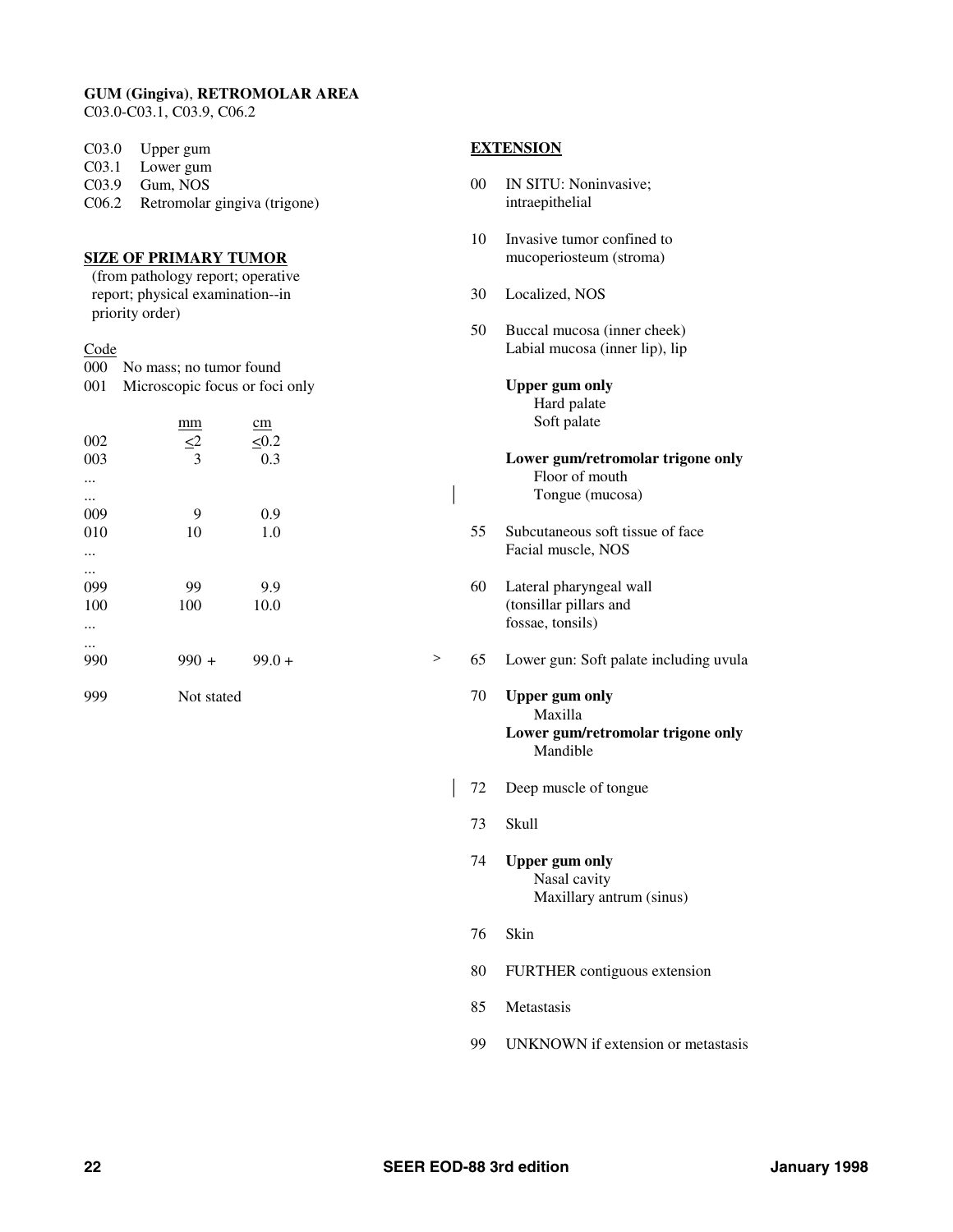# **GUM (Gingiva), RETROMOLAR AREA**

C03.0-C03.1, C03.9, C06.2

#### **LYMPH NODES**

 $\geq$ 0 No lymph node involvement - - - - - - - - - - - - - - - - - - REGIONAL Lymph Nodes Facial: Mandibular Submandibular (submaxillary) Submental Retropharyngeal for upper gum Internal jugular (upper and lower deep cervical): jugulodigastric jugulo-omohyoid Cervical, NOS Regional lymph node(s), NOS 1 One positive ipsilateral node  $\leq$ 3 cm in greatest diameter 2 One positive ipsilateral node >3 and <6 cm in greatest diameter 3 Multiple positive ipsilateral nodes  $\leq 6$  cm 4 Ipsilateral, node size not stated 5 Bilateral and/or contralateral positive nodes  $\leq 6$  cm or size not stated 6 Any positive node(s), at least one  $>6$  cm - - - - - - - - - - - - - - - - - - DISTANT Lymph Nodes 7 Other than above - - - - - - - - - - - - - - - - - - 8 Lymph Nodes, NOS 9 UNKNOWN; not stated

- **Note 1**: If laterality is not specified, assume nodes are ipsilateral.
- Note 2: Measure the size of the metastasis in the lymph node to determine codes 1-6, not the size of the lymph node itself.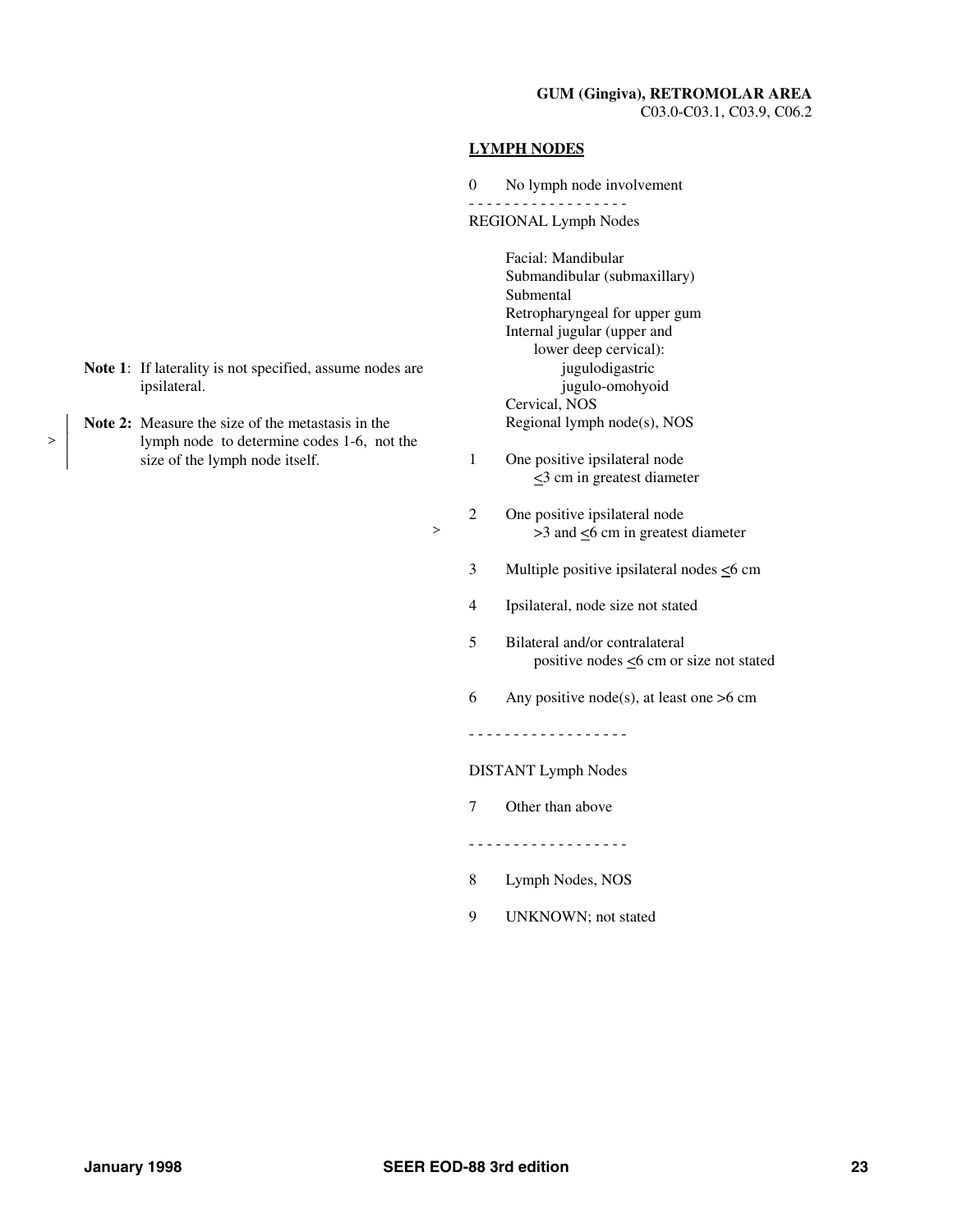#### **FLOOR OF MOUTH**

C04.0-C04.1, C04.8-C04.9

| C <sub>04.0</sub> | Anterior floor of mouth              |            |                |  |  |
|-------------------|--------------------------------------|------------|----------------|--|--|
| C <sub>04.1</sub> | Lateral floor of mouth               |            |                |  |  |
| C <sub>04.8</sub> | Overlapping lesion of floor of mouth |            |                |  |  |
| C <sub>04.9</sub> | Floor of mouth, NOS                  |            |                |  |  |
|                   |                                      |            | 1              |  |  |
|                   |                                      |            |                |  |  |
|                   | <b>SIZE OF PRIMARY TUMOR</b>         |            |                |  |  |
|                   | (from pathology report; operative    |            |                |  |  |
|                   | report; physical examination--in     |            | $\tilde{ }$    |  |  |
|                   | priority order)                      |            |                |  |  |
| Code              |                                      |            | Ê              |  |  |
| 000               | No mass; no tumor found              |            |                |  |  |
| 001               | Microscopic focus or foci only       |            |                |  |  |
|                   |                                      |            |                |  |  |
|                   | mm                                   | cm         | Ŝ              |  |  |
| 002               |                                      | $\leq 0.2$ |                |  |  |
| 003               | $\frac{2}{3}$                        | 0.3        |                |  |  |
|                   |                                      |            |                |  |  |
|                   |                                      |            | Ŝ              |  |  |
| 009               | 9                                    | 0.9        |                |  |  |
| 010               | 10                                   | 1.0        |                |  |  |
|                   |                                      |            |                |  |  |
|                   |                                      |            | $\ddot{\cdot}$ |  |  |
| 099               | 99                                   | 9.9        |                |  |  |
| 100               | 100                                  | 10.0       | $\epsilon$     |  |  |
|                   |                                      |            |                |  |  |
|                   |                                      |            |                |  |  |
| 990               | $990 +$                              | $99.0 +$   |                |  |  |
|                   |                                      |            |                |  |  |
| 999               | Not stated                           |            |                |  |  |
|                   |                                      |            |                |  |  |
|                   |                                      |            |                |  |  |

#### **EXTENSION**

- 00 IN SITU: Noninvasive; intraepithelial
- 10 Invasive tumor on one side confined to: Lamina propria Submucosa
- 20 Musculature, extrinsic: Mylohyoid and hyoglossus
- 30 Localized, NOS
- 40 Tumor crosses midline
- 50 Gingiva (alveolar ridge), lower Anterior 2/3 of tongue Base of tongue
- 53 Sublingual gland, incl. ducts Submandibular (submaxillary) glands, incl. ducts
- 55 Subcutaneous soft tissue
- 60 Epiglottis, pharyngeal (lingual) surface Lateral pharyngeal wall (tonsillar pillars and fossae, tonsils) Vallecula, incl. pharyngo-epiglottic and glosso-epiglottic folds
- 70 Mandible
- 76 Skin of undersurface of chin/neck
- 80 FURTHER contiguous extension
- 85 Metastasis
- 99 UNKNOWN if extension or metastasis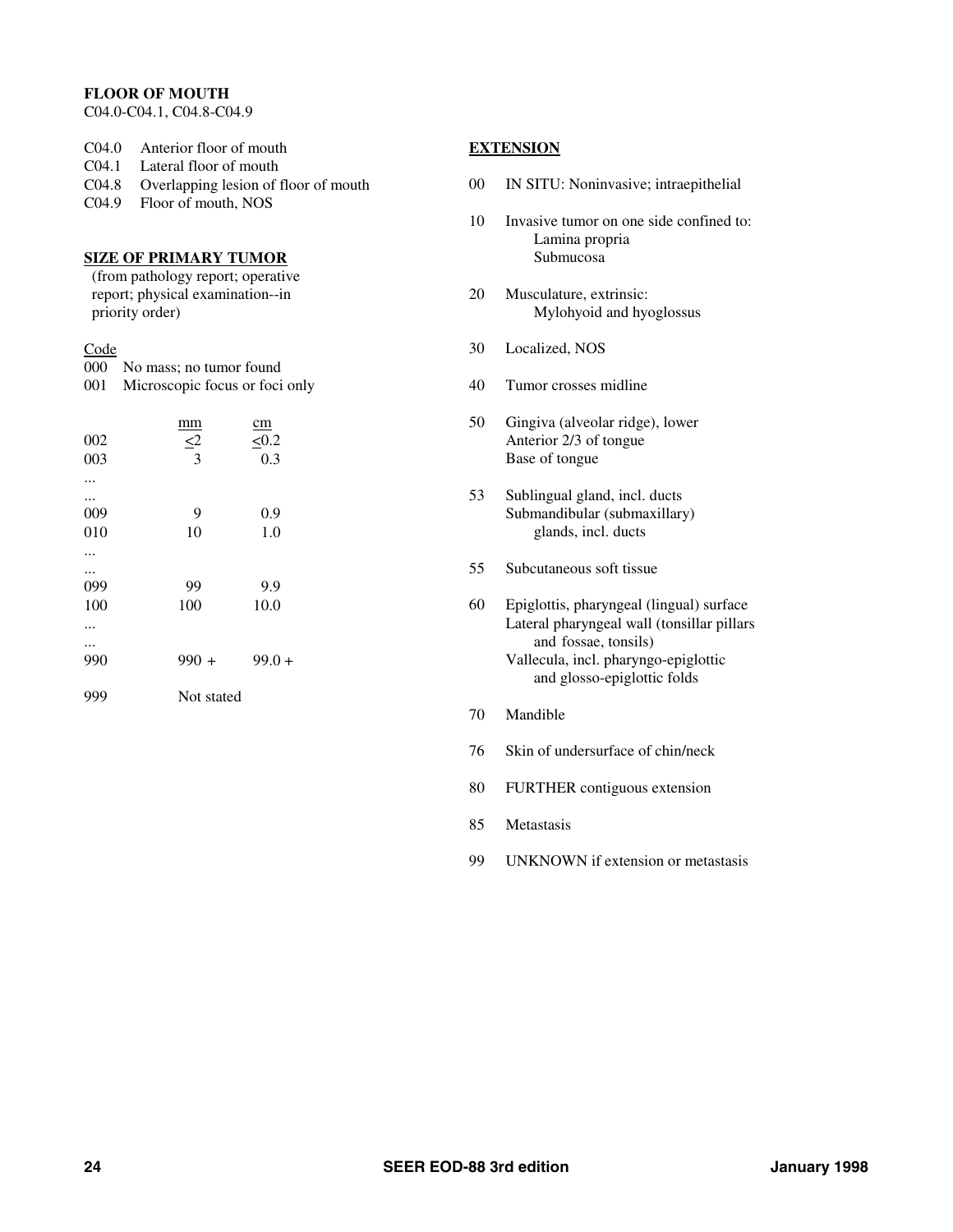#### **LYMPH NODES**

- 0 No lymph node involvement
- - - - - - - - - - REGIONAL Lymph Nodes

 Submandibular (submaxillary) Submental Sublingual Internal jugular (upper and lower deep cervical): jugulodigastric jugulo-omohyoid Cervical, NOS Regional lymph node(s), NOS

- 1 One positive ipsilateral node  $\leq$ 3 cm in greatest diameter
- 2 One positive ipsilateral node  $>$ 3 and  $\leq$ 6 cm in greatest diameter
- 3 Multiple positive ipsilateral nodes  $\leq 6$  cm
- 4 Ipsilateral, node size not stated
- 5 Bilateral and/or contralateral positive nodes  $\leq 6$  cm or size not stated
- 6 Any positive node(s), at least one  $>6$  cm

- - - - - - - - - - - - - - - - - -

>

#### DISTANT Lymph Nodes

7 Other than above

#### - - - - - - - - - - - - - - - - - -

- 8 Lymph Nodes, NOS
- 9 UNKNOWN; not stated
- **Note 1**: If laterality is not specified, assume nodes are ipsilateral.
- Note 2: Measure the size of the metastasis in the lymph node to determine codes 1-6, not the size of the lymph node itself.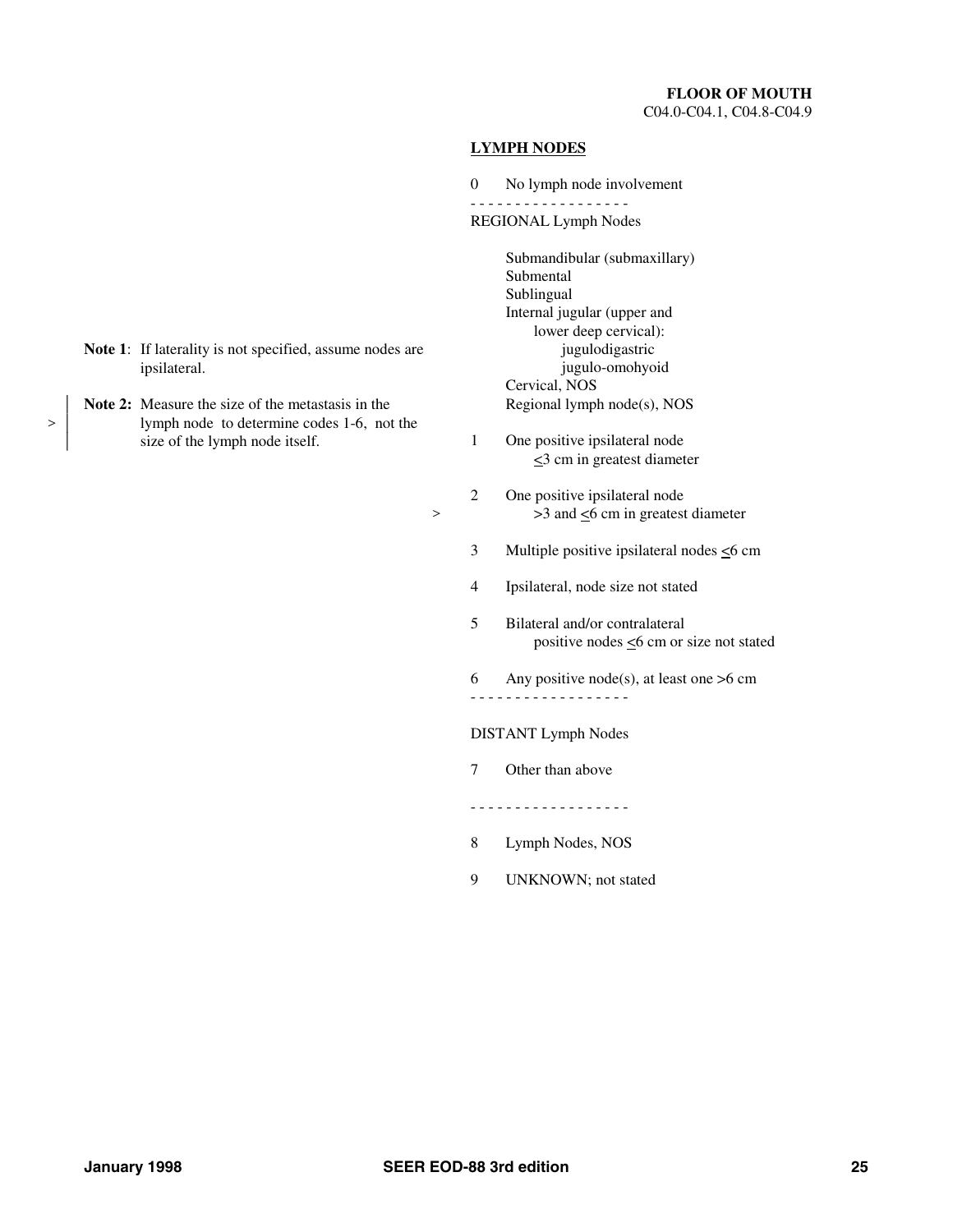### **HARD PALATE**

C05.0

C05.0 Hard Palate

### **SIZE OF PRIMARY TUMOR**

#### (from pathology report; operative report; physical examination--in priority order)

|           |                                |               |           | 30 | Localized, NOS                     |
|-----------|--------------------------------|---------------|-----------|----|------------------------------------|
| Code      |                                |               |           |    |                                    |
| 000       | No mass; no tumor found        |               |           | 40 | Tumor crosses midline              |
| 001       | Microscopic focus or foci only |               |           |    |                                    |
|           |                                |               | $\, > \,$ | 50 | Soft palate including uvula        |
|           | $\mathbf{mm}$                  | $\mathbf{cm}$ |           |    | Gingiva, upper                     |
| 002       | $\leq\!\!2$                    | $\leq 0.2$    |           |    | Buccal mucosa (inner cheek)        |
| 003       | 3                              | 0.3           |           |    |                                    |
| $\ddotsc$ |                                |               |           | 70 | Palatine bone                      |
| $\cdots$  |                                |               |           |    | Maxillary bone                     |
| 009       | 9                              | 0.9           |           |    |                                    |
| 010       | 10                             | 1.0           |           | 74 | Nasal cavity                       |
| $\ddotsc$ |                                |               |           |    | Maxillary antrum (sinus)           |
| $\ddotsc$ |                                |               |           |    | Sphenoid bone                      |
| 099       | 99                             | 9.9           |           |    | Pterygoid plate                    |
| 100       | 100                            | 10.0          | $\rm{>}$  |    | Floor of nose                      |
| $\ddotsc$ |                                |               |           |    |                                    |
| $\cdots$  |                                |               |           | 80 | FURTHER contiguous extension       |
| 990       | $990 +$                        | $99.0 +$      |           |    |                                    |
|           |                                |               |           | 85 | Metastasis                         |
| 999       | Not stated                     |               |           |    |                                    |
|           |                                |               |           | 99 | UNKNOWN if extension or metastasis |
|           |                                |               |           |    |                                    |

#### **EXTENSION**

00 IN SITU: Noninvasive; intraepithelial

10 Invasive tumor on one side confined to mucoperiosteum (stroma)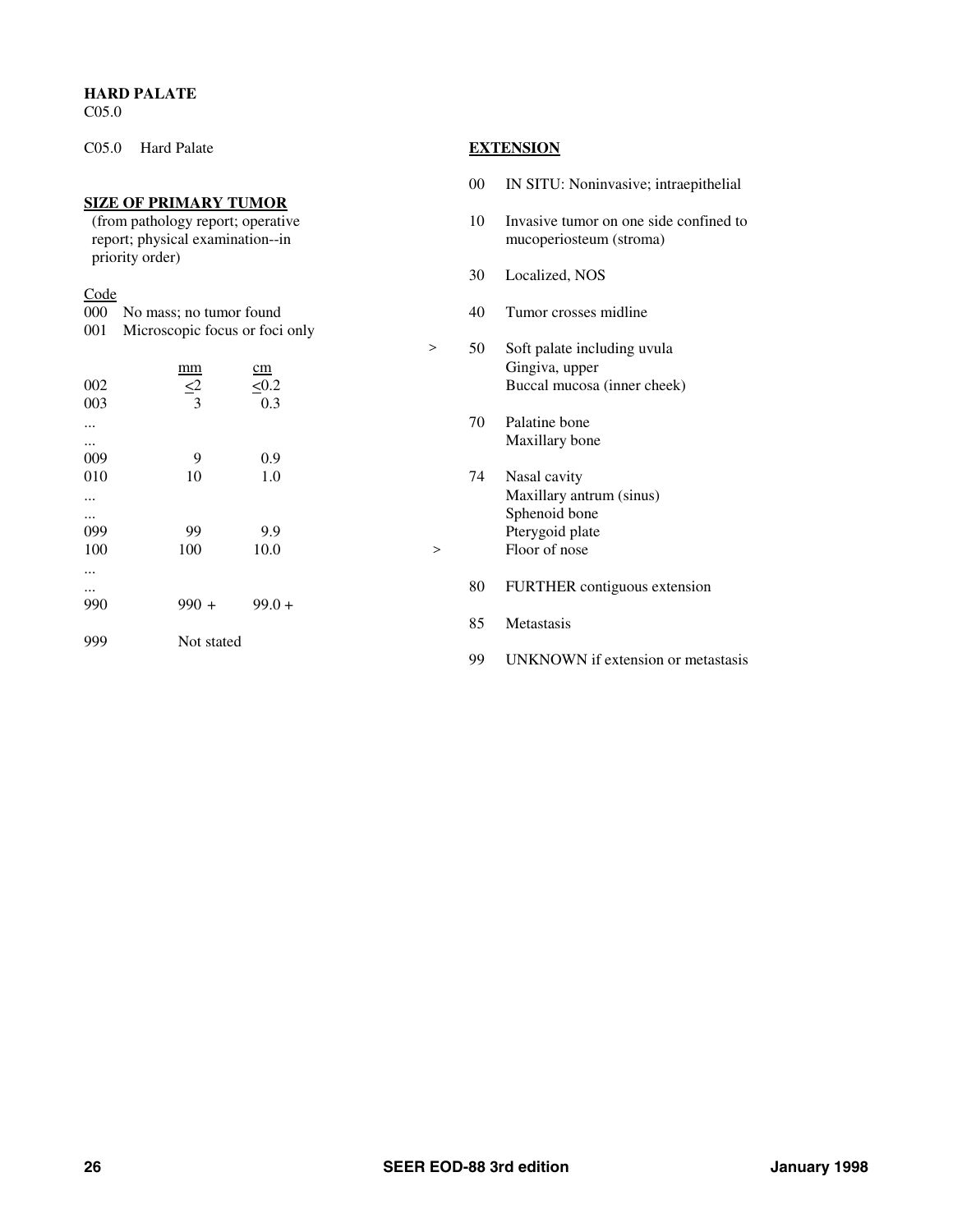## **LYMPH NODES**

- > 0 No lymph node involvement - - - - - - - - - - - - - - - - - - REGIONAL Lymph Nodes Submandibular (submaxillary) Submental Internal jugular (upper and lower deep cervical): jugulodigastric jugulo-omohyoid Retropharyngeal Cervical, NOS Regional lymph node(s), NOS 1 One positive ipsilateral node  $\leq$ 3 cm in greatest diameter 2 One positive ipsilateral node  $>$ 3 and  $\leq$ 6 cm in greatest diameter 3 Multiple positive ipsilateral nodes  $\leq 6$  cm 4 Ipsilateral, node size not stated 5 Bilateral and/or contralateral positive nodes  $\leq 6$  cm or size not stated 6 Any positive node(s), at least one  $>6$  cm - - - - - - - - - - - - - - - - - - DISTANT Lymph Nodes 7 Other than above - - - - - - - - - - - - - - - - - - 8 Lymph Nodes, NOS 9 UNKNOWN; not stated
- **Note 1**: If laterality is not specified, assume nodes are ipsilateral.
- **Note 2:** Measure the size of the metastasis in the lymph node to determine codes 1-6, not the size of the lymph node itself.

>

|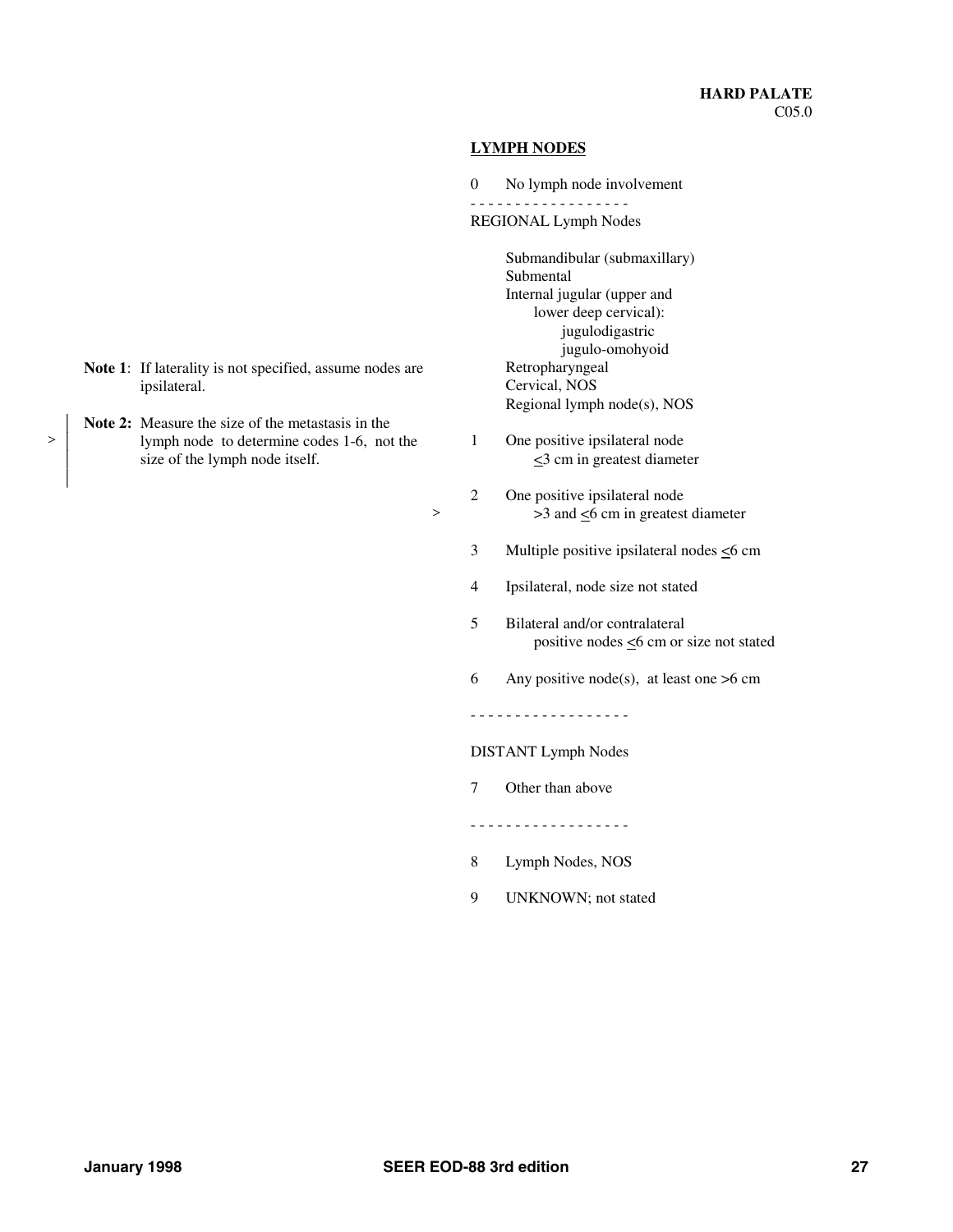## **SOFT PALATE, UVULA**

C05.1 Soft palate, NOS

C05.1-C05.2

| C <sub>05.2</sub>           | Uvula                                                                                                                    |                                                    |       |        |                                                                        |
|-----------------------------|--------------------------------------------------------------------------------------------------------------------------|----------------------------------------------------|-------|--------|------------------------------------------------------------------------|
|                             |                                                                                                                          |                                                    |       | $00\,$ | IN SITU: Noninvasive; intraepithelial                                  |
|                             | <b>SIZE OF PRIMARY TUMOR</b><br>(from pathology report; operative<br>report; physical examination--in<br>priority order) |                                                    |       | 10     | Invasive tumor on one side confined to:<br>Lamina propria<br>Submucosa |
|                             |                                                                                                                          |                                                    |       | 20     | Musculature invaded                                                    |
| Code<br>000                 | No mass; no tumor found                                                                                                  |                                                    |       | 30     | Localized, NOS                                                         |
| 001                         | Microscopic focus or foci only                                                                                           |                                                    |       |        |                                                                        |
|                             |                                                                                                                          |                                                    |       | 40     | Tumor crosses midline                                                  |
| 002<br>003                  | mm<br>$\leq$ 2<br>$\overline{3}$                                                                                         | cm<br>< 0.2<br>0.3                                 | $\,>$ | 50     | Gum (gingiva), upper<br>Buccal mucosa (inner cheek)                    |
| $\cdots$<br>$\cdots$<br>009 | 9                                                                                                                        | 0.9                                                |       | 60     | Lateral pharyngeal wall (tonsillar pillars<br>and fossae, tonsils)     |
| 010<br>$\cdots$             | 10                                                                                                                       | 1.0                                                | $\,>$ | 65     | Hard palate                                                            |
| $\cdots$<br>099<br>100<br>  | 99<br>100                                                                                                                | 9.9<br>10.0                                        |       | 70     | Palatine bone (bone of hard palate)<br>Maxilla<br>Mandible             |
| $\cdots$<br>990             | $990 +$                                                                                                                  | $99.0 +$                                           |       | 71     | Pterygoid muscle                                                       |
| 999                         | Not stated                                                                                                               |                                                    |       | 74     | Nasopharynx<br>Nasal cavity<br>Maxillary antrum (sinus)                |
|                             |                                                                                                                          |                                                    |       | 75     | Tongue                                                                 |
|                             |                                                                                                                          |                                                    |       | 76     | Larynx                                                                 |
|                             |                                                                                                                          |                                                    |       | 80     | FURTHER contiguous extension                                           |
|                             |                                                                                                                          | Note 1: AJCC includes inferior surface of the soft |       | 85     | Metastasis                                                             |
|                             | palate $(C05.1)$ and uvula $(C05.2)$ with<br>oropharynx (C09._, C10._).                                                  |                                                    |       |        | UNKNOWN if extension or metastasis                                     |

**EXTENSION**

**Note 2**: Soft palate excludes nasopharyngeal (superior) surface of soft palate (C11.3).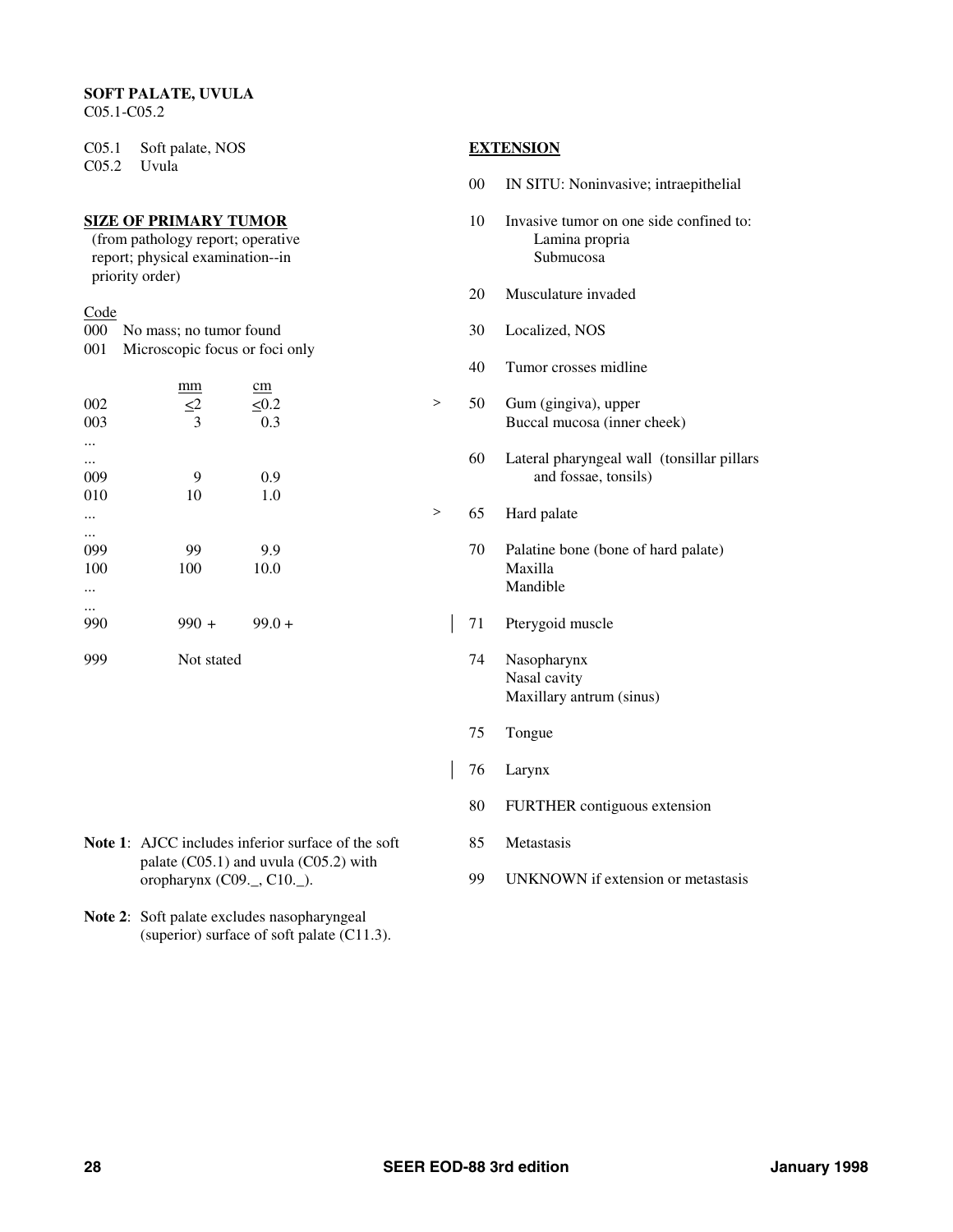## **LYMPH NODES**

0 No lymph node involvement - - - - - - - - - - - - - - - - - -

# REGIONAL Lymph Nodes

 Submandibular (submaxillary) Submental Retropharyngeal Internal jugular (upper and lower deep cervical): jugulodigastric jugulo-omohyoid Cervical, NOS Regional lymph node(s), NOS

- 1 One positive ipsilateral node  $\leq$ 3 cm in greatest diameter
- 2 One positive ipsilateral node >3 and <6 cm in greatest diameter
- 3 Multiple positive ipsilateral nodes  $\leq 6$  cm
- 4 Ipsilateral, node size not stated
- 5 Bilateral and/or contralateral positive nodes  $\leq 6$  cm or size not stated
- 6 Any positive node(s), at least one  $>6$  cm

#### - - - - - - - - - - - - - - - - - -

 $\ddot{\phantom{1}}$ 

## DISTANT Lymph Nodes

7 Other than above

- - - - - - - - - - - - - - - - - -

- 8 Lymph Nodes, NOS
- 9 UNKNOWN; not stated
- **Note 1**: If laterality is not specified, assume nodes are ipsilateral.
- **Note 2:** Measure the size of the metastasis in the lymph node to determine codes 1-6, not the size of the lymph node itself.

 $\rm{>}$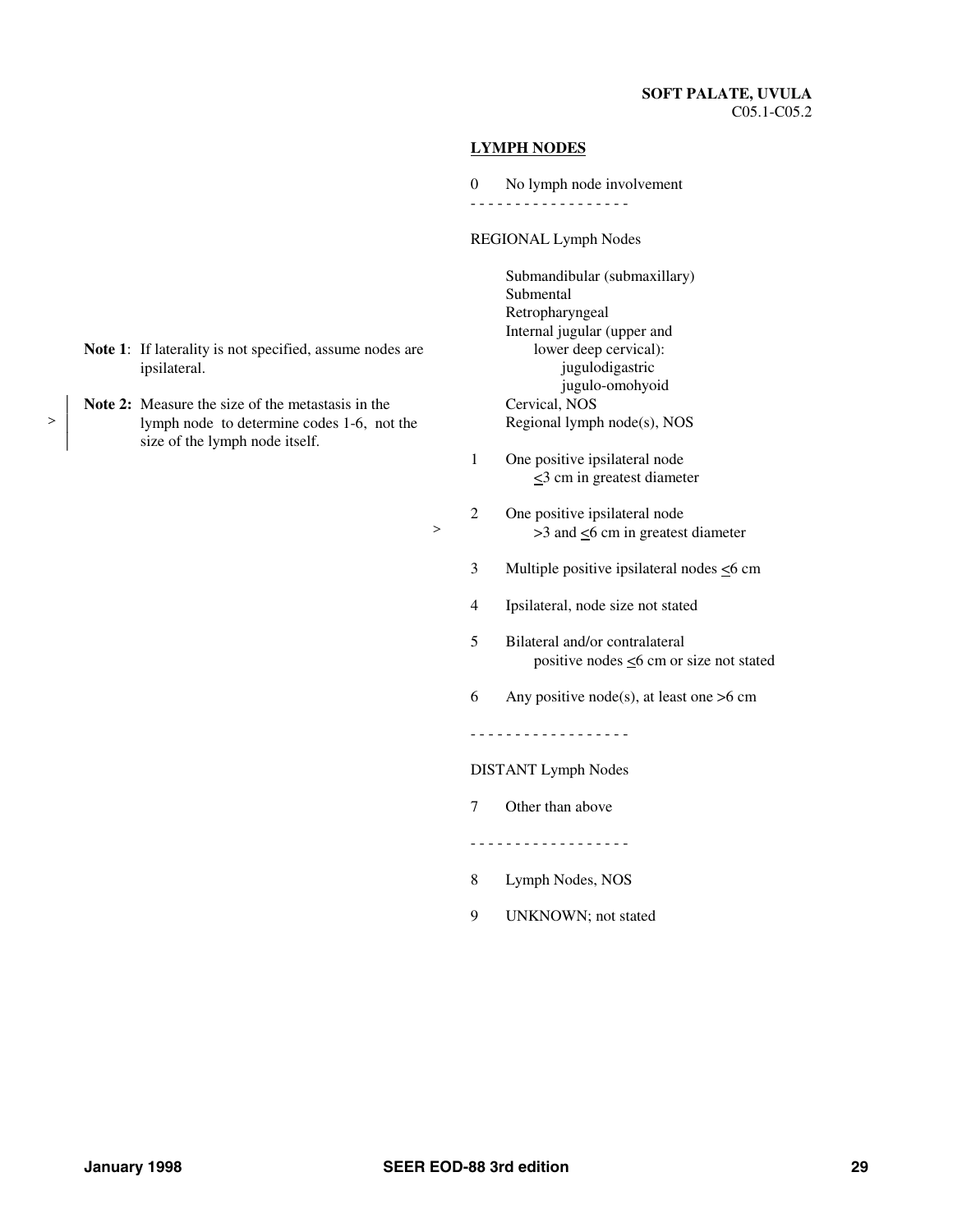## **OTHER MOUTH**

C05.8-C05.9, C06.8-C06.9

| C <sub>05.8</sub><br>C <sub>05.9</sub> | Overlapping lesion of palate<br>Palate, NOS |                                             | <b>EXTENSION</b> |                                       |  |  |
|----------------------------------------|---------------------------------------------|---------------------------------------------|------------------|---------------------------------------|--|--|
| C <sub>06.8</sub>                      | parts of mouth                              | Overlapping lesion of other and unspecified | 00               | IN SITU: Noninvasive; intraepithelial |  |  |
| C <sub>06.9</sub>                      | Mouth, NOS                                  |                                             | 10               | Invasive tumor confined to:           |  |  |
| C <sub>06.9</sub>                      | Minor salivary gland, NOS                   |                                             |                  | Lamina propria<br>Submucosa           |  |  |
|                                        | <b>SIZE OF PRIMARY TUMOR</b>                |                                             | 20               | Musculature                           |  |  |
|                                        | (from pathology report; operative           |                                             |                  |                                       |  |  |
|                                        | report; physical examination--in            |                                             | 30               | Localized, NOS                        |  |  |
|                                        | priority order)                             |                                             | 50               |                                       |  |  |
| Code                                   |                                             |                                             |                  | Adjacent oral cavity                  |  |  |
| 000                                    | No mass; no tumor found                     |                                             | 60               | Extension to oropharynx:              |  |  |
| 001                                    | Microscopic focus or foci only              |                                             |                  | Lateral pharyngeal wall<br>Vallecula  |  |  |
|                                        | $\underline{mm}$                            | $\mathbf{cm}$                               |                  | Lingual surface of epiglottis         |  |  |
| 002                                    | $\frac{2}{3}$                               | $\leq 0.2$                                  |                  | Inferior surface of soft palate       |  |  |
| 003                                    |                                             | 0.3                                         |                  |                                       |  |  |
|                                        |                                             |                                             | 70               | Extension to adjacent structures:     |  |  |
|                                        |                                             |                                             |                  | Maxilla, mandible, skull              |  |  |
| 009                                    | 9                                           | 0.9                                         |                  | Maxillary antrum; nasal cavity        |  |  |
| 010                                    | 10                                          | 1.0                                         |                  | Tongue                                |  |  |
|                                        |                                             |                                             |                  | Skin of face/neck                     |  |  |
| $\cdots$                               |                                             |                                             |                  |                                       |  |  |
| 099<br>100                             | 99<br>100                                   | 9.9<br>10.0                                 | 80               | FURTHER contiguous extension          |  |  |
|                                        |                                             |                                             | 85               | Metastasis                            |  |  |
|                                        |                                             |                                             |                  |                                       |  |  |
| 990                                    | $990 +$                                     | $99.0 +$                                    | 99               | UNKNOWN if extension or metastasis    |  |  |
| 999                                    | Not stated                                  |                                             |                  |                                       |  |  |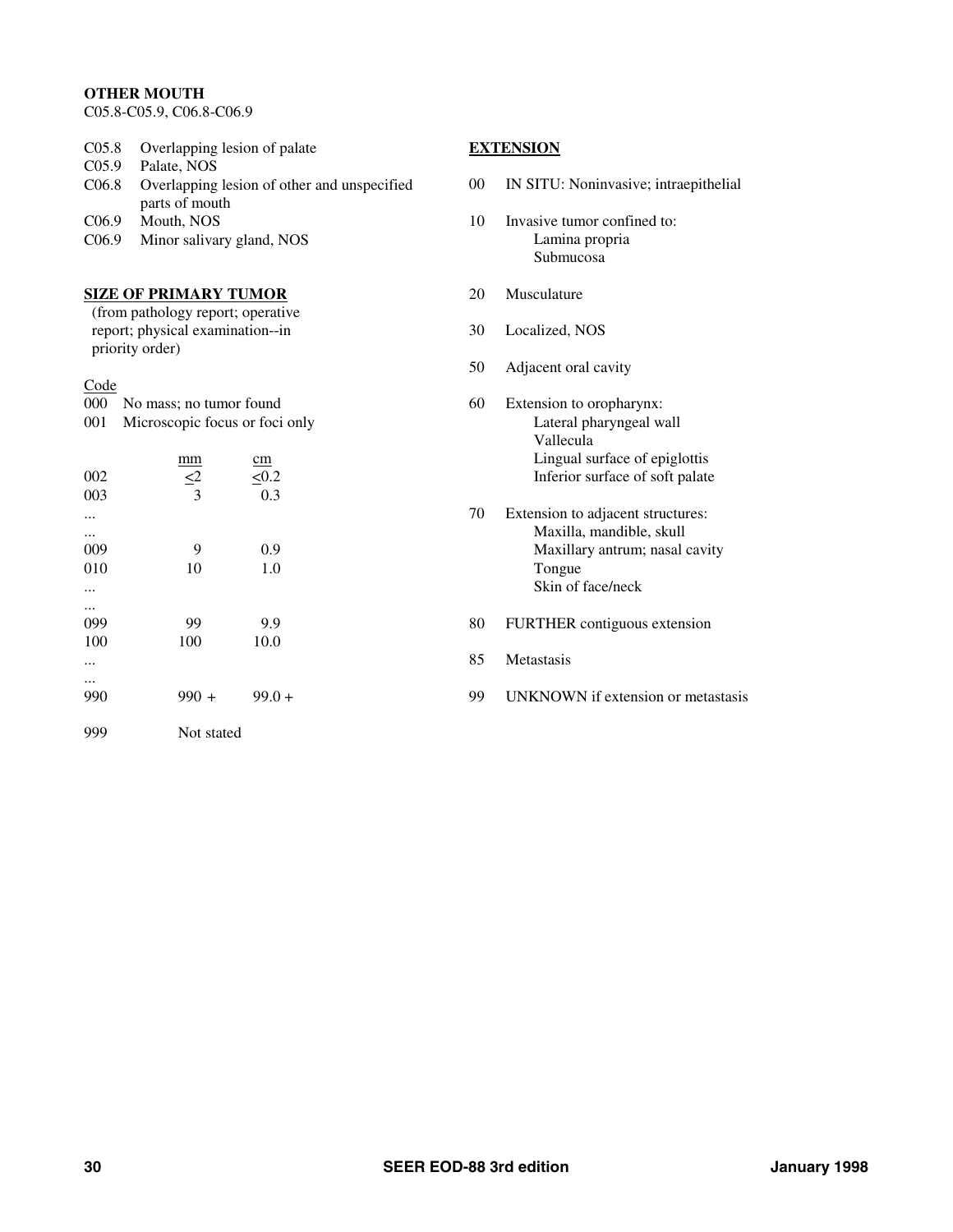## **LYMPH NODES**

>

>

- 0 No lymph node involvement
- - - - - - - - - - REGIONAL Lymph Nodes

 Submandibular (submaxillary) Submental Internal jugular (upper and lower deep cervical): jugulodigastric jugulo-omohyoid Cervical, NOS Regional lymph node(s), NOS

- 1 One positive ipsilateral node  $\leq$ 3 cm in greatest diameter
- 2 One positive ipsilateral node  $>$ 3 and  $\leq$ 6 cm in greatest diameter
- 3 Multiple positive ipsilateral nodes  $\leq$ 6 cm
- 4 Ipsilateral, node size not stated
- 5 Bilateral and/or contralateral positive nodes  $\leq 6$  cm or size not stated
- 6 Any positive node(s), at least one  $>6$  cm

- - - - - - - - - - - - - - - - - -

## DISTANT Lymph Nodes

7 Other than above Supraclavicular (Transverse cervical)

- - - - - - - - - - - - - - - - - -

- 8 Lymph Nodes, NOS
- 9 UNKNOWN; not stated
- **Note 1**: If laterality is not specified, assume nodes are ipsilateral.
- Note 2: Measure the size of the metastasis in the lymph node to determine codes 1-6, not the size of the lymph node itself.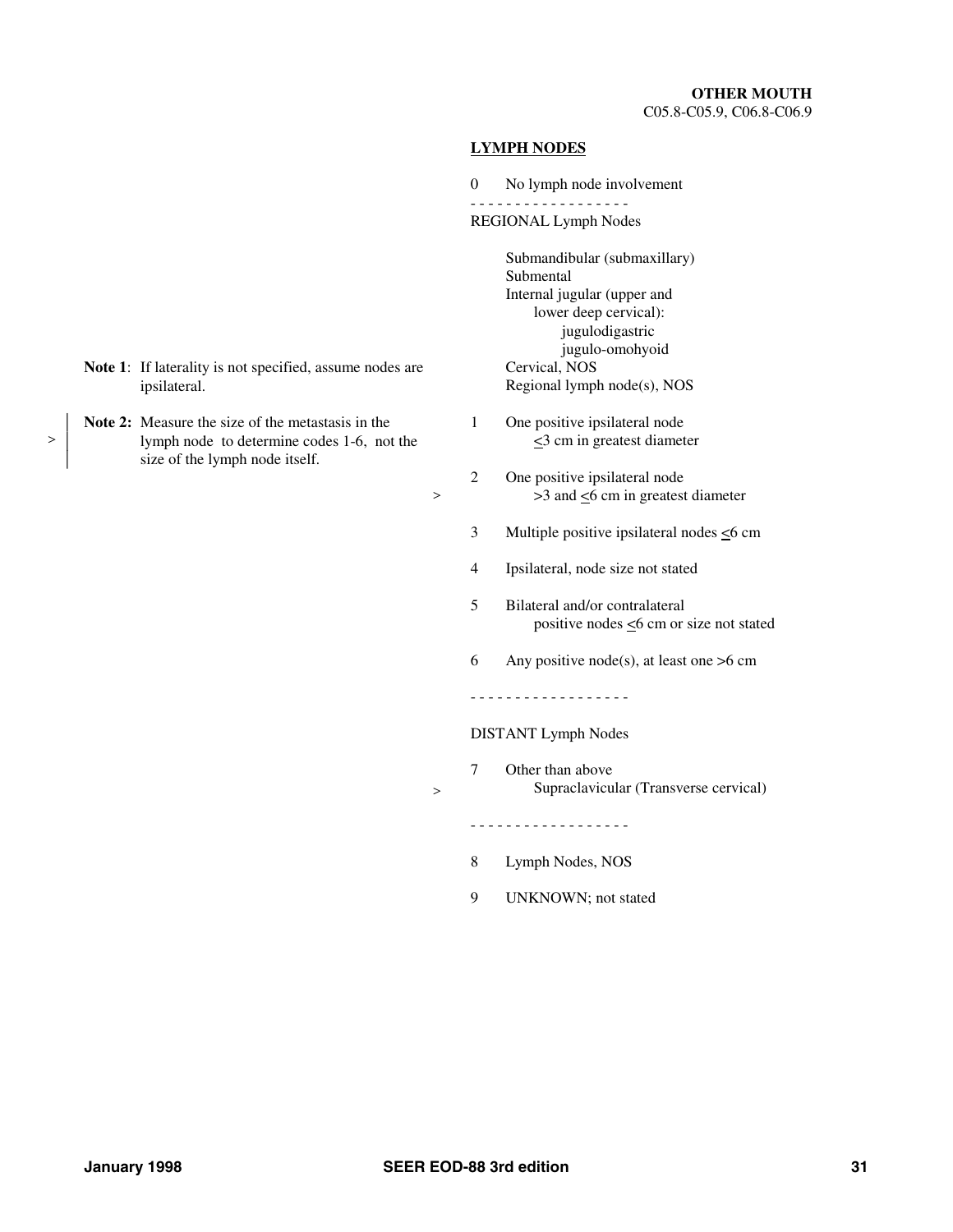#### **CHEEK (Buccal) MUCOSA, VESTIBULE** C06.0-C06.1

C06.0 Cheek mucosa

| C <sub>06.1</sub> | Vestibule of mouth                                                                                                       |                   |          |    |                                                            |
|-------------------|--------------------------------------------------------------------------------------------------------------------------|-------------------|----------|----|------------------------------------------------------------|
|                   |                                                                                                                          |                   |          | 00 | IN SITU: Noninvasive; intraepithelial                      |
|                   | <b>SIZE OF PRIMARY TUMOR</b><br>(from pathology report; operative<br>report; physical examination--in<br>priority order) |                   |          | 10 | Invasive tumor confined to:<br>Lamina propria<br>Submucosa |
|                   |                                                                                                                          |                   |          | 20 | Musculature (buccinator)                                   |
| Code              |                                                                                                                          |                   |          |    |                                                            |
| 000               | No mass; no tumor found                                                                                                  |                   |          | 30 | Localized, NOS                                             |
| 001               | Microscopic focus or foci only                                                                                           |                   |          | 50 | $Lip(s)$ , incl. commissure                                |
|                   | mm                                                                                                                       | cm                |          |    |                                                            |
| 002<br>003        | $\frac{2}{3}$                                                                                                            | $\leq 0.2$<br>0.3 |          | 51 | Gingiva                                                    |
|                   |                                                                                                                          |                   |          | 55 | Subcutaneous soft tissue of cheek                          |
| $\cdots$          |                                                                                                                          |                   |          |    |                                                            |
| 009               | 9                                                                                                                        | 0.9               |          | 60 | Lateral pharyngeal wall (tonsillar pillars                 |
| 010               | 10                                                                                                                       | 1.0               |          |    | and fossae, tonsils)                                       |
| <br>              |                                                                                                                          |                   |          | 70 | Bone (cortical): Maxilla, mandible                         |
| 099               | 99                                                                                                                       | 9.9               |          |    |                                                            |
| 100               | 100                                                                                                                      | 10.0              |          | 73 | Skull                                                      |
|                   |                                                                                                                          |                   |          |    |                                                            |
| $\cdots$<br>990   | $990 +$                                                                                                                  | $99.0 +$          |          | 75 | Tongue                                                     |
|                   |                                                                                                                          |                   |          | 76 | Skin of cheek (WITH or WITHOUT                             |
| 999               | Not stated                                                                                                               |                   |          |    | ulceration)                                                |
|                   |                                                                                                                          |                   |          | 77 | Maxillary sinus                                            |
|                   |                                                                                                                          |                   | $\rm{>}$ | 80 | FURTHER contiguous extension<br>Hard Palate; Soft palate   |
|                   |                                                                                                                          |                   |          |    |                                                            |

85 Metastasis

**EXTENSION**

99 UNKNOWN if extension or metastasis

**Note**: ICD-O, C06.0 for buccal mucosa includes the membrane lining of the cheeks but not of the lips. (AJCC includes labial mucosa with buccal mucosa.)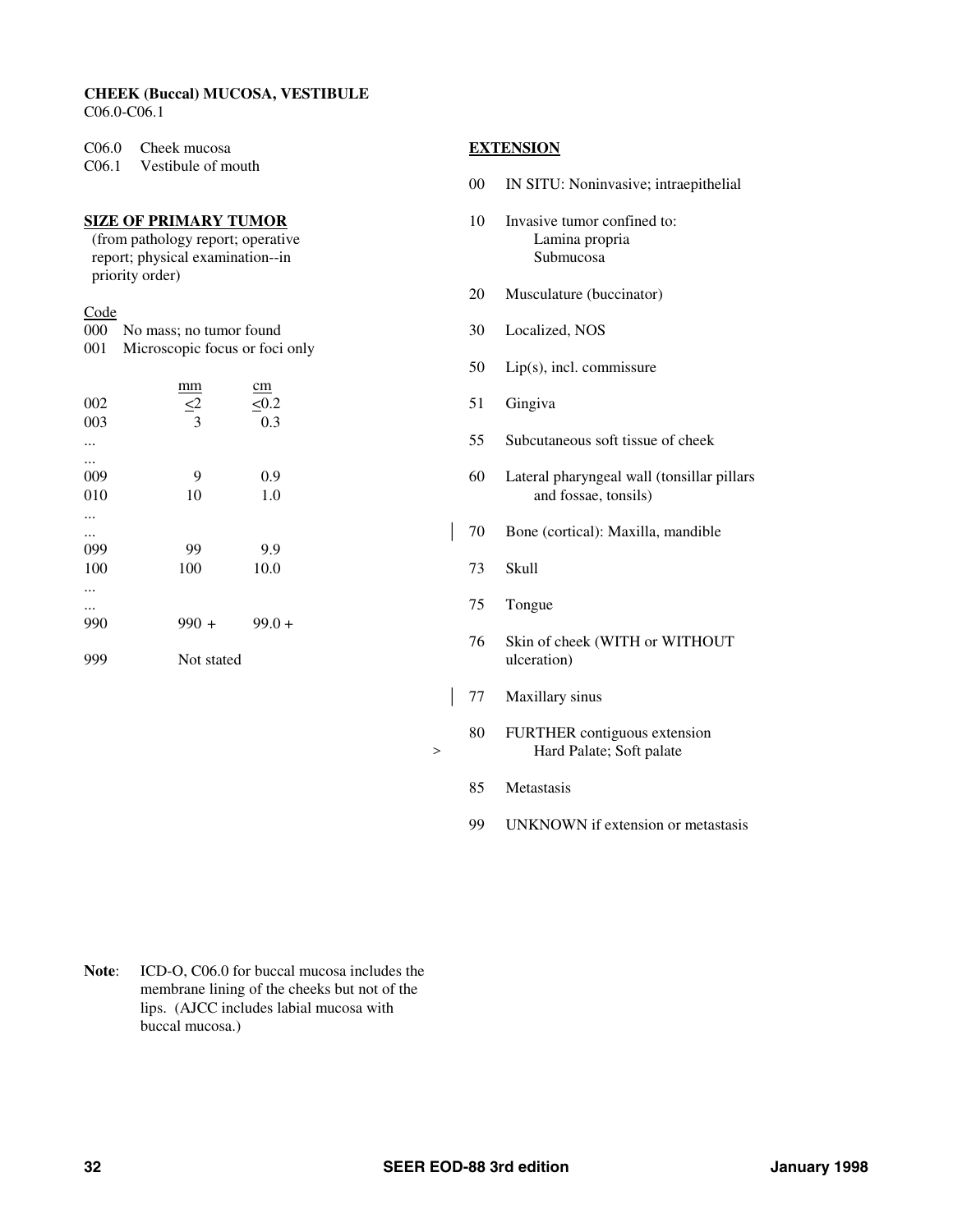## **CHEEK (Buccal) MUCOSA, VESTIBULE** C06.0-C06.1

## **LYMPH NODES**

0 No lymph node involvement - - - - - - - - - - - - - - - - - - REGIONAL Lymph Nodes Facial: Buccinator, mandibular Submandibular (submaxillary) Parotid: Preauricular, infraauricular Submental

> Internal jugular (upper and lower deep cervical): jugulodigastric jugulo-omohyoid Cervical, NOS Regional lymph node(s), NOS

- 1 One positive ipsilateral node  $\leq$ 3 cm in greatest diameter
- 2 One positive ipsilateral node >3 and <6 cm in greatest diameter
- 3 Multiple positive ipsilateral nodes  $\leq 6$  cm
- 4 Ipsilateral, node size not stated
- 5 Bilateral and/or contralateral positive nodes  $\leq 6$  cm or size not stated
- 6 Any positive node(s), at least one  $>6$  cm

#### - - - - - - - - - - - - - - - - - -

>

>

## DISTANT Lymph Nodes

7 Other than above Supraclavicular (transverse cervical)

- - - - - - - - - - - - - - - - - -

- 8 Lymph Nodes, NOS
- 9 UNKNOWN; not stated
- **Note 1**: If laterality is not specified, assume nodes are ipsilateral.
- **Note 2:** Measure the size of the metastasis in the | lymph node to determine codes 1-6, not the size of the lymph node itself.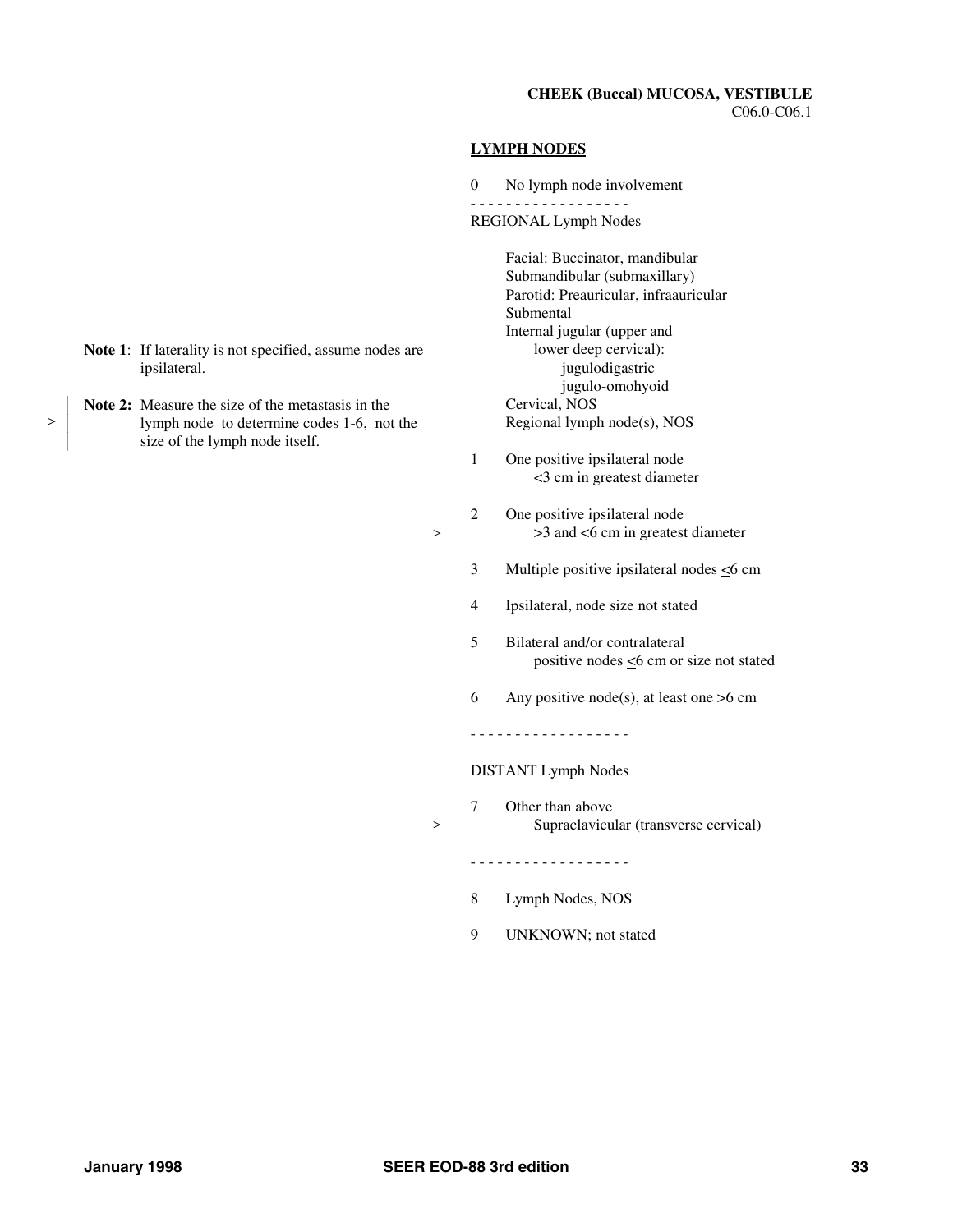### **PAROTID GLAND, OTHER MAJOR SALIVARY GLANDS**

C07.9, C08.0-C08.1, C08.8-C08.9

| C <sub>07.9</sub> | Parotid gland                                                                                                            |               | <>            |                      |    | <b>EXTENSION</b>                                                                                                                                                                            |
|-------------------|--------------------------------------------------------------------------------------------------------------------------|---------------|---------------|----------------------|----|---------------------------------------------------------------------------------------------------------------------------------------------------------------------------------------------|
| C <sub>08.0</sub> | Submandibular gland                                                                                                      |               | <>            |                      |    |                                                                                                                                                                                             |
| C <sub>08.1</sub> | Sublingual (submental) gland                                                                                             |               | $\mathrel{<}$ |                      | 00 | IN SITU; noninvasive                                                                                                                                                                        |
| C <sub>08.8</sub> | Overlapping lesion of major salivary glands                                                                              |               |               |                      |    |                                                                                                                                                                                             |
| C08.9             | Major salivary gland, NOS                                                                                                |               |               |                      | 10 | Invasive tumor confined to gland of origin                                                                                                                                                  |
|                   | <> Laterality must be coded for this site.                                                                               |               |               |                      | 30 | Localized, NOS                                                                                                                                                                              |
|                   | <b>SIZE OF PRIMARY TUMOR</b><br>(from pathology report; operative<br>report; physical examination--in<br>priority order) |               |               |                      | 40 | Periglandular soft/connective tissue<br>Other major salivary gland (parotid,<br>submaxillary, sublingual)<br>Periosteum of mandible<br>Skeletal muscle: Digastric,<br>pterygoid, stylohyoid |
| Code              |                                                                                                                          |               |               |                      |    | Parotid gland only:                                                                                                                                                                         |
| 000               | No mass; no tumor found                                                                                                  |               |               |                      |    | Skin overlying gland                                                                                                                                                                        |
| 001               | Microscopic focus or foci only                                                                                           |               |               |                      |    | External auditory meatus                                                                                                                                                                    |
|                   |                                                                                                                          |               |               |                      |    | Pharyngeal mucosa<br>Skeletal muscle: Sternocleidomastoid,                                                                                                                                  |
|                   | mm                                                                                                                       | $\mathbf{cm}$ |               |                      |    | masseter                                                                                                                                                                                    |
| 002               | $\leq$ 2                                                                                                                 | $\leq 0.2$    |               |                      |    |                                                                                                                                                                                             |
| 003               | 3                                                                                                                        | 0.3           |               |                      |    | Submandibular gland only:                                                                                                                                                                   |
| $\cdots$          |                                                                                                                          |               |               |                      |    | Skeletal muscle: Mylohyoid, hyoglossus,<br>styloglossus                                                                                                                                     |
| 009               | 9                                                                                                                        | 0.9           |               |                      |    |                                                                                                                                                                                             |
| 010               | 10                                                                                                                       | 1.0           |               |                      | 50 | Parotid gland only:                                                                                                                                                                         |
|                   |                                                                                                                          |               |               |                      |    | Mastoid                                                                                                                                                                                     |
| $\cdots$          |                                                                                                                          |               |               |                      |    | Mandible                                                                                                                                                                                    |
| 099               | 99                                                                                                                       | 9.9           |               |                      |    | Auricular nerve<br>Major blood vessel(s): Carotid artery,                                                                                                                                   |
| 100               | 100                                                                                                                      | 10.0          |               |                      |    | jugular vein                                                                                                                                                                                |
|                   |                                                                                                                          |               |               |                      |    |                                                                                                                                                                                             |
|                   |                                                                                                                          |               |               |                      |    | Submandibular gland only:<br>Mandible                                                                                                                                                       |
| 990               | $990 +$                                                                                                                  | $99.0 +$      |               |                      |    | Nerves: Facial, lingual                                                                                                                                                                     |
|                   |                                                                                                                          |               |               |                      |    | Major blood vessels: Facial artery                                                                                                                                                          |
| 999               | Not stated                                                                                                               |               |               |                      |    | or vein, maxillary artery                                                                                                                                                                   |
|                   |                                                                                                                          |               |               | $\rm{>}$             | 51 | Sublingual, overlapping and major salivary                                                                                                                                                  |
|                   |                                                                                                                          |               |               | $\rm{>}$             |    | gland, NOS:                                                                                                                                                                                 |
|                   |                                                                                                                          |               |               | $\rm{>}$             |    | Nerves: Facial (7th), lingual; Mandible;                                                                                                                                                    |
|                   |                                                                                                                          |               |               | $\rm{>}$<br>$\rm{>}$ |    | Major blood vessels: Facial artery or vein,<br>maxillary artery                                                                                                                             |
|                   |                                                                                                                          |               |               | >                    | 70 | Parotid gland only:                                                                                                                                                                         |
|                   |                                                                                                                          |               |               |                      |    | Facial (7th) nerve                                                                                                                                                                          |
|                   |                                                                                                                          |               |               |                      | 71 | Base of skull<br>Skull, NOS                                                                                                                                                                 |
|                   |                                                                                                                          |               |               |                      | 72 | Spinal accessory nerve                                                                                                                                                                      |
|                   |                                                                                                                          |               |               |                      | 80 | FURTHER contiguous extension                                                                                                                                                                |
|                   |                                                                                                                          |               |               |                      | 85 | Metastasis                                                                                                                                                                                  |
|                   |                                                                                                                          |               |               |                      | 99 | UNKNOWN if extension or metastasis                                                                                                                                                          |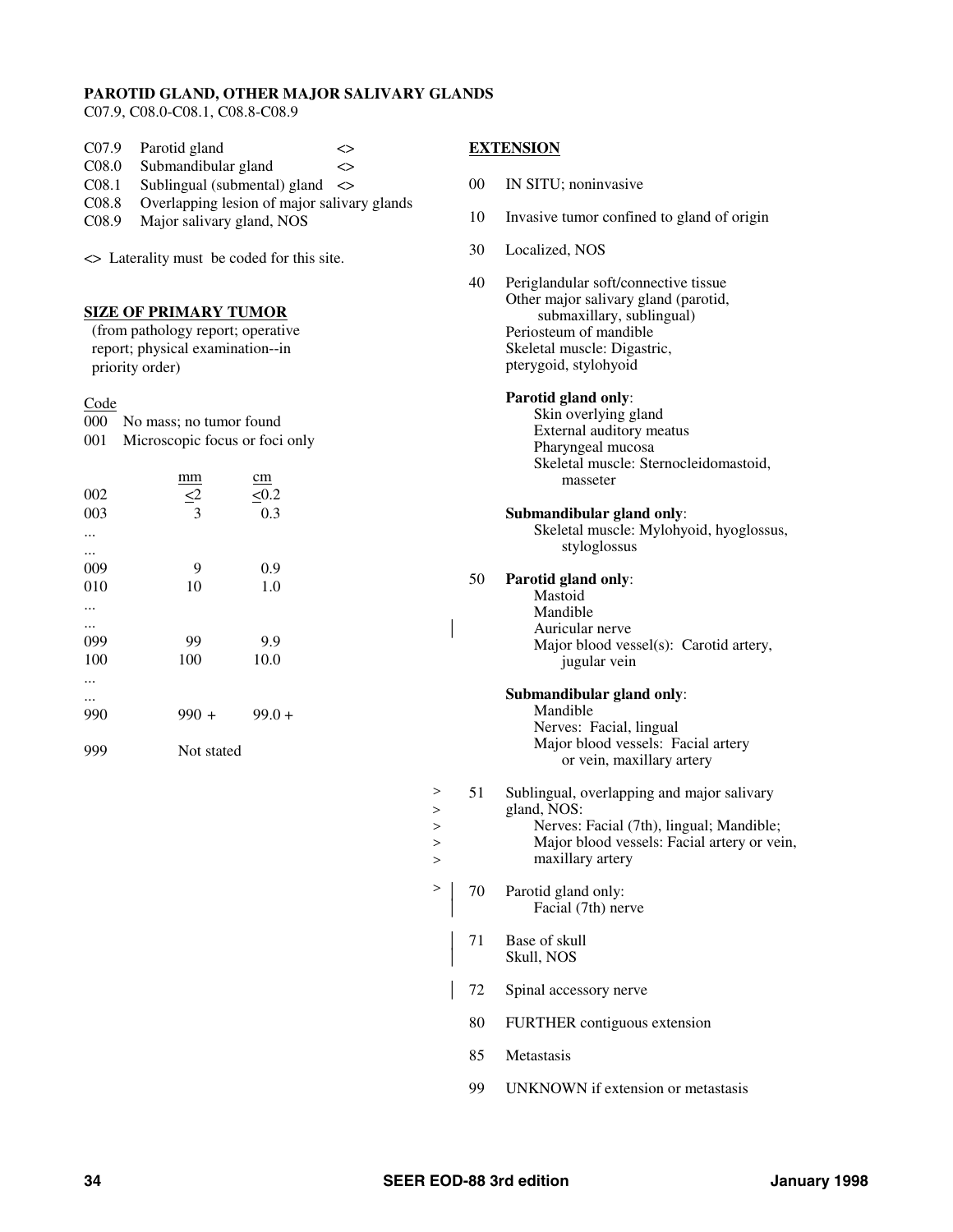|                                                                                                             |        |              | REGIONAL Lymph Nodes                                                                                                                 |
|-------------------------------------------------------------------------------------------------------------|--------|--------------|--------------------------------------------------------------------------------------------------------------------------------------|
|                                                                                                             |        |              | Parotid gland only:<br>Intraparotid, infra-auricular, preauricular                                                                   |
| rality is not specified, assume nodes are<br>teral.                                                         |        |              | Submandibular gland only:<br>Submandibular (submaxillary)<br>Submental<br>Internal jugular (upper deep cervical):<br>jugulodigastric |
| ure the size of the metastasis in the<br>n node to determine codes 1-6, not the<br>f the lymph node itself. | >      |              | Parotid and Submandibular glands:<br>Cervical, NOS<br>Regional lymph node(s), NOS<br>Parotid gland only                              |
|                                                                                                             |        | $\mathbf{1}$ | One positive ipsilateral node<br>$\leq$ 3 cm in greatest diameter                                                                    |
|                                                                                                             | $\geq$ | 2            | One positive ipsilateral node<br>$>3$ and $\leq 6$ cm in greatest diameter                                                           |
|                                                                                                             |        | 3            | Multiple positive ipsilateral nodes <6 cm                                                                                            |
|                                                                                                             |        | 4            | Ipsilateral, node size not stated                                                                                                    |
|                                                                                                             |        | 5            | Bilateral and/or contralateral<br>positive nodes $\leq 6$ cm or size not stated                                                      |
|                                                                                                             |        | 6            | Any positive node(s), at least one $>6$ cm                                                                                           |
|                                                                                                             |        |              | .                                                                                                                                    |

## DISTANT Lymph Nodes

7 Other than above

#### - - - - - - - - - - - - - - - - - - 8 Lymph Nodes, NOS

9 UNKNOWN; not stated

- **Note 1:** If later ipsilat
- **Note 2: Measure** | lymph node to determine codes 1-6, not the | size of the lymph node itself.

>

#### **PAROTID GLAND, OTHER MAJOR SALIVARY GLANDS** C07.9, C08.0-C08.1, C08.8-C08.9

## **LYMPH NODES**

0 No lymph node involvement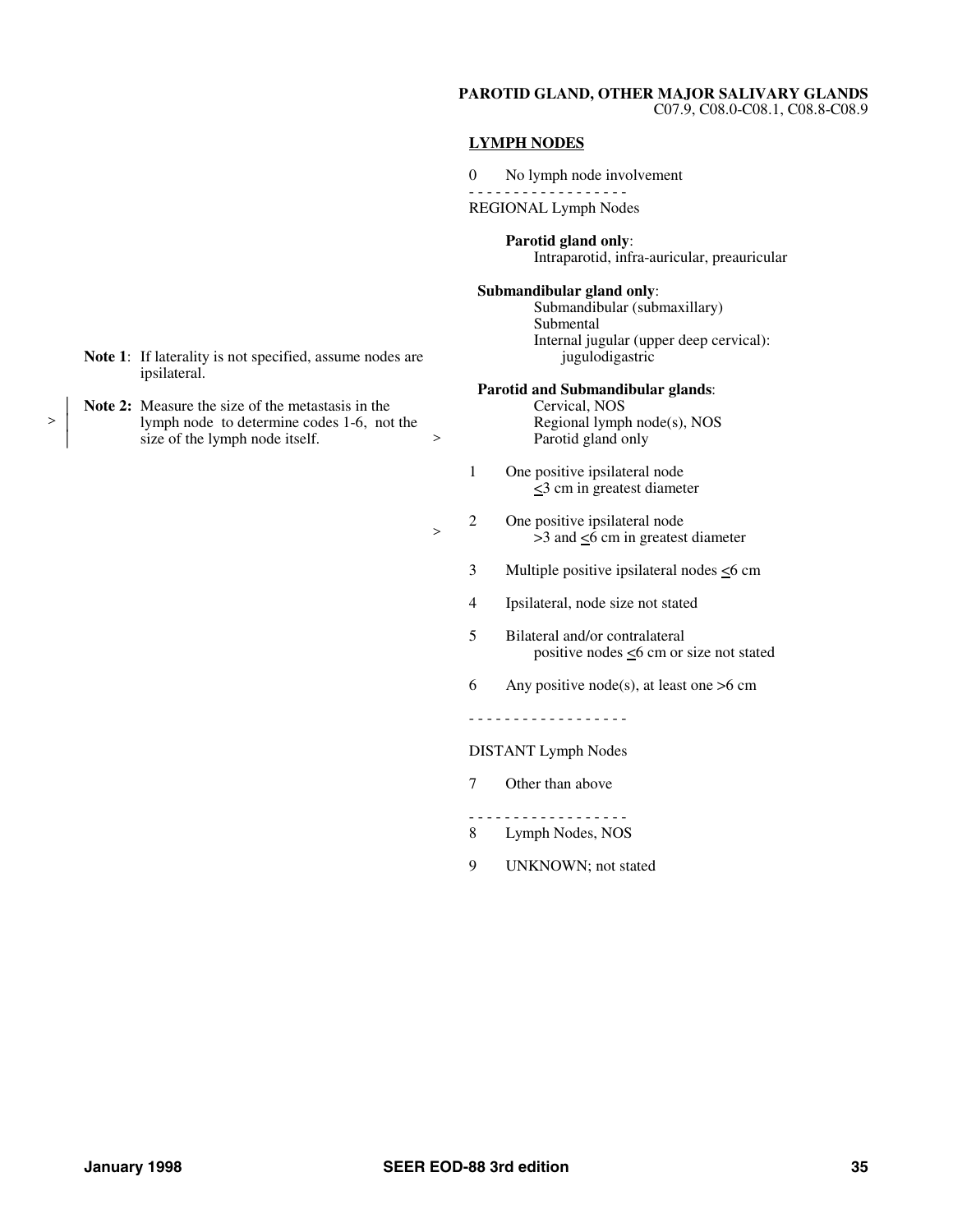#### **TONSIL, OROPHARYNX**

C09.0-C09.1, C09.8-C09.9, C10.0-C10.4, C10.8-C10.9

| C <sub>09.0</sub> | Tonsillar fossa                  |                   |
|-------------------|----------------------------------|-------------------|
| C <sub>09.1</sub> | Tonsillar pillar                 | $\Leftrightarrow$ |
| C <sub>09.8</sub> | Overlapping lesion of tonsil     |                   |
| C <sub>09.9</sub> | Tonsil, NOS                      |                   |
| C10.0             | Vallecula                        |                   |
| C10.1             | Anterior surface of epiglottis   |                   |
| C10.2             | Lateral wall of oropharynx       |                   |
| C10.3             | Posterior wall of oropharynx     |                   |
| C10.4             | Branchial cleft                  |                   |
| C10.8             | Overlapping lesion of oropharynx |                   |
| C10.9             | Oropharynx, NOS                  |                   |
|                   |                                  |                   |

<> Laterality must be coded for this site

#### **SIZE OF PRIMARY TUMOR**

## (from pathology report; operative report; physical examination--in priority order)

**Code** 

- 000 No mass; no tumor found
- 001 Microscopic focus or foci only

| 002<br>003 | <u>mm</u><br>$\frac{1}{3}$ | <u>cm</u><br>$\leq 0.2$<br>0.3 |  |
|------------|----------------------------|--------------------------------|--|
|            |                            |                                |  |
| <br>009    | 9                          | 0.9                            |  |
| 010        | 10                         | 1.0                            |  |
|            |                            |                                |  |
|            |                            |                                |  |
| 099        | 99                         | 9.9                            |  |
| 100        | 100                        | 10.0                           |  |
|            |                            |                                |  |
|            |                            |                                |  |
| 990        | $990 +$                    | $99.0 +$                       |  |
| 999        | Not stated                 |                                |  |
|            |                            |                                |  |

**Note:** See the introductory material for this section (page 13-15) for detailed descriptions of the anatomic limits of the structures in the oropharynx.

## **EXTENSION**

- 00 IN SITU: Noninvasive; intraepithelial
- 10 Invasive tumor confined to one of the following subsites: Anterior wall (incl. vallecula and lingual (anterior) surface of epiglottis) One lateral wall Posterior wall
- 20 Involvement of two or more subsites: Posterior, anterior or lateral wall(s)
- 30 Localized, NOS
- 40 Soft palate, inferior surface, incl. uvula, or soft palate, NOS
- 41 Pyriform sinus (incl. hypopharynx, NOS)
- 42 Soft palate, superior (nasopharyngeal) surface Nasopharynx, NOS
- 50 Base of tongue Floor of mouth Gum (gingiva) Buccal mucosa (inner cheek)
- 55 Any of above WITH fixation
- 60 Prevertebral fascia or muscle Soft tissue of neck
- | 65 Posterior surface of epiglottis, or larynx, NOS, pterygoid muscle
- 70 Bone Extrinsic muscles of tongue: Mylohyoid, hyoglossus, styloglossus Hard Palate **Mandible**
- 80 FURTHER contiguous extension
- 85 Metastasis

> >

99 UNKNOWN if extension or metastasis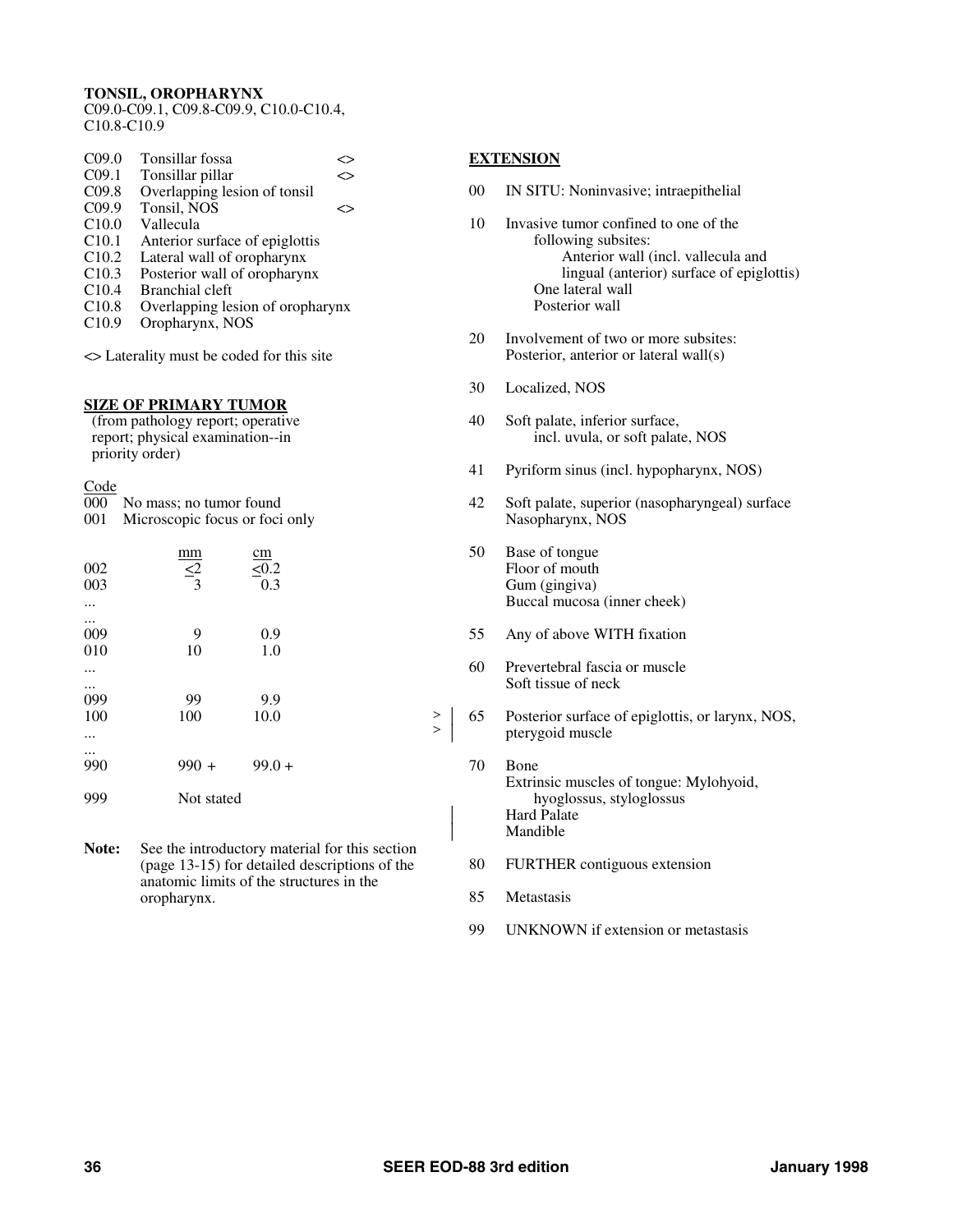#### **TONSIL, OROPHARYNX** C09.0-C09.1, C09.8-C09.9, C10.0-C10.4, C10.8-C10.9

## **LYMPH NODES**

- 0 No lymph node involvement
- - - - - - - - - -
- REGIONAL Lymph Nodes

 Retropharyngeal Submandibular (submaxillary) Submental Internal jugular (upper and lower deep cervical): jugulodigastric jugulo-omohyoid Cervical, NOS Regional lymph node(s), NOS

- 1 One positive ipsilateral node <3 cm in greatest diameter
- 2 One positive ipsilateral node  $>$ 3 and  $\leq$ 6 cm in greatest diameter
- 3 Multiple positive ipsilateral nodes  $\leq 6$  cm
- 4 Ipsilateral, node size not stated
- 5 Bilateral and/or contralateral positive nodes  $\leq 6$  cm or size not stated
- 6 Any positive node(s), at least one  $>6$  cm

- - - - - - - - - - - - - - - - - -

 $\rightarrow$ 

DISTANT Lymph Nodes

7 Other than above

- - - - - - - - - - - - - - - - - -

- 8 Lymph Nodes, NOS
- 9 UNKNOWN; not stated
- **Note 1**: If laterality is not specified, assume nodes are ipsilateral.
- Note 2: Measure the size of the metastasis in the lymph node to determine codes 1-6, not the size of the lymph node itself.

- **Note 3**: AJCC includes base of tongue (C01.9) with oropharynx  $(C09.-, C10.-)$ .
- **Note 4**: AJCC includes lingual (anterior) surface of epiglottis  $(C10.1)$  with larynx  $(C32.$ ....).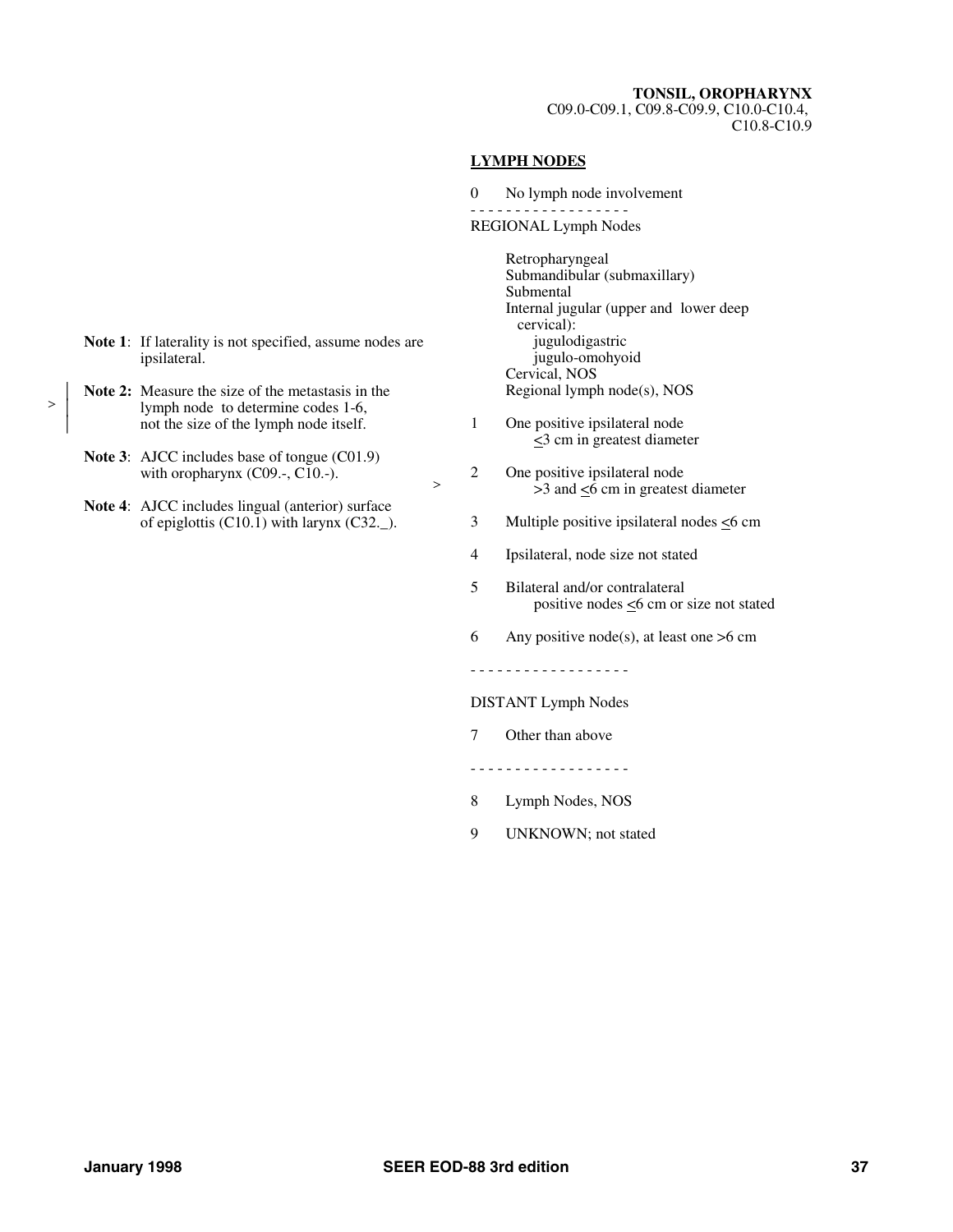## **NASOPHARYNX**

C11.0-C11.3, C11.8-C11.9

- C11.0 Superior wall of nasopharynx
- C11.1 Posterior wall of nasopharynx
- C11.2 Lateral wall of nasopharynx
- C11.3 Anterior wall of nasopharynx
- C11.8 Overlapping lesion of nasopharynx
- C11.9 Nasopharynx, NOS

## **SIZE OF PRIMARY TUMOR**

 (from pathology report; operative report; endoscopic examination; physical examination--in priority order)

## Code

- 000 No mass; no tumor found
- 001 Microscopic focus or foci only

|     |                            | $\mathbf{cm}$ |  |
|-----|----------------------------|---------------|--|
| 002 | $\frac{\text{mm}}{\leq 2}$ | $\leq 0.2$    |  |
| 003 |                            | 0.3           |  |
|     |                            |               |  |
|     |                            |               |  |
| 009 | 9                          | 0.9           |  |
| 010 | 10                         | 1.0           |  |
| .   |                            |               |  |
|     |                            |               |  |
| 099 | 99                         | 9.9           |  |
| 100 | 100                        | 10.0          |  |
| .   |                            |               |  |
|     |                            |               |  |
| 990 | $990 +$                    | $99.0 +$      |  |
|     |                            |               |  |
| 999 | Not stated                 |               |  |

**Note:** See the introductory material for this section ( 12-15) for detailed descriptions of the anatomic limits of the structures in the nasopharynx.

## **EXTENSION**

- 00 IN SITU: Noninvasive; intraepithelial
- 10 Invasive tumor confined to one of the following subsites: Posterior superior wall (vault) One lateral wall Inferior wall (superior surface of soft palate)
- 20 Involvement of two or more subsites: Posterior, inferior, or lateral wall(s) Lateral wall extending into eustachian tube/middle ear
- 30 Localized, NOS
- 40 Soft palate, inferior surface Oropharynx
- 50 Nasal cavity
- 52 Pterygopalatine fossa
- 55 Any of the above WITH fixation or tumor described **only** as FIXED
- 57 Hard palate

- 60 Bone, including skull Paranasal sinus
- 70 Brain, incl. cranial nerves | Infratemporal fossa | Hypopharynx Orbit
- 80 FURTHER contiguous extension
- 85 Metastasis
- 99 UNKNOWN if extension or metastasis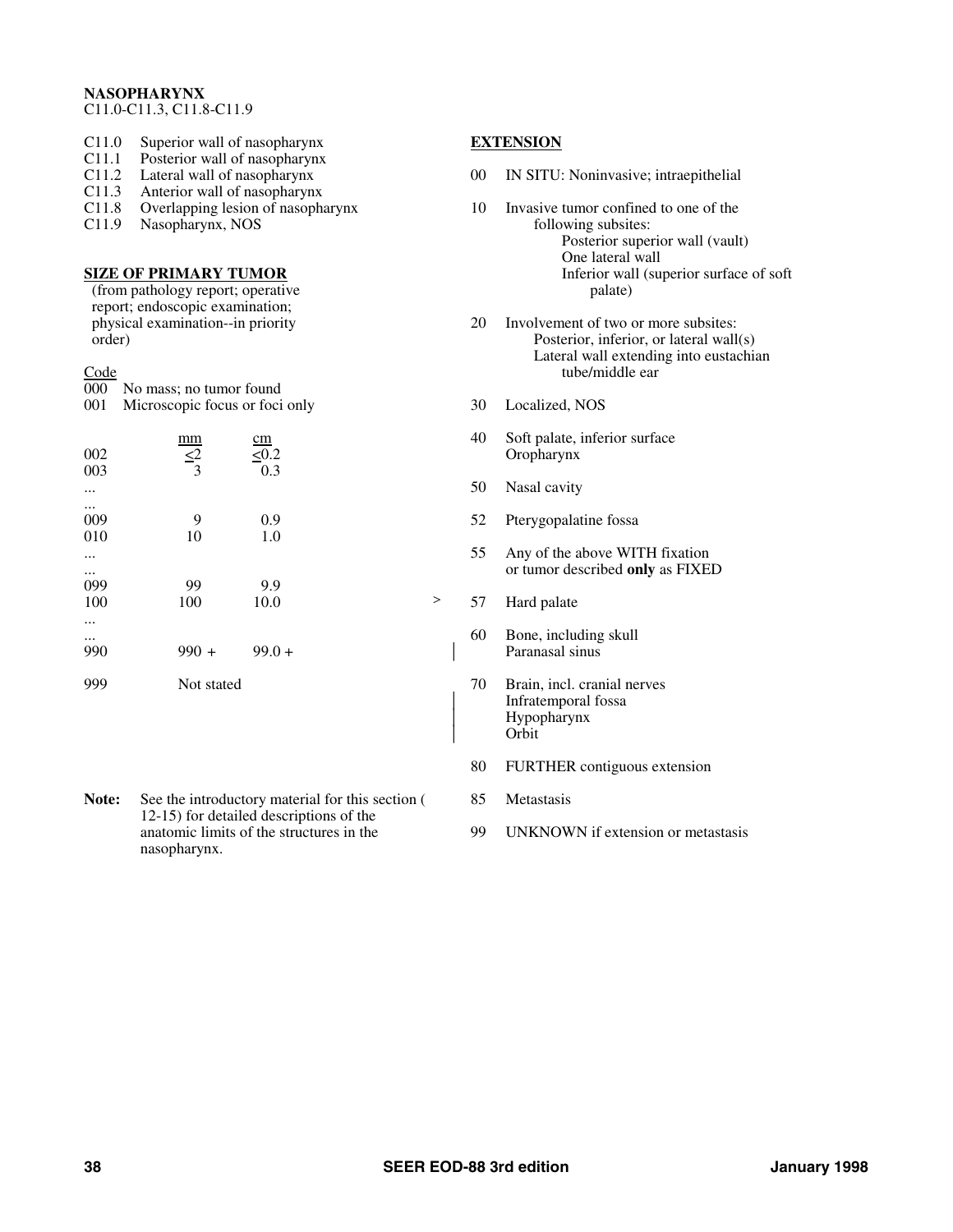## **LYMPH NODES**

0 No lymph node involvement

- - - - - - - - - - - - - - - - - -

REGIONAL Lymph Nodes

 Retropharyngeal Submandibular (submaxillary) Submental Internal jugular (upper and lower deep cervical): jugulodigastric jugulo-omohyoid Cervical, NOS Regional lymph node(s), NOS

- 1 One positive ipsilateral node  $\leq$ 3 cm in greatest diameter
- 2 One positive ipsilateral node  $>$ 3 and  $\leq$ 6 cm in greatest diameter
- 3 Multiple positive ipsilateral nodes  $\leq 6$  cm
- 4 Ipsilateral, node size not stated
- 5 Bilateral and/or contralateral positive nodes  $\leq 6$  cm or size not stated
- 6 Any positive node(s), at least one  $>6$  cm

- - - - - - - - - - - - - - - - - -

 $\rightarrow$ 

## DISTANT Lymph Nodes

7 Other than above

#### - - - - - - - - - - - - - - - - - -

- 8 Lymph Nodes, NOS
- 9 UNKNOWN; not stated
- **Note 1**: If laterality is not specified, assume nodes are ipsilateral.
- Note 2: Measure the size of the metastasis in the lymph node to determine codes 1-6, not the size of the lymph node itself.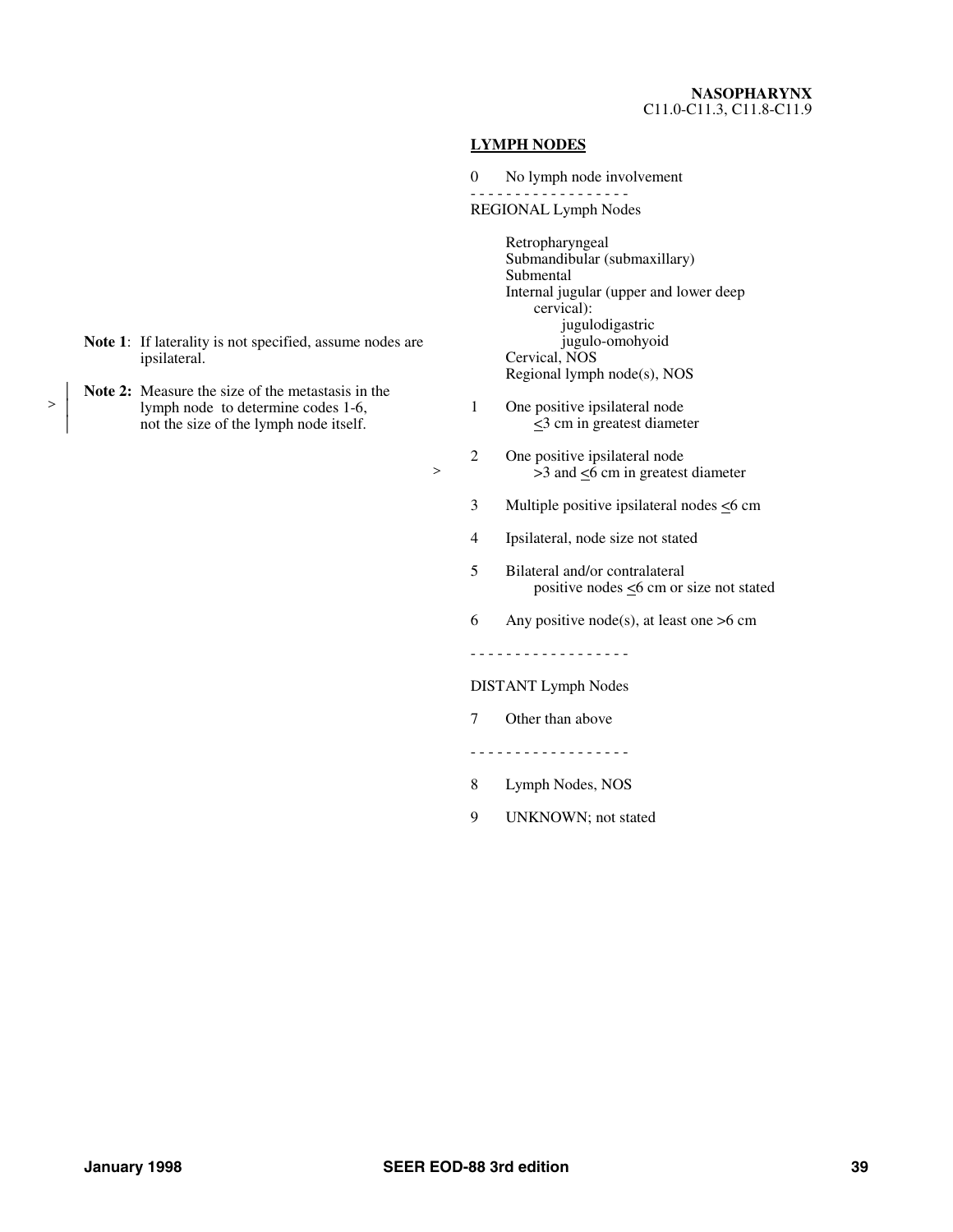#### **PYRIFORM SINUS, HYPOPHARYNX, LARYNGOPHARYNX** C12.9, C13.0-C13.2, C13.8-C13.9

anatomic limits of the structures in the

hypopharynx.

- > >  $\geq$  $>$ C12.9 Pyriform sinus C13.0 Postcricoid region C13.1 Hypopharyngeal aspect of aryepiglottic fold C13.2 Posterior wall of hypopharynx C13.8 Overlapping lesion of hypopharynx<br>C13.9 Hypopharynx, NOS, laryngopharyn: Hypopharynx, NOS, laryngopharynx **SIZE OF PRIMARY TUMOR** (from pathology report; operative report; endoscopic examination; physical examination--in priority order) **Code** 000 No mass; no tumor found 001 Microscopic focus or foci only mm cm  $\begin{array}{ccc} 002 & \leq 2 & \leq 0.2 \\ 003 & 3 & 0.3 \end{array}$ 003 ... ... 009 9 0.9<br>010 10 1.0 010 ... 099 099 99 9.9 100 100 10.0 ... ... 990  $990 + 99.0 +$ 999 Not stated **Note:** See the introductory material for this section (page 13-15) for detailed descriptions of the **EXTENSION** 00 IN SITU: Noninvasive; intraepithelial 10 Invasive tumor confined to one of the following subsites: Postcricoid area Pyriform sinus Posterior pharyngeal wall 20 Tumor involves adjacent subsite(s) (listed above) WITHOUT fixation 30 Localized, NOS 40 Oropharynx 50 Larynx 51 Any of 10-40 WITH fixation of tumor or fixation, NOS 55 Fixation of hemilarynx or larynx | 60 Prevertebral fascia/muscle(s) Carotid artery Soft tissues of neck | Cricoid cartilage Thyroid cartilage | 61 Esophagus | 62 Thyroid gland 80 FURTHER contiguous extension 85 Metastasis
	- 99 UNKNOWN if extension or metastasis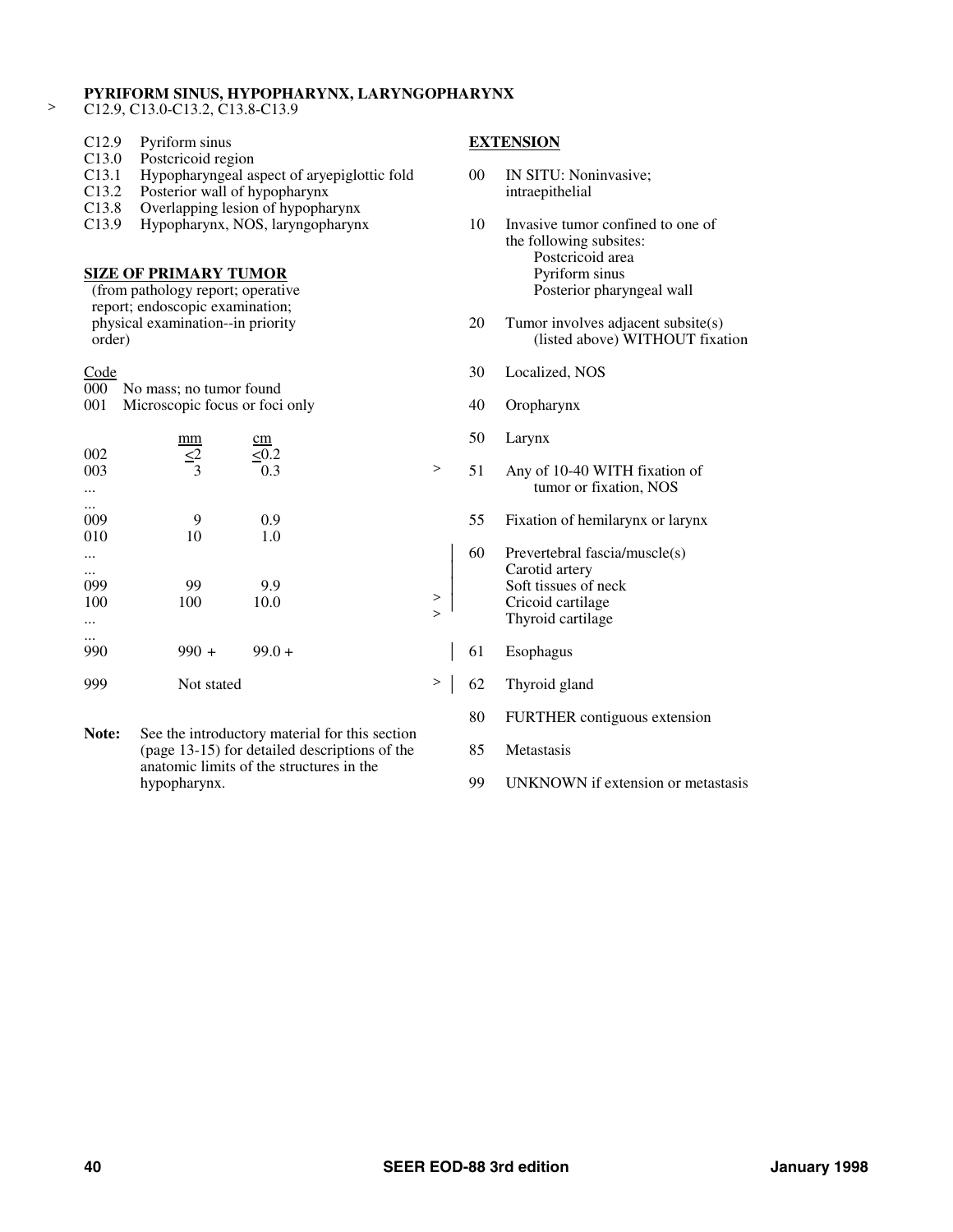#### **PYRIFORM SINUS, HYPOPHARYNX, LARYNGOPHARYNX** C12.9, C13.0-C13.2, C13.8-C13.9

## **LYMPH NODES**

|        |                                                                                                                                   |        | $\boldsymbol{0}$ | No lymph node involvement                                                                                                                                       |
|--------|-----------------------------------------------------------------------------------------------------------------------------------|--------|------------------|-----------------------------------------------------------------------------------------------------------------------------------------------------------------|
|        |                                                                                                                                   |        |                  | REGIONAL Lymph Nodes                                                                                                                                            |
|        | <b>Note 1:</b> If laterality is not specified, assume nodes are<br>ipsilateral.                                                   |        |                  | Retropharyngeal<br>Submandibular (submaxillary)<br>Submental<br>Internal jugular (upper and lower deep<br>cervical):<br>jugulodigastric<br>jugulo-omohyoid      |
| $\geq$ | Note 2: Measure the size of the metastasis in the<br>lymph node to determine codes 1-6,<br>not the size of the lymph node itself. | $\,>$  | 1                | Cervical, NOS<br>Regional lymph node(s), NOS<br>Prelaryngeal; Parapharyngeal; Paratracheal<br>One positive ipsilateral node<br>$\leq$ 3 cm in greatest diameter |
|        |                                                                                                                                   | $\geq$ | $\overline{2}$   | One positive ipsilateral node<br>$>3$ and $\leq 6$ cm in greatest diameter                                                                                      |
|        |                                                                                                                                   |        | 3                | Multiple positive ipsilateral nodes $\leq 6$ cm                                                                                                                 |
|        |                                                                                                                                   |        | $\overline{4}$   | Ipsilateral, node size not stated                                                                                                                               |
|        |                                                                                                                                   |        | 5                | Bilateral and/or contralateral<br>positive nodes $\leq 6$ cm or size not stated                                                                                 |
|        |                                                                                                                                   |        | 6                | Any positive node(s), at least one $>6$ cm                                                                                                                      |
|        |                                                                                                                                   |        |                  | ---------------                                                                                                                                                 |
|        |                                                                                                                                   |        |                  | <b>DISTANT</b> Lymph Nodes                                                                                                                                      |
|        |                                                                                                                                   |        | $\overline{7}$   | Other than above                                                                                                                                                |
|        |                                                                                                                                   |        |                  |                                                                                                                                                                 |
|        |                                                                                                                                   |        | 8                | Lymph Nodes, NOS                                                                                                                                                |
|        |                                                                                                                                   |        | 9                | UNKNOWN; not stated                                                                                                                                             |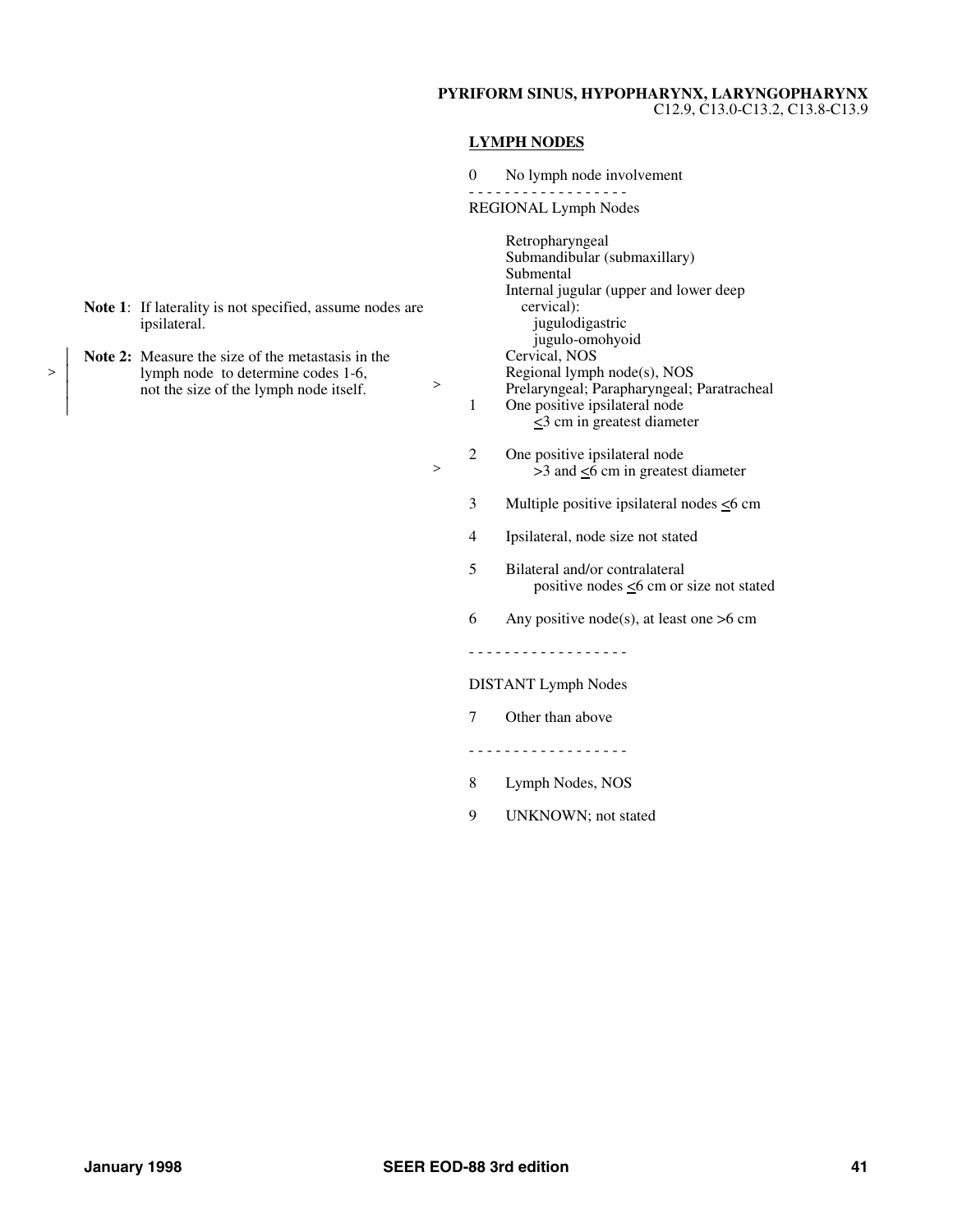## **PHARYNX NOS AND OTHER ILL-DEFINED ORAL CAVITY SITES**

C14.0, C14.2, C14.8

| C14.0<br>C <sub>14.2</sub><br>C14.8                                                                                                                 | Pharynx, NOS<br>Waldeyer's ring<br>Overlapping lesion of lip, oral cavity and<br>pharynx |                                |  |  |  |  |  |
|-----------------------------------------------------------------------------------------------------------------------------------------------------|------------------------------------------------------------------------------------------|--------------------------------|--|--|--|--|--|
| <b>SIZE OF PRIMARY TUMOR</b><br>(from pathology report; operative<br>report; endoscopic examination;<br>physical examination--in<br>priority order) |                                                                                          |                                |  |  |  |  |  |
| Code<br>000<br>001                                                                                                                                  | No mass; no tumor found<br>Microscopic focus or foci only                                |                                |  |  |  |  |  |
| 002<br>003                                                                                                                                          | mm<br>$\frac{2}{3}$                                                                      | <u>cm</u><br>$\leq 0.2$<br>0.3 |  |  |  |  |  |
| <br>009<br>010<br>                                                                                                                                  | 9<br>10                                                                                  | 0.9<br>1.0                     |  |  |  |  |  |
| .<br>099<br>100                                                                                                                                     | 99<br>100                                                                                | 9.9<br>10.0                    |  |  |  |  |  |
| 990                                                                                                                                                 | $990 +$                                                                                  | $99.0 +$                       |  |  |  |  |  |
| 999                                                                                                                                                 | Not stated                                                                               |                                |  |  |  |  |  |

## **EXTENSION**

- 00 IN SITU: Noninvasive; intraepithelial
- 10 Invasive tumor confined to site of origin
- 30 Localized, NOS
- 40 More than one region of pharynx involved (oropharynx, nasopharynx, hypopharynx)
- 50 Pharynx and oral cavity involved
- 55 Any of the above WITH fixation
- 60 Extension to adjacent structures *See definition of adjacent structures on page ix.*
- 80 FURTHER contiguous extension
- 85 Metastasis
- 99 UNKNOWN if extension or metastasis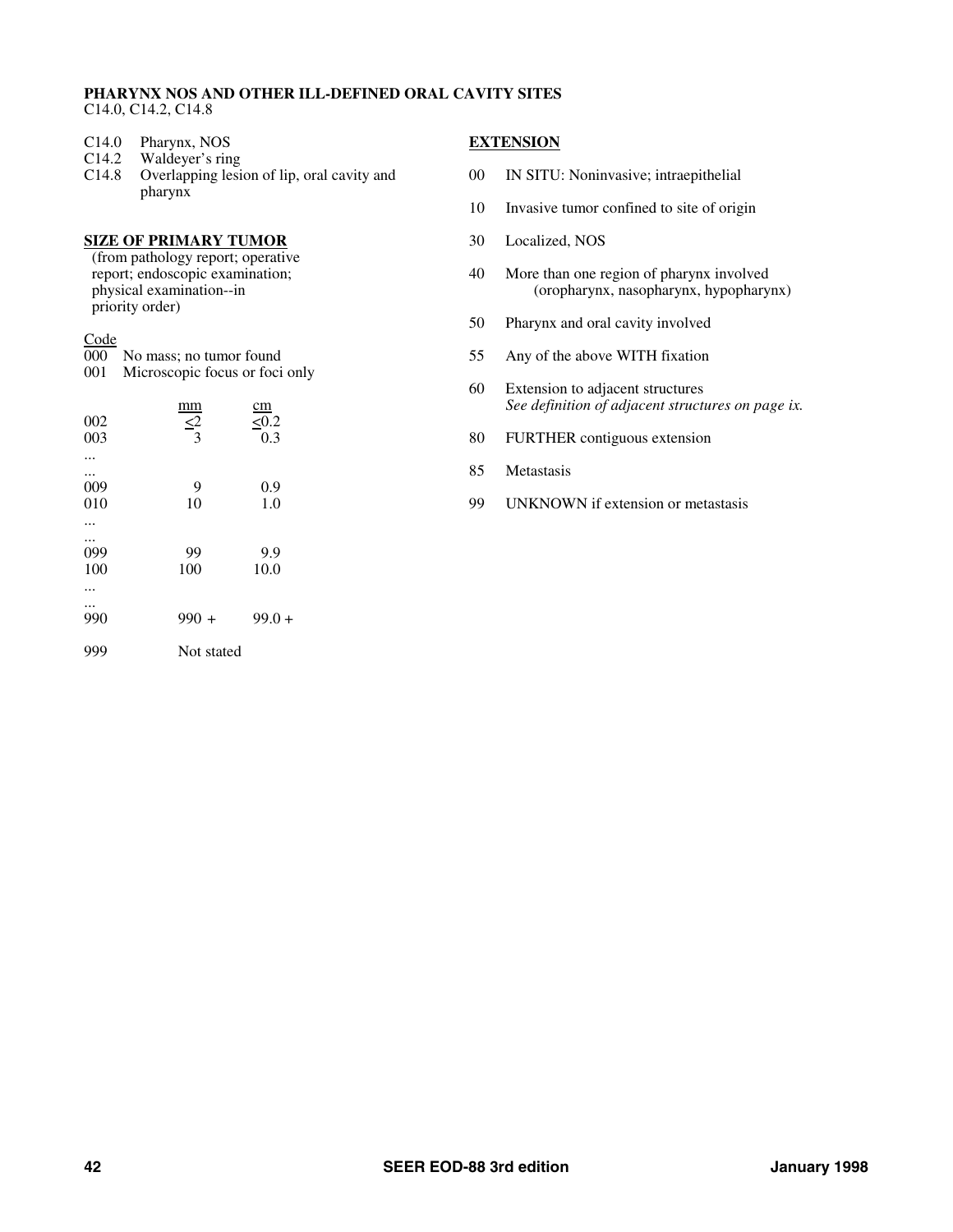## **PHARYNX, NOS AND OTHER ILL-DEFINED ORAL CAVITY SITES** C14.0, C14.2, C14.8

#### **LYMPH NODES**

- > > 0 No lymph node involvement - - - - - - - - - - - - - - - - - - REGIONAL Lymph Nodes Submandibular (submaxillary) Submental Internal jugular (upper and lower deep cervical): jugulodigastric jugulo-omohyoid Retropharyngeal Cervical, NOS Regional lymph node(s), NOS Prelaryngeal; Parpharyngeal; Paratracheal 1 One positive ipsilateral node  $\leq$ 3 cm in greatest diameter  $\overline{2}$ One positive ipsilateral node  $>$ 3 and  $\leq$ 6 cm in greatest diameter  $\overline{3}$ Multiple positive ipsilateral nodes  $\leq 6$  cm  $\overline{4}$ Ipsilateral, node size not stated 5 Bilateral and/or contralateral positive nodes <6 cm or size not stated 6 Any positive node(s), at least one  $>6$  cm - - - - - - - - - - - - - - - - - - DISTANT Lymph Nodes 7 Other than above - - - - - - - - - - - - - - - - - - 8 Lymph Nodes, NOS 9 UNKNOWN; not stated
- **Note 1**: If laterality is not specified, assume nodes are ipsilateral.

**Note 2:** Measure the size of the metastasis in the lymph node to determine codes 1-6, not the size of the lymph node itself.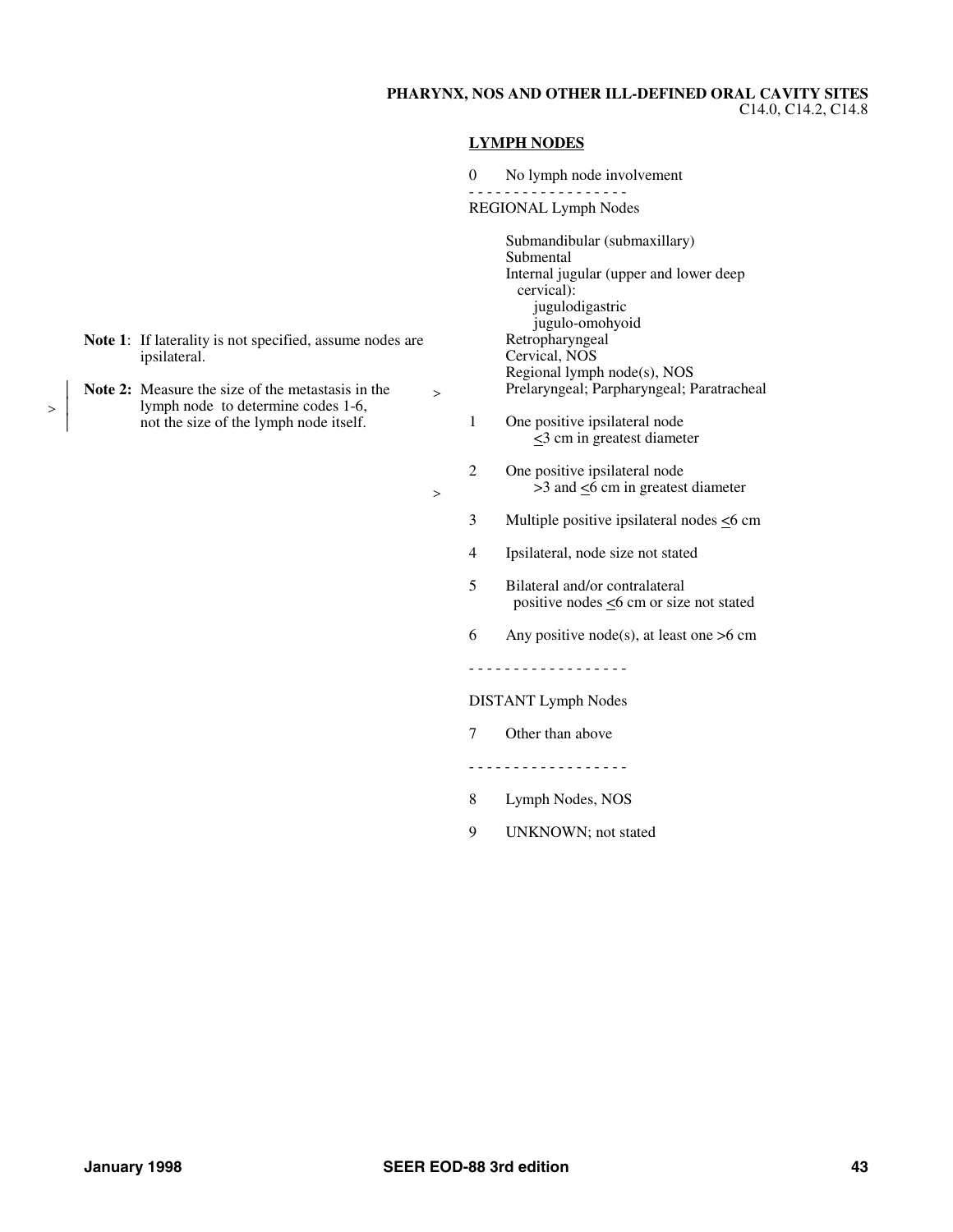## **DIGESTIVE SYSTEM SITES**

#### **DISTINGUISHING "IN SITU" AND "LOCALIZED" TUMORS FOR THE DIGESTIVE SYSTEM**

Careful attention must be given to the use of the term "confined to mucosa" for the esophagus, stomach, small intestine, colon and rectum.

Historically, carcinomas described as "confined to mucosa" have been coded as localized. In order to provide greater specificity and to rule out the possibility of classifying noninvasive tumors in this category, abstractors should determine:

- 1) if the tumor is confined to the epithelium, in which case it is in situ, **OR**
- 2) if the tumor has penetrated the basement membrane to invade the lamina propria, in which case it is localized and is coded to invasion of the lamina propria.

The mucosa of the digestive tract consists of:

The EPITHELIAL LAYER borders on the lumen. It contains no blood vessels or lymphatics.

 The BASEMENT MEMBRANE, a sheet of extracellular material, functions as a filtration barrier and a boundary involved in generating and maintaining tissue structure.

The LAMINA PROPRIA, composed of areolar connective tissue, contains blood vessels, nerves, and, in some regions, glands. Once tumor has broken through the basement membrane into the lamina propria, it can spread by way of the lymphatics and blood vessels to other parts of the body.

The MUSCULARIS MUCOSAE is a thin layer of smooth muscle fibers. It is found in the wall of the digestive tract from the esophagus to the anal canal.

The SUBMUCOSA is a thick layer of either dense or areolar connective tissue. It contains blood vessels, lymphatic vessels, nerves, and, in some regions, glands.

The MUSCULARIS PROPRIA is a double layer of muscle tissue in most of the digestive tract; it constitutes the wall of the organ.

The SEROSA, the outermost layer covering most of the digestive tract, is a single layer of squamous epithelial cells, part of the visceral peritoneum. Just below the serosa (mesothelium) and sometimes considered part of the serosa, is a layer of connective tissue called the subserosa. The serosa and subserosa are present only in the peritonealized portions of the digestive tract. For the esophagus and in the rectum below the peritoneal reflection, there is no serosa. For the esophagus, the connective tissue of surrounding structures merges with the connective tissue of the esophagus and is called ADVENTITIA.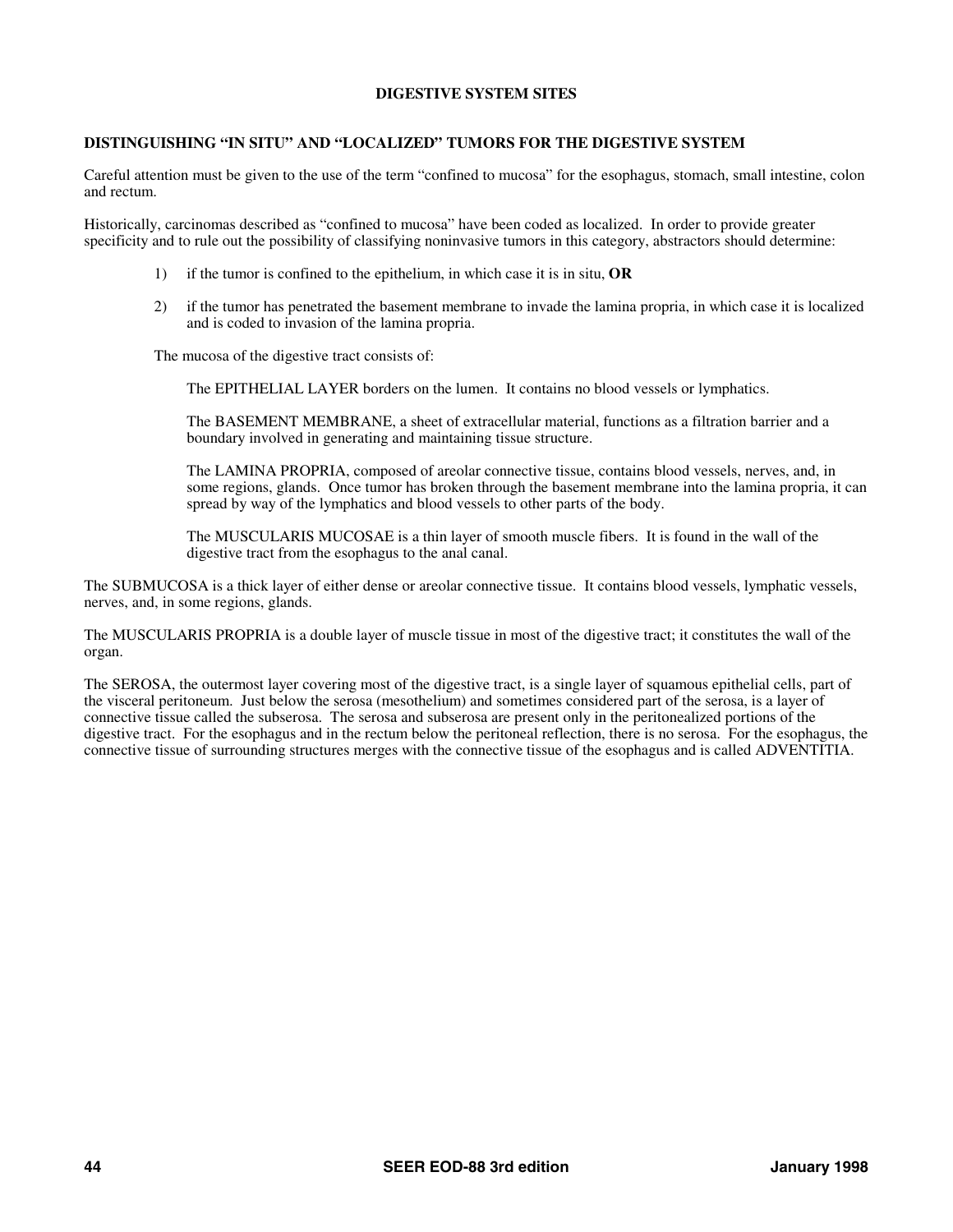## **DIGESTIVE SYSTEM SITES TABLE OF ANATOMIC STRUCTURES**

| PRIMARY SITE               | <b>MUCOSA</b>   |                | SUB-<br><b>MUCOSA</b> | MUSCU-<br><b>LARIS</b> | SUB-<br><b>SEROSAL</b><br>TISSUES <sup>1</sup> | SEROSA <sup>2</sup> | <b>OUTSIDE</b><br><b>THE</b><br>SEROSA <sup>3</sup> |                |                                    |
|----------------------------|-----------------|----------------|-----------------------|------------------------|------------------------------------------------|---------------------|-----------------------------------------------------|----------------|------------------------------------|
|                            | Epi-<br>thelium | $\ddot{\cdot}$ | Lamina Muscu-         | laris                  |                                                |                     |                                                     |                |                                    |
| Esophagus                  | Yes             | B              | Yes                   | Yes                    | Yes                                            | Yes                 | See note 4.                                         | N <sub>o</sub> | See note 4.                        |
| (C15.)                     |                 | A              |                       |                        |                                                |                     |                                                     |                |                                    |
|                            |                 | S              |                       |                        |                                                |                     |                                                     |                |                                    |
| Stomach                    | Yes             | E              | Yes                   | Yes                    | Yes                                            | Yes                 | No                                                  | Yes            | Greater and                        |
| (C16. )                    |                 | M              |                       |                        |                                                |                     |                                                     |                | lesser<br>omentum                  |
|                            |                 | E              |                       |                        |                                                |                     |                                                     |                |                                    |
| Sm. Intestine              | Yes             | $\overline{N}$ | Yes                   | Yes                    | Yes                                            | Yes                 | No                                                  | Yes            | Mesentery                          |
| (C17.)                     |                 | T              |                       |                        |                                                |                     |                                                     |                | of small<br>intestine              |
|                            |                 |                |                       |                        |                                                |                     |                                                     |                |                                    |
| Colon $(C18.$ <sub>)</sub> | Yes             | M              | Yes                   | Yes                    | Yes                                            | Yes                 |                                                     | Yes            |                                    |
| .0 Cecum                   | Yes             |                | Yes                   | Yes                    | Yes                                            | Yes                 | Yes                                                 | Yes            |                                    |
| .1 Appendix                | Yes             | E              | Yes                   | Yes                    | Yes                                            | Yes                 | Yes                                                 | Yes            |                                    |
| .2 Ascending               | Yes             |                | Yes                   | Yes                    | Yes                                            | Yes                 | N <sub>o</sub>                                      | Front only     |                                    |
| .3 Hepatic flex.           | Yes             | M              | Yes                   | Yes                    | Yes                                            | Yes                 | Yes                                                 | Yes            | Mesenteric                         |
| .4 Transverse              | Yes             | B              | Yes                   | Yes                    | Yes                                            | Yes                 | Yes                                                 | Yes            | or pericolic                       |
| .5 Splenic flex.           | Yes             |                | Yes                   | Yes                    | Yes                                            | Yes                 | Yes                                                 | Yes            | fat                                |
| .6 Descending              | Yes             | $\mathbf{R}$   | Yes                   | Yes                    | Yes                                            | Yes                 | N <sub>o</sub>                                      | Front only     |                                    |
| .7 Sigmoid                 | Yes             |                | Yes                   | Yes                    | Yes                                            | Yes                 | Yes                                                 | Yes            |                                    |
| .8 Overlapping             | Yes             | $\mathsf{A}$   | Yes                   | Yes                    | Yes                                            | Yes                 |                                                     | Yes            |                                    |
| .9 Colon, NOS              | Yes             |                | Yes                   | Yes                    | Yes                                            | Yes                 |                                                     |                |                                    |
| Rectosigmoid               | Yes             | N              | Yes                   | Yes                    | Yes                                            | Yes                 | Yes                                                 | Yes            | Mesenteric                         |
| (C19.9)                    |                 | E              |                       |                        |                                                |                     |                                                     |                | or pericolic/<br>perirectal<br>fat |
| Rectum<br>(C20.9)          | Yes             | $\ddot{\cdot}$ | Yes                   | Yes                    | Yes                                            | Yes                 | N <sub>0</sub>                                      | N <sub>0</sub> | See note 5.                        |

1 Subserosal tissues include fat and flesh between the muscularis and the serosa.

2 Serosa is also called mesothelium and visceral peritoneum

3 Mesenteric fat is also called pericolic fat.

4 The tissue outside the muscularis of the esophagus is composed of fibrous connective tissue and referred to as adventitia.

5 Referred to as perirectal tissue.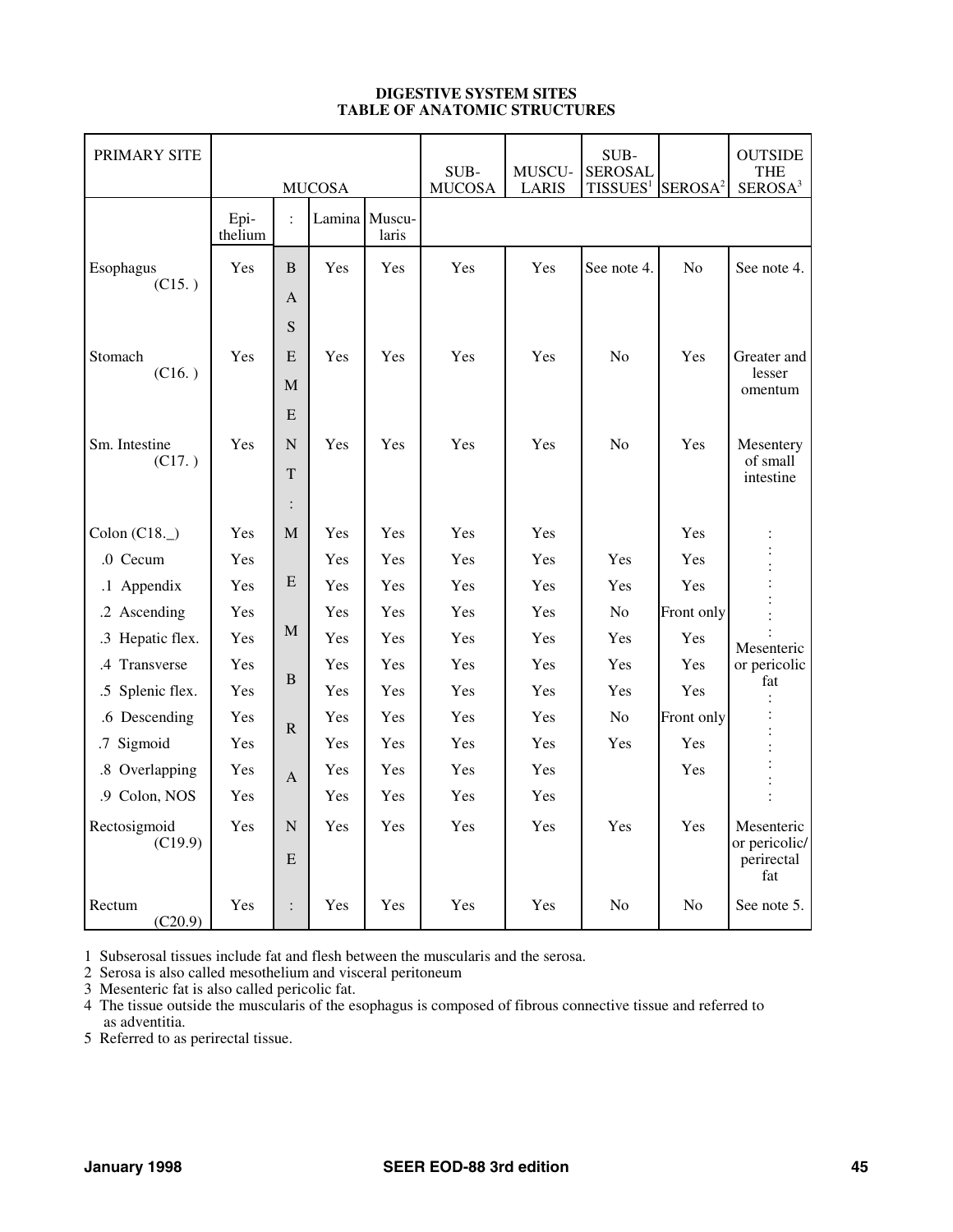## **ESOPHAGUS**

C15.0-C15.5, C15.8-C15.9

| C <sub>15.0</sub> | Cervical esophagus |
|-------------------|--------------------|
| C151              | Thoracic esophagus |

- oracic esophag C15.2 Abdominal esophagus
- C15.3 Upper third of esophagus
- C15.4 Middle third of esophagus
- C15.5 Lower third of esophagus
- C15.8 Overlapping lesion of esophagus<br>C15.9 Esophagus, NOS
- Esophagus, NOS

#### **SIZE OF PRIMARY TUMOR/LENGTH OF INVOLVED ESOPHAGUS**

 (from pathology report; operative report; endoscopic examination; radiographic report--in priority order)

Code

- 000 No mass; no tumor found
- 001 Microscopic focus or foci only

| 002<br>003     | mm<br>$\frac{2}{3}$                | <u>cm</u><br>< 0.2<br>0.3 |  |
|----------------|------------------------------------|---------------------------|--|
|                |                                    |                           |  |
| <br>009<br>010 | 9<br>10                            | 0.9<br>1.0                |  |
|                |                                    |                           |  |
| <br>099<br>100 | 99<br>100                          | 9.9<br>10.0               |  |
| <br>990        | $990 +$                            | $99.0 +$                  |  |
| 998<br>999     | Entire circumference<br>Not stated |                           |  |

#### **Anatomic Limits of Esophagus**

**CERVICAL ESOPHAGUS (C15.0)**: From the lower border of the cricoid cartilage to the thoracic inlet (suprasternal notch), about  $18 \text{ cm}$  from the incisors.

#### **INTRATHORACIC ESOPHAGUS (C15.1-.5)**:

 Upper thoracic portion (C15.3): From the thoracic inlet to the level of the tracheal bifurcation (18-24 cm)

Mid-thoracic portion (C15.4): From the tracheal bifurcation midway to the gastroesophageal (GE) junction (24-32 cm).

*continued in left column, next page*

## **EXTENSION**

00 IN SITU: Noninvasive; intraepithelial

#### **Invasive tumor confined to**:

- 10 Mucosa, NOS (incl. intramucosal, NOS)
- 11 Lamina propria
- 12 Muscularis mucosae
- 16 Submucosa
- 20 Muscularis propria invaded
- 30 Localized, NOS
- 40 Adventitia and/or soft tissue invaded; esophagus is described as "FIXED"

## 60 **Cervical esophagus**: Major blood vessel(s): Carotid and

subclavian arteries, jugular vein Thyroid gland

## **Intrathoracic, upper or mid-portion, esophagus**: Major blood vessel(s): Aorta, pulmonary artery/vein, vena cava, azygos vein Trachea, incl. carina

Main stem bronchus

#### **Intrathoracic, lower portion (abdominal), esophagus**:

 Major blood vessel(s): Aorta, gastric artery/vein, vena cava Diaphragm | Stomach, cardia (via serosa)

#### 65 **Cervical esophagus**:

Hypopharynx Larynx Trachea, incl. carina Cervical vertebra(e)

#### **Intrathoracic esophagus**:

Lung via bronchus Pleura Mediastinal structure(s), NOS Rib(s); thoracic vertebra(e)

- | 80 FURTHER contiguous extension | Adjacent structures
- 85 Metastasis
- 99 UNKNOWN if extension or metastasis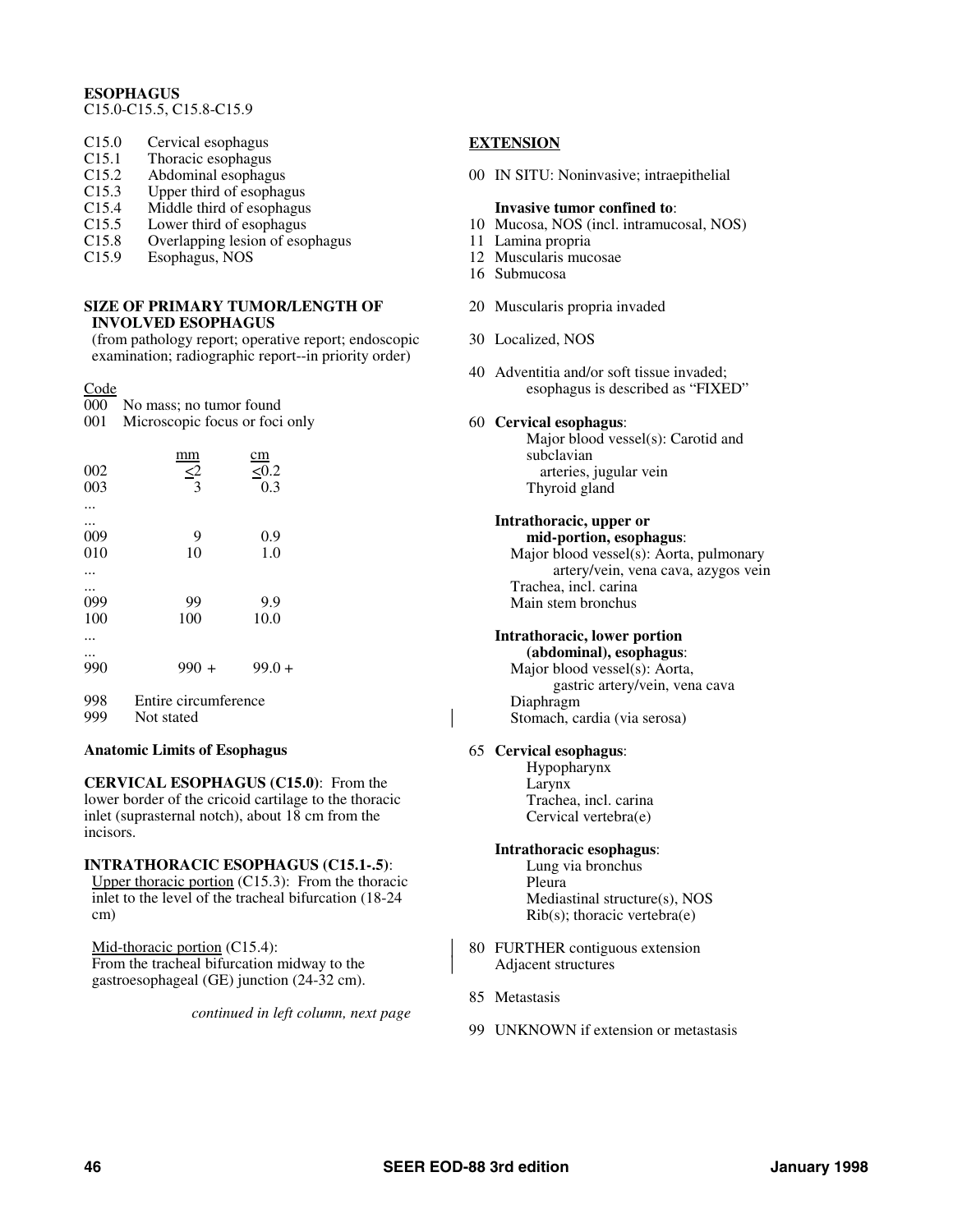## **LYMPH NODES**

*Continued from left column, previous page*

Lower thoracic portion (C15.5):

including the abdominal esophagus  $(C15.2)$  between > From midway between the tracheal bifurcation and the gastroesophageal junction to the GE junction, 32-40 cm.

**Note**: Ignore intraluminal extension to adjacent segment(s) of esophagus and code depth of invasion or extra-esophageal spread as indicated.

>

0 No lymph node involvement

- - - - - - - - - - 1 REGIONAL Lymph Nodes (incl.
- contralateral or bilateral)

## **Cervical only**:

Peri-/paraesophageal Internal jugular (upper deep cervical): jugulodigastric jugulo-omohyoid Cervical, NOS

**Intrathoracic, upper or middle, only**:

Peri-/Paraesophageal Internal jugular (upper and lower deep cervical): jugulodigastric jugulo-omohyoid

Intratracheobronchial: peritracheal, carinal (bifurcation), hilar (pulmonary roots) Left gastric: Cardiac, lesser curvature, perigastric, NOS Posterior mediastinal | Superior mediastinal

## **Intrathoracic, lower (abdominal), only**: Peri-/Paraesophageal

Left gastric: Cardiac, lesser curvature, perigastric, NOS Posterior mediastinal

- | 2 Supraclavicular or scalene (cervical esophagus | only)
- | 3 Regional lymph node(s), NOS

## - - - - - - - - - - - - - - - - - -

## DISTANT Lymph Nodes

- | 6 Supraclavicular or scalene (intrathoracic and lower abdominal only)
- 7 Other than above - - - - - - - - - - - - - - - - - -
- 8 Lymph nodes, NOS
- 9 UNKNOWN; not stated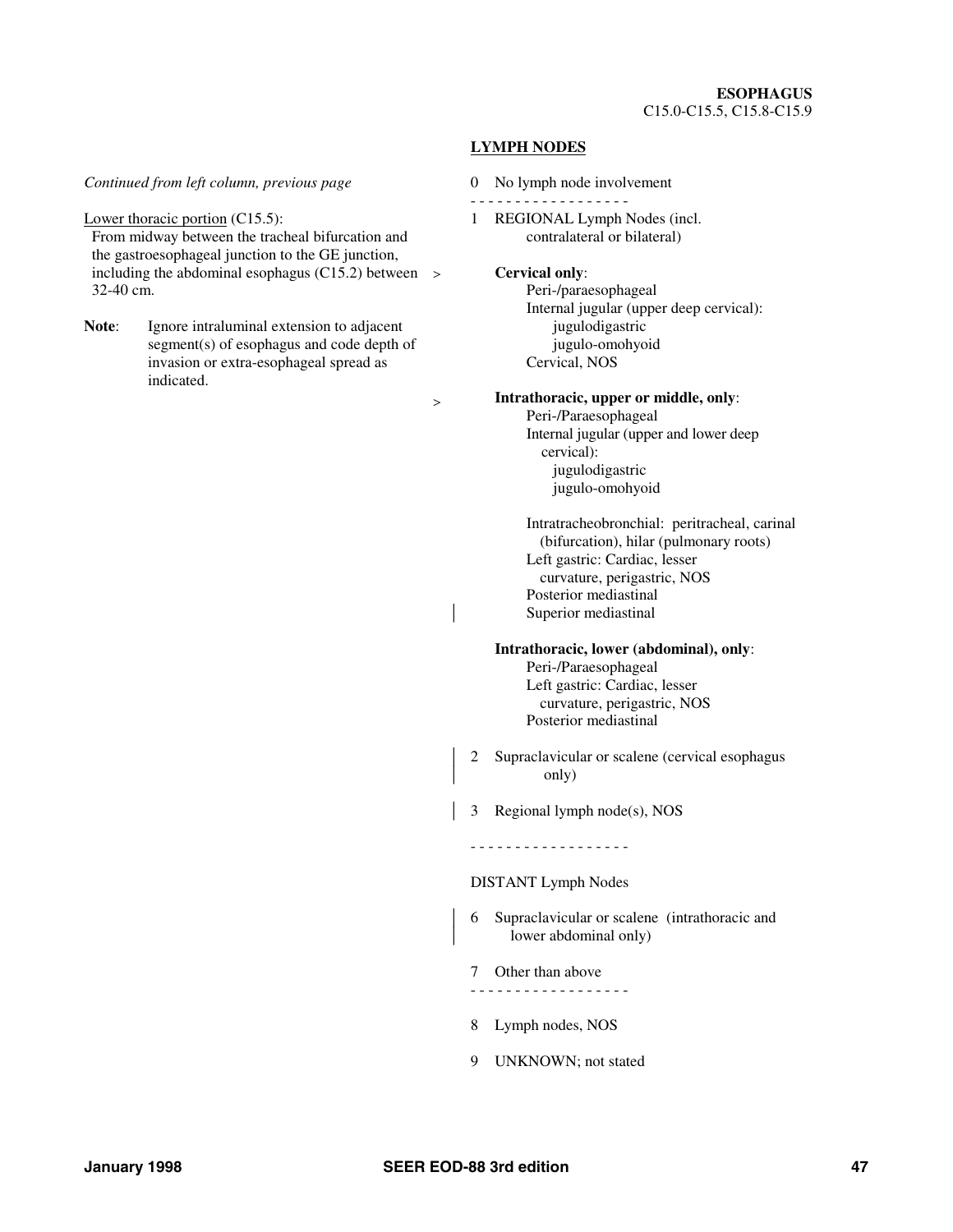#### **STOMACH** C16.0-C16.6, C16.8-C16.9

| C <sub>16.0</sub> | Cardia, NOS                        |
|-------------------|------------------------------------|
|                   |                                    |
| C <sub>16.1</sub> | Fundus of stomach                  |
| C <sub>16.2</sub> | Body of stomach                    |
| C16.3             | Gastric antrum                     |
| C <sub>16.4</sub> | Pylorus                            |
| C16.5             | Lesser curvature of stomach, NOS*  |
| C <sub>16.6</sub> | Greater curvature of stomach, NOS* |
| C <sub>16.8</sub> | Overlapping lesion of stomach      |
| C <sub>16.9</sub> | Stomach, NOS                       |
|                   |                                    |

## **SIZE OF PRIMARY TUMOR**

 (from pathology report; operative report; endoscopic examination; radiographic report--in priority order)

Code

000 No mass; no tumor found

001 Microscopic focus or foci only

|     | mm            | cm                                  |  |  |  |  |
|-----|---------------|-------------------------------------|--|--|--|--|
| 002 | $\leq$ 2      | < 0.2                               |  |  |  |  |
| 003 | $\mathcal{F}$ | 0.3                                 |  |  |  |  |
|     |               |                                     |  |  |  |  |
|     |               |                                     |  |  |  |  |
|     |               |                                     |  |  |  |  |
| 009 | 9             | 0.9                                 |  |  |  |  |
| 010 | 10            | 1.0                                 |  |  |  |  |
| .   |               |                                     |  |  |  |  |
|     |               |                                     |  |  |  |  |
| 099 | 99            | 9.9                                 |  |  |  |  |
|     |               |                                     |  |  |  |  |
| 100 | 100           | 10.0                                |  |  |  |  |
|     |               |                                     |  |  |  |  |
|     |               |                                     |  |  |  |  |
| 990 | $990 +$       | $99.0 +$                            |  |  |  |  |
|     |               |                                     |  |  |  |  |
| 998 |               | Diffuse; widespread; 3/4's or more: |  |  |  |  |
|     |               |                                     |  |  |  |  |
|     |               | Linitis plastica                    |  |  |  |  |
| 999 | Not stated    |                                     |  |  |  |  |

- **Note 1**: Ignore intraluminal extension to esophagus and duodenum; code depth of invasion through stomach wall.
- Note 2: If diagnosis states "linitis plastica" and no | other information regarding extension is available, use code 30.

## **EXTENSION**

- 00 IN SITU: Noninvasive; intraepithelial
- 05 (Adeno)carcinoma in a polyp, noninvasive

## **Invasive tumor confined to**:

- 10 Mucosa, NOS (incl. intramucosal, NOS)
- 11 Lamina propria
- 12 Muscularis mucosae
- 13 Head of polyp
- 14 Stalk of polyp
- 15 Polyp, NOS
- 16 Submucosa (superficial invasion)
- 20 Muscularis propria invaded
- 30 Localized, NOS
- 40 Invasion through muscularis propria or muscularis, NOS Extension through wall, NOS Perimuscular tissue invaded (Sub)serosal tissue/fat invaded
- 45 Extension to adjacent (connective) tissue: Perigastric fat Omentum, lesser, greater, NOS Ligaments: Gastrocolic, gastrohepatic, gastrosplenic Gastric artery
- 50 Invasion of/through serosa | (mesothelium) (visceral peritoneum)
- 55  $(45) + (50)$
- 60 Spleen Transverse colon (incl. flexures) Liver Diaphragm Pancreas Esophagus via serosa Duodenum via serosa or NOS Jejunum, ileum, small intestine, NOS
- 70 Abdominal wall Retroperitoneum Kidney Adrenal gland
- 80 FURTHER contiguous extension
- 85 Metastasis
- 99 UNKNOWN if extension or metastasis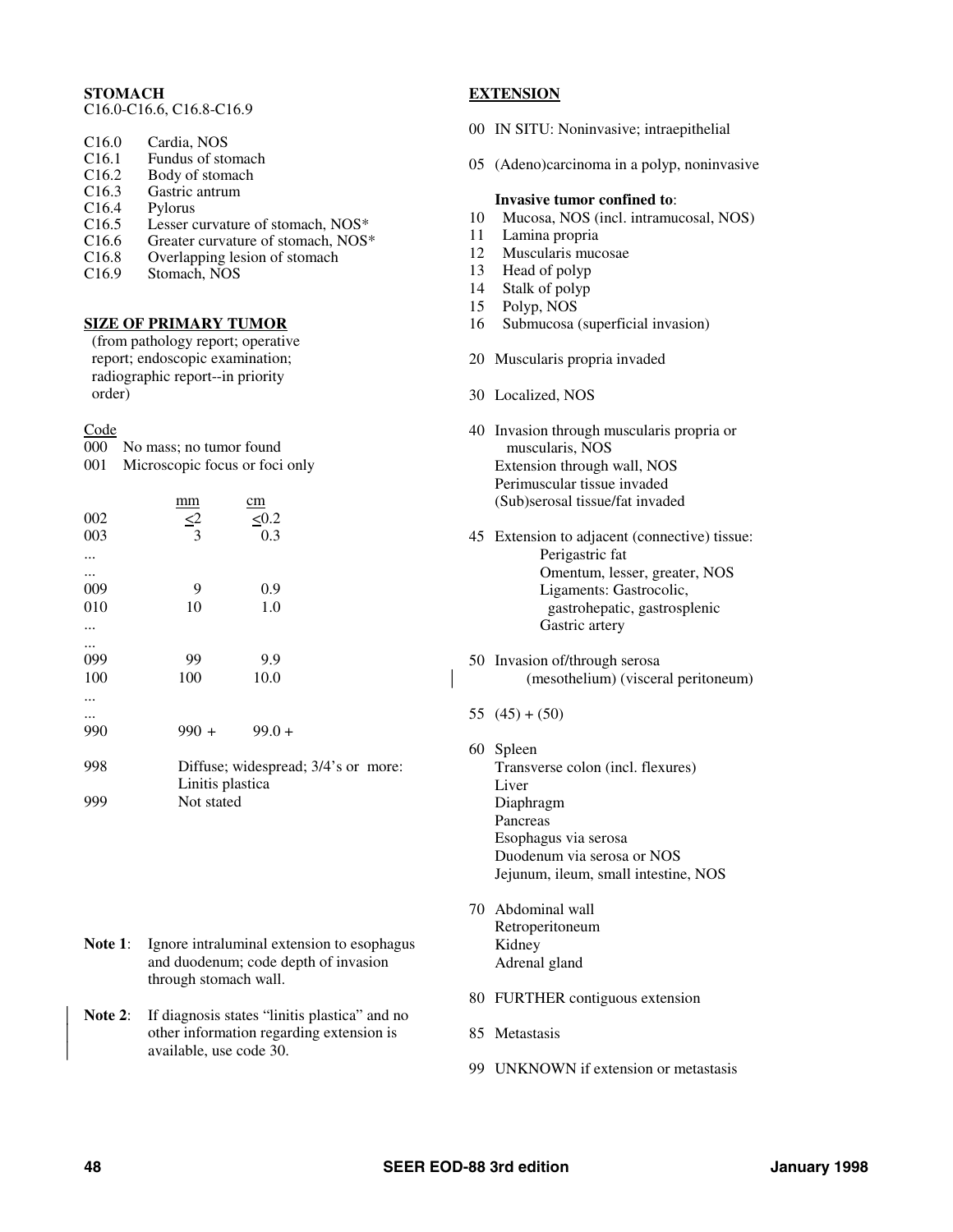## **LYMPH NODES**

- 0 No lymph node involvement - - - - - - - - - - - - - - - - - - REGIONAL Lymph Nodes
- | 1 Perigastric, NOS Nodule(s) in perigastric fat

## **Inferior (R) gastric**:

Greater curvature Greater omental Gastroduodenal Gastrocolic Gastroepiploic, right or NOS Gastrohepatic Pyloric, incl. sub-/infrapyloric Pancreaticoduodenal

## **Splenic**:

Gastroepiploic, left Pancreaticolienal Peripancreatic Splenic hilar

## **Superior (L) gastric**:

Lesser curvature Lesser omentum Gastropancreatic, left Gastric, left Paracardial; cardial Cardioesophageal

#### 4 Celiac

Hepatic (excl. gastrohepatic)

5 Regional lymph node(s), NOS

- - - - - - - - - - - - - - - - - -

## DISTANT Lymph Nodes

7 Other than above

- - - - - - - - - - - - - - - - - -

- 8 Lymph nodes, NOS
- 9 UNKNOWN; not stated

Note: Effective 1/1/98, all former codes 1 and 2 are now coded to 1. Do not recode prior cases.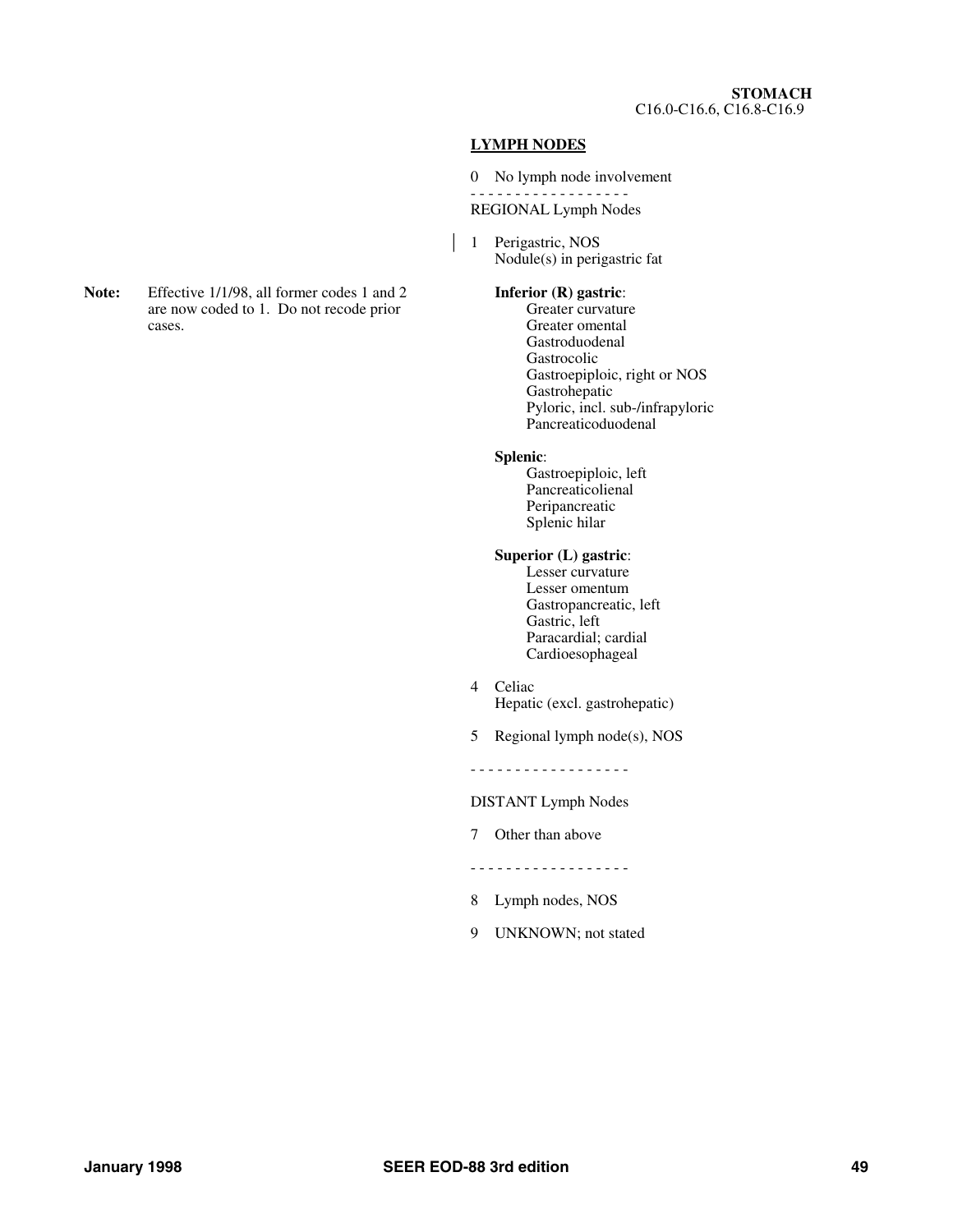## **SMALL INTESTINE**

C17.0-C17.3, C17.8-C17.9

| C <sub>17.0</sub> | Duodenum                                    |
|-------------------|---------------------------------------------|
| C <sub>17.1</sub> | Jejunum                                     |
| C <sub>17.2</sub> | Ileum (excluding ileocecal valve, C18.0)    |
| C <sub>17.3</sub> | Meckel's diverticulum (as site of neoplasm) |
| C <sub>17.8</sub> | Overlapping lesion of small intestine       |
| C <sub>17.9</sub> | Small intestine, NOS                        |

#### **SIZE OF PRIMARY TUMOR**

 (from pathology report; operative report; endoscopic examination; radiographic report--in priority order)

## **Code**

- 000 No mass; no tumor found
- 001 Microscopic focus or foci only

| 002<br>003     | $\underline{\text{mm}}$<br>$\frac{2}{3}$ | <u>cm</u><br>< 0.2<br>0.3 |
|----------------|------------------------------------------|---------------------------|
|                |                                          |                           |
| <br>009<br>010 | 9<br>10                                  | 0.9<br>1.0                |
| .              |                                          |                           |
| <br>099<br>100 | 99<br>100                                | 9.9<br>10.0               |
|                |                                          |                           |
| <br>990        | $990 +$                                  | $99.0 +$                  |
| 999            | Not stated                               |                           |

**Note**: Ignore intraluminal extension to adjacent segment(s) of small intestine and code depth of invasion or spread outside the small intestine as indicated.

## **EXTENSION**

- 00 IN SITU: Noninvasive; intraepithelial
- 05 (Adeno)carcinoma in a polyp, noninvasive

#### **Invasive tumor confined to**

- 10 Mucosa, NOS (incl. intramucosal, NOS)
- 11 Lamina propria<br>12 Muscularis muc
- 12 Muscularis mucosae<br>13 Head of polyp
- 13 Head of polyp<br>14 Stalk of polyp
- 14 Stalk of polyp<br>15 Polyp, NOS
- 15 Polyp, NOS<br>16 Submucosa
- Submucosa (superficial invasion)
- 20 Muscularis propria invaded
- 30 Localized, NOS
- 40 Invasion through muscularis propria or muscularis, NOS Extension through wall, NOS | Transmural, NOS (Sub)serosal tissue/fat invaded
- | 42 Fat, NOS
- 45 Adjacent connective tissue | Nonperitonealized perimuscular tissue invaded  $\leq$  2 cm in depth or NOS | Mesentery, incl. mesenteric fat invaded  $\leq$  2 cm in depth or NOS Retroperitoneum invaded  $\leq 2$  cm in depth or NOS
- 50 Invasion of/through serosa (mesothelium) | (visceral peritoneum)

55 (50) with (42) OR (45)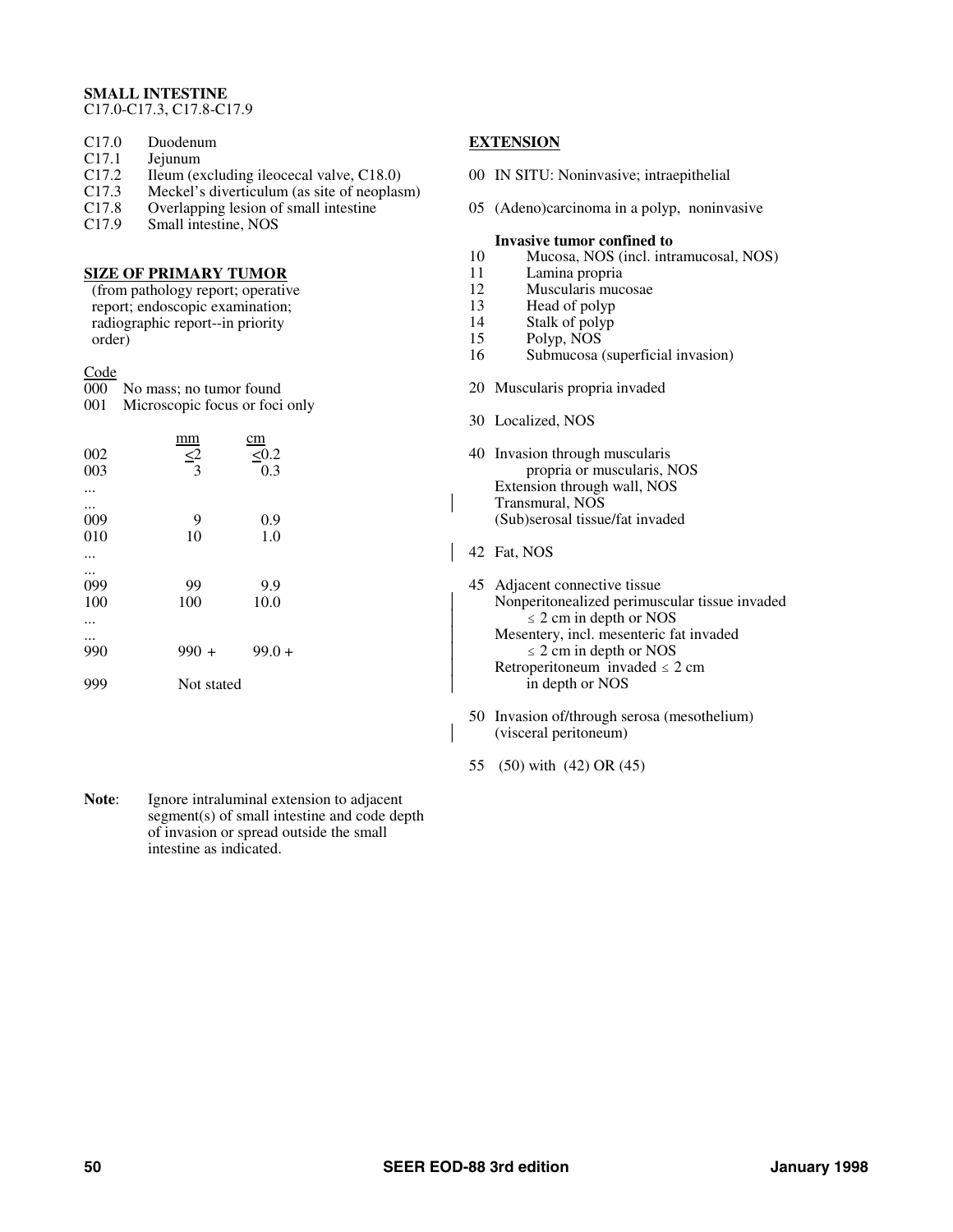## **EXTENSION** (cont.)

## 60 **Duodenum**:

Extrahepatic bile ducts, incl. Ampulla of Vater Pancreas Pancreatic duct Diaphragm; Gallbladder

## 65 **Duodenum**:

Transverse colon, hepatic flexure Greater omentum; omentum, NOS Right or quadrate lobe of liver; Liver, NOS Right kidney or ureter; Kidney, NOS Major blood vessel(s): Aorta, superior mesenteric artery or vein, vena cava, portal vein, renal vein, gastroduodenal artery

## **Jejunum and Ileum**:

Large intestine, incl. appendix

## 66 **Duodenum**:

Stomach

## 67 **All small intestine sites**:

Abdominal wall | Retroperitoneum invaded > 2 cm in depth Mesentery invaded  $> 2$  cm in depth

#### 68 **All small intestine sites**: Small intestine via serosa

#### 70 **Jejunum and Ileum**:

Bladder Uterus **Ovary** Fallopian tube

### 80 FURTHER contiguous extension

- 85 Metastasis
- 99 UNKNOWN if extension or metastasis

## **LYMPH NODES**

- 0 No lymph node involvement
- - - - - - - - - -
- 1 REGIONAL Lymph Nodes

## **Duodenum**:

Hepatic Pancreaticoduodenal Infrapyloric | Pyloric Gastroduodenal | Duodenal

> **Jejunum and Ileum**: Posterior cecal (**terminal ileum**) Ileocolic **(terminal ileum)** Superior mesenteric; Mesenteric, NOS

- 2 Superior mesenteric Pericholedochal
- | 3 Regional lymph node(s), NOS
- - - - - - - - - -

#### DISTANT Lymph Nodes

- 7 Other than above
- - - - - - - - - -
- 8 Lymph Nodes, NOS
- 9 UNKNOWN; not stated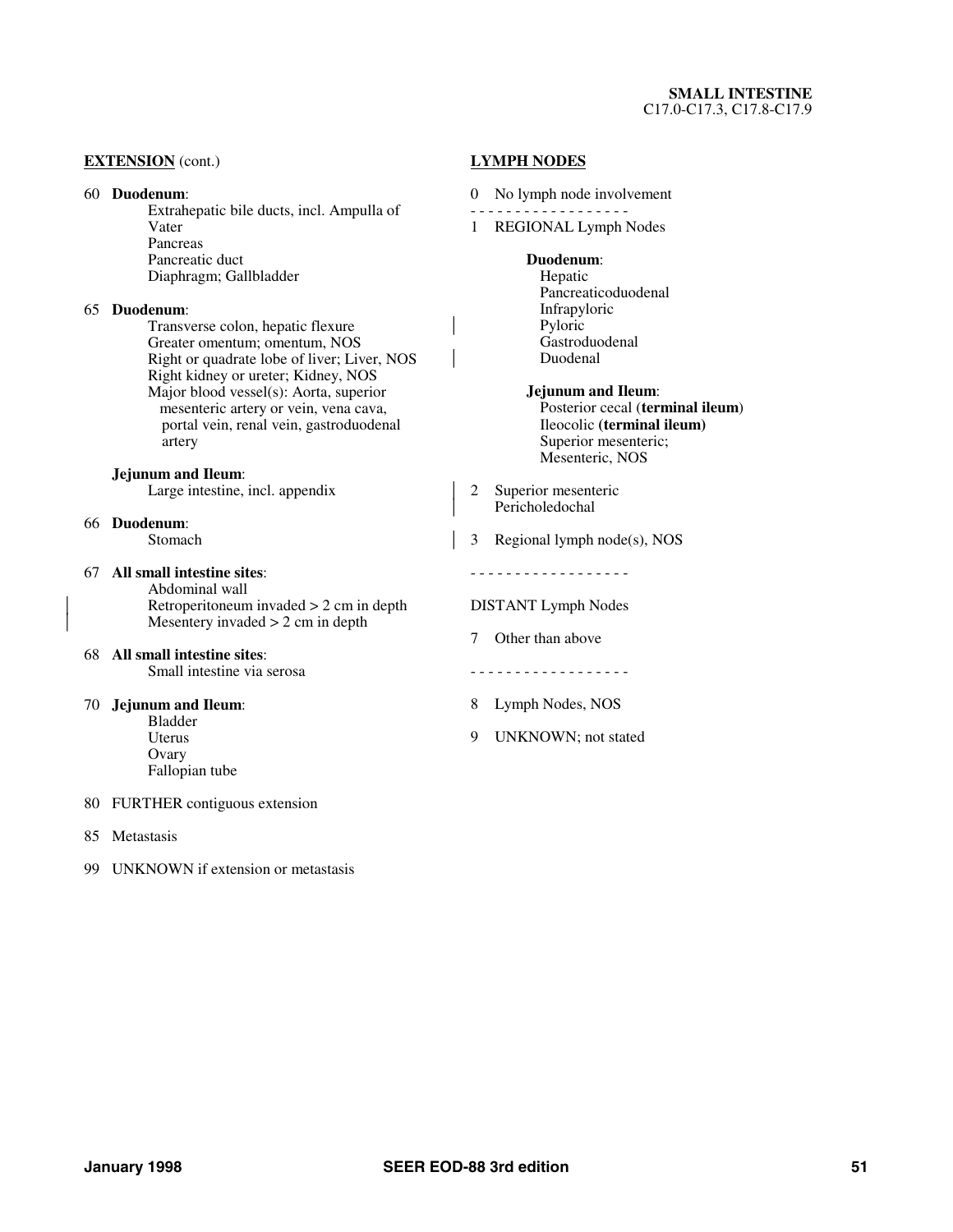#### **COLON (incl. Flexures and Appendix)** C18.0-C18.9

| C18.0             | Cecum                       |
|-------------------|-----------------------------|
| C18.1             | Appendix                    |
| C <sub>18.2</sub> | Ascending (right) colon     |
| C18.3             | Hepatic flexure of colon    |
| C18.4             | Transverse colon            |
| C18.5             | Splenic flexure of colon    |
| C <sub>18.6</sub> | Descending (left) colon     |
| C <sub>18.7</sub> | Sigmoid colon               |
| C18.8             | Overlapping lesion of colon |
| C <sub>18.9</sub> | Colon. NOS                  |

#### **SIZE OF PRIMARY TUMOR**

 (from pathology report; operative report; endoscopic examination; radiographic report--in priority order)

#### Code

- 000 No mass; no tumor found
- 001 Microscopic focus or foci only

| 002<br>003 | mm<br>$\leq$ 2<br>$\bar{3}$ | cm<br>< 0.2<br>0.3                 |  |  |
|------------|-----------------------------|------------------------------------|--|--|
|            |                             |                                    |  |  |
| 009        | 9                           | 0.9                                |  |  |
| 010        | 10                          | 1.0                                |  |  |
|            |                             |                                    |  |  |
|            |                             |                                    |  |  |
| 099        | 99                          | 9.9                                |  |  |
| 100        | 100                         | 10.0                               |  |  |
|            |                             |                                    |  |  |
| <br>990    | $990 +$                     | $99.0 +$                           |  |  |
| 998        | $(M-8220/8221)$             | <b>Familial/multiple polyposis</b> |  |  |
| 999        | Not stated                  |                                    |  |  |

- **Note 1**: Ignore intraluminal extension to adjacent segment(s) of colon/rectum or to the ileum from the cecum; code depth of invasion or extracolonic spread as indicated.
- Note 2: Codes 60-80 are contiguous extension from the site of origin.

## **EXTENSION**

- 00 IN SITU: Noninvasive; intraepithelial
- 05 (Adeno)carcinoma in a polyp or adenoma, noninvasive

#### **Invasive tumor confined to**:

- 10 Mucosa, NOS (incl. intramucosal, NOS)<br>11 Lamina propria
- 11 Lamina propria<br>12 Muscularis muc
- 12 Muscularis mucosae<br>13 Head of polyp
- 13 Head of polyp<br>14 Stalk of polyp
- 14 Stalk of polyp<br>15 Polyp, NOS
- Polyp, NOS
- 16 Submucosa (superficial invasion)
- 20 Muscularis propria invaded
- 30 Localized, NOS/confined to colon, NOS
- 40 Invasion through muscularis propria or muscularis, NOS Extension through wall, NOS Perimuscular tissue invaded (Sub)serosal tissue/fat invaded | Transmural, NOS
- | 42 Fat, NOS
- 45 Extension to adjacent (connective) tissue: Mesentery (incl. mesenteric fat, mesocolon)--**all colon sites** Retroperitoneal fat--**ascending and descending colon** Greater omentum; gastrocolic ligament--**transverse colon/flexures** Pericolic fat--**all colon sites**
- 50 Invasion of/through serosa | (mesothelium) (visceral peritoneum)
- | 55 (50) with (42) or (45)
- 60 Greater omentum--**cecum, appendix, ascending, descending and sigmoid colon** Spleen--**descending colon** Pelvic wall--**descending colon/sigmoid** Liver, right lobe--**ascending colon**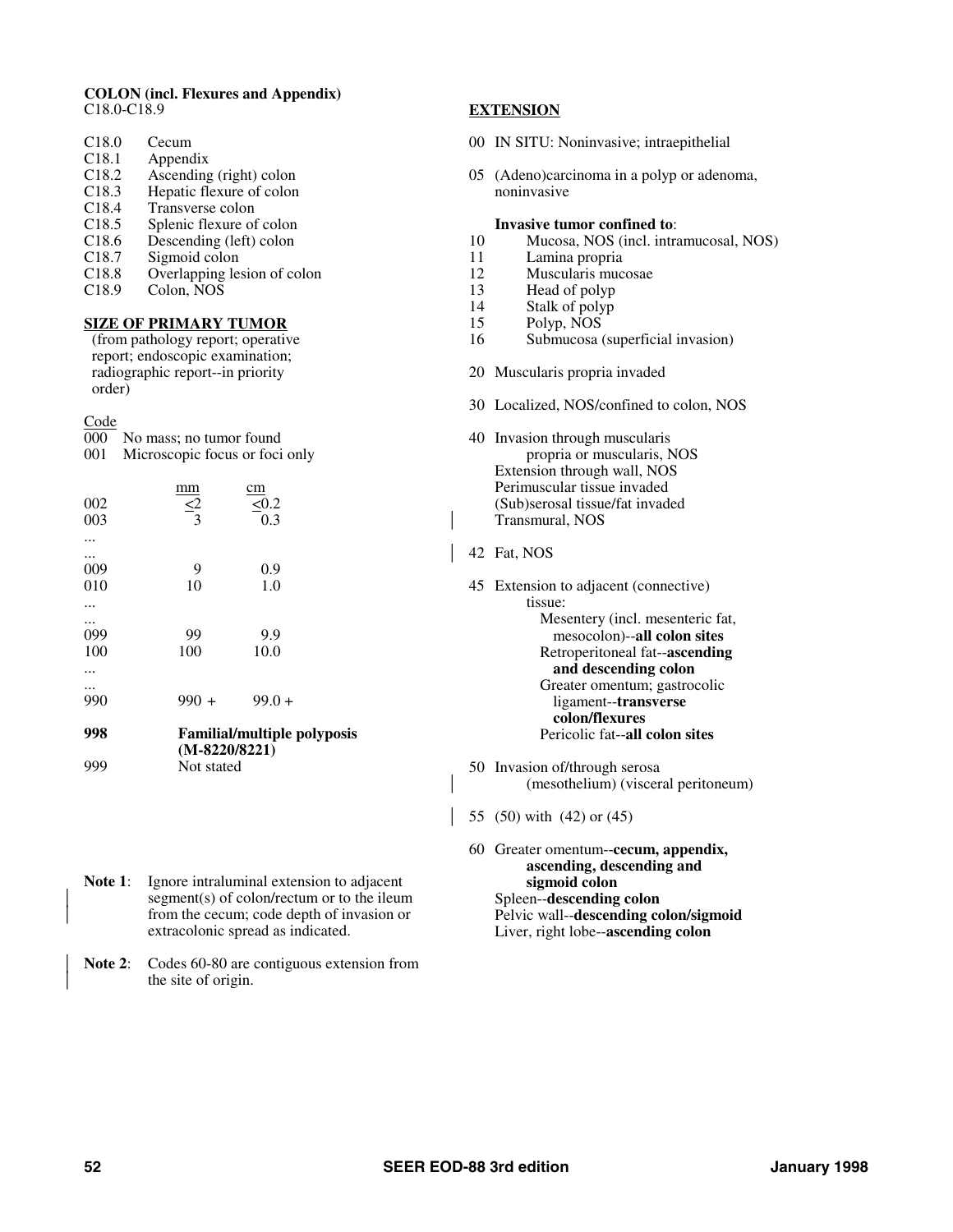#### **COLON (incl. Flexures and Appendix)** C<sub>18.0</sub>-C<sub>18.9</sub>

## **EXTENSION** (cont.)

## **Transverse colon and flexures**:

Stomach Spleen; liver Pancreas Gallbladder/bile ducts Kidney

#### **All colon sites**: Small intestine

65 **All colon sites**: Abdominal wall Retroperitoneum (excl. fat)

## 66 Ureter/kidney Right--**ascending colon** Left--**descending colon**

## 70 **Cecum, appendix, ascending,**

descending, and sigmoid colon: Uterus Ovary; fallopian tube

### 75 **All colon sites unless**

otherwise stated above: Urinary bladder Gallbladder Adrenal gland Diaphragm Other segment(s) of colon via serosa Fistula to skin

- 80 FURTHER contiguous extension
- 85 Metastasis

99 UNKNOWN if extension or metastasis

## **LYMPH NODES**

0 No lymph node involvement

- - - - - - - - - - - - - - - - - -

- REGIONAL Lymph Nodes
- 1 **All colon subsites**: Epicolic (adjacent to bowel wall) Paracolic/pericolic Colic, NOS Nodule(s) in pericolic fat

## 2 **Cecum and Appendix**:

Cecal: anterior, posterior, NOS Ileocolic Right colic

#### **Ascending colon**:

Ileocolic Right colic Middle colic

#### **Transverse colon and flexures**: Middle colic

Right colic for **hepatic flexure only** Left colic for **splenic flexure only** Inferior mesenteric for **splenic flexure only**

## **Descending colon**:

Left colic Sigmoid Inferior mesenteric

#### **Sigmoid**:

Sigmoidal (sigmoid mesenteric) Superior hemorrhoidal Superior rectal Inferior mesenteric

## 3 Mesenteric, NOS Regional lymph node(s), NOS

- - - - - - - - - - - - - - - - - -

## DISTANT Lymph Nodes

7 Other than above, incl. superior mesenteric

#### - - - - - - - - - - - - - - - - - -

- 8 Lymph Nodes, NOS
- 9 UNKNOWN; not stated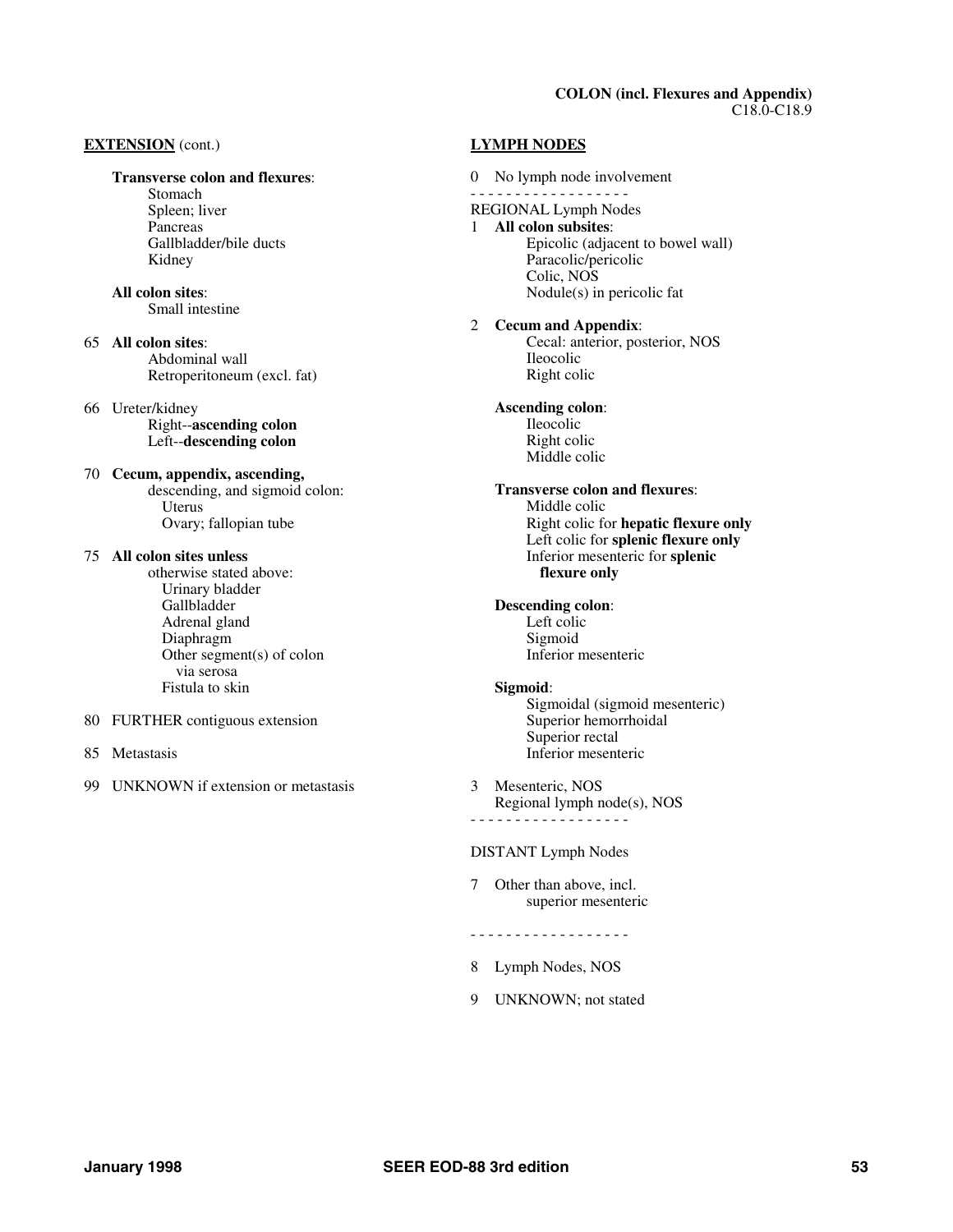## **RECTOSIGMOID, RECTUM**

C19.9, C20.9

| C <sub>19.9</sub><br>Rectosigmoid<br>C20.9<br>Rectum, NOS |                                                                   |               | <b>EXTENSION</b>               |                                                                                                               |                                                                                                                          |
|-----------------------------------------------------------|-------------------------------------------------------------------|---------------|--------------------------------|---------------------------------------------------------------------------------------------------------------|--------------------------------------------------------------------------------------------------------------------------|
|                                                           |                                                                   |               |                                |                                                                                                               | 00 IN SITU: Noninvasive; intraepithelial                                                                                 |
|                                                           | <b>SIZE OF PRIMARY TUMOR</b><br>(from pathology report; operative |               |                                | 05 <sup>1</sup>                                                                                               | (Adeno)carcinoma in a polyp, noninvasive                                                                                 |
|                                                           | report; endoscopic examination;                                   |               |                                |                                                                                                               | Invasive tumor confined to:                                                                                              |
|                                                           | radiographic report; physical                                     |               |                                | 10                                                                                                            | Mucosa, NOS (incl. intramucosal, NOS)                                                                                    |
|                                                           | examination--in priority order)                                   |               |                                | 11                                                                                                            | Lamina propria                                                                                                           |
|                                                           |                                                                   |               |                                | 12                                                                                                            | Muscularis mucosae                                                                                                       |
| Code                                                      |                                                                   |               |                                | 13                                                                                                            | Head of polyp                                                                                                            |
| 000                                                       | No mass; no tumor found                                           |               |                                | 14                                                                                                            | Stalk of polyp                                                                                                           |
| 001                                                       |                                                                   |               | Microscopic focus or foci only | 15                                                                                                            | Polyp, NOS                                                                                                               |
|                                                           |                                                                   |               |                                | 16                                                                                                            | Submucosa (superficial invasion)                                                                                         |
|                                                           |                                                                   | mm            | $\mathbf{cm}$                  |                                                                                                               |                                                                                                                          |
| 002                                                       |                                                                   |               | < 0.2                          |                                                                                                               | 20 Muscularis propria invaded                                                                                            |
| 003                                                       |                                                                   | $\frac{2}{3}$ | 0.3                            |                                                                                                               |                                                                                                                          |
|                                                           |                                                                   |               |                                |                                                                                                               | 30 Localized, NOS                                                                                                        |
| <br>009                                                   |                                                                   | 9             | 0.9                            |                                                                                                               | 40 Invasion through muscularis propria or                                                                                |
| 010                                                       |                                                                   | 10            | 1.0                            |                                                                                                               | muscularis, NOS                                                                                                          |
|                                                           |                                                                   |               |                                |                                                                                                               | Extension through wall, NOS                                                                                              |
| .                                                         |                                                                   |               |                                |                                                                                                               | Perimuscular tissue invaded                                                                                              |
| 099                                                       |                                                                   | 99            | 9.9                            |                                                                                                               | (Sub)serosal tissue/fat invaded                                                                                          |
| 100                                                       |                                                                   | 100           | 10.0                           |                                                                                                               | Transmural, NOS                                                                                                          |
|                                                           |                                                                   |               |                                |                                                                                                               |                                                                                                                          |
|                                                           |                                                                   | $990 +$       | $99.0 +$                       |                                                                                                               | 42 Fat, NOS                                                                                                              |
| 990                                                       |                                                                   |               |                                |                                                                                                               |                                                                                                                          |
| 998                                                       | <b>Familial/multiple polyposis</b><br>$(M-8220/8221)$             |               |                                | 45 Extension to adjacent (connective) tissue:<br>Mesentery (incl. mesenteric<br>fat, mesocolon)--rectosigmoid |                                                                                                                          |
| 999                                                       |                                                                   | Not stated    |                                |                                                                                                               | Pericolic fat--rectosigmoid<br>Rectovaginal septum--rectum<br>Perirectal fat--all sites<br>Extension to anus from rectum |
|                                                           |                                                                   |               |                                |                                                                                                               | 50 Invasion of/through serosa (mesothelium)<br>(visceral peritoneum)                                                     |

- **Note 1**: Ignore intraluminal extension to adjacent segment(s) of colon/rectum and code depth of invasion or extracolonic spread as indicated.
- Note 2: Codes 60-80 are contiguous extension from the site of origin.

| 55 (50) with (42) or (45)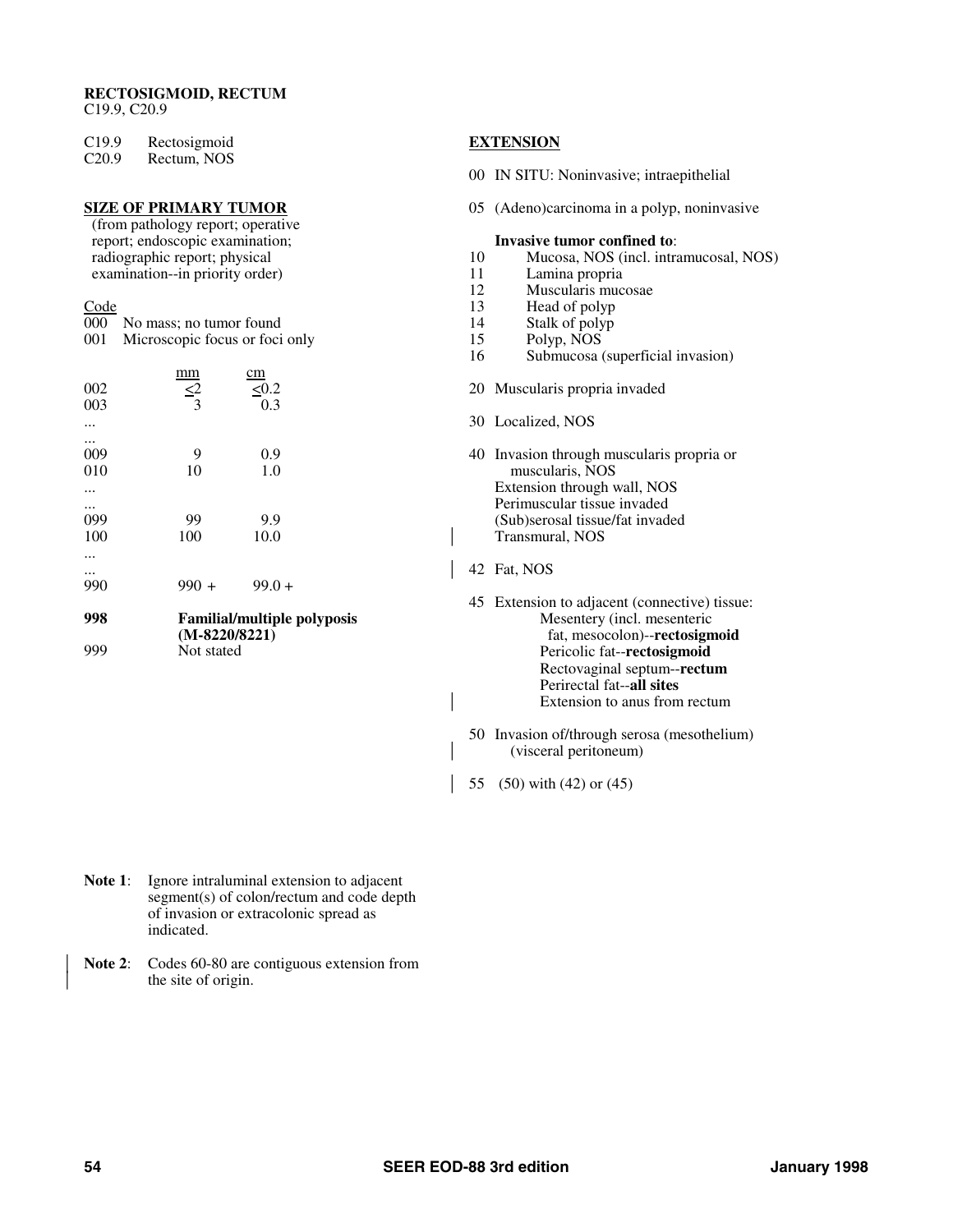#### **RECTOSIGMOID, RECTUM** C19.9, C20.9

### **EXTENSION** (cont.)

#### 60 **Rectosigmoid**:

Small intestine Cul de sac (rectouterine pouch) Pelvic wall

## **Rectum**:

Rectovesical fascia, male Bladder, male Prostate Ductus deferens Seminal vesicle(s) Vagina Cul de sac (rectouterine pouch) Pelvic wall Skeletal muscle of pelvic floor

### 70 **Rectosigmoid**:

Prostate Uterus Ovary; fallopian tube Bladder Ureter Colon via serosa

#### **Rectum**:

Uterus Bladder, female Urethra Bones of pelvis

### 80 FURTHER contiguous extension

- 85 Metastasis
- 99 UNKNOWN if extension or metastasis

## **LYMPH NODES**

0 No lymph node involvement - - - - - - - - - - - - - - - - - - REGIONAL Lymph Nodes

#### 1 **Rectosigmoid**:

Paracolic/pericolic Perirectal Nodule(s) in pericolic fat

**Rectum**:

Perirectal Nodule(s) in perirectal fat

#### 2 **Rectosigmoid**:

Hemorrhoidal, superior or middle Left colic (incl. colic, NOS) Superior rectal Sigmoidal (sigmoid mesenteric) Inferior mesenteric

#### **Rectum**:

Sigmoidal Sigmoid mesenteric Inferior mesenteric | Hemorrhoidal, superior, middle or inferior Sacral (lateral, presacral, sacral promontory {Gerota's}, or NOS) Internal iliac (hypogastric)

3 Mesenteric, NOS Regional lymph node(s), NOS

## - - - - - - - - - - - - - - - - - - DISTANT Lymph Nodes

7 Other than above

#### - - - - - - - - - - - - - - - - - -

- 8 Lymph Nodes, NOS
- 9 UNKNOWN; not stated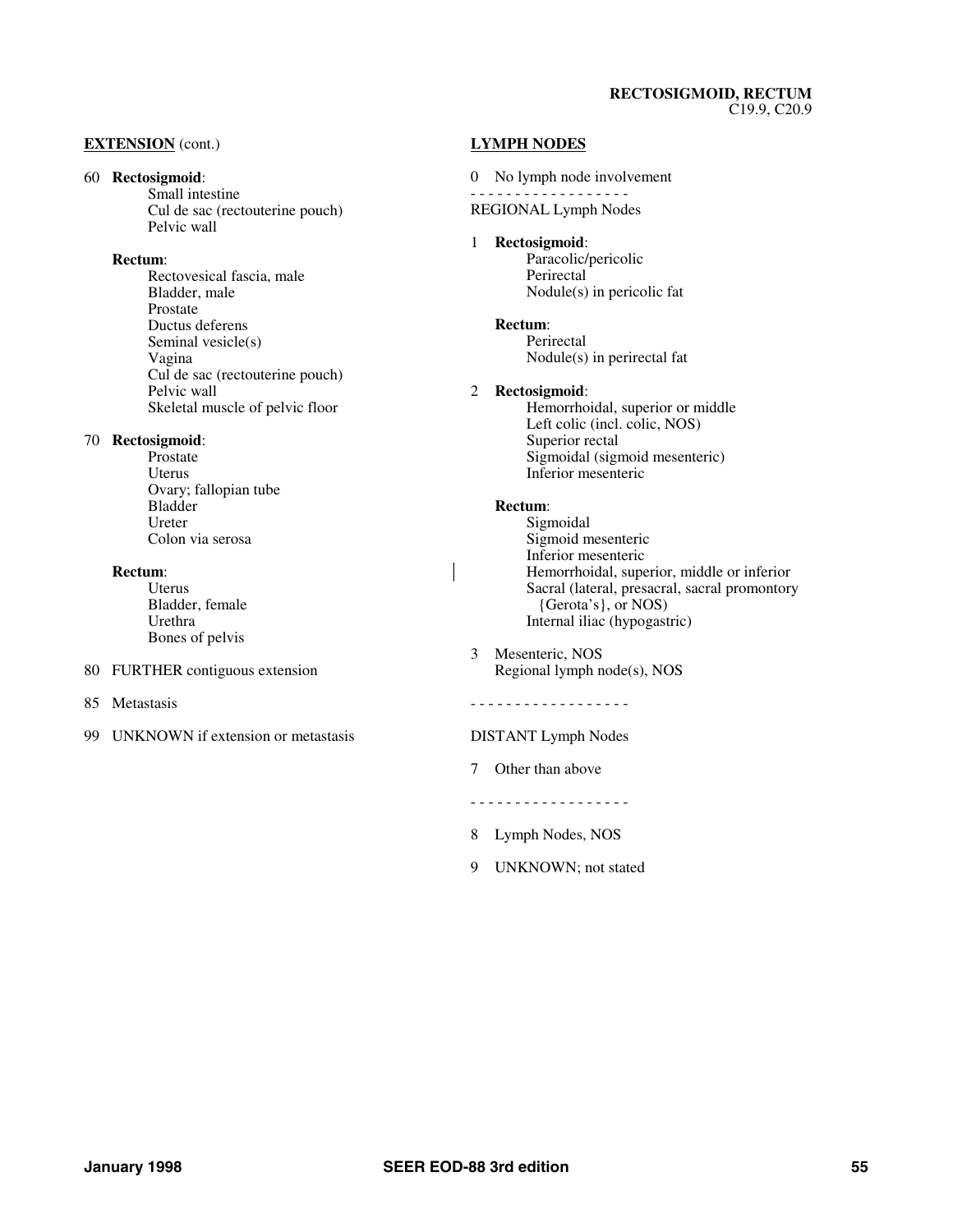#### **ANAL CANAL; ANUS, NOS; OTHER PARTS OF RECTUM** C21.0-C21.2, C21.8

| C <sub>21.0</sub>          | Anus, NOS                         |                                             |       | <b>EXTENSION</b>                           |
|----------------------------|-----------------------------------|---------------------------------------------|-------|--------------------------------------------|
| C21.1<br>C <sub>21.2</sub> | Anal canal<br>Cloacogenic zone    |                                             |       | 00 IN SITU: Noninvasive; intraepithelial   |
| C21.8                      |                                   | Overlapping lesion of rectum, anus and anal |       |                                            |
|                            | canal                             |                                             |       | Invasive tumor confined to:                |
|                            |                                   |                                             | 10    | Mucosa, NOS (incl. intramucosal, NOS)      |
| Note:                      |                                   | Skin of any is coded separately $(C44.5)$ . | 11    | Lamina propria                             |
|                            |                                   |                                             | 12    | Muscularis mucosae                         |
|                            |                                   |                                             | 16    | Submucosa (superficial invasion)           |
|                            | <b>SIZE OF PRIMARY TUMOR</b>      |                                             |       |                                            |
|                            | (from pathology report; operative |                                             |       | 20 Muscularis propria (internal sphincter) |
|                            | report; endoscopic examination;   |                                             |       |                                            |
|                            | radiographic report; physical     |                                             |       | 30 Localized, NOS                          |
|                            | examination--in priority order)   |                                             |       |                                            |
|                            |                                   |                                             |       | 40 Rectal mucosa or submucosa              |
| Code                       |                                   |                                             |       | Subcutaneous perianal tissue               |
| 000                        | No mass; no tumor found           |                                             |       | Perianal skin                              |
| 001                        | Microscopic focus or foci only    |                                             |       | Skeletal muscles: Anal sphincter           |
|                            |                                   |                                             |       | (external), levator ani                    |
|                            | mm                                | cm                                          |       | Ischiorectal fat/tissue                    |
| 002                        | $\frac{2}{3}$                     | <0.2                                        |       |                                            |
| 003                        |                                   | 0.3                                         |       | 60 Perineum                                |
|                            |                                   |                                             |       | Vulva                                      |
|                            |                                   |                                             |       |                                            |
| 009                        | 9                                 | 0.9                                         | $\gt$ | 70 Bladder                                 |
| 010                        | 10                                | 1.0                                         |       | Pelvic peritoneum                          |
|                            |                                   |                                             |       | Urethra                                    |
|                            |                                   |                                             |       | Vagina                                     |
| 099                        | 99                                | 9.9                                         |       |                                            |
| 100                        | 100                               | 10.0                                        |       | 75 Prostate                                |
|                            |                                   |                                             |       | Cervix Uteri                               |
|                            |                                   |                                             |       | Corpus Uteri                               |
| 990                        | $990 +$                           | $99.0+$                                     |       | Broad ligament(s)                          |

- 80 FURTHER contiguous extension
- 85 Metastasis
- 99 UNKNOWN if extension or metastasis

999 Not stated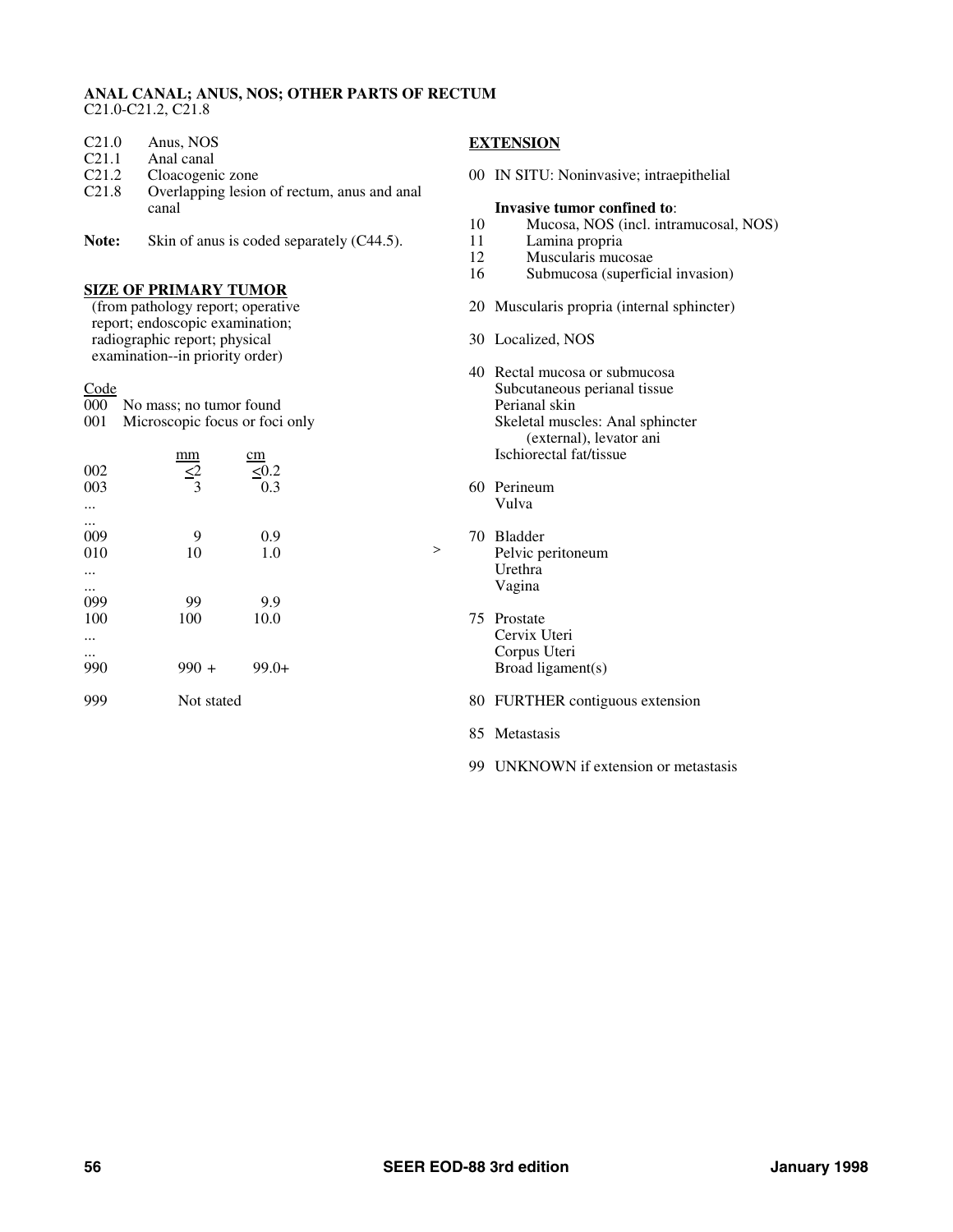## **ANAL CANAL; ANUS, NOS; OTHER PARTS OF RECTUM** C21.0-C21.2, C21.8

## **LYMPH NODES**

0 No lymph node involvement - - - - - - - - - - - - - - - - - - REGIONAL Lymph Nodes

- 1 Anorectal; perirectal
- 2 Internal iliac (hypogastric) and lateral sacral, unilateral
- 3 Superficial inguinal (femoral), unilateral
- 4 (3) + (1) or (2)
- 5 Bilateral internal iliac (hypogastric), lateral sacral, and/or superficial inguinal (femoral)
- 6 Regional lymph node(s), NOS

- - - - - - - - - - - - - - - - - -

## DISTANT Lymph Nodes

- 7 Other than above
- - - - - - - - - -
- 8 Lymph Nodes, NOS
- 9 UNKNOWN; not stated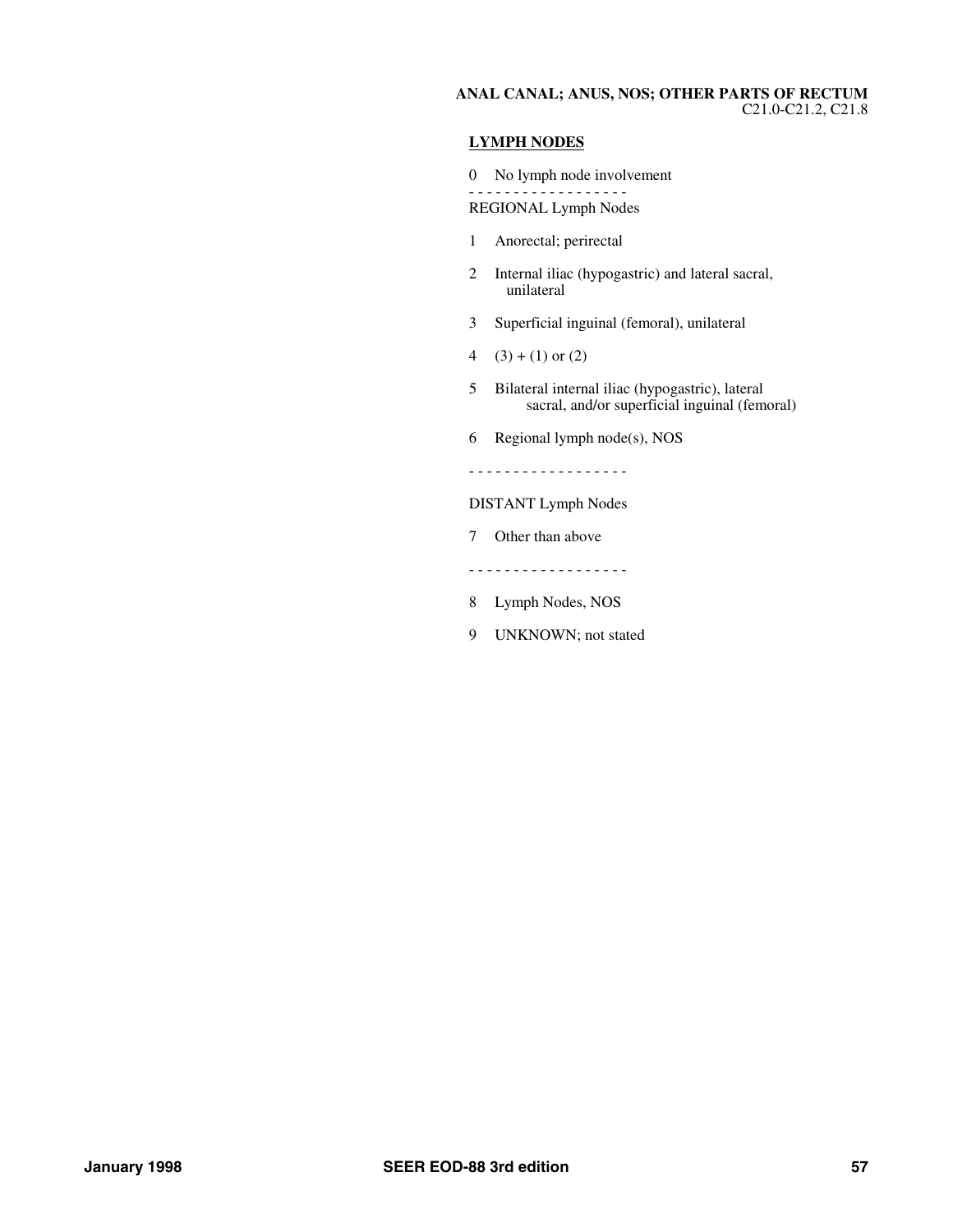#### **LIVER AND INTRAHEPATIC BILE DUCTS** C22.0-C22.1

| C22.0<br>C22.1         | Liver<br>Intrahepatic bile ducts                                                                                        |                        |           | <b>EXTENSION</b>                                                                                                               |
|------------------------|-------------------------------------------------------------------------------------------------------------------------|------------------------|-----------|--------------------------------------------------------------------------------------------------------------------------------|
|                        |                                                                                                                         |                        |           | 00 IN SITU: Noninvasive                                                                                                        |
|                        | <b>SIZE OF PRIMARY TUMOR</b><br>(from pathology report; operative<br>report; radiographic report--in<br>priority order) |                        |           | 10 Single lesion (one lobe)<br>WITHOUT intrahepatic vascular<br>invasion, incl. NOS                                            |
| Code<br>000            | No mass; no tumor found                                                                                                 |                        |           | 20 Single lesion (one lobe)<br>WITH intrahepatic vascular invasion                                                             |
| 001                    | Microscopic focus or foci only                                                                                          |                        | $\rm{>}$  | 30 Multiple (satellite) tumors/nodules (one lobe)<br>WITHOUT intrahepatic vascular                                             |
| 002                    | mm<br>$\leq$ 2                                                                                                          | $\mathbf{cm}$<br>< 0.2 |           | invasion, incl. NOS                                                                                                            |
| 003<br>$\cdots$        | 3                                                                                                                       | 0.3                    | $\, > \,$ | 40 Multiple (satellite) tumors/nodules (one lobe)<br>WITH intrahepatic vascular invasion                                       |
| $\cdots$<br>009<br>010 | 9<br>10                                                                                                                 | 0.9<br>1.0             |           | 50 Confined to liver, NOS<br>Localized, NOS                                                                                    |
| $\ldots$<br>           |                                                                                                                         |                        |           | 60 More than one lobe involved by contiguous                                                                                   |
| 099                    | 99                                                                                                                      | 9.9                    |           | growth (single lesion)                                                                                                         |
| 100<br>$\cdots$        | 100                                                                                                                     | 10.0                   |           | Extension to extrahepatic blood vessel(s):<br>hepatic artery, vena cava, portal vein                                           |
| 990                    | $990 +$                                                                                                                 | $99.0 +$               | >         | 61 Visceral peritoneum                                                                                                         |
| 999                    | Not stated                                                                                                              |                        | >         | 62 Gallbladder                                                                                                                 |
|                        |                                                                                                                         |                        | $\,>$     | 65 Multiple (satellite) tumors/nodules in more than<br>one lobe of liver or on surface of parenchyma<br>Satellite nodules, NOS |
|                        |                                                                                                                         |                        |           | 70 Extrahepatic bile duct(s)<br>Diaphragm                                                                                      |
|                        |                                                                                                                         |                        | $\rm{>}$  | 75 Parietal peritoneum<br>Ligament(s): Falciform,<br>coronary, hepatogastric,<br>hepatoduodenal, triangular<br>Lesser omentum  |
|                        |                                                                                                                         |                        |           | 80 FURTHER contiguous extension                                                                                                |
|                        |                                                                                                                         |                        |           | 85 Metastasis                                                                                                                  |
|                        |                                                                                                                         |                        |           | 99 UNKNOWN if extension or metastasis                                                                                          |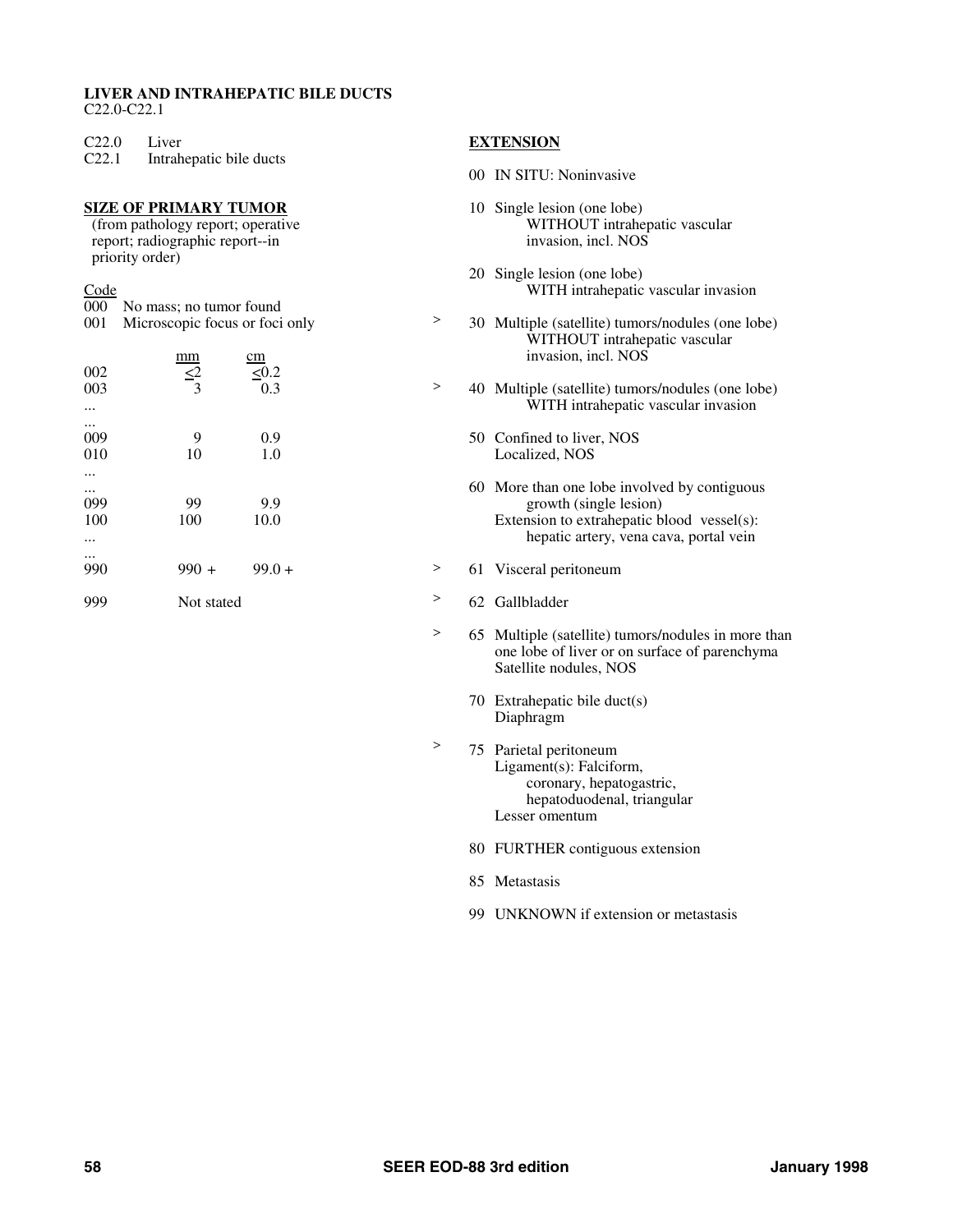#### **LIVER AND INTRAHEPATIC BILE DUCTS** C22.0-C22.1

## **LYMPH NODES**

0 No lymph node involvement

- - - - - - - - - - - - - - - - - - REGIONAL Lymph Nodes

1 Hepatic: Hepatic pedicle, inferior vena cava, hepatic artery, porta hepatis (hilar) | Periportal Regional lymph node(s), NOS

- - - - - - - - - - - - - - - - - -

DISTANT Lymph Nodes

- 6 Cardiac Diaphragmatic: Pericardial Posterior mediastinal, incl. juxtaphrenic nodes Aortic (para-, peri-, lateral) Retroperitoneal, NOS peripancreatic (near head of pancreas only)
- 7 Other than above Coronary artery; Renal artery

- - - - - - - - - - - - - - - - - -

 $\geq$ 

- 8 Lymph Nodes, NOS
- 9 UNKNOWN; not stated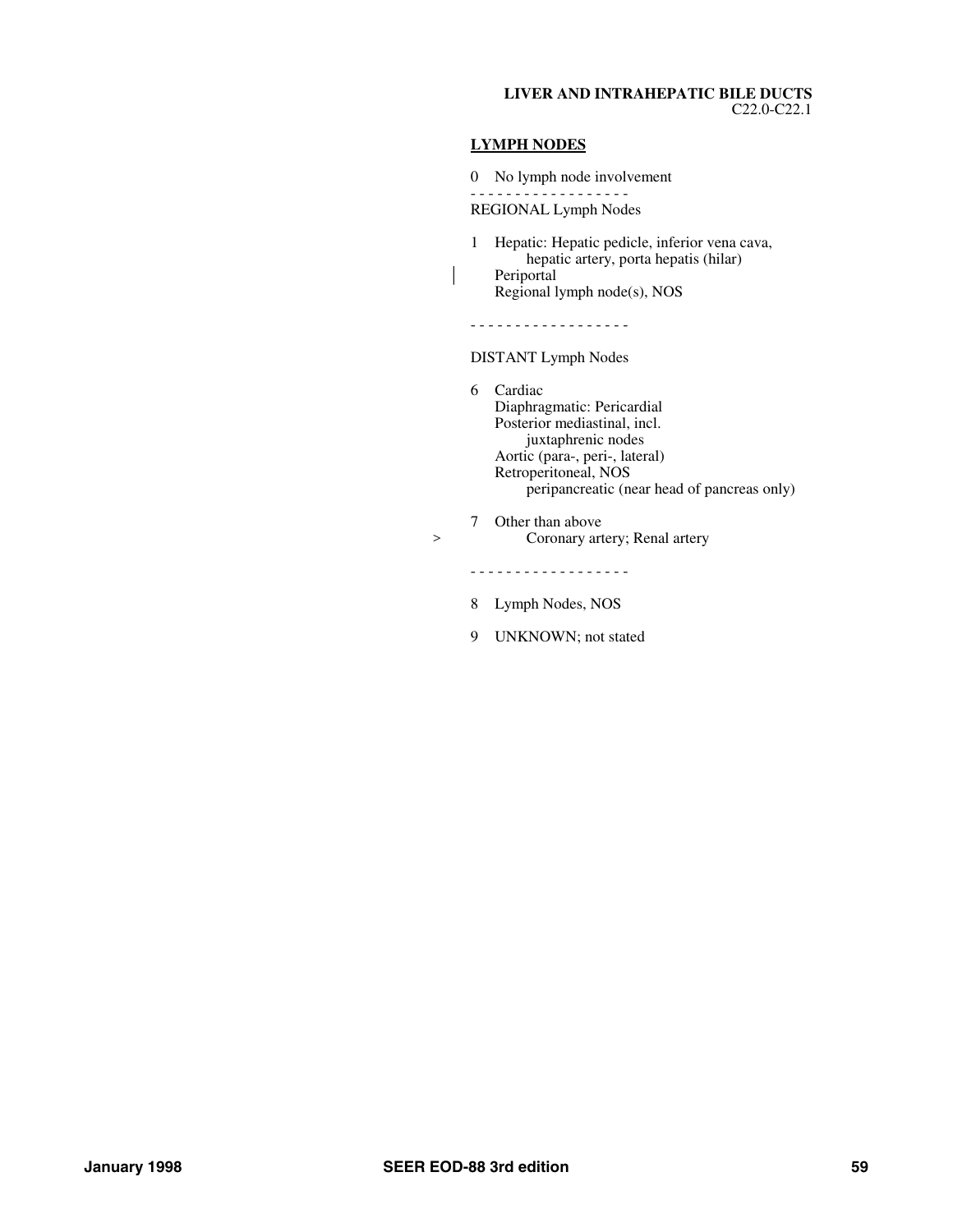## **GALLBLADDER, OTHER BILIARY, AND BILIARY, NOS**

C23.9, C24.8-C24.9

| C <sub>23.9</sub>                                                                                                | Gallbladder                                               |                                     | <b>EXTENSION</b>                                                                                    |
|------------------------------------------------------------------------------------------------------------------|-----------------------------------------------------------|-------------------------------------|-----------------------------------------------------------------------------------------------------|
| C <sub>24.8</sub><br>C <sub>24.9</sub>                                                                           | Biliary tract, NOS                                        | Overlapping lesion of biliary tract | 00 IN SITU: Noninvasive; intraepithelial                                                            |
| SIZE OF PRIMARY TUMOR<br>(from pathology report; operative<br>report; radiographic report--in<br>priority order) |                                                           |                                     | 10 Invasive tumor confined to:<br>Mucosa, NOS<br>Lamina propria<br>Submucosa (superficial invasion) |
|                                                                                                                  |                                                           |                                     | 20 Muscularis propria                                                                               |
| Code<br>000<br>001                                                                                               | No mass; no tumor found<br>Microscopic focus or foci only |                                     | 30 Localized, NOS                                                                                   |
|                                                                                                                  |                                                           |                                     | 40 Perimuscular connective tissue                                                                   |
| 002<br>003                                                                                                       | mm<br>$\frac{2}{3}$                                       | cm<br>< 0.2<br>0.3                  | 50 Invasion of/through serosa                                                                       |
| .                                                                                                                |                                                           |                                     | 55 $(40) + (50)$                                                                                    |
| <br>009<br>010                                                                                                   | 9<br>10                                                   | 0.9<br>1.0                          | 60 Extension into liver, NOS                                                                        |
|                                                                                                                  |                                                           |                                     | 61 Extension into liver $\leq$ 2 cm                                                                 |
| <br>099<br>100<br>                                                                                               | 99<br>100                                                 | 9.9<br>10.0                         | 62 Extension to one of the following:<br>Extrahepatic bile duct(s), incl.<br>Ampulla of Vater       |
| $\cdots$<br>990                                                                                                  | $990 +$                                                   | $99.0 +$                            | Pancreas<br>Omentum<br>Duodenum; small intestine, NOS                                               |
| 999                                                                                                              | Not stated                                                |                                     | 65 Extension to one of the following:<br>Large intestine<br>Stomach                                 |

- 70 Extension into liver >2 cm Extension to two or more adjacent organs listed above in code 62 and/or code 65, OR liver involvement with any organ above in code 62 and/or code 65
- 80 FURTHER contiguous extension
- 85 Metastasis
- 99 UNKNOWN if extension or metastasis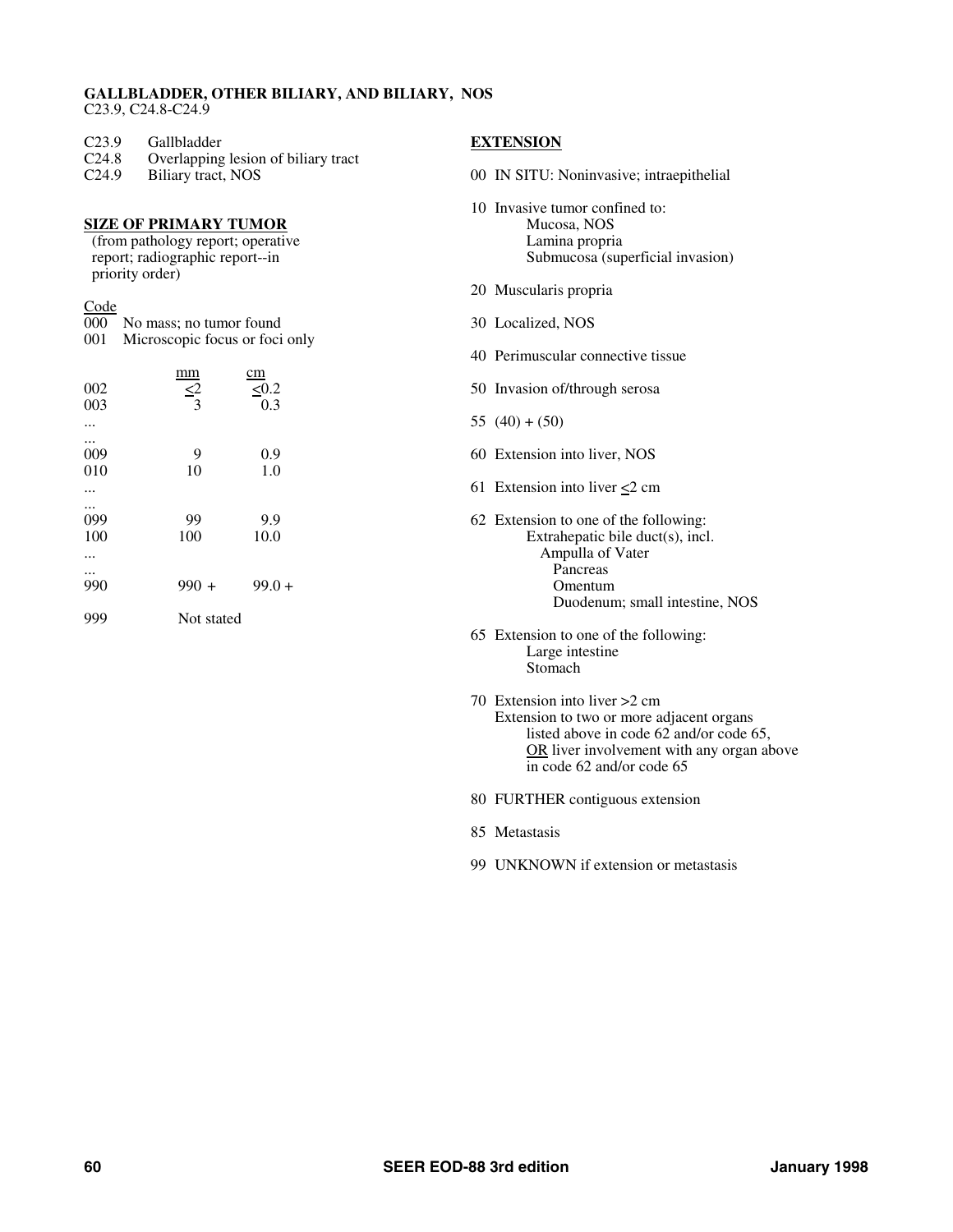### **GALLBLADDER, OTHER BILIARY, AND BILIARY NOS** C23.9, C24.8-C24.9

## **LYMPH NODES**

0 No lymph node involvement  $- - - -$ REGIONAL Lymph Nodes 1 Cystic duct (node of the neck

of the gallbladder) Pericholedochal (node around common bile duct) Hilar (in hilus of liver--in hepatoduodenal ligament) Node of the foramen of Winslow

- 2 Periportal, Periduodenal Peripancreatic (near head of pancreas only)
- 3 Regional lymph node(s), NOS

| - - - - - - - - - - - - - - - - - - -

- | DISTANT Lymph Nodes
- 5 Celiac
- 6 Mesenteric, superior
- 7 Other than above
- - - - - - - - - - -
- 8 Lymph Nodes, NOS
- 9 UNKNOWN; not stated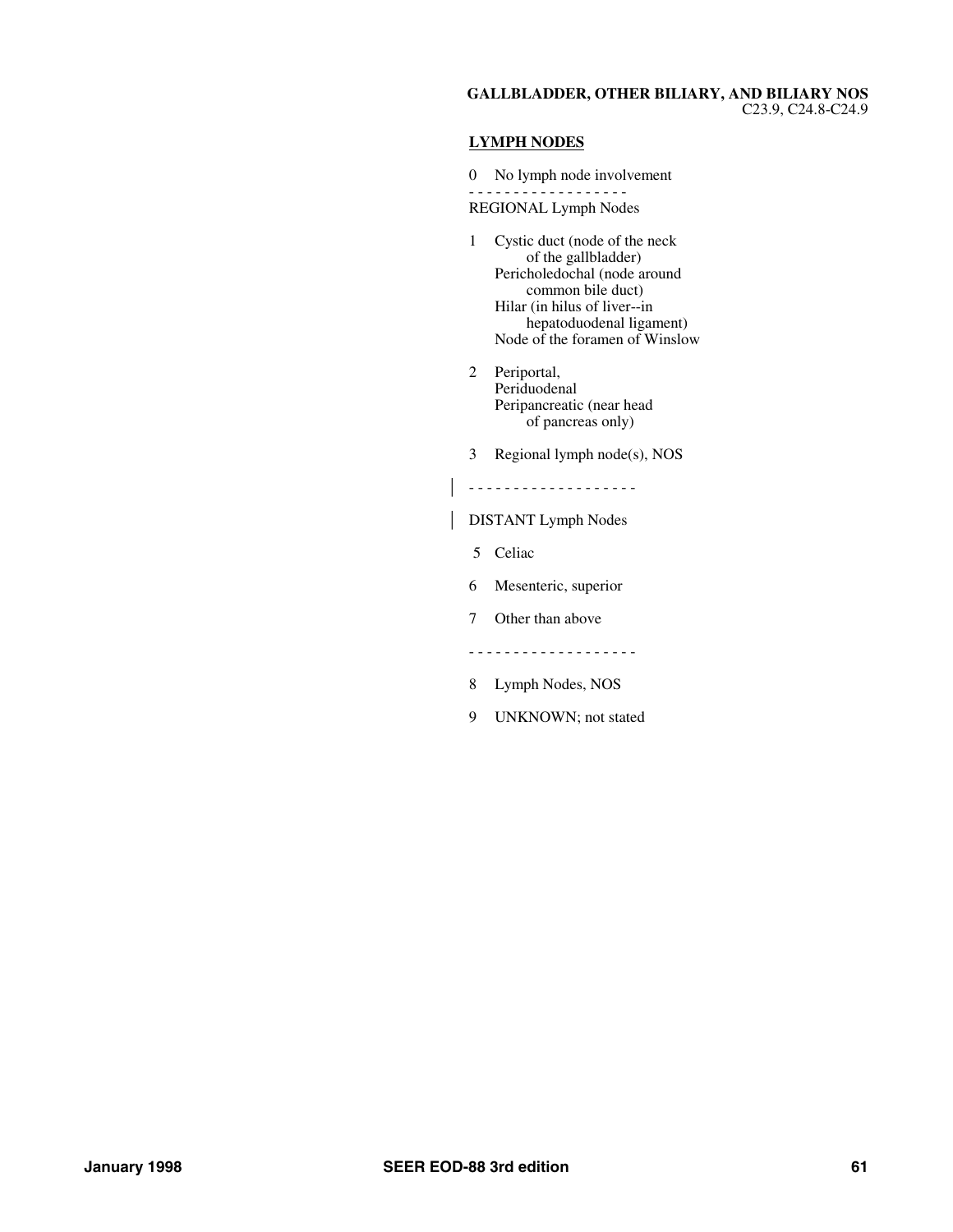#### **EXTRAHEPATIC BILE DUCT(S)** C24.0

| C <sub>24.0</sub> | Extrahepatic bile duct (s)<br>(common, cystic, hepatic; sphincterof Oddi)                                               |                         |  | <b>EXTENSION</b>                                                                                                              |
|-------------------|-------------------------------------------------------------------------------------------------------------------------|-------------------------|--|-------------------------------------------------------------------------------------------------------------------------------|
|                   |                                                                                                                         |                         |  | 00 IN SITU: Noninvasive                                                                                                       |
|                   | <b>SIZE OF PRIMARY TUMOR</b><br>(from pathology report; operative<br>report; radiographic report--in<br>priority order) |                         |  | 10 Invasive tumor of bile duct(s)<br>(cystic, hepatic, and common) confined to:<br>Mucosa, NOS<br>Lamina propria<br>Submucosa |
| Code<br>000       | No mass; no tumor found                                                                                                 |                         |  |                                                                                                                               |
| 001               | Microscopic focus or foci only                                                                                          |                         |  | 20 Muscle wall (muscularis propria)                                                                                           |
|                   |                                                                                                                         |                         |  | 30 Localized, NOS                                                                                                             |
| 002<br>003        | mm<br>$\frac{2}{3}$                                                                                                     | cm<br>$\leq 0.2$<br>0.3 |  | 40 Periductal/fibromuscular connective tissue                                                                                 |
|                   |                                                                                                                         |                         |  | 60 Duodenum                                                                                                                   |
| $\cdots$          |                                                                                                                         |                         |  | Gallbladder                                                                                                                   |
| 009               | 9                                                                                                                       | 0.9                     |  | Pancreas                                                                                                                      |
| 010               | 10                                                                                                                      | 1.0                     |  | Liver, porta hepatis                                                                                                          |
|                   |                                                                                                                         |                         |  |                                                                                                                               |
| $\cdots$<br>099   | 99                                                                                                                      | 9.9                     |  | 65 Blood vessels: Portal vein, hepatic artery<br>Stomach                                                                      |
| 100               | 100                                                                                                                     | 10.0                    |  | Colon                                                                                                                         |
|                   |                                                                                                                         |                         |  | Omentum                                                                                                                       |
| $\cdots$          |                                                                                                                         |                         |  |                                                                                                                               |
| 990               | $990 +$                                                                                                                 | $99.0 +$                |  | 80 FURTHER contiguous extension                                                                                               |
| 999               | Not stated                                                                                                              |                         |  | 85 Metastasis                                                                                                                 |
|                   |                                                                                                                         |                         |  | 99 UNKNOWN if extension or metastasis                                                                                         |

Note: Codes C24.8-C24.9 (Biliary tract, NOS) are included with gallbladder, C23.9.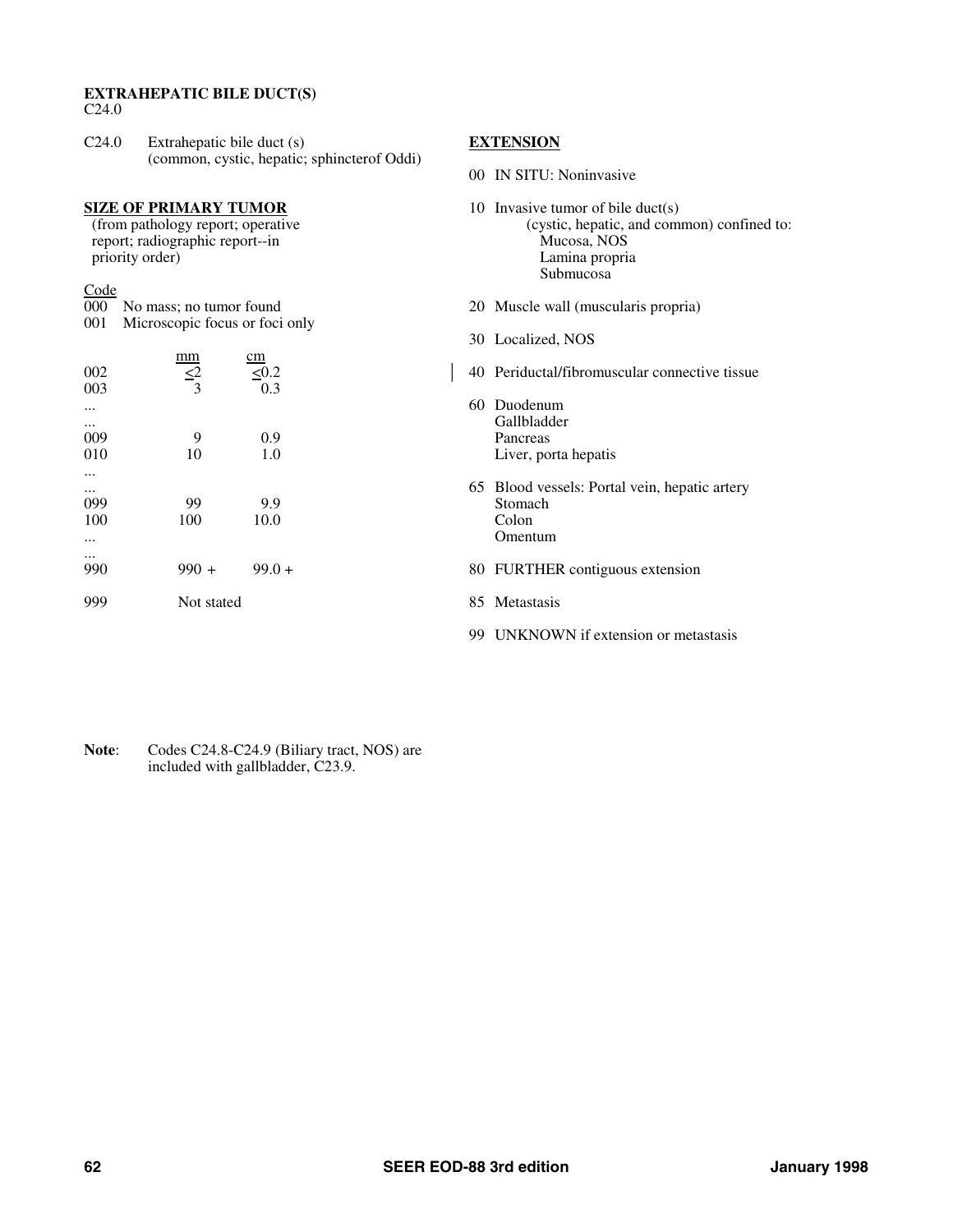#### **EXTRAHEPATIC BILE DUCT(S)** C24.0

## **LYMPH NODES**

0 No lymph node involvement - - - - - - - - - - - - - - - - - - REGIONAL Lymph Nodes 1 Cystic duct (node of the neck of the gallbladder) Pericholedochal (node around common bile duct)

Node of the foramen of Winslow Hilar (in the hepatoduodenal ligament)

2 Periportal, Periduodenal Peripancreatic (near head of pancreas only)

3 Regional lymph node(s), NOS

| - - - - - - - - - - - - - - - - -

# | DISTANT Lymph Nodes

- 5 Celiac
- 6 Mesenteric, superior
- 7 Other than above

- - - - - - - - - - - - - - - - - -

- 8 Lymph Nodes, NOS
- 9 UNKNOWN; not stated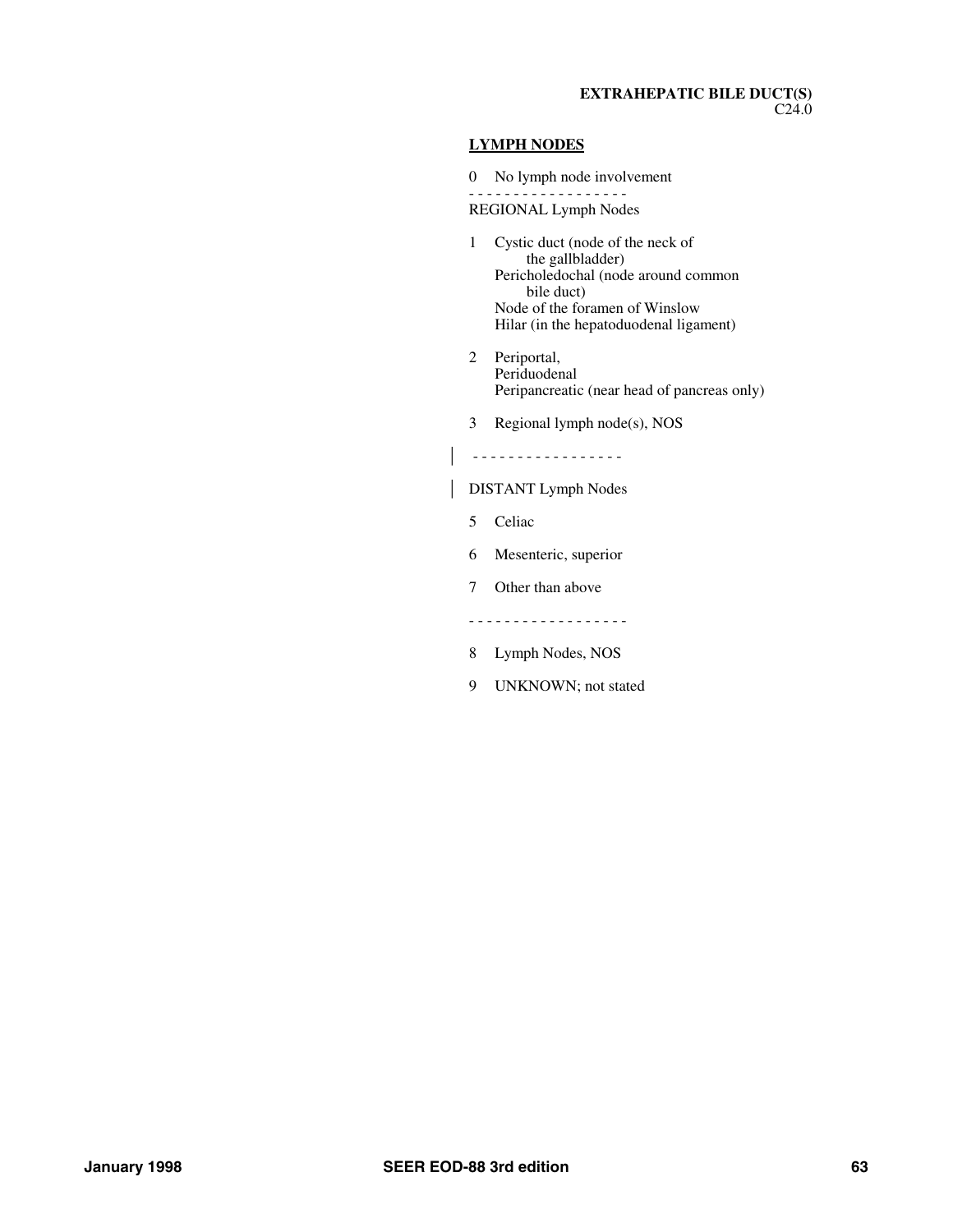#### **AMPULLA OF VATER** C24.1

C24.1 Ampulla of Vater

## **SIZE OF PRIMARY TUMOR**

 (from pathology report; operative report; endoscopic examination; radiographic report--in priority order)

#### **Code**

| 000 No mass; no tumor found        |
|------------------------------------|
| 001 Microscopic focus or foci only |

| 002<br>003             | mm<br>$\frac{1}{\leq 2}$<br>3 | cm<br>< 0.2<br>0.3 |
|------------------------|-------------------------------|--------------------|
|                        |                               |                    |
| $\cdots$<br>009<br>010 | 9<br>10                       | 0.9<br>1.0         |
|                        |                               |                    |
| $\cdots$<br>099<br>100 | 99<br>100                     | 9.9<br>10.0        |
| .                      |                               |                    |
| $\cdots$<br>990        | $990 +$                       | $99.0 +$           |
| 999                    | Not stated                    |                    |

# **EXTENSION**

|  | 00 IN SITU: Noninvasive; intraepithelial                                            |
|--|-------------------------------------------------------------------------------------|
|  | 10 Invasive tumor confined to ampulla of Vater<br>or extending to sphincter of Oddi |
|  | 30 Localized, NOS                                                                   |

- 40 Duodenum and/or distal common duct
- 50 Tumor invasion into pancreas, incl. pancreatic duct,  $\leq$ 2 cm and/or common duct,  $\leq$  2 cm
- 55 Pancreas, NOS and/or common duct, NOS
- 60 Tumor invasion into pancreas >2 cm and/or common duct, >2 cm
- | 65 Extrahepatic bile ducts excluding sphincter of Oddi
- 70 Other adjacent organs
- 80 FURTHER contiguous extension
- 85 Metastasis
- 99 UNKNOWN if extension or metastasis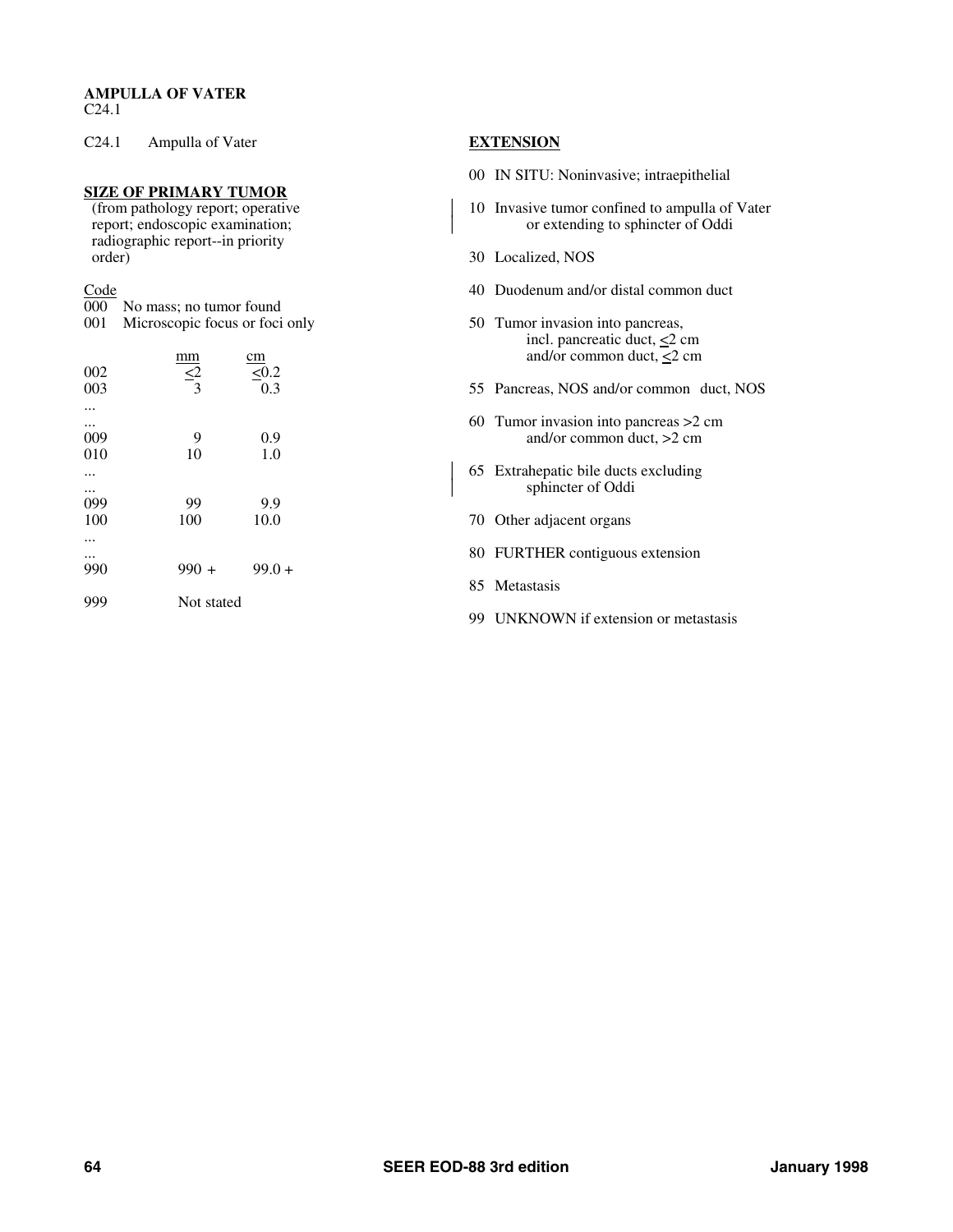- 0 No lymph node involvement
- - - - - - - - - -
- 1 REGIONAL Lymph Nodes

Peripancreatic Hepatic Infrapyloric Subpyloric Celiac Pancreaticoduodenal Superior mesenteric Retroperitoneal Lateral aortic In relation to ampulla of Vater: **Superior** | Inferior **Anterior Posterior** 

Regional lymph node(s), NOS

- - - - - - - - - - - - - - - - - - DISTANT Lymph Nodes 7 Other than above - - - - - - - - - - - - - - - - - - 8 Lymph Nodes, NOS 9 UNKNOWN; not stated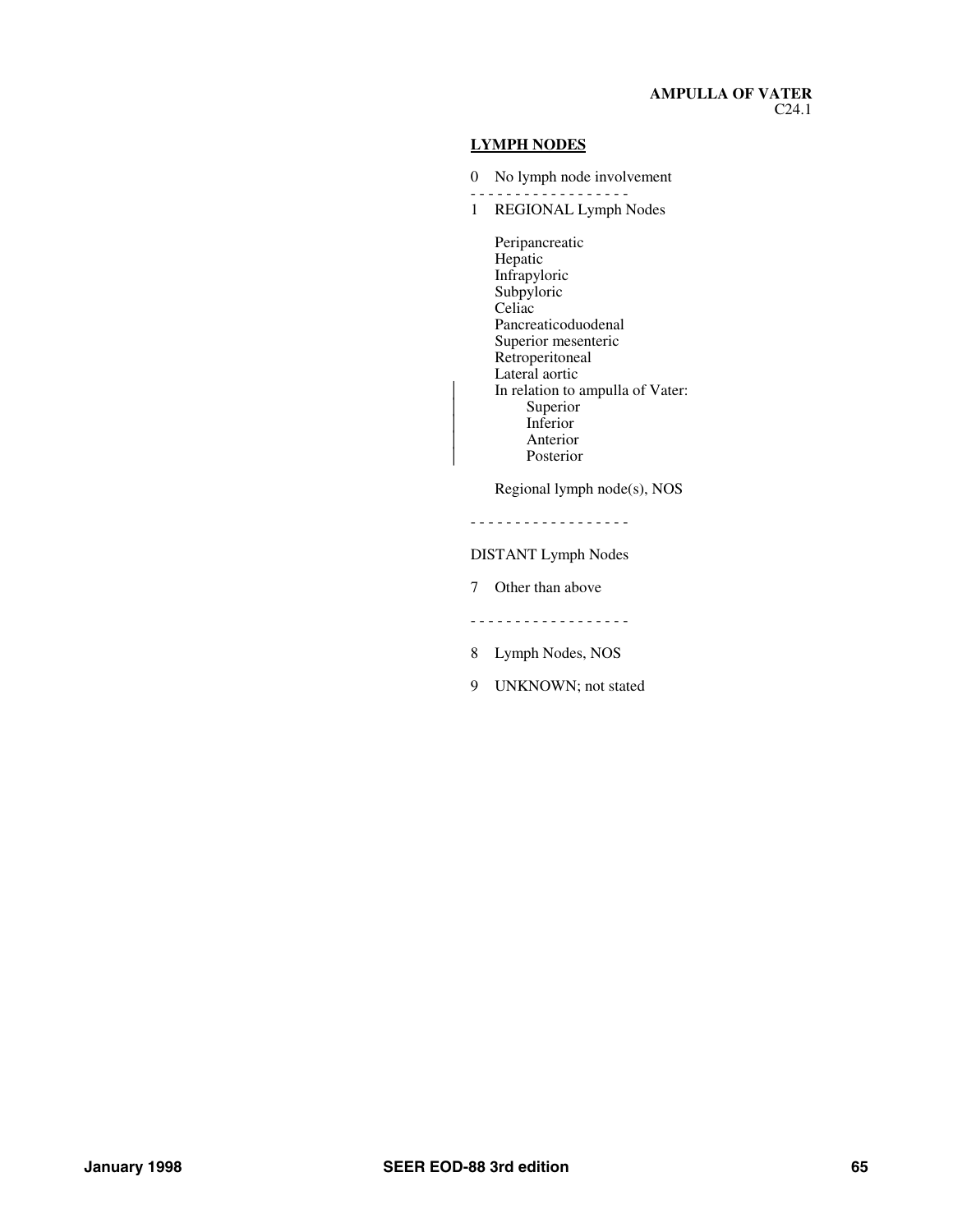#### **PANCREAS: HEAD, BODY, AND TAIL** C25.0-C25.4

| C <sub>25.0</sub><br>C <sub>25.1</sub> | Head of pancreas                     |                      | <b>EXTENSION</b>                 |                                       |
|----------------------------------------|--------------------------------------|----------------------|----------------------------------|---------------------------------------|
| C <sub>25.2</sub>                      | Body of pancreas<br>Tail of pancreas |                      | 00 IN SITU: Noninvasive          |                                       |
| C <sub>25.3</sub>                      | Pancreatic duct                      |                      |                                  |                                       |
| C <sub>25.4</sub>                      | Islets of Langerhans                 |                      | 10 Confined to pancreas          |                                       |
|                                        |                                      |                      | 30 Localized, NOS                |                                       |
|                                        | <b>SIZE OF PRIMARY TUMOR</b>         |                      |                                  |                                       |
|                                        | (from pathology report; operative    |                      |                                  | 40 Extension to peripancreatic tissue |
|                                        | report; radiographic report--in      |                      |                                  | Fixation to adj. structures/NOS       |
| priority order)                        |                                      |                      | 44 Head of pancreas:             |                                       |
| Code                                   |                                      |                      |                                  | Extrahepatic bile ducts (inc          |
|                                        | 000 No mass; no tumor found          |                      |                                  | right and left hepatic duct           |
| 001                                    | Microscopic focus or foci only       |                      |                                  | hepatic duct, and common              |
|                                        |                                      |                      |                                  | Ampulla of Vater                      |
|                                        |                                      | cm                   | Duodenum                         |                                       |
| 002                                    | $\frac{\text{mm}}{\leq2}{3}$         | $\overline{\leq}0.2$ |                                  |                                       |
| 003                                    |                                      | 0.3                  |                                  | Body and/or tail of pancreas:         |
| $\cdots$                               |                                      |                      | Duodenum                         |                                       |
| <br>009                                | 9                                    | 0.9                  | 48 Body and/or tail of pancreas: |                                       |
| 010                                    | 10                                   | 1.0                  |                                  | Extrahepatic bile ducts (inc          |
| $\cdots$                               |                                      |                      |                                  | right and left hepatic duct           |
| $\cdots$                               |                                      |                      |                                  | hepatic duct, and common              |
| 099                                    | 99                                   | 9.9                  |                                  | Ampulla of Vater                      |
| 100                                    | 100                                  | 10.0                 |                                  |                                       |
| $\cdots$                               |                                      |                      | 50 Head of pancreas:             |                                       |
| $\cdots$                               |                                      |                      |                                  | Adjacent stomach                      |
| 990                                    | $990 +$                              | $99.0 +$             | Stomach, NOS                     |                                       |
| 999                                    | Not stated                           |                      | Snleen                           | Body and/or tail of pancreas:         |

- **Note 1**: Islets of Langerhans are distributed throughout the pancreas, and, therefore, any extension code 00-85 can be used.
- **Note 2**: Codes 60-80 represent contiguous extension of tumor from the site of origin.

# **EXTENSION**

- le, NOS l. external ts, common n bile duct) el. external ts, common n bile duct) Spleen 52 **Head of pancreas**: Body of stomach 54 **Head of pancreas**: Major blood vessel(s): Hepatic, pancreaticoduodenal and/or gastroduodenal arteries, superior mesenteric artery/vein, portal vein Transverse colon, incl. hepatic flexure 56 **Body and/or tail of pancreas**: Splenic flexure Major blood vessel(s): Aortic, celiac artery, hepatic artery, splenic artery/vein, superior mesenteric
- $\rm{>}$ Code(s) 45 are valid for 1988-1997 only. See Appendix 2 for details.

artery/vein, portal vein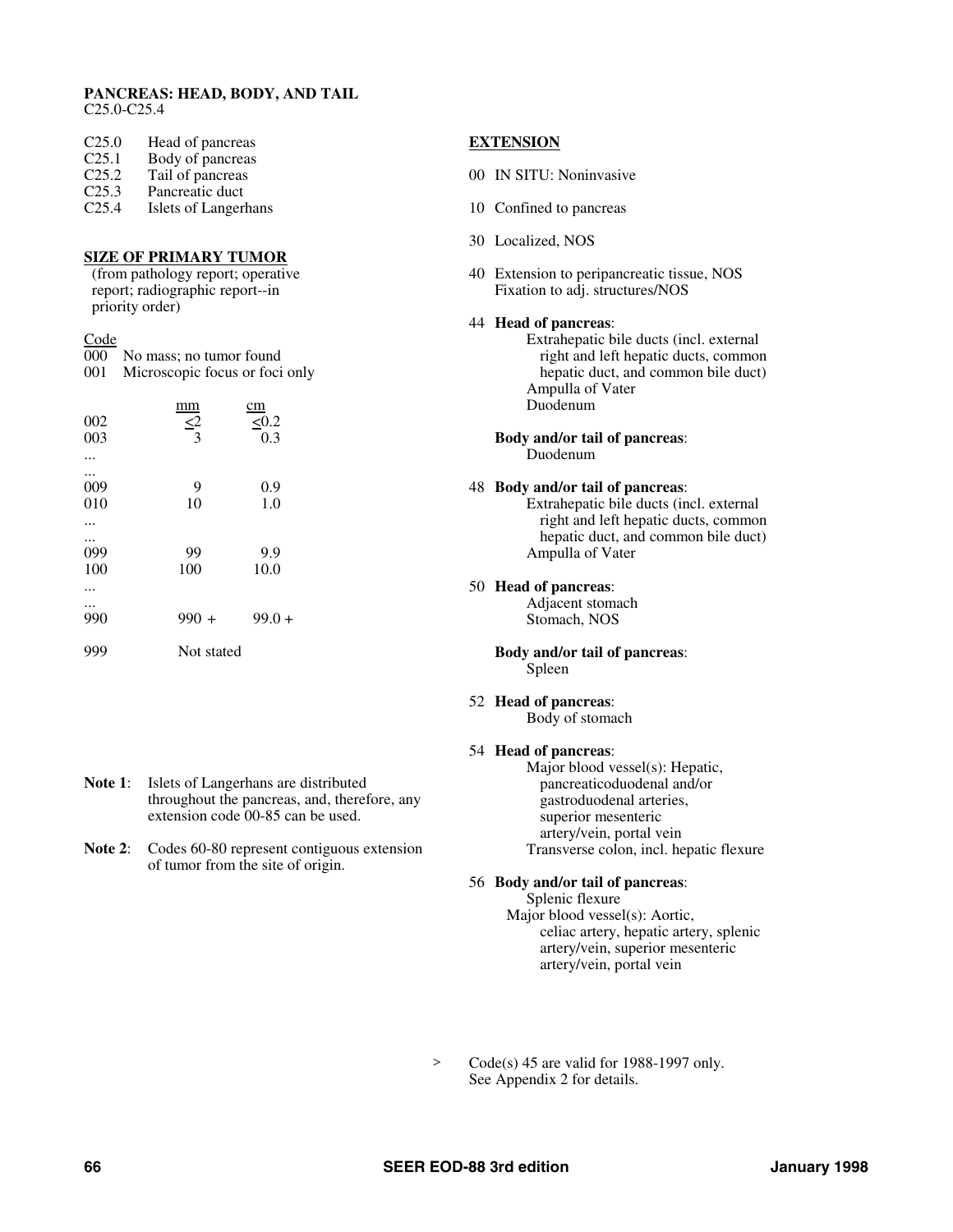#### **PANCREAS: HEAD, BODY, AND TAIL** C25.0-C25.4

# **EXTENSION** (cont.)

- 62 **Body and/or tail of pancreas**: Stomach
- 64 **Head of pancreas**:

Large intestine (other than transverse colon incl. hepatic flexure) Spleen

**Body and/or tail of pancreas**: Large intestine (other than splenic flexure)

# 72 **Body and/or tail of pancreas**:

Left kidney; kidney, NOS; left ureter; left adrenal (suprarenal) gland; retroperitoneal soft tissue (retroperitoneal space)

# 74 **Head of pancreas**:

Peritoneum, mesentery, mesocolon, mesenteric fat Greater/lesser omentum

#### **Body and/or tail of pancreas**: Ileum and jejunum Peritoneum, mesentery, mesocolon, mesenteric fat

# 76 Liver (incl. porta hepatis); gallbladder

- 78 **Head of pancreas**: Kidney; ureter; adrenal gland; retroperitoneum; jejunum; ileum
	- **Body and/or tail of pancreas**: Right kidney/right ureter; right adrenal gland Diaphragm
- 80 FURTHER contiguous extension
- 85 Metastasis
- 99 UNKNOWN if extension or metastasis

# **LYMPH NODES**

- 0 No lymph node involvement
- - - - - - - - - -
- 1 REGIONAL Lymph Nodes

Peripancreatic Hepatic Infrapyloric (**head only**) Subpyloric (**head only**) Celiac (**head only**)

 Superior mesenteric Pancreaticolienal (**body and tail only**) Splenic (**body and tail only**) Retroperitoneal Lateral aortic

Regional lymph node(s), NOS

# - - - - - - - - - - - - - - - - - -

# DISTANT Lymph Nodes

#### 7 Other than above

- - - - - - - - - -
- 8 Lymph Nodes, NOS
- 9 UNKNOWN; not stated

> Code(s) 60, 65, 66, 67, and 70 are valid for 1988-1997 only. See Appendix 2 for details.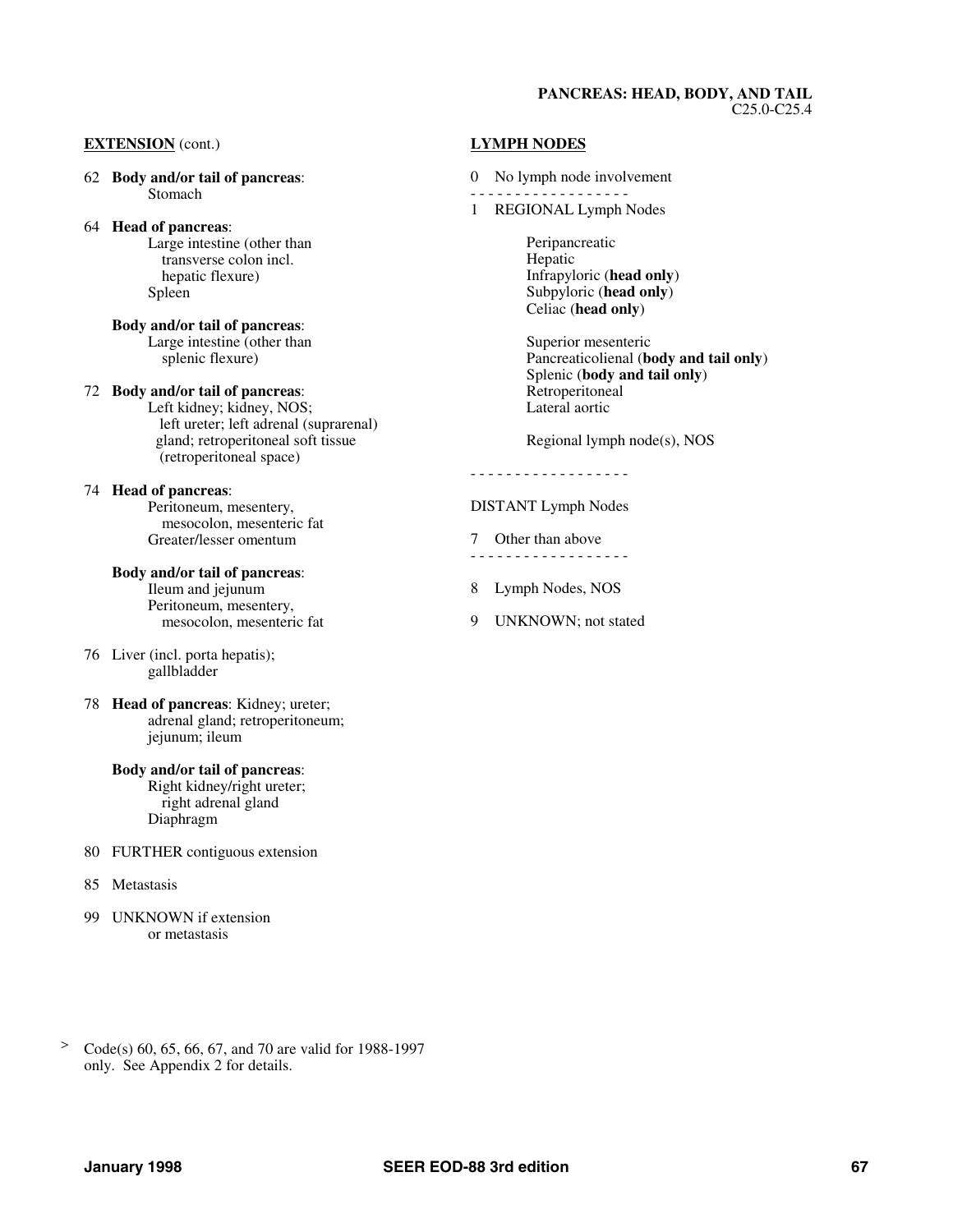#### **PANCREAS: OTHER AND UNSPECIFIED** C25.7-C25.9

| C <sub>25.7</sub>                      | (neck)                                                            | Other and unspecified parts of pancreas |   | <b>EXTENSION</b>                                                          |
|----------------------------------------|-------------------------------------------------------------------|-----------------------------------------|---|---------------------------------------------------------------------------|
| C <sub>25.8</sub><br>C <sub>25.9</sub> | Pancreas, NOS                                                     | Overlapping lesion of pancreas          |   | 00 IN SITU: Noninvasive                                                   |
|                                        |                                                                   |                                         |   | 10 Invasive tumor confined to pancreas                                    |
|                                        | <b>SIZE OF PRIMARY TUMOR</b><br>(from pathology report; operative |                                         |   | 30 Localized, NOS                                                         |
|                                        | report; radiographic report--in<br>priority order)                |                                         |   | 40 Peripancreatic tissue                                                  |
|                                        |                                                                   |                                         |   | 45 Duodenum<br>Bile ducts                                                 |
| Code<br>000                            | No mass; no tumor found                                           |                                         |   | Ampulla of Vater                                                          |
| 001                                    | Microscopic focus or foci only                                    |                                         |   | 50 Stomach                                                                |
|                                        | mm                                                                | cm                                      |   | Spleen                                                                    |
| 002                                    | $\frac{2}{3}$                                                     | $\leq 0.2$                              |   | Colon                                                                     |
| 003                                    |                                                                   | 0.3                                     |   | Adjacent large vessels                                                    |
| $\cdots$                               |                                                                   |                                         |   | 80 FURTHER contiguous extension                                           |
| 009<br>010                             | 9<br>10                                                           | 0.9<br>1.0                              |   | 85 Metastasis                                                             |
|                                        |                                                                   |                                         |   |                                                                           |
|                                        |                                                                   |                                         |   | 99 UNKNOWN if extension or metastasis                                     |
| 099                                    | 99                                                                | 9.9                                     |   |                                                                           |
| 100                                    | 100                                                               | 10.0                                    |   |                                                                           |
|                                        |                                                                   |                                         |   |                                                                           |
| 990                                    | $990 +$                                                           | $99.0 +$                                |   |                                                                           |
| 999                                    | Not stated                                                        |                                         | > | $Code(s)$ 60 are valid for 1988-1997 only.<br>See Appendix 2 for details. |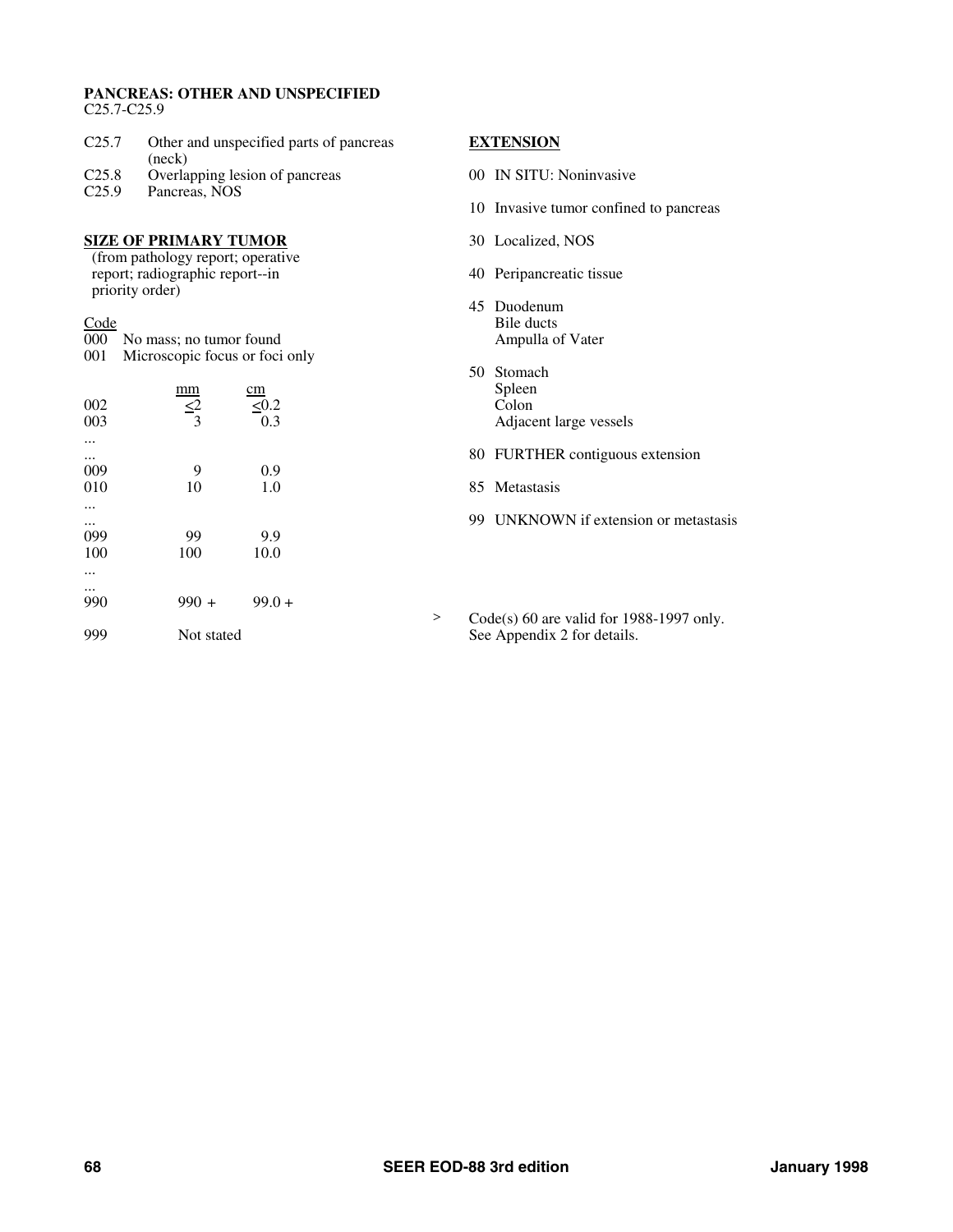# **PANCREAS: OTHER AND UNSPECIFIED**

C25.7-C25.9

# **LYMPH NODES**

 $\,>$  $\geq$ 

- 0 No lymph node involvement
- - - - - - - - - -
- 1 REGIONAL Lymph Nodes
- Infrapyloric; Subpyloric; Celiac; Pancreaticolienal; Splenic Peripancreatic Hepatic

 Superior mesenteric Retroperitoneal Lateral aortic

Regional lymph node(s), NOS

- - - - - - - - - - - - - - - - - -

# DISTANT Lymph Nodes

### 7 Other than above

- - - - - - - - - -
- 8 Lymph Nodes, NOS
- 9 UNKNOWN; not stated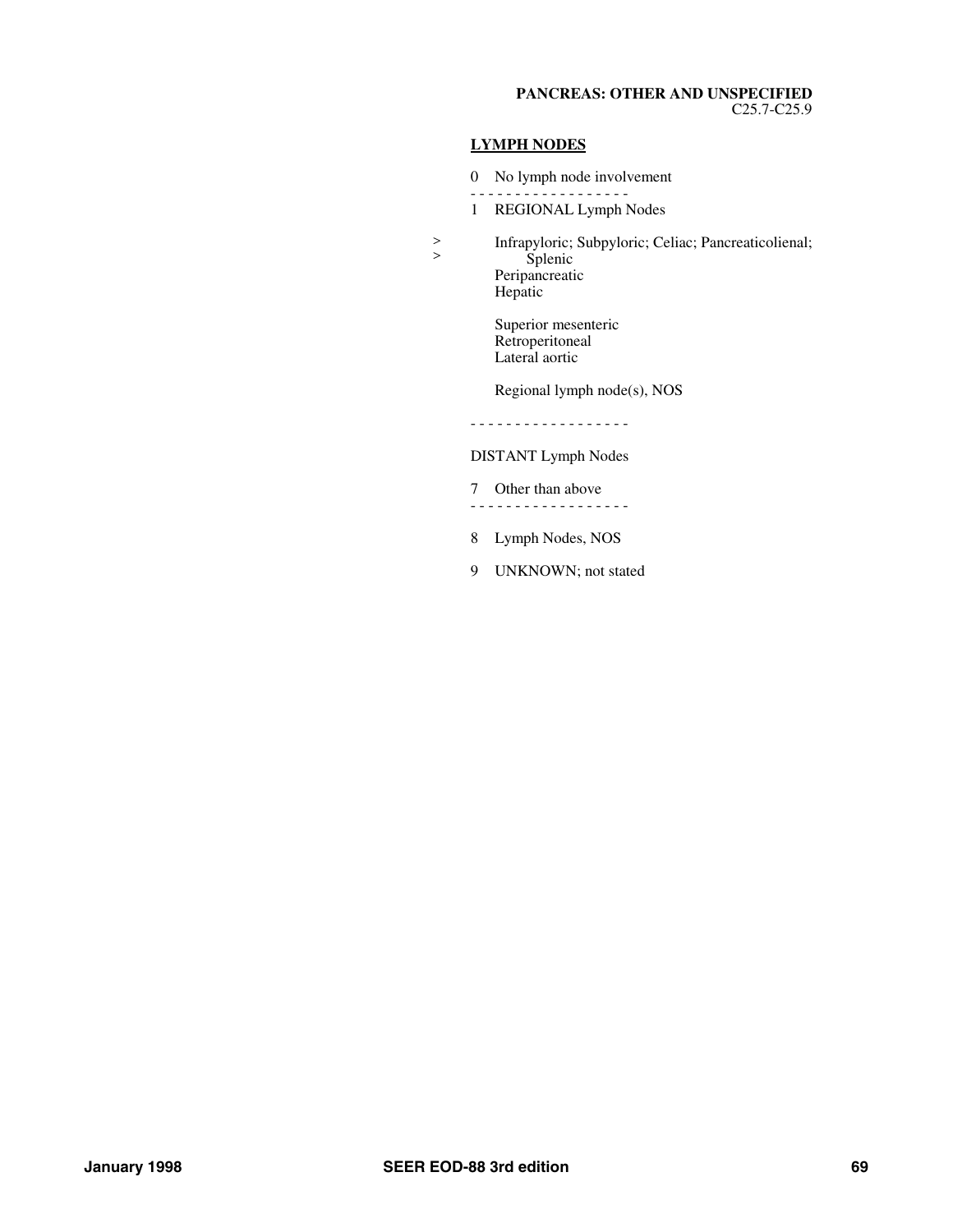#### **OTHER AND ILL-DEFINED DIGESTIVE ORGANS** C26.0, C26.8-C26.9

| C26.0                                                                                                | Intestinal tract, NOS                                     |                                                                                  | <b>EXTENSION</b>                                                                             |
|------------------------------------------------------------------------------------------------------|-----------------------------------------------------------|----------------------------------------------------------------------------------|----------------------------------------------------------------------------------------------|
| C <sub>26.8</sub><br>C <sub>26.9</sub>                                                               | Gastrointestinal tract, NOS                               | Overlapping lesion of digestive system                                           | 00 IN SITU: Noninvasive                                                                      |
|                                                                                                      |                                                           |                                                                                  | 10 Invasion of submucosa                                                                     |
| <b>SIZE OF PRIMARY TUMOR</b><br>(from pathology report; operative<br>report; radiographic report--in |                                                           | 30 Localized, NOS                                                                |                                                                                              |
| priority order)                                                                                      |                                                           | 40 Adjacent connective tissue<br>See definition of connective tissue on page ix. |                                                                                              |
| Code                                                                                                 |                                                           |                                                                                  |                                                                                              |
| 000<br>001                                                                                           | No mass; no tumor found<br>Microscopic focus or foci only |                                                                                  | 60 Adjacent organs/structures<br>See definition of adjacent organs/structures on<br>page ix. |
|                                                                                                      | mm                                                        | cm                                                                               |                                                                                              |
| 002                                                                                                  | $\frac{2}{3}$                                             | $\leq 0.2$                                                                       | 80 FURTHER contiguous extension                                                              |
| 003                                                                                                  |                                                           | 0.3                                                                              |                                                                                              |
|                                                                                                      |                                                           |                                                                                  | 85 Metastasis                                                                                |
| <br>009                                                                                              | 9                                                         | 0.9                                                                              | 99 UNKNOWN if extension or metastasis                                                        |
| 010                                                                                                  | 10                                                        | 1.0                                                                              |                                                                                              |
| .                                                                                                    |                                                           |                                                                                  |                                                                                              |
| $\cdots$                                                                                             |                                                           |                                                                                  |                                                                                              |
| 099                                                                                                  | 99                                                        | 9.9                                                                              |                                                                                              |
| 100                                                                                                  | 100                                                       | 10.0                                                                             |                                                                                              |
|                                                                                                      |                                                           |                                                                                  |                                                                                              |
| <br>990                                                                                              | $990 +$                                                   | $99.0 +$                                                                         |                                                                                              |
| 999                                                                                                  | Not stated                                                |                                                                                  |                                                                                              |
|                                                                                                      |                                                           |                                                                                  |                                                                                              |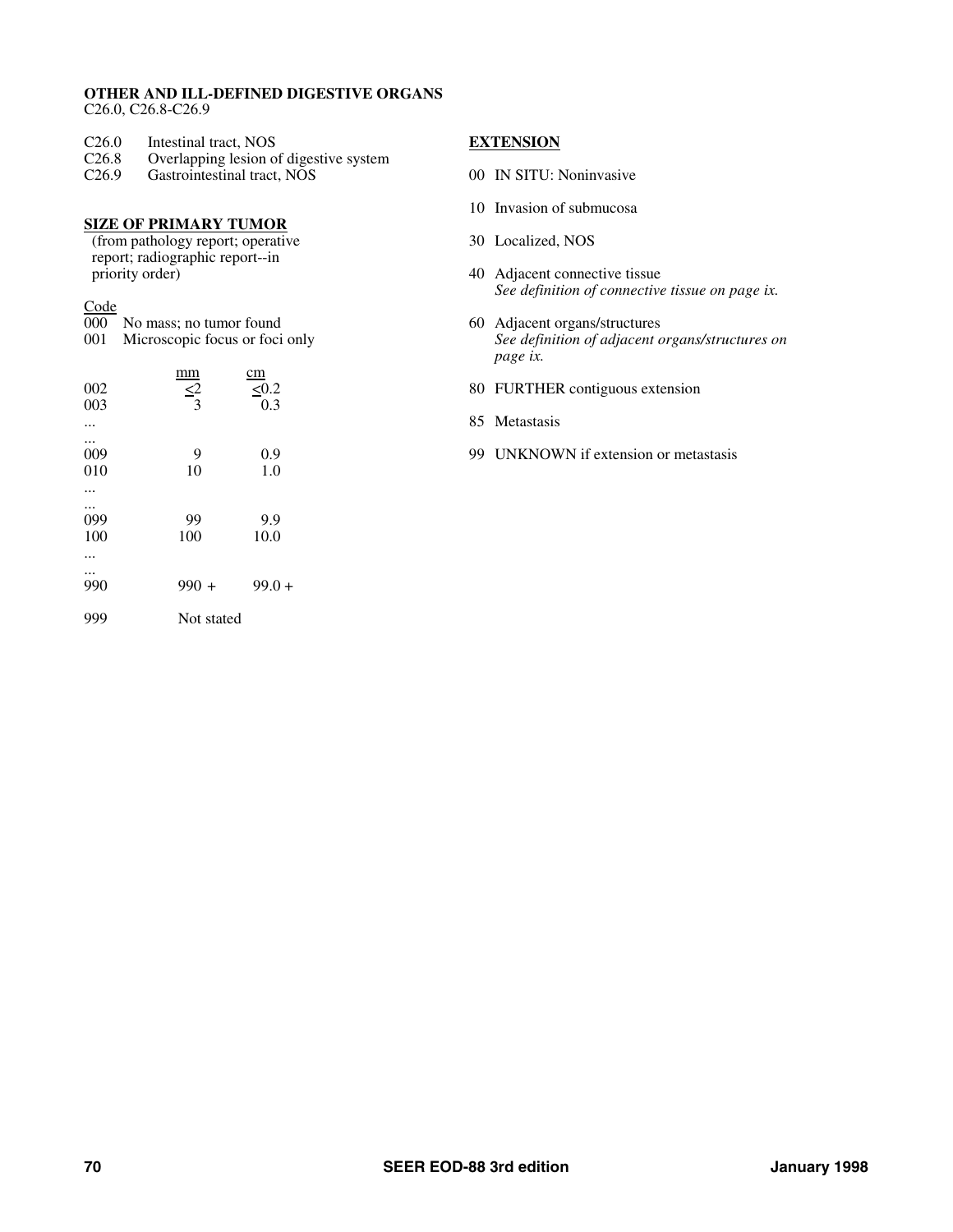#### **OTHER AND ILL-DEFINED DIGESTIVE ORGANS** C26.0, C26.8-C26.9

# **LYMPH NODES**

- 0 No lymph node involvement
- - - - - - - - - -
- 1 REGIONAL Lymph Nodes

 Subdiaphragmatic Intra-abdominal Paracaval Pelvic Regional lymph node(s), NOS

- - - - - - - - - - - - - - - - - -

DISTANT Lymph Nodes

7 Other than above

- - - - - - - - - - - - - - - - - -

- 8 Lymph Nodes, NOS
- 9 UNKNOWN; not stated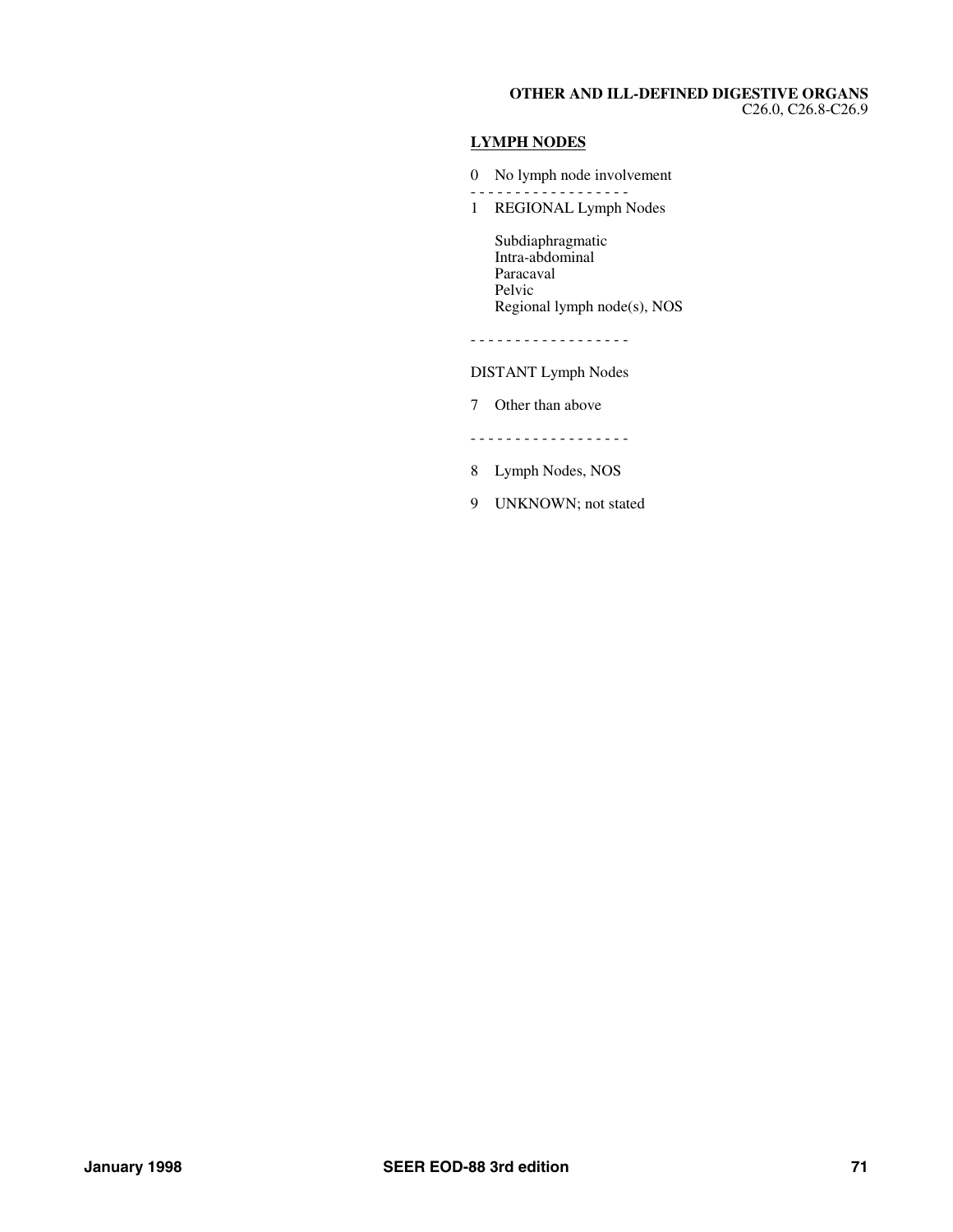# **NASAL CAVITY AND MIDDLE EAR**

C30.0-C30.1

| C30.0           | C76.0                                                                                   | Nasal cavity (excluding Nose, NOS          | $\mathord{<^*}$ | <b>EXTENSION</b>                                                                                                    |
|-----------------|-----------------------------------------------------------------------------------------|--------------------------------------------|-----------------|---------------------------------------------------------------------------------------------------------------------|
| C30.1           |                                                                                         | Middle ear (tympanic cavity)               | ◇               | 00 IN SITU: Noninvasive                                                                                             |
|                 |                                                                                         | <> Laterality must be coded for this site. |                 | 10 Invasive tumor confined to site of origin                                                                        |
|                 | septum are coded 0.                                                                     | For laterality, nasal cartilage and nasal  |                 | <b>Nasal cavity:</b> septum, meatus (superior, middle,<br>inferior), nasal chonchae (superior, middle,<br>inferior) |
|                 | <b>SIZE OF PRIMARY TUMOR</b>                                                            |                                            |                 |                                                                                                                     |
|                 | (from pathology report; operative<br>report; radiographic report--in<br>priority order) |                                            |                 | Middle ear: septum, incus, malleus, stapes,<br>tympanic membrane, cochlea                                           |
|                 |                                                                                         |                                            |                 | 30 Localized, NOS                                                                                                   |
| Code            |                                                                                         |                                            |                 |                                                                                                                     |
| 000<br>001      | No mass; no tumor found<br>Microscopic focus or foci only                               |                                            |                 | 40 Adjacent connective tissue                                                                                       |
|                 |                                                                                         |                                            |                 | Nasal cavity: nasolacrimal duct                                                                                     |
| 002             | mm                                                                                      | cm<br>$\leq 0.2$                           |                 | <b>Middle ear:</b> auditory tube, $n$ erve $(s)$                                                                    |
| 003             | $\frac{2}{3}$                                                                           | 0.3                                        |                 |                                                                                                                     |
|                 |                                                                                         |                                            |                 | 60 Adjacent organs/structures                                                                                       |
| $\ldots$<br>009 | 9                                                                                       | 0.9                                        |                 | Nasal cavity: choana, hard palate, frontal sinus,                                                                   |
| 010             | 10                                                                                      | 1.0                                        |                 | nasopharynx, bone of skull                                                                                          |
|                 |                                                                                         |                                            |                 |                                                                                                                     |
| $\cdots$<br>099 | 99                                                                                      | 9.9                                        |                 | Middle ear: nasopharynx, mastoid antrum,                                                                            |
| 100             | 100                                                                                     | 10.0                                       |                 | temporal bone, internal carotid artery,<br>external auditory meatus                                                 |
|                 |                                                                                         |                                            |                 |                                                                                                                     |
| $\cdots$        |                                                                                         |                                            |                 | 80 FURTHER contiguous extension                                                                                     |
| 990             | $990 +$                                                                                 | $99.0 +$                                   |                 |                                                                                                                     |
|                 |                                                                                         |                                            |                 | Middle ear: meninges                                                                                                |
| 999             | Not stated                                                                              |                                            |                 |                                                                                                                     |
|                 |                                                                                         |                                            |                 | 85 Metastasis                                                                                                       |

99 UNKNOWN if extension or metastasis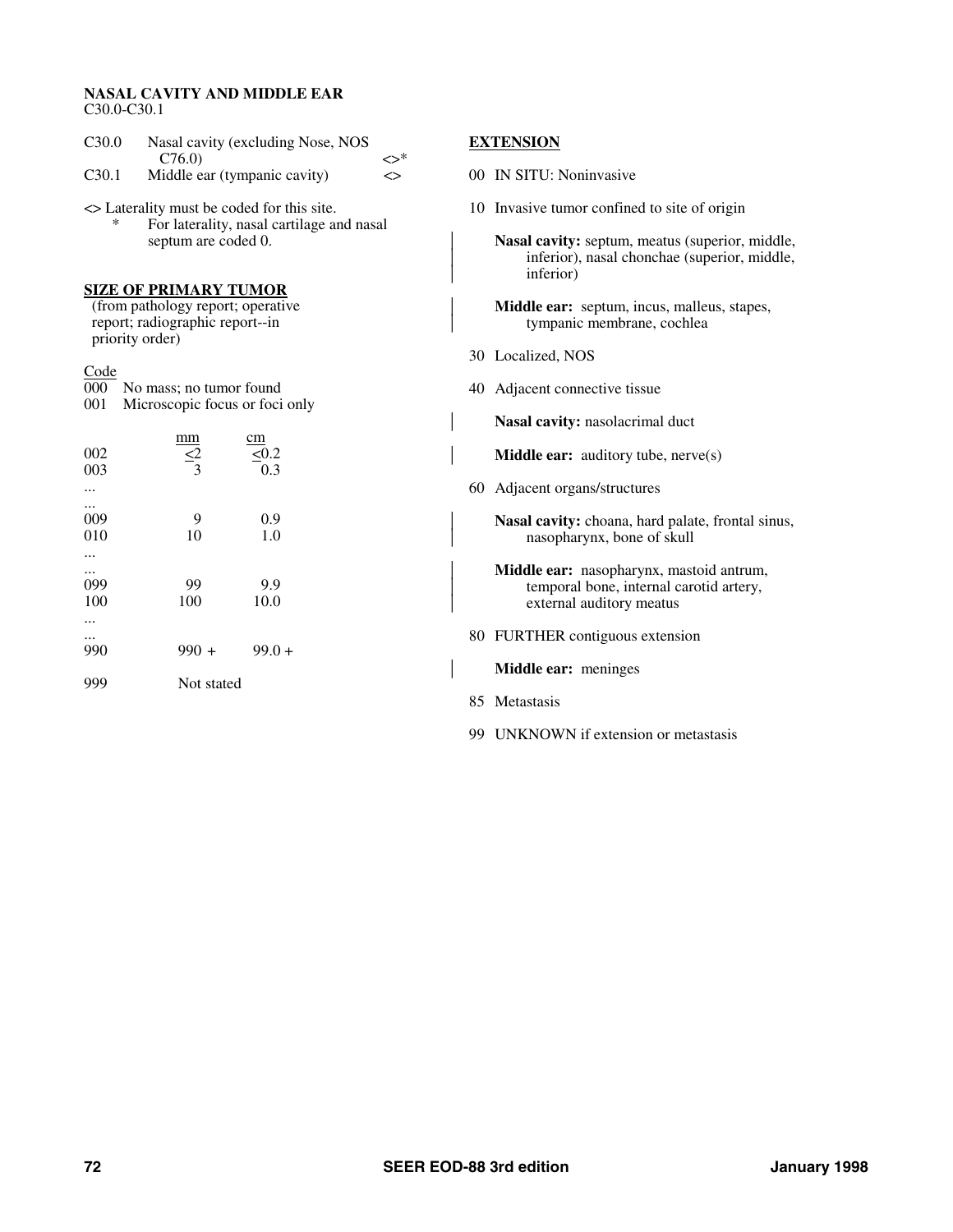#### **NASAL CAVITY AND MIDDLE EAR** C30.0-C30.1

# **LYMPH NODES**

- 0 No lymph node involvement
- - - - - - - - - -
- 1 REGIONAL Lymph Nodes

Submental Submandibular (submaxillary) Internal jugular (upper and lower deep cervical): jugulodigastric jugulo-omohyoid Retropharyngeal Cervical, NOS Regional lymph node(s), NOS

- - - - - - - - - - - - - - - - - -

7 DISTANT Lymph Nodes

- - - - - - - - - - - - - - - - - -

- 8 Lymph Nodes, NOS
- 9 UNKNOWN; not stated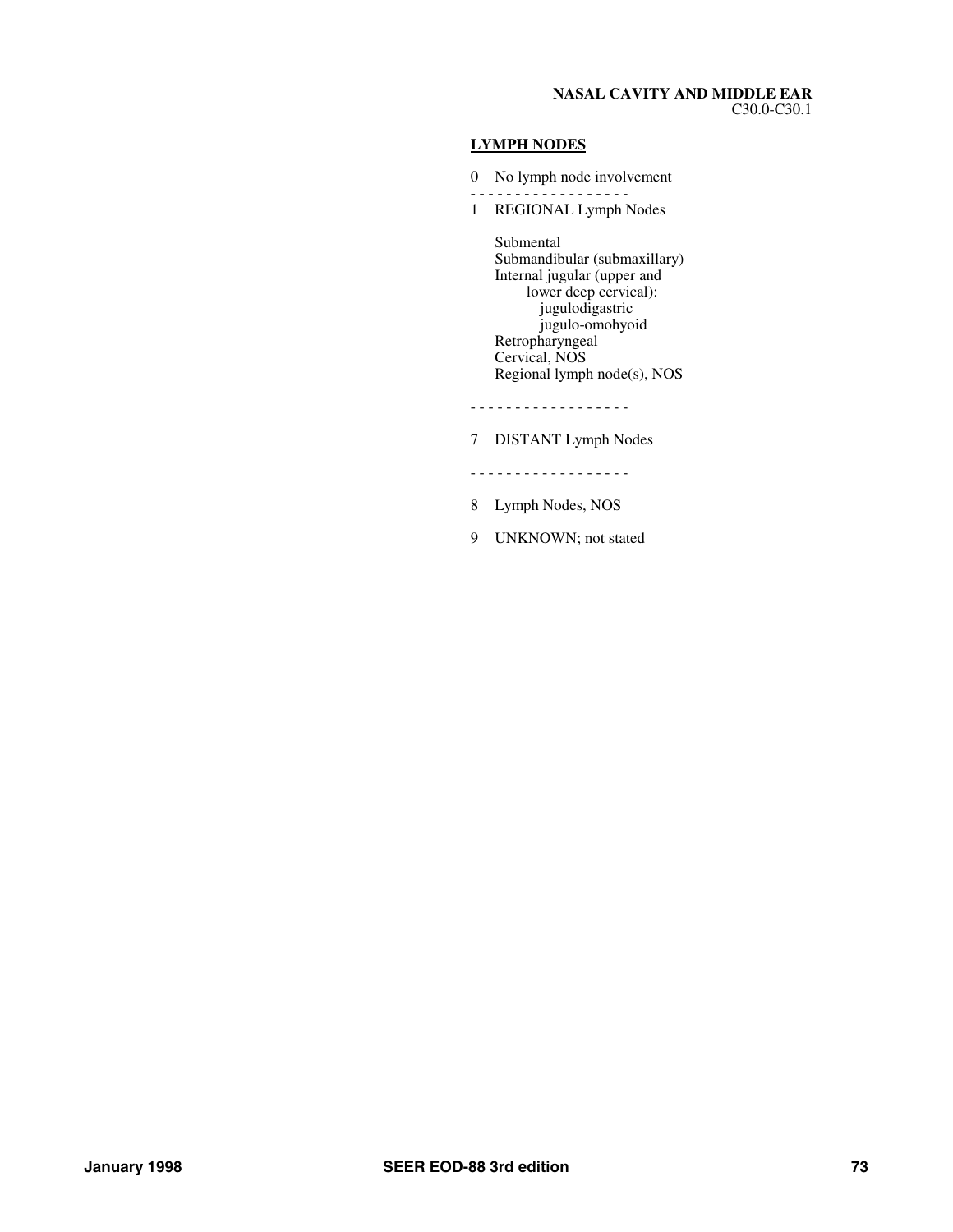#### **MAXILLARY SINUS** C31.0

| 00 IN SITU: Noninvasive; intraepithelial<br>$\leq$ Laterality must be coded for this site.<br>10 Invasive tumor confined to mucosa<br>of maxillary antrum (sinus)<br><b>SIZE OF PRIMARY TUMOR</b><br>(from pathology report; operative<br>report; radiographic reports; physical<br>30 Localized, NOS<br>examination--in priority order) |  |
|------------------------------------------------------------------------------------------------------------------------------------------------------------------------------------------------------------------------------------------------------------------------------------------------------------------------------------------|--|
|                                                                                                                                                                                                                                                                                                                                          |  |
|                                                                                                                                                                                                                                                                                                                                          |  |
|                                                                                                                                                                                                                                                                                                                                          |  |
| 40 Invasion of infrastructure:<br>Palatine bone<br>Code<br>Palate, hard<br>000<br>No mass; no tumor found<br>Middle nasal meatus<br>001<br>Microscopic focus or foci only<br>Nasal cavity (lateral wall,                                                                                                                                 |  |
| floor, septum, turbinates)<br>$\mathbf{mm}$<br>cm<br>$\frac{2}{3}$<br>$\leq 0.2$<br>002                                                                                                                                                                                                                                                  |  |
| 0.3<br>003<br>60 Invasion of suprastructure:<br>Skin of cheek<br>Floor or posterior wall of<br>maxillary sinus<br>0.9<br>009<br>9<br>Floor or medial wall of orbit<br>10<br>010<br>1.0<br>Ethmoid sinus, anterior                                                                                                                        |  |
| 65 Invasion of maxilla, NOS<br>99<br>9.9<br>099                                                                                                                                                                                                                                                                                          |  |
| 100<br>100<br>10.0<br>66 Ethmoid sinus, posterior<br>Ethmoid, NOS<br>$\geq$<br>$990 +$<br>$99.0 +$<br>Pterygoid plates<br>990                                                                                                                                                                                                            |  |
| ><br>Infratemporal fossa<br>Not stated<br>68<br>999                                                                                                                                                                                                                                                                                      |  |

- 70 Nasopharynx | Frontal sinus Palate, soft Base of skull Cribriform plate Pterygomaxillary or temporal fossa Orbital contents, including eye Sphenoid
	- 80 FURTHER contiguous extension
	- 85 Metastasis

>

99 UNKNOWN if extension or metastasis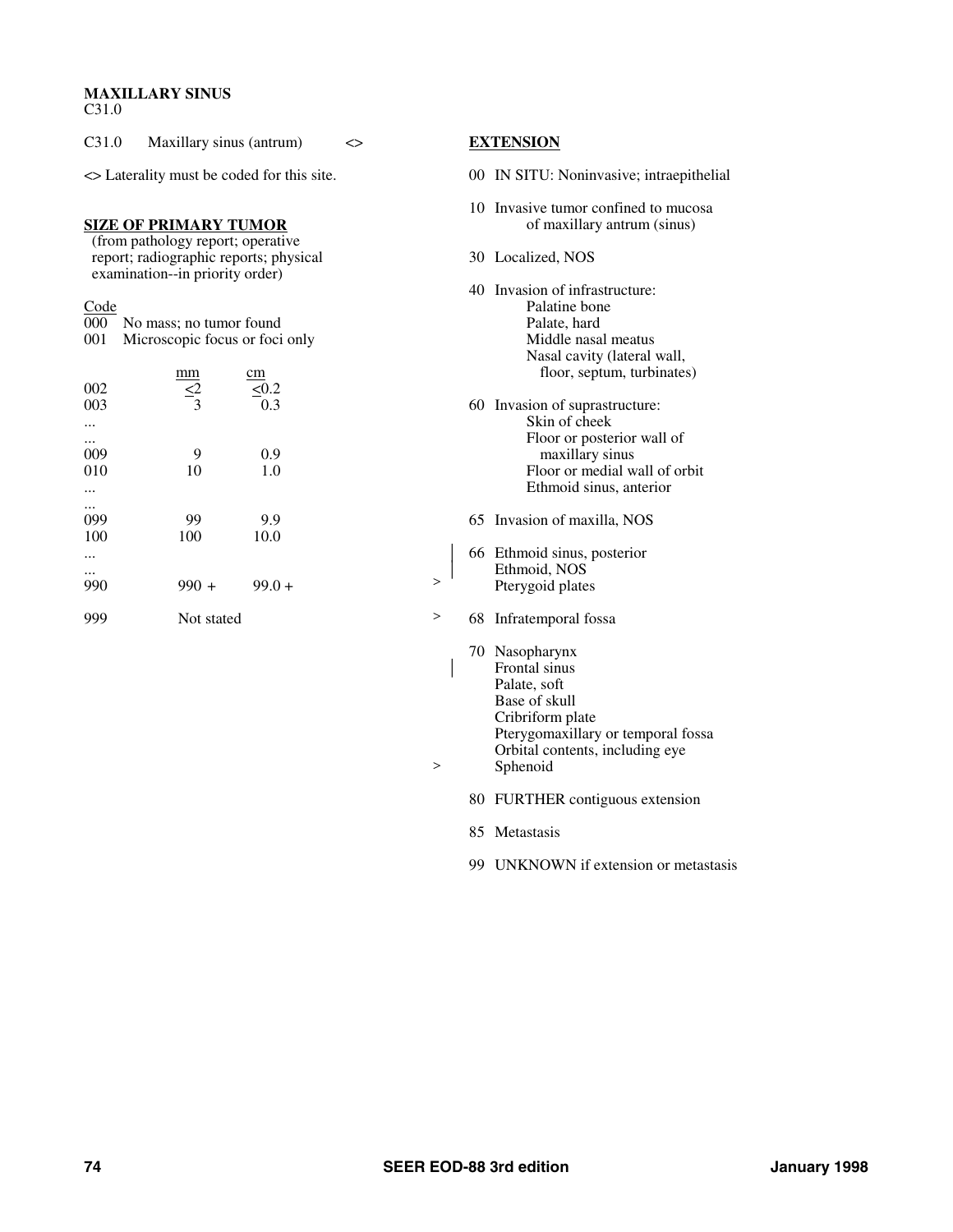0 No lymph node involvement

- - - - - - - - - - - - - - - - - -

REGIONAL Lymph Nodes

Submental Submandibular (submaxillary) Internal jugular (upper and lower deep cervical): jugulodigastric jugulo-omohyoid Retropharyngeal Cervical, NOS Regional lymph node(s), NOS

1 One positive ipsilateral node  $\leq$ 3 cm in greatest diameter

>

- 2 One positive ipsilateral node  $>$ 3 and  $\leq$ 6 cm in greatest diameter
- 3 Multiple positive ipsilateral nodes  $\leq 6$  cm
- 4 Ipsilateral, node size not stated
- 5 Bilateral and/or contralateral positive nodes  $\leq 6$  cm or size not stated
- 6 Any positive node(s), at least one  $>6$  cm

- - - - - - - - - - - - - - - - - -

DISTANT Lymph Nodes

- 7 Other than above
- - - - - - - - - -
- 8 Lymph Nodes, NOS
- 9 UNKNOWN; not stated

| **Note:** Measure the size of the metastasis in the lymph node to determine codes 1-6, not the size of the lymph node itself.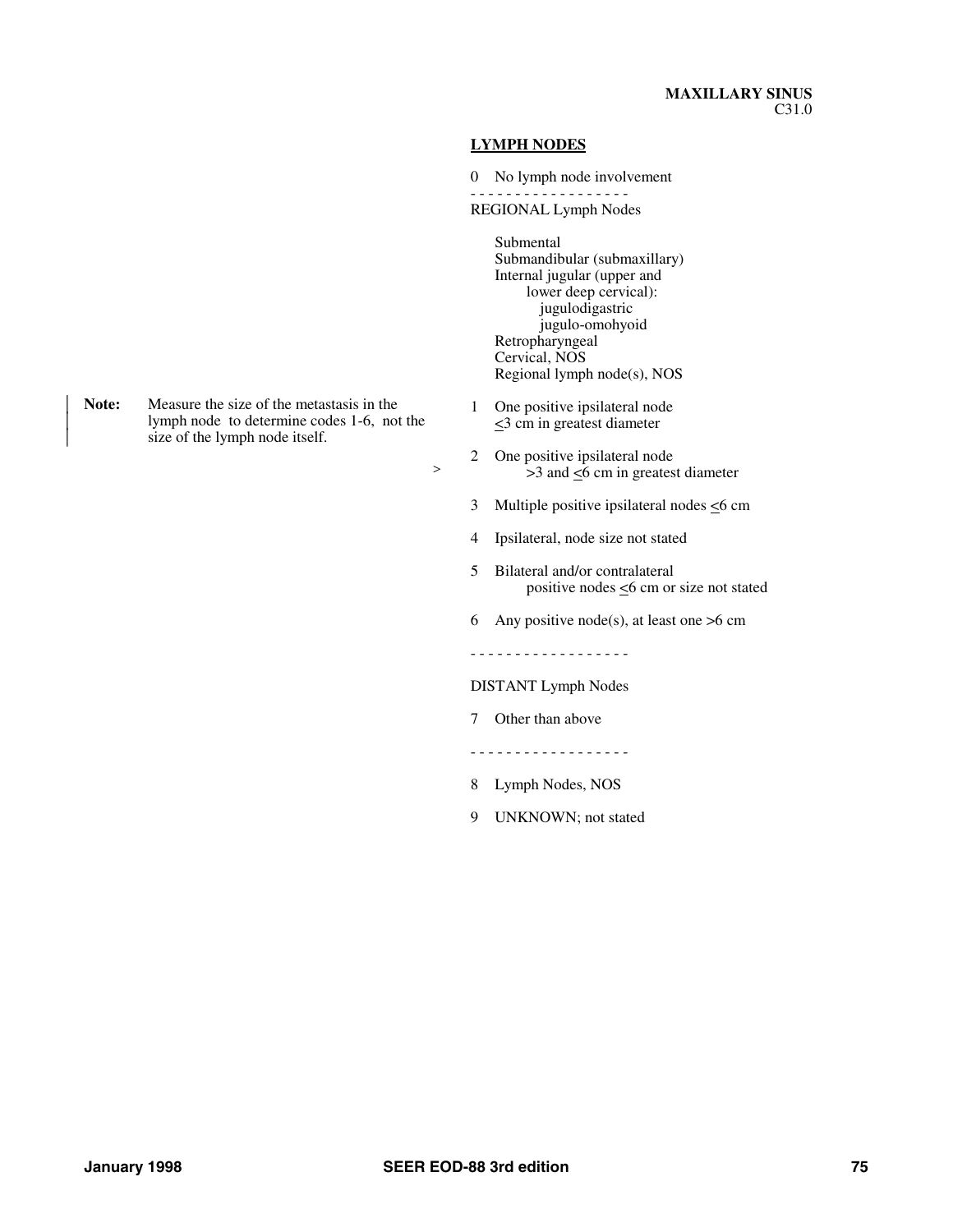#### **ETHMOID SINUS** (new scheme 1/1/98) | C31.1

C31.1 Ethmoid sinus

# **SIZE OF PRIMARY TUMOR**

 (from pathology report; operative report; radiographic reports; physical examination--in priority order)

Code

| Cuac       |                                |                         |          |                            |
|------------|--------------------------------|-------------------------|----------|----------------------------|
| 000        | No mass; no tumor found        |                         |          |                            |
| 001        | Microscopic focus or foci only |                         |          | 30 Local                   |
| 002<br>003 | $\frac{\text{mm}}{\leq}$       | cm<br>$\leq 0.2$<br>0.3 | 40       | More<br>Nasal              |
|            |                                |                         | 60       | Anter                      |
| 009        | 9                              | 0.9                     |          |                            |
| 010        | 10                             | 1.0                     |          | 65 Maxi                    |
|            |                                |                         | 70       | Intrad                     |
| <br>099    | 99                             | 9.9                     |          | Orbit                      |
| 100        | 100                            | 10.0                    | $\rm{>}$ | Naso <sub>1</sub><br>Spher |
| <br>990    | $990 +$                        | $99.0 +$                |          | Front<br>Skin<br>Base      |
| 999        | Not stated                     |                         |          |                            |
|            |                                |                         | 80       | FUR <sup>*</sup>           |
|            |                                |                         |          |                            |

# **EXTENSION**

- 00 IN SITU: Noninvasive; intraepithelial
- 10 Invasive tumor confined to ethmoid without bone erosion
- 20 Invasive tumor confined to ethmoid with bone erosion (cribriform plate)
- lized, NOS
- than one ethmoid sinus invaded cavity (lateral wall, floor, septum, turbinates)
- rior orbit
- illary sinus
- cranial extension tal extension including apex pharynx noid<sup>'</sup> tal sinus of external nose of skull
- THER contiguous extension
- 85 Metastasis
- 99 UNKNOWN if extension or metastasis

> Code(s) 50 are valid for 1988-1997 only. See Appendix 2 for details.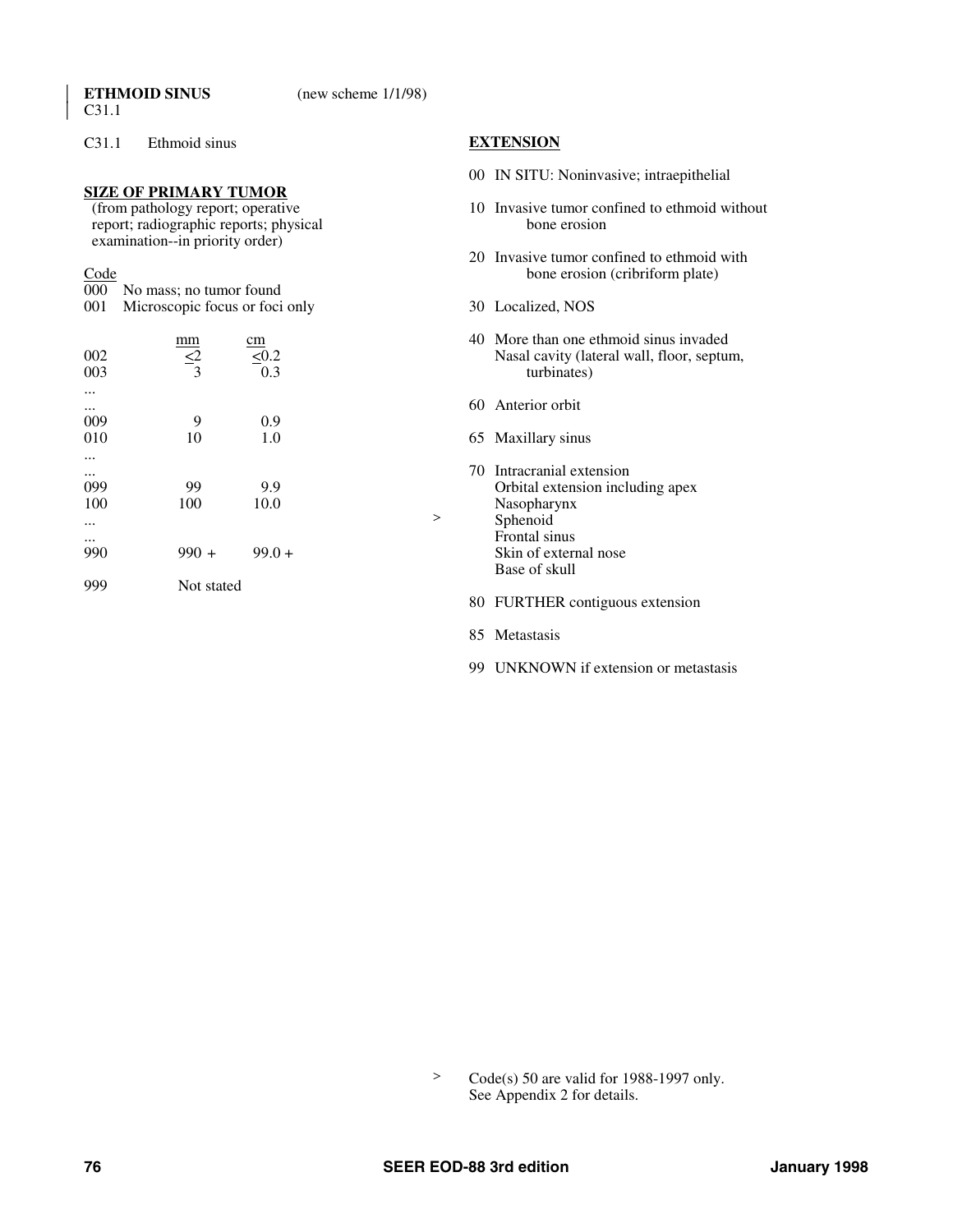0 No lymph node involvement - - - - - - - - - - - - - - - - - -

REGIONAL Lymph Nodes

Submental Submandibular (submaxillary) Internal jugular (upper and lower deep cervical): jugulodigastric jugulo-omohyoid Retropharyngeal Cervical, NOS Regional lymph node(s), NOS

- 1 One positive ipsilateral node  $\leq$ 3 cm in greatest diameter
- 2 One positive ipsilateral node  $>$ 3 and  $\leq$ 6 cm in greatest diameter
- 3 Multiple positive ipsilateral nodes  $\leq 6$  cm
- 4 Ipsilateral, node size not stated
- 5 Bilateral and/or contralateral positive nodes  $\leq 6$  cm or size not stated
- 6 Any positive node(s), at least one  $>6$  cm

- - - - - - - - - - - - - - - - - -

DISTANT Lymph Nodes

7 Other than above

>

#### - - - - - - - - - - - - - - - - - -

- 8 Lymph Nodes, NOS
- 9 UNKNOWN; not stated

| **Note:** Measure the size of the metastasis in the lymph node to determine codes 1-6, not the size of the lymph node itself.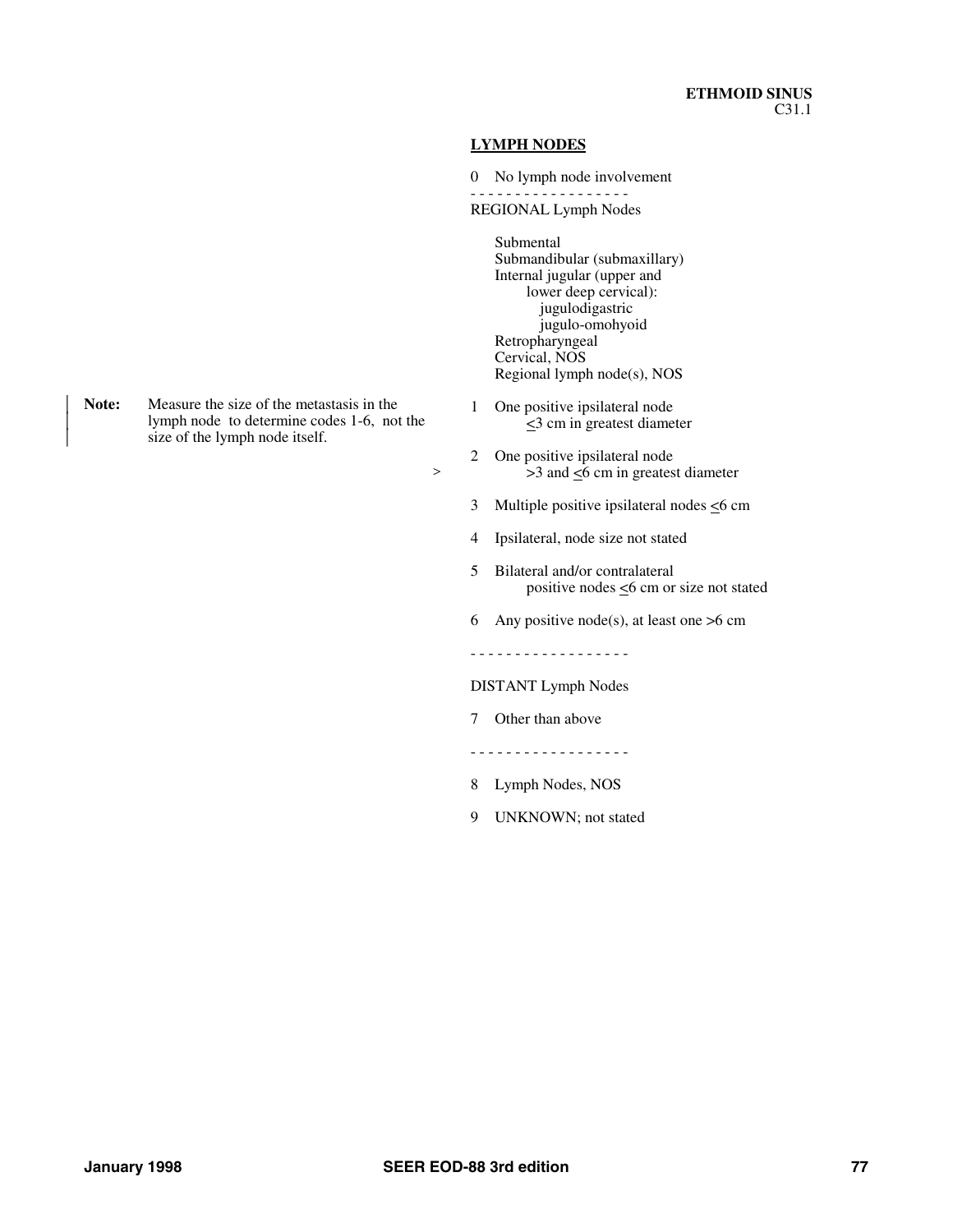#### **ACCESSORY** (Paranasal) **SINUSES**

(excl. Maxillary and Ethmoid Sinuses) C31.2-C31.3, C31.8-C31.9

| C <sub>31.2</sub> | Frontal sinus  | ◇ |
|-------------------|----------------|---|
| C <sub>31.3</sub> | Sphenoid sinus |   |

- C31.8 Overlapping lesion of accessory sinuses<br>C31.9 Accessory sinus, NOS
- Accessory sinus, NOS

<> Laterality must be coded for this site.

### **SIZE OF PRIMARY TUMOR**

 (from pathology report; operative report; radiographic reports; physical examination--in priority order)

#### Code

- 000 No mass; no tumor found
- 001 Microscopic focus or foci only

| 002<br>003     | mm<br>$\leq$ 2<br>$\overline{\mathbf{3}}$ | $\mathbf{cm}$<br>$\leq 0.2$<br>0.3 |
|----------------|-------------------------------------------|------------------------------------|
|                |                                           |                                    |
| <br>009<br>010 | 9<br>10                                   | 0.9<br>1.0                         |
|                |                                           |                                    |
| <br>099<br>100 | 99<br>100                                 | 9.9<br>10.0                        |
|                |                                           |                                    |
| <br>990        | $990 +$                                   | $99.0 +$                           |
| 999            | Not stated                                |                                    |

# **EXTENSION**

- 00 IN SITU: Noninvasive; intraepithelial
- 10 Invasive tumor confined to mucosa in one of the following: Frontal sinus Sphenoid sinus
- 30 Localized, NOS
- 40 More than one accessory sinus invaded Destruction of bony wall of sinus
- 50 Palate Nasal cavity (floor, septum, turbinates)
- 60 Bone: Orbital structures, facial bones, pterygoid fossa, zygoma, maxilla
- 70 Nasopharynx Muscles: Masseter, pterygoid Soft tissue Skin Brain, incl. cranial nerves Orbital contents, including eye
- 80 FURTHER contiguous extension
- 85 Metastasis
- 99 UNKNOWN if extension or metastasis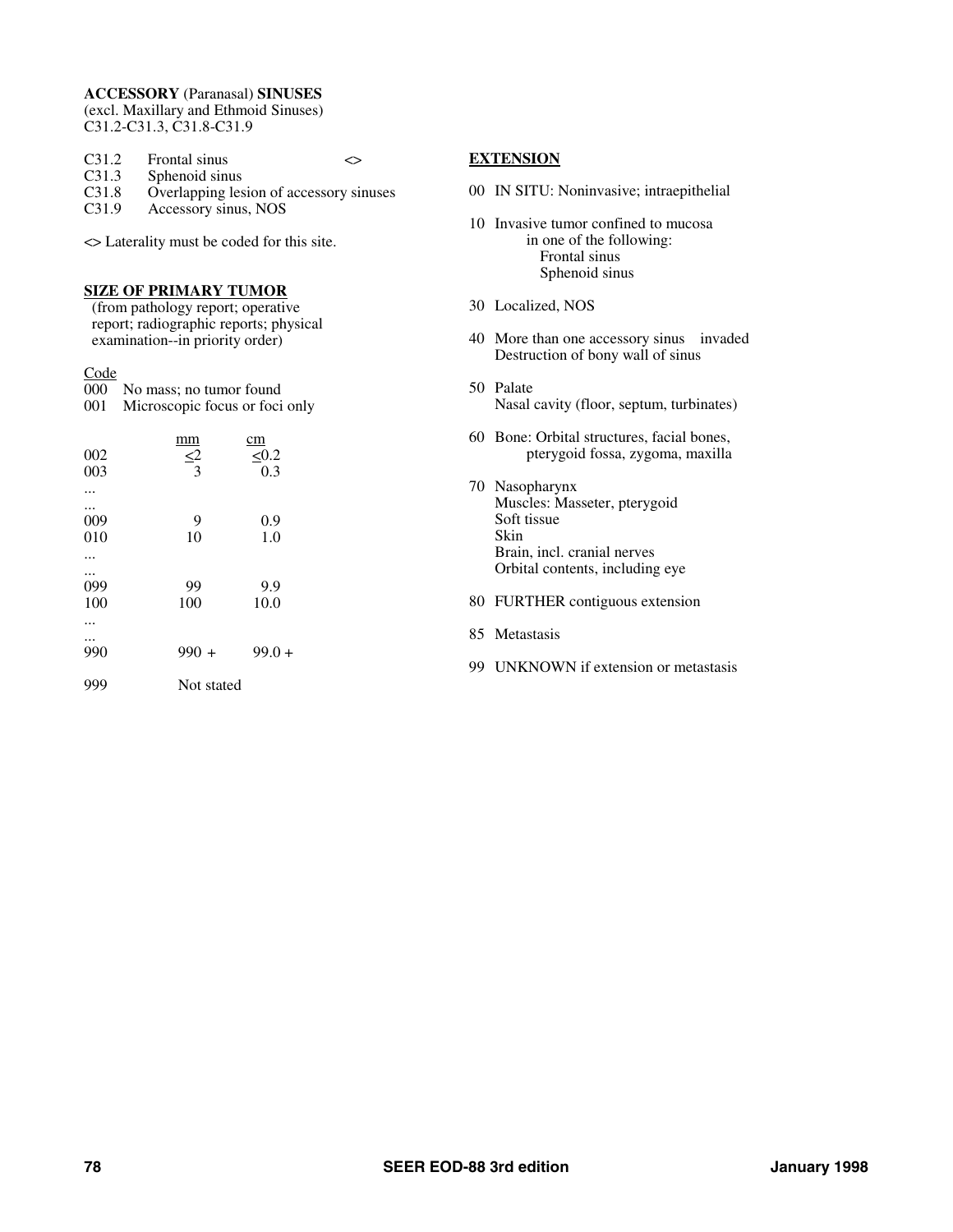0 No lymph node involvement

- - - - - - - - - - - - - - - - - - REGIONAL Lymph Nodes

> Retropharyngeal Internal jugular (upper deep cervical): jugulodigastric jugulo-omohyoid Cervical, NOS Regional lymph node(s), NOS

- 1 One positive ipsilateral node  $\leq$ 3 cm in greatest diameter
- 2 One positive ipsilateral node  $>$ 3 and  $\leq$ 6 cm in greatest diameter
- 3 Multiple positive ipsilateral nodes  $\leq 6$  cm
- 4 Ipsilateral, node size not stated
- 5 Bilateral and/or contralateral positive nodes  $\leq 6$  cm or size not stated
- 6 Any positive node(s), at least one >6 cm - - - - - - - - - - - - - - - - - - DISTANT Lymph Nodes
- 7 Other than above

>

#### - - - - - - - - - - - - - - - - - -

- 8 Lymph Nodes, NOS
- 9 UNKNOWN; not stated

Note: Measure the size of the metastasis in the lymph node to determine codes 1-6, not the size of the lymph node itself.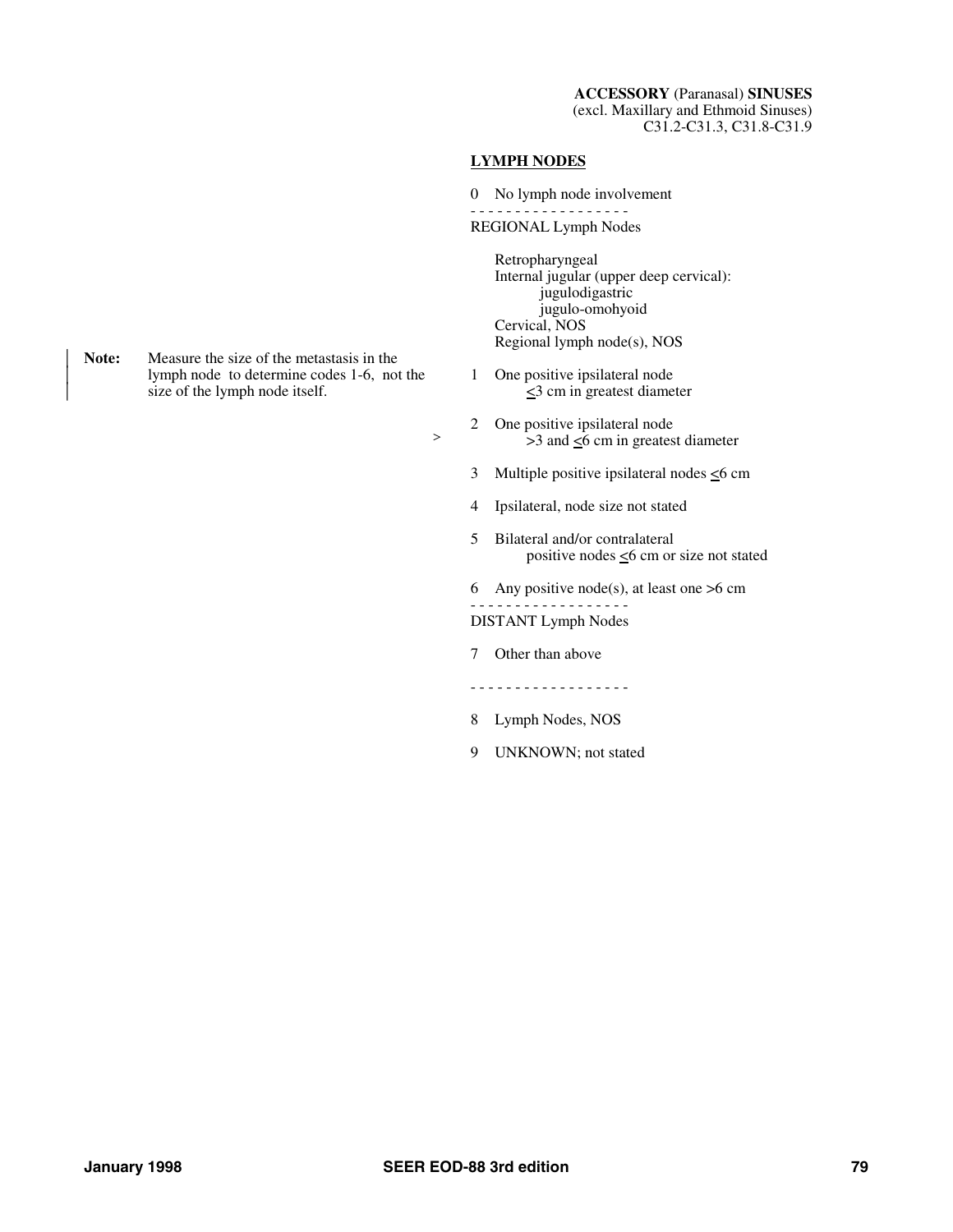#### | **GLOTTIC LARYNX** | C32.0

| C32.0                                                                                                                                               |                            | Glottis (vocal cord)           |  |  |
|-----------------------------------------------------------------------------------------------------------------------------------------------------|----------------------------|--------------------------------|--|--|
| <b>SIZE OF PRIMARY TUMOR</b><br>(from pathology report; operative<br>report; endoscopic examination;<br>physical examination--in<br>priority order) |                            |                                |  |  |
| Code<br>000<br>001                                                                                                                                  | No mass; no tumor found    | Microscopic focus or foci only |  |  |
| 002<br>003                                                                                                                                          | <u>mm</u><br>$\frac{z}{3}$ | cm<br>$\leq 0.2$<br>0.3        |  |  |
| 009<br>010                                                                                                                                          | 9<br>10                    | 0.9<br>1.0                     |  |  |
| $\ddotsc$<br>099<br>100                                                                                                                             | 99<br>100                  | 9.9<br>10.0                    |  |  |
| .<br>990                                                                                                                                            | $990 +$                    | $99.0 +$                       |  |  |
| 999                                                                                                                                                 |                            | Not stated                     |  |  |

# **EXTENSION**

|                                 |  | 00 IN SITU: Noninvasive                                                                                                                                                                                                           |
|---------------------------------|--|-----------------------------------------------------------------------------------------------------------------------------------------------------------------------------------------------------------------------------------|
|                                 |  | 10 Invasive tumor with normal vocal cord mobility<br>confined to glottis, NOS                                                                                                                                                     |
|                                 |  | 11 One vocal cord                                                                                                                                                                                                                 |
|                                 |  | 12 Both vocal cords                                                                                                                                                                                                               |
|                                 |  | 30 Tumor involves adjacent region(s) of larynx<br>Supraglottis<br>Subglottis                                                                                                                                                      |
|                                 |  | 35 Impaired vocal cord mobility                                                                                                                                                                                                   |
| ⋗<br>$\geq$<br>$\geq$<br>$\geq$ |  | 40 Tumor limited to larynx WITH<br>vocal cord fixation<br>Involvement of intrinsic muscle(s);<br>Aryepiglottic; Arytenoid;<br>Cricoarytenoid; Cricothyroid;<br>Thyroepiglottic; Thyroarytenoid; Vocalis                           |
|                                 |  | 50 Localized, NOS                                                                                                                                                                                                                 |
|                                 |  | 60 Pre-epiglottic tissues<br>Postcricoid area<br>Pyriform sinus<br>Hypopharynx, NOS<br>Vallecula<br>Base of tongue                                                                                                                |
|                                 |  | 70 Extension to/through thyroid or cricoid cartilage<br>and/or oropharynx, soft tissues of neck,<br>of neck, extrinsic (strap) muscles,<br>{omohyoid, sterenohyoid, sternothyroid,<br>thyroiyoid} skin,<br>thyroid gland, trachea |
|                                 |  | 71 Cervical esophagus                                                                                                                                                                                                             |
|                                 |  | 80 FURTHER contiguous extension                                                                                                                                                                                                   |

- 85 Metastasis
- 99 UNKNOWN if extension or metastasis

 $\,>$ Code(s) 20 are valid for 1988-1997 only. See Appendix 2 for details.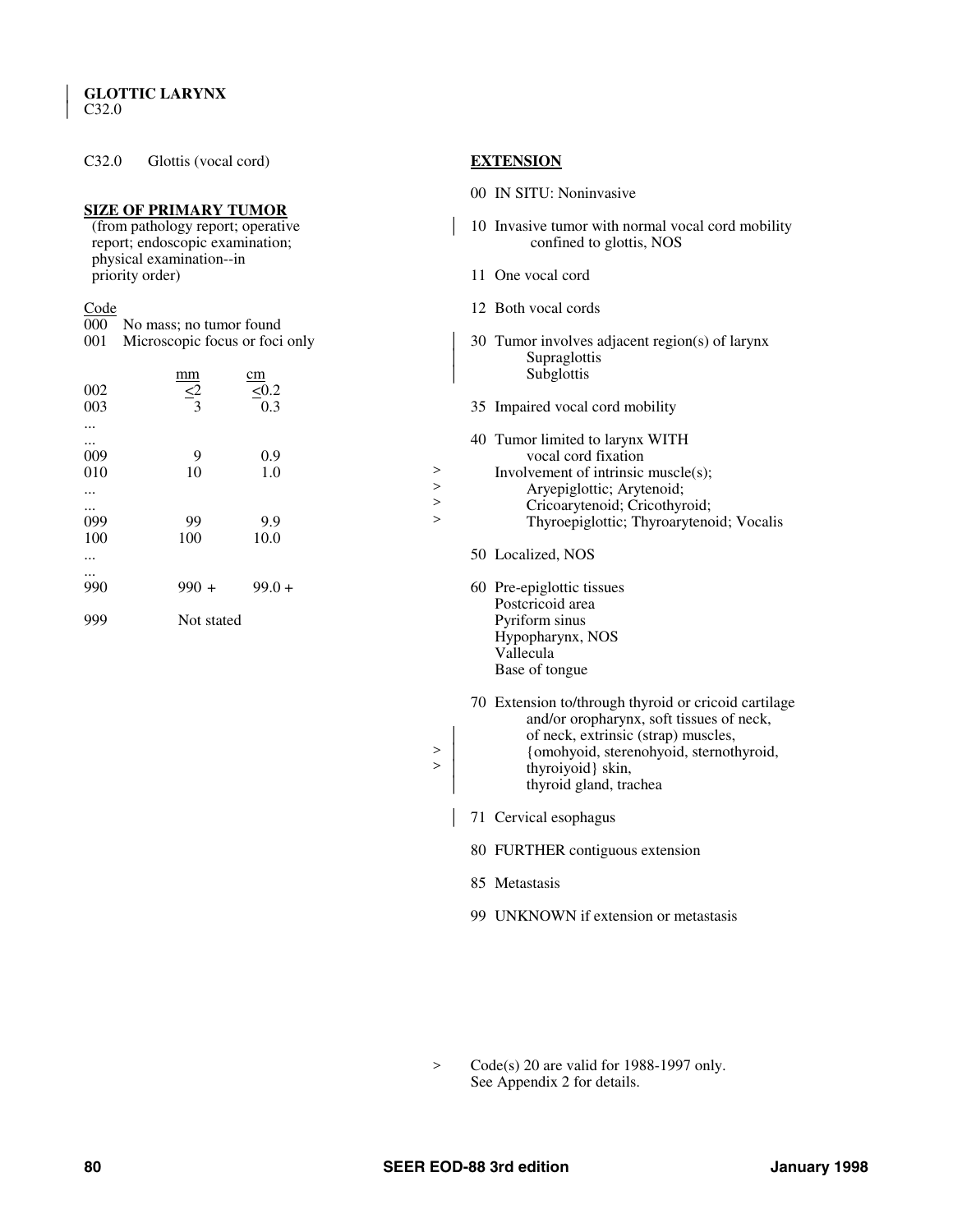|                          |   | 0 No lymph node involvement                                                                                                                                                           |
|--------------------------|---|---------------------------------------------------------------------------------------------------------------------------------------------------------------------------------------|
|                          |   | REGIONAL Lymph Nodes (incl. contralateral or<br>bilateral nodes)                                                                                                                      |
| I                        |   | Internal jugular (upper, mid, and lower<br>deep cervical)<br>jugulodigastric                                                                                                          |
| $\overline{\phantom{a}}$ |   | jugulo-omohyoid<br>Anterior cervical: Prelaryngeal, paralaryngeal,<br>pretracheal, paratracheal,<br>laterotracheal (recurrent laryngeal)<br>Submandibular (submaxillary)<br>Submental |
| $\,>$                    |   | Cervical, NOS<br>Retropharyngeal<br>Regional lymph node(s), NOS                                                                                                                       |
|                          | 1 | One positive ipsilateral node<br><3 cm in greatest diameter                                                                                                                           |
| $\rm{>}$                 | 2 | One positive ipsilateral node<br>$>3$ and $\leq$ 6 cm in greatest diameter                                                                                                            |
|                          | 3 | Multiple positive ipsilateral nodes $\leq 6$ cm                                                                                                                                       |
|                          | 4 | Ipsilateral, node size not stated                                                                                                                                                     |
|                          | 5 | Bilateral and/or contralateral<br>positive nodes $\leq 6$ cm or size not stated                                                                                                       |
|                          | 6 | Any positive node(s), at least one $>6$ cm                                                                                                                                            |
|                          |   | . <u>.</u> .                                                                                                                                                                          |
|                          |   | <b>DISTANT</b> Lymph Nodes                                                                                                                                                            |
|                          | 7 | Other than above                                                                                                                                                                      |
|                          |   |                                                                                                                                                                                       |
|                          | 8 | Lymph Nodes, NOS                                                                                                                                                                      |
|                          | 9 | UNKNOWN; not stated                                                                                                                                                                   |
|                          |   |                                                                                                                                                                                       |

- **Note 1**: If laterality is not specified, assume nodes are ipsilateral.
- Note 2: Measure the size of the metastasis in the lymph node to determine codes 1-6, not the size of the lymph node itself.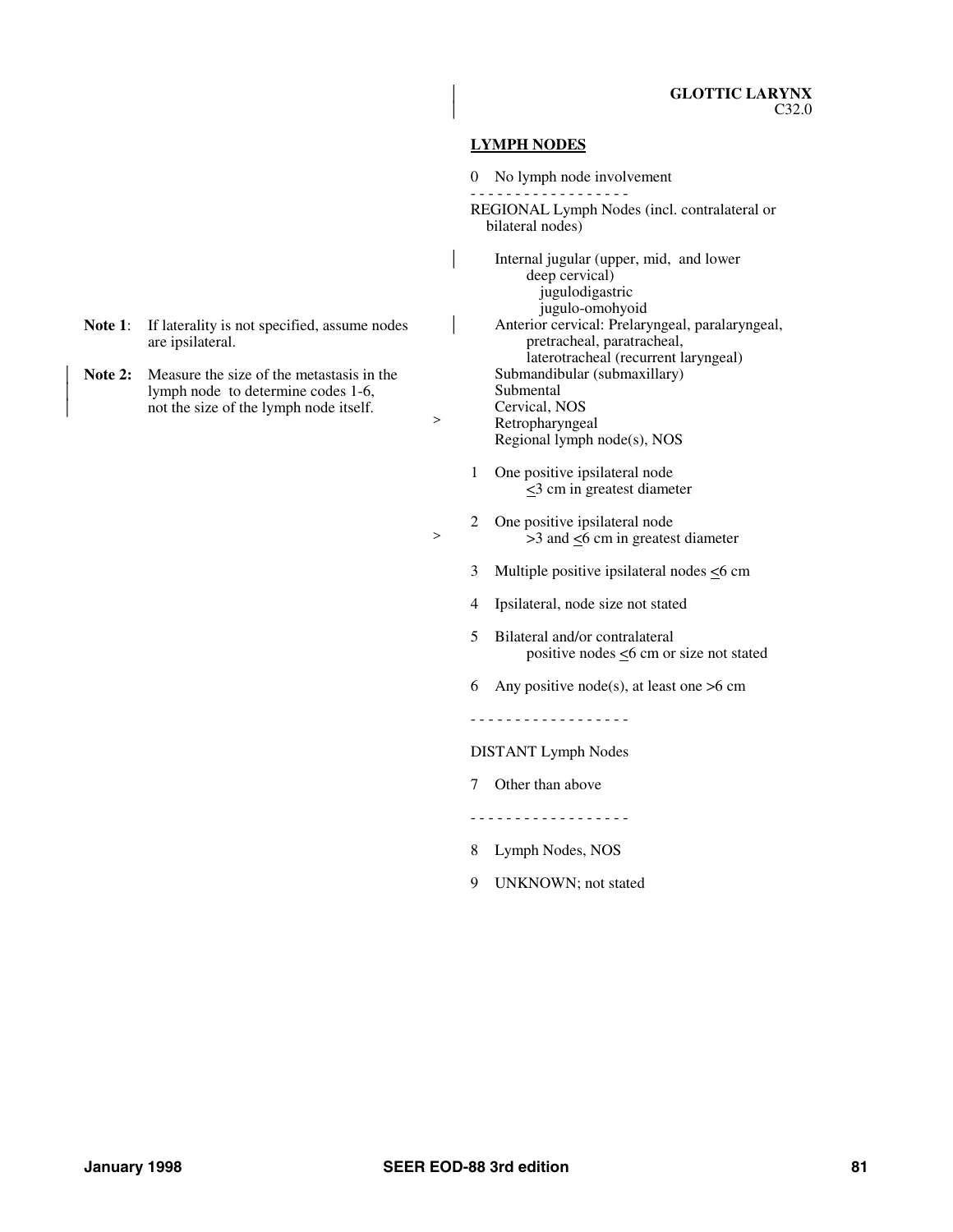#### | **SUPRAGLOTTIC LARYNX** | C32.1

| C32.1<br>Supraglottis (false cord, epiglottis {posterior<br>surface}, aryepiglottic fold)                                                                                                                                                                  |               |             |             | <b>EXTENSION</b>                                                                                                                                                                                                                                                                                                                                                                                                            |  |
|------------------------------------------------------------------------------------------------------------------------------------------------------------------------------------------------------------------------------------------------------------|---------------|-------------|-------------|-----------------------------------------------------------------------------------------------------------------------------------------------------------------------------------------------------------------------------------------------------------------------------------------------------------------------------------------------------------------------------------------------------------------------------|--|
|                                                                                                                                                                                                                                                            |               |             |             | 00 IN SITU: Noninvasive                                                                                                                                                                                                                                                                                                                                                                                                     |  |
| <b>SIZE OF PRIMARY TUMOR</b><br>(from pathology report; operative<br>report; endoscopic examination;<br>physical examination--in<br>priority order)<br>Code<br>000 No mass; no tumor found<br>001<br>Microscopic focus or foci only<br>$\mathbf{cm}$<br>mm |               |             |             | 10 Invasive tumor with normal vocal cord mobility<br>confined to:<br>Supraglottis (one subsite): i.e., laryngeal<br>(posterior) surface of epiglottis,<br>aryepiglottic fold, arytenoid cartilage,<br>or ventricular bands (false cords)<br>Laryngeal cartilage, NOS; cuneiform,<br>corniculate cartilages<br>Infrahyoid epiglottis; Suprahyoid epiglottis<br>(including tip, lingual {anterior} and<br>laryngeal surfaces) |  |
| 002                                                                                                                                                                                                                                                        | $\frac{2}{3}$ | < 0.2       |             | Epilarynx, NOS                                                                                                                                                                                                                                                                                                                                                                                                              |  |
| 003                                                                                                                                                                                                                                                        |               | 0.3         |             | 20 Tumor involves: More than one subsite of<br>supraglottis without fixation or NOS                                                                                                                                                                                                                                                                                                                                         |  |
| 009<br>010                                                                                                                                                                                                                                                 | 9<br>10       | 0.9<br>1.0  |             | 30 Tumor involves adjacent region(s) of larynx                                                                                                                                                                                                                                                                                                                                                                              |  |
|                                                                                                                                                                                                                                                            |               |             |             | 35 Impaired vocal cord mobility                                                                                                                                                                                                                                                                                                                                                                                             |  |
| 099<br>100                                                                                                                                                                                                                                                 | 99<br>100     | 9.9<br>10.0 |             | 40 Tumor limited to larynx WITH vocal cord                                                                                                                                                                                                                                                                                                                                                                                  |  |
| $\cdots$                                                                                                                                                                                                                                                   |               |             |             | fixation                                                                                                                                                                                                                                                                                                                                                                                                                    |  |
| 990                                                                                                                                                                                                                                                        | $990 +$       | $99.0 +$    |             | 50 Localized, NOS                                                                                                                                                                                                                                                                                                                                                                                                           |  |
| 999                                                                                                                                                                                                                                                        | Not stated    |             | $\rm{>}$    | 60 Region outside the supraglottis (mucosa<br>of base of tongue, vallecula, medial wall of<br>pyriform sinus) WITHOUT fixation                                                                                                                                                                                                                                                                                              |  |
|                                                                                                                                                                                                                                                            |               |             |             | 62 Code 60 WITH fixation                                                                                                                                                                                                                                                                                                                                                                                                    |  |
|                                                                                                                                                                                                                                                            |               |             |             | 65 Pre-epiglottic tissues<br>Postcricoid area<br>Hypopharynx, NOS                                                                                                                                                                                                                                                                                                                                                           |  |
|                                                                                                                                                                                                                                                            |               |             |             | 66 Deep base of tongue                                                                                                                                                                                                                                                                                                                                                                                                      |  |
|                                                                                                                                                                                                                                                            |               |             | >           | 67 Crocoid cartilage                                                                                                                                                                                                                                                                                                                                                                                                        |  |
|                                                                                                                                                                                                                                                            |               |             | >           | 70 Extension to/through thyroid cartilage and/or<br>oropharynx, cervical esophagus, soft tissues<br>of neck, thyroid gland                                                                                                                                                                                                                                                                                                  |  |
|                                                                                                                                                                                                                                                            |               |             | ><br>$\geq$ | 72 Extrinsic (strap) muscles {omohyoid, sternohyoid,<br>sternothyroid, thyroihyoid}; skin                                                                                                                                                                                                                                                                                                                                   |  |
|                                                                                                                                                                                                                                                            |               |             |             | 80 FURTHER contiguous extension                                                                                                                                                                                                                                                                                                                                                                                             |  |
|                                                                                                                                                                                                                                                            |               |             |             | 85 Metastasis                                                                                                                                                                                                                                                                                                                                                                                                               |  |
|                                                                                                                                                                                                                                                            |               |             |             | 99 UNKNOWN if extension or metastasis                                                                                                                                                                                                                                                                                                                                                                                       |  |
|                                                                                                                                                                                                                                                            |               |             |             |                                                                                                                                                                                                                                                                                                                                                                                                                             |  |
|                                                                                                                                                                                                                                                            |               |             | $\rm{>}$    | $Code(s)$ 11 and 12 are valid for 1988-1997 only.                                                                                                                                                                                                                                                                                                                                                                           |  |

See Appendix 2 for details.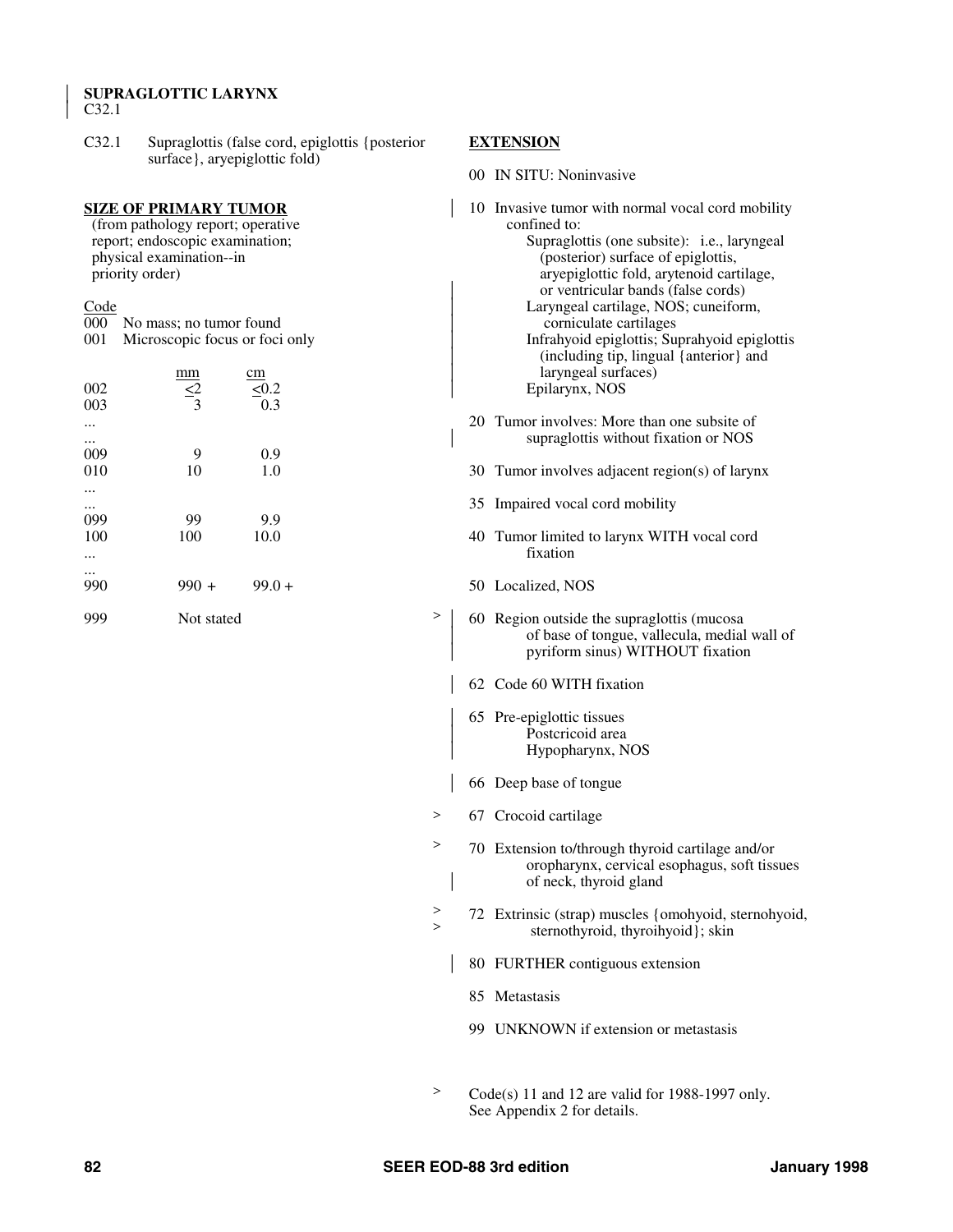#### | **SUPRAGLOTTIC LARYNX** | C32.1

# **LYMPH NODES**

0 No lymph node involvement

- - - - - - - - - - - - - - - - - -

REGIONAL Lymph Nodes (incl. contralateral or bilateral nodes)

| Internal jugular (upper and mid deep cervical) jugulodigastric jugulo-omohyoid Anterior cervical: Prelaryngeal, pretracheal, | paralaryngeal, paratracheal, laterotracheal (recurrent laryngeal) Submandibular (submaxillary) Submental | Retropharyngeal Cervical, NOS Regional lymph node(s), NOS

- 1 One positive ipsilateral node  $\leq$ 3 cm in greatest diameter
- 2 One positive ipsilateral node  $>$ 3 and  $\leq$ 6 cm in greatest diameter
- 3 Multiple positive ipsilateral nodes  $\leq 6$  cm
- 4 Ipsilateral, node size not stated
- 5 Bilateral and/or contralateral positive nodes  $\leq 6$  cm or size not stated
- 6 Any positive node(s), at least one  $>6$  cm

- - - - - - - - - - - - - - - - - -

>

#### DISTANT Lymph Nodes

7 Other than above

#### - - - - - - - - - - - - - - - - - -

- 8 Lymph Nodes, NOS
- 9 UNKNOWN; not stated
- Note 1: If laterality is not specified, assume nodes are ipsilateral.
- Note 2: Measure the size of the metastasis in the lymph node to determine codes 1-6, not the size of the lymph node itself.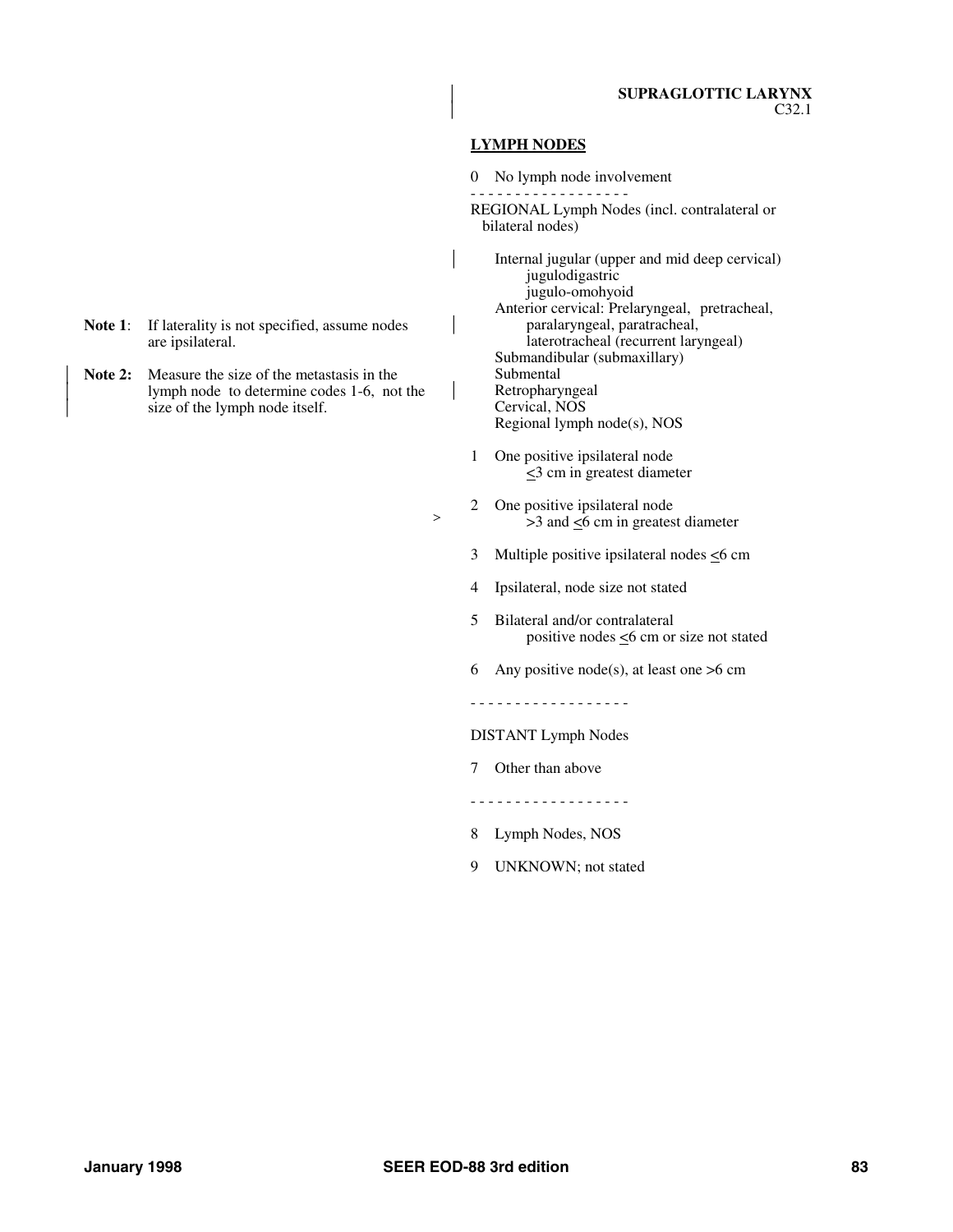#### | **SUBGLOTTIC LARYNX** | C32.2

#### C32.2 Subglottis

#### **SIZE OF PRIMARY TUMOR**

 (from pathology report; operative report; endoscopic examination; physical examination--in priority order)

#### **Code**

000 No mass; no tumor found

| 001<br>Microscopic focus or foci only |  |  |  |
|---------------------------------------|--|--|--|
|---------------------------------------|--|--|--|

| 002<br>003     | $\frac{\text{mm}}{\leq}$ | <u>cm</u><br>$\leq 0.2$<br>0.3 |  |
|----------------|--------------------------|--------------------------------|--|
|                |                          |                                |  |
| <br>009<br>010 | 9<br>10                  | 0.9<br>1.0                     |  |
|                |                          |                                |  |
| <br>099        | 99                       | 9.9                            |  |
| 100<br>        | 100                      | 10.0                           |  |
| <br>990        | $990 +$                  | $99.0 +$                       |  |
| 999            | Not stated               |                                |  |

# **EXTENSION**

- 00 IN SITU: Noninvasive
- 10 Invasive tumor with normal vocal cord mobility confined to subglottis
- 30 Tumor involves adjacent region(s) of larynx | Vocal cords with normal or impaired mobility
- 40 Tumor limited to larynx WITH vocal cord fixation
- 50 Localized, NOS

> > >

> >

>  $\,>$  60 Pre-epiglottic tissues; Postcricoid area; Pyriform sinus; Hypopharynx, NOS; Vallecula; Base of tongue

- 70 Extension to/through thyroid cartilage or cricoid cartilage and/or other tissues beyond larynx; oropharynx, cervical esophagus, soft tissues of neck, extrinsic (strap) muscles {omohyoid, sternohyoid, sternothyroid, thyroihyoid} thyroid gland, trachea, skin
- | 80 FURTHER contiguous extension
- 85 Metastasis
- 99 UNKNOWN if extension or metastasis

> Code(s) 11, 12, 20, and 35 are valid for 1988-1997 only. See Appendix 2 for details.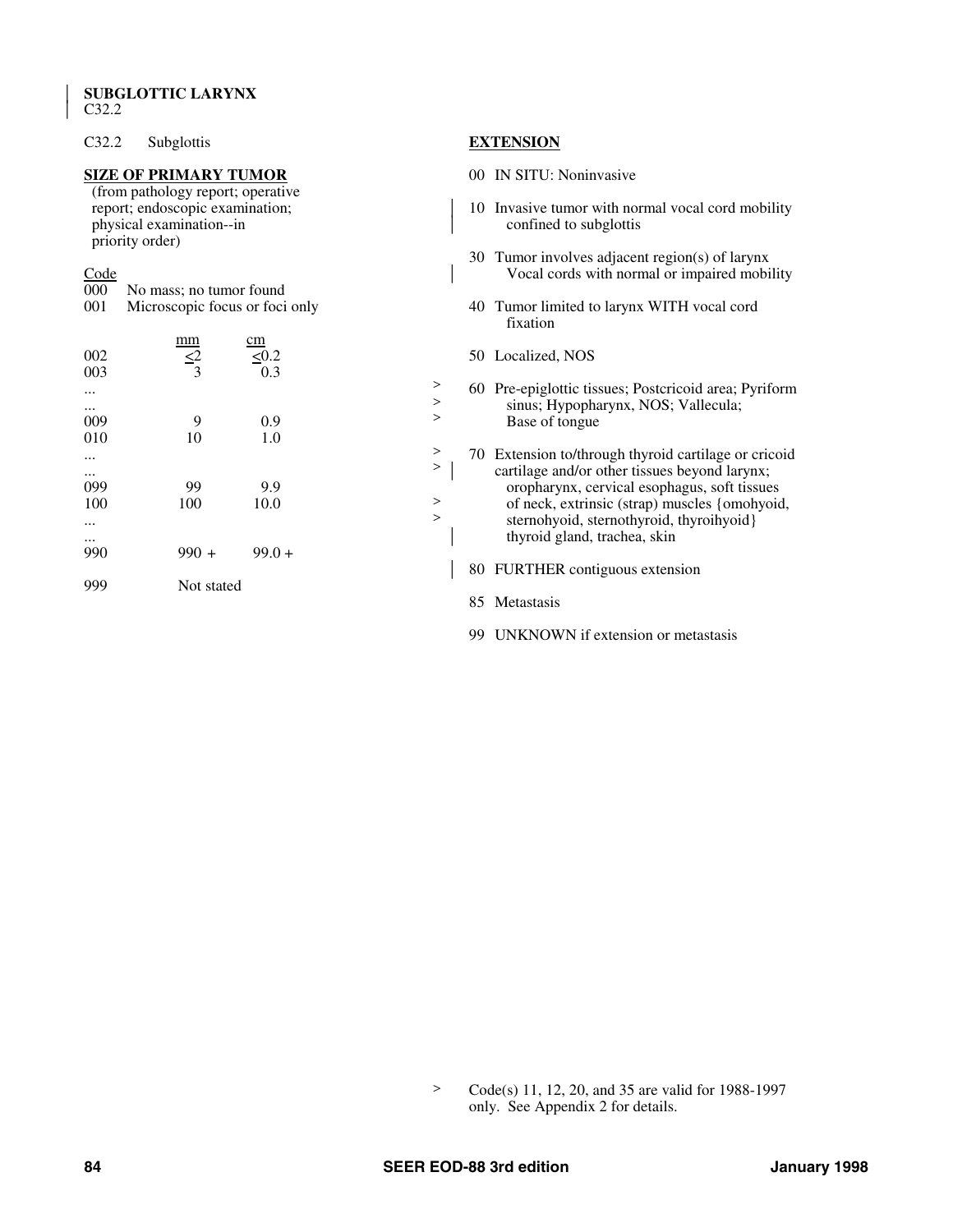0 No lymph node involvement

- - - - - - - - - - - - - - - - - -

REGIONAL Lymph Nodes (incl. contralateral or bilateral nodes)

Internal jugular (mid and lower deep cervical) jugulodigastric jugulo-omohyoid Anterior cervical: Prelaryngeal, pretracheal, | paratracheal, paralaryngeal, laterotracheal (recurrent laryngeal) Submandibular (submaxillary) Submental Cervical, NOS Regional lymph node(s), NOS

- 1 One positive ipsilateral node  $\leq$ 3 cm in greatest diameter
- 2 One positive ipsilateral node  $>$ 3 and  $\leq$ 6 cm in greatest diameter
- 3 Multiple positive ipsilateral nodes  $\leq 6$  cm
- 4 Ipsilateral, node size not stated
- 5 Bilateral and/or contralateral positive nodes  $\leq 6$  cm or size not stated
- 6 Any positive node(s), at least one  $>6$  cm

- - - - - - - - - - - - - - - - - -

>

DISTANT Lymph Nodes

7 Other than above

- - - - - - - - - - - - - - - - - -

- 8 Lymph Nodes, NOS
- 9 UNKNOWN; not stated

**Note 1**: If laterality is not specified, assume nodes are ipsilateral.

Note 2: Measure the size of the metastasis in the lymph node to determine codes 1-6, not the size of the lymph node itself.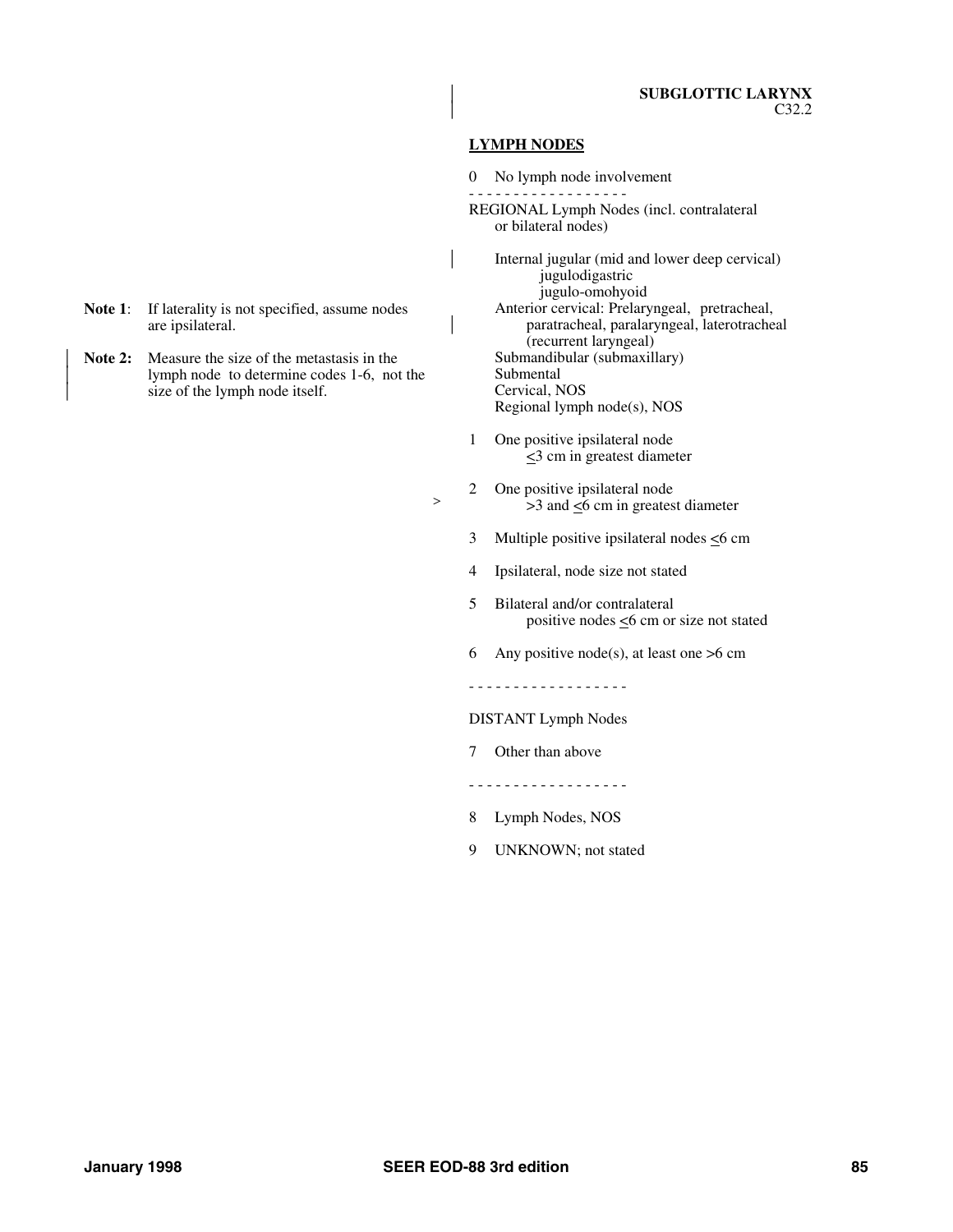#### | **LARYNX, OVERLAPPING LESION OR NOT OTHERWISE SPECIFIED (New scheme 1/1/98)** | C32.3, C32.8-C32.9

| C <sub>32.3</sub><br>C32.8        | Laryngeal cartilage                                                                              |                              | <b>EXTENSION</b>                                                                                 |                                                                                                                                             |  |  |
|-----------------------------------|--------------------------------------------------------------------------------------------------|------------------------------|--------------------------------------------------------------------------------------------------|---------------------------------------------------------------------------------------------------------------------------------------------|--|--|
| C32.9                             | Larynx, NOS                                                                                      | Overlapping lesion of larynx | 00 IN SITU: Noninvasive                                                                          |                                                                                                                                             |  |  |
|                                   | <b>SIZE OF PRIMARY TUMOR</b>                                                                     |                              | 10 Invasive tumor confined to site of origin                                                     |                                                                                                                                             |  |  |
|                                   | (from pathology report; operative<br>report; endoscopic examination;<br>physical examination--in |                              | 20 Tumor involves: More than one<br>subsite without fixation or NOS                              |                                                                                                                                             |  |  |
|                                   | priority order)                                                                                  |                              |                                                                                                  | 30 Tumor involves adjacent region(s) of larynx                                                                                              |  |  |
| <u>Code</u><br>000                | No mass; no tumor found                                                                          |                              | 35 Impaired vocal cord mobility                                                                  |                                                                                                                                             |  |  |
| 001                               | Microscopic focus or foci only                                                                   |                              | 40 Tumor limited to larynx WITH vocal cord<br>fixation                                           |                                                                                                                                             |  |  |
| 002                               | $\mathbf{mm}$<br>$\frac{1}{3}$                                                                   | cm<br>$\overline{50.2}$      | 50 Localized, NOS                                                                                |                                                                                                                                             |  |  |
| 003<br>$\cdots$<br>009<br>010<br> | 9<br>10                                                                                          | 0.3<br>0.9<br>1.0            | 60 Pre-epiglottic tissues<br>Postcricoid area<br>Pyriform sinus<br>Hypopharynx, NOS<br>Vallecula |                                                                                                                                             |  |  |
| $\cdots$<br>099<br>100<br>        | 99<br>100                                                                                        | 9.9<br>10.0                  | $\, >$<br>$\,>$                                                                                  | 70 Extension to/through thyroid cartilage or cricoid<br>cartilage and/or oropharynx, cervical<br>esophagus, soft tissues of neck, extrinsic |  |  |
| $\cdots$<br>990                   | $990+$                                                                                           | $99.0 +$                     | $\rm{>}$<br>$\geq$<br>gland, trachea                                                             | (strap) muscles {omohyoid, sternohyoid,<br>sternothyroid, thyroihyoid}, skin, thyroid                                                       |  |  |
| 999                               | Not stated                                                                                       |                              | 80 FURTHER extension                                                                             |                                                                                                                                             |  |  |
|                                   |                                                                                                  |                              | 85 Metastasis                                                                                    |                                                                                                                                             |  |  |

- 99 UNKNOWN if extension or metastasis
- $\geq$ Code(s) 11and 12 are only valid for cases diagnosed 1988-1997. See Appendix 2 for details.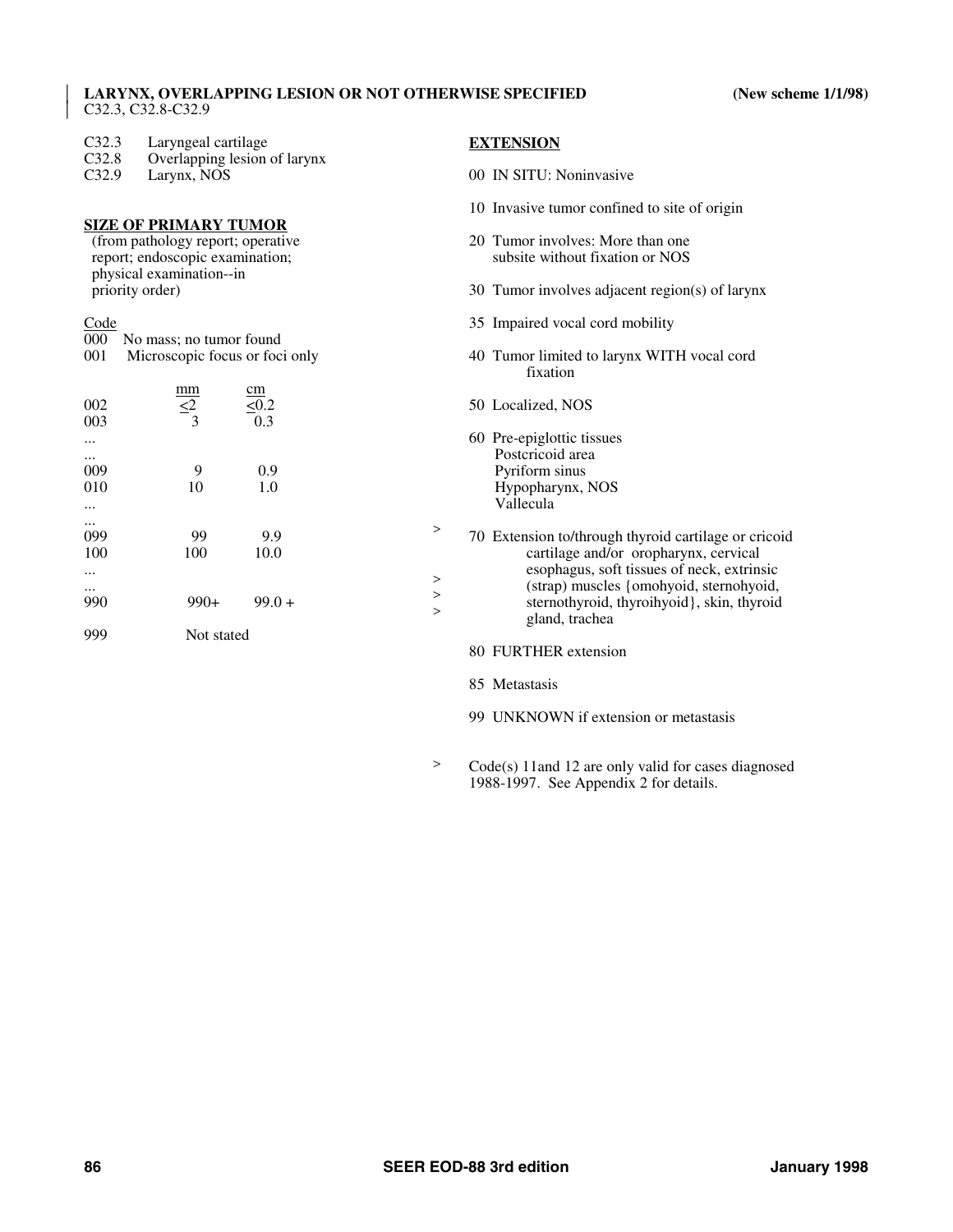#### **LARYNX, OVERLAPPING LESION OR NOS** C32.3, C32.8-C32.9

# **LYMPH NODES**

- 0 No lymph node involvement - - - - - - - - - - - - - - - - - - REGIONAL Lymph Nodes (incl. contralateral or bilateral nodes) Internal jugular (upper, mid and lower deep cervical) jugulodigastric jugulo-omohyoid Anterior cervical: Prelaryngeal, pretracheal, paratracheal, paralaryngeal, laterotracheal (recurrent laryngeal) Submandibular (submaxillary) Submental Cervical, NOS Regional lymph node(s), NOS
- 1 One positive ipsilateral node  $\leq$ =3 cm in greatest diameter
- 2 One positive ipsilateral node  $>$ 3 and  $\leq$ 6 cm in greatest diameter
- 3 Multiple positive ipsilateral nodes <=6 cm
- 4 Ipsilateral, node size not stated
- 5 Bilateral and/or contralateral positive nodes <=6 cm or size not stated
- 6 Any positive node(s), at least one >6 cm

- - - - - - - - - - - - - - - - - -

DISTANT Lymph Nodes

7 Other than above

- - - - - - - - - - - - - - - - - -

- 8 Lymph Nodes, NOS
- 9 UNKNOWN; not stated
- Note 1: If laterality is not specified, assume nodes are ipsilateral.
- lymph node to determine codes 1-6, not the  $\frac{1}{2}$ **Note 2:** Measure the size of the metastasis in the size of the lymph node itself.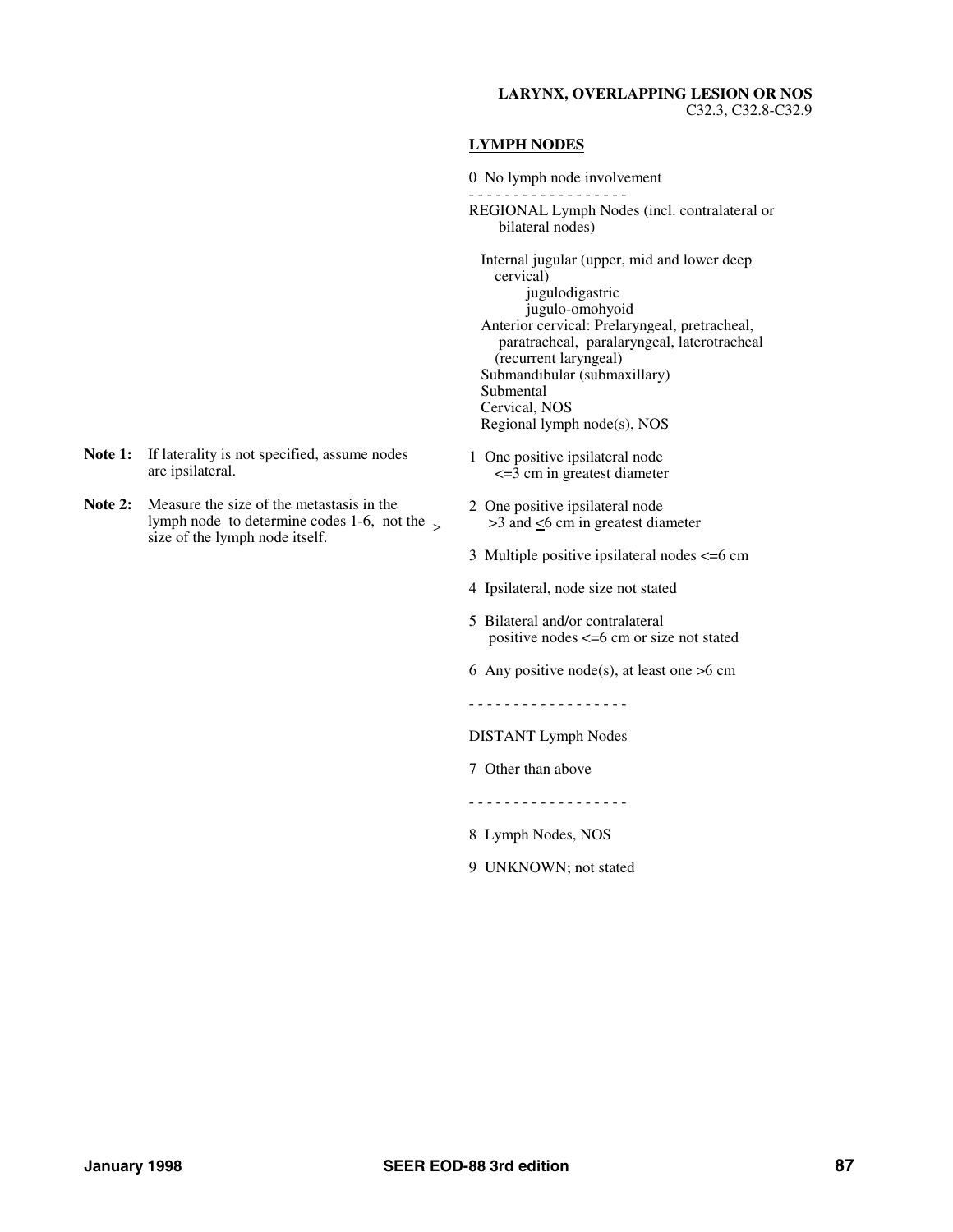# **TRACHEA**

C33.9

C33.9 Trachea

# **SIZE OF PRIMARY TUMOR**

 (from pathology report; operative report; endoscopic examination; radiographic report--in priority order)

#### **Code**

- 000 No mass; no tumor found
- 001 Microscopic focus or foci only

| 002<br>003     | mm<br>$\frac{2}{3}$ | $\mathbf{cm}$<br>$\leq 0.2$<br>0.3 |
|----------------|---------------------|------------------------------------|
|                |                     |                                    |
| <br>009<br>010 | 9<br>10             | 0.9<br>1.0                         |
|                |                     |                                    |
| <br>099<br>100 | 99<br>100           | 9.9<br>10.0                        |
| <br>990        | $990 +$             | $99.0 +$                           |
| 999            | Not stated          |                                    |

# **EXTENSION**

- 00 IN SITU: Noninvasive
- 10 Invasive tumor confined to trachea
- 30 Localized, NOS
- 40 Adjacent connective tissue | Brachiocephalic vein, common carotid arteries, | carotid sheath, jugular arch, arch of aorta, recurrent laryngeal nerve, azygos vein, right vagus nerve, subclavian arteries, left vagus and phrenic nerves, pretracheal fascia
- 60 Adjacent organs/structures Sternum, thymus, esophagus, pleura, cricoid cartilage, right and left main bronchi, thyroid | gland, vertebral column
- 80 FURTHER contiguous extension
- 85 Metastasis
- 99 UNKNOWN if extension or metastasis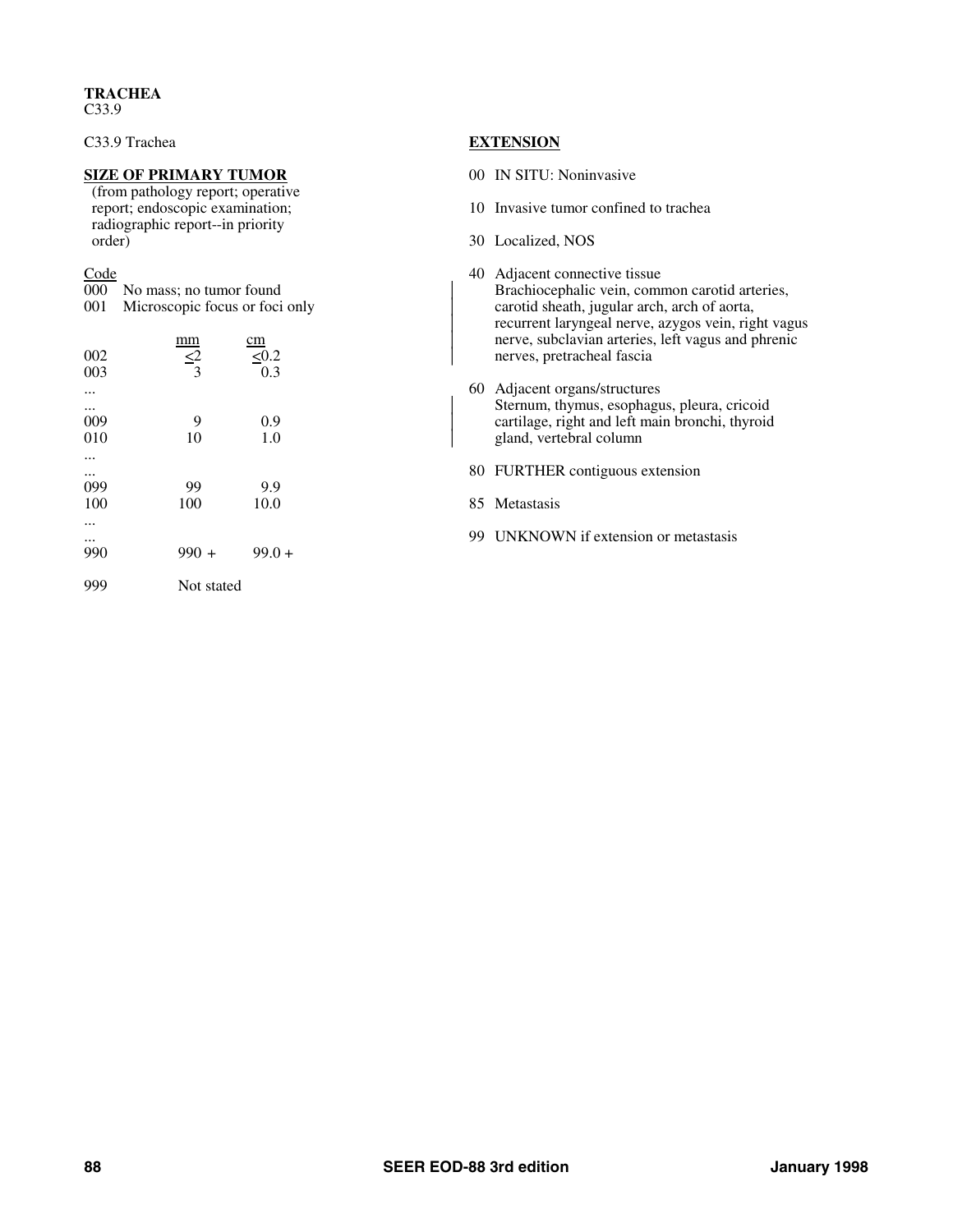- 0 No lymph node involvement
- - - - - - - - - -
- 1 REGIONAL Lymph Nodes | Pretracheal | Paratracheal | Tracheal, NOS | Posterior mediastinal | Mediastinal, NOS Regional lymph node(s), NOS
- - - - - - - - - -
- 7 DISTANT Lymph Nodes
- - - - - - - - - -
- 8 Lymph Nodes, NOS
- 9 UNKNOWN; not stated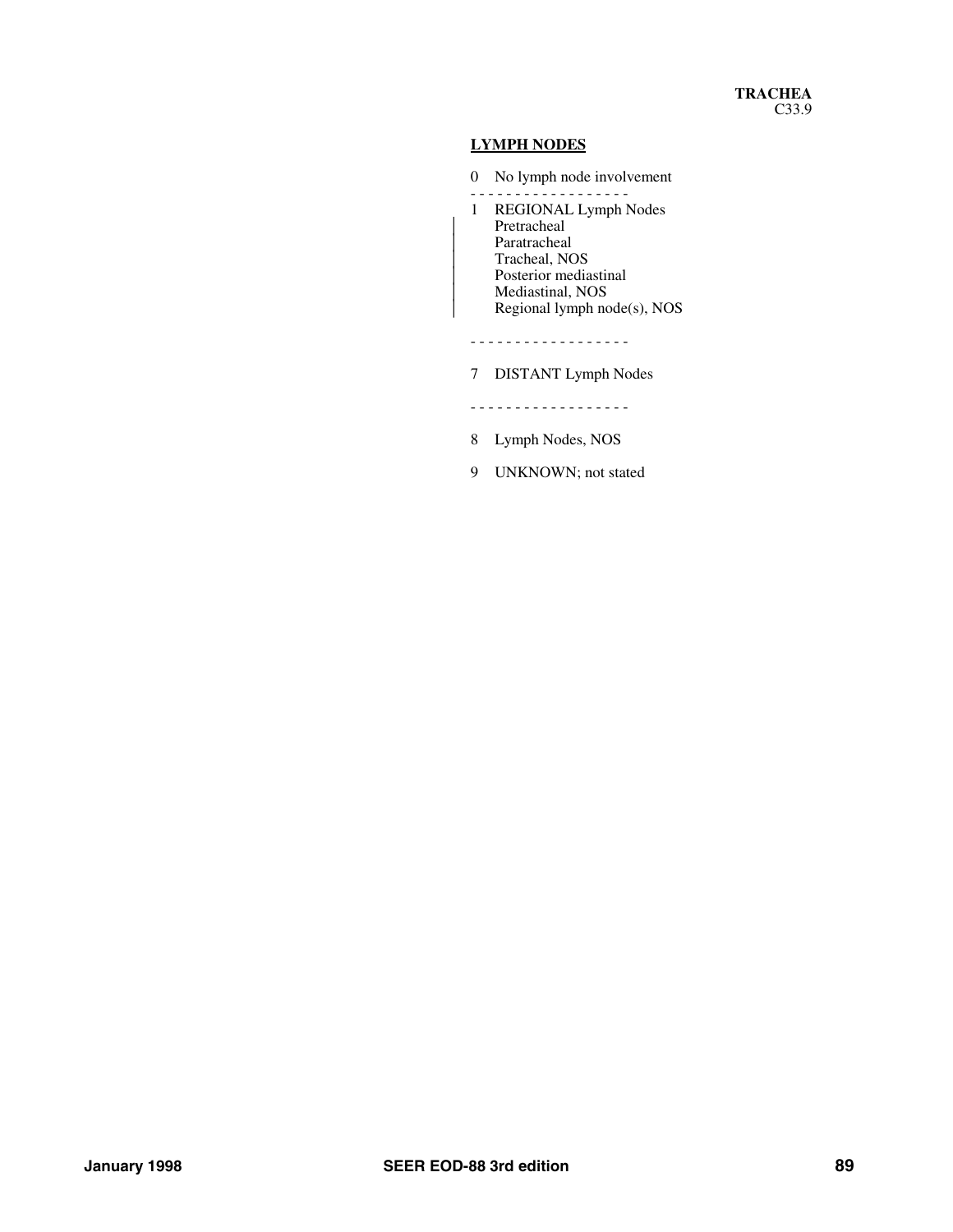# **BRONCHUS AND LUNG**

C34.0-C34.3, C34.8-C34.9

| C <sub>34.0</sub> | Main bronchus, incl. carina | <> |
|-------------------|-----------------------------|----|
| C <sub>34.1</sub> | Upper lobe, incl. lingula   | <> |
| C <sub>34.2</sub> | Middle lobe                 | <> |
| C <sub>34.3</sub> | Lower lobe                  | <> |
| C <sub>34.8</sub> | Overlapping lesion of lung  | <> |
| C <sub>34.9</sub> | Lung, NOS                   | ↷  |
|                   |                             |    |

<> Laterality must be coded for this site (except carina).

#### **SIZE OF PRIMARY TUMOR**

- (from pathology report; operative report; endoscopic examination; radiographic report--in priority order)
- Note 1: Do not code size of hilar mass unless | primary is stated to be in the hilum.
- 000 No primary tumor found
- 001 Microscopic focus or foci only
- 002 Malignant cells present in
	- bronchopulmonary secretions

|          | <u>mm</u><br>$\overline{5}$ | <u>cm</u><br>$\overline{50.3}$ |  |
|----------|-----------------------------|--------------------------------|--|
| 003      |                             |                                |  |
|          |                             |                                |  |
| 009      | 9                           | 0.9                            |  |
| 010      | 10                          | 1.0                            |  |
|          |                             |                                |  |
| <br>099  | 99                          | 9.9                            |  |
| 100      | 100                         | 10.0                           |  |
|          |                             |                                |  |
| $\cdots$ | $990 +$                     |                                |  |
| 990      |                             | $99.0 +$                       |  |
| 998      |                             | Diffuse (entire lobe or lung)  |  |
|          | Not stated                  |                                |  |

- Note 2: Assume tumor > 2 cm from carina if lobectomy, segmental resection, or wedge resection is done.
- **Note 3:** If no mention is made of the opposite lung on a chest x-ray, assume it is not involved.
- Note 4: "Bronchopneumonia" is not the same thing as "obstructive pneumonitis" and should not be coded as such.

## **EXTENSION**

- 00 IN SITU: Noninvasive; intraepithelial
- 10 Tumor confined to one lung (excl. primary in MSB)
- 20 Tumor involving main stem bronchus  $\geq$  2 cm from carina (primary in lung or MSB) | Extension to mainstem bronchus, NOS
- 25 Primary confined to the carina
- 30 Localized, NOS
- 40 Extension to: Pleura, visceral or NOS Pulmonary ligament Atelectasis/obstructive pneumonitis involving < entire lung (or NOS) WITHOUT pleural effusion
- 50 Tumor of/involving main stem bronchus <2.0 cm from carina
- 60 Extension to: Chest (thoracic) wall Parietal pericardium or NOS Parietal (mediastinal) pleura Brachial plexus from superior sulcus or Pancoast tumor (superior sulcus syndrome) Diaphragm Atelectasis/obstructive pneumonitis involving entire lung
- $65$  Separate tumor nodule(s) in the SAME lobe.

70 Carina; trachea; esophagus Mediastinum, extrapulmonary or NOS Major blood vessel(s): Pulmonary artery or vein; superior vena cava (SVC syndrome); aorta; azygos vein Nerve(s): Recurrent laryngeal (vocal cord paralysis); vagus; phrenic; cervical sympathetic (Horner's syndrome)

Note 5: An involved pulmonary artery/vein in the mediastinum is coded to 70 (involvement of major blood vessel). However, if the involvement of the artery/vein appears to be | only within lung tissue and not in the mediastinum, it would not be coded to 70.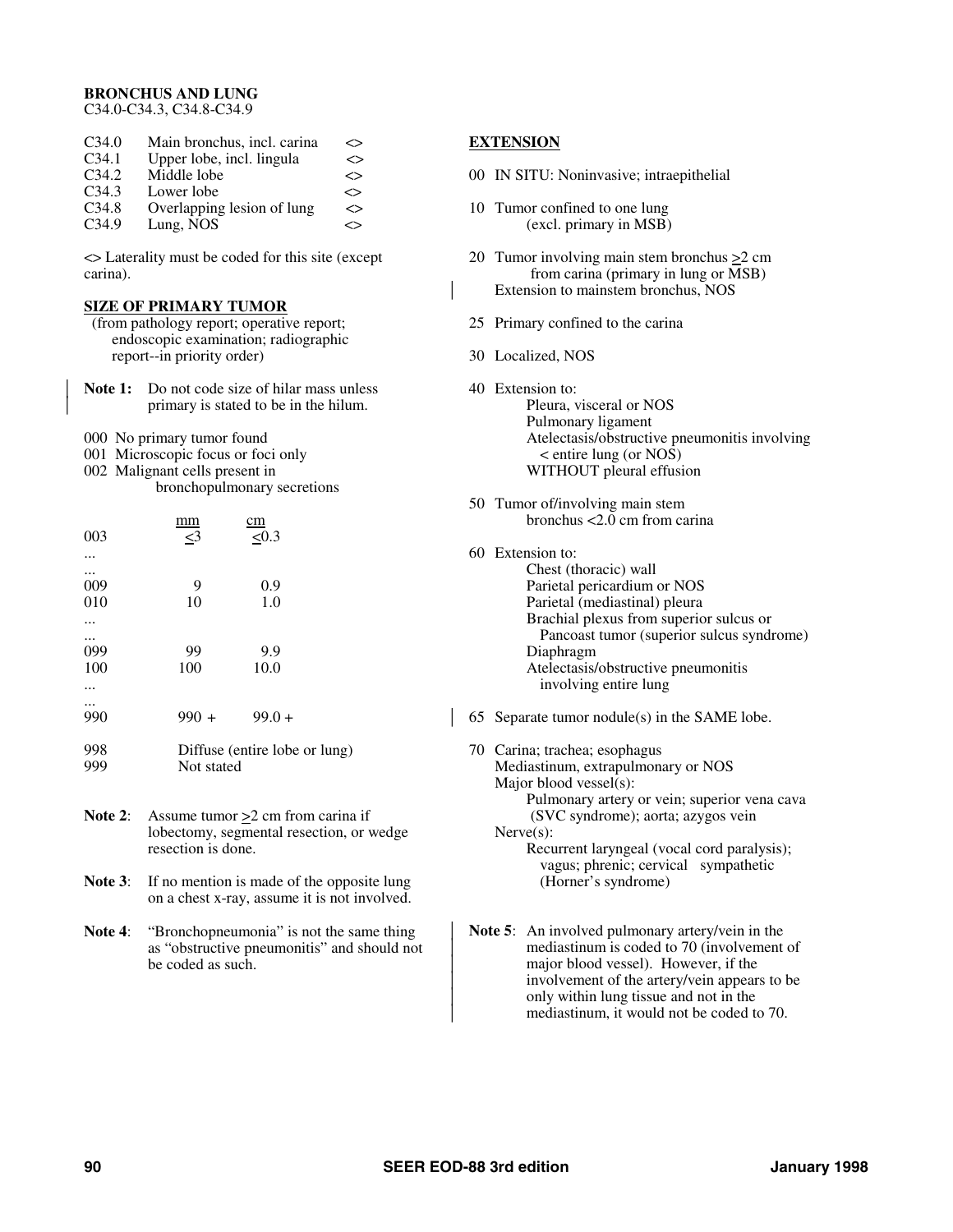#### **EXTENSION** (cont.)

- 71 Heart Visceral pericardium
- 72 Malignant pleural effusion Pleural effusion, NOS
- 73 Adjacent rib
- 75 Sternum Vertebra(e) Skeletal muscle Skin of chest
- | 77 Separate tumor nodule(s) in different lobe
- 78 Contralateral lung Contralateral MSB Separate tumor  $module(s)$  in contralateral lung
- | 79 Pericardial effusion, NOS; malignant | pericardial effusion
- 80 FURTHER contiguous extension
- 85 Metastasis

> > >

- 99 UNKNOWN if extension or metastasis
- **Note 6:** Ignore pleural effusion which is negative for tumor. Assume that a pleural effusion is negative if a resection is done.

# **LYMPH NODE NOTES**

- **Note 7**: If at mediastinoscopy/x-ray the description is mass/adenopathy/enlargement of any of the lymph nodes named in Lymph Nodes | code 2 (for example, paraesophageal | adenopathy), assume that it is involved mediastinal nodes.
- Note 8: The words "no evidence of spread" or "remaining examination negative" are sufficient information to consider regional lymph nodes negative in the absence of any statement about nodes.
	- **Note 9**: AJCC (TNM) classifies the lymph nodes in code 6 to N3.

# **LYMPH NODES**

- 0 No lymph node involvement - - - - - - - - - - - - - - - - - - REGIONAL Lymph Nodes (Ipsilateral)
- 1 Intrapulmonary (incl. interlobar, lobar, segmental) Hilar (proximal lobar) Peribronchial
- 2 Subcarinal Carinal Mediastinal, anterior, posterior, NOS Peri/paratracheal (incl. tracheobronchial, lower peritracheal, azygos) Pre- and retrotracheal (incl. precarinal) Peri/paraesophageal Aortic (above diaphragm) (incl. peri/para-aortic, subaortic, aortico-pulmonary window, ascending aorta or phrenic) Pulmonary ligament Pericardial
- 5 Regional lymph node(s), NOS
- 6 Contralateral hilar or mediastinal (incl. bilateral) Supraclavicular (transverse cervical), ipsilateral or contralateral Scalene, ipsilateral or contralateral
- - - - - - - - - -
- DISTANT Lymph Nodes
- 7 Other than above (incl. cervical neck nodes)
- - - - - - - - - -
- 8 Lymph Nodes, NOS
- 9 UNKNOWN; not stated
- Note 10: "Vocal cord paralysis," "superior vena cava syndrome," and "compression of the trachea or the esophagus" are classified as mediastinal lymph node involvement unless there is a statement of involvement by direct extension from the primary tumor.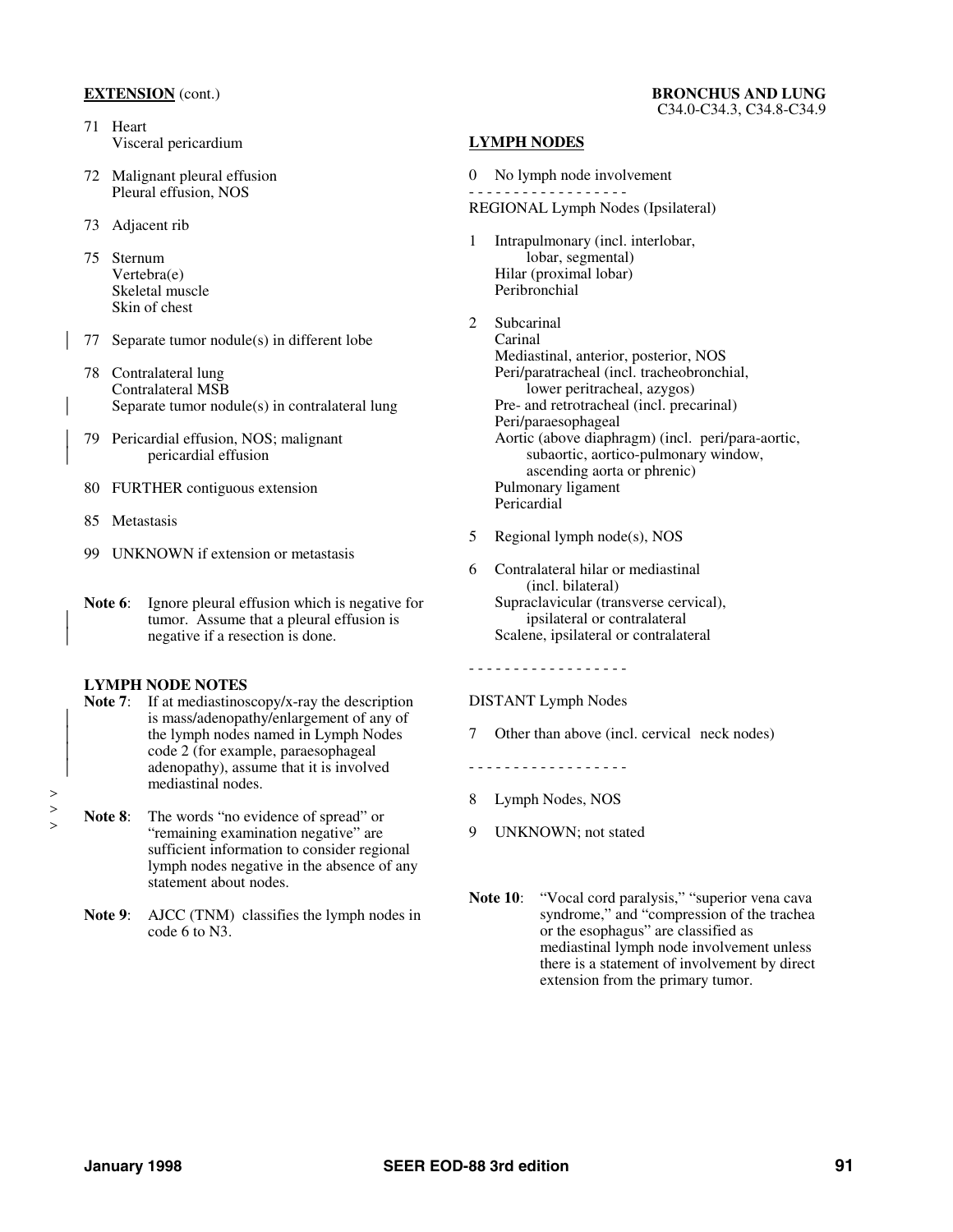# **HEART, MEDIASTINUM**

C38.0-C38.3, C38.8

| C38.0                                           | Heart                                                                                                 |                                          |    | <b>EXTENSION</b>                            |
|-------------------------------------------------|-------------------------------------------------------------------------------------------------------|------------------------------------------|----|---------------------------------------------|
| C <sub>38.1</sub><br>C <sub>38.2</sub><br>C38.3 | Anterior mediastinum<br>Posterior mediastinum<br>Mediastinum, NOS                                     |                                          |    | 10 Invasive tumor                           |
| C <sub>38.8</sub>                               | and pleura                                                                                            | Overlapping lesion of heart, mediastinum |    | 30 Localized, NOS                           |
|                                                 |                                                                                                       |                                          |    | 40 Adjacent connec<br>See definition of     |
|                                                 | <b>SIZE OF PRIMARY TUMOR</b><br>(from pathology report; operative)<br>report; radiographic report--in |                                          |    | Heart:<br>viscera                           |
|                                                 | priority order)                                                                                       |                                          |    | 60 Adjacent organs                          |
| Code<br>000                                     | No mass; no tumor found                                                                               |                                          |    | Heart: parietal<br>vena cava                |
| 001                                             | Microscopic focus or foci only                                                                        |                                          |    | <b>Mediastinum:</b>                         |
| 002                                             | mm                                                                                                    | cm<br>< 0.2                              |    | thymus, pe<br>trachea, de                   |
| 003<br><br>                                     |                                                                                                       | 0.3                                      |    | arteries, lar<br>sympatheti<br>parietal ple |
| 009                                             | 9                                                                                                     | 0.9                                      |    |                                             |
| 010                                             | 10                                                                                                    | 1.0                                      | 80 | <b>FURTHER</b> cont                         |
| <br><br>099                                     | 99                                                                                                    | 9.9                                      |    | 85 Metastasis                               |
| 100                                             | 100                                                                                                   | 10.0                                     |    | 99 UNKNOWN if                               |
|                                                 |                                                                                                       |                                          |    |                                             |
| <br>990                                         | $990 +$                                                                                               | $99.0 +$                                 |    |                                             |
| 999                                             | Not stated                                                                                            |                                          |    |                                             |

- or confined to site of origin
- 
- ective tissue  $of$  connective tissue on page ix.

ral pericardium (epicardium)

ns/structures

al pericardium, ascending aorta,

| **Mediastinum:** visceral pleura of lung, sternum, | thymus, pericardium, esophagus, vertebrae, | trachea, descending aorta; large (named) | arteries, large (named) veins, thoracic duct, etic nerve trunks, phrenic nerves, <sub>leura</sub>

- ntiguous extension
- if extension or metastasis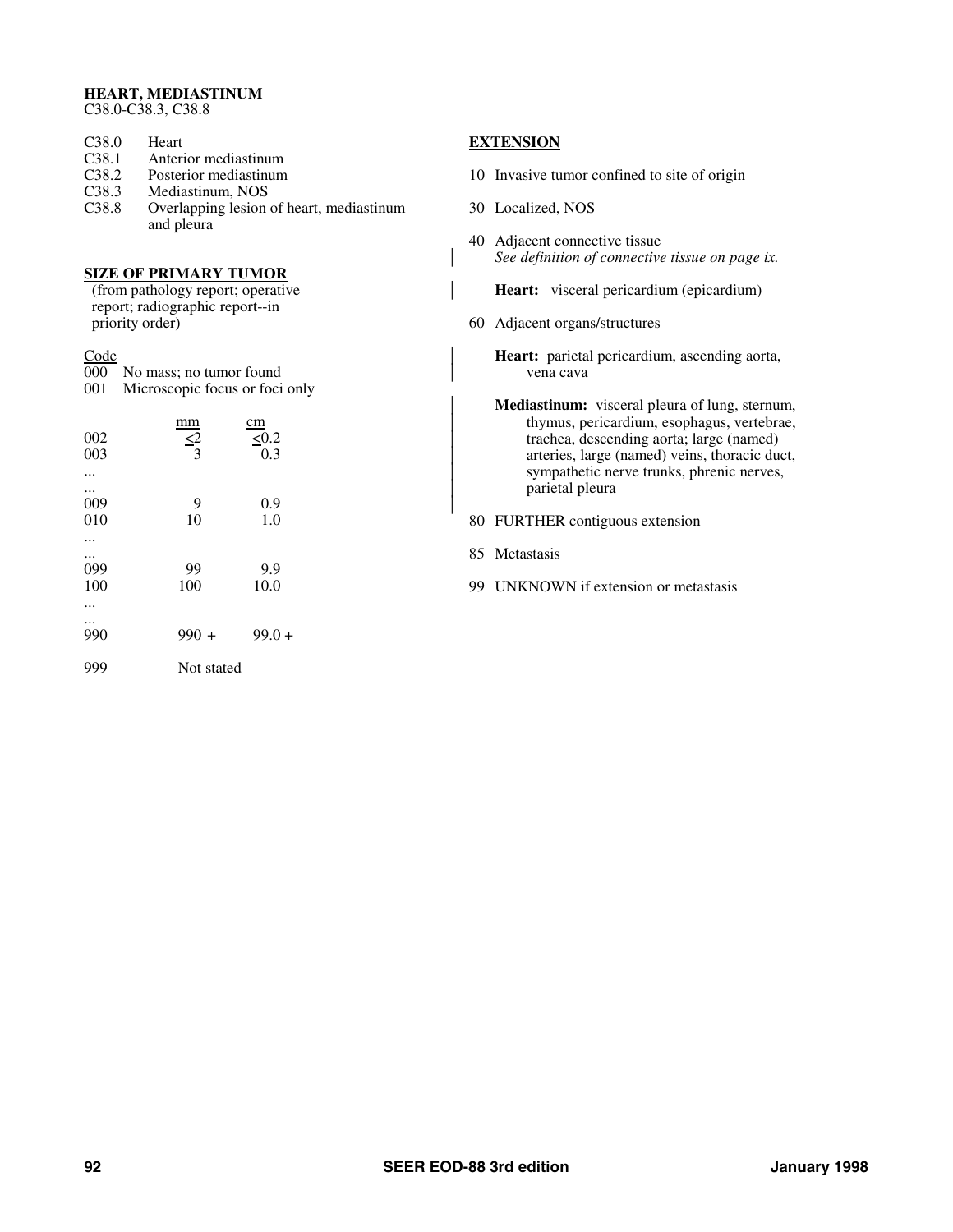- 0 No lymph node involvement
- - - - - - - - - -
- 1 REGIONAL Lymph Nodes | Subcarinal | Carinal | Mediastinal, anterior, posterior, NOS | Peri/paratracheal (incl. tracheobronchial, | lower peritracheal, azygos) Pre- and retrotracheal (incl. precarinal) | Peri/paraesophageal | Aortic (above diaphragm) (incl. peri/para-aortic, subaortic, aortico-pulmonary window, ascending aorta or phrenic) | Pulmonary ligament Pericardial Regional lymph node(s), NOS

- - - - - - - - - - - - - - - - - -

- 7 DISTANT Lymph Nodes
- - - - - - - - - -
- 8 Lymph Nodes, NOS
- 9 UNKNOWN; not stated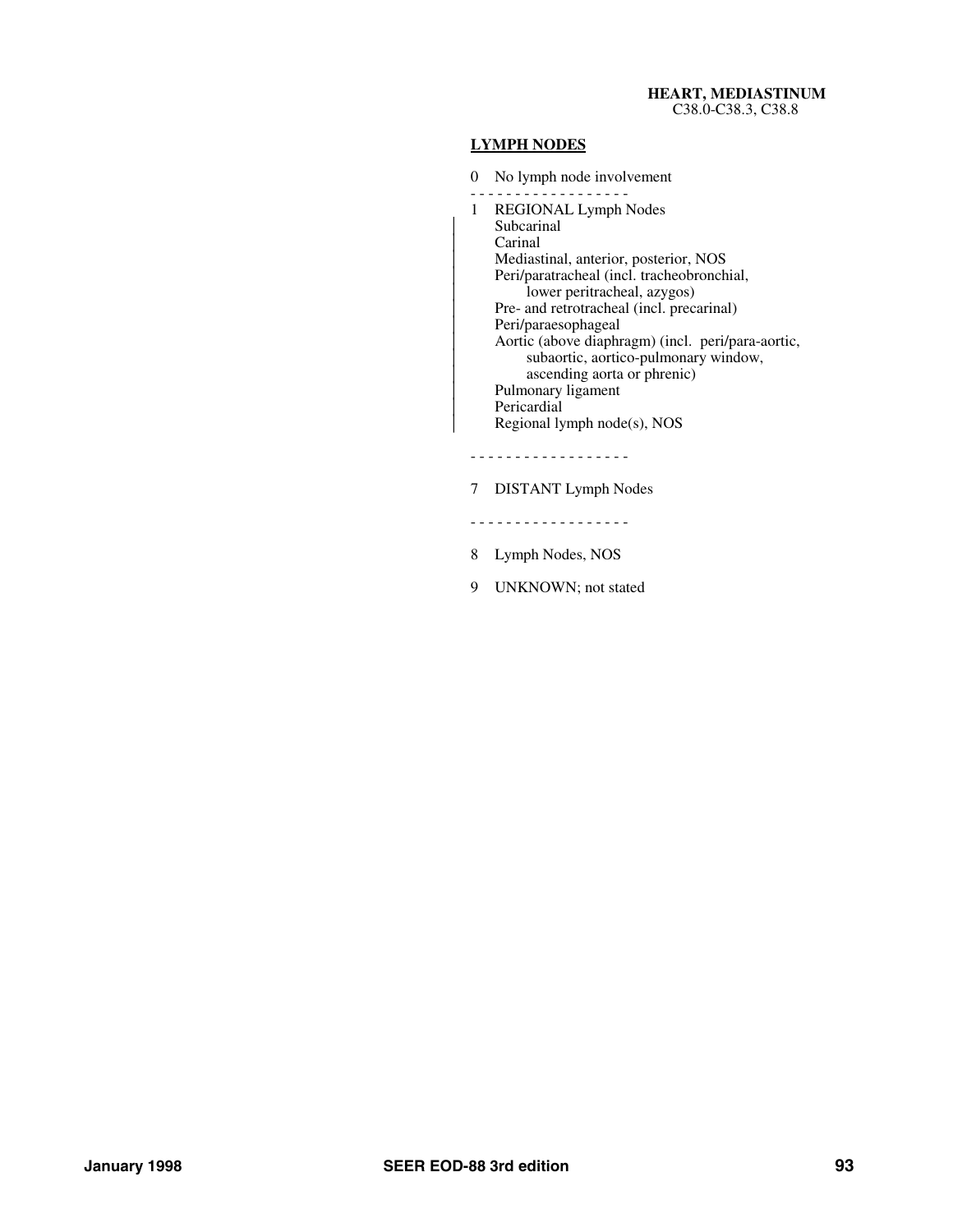#### **PLEURA** C38.4

| C <sub>38.4</sub>      |                                                                     | Pleura, NOS (incl. visceral and parietal) |        | <b>EXTENSION</b>                                                                                                                     |
|------------------------|---------------------------------------------------------------------|-------------------------------------------|--------|--------------------------------------------------------------------------------------------------------------------------------------|
|                        | ◇<br><> Laterality must be coded for this site.                     |                                           |        | 10 Invasive tumor (mesothelioma) confined to pleura<br>Ipsilateral parietal and/or visceral pleura                                   |
|                        | <b>SIZE OF PRIMARY TUMOR</b><br>(from pathology report; operative   |                                           |        | 20 Mesothelioma WITH nodule(s) beneath<br>visceral pleural surface                                                                   |
|                        | report; endoscopic examination;<br>radiographic report--in priority |                                           |        | 30 Localized, NOS                                                                                                                    |
| order)                 |                                                                     |                                           |        | 40 Adjacent connective tissue<br>Pericardium                                                                                         |
| Code<br>000            | No mass; no tumor found                                             |                                           |        | Endothoracic fascia                                                                                                                  |
| 001                    | Microscopic focus or foci only                                      |                                           | $\geq$ | 42 Diaphragm                                                                                                                         |
| 002<br>003<br>         | mm<br>$\frac{2}{3}$                                                 | cm<br>< 0.2<br>0.3                        |        | 50 Mesothelioma nodule(s) which have<br>broken through the visceral<br>pleural surface to the lung<br>surface; lung involvement, NOS |
| $\cdots$<br>009<br>010 | 9<br>10                                                             | 0.9<br>1.0                                | $\, >$ | 60 Extension to adjacent organs/structures such as:<br>Chest wall<br>Rib                                                             |
| <br><br>099<br>100     | 99<br>100                                                           | 9.9<br>10.0                               | $\gt$  | Heart muscle<br>Mediastinal organs or tissues                                                                                        |
| .<br>$\cdots$          |                                                                     |                                           |        | 70 Mesothelioma WITH malignant<br>pleural fluid; pleural effusion                                                                    |
| 990                    | $990 +$                                                             | $99.0 +$                                  |        | 78 Contralateral pleura, lung                                                                                                        |
| 999                    | Not stated                                                          |                                           |        | 80 FURTHER contiguous extension<br>Intra-abdominal organs, cervical tissues,<br>peritoneum                                           |
|                        |                                                                     |                                           |        | 85 Metastasis                                                                                                                        |

99 UNKNOWN if extension or metastasis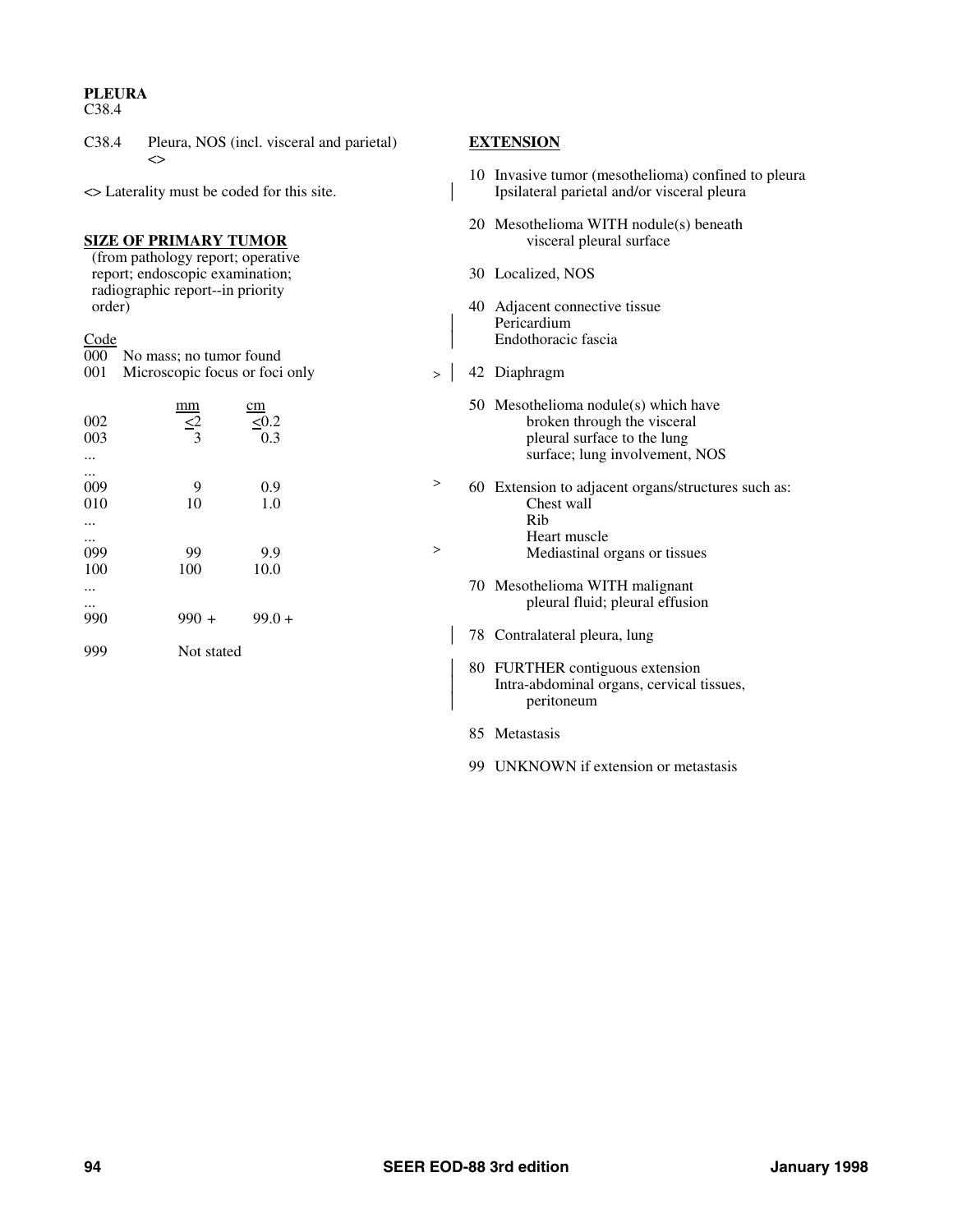0 No lymph node involvement - - - - - - - - - - - - - - - - - - | REGIONAL Lymph Nodes (Ipsilateral) | 1 Intrapulmonary (incl. interlobar, | lobar, segmental) | Hilar (proximal lobar) | Peribronchial | 2 Subcarinal | Carinal | Mediastinal, anterior, posterior, NOS | Peri/paratracheal (incl. tracheobronchial, lower peritracheal, azygos) Pre- and retrotracheal (incl. precarinal) | Peri/paraesophageal | Aortic (above diaphragm) (incl. peri/para-aortic, subaortic, aortico-pulmonary window, ascending aorta or phrenic) | Pulmonary ligament | Pericardial | 5 Regional lymph node(s), NOS | 6 Contralateral hilar or mediastinal (incl. bilateral) | Supraclavicular (transverse cervical), ipsilateral or contralateral Scalene, ipsilateral or contralateral - - - - - - - - - - - - - - - - - - 7 DISTANT Lymph Nodes

- - - - - - - - - - 8 Lymph Nodes, NOS
- 9 UNKNOWN; not stated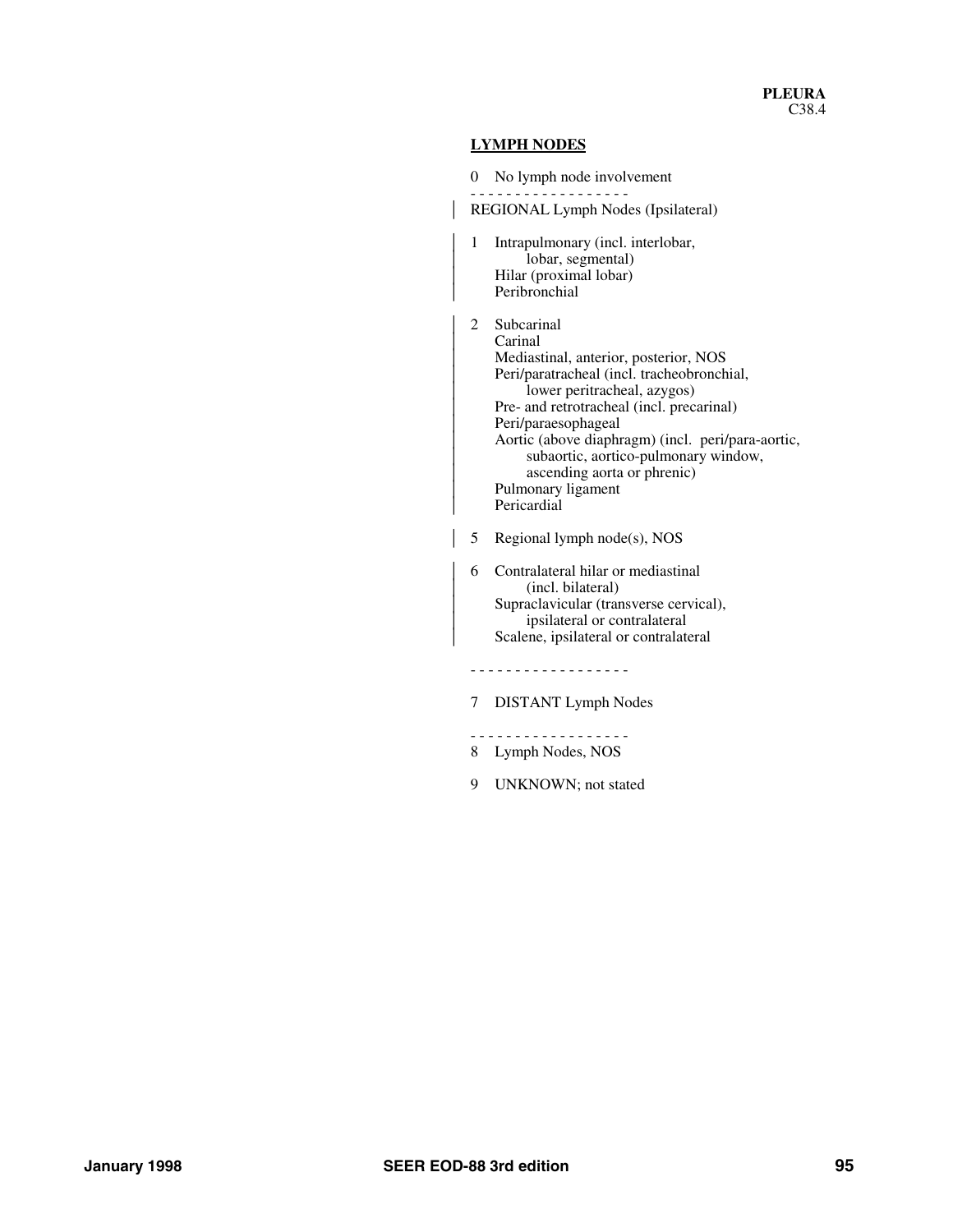#### **OTHER AND ILL-DEFINED RESPIRATORY SITES AND INTRATHORACIC ORGANS** C39.0, C39.8-C39.9

| C <sub>39.0</sub> |                                                    | Upper respiratory tract, NOS                 |    | <b>EXTENSION</b>                                |
|-------------------|----------------------------------------------------|----------------------------------------------|----|-------------------------------------------------|
| C39.8             | intrathoracic organs                               | Overlapping lesion of respiratory system and | 10 | Invasive tumor confined to site of origin       |
| C39.9             |                                                    | Ill-defined sites within respiratory system  |    |                                                 |
|                   |                                                    |                                              | 30 | Localized, NOS                                  |
|                   |                                                    |                                              |    |                                                 |
|                   | <b>SIZE OF PRIMARY TUMOR</b>                       |                                              | 40 | Adjacent connective tissue                      |
|                   | (from pathology report; operative                  |                                              |    | See definition of connective tissue on page ix. |
|                   | report; radiographic report--in<br>priority order) |                                              | 60 | Adjacent organs/structures                      |
|                   |                                                    |                                              |    | Visceral pleura of lung, sternum, thymus,       |
| Code              |                                                    |                                              |    | pericardium, esophagus, vertebrae, trachea,     |
| 000               | No mass; no tumor found                            |                                              |    | descending aorta, parietal pericardium, large   |
| 001               | Microscopic focus or foci only                     |                                              |    | (named) arteries, large (named) veins,          |
|                   |                                                    |                                              |    | thoracic duct, sympathetic nerve trunks,        |
|                   | mm                                                 | cm                                           |    | phrenic nerves, parietal pleura                 |
| 002               | $\frac{2}{3}$                                      | $\leq 0.2$                                   |    |                                                 |
| 003               |                                                    | 0.3                                          | 80 | FURTHER contiguous extension                    |
|                   |                                                    |                                              | 85 | Metastasis                                      |
| $\cdots$<br>009   | 9                                                  | 0.9                                          |    |                                                 |
| 010               | 10                                                 | 1.0                                          | 99 | UNKNOWN if extension or metastasis              |
|                   |                                                    |                                              |    |                                                 |
|                   |                                                    |                                              |    |                                                 |
| 099               | 99                                                 | 9.9                                          |    |                                                 |
| 100               | 100                                                | 10.0                                         |    |                                                 |
|                   |                                                    |                                              |    |                                                 |
| 990               | $990 +$                                            | $99.0 +$                                     |    |                                                 |
|                   |                                                    |                                              |    |                                                 |
| 999               | Not stated                                         |                                              |    |                                                 |
|                   |                                                    |                                              |    |                                                 |

#### **EXTENSION**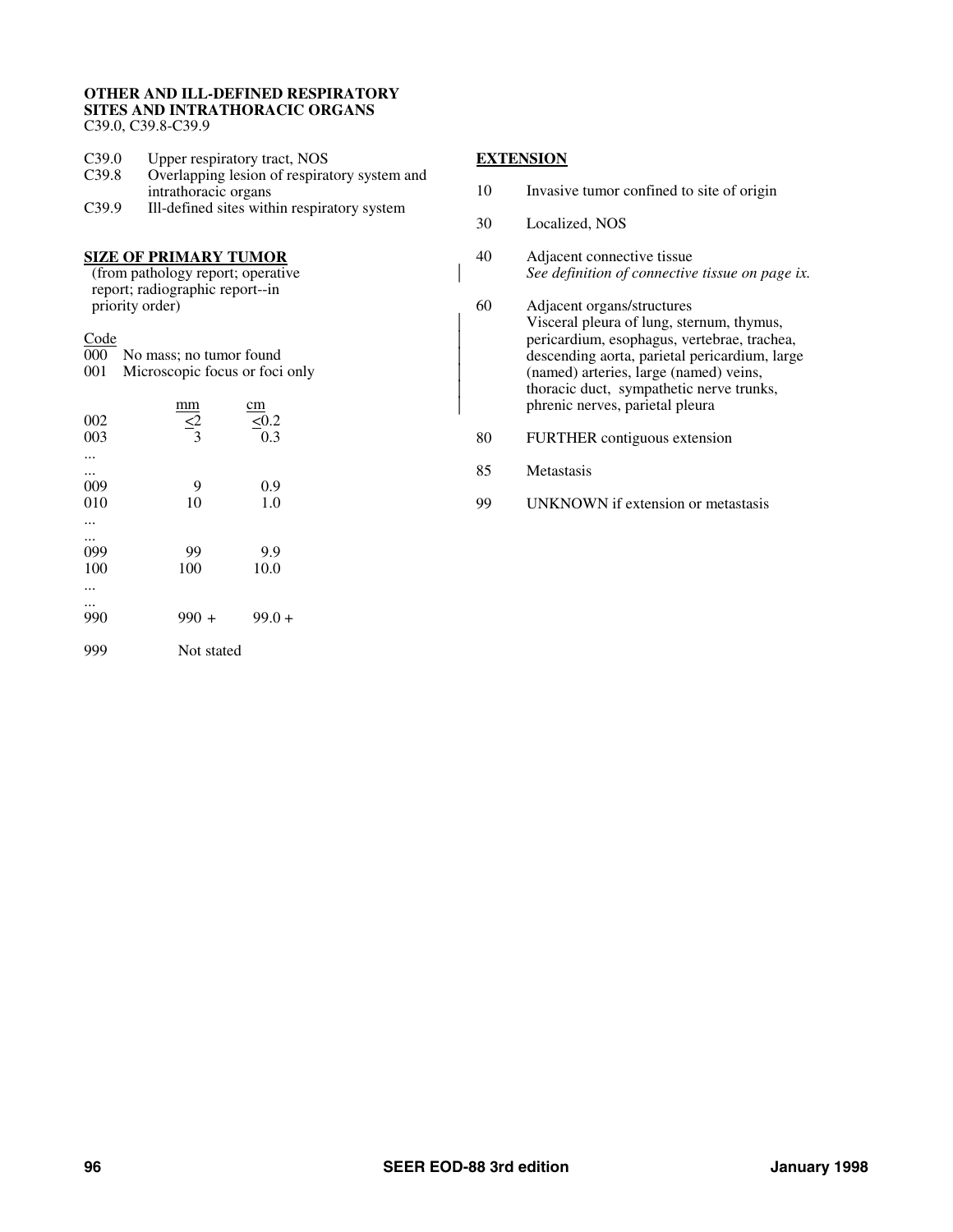#### **OTHER AND ILL-DEFINED RESPIRATORY SITES AND INTRATHORACIC ORGANS** C39.0, C39.8-C39.9

#### **LYMPH NODES**

0 No lymph node involvement

- - - - - - - - - - - - - - - - - - 1 REGIONAL Lymph Nodes | Subcarinal | Carinal | Mediastinal, anterior, posterior, NOS | Peri/paratracheal (incl. tracheobronchial, | lower peritracheal, azygos) Pre- and retrotracheal (incl. precarinal) | Peri/paraesophageal | Aortic (above diaphragm) (incl. peri/para-aortic, subaortic, aortico-pulmonary window, ascending aorta or phrenic) | Pulmonary ligament Pericardial Regional lymph node(s), NOS

- - - - - - - - - - - - - - - - - -

- 7 DISTANT Lymph Nodes
- - - - - - - - - - 8 Lymph Nodes, NOS
- 9 UNKNOWN; not stated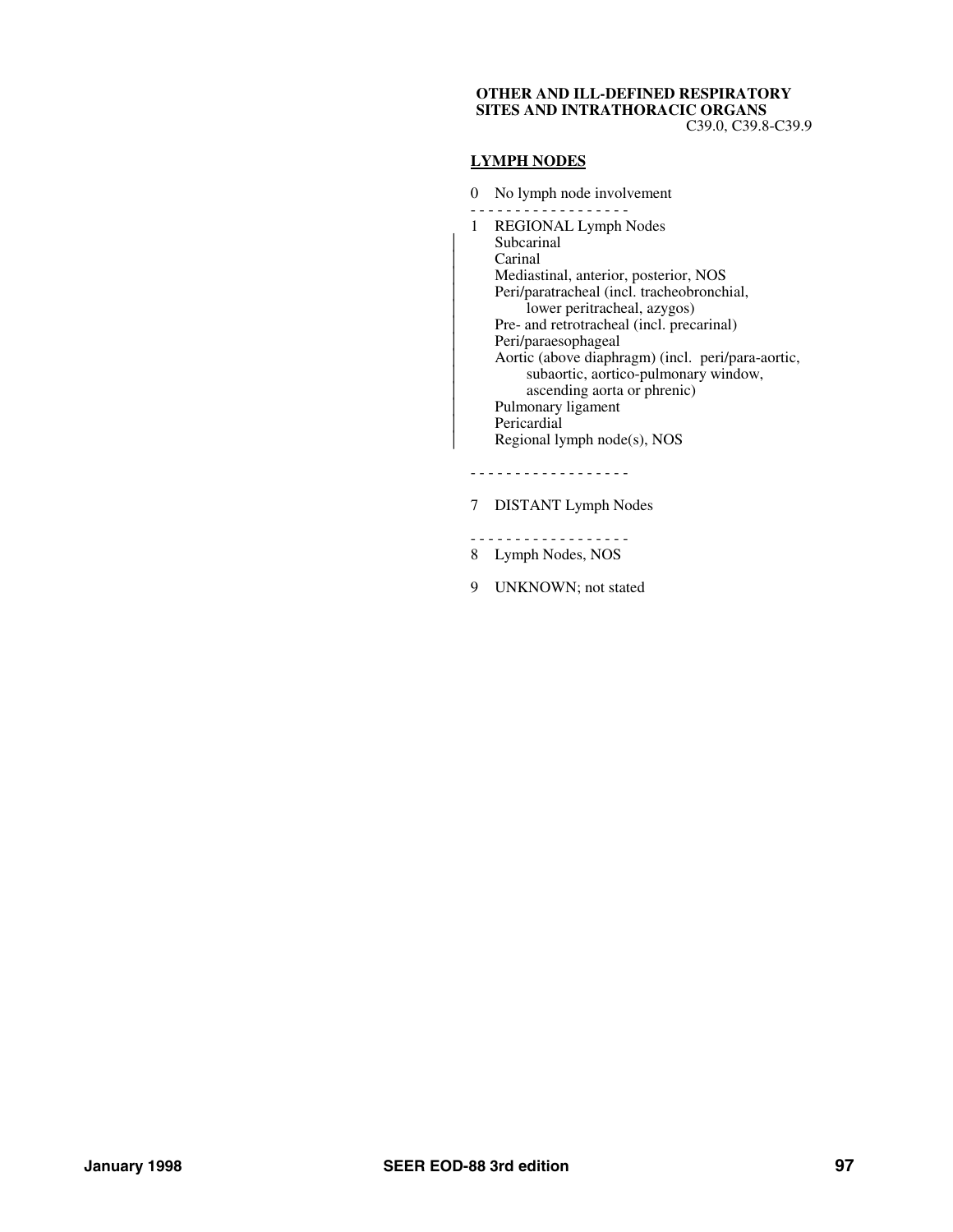# **BONES, JOINTS, AND ARTICULAR CARTILAGE**

C40.0-C40.3, C40.8-C40.9, C41.0-C41.4, C41.8-C41.9

| C40.0             | Long bones of upper limb, scapula<br>and associated joints              | ◇    |  |
|-------------------|-------------------------------------------------------------------------|------|--|
| C <sub>40.1</sub> | Short bones of upper limb and<br>associated joints                      | <>   |  |
| C <sub>40.2</sub> | Long bones of lower limb and<br>associated joints                       | ◇    |  |
| C <sub>40.3</sub> | Short bones of lower limb and<br>associated joints                      | <>   |  |
| C <sub>40.8</sub> | Overlapping lesion of bones, joints and<br>articular cartilage of limbs |      |  |
| C <sub>40.9</sub> | Bone of limb, NOS                                                       |      |  |
| C <sub>41.0</sub> | Bones of skull and face and associated<br>joints                        |      |  |
| C41.1             | Mandible                                                                |      |  |
| C <sub>41.2</sub> | Vertebral column                                                        |      |  |
| C <sub>41.3</sub> | Rib, Sternum, Clavicle and<br>associated joints                         | ◇*   |  |
| C41.4             | Pelvic bones, Sacrum, Coccyx and<br>associated joints                   | <>** |  |
| C <sub>41.8</sub> | Overlapping lesion of bones, joints and<br>articular cartilage          |      |  |
| C41.9             | Bone, NOS (incl. articular cartilage)                                   |      |  |

<> Laterality must be coded for this site.

\* For laterality, the sternum is coded 0.<br>\*\* For laterality, the sacrum coccys and For laterality, the sacrum, coccyx, and symphysis pubis are coded 0.

# **SIZE OF PRIMARY TUMOR**

 (from pathology report; operative report; radiographic report; physical examination--in priority order)

#### **Code**

- 000 No mass; no tumor found
- 001 Microscopic focus or foci only

| 002<br>003             | mm<br>$\frac{2}{3}$ | <u>cm</u><br>< 0.2<br>0.3 |
|------------------------|---------------------|---------------------------|
|                        |                     |                           |
| $\cdots$<br>009<br>010 | 9<br>10             | 0.9<br>1.0                |
|                        |                     |                           |
| 099<br>100             | 99<br>100           | 9.9<br>10.0               |
| <br>990                | $990 +$             | $99.0 +$                  |
| 999                    | Not stated          |                           |

#### **EXTENSION**

- 10 Invasive tumor confined to cortex of bone
- 20 Extension beyond cortex to periosteum (no break in periosteum)
- 30 Localized, NOS
- 40 Extension beyond periosteum to surrounding tissues, incl. adjacent skeletal muscle(s)
- | 60 Adjacent bone/cartilage
- 70 Skin
- 80 FURTHER contiguous extension
- 85 Metastasis
- 99 UNKNOWN if extension or metastasis
- **Note 1:** The cortex of a bone is the dense outer shell | that provides strength to the bone; the spongy | center of a bone is the cancellous portion.

The periosteum of the bone is the fibrous membrane covering of a bone which contains | the blood vessels and nerves; the periosteum is similar to the capsule on a visceral organ.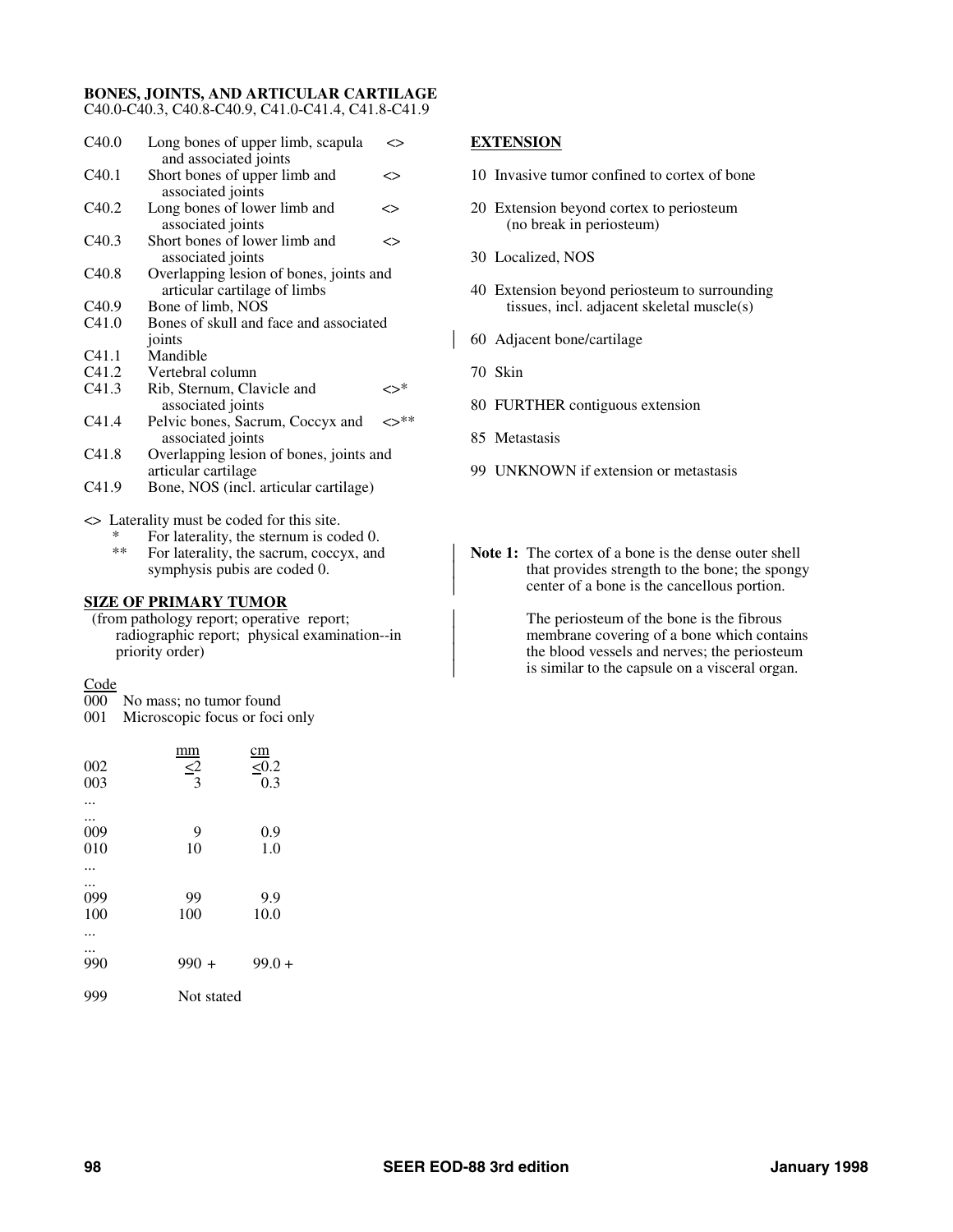### **BONES, JOINTS, AND ARTICULAR CARTILAGE** C40.0-C40.3, C40.8-C40.9, C41.0-C41.4, C41.8-C41.9

# **LYMPH NODES**

| 0 | No lymph node involvement   |
|---|-----------------------------|
|   | <b>REGIONAL Lymph Nodes</b> |
|   |                             |
| 7 | <b>DISTANT</b> Lymph Nodes  |
|   |                             |
| 8 | Lymph Nodes, NOS            |

9 UNKNOWN; not stated

| **Note 2:**Regional lymph nodes are defined as those in the vicinity of the primary tumor.

Note 3: Regional lymph node involvement is rare. If there is no mention of lymph node involvement clinically, assume that lymph nodes are negative.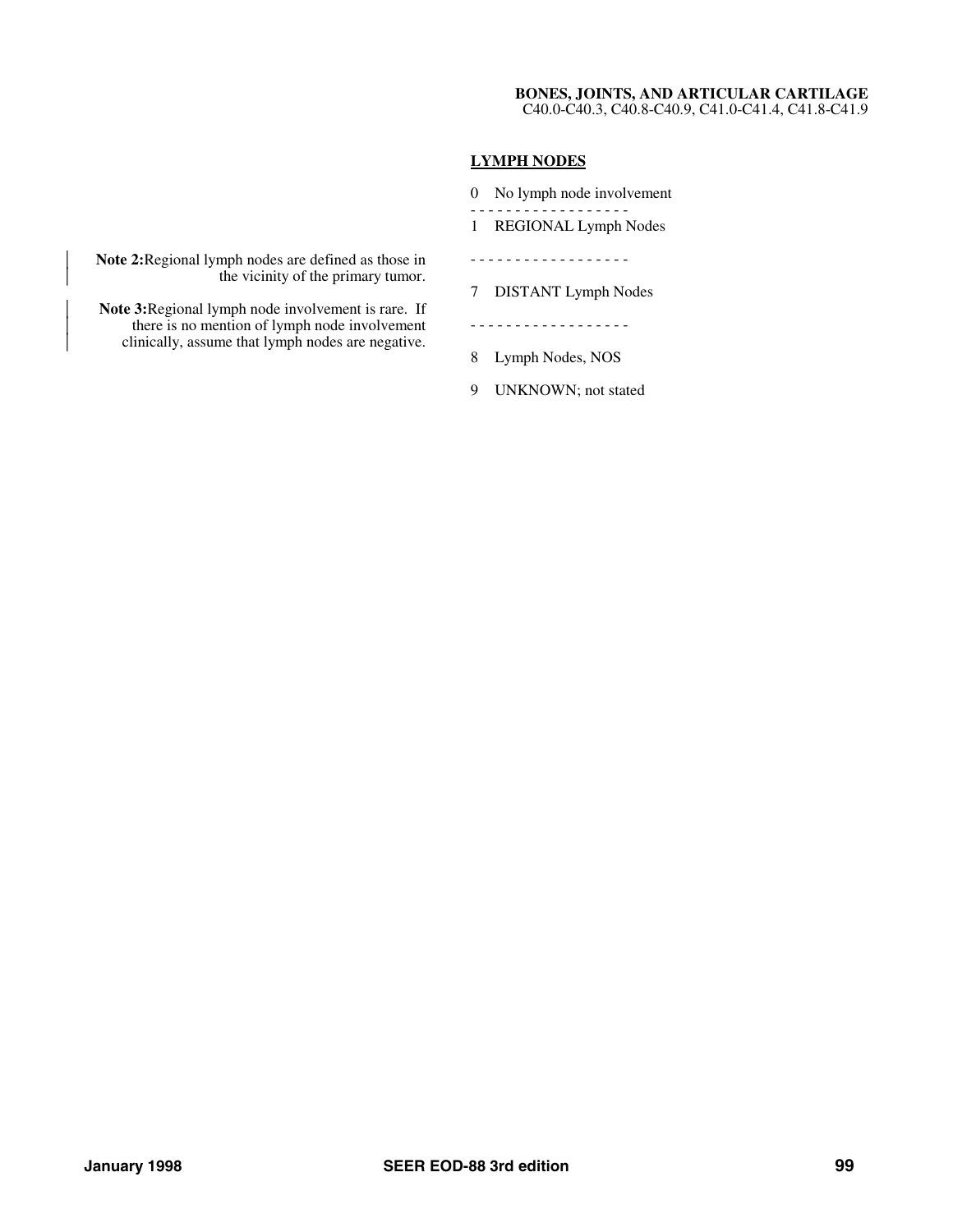**SKIN [excl. Malignant Melanoma** (page 102), **Kaposi's Sarcoma** (page 176), **Mycosis Fungoides** (page 104), **Sezary's Disease** (page 104), **and Other Lymphomas** (page 180)] C44.0-C44.9

| C44.0      |                               | Skin of lip, NOS (excl. vermilion surface |
|------------|-------------------------------|-------------------------------------------|
|            | $CO0$ )                       |                                           |
| C44.1      | Evelid                        | <>                                        |
| $C_{44.2}$ | External ear                  | <>                                        |
| C44.3      | Skin of other and unspecified | <>                                        |
|            | parts of face                 |                                           |

- C44.4 Skin of scalp and neck
- C44.5 Skin of trunk  $\langle \rangle$
- C44.6 Skin of upper limb and shoulder  $\leq$
- C44.7 Skin of lower limb and hip  $\leq 244.8$  Overlapping lesion of skin
- 
- C44.8 Overlapping lesion of skin<br>C44.9 Skin, NOS Skin, NOS

*See also Note 3.*

 $\leq$  Laterality must be coded for this site. For codes C44.3 and C44.5, if the tumor is midline (e.g., chin), code as 9, midline, in the laterality field.

### **SIZE OF PRIMARY TUMOR**

 (from pathology report; operative report; physical examination--in priority order)

### Code

|                      |  | 000 No mass; no tumor found |  |
|----------------------|--|-----------------------------|--|
| $\sim$ $\sim$ $\sim$ |  |                             |  |

| 001      |               | Microscopic focus or foci only |
|----------|---------------|--------------------------------|
|          | mm            | cm                             |
| 002      | $\frac{2}{3}$ | < 0.2                          |
| 003      |               | 0.3                            |
|          |               |                                |
|          |               |                                |
| 009      | 9             | 0.9                            |
| 010      | 10            | 1.0                            |
|          |               |                                |
|          |               |                                |
| 099      | 99            | 9.9                            |
| 100      | 100           | 10.0                           |
|          |               |                                |
| $\cdots$ |               |                                |
| 990      | $990 +$       | $99.0 +$                       |
| 999      |               | Not stated                     |

- Note 1: In the case of multiple simultaneous tumors, code tumor with greatest extension.
- Note 2: Skin ulceration does not alter the Extent of Disease classification.
- **Note 3**: Skin of genital sites is not included in this scheme. These sites are skin of vulva (C51.0-C51.2, C51.8-C51.9), skin of penis (C60.0-C60.1, C60.8, C60.9) and skin of scrotum (C63.2).

### **EXTENSION**

- 00 IN SITU: Noninvasive; intraepidermal; Bowen's disease
- 10 Lesion(s) confined to dermis **For eyelid**: Minimal infiltration of dermis (not invading tarsal plate)
- 20 **For eyelid**: Infiltrates deeply into dermis (invading tarsal plate)
- 25 **For eyelid**: At eyelid margin
- 30 Involves full eyelid thickness
- 40 Localized, NOS
- 50 Subcutaneous tissue (through entire dermis)
- 60 Adjacent structures for eyelid, incl. orbit
- 70 Underlying cartilage, bone, skeletal muscle
- 75 Metastatic skin lesion(s)
- 80 FURTHER contiguous extension
- 85 Metastasis
- 99 UNKNOWN if extension or metastasis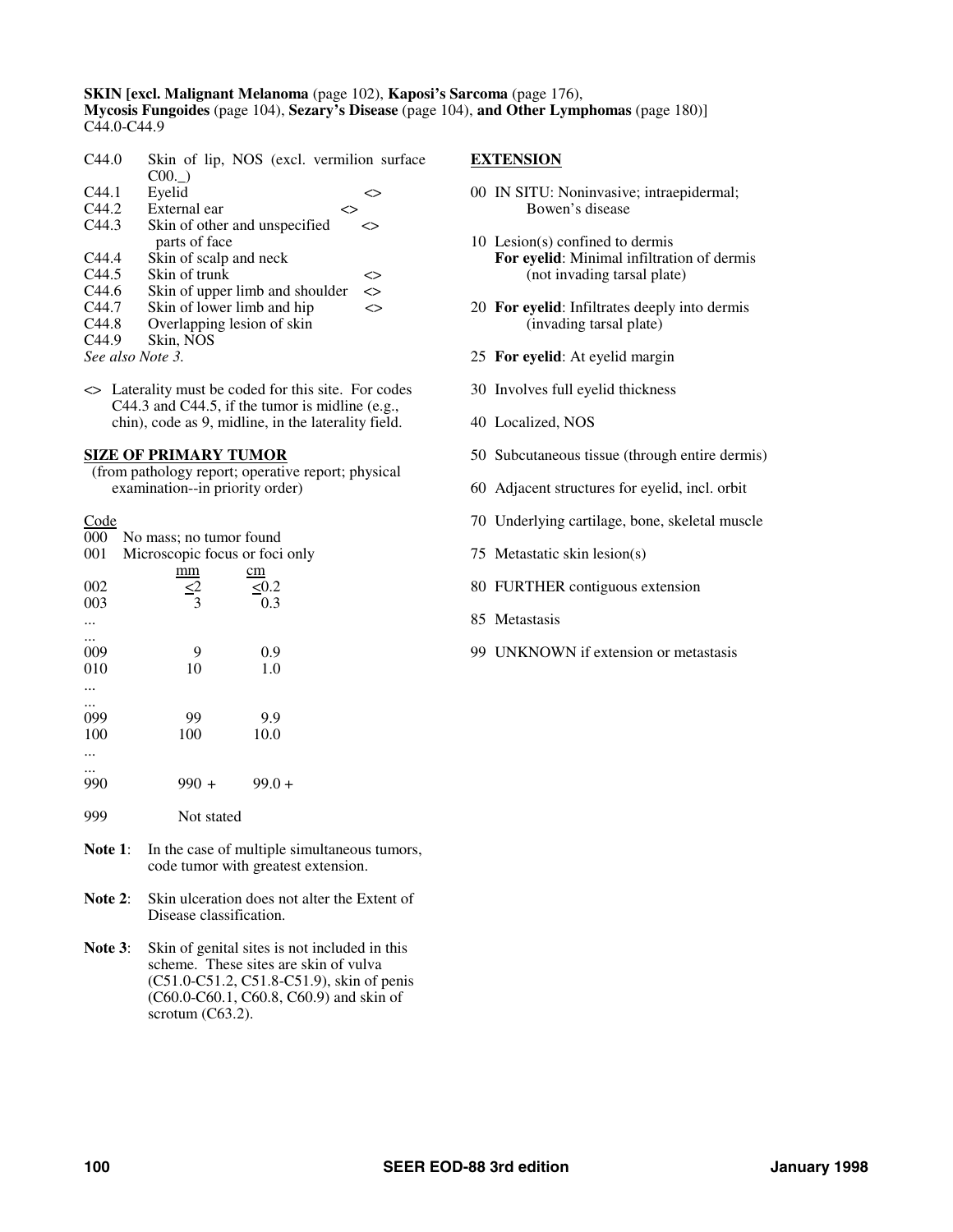### **LYMPH NODES**

0 No lymph node involvement

- - - - - - - - - - - - - - - - - 1 REGIONAL by primary site (bilateral or contralateral for head, neck, trunk)

Head and Neck - All subsites: Cervical

Lip: Preauricular, facial, submental, submandibular

Eyelid/canthus: Preauricular, facial, submandibular, infra-auricular

External ear/auditory canal: Pre-/post-auricular (mastoid)

Face, Other (cheek, chin, forehead, jaw, nose and temple): Preauricular, facial, submental, submandibular

Scalp:

Preauricular, occipital, spinal accessory (posterior cervical), mastoid (postauricular)

Neck:

Preauricular, occipital, spinal accessory (posterior cervical), submental, supraclavicular, axillary

**LYMPH NODES** (cont.)

Upper trunk Cervical, supraclavicular, internal mammary, axillary

Lower trunk Femoral (superficial inguinal)

Arm/shoulder Axillary Spinal accessory for shoulder Epitrochlear for hand/forearm

Leg/hip Femoral (superficial inguinal) Popliteal for heel and calf

All sites Regional lymph node(s), NOS

- - - - - - - - - - - - - - - - - -

DISTANT Lymph Nodes

7 Other than above

- 8 Lymph Nodes, NOS
- 9 UNKNOWN; not stated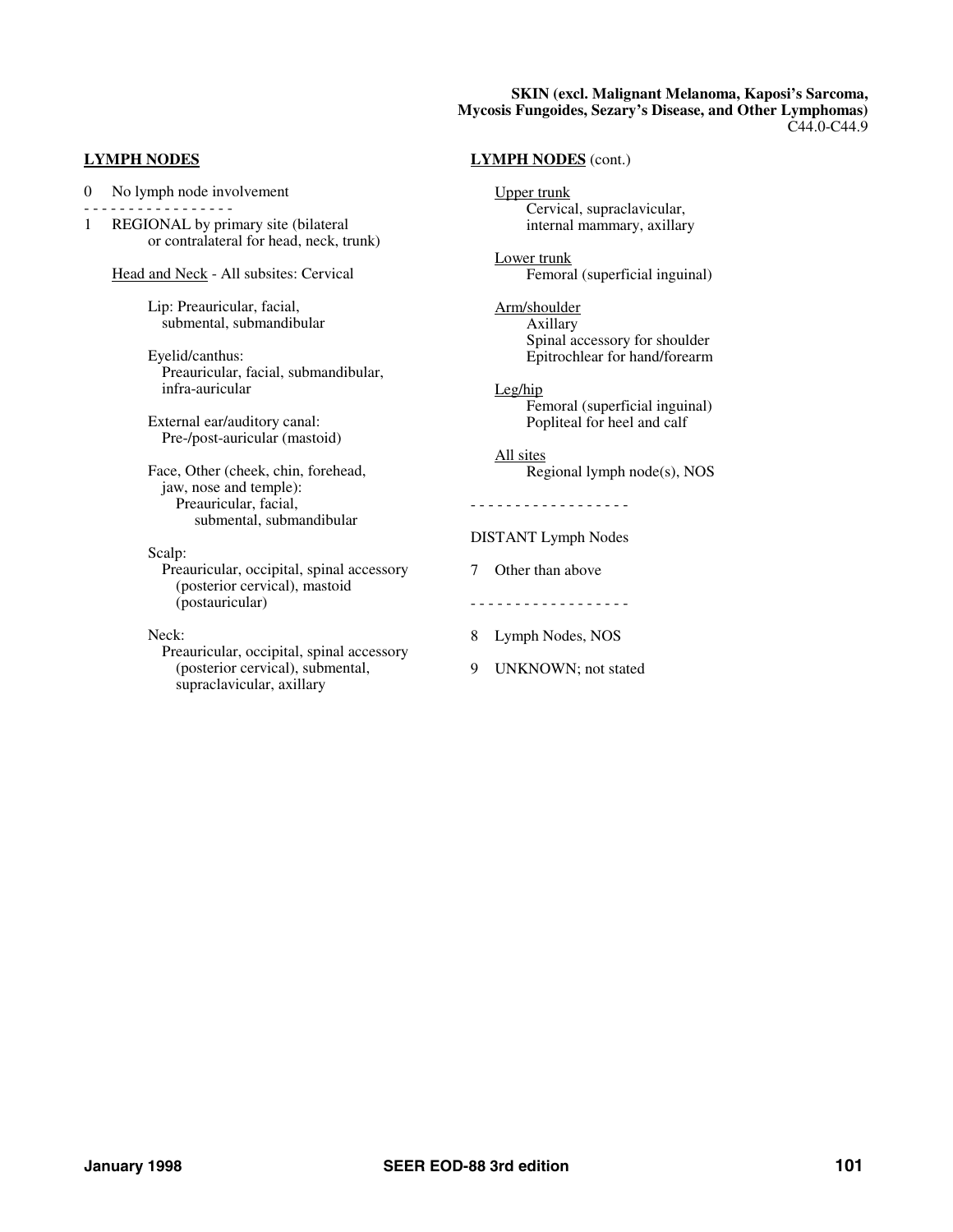### **MALIGNANT MELANOMA OF SKIN, VULVA, PENIS, SCROTUM**

C44.0-C44.9, C51.0-C51.2, C51.8-C51.9, C60.0-C60.1, C60.8-C60.9, C63.2 (M-8720-8790)

| C44.0             | Skin of lip, NOS (excl. vermilion surface |                   |
|-------------------|-------------------------------------------|-------------------|
|                   | $CO0$ .                                   |                   |
| C44.1             | Eyelid                                    | <>                |
| C44.2             | External ear                              | $\hat{~}$         |
| C44.3             | Skin of other and unspecified             | $\leftrightarrow$ |
|                   | parts of face                             |                   |
| C44.4             | Skin of scalp and neck                    |                   |
| C44.5             | Skin of trunk                             | ◇                 |
| C44.6             | Skin of upper limb and shoulder $\leq$    |                   |
| C44.7             | Skin of lower limb and hip                | ◇                 |
| C44.8             | Overlapping lesion of skin                |                   |
| C44.9             | Skin, NOS                                 |                   |
| C <sub>51.0</sub> | Labia majora                              |                   |
| C51.1             | Labia minora                              |                   |
| C51.2             | Clitoris                                  |                   |
| C <sub>51.8</sub> | Overlapping lesion of vulva               |                   |
| C <sub>51.9</sub> | Vulva, NOS                                |                   |
| C60.0             | Prepuce                                   |                   |
| C <sub>60.1</sub> | Glans penis                               |                   |
| C60.8             | Overlapping lesion of penis               |                   |
| C60.9             | Penis, NOS                                |                   |
| C63.2             | Scrotum, NOS                              |                   |
| See also Note 1.  |                                           |                   |

<> Laterality must be coded for this site. For codes C44.3 and C44.5, if the tumor is midline (e.g., chin), code as 9, midline, in the laterality field.

### **MEASURED THICKNESS (Depth)\* of TUMOR** (Breslow's measurement)

**Record actual measurement (in millimeters)** from Pathology Department

**\***Thickness, NOT size, is coded.

| Code |                         |
|------|-------------------------|
| 000  | No mass; no tumor found |
|      | mm                      |
| 001  | 0.01                    |
| 002  | 0.02                    |
|      |                         |
| 074  | 0.74                    |
| 075  | 0.75                    |
| 076  | 0.76                    |
|      |                         |
| 103  | 1.03                    |
| 104  | 1.04                    |
| 105  | 1.05                    |
|      |                         |
| .    |                         |
| 990  | 9.90                    |
|      | Not stated              |
|      |                         |

### **EXTENSION**

- 00 IN SITU: Noninvasive; intraepithelial Clark's level I Basement membrane of the epidermis is intact.
- 10 Papillary dermis invaded Clark's level II
- 11 (10) WITH ulceration
- 20 Papillary-reticular dermal interface invaded Clark's level III
- 21 (20) WITH ulceration
- 30 Reticular dermis invaded Clark's level IV
- 31 (30) WITH ulceration
- 40 Skin/dermis, NOS Localized, NOS
- 41 (40) WITH ulceration
- 50 Subcutaneous tissue invaded (through entire dermis) Clark's level V
- 51 (50) WITH ulceration
- 60 Satellite nodule(s), NOS
- 62 Satellite nodule(s),  $\leq$  2 cm from primary tumor
- 64  $(50-51) + (60)$  or  $(62)$
- 70 Underlying cartilage, bone, skeletal muscle
- 80 FURTHER contiguous extension
- 85 Metastasis to skin or subcutaneous tissue beyond regional lymph nodes
- 87 Visceral metastasis; metastasis, NOS
- 99 UNKNOWN if extension or metastasis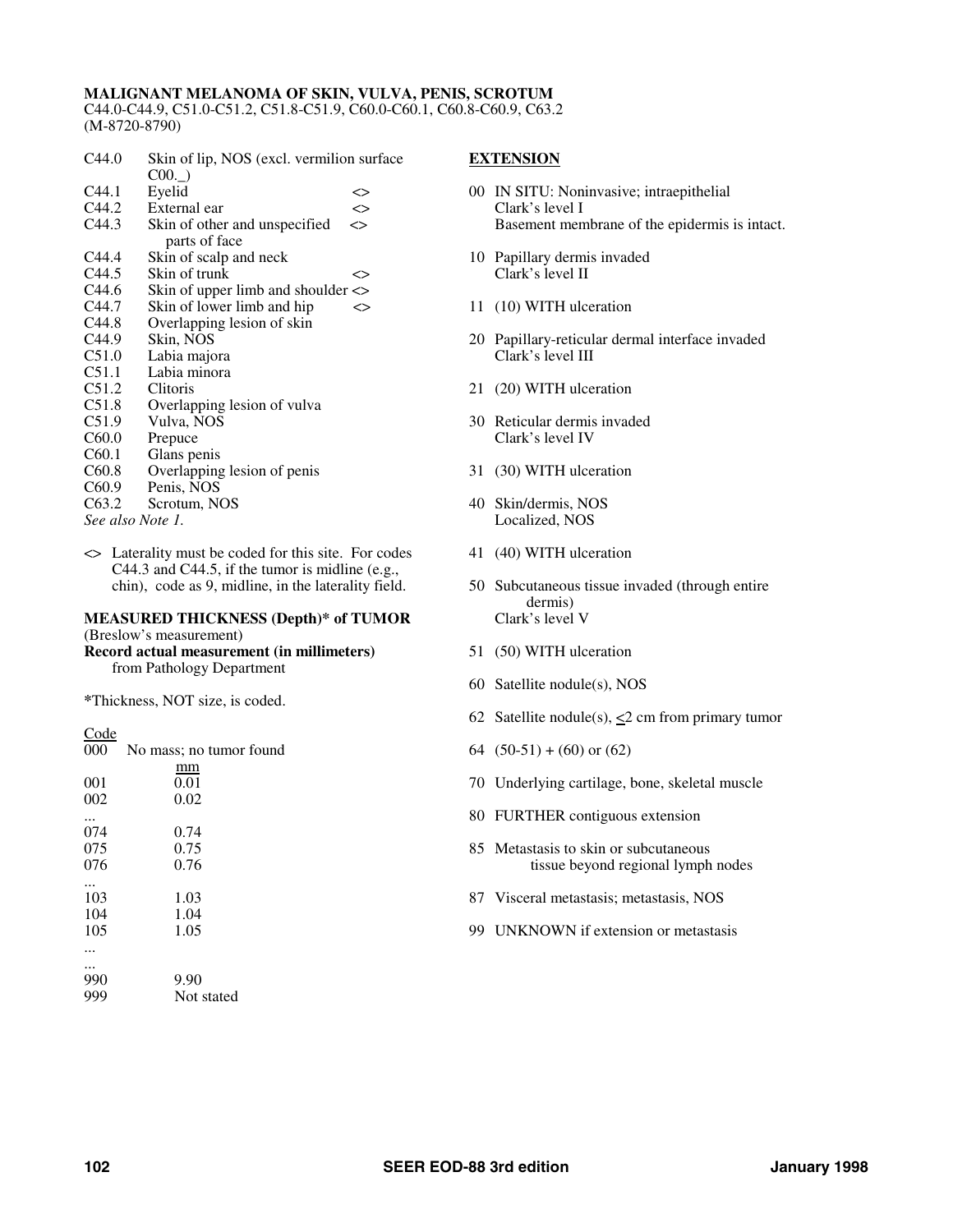**MALIGNANT MELANOMA OF SKIN, VULVA, PENIS, SCROTUM** C44.0-C44.9, C51.0-C51.2, C51.8-C51.9, C60.0-C60.1, C60.8-C60.9, C63.2 (M-8720-8790)

### **LYMPH NODES**

0 No lymph node involvement

- - - - - - - - - - - - - - - - - - REGIONAL by primary site (bilateral or contralateral for head, neck, trunk)

Head and Neck - All subsites: Cervical

- Lip: Preauricular, facial, submental, submandibular
- Eyelid/canthus: Preauricular, facial, submandibular, infra-auricular

External ear/auditory canal: Pre-/post-auricular (mastoid)

Face, Other (cheek, chin, forehead, jaw, nose, and temple): Preauricular, facial, submental, submandibular

#### Scalp:

Preauricular, occipital, spinal accessory (posterior cervical), mastoid (postauricular)

Neck:

 $\vert$ 

Preauricular, occipital, spinal accessory (posterior cervical), submental, supraclavicular, axillary

- **Note 1:** For melanoma of sites other than those above, use site-specific schemes.
- **Note 2:** If there is a discrepancy between the Clark level and the pathologic description of extent, use the higher (more extensive) code.
- **Note 3:** Size in lymph nodes is size of metastasis, not size of node.

### **LYMPH NODES** (cont.)

- Upper trunk Cervical, supraclavicular, internal mammary, axillary
- Lower trunk Femoral (superficial inguinal)
- Arm/shoulder Axillary Spinal accessory for shoulder Epitrochlear for hand/forearm

#### Leg/hip

Femoral (superficial inguinal) Popliteal for heel and calf

Vulva/penis/scrotum Femoral (superficial inguinal) Deep inguinal

### All sites Regional, NOS

- 1 Lymph node(s) metastasis <3 cm
- 2 Lymph node(s) metastasis >3 cm
- 3 In-transit metastasis (Satellite lesion(s)/subcutaneous  $nodule(s) > 2$  cm from the primary tumor, but not beyond the site of primary lymph node drainage)
- 4  $(2) + (3)$
- 5 Size not given

- - - - - - - - - - - - - - - - - -

DISTANT Lymph Nodes

7 Other than above

- 8 Lymph Nodes, NOS
- 9 UNKNOWN; not stated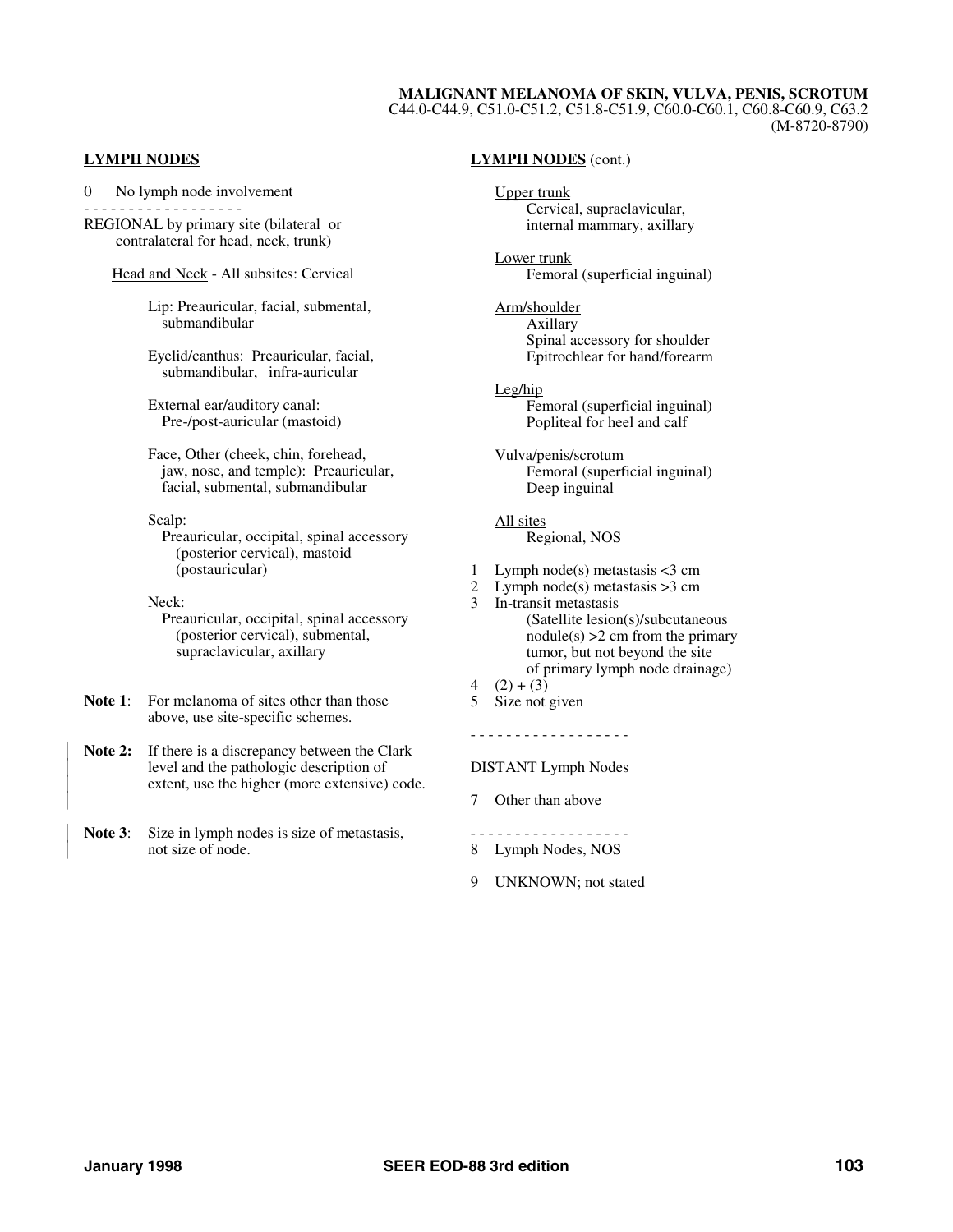# **MYCOSIS FUNGOIDES AND SEZARY'S DISEASE OF SKIN, VULVA, PENIS, SCROTUM**

> >

> >

> >

> >

C44.0-C44.9, C51.0-C51.2, C51.8-C51.9, C60.0-C60.1, C60.8-C60.9, C63.2 (M-9700-9701)

| C44.0             | Skin of lip, NOS (excl. vermilion surface            |  |
|-------------------|------------------------------------------------------|--|
|                   | $CO0.$ )                                             |  |
| C44.1             | Eyelid<br><>                                         |  |
| C44.2             | $\Diamond$<br>External ear                           |  |
| C44.3             | $\leftrightarrow$<br>Skin of other and unspecified   |  |
|                   | parts of face                                        |  |
| C44.4             | Skin of scalp and neck                               |  |
| C <sub>44.5</sub> | Skin of trunk<br>◇                                   |  |
| C <sub>44.6</sub> | $\Leftrightarrow$<br>Skin of upper limb and shoulder |  |
| C <sub>44.7</sub> | Skin of lower limb and hip<br>◇                      |  |
| C <sub>44.8</sub> | Overlapping lesion of skin                           |  |
| C44.9             | Skin, NOS                                            |  |
| C <sub>51.0</sub> | Labia majora                                         |  |
| C <sub>51.1</sub> | Labia minora                                         |  |
| C51.2             | Clitoris                                             |  |
| C <sub>51.8</sub> | Overlapping lesion of vulva                          |  |
| C <sub>51.9</sub> | Vulva, NOS                                           |  |
| C60.0             | Prepuce                                              |  |
| C <sub>60.1</sub> | Glans penis                                          |  |
| C <sub>60.8</sub> | Overlapping lesion of penis                          |  |
| C <sub>60.9</sub> | Penis, NOS                                           |  |
| C63.2             | Scrotum, NOS                                         |  |

<> Laterality must be coded for this site. For codes C44.3 and C44.5, if the tumor is midline (e.g., chin), code as 9, midline, in the laterality field.

### **PERIPHERAL BLOOD INVOLVEMENT**

**Note 1:** For these sites, record peripheral blood involvement instead of size of tumor.

- $\frac{\text{Code}}{000}$
- No peripheral blood involvement

Atypical circulating cells in peripheral blood:

- 001 <5%
- 002  $>5\%$
- 003 % not stated
- 999 Not applicable
- **Note 2**: In approximating body surface, the palmar surface of the hand, including digits, is about 1%.
- **Note 3:** Use code 25 when skin involvement is | present but only a general location/site is mentioned (i.e., face, legs, torso, arms). Use | code 30 when there is skin involvement but | there is no mention of location/site.

### **EXTENSION**

**Plaques, papules, or erythematous patches ("plaque stage"):** 

- 10 MFCG Stage I [to differentiate from AJCC staging]
- 20 MFCG Stage II [to differentiate from AJCC staging]
- 25 % of body surface not stated, no tumors
- 30 Skin involvement, NOS: extent not stated, no tumors Localized, NOS

### | **Tumor Stage**

- 50 One or more tumors (tumor stage)
- 70 MFCG Stage III [to differentiate from AJCC staging]
- 85 MFCG Stage IV [to differentiate from AJCC staging]
- 99 UNKNOWN; not stated

Source: Developed by the Mycosis Fungoides Cooperative Group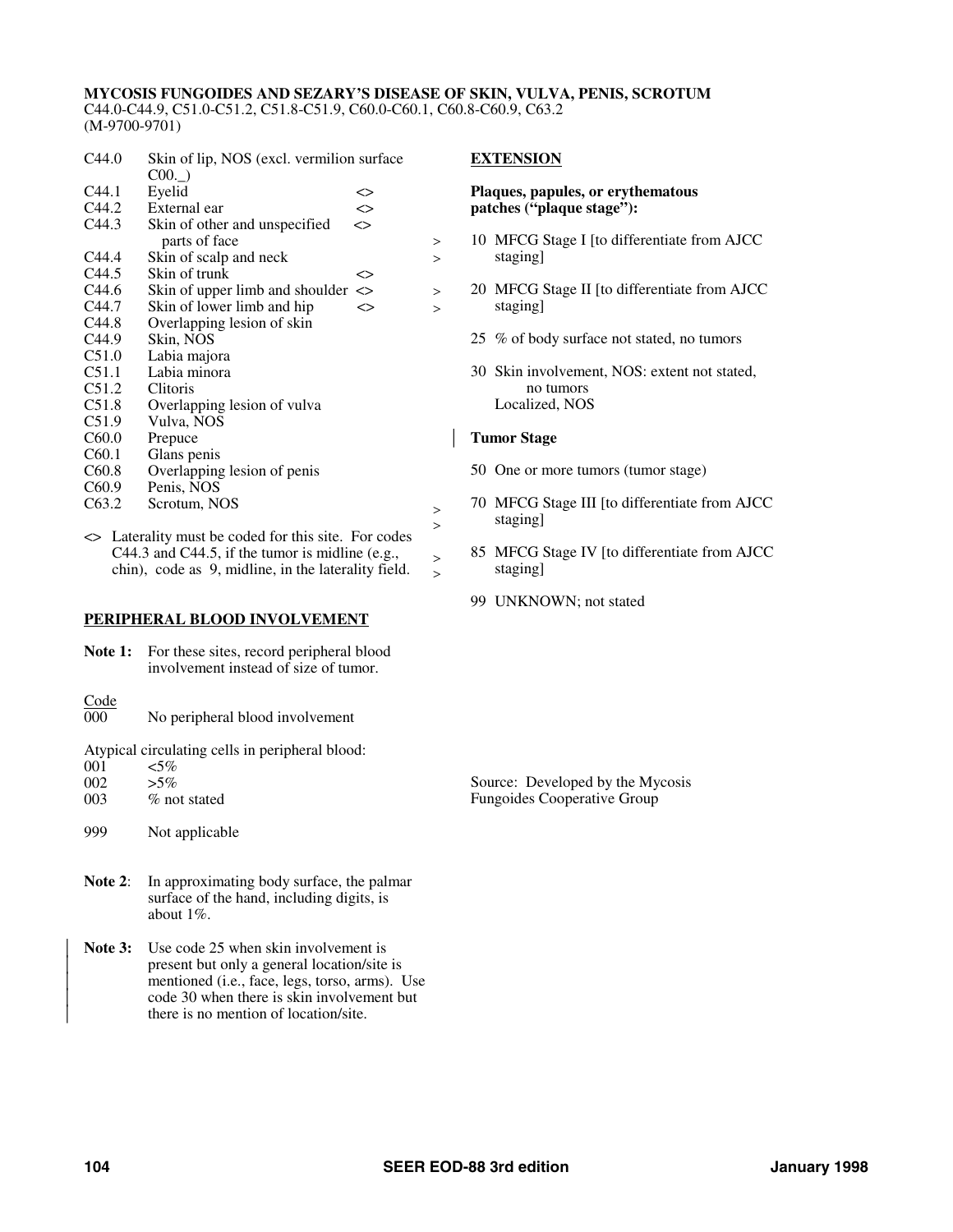**MYCOSIS FUNGOIDES AND SEZARY'S DISEASE OF SKIN, VULVA, PENIS, SCROTUM** C44.0-C44.9, C51.0-C51.2, C51.8-C51.9, C60.0-C60.1, C60.8-C60.9, C63.2 (M-9700-9701)

### **LYMPH NODES**

0 No lymph node involvement (No clinical adenopathy and either pathologically negative or no pathological statement)

Lymph Nodes

1 Clinically enlarged palpable lymph node(s) (adenopathy), and either pathologically negative nodes or no pathological statement

- - - - - - - - - - - - - - - - - -

- 2 No clinically enlarged palpable lymph nodes(s) (adenopathy); pathologically positive  $l$ ymph  $node(s)$
- 3 Both clinically enlarged palpable lymph node(s) (adenopathy) and pathologically positive lymph nodes

- - - - - - - - - - - - - - - - - -

9 UNKNOWN; not stated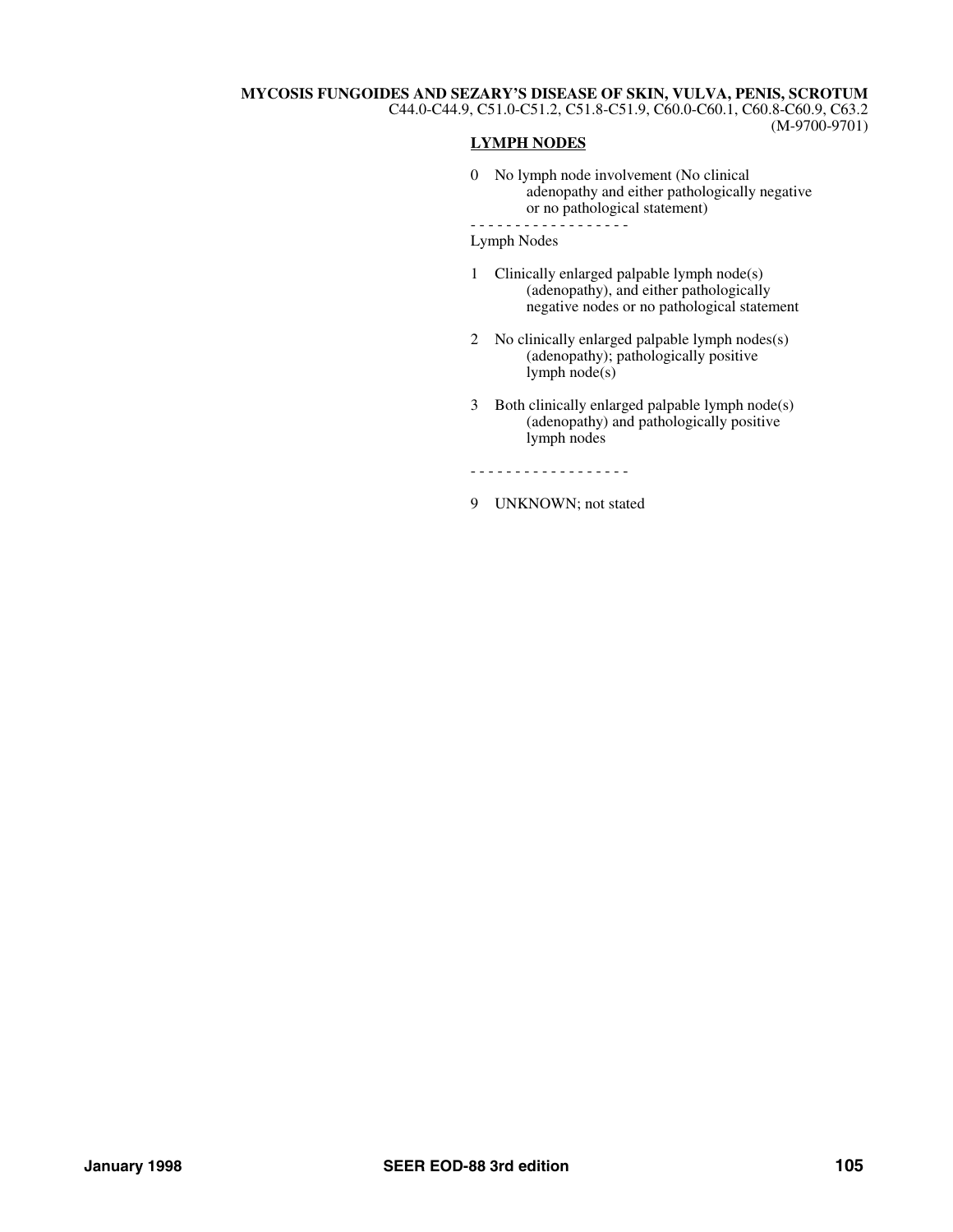### **PERIPHERAL NERVES AND AUTONOMIC NERVOUS SYSTEM; CONNECTIVE, SUBCUTANEOUS, AND OTHER SOFT TISSUES** C47.0-C47.6, C47.8-C47.9, C49.0-C49.6, C49.8-C49.9

> > > > > > > > Peripheral Nerves and Autonomic Nervous System of C47.0 Head, face and neck C47.1 Upper limb and shoulder  $\leq$  C47.2 Lower limb and hip  $\leq$ C47.2 Lower limb and hip  $\leq 2$ <br>C47.3 Thorax Thorax C47.4 Abdomen<br>C47.5 Pelvis  $C47.5$ C<sub>47.6</sub> Trunk, NOS<br>C<sub>47.8</sub> Overlapping Overlapping lesion of sites  $.0 - .6$ C47.9 Autonomic nervous system, NOS Connective, Subcutaneous and other Soft Tissues of C49.0 Head, face and neck C49.1 Upper limb and shoulder  $\leq$  C49.2 Lower limb and hip  $\leq$ C49.2 Lower limb and hip  $\leq 2$ <br>C49.3 Thorax **Thorax** C49.4 Abdomen C49.5 Pelvis<br>C49.6 Trunk. C49.6 Trunk, NOS<br>C49.8 Overlapping C49.8 Overlapping lesion of sites .0 - .6<br>C49.9 Autonomic nervous system, NOS Autonomic nervous system, NOS  $\leq$  Laterality must be coded for this site. **SIZE OF PRIMARY TUMOR** (from pathology report; operative report; radiographic report; physical examination--in priority order) **Code** 000 No mass; no tumor found 001 Microscopic focus or foci only mm cm 002  $\leq$   $\leq$   $\leq$  0.2 003 3 0.3 ... ... 009 9 0.9 010 10 1.0 ... ... 099 99 9.9 100 100 10.0 ... ... 990  $990 + 99.0 +$ 999 Not stated **EXTENSION** 10 Invasive tumor confined to site/tissue of origin 11 Superficial invasion confined to site/tissue of origin 12 Deep invasion confined to site/tissue of origin 30 Localized, NOS 31 Superficial invasion, NOS 32 Deep invasion, NOS 40 Adjacent connective tissue *See definition of adjacent connective tissue on page ix.* 41 Superfficial invasion of adjacent connective tissue 42 Deep invasion of adjacent connective tissue 60 Adjacent organs/structures incl. bone/cartilage *See definition of adjacent organs/structures on page ix.* 80 FURTHER contiguous extension 85 Metastasis 99 UNKNOWN if extension or metastasis **Note 1: Connective tissue** includes adipose tissue; | aponeuroses; arteries; blood vessels; bursa; | connective tissue, NOS; fascia; fatty tissue; fibrous tissue; ligaments; lymphatic channels (not nodes); muscle; skeletal muscle; subcutaneous tissue; synovia; tendons; tendon sheaths; veins; and vessels, NOS. | **Peripheral nerves and autonomic nervous** system includes: ganglia, nerve, | parasympathetic nervous system, peripheral nerve, spinal nerve, sympathetic nervous system **Note 2:** If a vessel has a name, for example, brachial | artery or recurrent laryngeal nerve, consider it a structure (code 60). |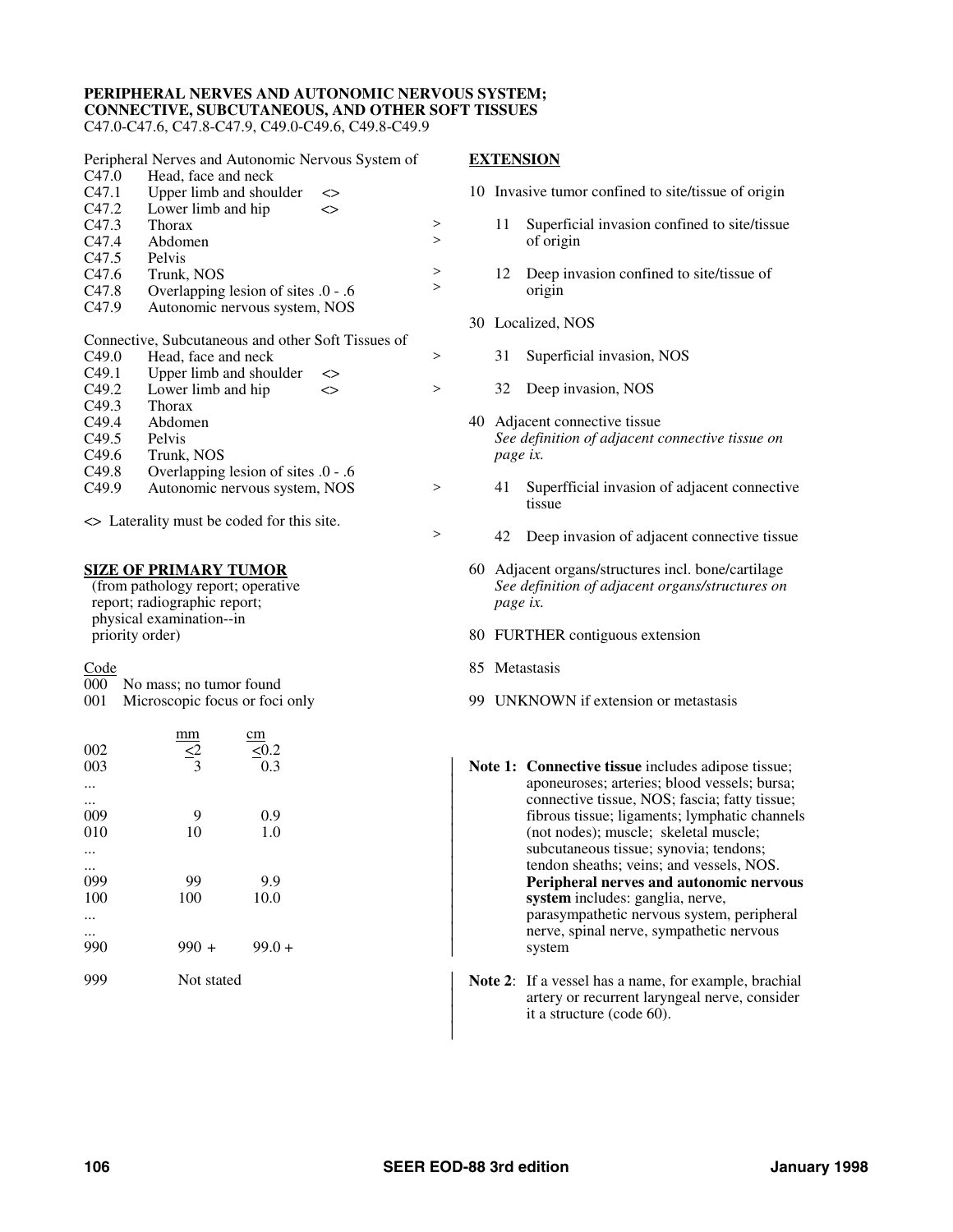### **PERIPHERAL NERVES AND AUTONOMIC NERVOUS SYSTEM; CONNECTIVE, SUBCUTANEOUS, AND OTHER SOFT TISSUES**

C47.0-C47.6, C47.8-C47.9, C49.0-C49.6, C49.8-C49.9

### **LYMPH NODES**

0 No lymph node involvement

- - - - - - - - - - - - - - - - - - 1 REGIONAL by primary site (bilateral or contralateral for head, neck, trunk)

Head and neck - All subsites: Cervical

Lip: Preauricular, facial, submental, submandibular

Eyelid/canthus: Preauricular, facial, submandibular, infra-auricular

External ear/auditory canal: Pre-/post-auricular (mastoid)

Face, Other (cheek, chin, forehead, jaw, nose and temple): Preauricular, facial, submental, submandibular

### Scalp:

Preauricular, occipital, spinal accessory (posterior cervical), mastoid (postauricular)

Neck:

Preauricular, occipital, spinal accessory (posterior cervical), submental, supraclavicular, axillary

### **LYMPH NODES** (cont.)

Upper trunk Cervical, supraclavicular, Internal mammary, axillary

Lower trunk Femoral (superficial inguinal)

Arm/shoulder Axillary Spinal accessory for shoulder Epitrochlear for hand/forearm

Leg/hip Femoral (superficial inguinal) Popliteal for heel and calf

All sites Regional lymph node(s), NOS

- - - - - - - - - - - - - - - - - -

DISTANT Lymph Nodes

7 Other than above

- 8 Lymph Nodes, NOS
- 9 UNKNOWN; not stated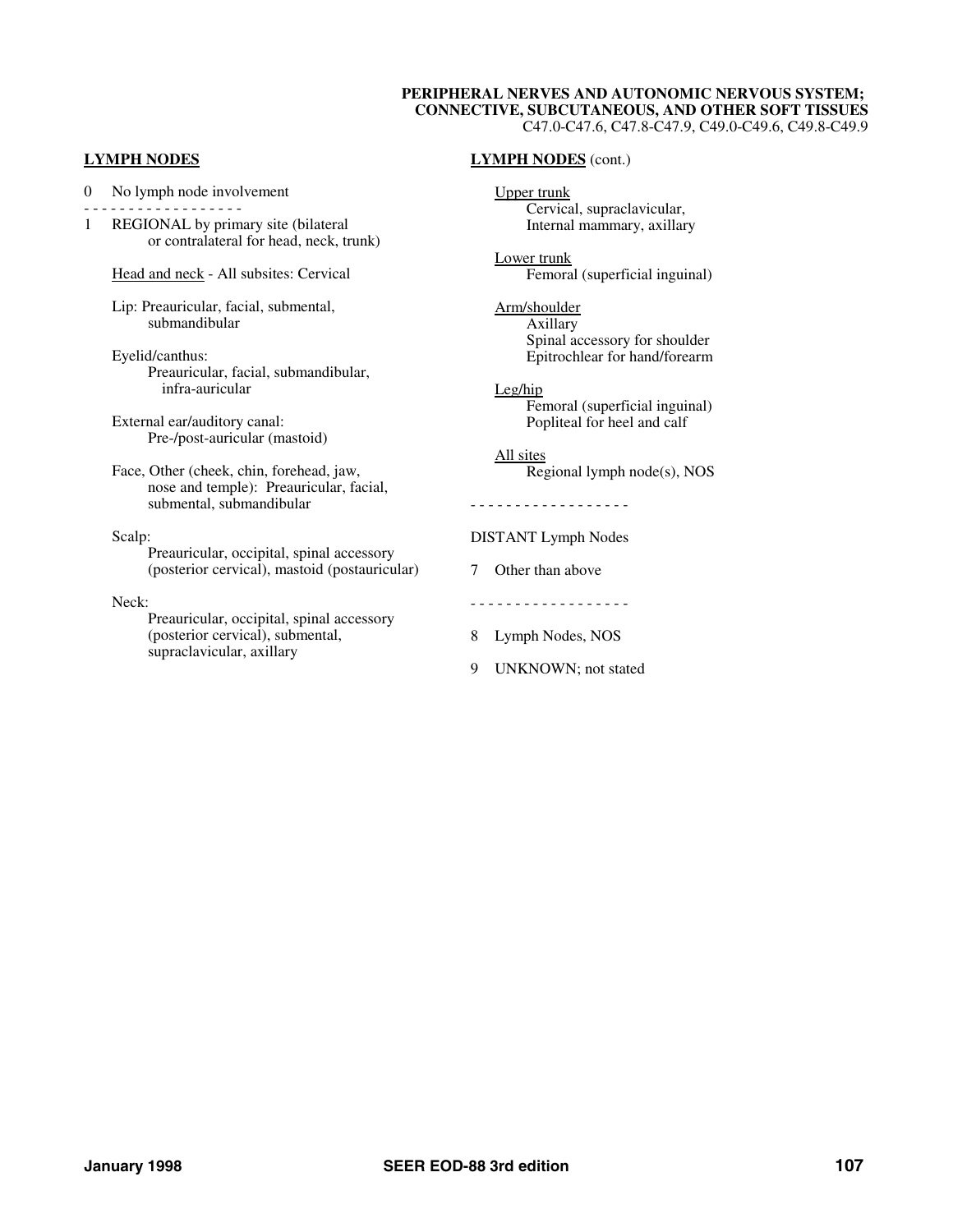# **RETROPERITONEUM AND PERITONEUM**

C48.0-C48.2, C48.8

999 Not stated

| C48.0                                  | Retroperitoneum                   |                                           | <b>EXTENSION</b>                                                                          |
|----------------------------------------|-----------------------------------|-------------------------------------------|-------------------------------------------------------------------------------------------|
| C <sub>48.1</sub>                      |                                   | Specified parts of peritoneum (incl.      |                                                                                           |
|                                        |                                   | omentum and mesentery)                    | 10 Tumor confined to site of origin                                                       |
| C <sub>48.2</sub><br>C <sub>48.8</sub> | Peritoneum, NOS                   | Overlapping lesion of retroperitoneum and | 30 Localized, NOS                                                                         |
|                                        | peritoneum                        |                                           |                                                                                           |
|                                        |                                   |                                           | 40 Adjacent connective tissue                                                             |
|                                        |                                   |                                           | See definition of connective tissue on page ix.                                           |
|                                        | <b>SIZE OF PRIMARY TUMOR</b>      |                                           |                                                                                           |
|                                        | (from pathology report; operative |                                           | 60 Adjacent organs/structures incl. bone/cartilage                                        |
|                                        | report; radiographic report--in   |                                           |                                                                                           |
|                                        | priority order)                   |                                           | Retroperitoneum: pancreas, ascending colon,<br>descending colon, kidneys, adrenal glands, |
| Code                                   |                                   |                                           | vertebra, aorta, vena cava                                                                |
| 000                                    | No mass; no tumor found           |                                           |                                                                                           |
| 001                                    | Microscopic focus or foci only    |                                           | Peritoneum: liver, gallbladder, esophagus,<br>stomach, small intestine, large intestine   |
|                                        | mm                                | cm                                        | (except as noted above), spleen                                                           |
| 002                                    | $\frac{2}{3}$                     | $\frac{<0.2}{0.3}$                        |                                                                                           |
| 003                                    |                                   |                                           | 80 FURTHER contiguous extension                                                           |
|                                        |                                   |                                           | 85 Metastasis                                                                             |
| 009                                    | 9                                 | 0.9                                       |                                                                                           |
| 010                                    | 10                                | 1.0                                       | 99 UNKNOWN if extension or metastasis                                                     |
|                                        |                                   |                                           |                                                                                           |
| $\cdots$                               |                                   |                                           |                                                                                           |
| 099                                    | 99                                | 9.9                                       |                                                                                           |
| 100                                    | 100                               | 10.0                                      |                                                                                           |
|                                        |                                   |                                           |                                                                                           |
| $\cdots$<br>990                        | $990 +$                           | $99.0 +$                                  |                                                                                           |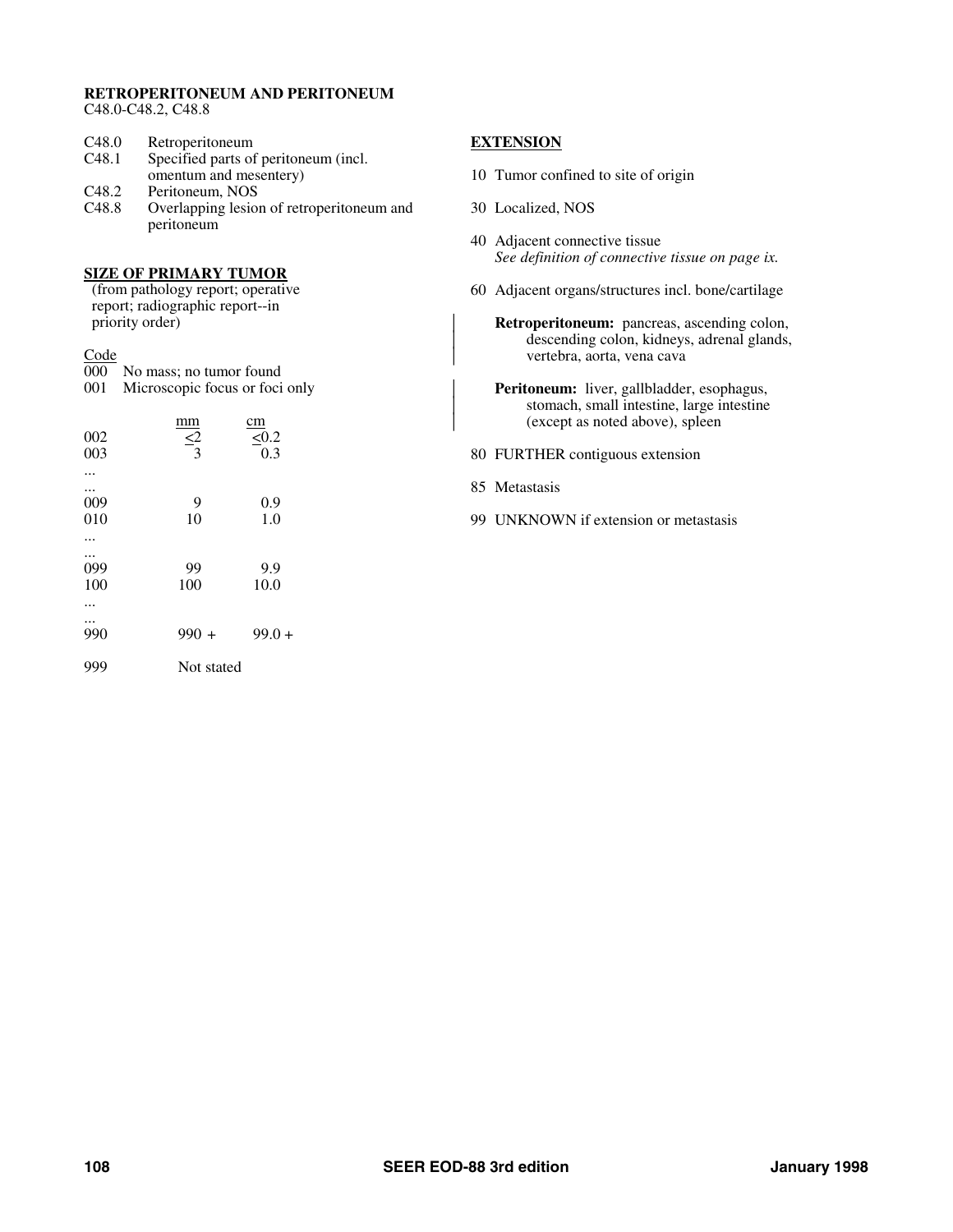### **RETROPERITONEUM AND PERITONEUM** C48.0-C48.2, C48.8

# **LYMPH NODES**

- 0 No lymph node involvement
- - - - - - - - - -
- 1 REGIONAL Lymph Nodes

Subdiaphragmatic Intra-abdominal Paracaval Pelvic Regional lymph node(s), NOS

- - - - - - - - - - - - - - - - - -

DISTANT Lymph Nodes

7 Other than above

- 8 Lymph Nodes, NOS
- 9 UNKNOWN; not stated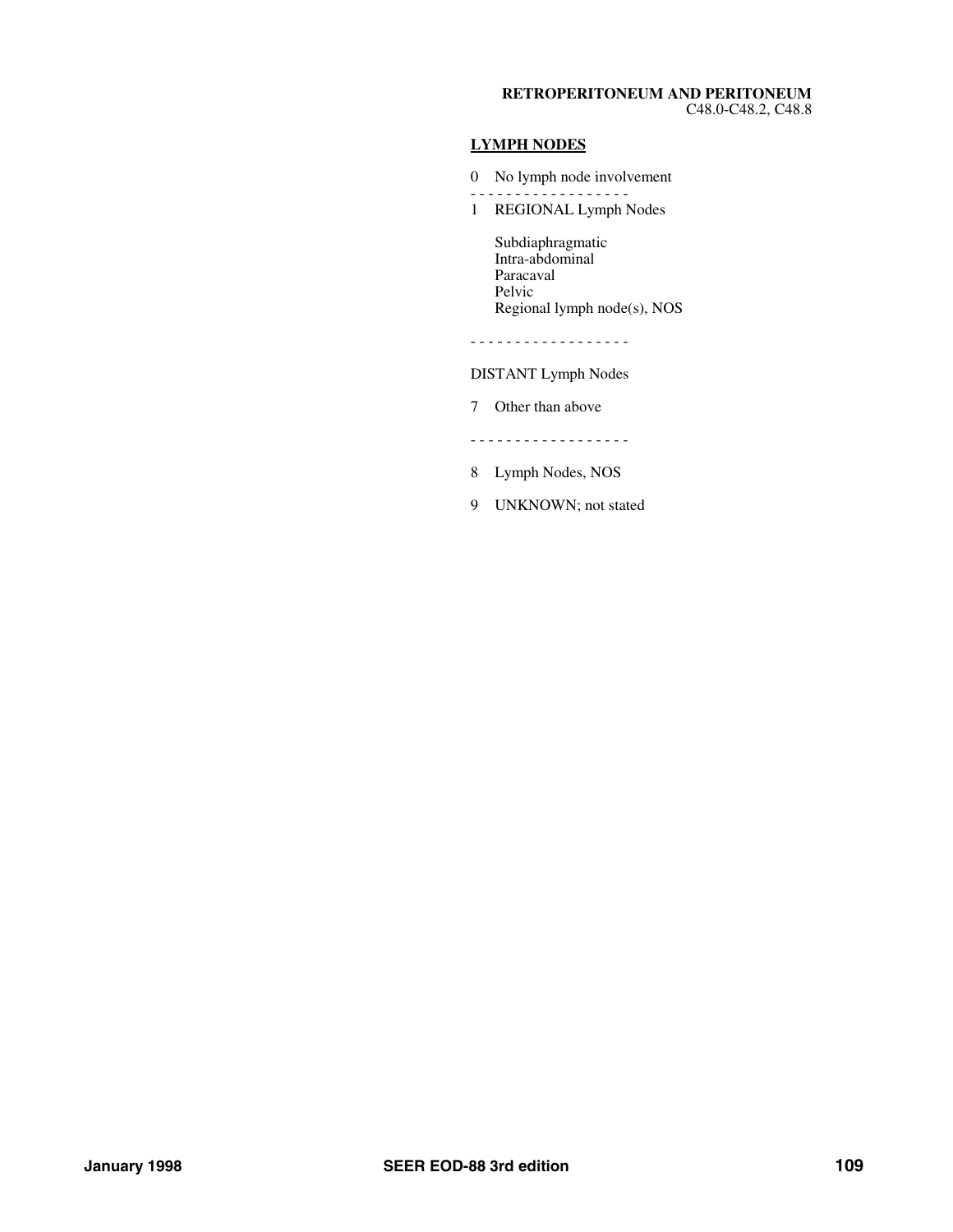# **BREAST**

C50.0-C50.6, C50.8-C50.9

| C50.0             | Nipple                                 | <>                |
|-------------------|----------------------------------------|-------------------|
| C50.1             | Central portion of breast (subareolar) | $\leftrightarrow$ |
| C50.2             | Upper inner quadrant of breast         | ◇                 |
| C50.3             | Lower inner quadrant of breast         | ◇                 |
| C <sub>50.4</sub> | Upper outer quadrant of breast         | ◇                 |
| C50.5             | Lower outer quadrant of breast         | ◇                 |
| C50.6             | Axillary tail of breast                | ◇                 |
| C50.8             | Overlapping lesion of breast           | $\mathord{<}$     |
| C50.9             | Breast, NOS                            | ⌒                 |

 $\leq$  Laterality must be coded for this site.

### **SIZE OF PRIMARY TUMOR**

- (from pathology report; operative report; physical examination; mammography examination--in priority order; if multiple masses, code largest diameter)
- a. Record the size of the invasive component, if given.
- b. If both an *in situ* and an invasive component are present, and the invasive component is measured, record the size of the invasive component even if it is smaller.<br>Example
	- Tumor is mixed in situ and invasive | adenocarcinoma, total 3.7 cm in size, of which 1.4 cm is invasive. | *Record tumor size as 014.*
- If the size of the invasive component is *not* given, record the size of the entire tumor from the surgical report, pathology report, radiology report | or clinical examination and document how the size was determined in the EOD Extension field. | *Example* Infiltrating duct carcinoma with 20%

in situ component; total size 2.3 cm. | *Record tumor size as 023. EOD*

| *Extension code 14, 24, or 34*.

*Example* Extensive duct carcinoma in situ | covering a 1.9 cm area with small areas of invasive | ductal carcinoma. *Record tumor*

| *size as 019. EOD Extension code 15, 25, or 35.*

d. For purely *in situ* lesions, code the size as stated.

### Code

- 000 No mass; no tumor found; no Paget's disease
- 001 Microscopic focus or foci only
- 002 Mammography/xerography diagnosis only with no size given (tumor not clinically palpable) mm cm

| 003             | $\leq$ 3 |           | $\leq 0.3$ |
|-----------------|----------|-----------|------------|
|                 |          |           |            |
| 009<br>010      | 9<br>10  |           | 0.9<br>1.0 |
|                 |          |           |            |
|                 |          |           |            |
| 099             | 99       |           | 9.9        |
| 100             | 100      |           | 10.0       |
|                 |          |           |            |
| $\cdots$<br>990 | 990      | $\ddot{}$ | $99.0 +$   |

- 997 Paget's Disease of nipple with no
- demonstrable tumor
- 998 Diffuse; widespread: 3/4's or more of breast; inflammatory carcinoma 999 Not stated
- 

### **EXTENSION**

- 00 IN SITU: Noninfiltrating; intraductal WITHOUT infiltration; lobular neoplasia
- 05 Paget's disease (WITHOUT underlying tumor)
- 10 Confined to breast tissue and fat including nipple and/or areola
	- | 11 Entire tumor reported as invasive (no in situ | component reported)
	- 13 Invasive and in situ components present, size of invasive component stated and coded in | Tumor Size
	- 14 Invasive and in situ components present, size | of entire tumor coded in Tumor Size (size of invasive component not stated) AND in situ described as minimal (less than  $25\%$ )
	- 15 Invasive and in situ components present, size | of entire tumor coded in Tumor Size (size of invasive component not stated) AND in situ | described as extensive (25% or more)
	- 16 Invasive and in situ components present, size | of entire tumor coded in Tumor Size (size of invasive component not stated) AND | proportions of in situ and invasive not known
	- | 17 Invasive and in situ components present, unknown size of tumor (Tumor Size coded | 999)
	- 18 Unknown if invasive and in situ components present, unknown if tumor size represents mixed tumor or a "pure" tumor

### 20 Invasion of subcutaneous tissue

Skin infiltration of primary breast including skin of nipple and/or areola Local infiltration of dermal lymphatics adjacent to

primary tumor involving skin by direct extension

- | 21 Entire tumor reported as invasive (no in situ | component reported)
- | 23 Invasive and in situ components present, size of invasive component stated and coded in Tumor Size
- 24 Invasive and in situ components present, size | of entire tumor coded in Tumor Size (size of invasive component not stated) AND in situ described as minimal (less than  $25\%$ )
- 25 Invasive and in situ components present, size | of entire tumor coded in Tumor Size (size of invasive component not stated) AND in situ | described as extensive (25% or more)
- | 26 Invasive and in situ components present, size | of entire tumor coded in Tumor Size (size of invasive component not stated) AND | proportions of in situ and invasive not known
- | 27 Invasive and in situ components present, unknown size of tumor (Tumor Size coded | 999)

 $\vert$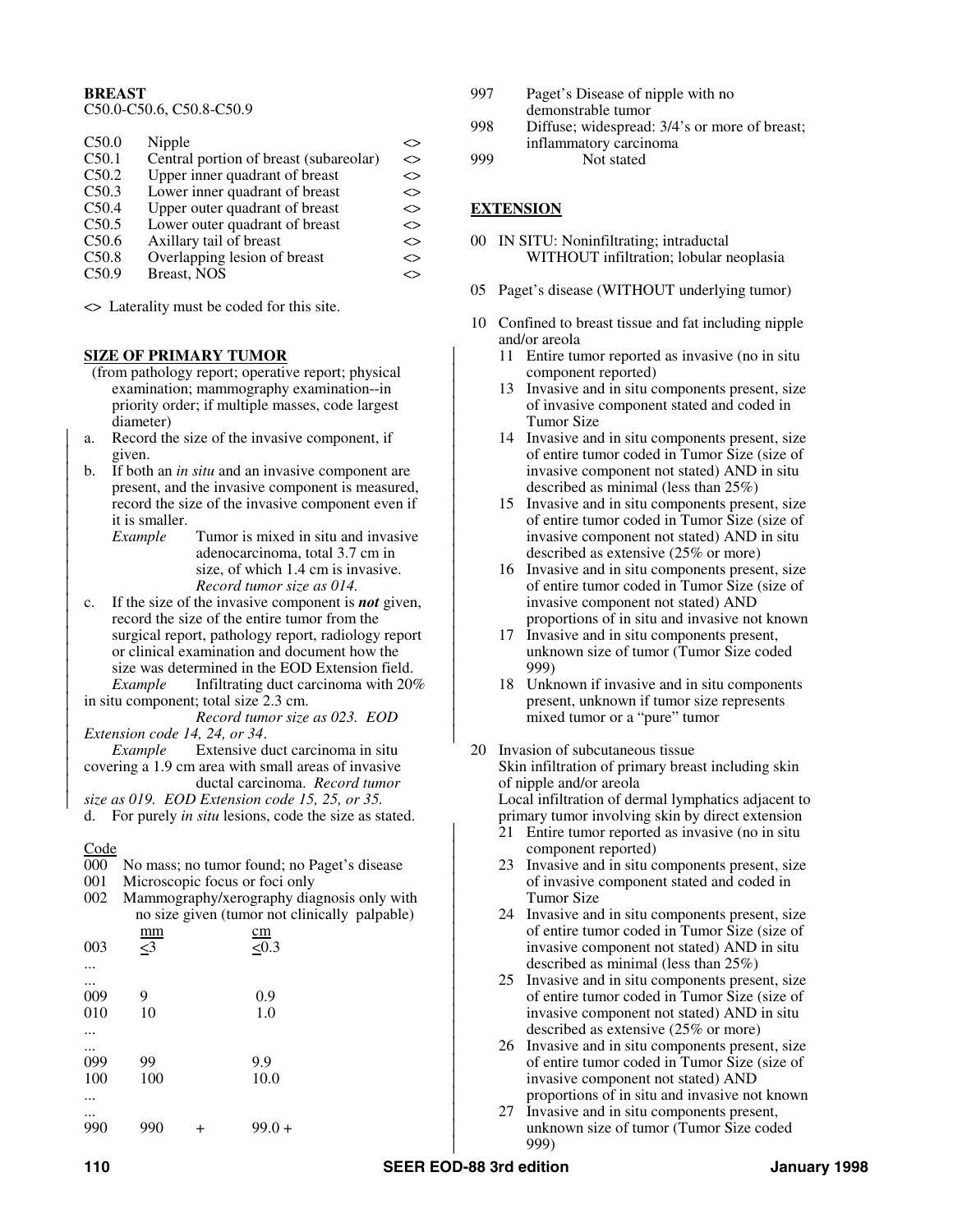### | **EXTENSION** (cont.)

 $\vert$ 

|

- | 28 Unknown if invasive and in situ components present, unknown if tumor size represents mixed tumor or a "pure" tumor
- 30 Invasion of (or fixation to) pectoral fascia or muscle; deep fixation; attachment or fixation to pectoral muscle or underlying tissue
	- | 31 Entire tumor reported as invasive (no in situ | component reported)
	- | 33 Invasive and in situ components present, size of invasive component stated and coded in Tumor Size
	- | 34 Invasive and in situ components present, size | of entire tumor coded in Tumor Size (size of invasive component not stated) AND in situ described as minimal (less than  $25\%$ )
	- | 35 Invasive and in situ components present, size | of entire tumor coded in Tumor Size (size of invasive component not stated) AND in situ | described as extensive (25% or more)
	- | 36 Invasive and in situ components present, size of entire tumor coded in Tumor Size (size of invasive component not stated) AND | proportions of in situ and invasive not known
	- | 37 Invasive and in situ components present, unknown size of tumor (Tumor Size coded | 999)
	- | 38 Unknown if invasive and in situ components | present, unknown if tumor size represents mixed tumor or a "pure" tumor
- 40 Invasion of (or fixation to) chest wall, ribs, intercostal or serratus anterior muscles
- 50 Extensive skin involvement: Skin edema, peau d'orange, "pigskin," en cuirasse, lenticular nodule(s), inflammation of skin, erythema, ulceration of skin of breast, satellite nodule(s) in skin of primary breast
- $60$   $(50) + (40)$
- 70 Inflammatory carcinoma, incl. diffuse (beyond that directly overlying the tumor) dermal lymphatic permeation or infiltration
- 80 FURTHER contiguous extension: Skin over sternum, upper abdomen, axilla or opposite breast
- 85 Metastasis: Bone, other than adjacent rib Lung Breast, contralateral--if stated as metastatic Adrenal gland **Ovary** Satellite nodule(s) in skin other than primary breast
- 99 UNKNOWN if extension or metastasis
- **Note 1**: Changes such as dimpling of the skin, tethering, and nipple retraction are caused by tension on Cooper's ligament(s), not by actual skin involvement. They do not alter the classification.
- **Note 2**: Consider adherence, attachment, fixation, induration, and thickening as clinical evidence of extension to skin or subcutaneous tissue; code '20'.
- **Note 3**: Consider "fixation, NOS" as involvement of pectoralis muscle; code '30'.

### **Note 4**:

| If extension | Behavior code |
|--------------|---------------|
| code is:     | must be:      |
| ( )( )       |               |
| 05           | 2 or 3        |
| 1Λ           |               |

**Note 5:** Measure the size of the metastasis in the lymph node to determine codes 1-4, not the size of the lymph node itself.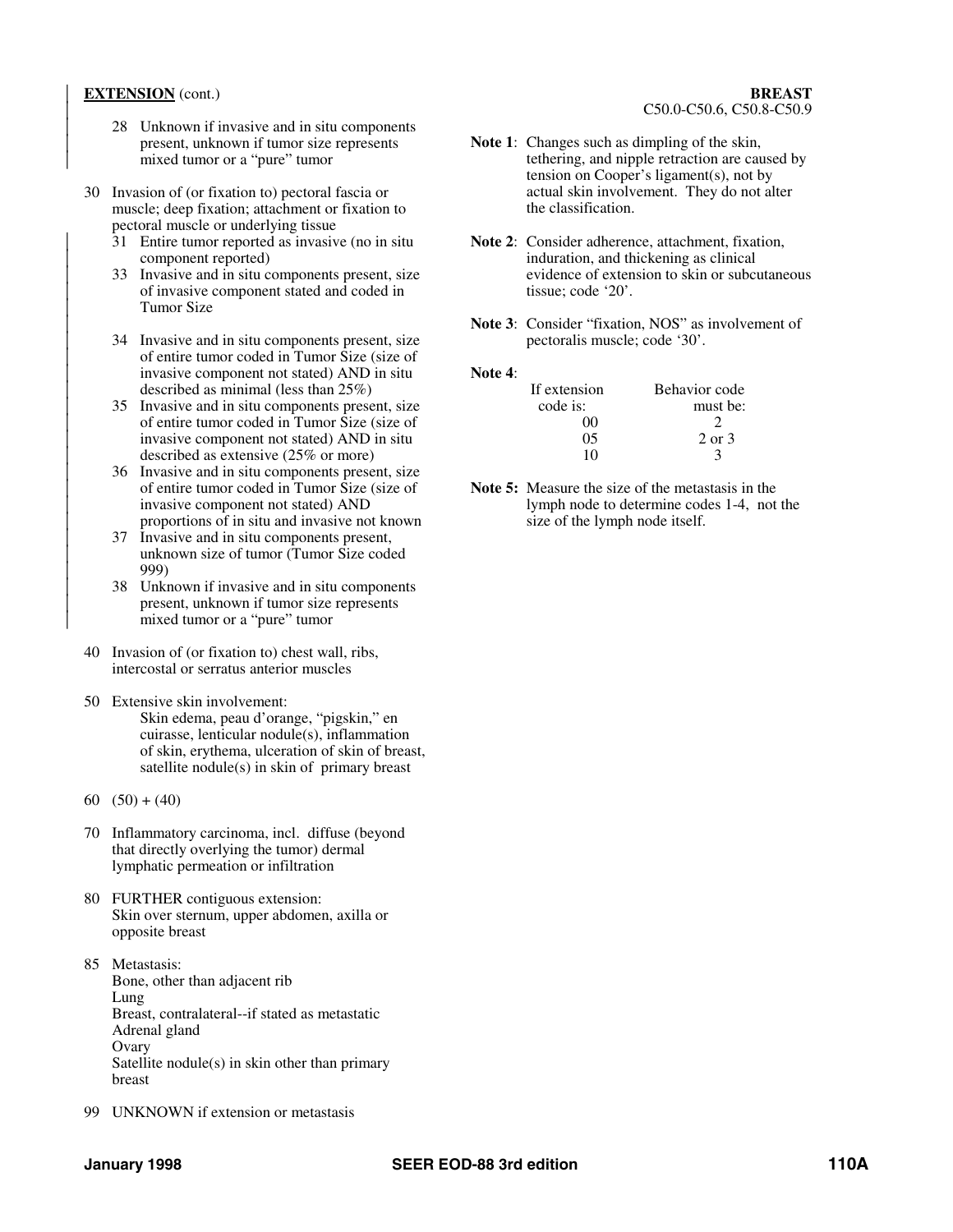### **EXTENSION** (cont.)

- 80 FURTHER contiguous extension: Skin over sternum, upper abdomen, axilla or opposite breast
- 85 Metastasis:

Bone, other than adjacent rib Lung Breast, contralateral--if stated as metastatic Adrenal gland **Ovary** Satellite nodule(s) in skin other than primary breast

- 99 UNKNOWN if extension or metastasis
- **Note 5:** Measure the size of the metastasis in the lymph node to determine codes 1-4, not the size of the lymph node itself.

# **LYMPH NODES**

0 No lymph node involvement - - - - - - - - - - - - - - - - - - REGIONAL Lymph Nodes (ipsilateral) Axillary Level I/low: Adjacent to tail of breast Level II/mid: Central, interpectoral, (Rotter's node) Level III/high: Subclavicular, apical

Infraclavicular Intramammary Nodule(s) in axillary fat

### Size of largest metastasis<sup>1</sup> in axillary node(s), **ipsilateral (codes 1-4):**

- 1 Micrometastasis (<0.2 cm)
- 2 >0.2-<2.0 cm, no extension beyond capsule
- 3 <2.0 cm WITH extension beyond capsule
- 4  $\geq 2.0$  cm
- 5 Fixed/matted ipsilateral axillary nodes
- 6 Axillary/regional lymph nodes, NOS Lymph nodes, NOS
- 7 Internal mammary node(s), ipsilateral

- - - - - - - - - - - - - - - - - -

### DISTANT Lymph Nodes

8 Cervical, NOS Contralateral/bilateral axillary and/or internal mammary Supraclavicular (transverse cervical) Other than above - - - - - - - - - - - - - - - - - -

9 UNKNOWN; not stated

<sup>1</sup>Effective date January 1, 1992 diagnoses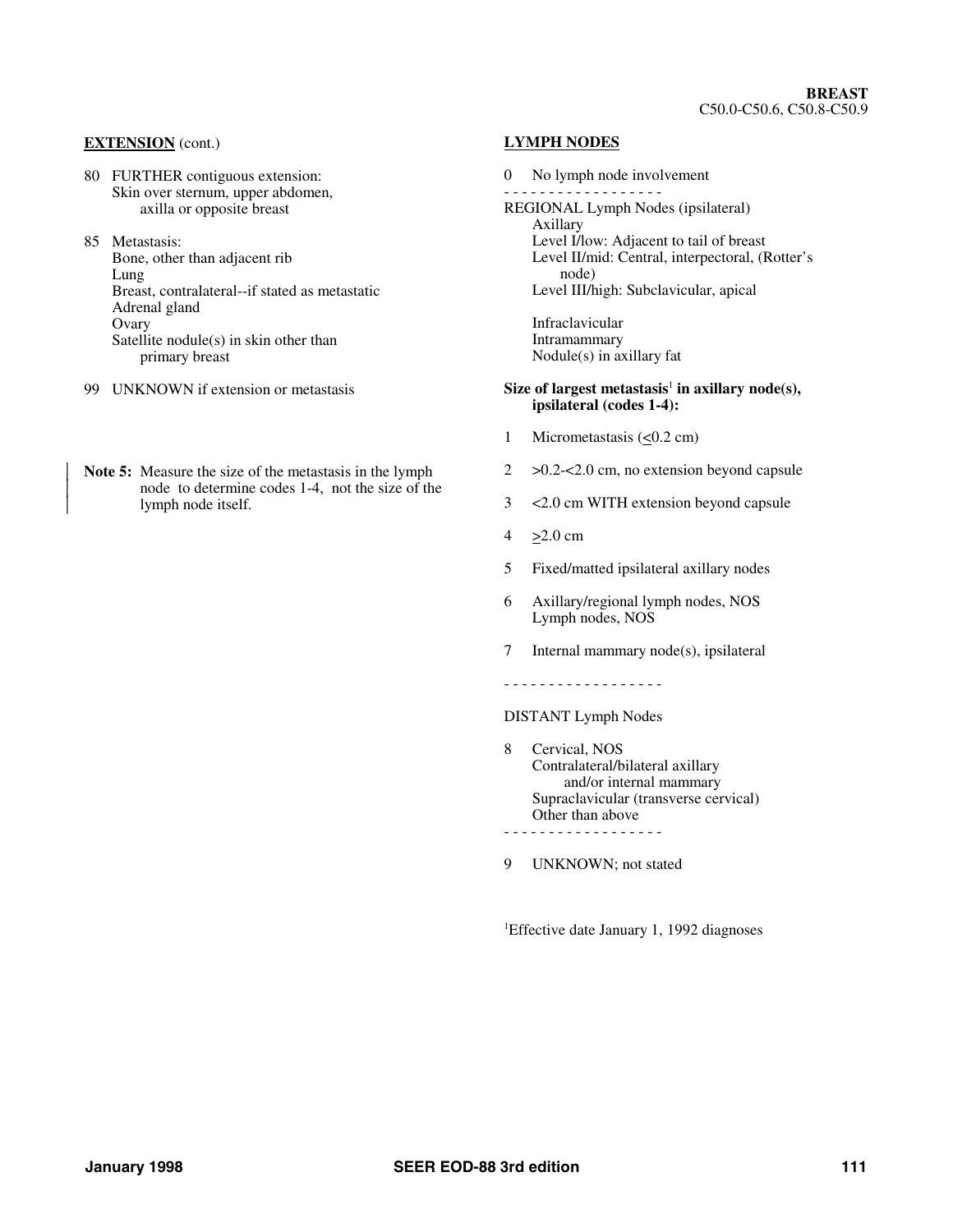**VULVA (incl. Skin of Vulva)** [**excl. Malignant Melanoma** (page 102), **Kaposi's Sarcoma** (page 176), **Mycosis Fungoides** (page 104), **Sezary's Disease** (page 104), **and Other Lymphomas** (page 180)] C51.0-C51.2, C51.8-C51.9

| C51.0 Labia majora                |
|-----------------------------------|
| C51.1 Labia minora                |
| C51.2 Clitoris                    |
| C51.8 Overlapping lesion of vulva |
| $C51.9$ Vulva, NOS                |
|                                   |

# **SIZE OF PRIMARY TUMOR**

 (from pathology report; operative report; endoscopic examination; physical examination--in priority order)

#### Code

000 No mass; no tumor found

| 001 | Microscopic focus or foci only |  |  |
|-----|--------------------------------|--|--|
|     |                                |  |  |

| 002<br>003     | <u>mm</u><br>$\frac{2}{3}$ | $\mathbf{cm}$<br>< 0.2<br>0.3 |
|----------------|----------------------------|-------------------------------|
| $\ddotsc$      |                            |                               |
| <br>009<br>010 | 9<br>10                    | 0.9<br>1.0                    |
|                |                            |                               |
| <br>099<br>100 | 99<br>100                  | 9.9<br>10.0                   |
|                |                            |                               |
| <br>990        | $990 +$                    | $99.0 +$                      |
| 999            | Not stated                 |                               |

**Note 1**: Melanoma (M-8720-8790) of vulva is included in the melanoma scheme.

**Note 2**: Mycosis fungoides (M-9700) and Sezary's disease (M-9701) of vulva are included in the mycosis fungoides scheme.

### **EXTENSION**

>

> >

- 00 IN SITU: Noninvasive; Bowen's disease, intraepidermal FIGO Stage 0
- 10 Invasive cancer confined to: Submucosa Musculature Skin of vulva; Vulva
- 11 Vulva only: Stromal invasion  $\leq 1$  mm
- | 12 Vulva only: Stromal invasion > 1 mm
- 30 Localized, NOS
- | 40 Vulva and perineum, level of invasion not stated
- 41 Vulva and perineum, stromal invasion  $\leq$  1 mm
- | 42 Vulva and perineum, stromal invasion > 1 mm
- 60 Extension to: Vagina Urethra Perianal skin Anus Rectal wall or Rectum, NOS; Bladder wall or Bladder, NOS FIGO Stage III
- 70 Rectal mucosa Perineal body
- 75 Extension to: Upper urethral mucosa Bladder mucosa | Pelvic bone (Pubic bone) FIGO Stage IVA
- 80 FURTHER contiguous extension

# 85 Metastasis FIGO Stage IVB

- 99 UNKNOWN if extension or metastasis
- Note 3: FIGO Stage I, IA and IB are defined by size of tumor ( $\leq$  2 cm), involvement of vulva or vulva and perineum, and depth of stromal  $invasion$  as defined in codes 10, 11, 12, 30, 40, 41, and 42. FIGO Stage II is  $> 2$  cm, but would be coded in the same range of codes.

> >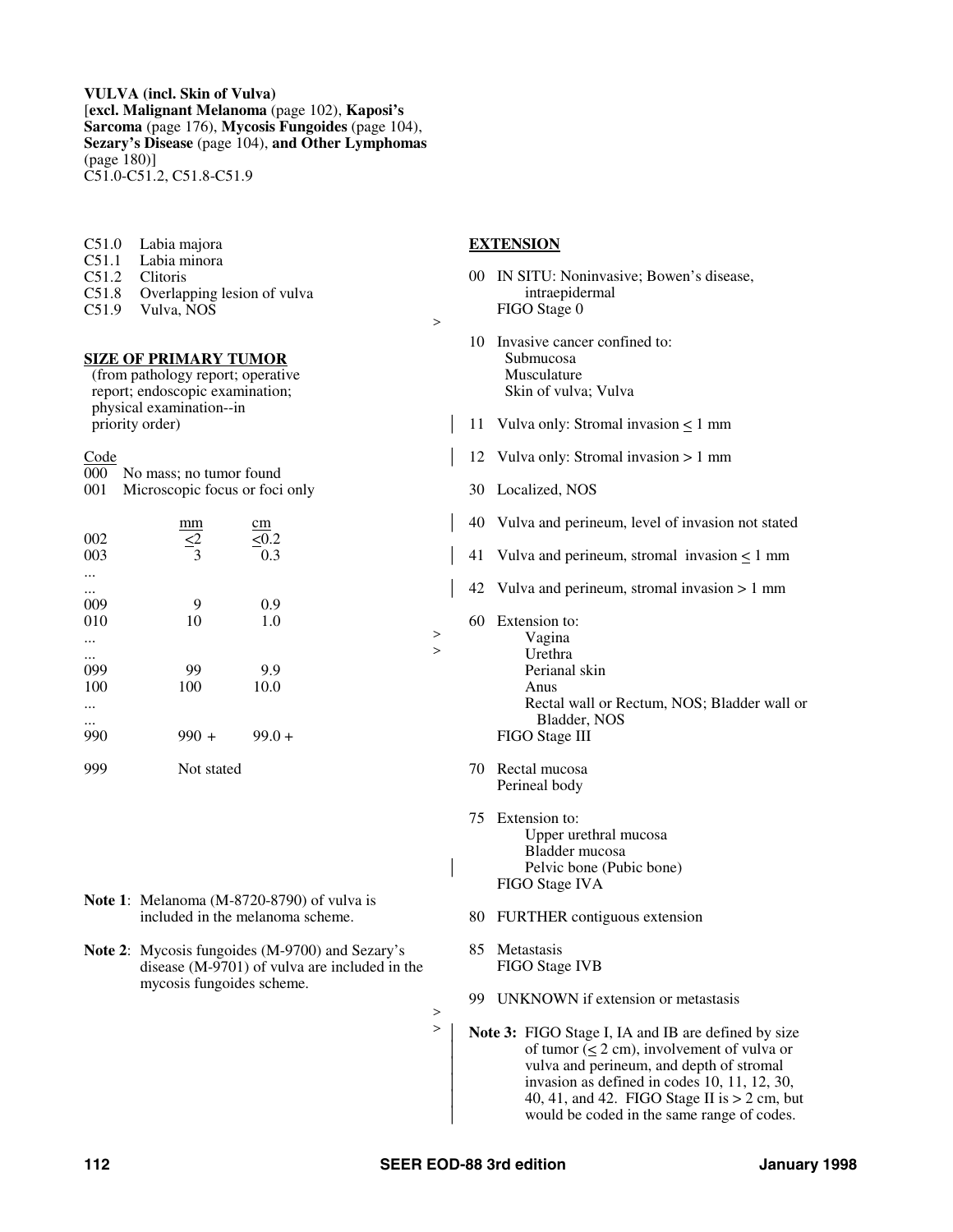# **VULVA (incl. Skin of Vulva) (excl. Malignant Melanoma, Kaposi's Sarcoma, Mycosis Fungoides, Sezary's Disease, and Other Lymphomas)** C51.0-C51.2, C51.8-C51.9

# **LYMPH NODES**

0 No lymph node involvement

- - - - - - - - - - - - - - - - - - REGIONAL Lymph Nodes

> Superficial inguinal (femoral) Deep inguinal, Rosenmuller's or Cloquet's node Regional Lymph nodes, NOS

- | 1 Unilateral regional lymph nodes
	- | 5 Contralateral regional lymph nodes

- - - - - - - - - - - - - - - - - -

- > DISTANT Lymph Nodes |
	- | 6 External iliac Internal iliac (hypogastric) Pelvic, NOS
- > 7 Other than above Common iliac

- 8 Lymph Nodes, NOS
- 9 UNKNOWN; not stated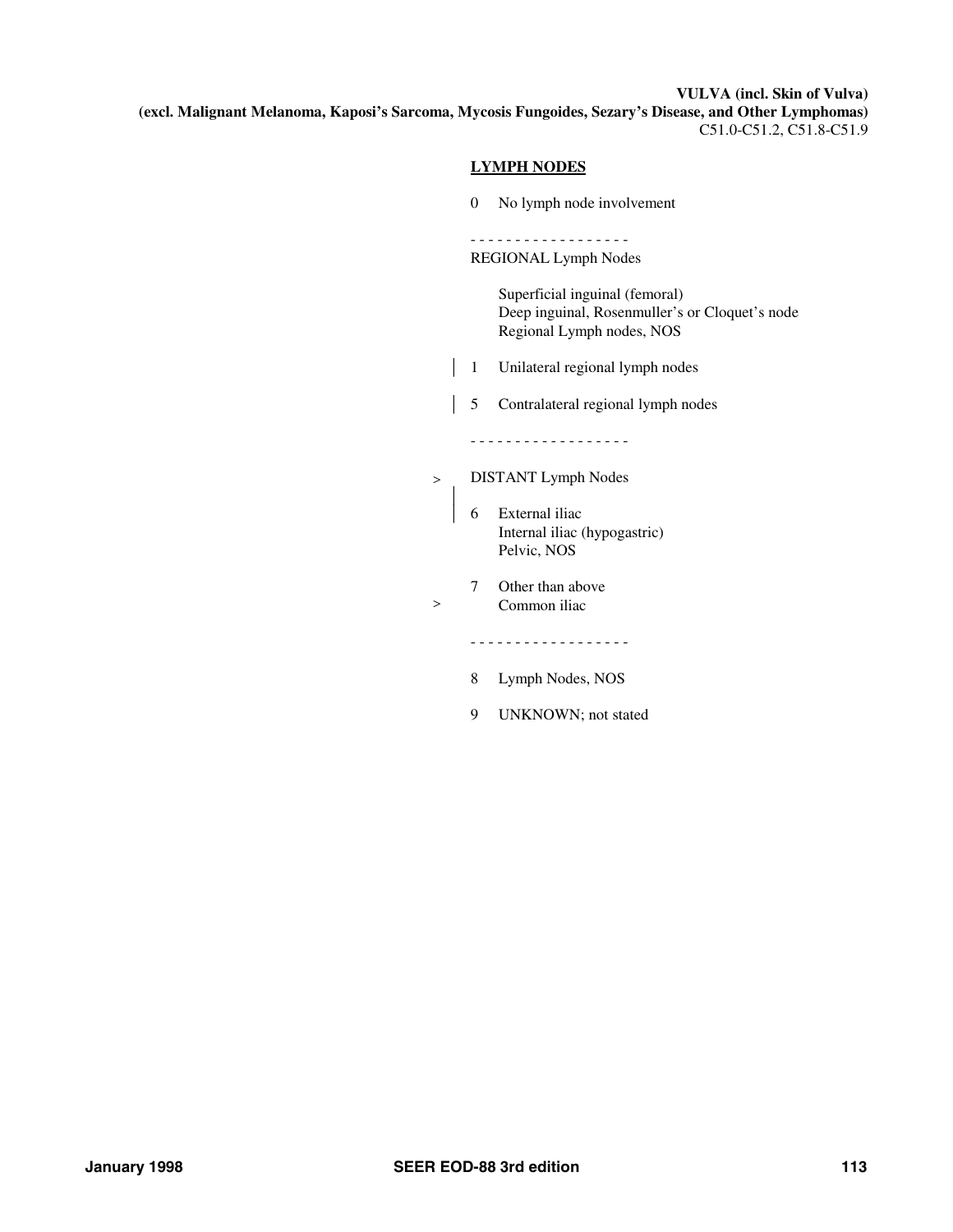# **VAGINA**

C52.9

C52.9 Vagina

# **SIZE OF PRIMARY TUMOR**

 (from pathology report; operative report; endoscopic examination; physical examination- in priority order)

# **Code**

| 000      | No mass; no tumor found        |               | 20 | Musculature involved                  |
|----------|--------------------------------|---------------|----|---------------------------------------|
| 001      | Microscopic focus or foci only |               |    |                                       |
|          |                                |               |    | 30 Localized, NOS                     |
|          | <u>mm</u>                      | $\mathbf{cm}$ |    |                                       |
| 002      | $\frac{1}{3}$                  | $\leq 0.2$    | 40 | Extension to:                         |
| 003      |                                | 0.3           |    | Paravaginal soft tissue               |
|          |                                |               |    | Cervix                                |
|          |                                |               |    | Vulva                                 |
| 009      | 9                              | 0.9           |    | Vesicovaginal septum                  |
| 010      | 10                             | 1.0           |    | Rectovaginal septum                   |
|          |                                |               |    | FIGO Stage II                         |
| $\cdots$ |                                |               |    |                                       |
| 099      | 99                             | 9.9           | 50 | Extension to:                         |
| 100      | 100                            | 10.0          |    | Bladder wall or NOS                   |
|          |                                |               |    | Rectal wall or NOS                    |
| $\cdots$ |                                |               |    | Cul de sac (rectouterine pouch)       |
| 990      | $990 +$                        | $99.0 +$      |    | FIGO Stage II                         |
|          |                                |               |    |                                       |
| 999      | Not stated                     |               | 60 | Extension to pelvic wall              |
|          |                                |               |    | FIGO Stage III                        |
|          |                                |               | 70 | Extension to bladder or rectal mucosa |
|          |                                |               |    | FIGO Stage IVA                        |

- 80 Extension beyond true pelvis Extension to urethra FIGO Stage IVA, not further specified
- 85 Metastasis FIGO Stage IVB

**EXTENSION**

00 IN SITU: Noninvasive; intraepithelial

10 Invasive cancer confined to: Submucosa (stroma)

FIGO Stage I

- 99 UNKNOWN if extension or metastasis
- **Note**: "Frozen pelvis" is a clinical term which means tumor extends to pelvic sidewall(s). In the absence of a statement of involvement, code as 60.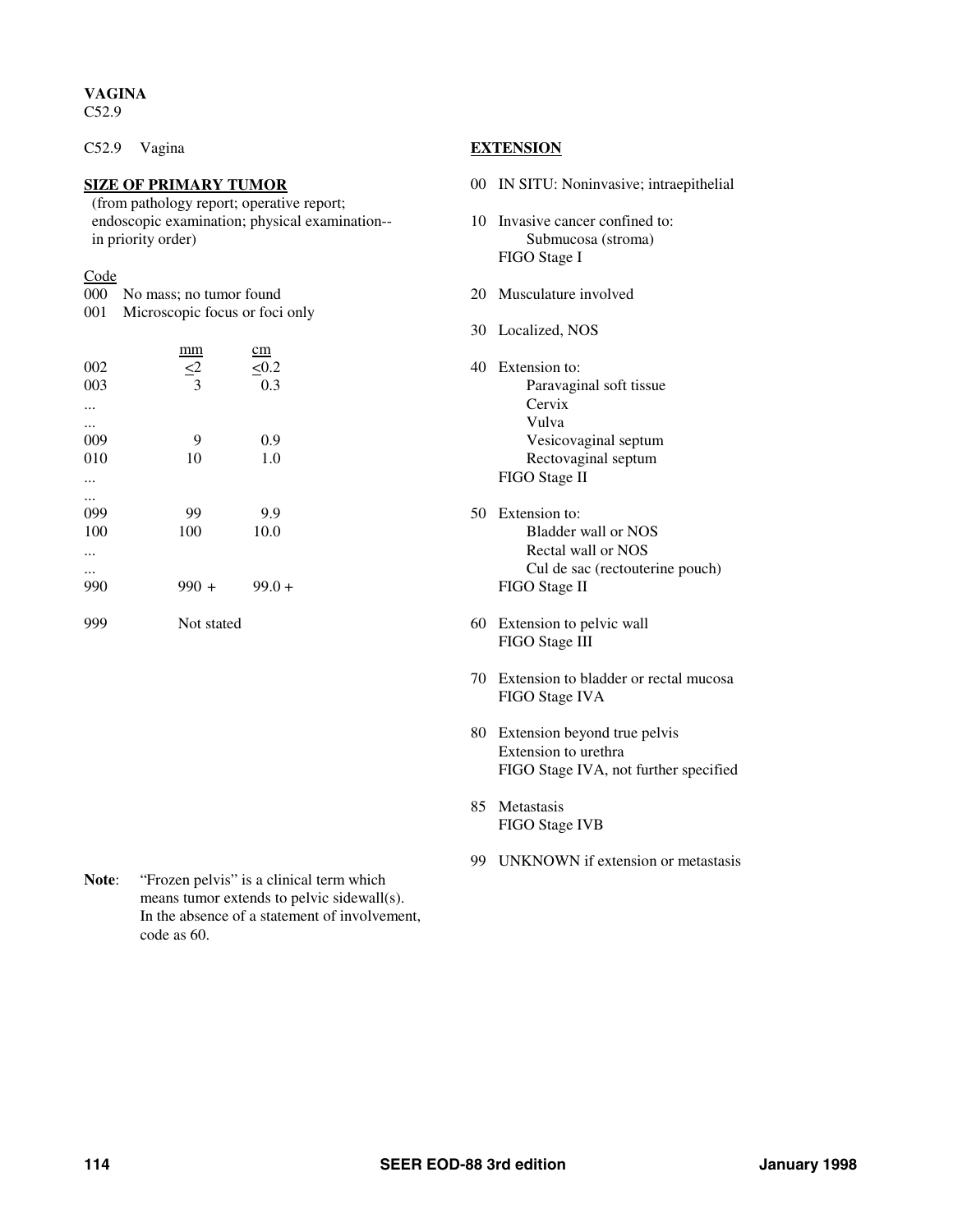# **LYMPH NODES**

0 No lymph node involvement

- - - - - - - - - - - - - - - - - -

REGIONAL Lymph Nodes

# | **All parts of vagina**:

1 Pelvic lymph nodes: Iliac: Common Internal (hypogastric) External Sacral promontory

# **Lower third of vagina**:

- 2 Ipsilateral: Inguinal Femoral
- 3 Bilateral: Inguinal Femoral

# | **Upper two-thirds of vagina**:

- | 4 Pelvic, NOS
- 5 Regional lymph node(s), unknown

### whether

primary is in upper or lower vagina

- - - - - - - - - - - - - - - - - -

# DISTANT Lymph Nodes

- 6 Inguinal (**upper two-thirds only**) Aortic (para-, peri-, lateral) Retroperitoneal, NOS
- 7 Other than above

- 8 Lymph Nodes, NOS
- 9 UNKNOWN; not stated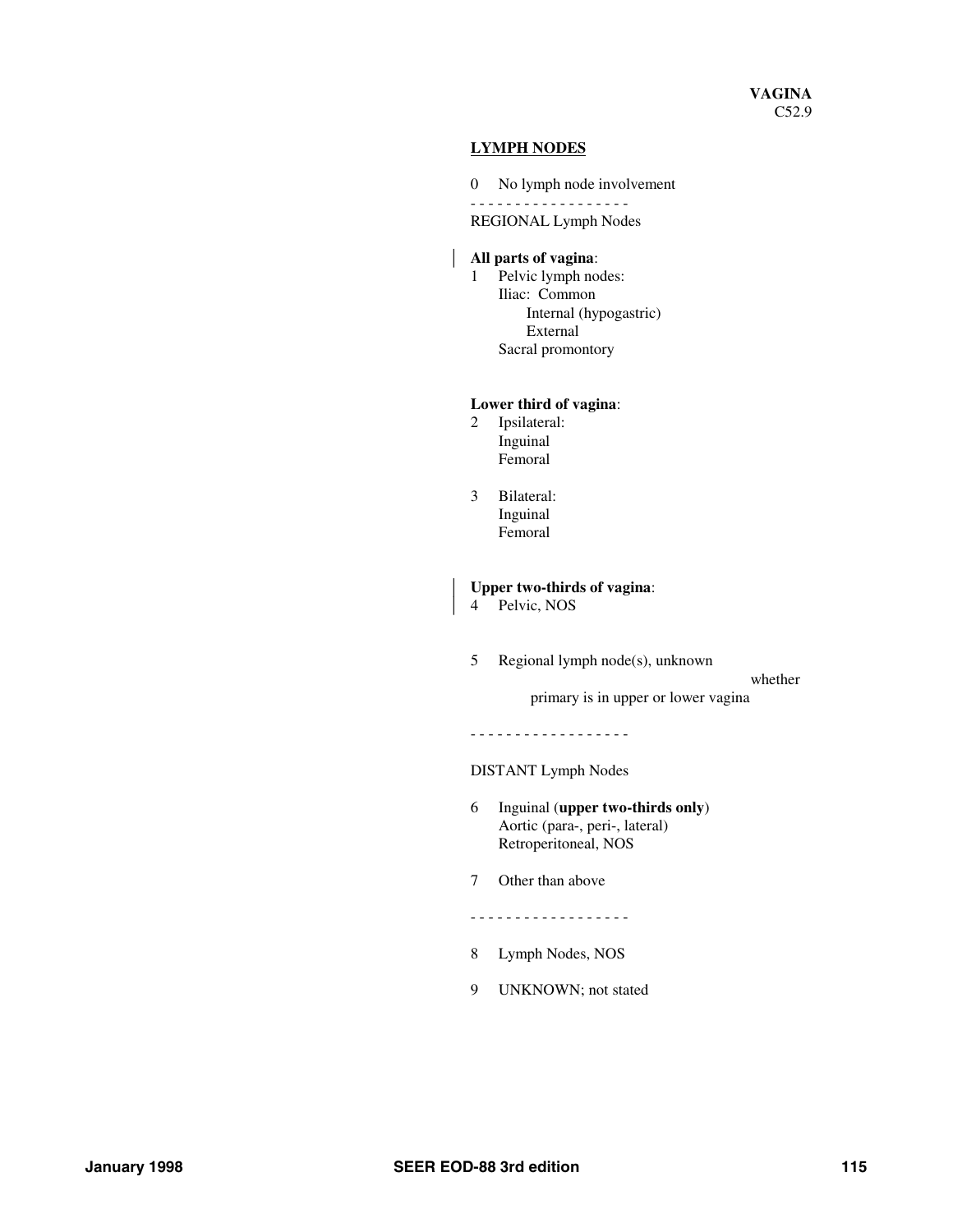# **CERVIX UTERI**

C53.0-C53.1, C53.8-C53.9

| C53.0 | Endocervix |  |
|-------|------------|--|
|       |            |  |

- C53.1 Exocervix
- C53.8 Overlapping lesion of cervix uteri
- C53.9 Cervix uteri

# **SIZE OF PRIMARY TUMOR**

 (from pathology report; operative report; endoscopic examination; physical examination--in priority order)

# Code

- 000 No mass; no tumor found
- 001 Microscopic focus or foci only

| 002<br>003     | <u>mm</u><br>$\leq$ 2<br>$\overline{3}$ | $\mathbf{cm}$<br>< 0.2<br>0.3 |
|----------------|-----------------------------------------|-------------------------------|
|                |                                         |                               |
| <br>009<br>010 | 9<br>10                                 | 0.9<br>1.0                    |
| .              |                                         |                               |
| <br>099        | 99                                      | 9.9                           |
| 100            | 100                                     | 10.0                          |
|                |                                         |                               |
| <br>990        | $990 +$                                 | $99.0 +$                      |
| 999            | Not stated                              |                               |

- **Note 1**: Involvement of anterior and/or posterior septum is coded as involvement of the vaginal wall.
- Note 2: "Frozen pelvis" is a clinical term which means tumor extends to pelvic sidewall(s). In the absence of a statement of involvement, code as 65.
- **Note 3**: If the clinician says "adnexa palpated" but doesn't mention lymph nodes, assume lymph nodes are not involved.
- **Note 4**: If either exploratory/definitive surgery is done with no mention of lymph nodes, assume nodes are negative.

# **EXTENSION**

00 IN SITU: Preinvasive; noninvasive; intraepithelial Cancer in situ WITH endocervical gland involvement FIGO Stage 0 01 CIN (Cervical intraepithelial neoplasia) Grade III | 11 Minimal microscopic stromal invasion < 3mm  $\frac{1}{2}$  in depth and  $\lt$  7mm in horizontal spread FIGO Stage IA1 12 "Microinvasion" | Tumor WITH invasive component > 3mm and  $\leq$ 5 mm in depth, taken from the base of the epithelium, and  $\leq$ 7 mm in horizontal spread FIGO Stage IA2 20 Invasive cancer confined to cervix and tumor larger than that in code 12 FIGO Stage IB 30 Localized, NOS; confined to cervix uteri or uterus, NOS except corpus uteri, NOS 31 FIGO Stage I, not further specified | 35 Corpus uteri, NOS | 36 Code 35 plus 11 | 37 Code 35 plus 12 | 38 Code 35 plus 20 40 Extension to: Upper 2/3's of vagina (incl. fornices and vagina/vaginal wall, NOS) Cul de sac (rectouterine pouch) FIGO Stage IIA 50 Extension to:

Parametrium (paracervical soft tissue) Ligaments: Broad, uterosacral, cardial FIGO Stage IIB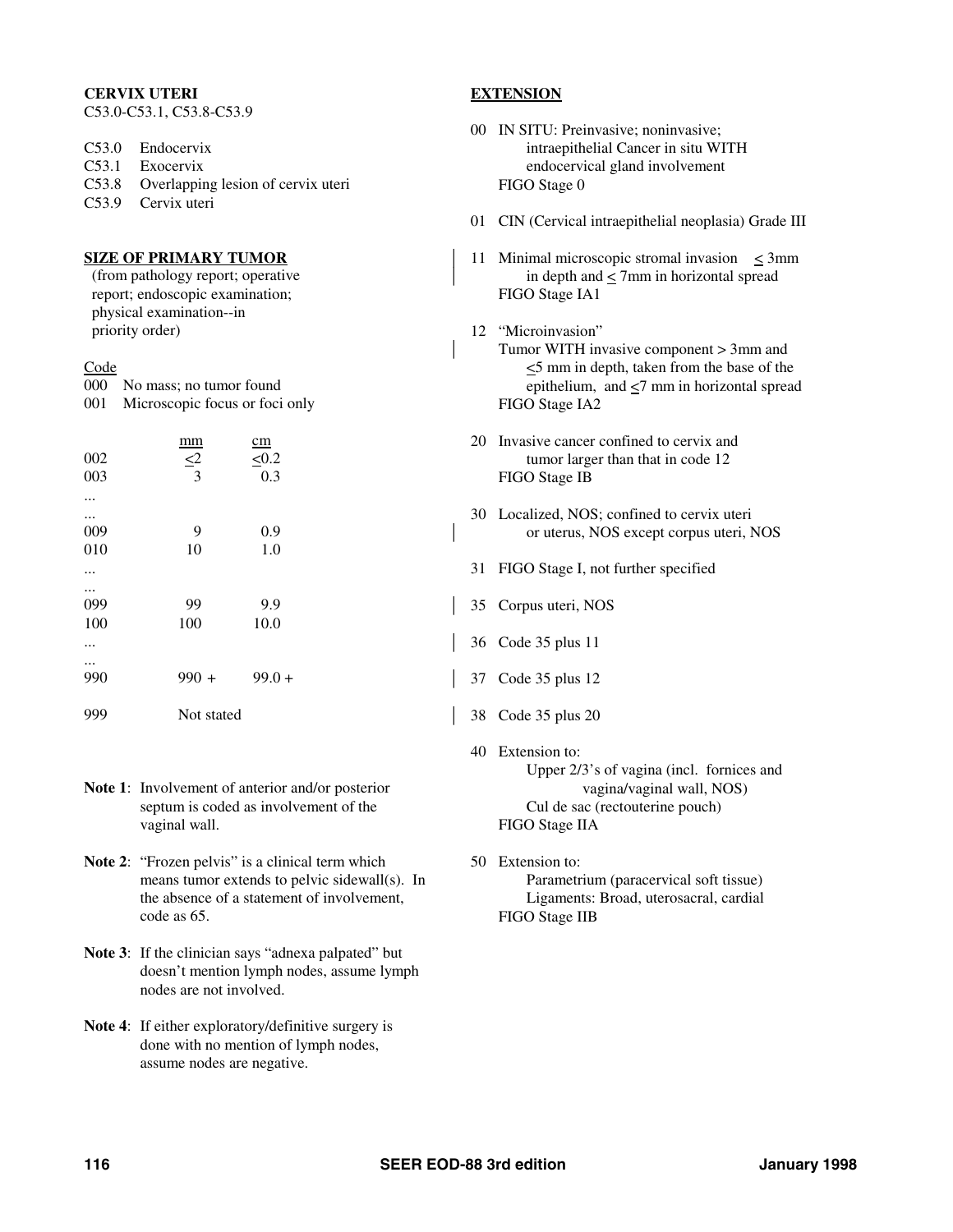### **EXTENSION** (cont.)

60 Extension to: Lower 1/3 of vagina; vulva Rectal and/or bladder wall or NOS Bullous edema of bladder mucosa Ureter, intra- and extramural FIGO Stage IIIA

- 65 Extension to: Pelvic wall(s) Hydronephrosis or nonfunctioning kidney (except if other stated cause) FIGO Stage IIIB
- > 68 Fallopian tube; Ovary; Urethra
	- 70 Extension to rectal or bladder mucosa FIGO Stage IVA
	- 80 FURTHER contiguous extension beyond true pelvis FIGO Stage IVA, not further specified
	- 85 Metastasis FIGO Stage IVB
	- 99 UNKNOWN if extension or metastasis

### **LYMPH NODES**

- 0 No lymph node involvement
- - - - - - - - - - 1 REGIONAL Lymph Nodes

Paracervical Parametrial Iliac: Common Internal (hypogastric): **Obturator** External Pelvic, NOS Sacral (lateral, presacral, sacral promontory

(Gerota's), uterosacral, or NOS)

Regional lymph node(s), NOS

# - - - - - - - - - - - - - - - - - -

# DISTANT Lymph Nodes

- 6 Aortic (para-, peri-, lateral)
- 7 Other than above Inguinal

>

- 8 Lymph Nodes, NOS
- 9 UNKNOWN; not stated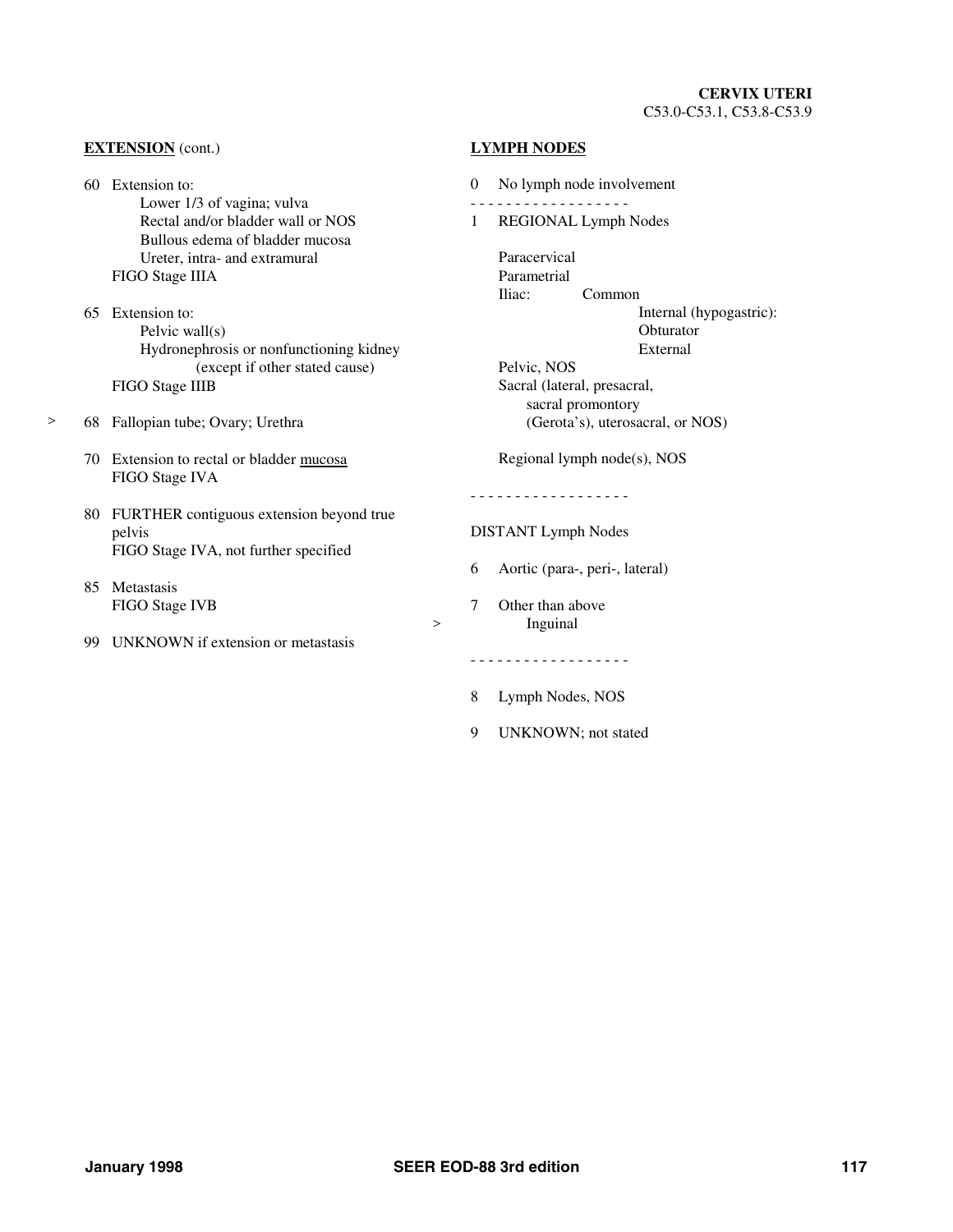Page intentionally blank.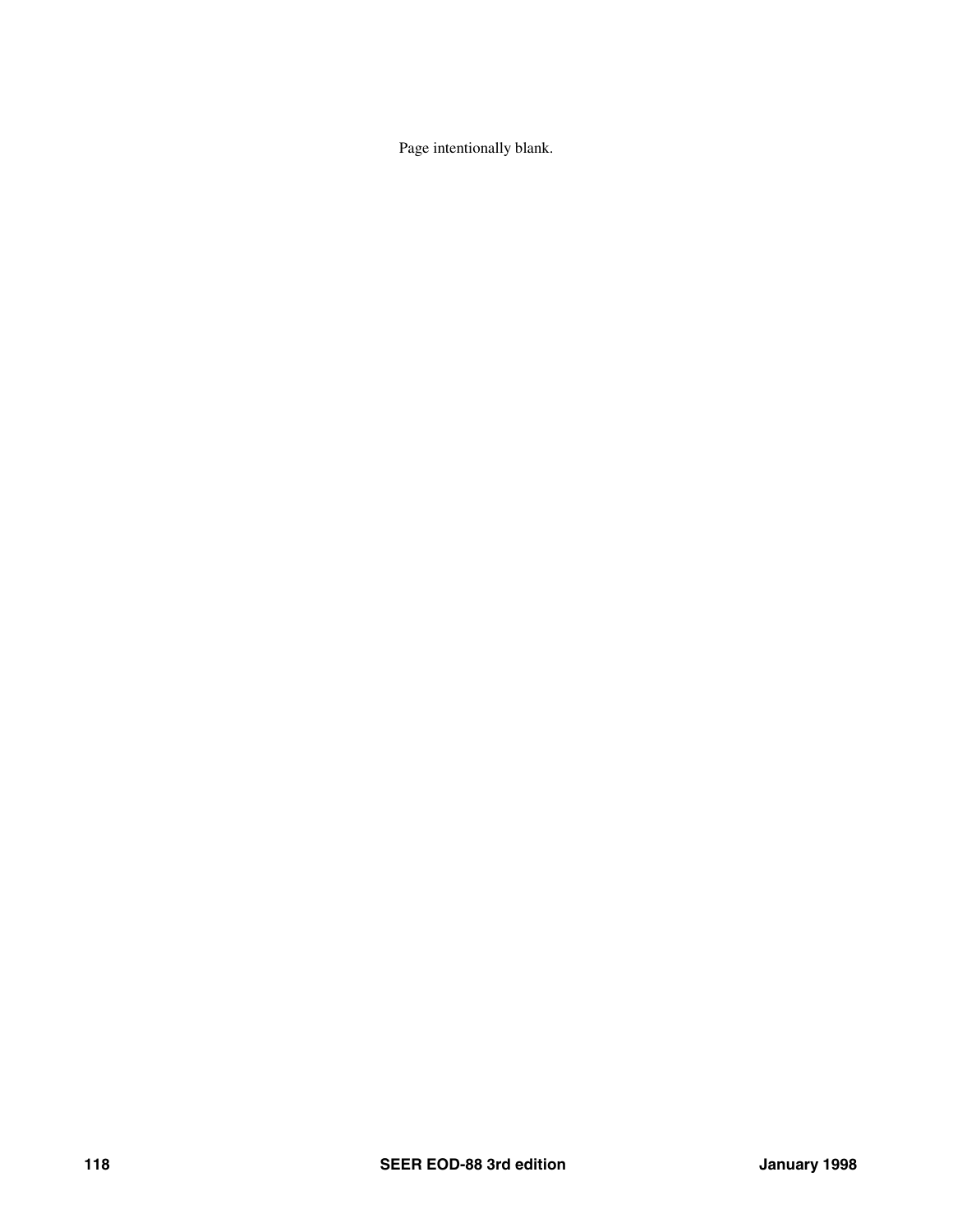# **CORPUS UTERI**

### **DISTINGUISHING "IN SITU" AND "LOCALIZED" TUMORS FOR THE CORPUS UTERI**

Careful attention must be given to the use of the term "confined to endometrium" for corpus uteri.

- 1) Determine if the tumor is confined to the columnar epithelium, in which case it is in situ, **OR**
- 2) if the tumor has penetrated the basement membrane to invade the stroma (lamina propria), in which case it is localized and is coded to invasion of the stroma.

The endometrium (mucosa) consists of:

The EPITHELIAL LAYER contains no blood vessels or lymphatics.

The BASEMENT MEMBRANE, a sheet of extracellular material, functions as a filtration barrier and a boundary involved in generating and maintaining tissue structure.

The LAMINA PROPRIA, composed of areolar connective tissue, contains blood vessels, nerves, and, in some regions, glands. Once tumor has broken through the basement membrane into the lamina propria, it can spread by way of the lymphatics and blood vessels to other parts of the body.

There is NO MUSCULARIS MUCOSAE or SUBMUCOSA in the endometrium.

The MYOMETRIUM (muscularis) is composed of three layers of smooth muscle fibers; it constitutes the wall of the organ.

The SEROSA, the outermost layer covering the corpus uteri, is a serous membrane, part of the visceral peritoneum.

| PRIMARY SITE           | ENDOMETRIUM (mucosa)          |                                 |                                   | <b>MYOMETRIUM</b><br>$(3 \text{ layers})$ | <b>SEROSA</b> |
|------------------------|-------------------------------|---------------------------------|-----------------------------------|-------------------------------------------|---------------|
| Corpus Uteri<br>(C54.) | Columnar<br>Epithelium<br>Yes | B<br>A<br>S<br>E<br>M<br>E<br>M | Stroma<br>(lamina propria)<br>Yes | Yes                                       | Yes           |

# **CORPUS UTERI TABLE OF ANATOMIC STRUCTURES**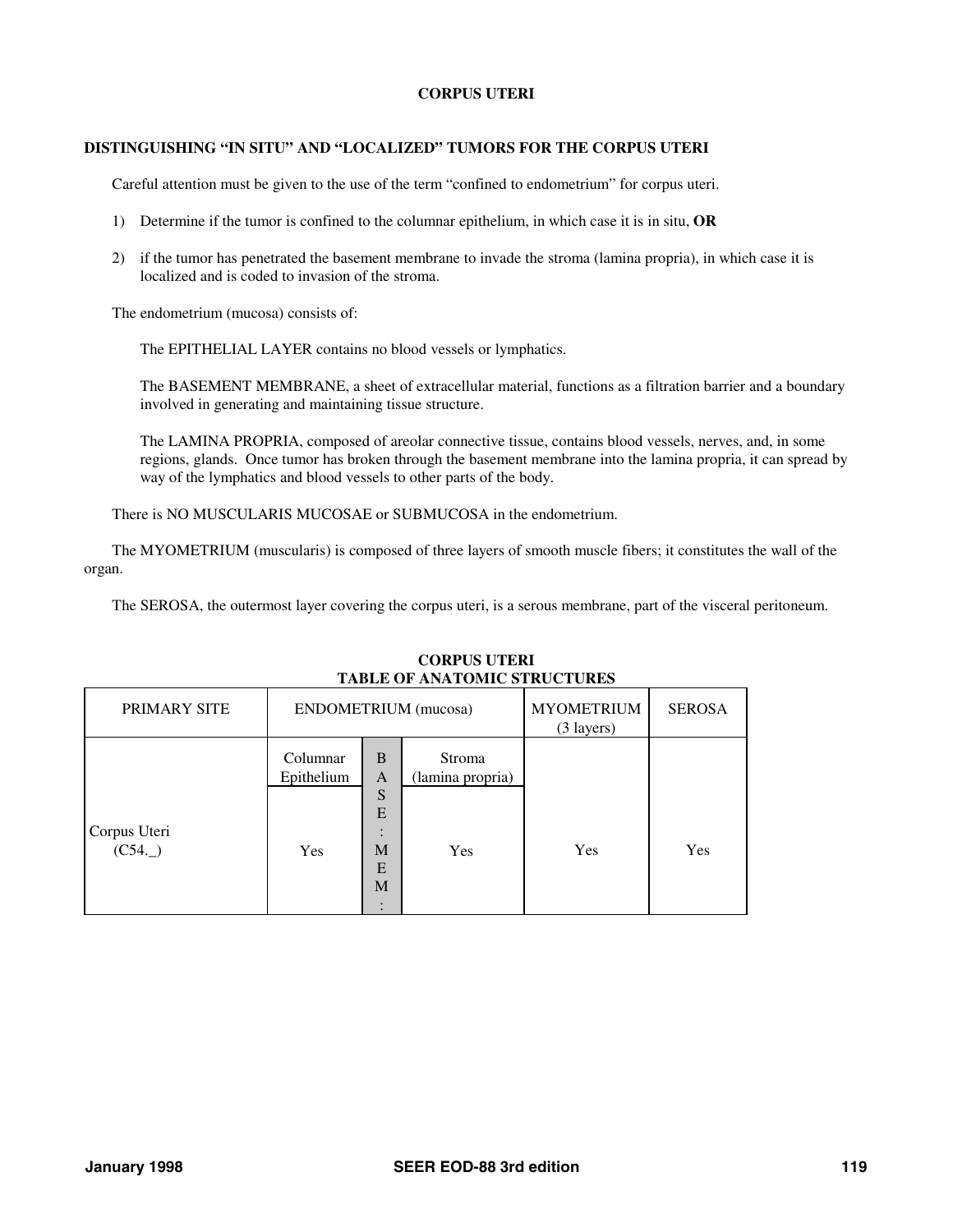# | **CORPUS UTERI; UTERUS, NOS (excluding Placenta)** C54.0-C54.3, C54.8-C54.9, C55.9

| C54.0    | Isthmus uteri                     |                                                     |          | 00 IN SITU: Preinvasive, noninvasive<br>FIGO Stage 0                |
|----------|-----------------------------------|-----------------------------------------------------|----------|---------------------------------------------------------------------|
| C54.1    | Endometrium                       |                                                     |          |                                                                     |
| C54.2    | Myometrium                        |                                                     |          | 10 FIGO Stage I not further specified                               |
| C54.3    | Fundus uteri                      |                                                     |          |                                                                     |
| C54.8    |                                   | Overlapping lesion of corpus uteri                  |          | 11 Confined to endometrium (stroma)                                 |
| C54.9    | Corpus uteri                      |                                                     |          | FIGO Stage IA                                                       |
| C55.9    | Uterus, NOS                       |                                                     |          |                                                                     |
|          |                                   |                                                     |          | Invasion of myometrium                                              |
|          |                                   |                                                     |          | 12 Myometrium--inner half                                           |
|          | <b>SIZE OF PRIMARY TUMOR</b>      |                                                     |          | FIGO Stage IB                                                       |
|          | (from pathology report; operative |                                                     |          |                                                                     |
|          | report; endoscopic examination;   |                                                     | $\,>$    |                                                                     |
|          |                                   |                                                     |          | 13 Myometrium--outer half                                           |
|          | physical examination--in          |                                                     |          | FIGO Stage IC                                                       |
|          | priority order)                   |                                                     |          |                                                                     |
|          |                                   |                                                     | $\rm{>}$ | 14 Myometrium--NOS                                                  |
| Code     |                                   |                                                     |          |                                                                     |
| 000      | No mass; no tumor found           |                                                     |          | 40 Localized, NOS                                                   |
| 001      | Microscopic focus or foci only    |                                                     |          |                                                                     |
|          |                                   |                                                     |          | 50 Cervix uteri, NOS                                                |
|          | mm                                | $\mathbf{cm}$                                       |          | FIGO Stage II, NOS                                                  |
| 002      | $\frac{2}{3}$                     | $\leq 0.2$                                          |          |                                                                     |
| 003      |                                   | 0.3                                                 |          | 51 Endocervical glandular involvement only                          |
| $\cdots$ |                                   |                                                     |          | FIGO Stage IIA                                                      |
| $\cdots$ |                                   |                                                     |          |                                                                     |
| 009      | 9                                 | 0.9                                                 |          | 52 Cervical stromal invasion                                        |
| 010      | 10                                | 1.0                                                 |          | FIGO Stage IIB                                                      |
| $\cdots$ |                                   |                                                     |          |                                                                     |
| $\cdots$ |                                   |                                                     |          |                                                                     |
| 099      | 99                                | 9.9                                                 |          |                                                                     |
| 100      | 100                               | 10.0                                                |          |                                                                     |
| $\cdots$ |                                   |                                                     |          | Note 5: If either exploratory/definitive surgery is                 |
|          |                                   |                                                     |          | done with no mention of lymph nodes,                                |
| <br>990  | $990 +$                           | $99.0 +$                                            |          | assume nodes are negative.                                          |
|          |                                   |                                                     |          |                                                                     |
| 999      | Not stated                        |                                                     |          |                                                                     |
|          |                                   |                                                     |          | Note 6: Sounding of the corpus is no longer a<br>prognostic factor. |
|          |                                   |                                                     |          | Cases formerly coded 20 and 30 should be                            |
|          |                                   |                                                     |          | recoded to 10.                                                      |
|          |                                   | Note 1: This EOD scheme should be used for          |          | Cases formerly coded 21 and 31 should be                            |
|          |                                   | sarcomas of the myometrium even though              |          | recoded to 11.                                                      |
|          |                                   | such cases are excluded from UICC/TNM               |          | Cases formerly coded to 22 and 32 should be                         |
|          | staging of corpus.                |                                                     |          | recoded to 12.                                                      |
|          |                                   |                                                     |          | Cases formerly coded to 23 and 33 should be                         |
|          |                                   | Note 2: Adnexa is defined as the tubes, ovaries and |          | recoded to 13.                                                      |
|          | $ligament(s)$ .                   |                                                     |          | Cases formerly coded to 24 and 34 should be                         |
|          |                                   |                                                     |          | recoded to 14.                                                      |
|          |                                   | Note 3: "Frozen pelvis" is a clinical term which    |          | Cases formerly coded to 15, 25 and 25 should<br>be recoded to 60.   |
|          |                                   | means tumor extends to pelvic sidewall(s). In       |          |                                                                     |
|          |                                   | the absence of a statement of involvement,          |          |                                                                     |
|          | code as 65.                       |                                                     |          | $Code(s)$ 15, 20-25, 30-35, and 50 are valid for                    |
|          |                                   |                                                     |          | 1988-1997 only.                                                     |

**Note 4**: If the clinician says "adnexa palpated" but doesn't mention lymph nodes, assume lymph nodes are not involved.

**EXTENSION**

See Appendix 2 for details.

>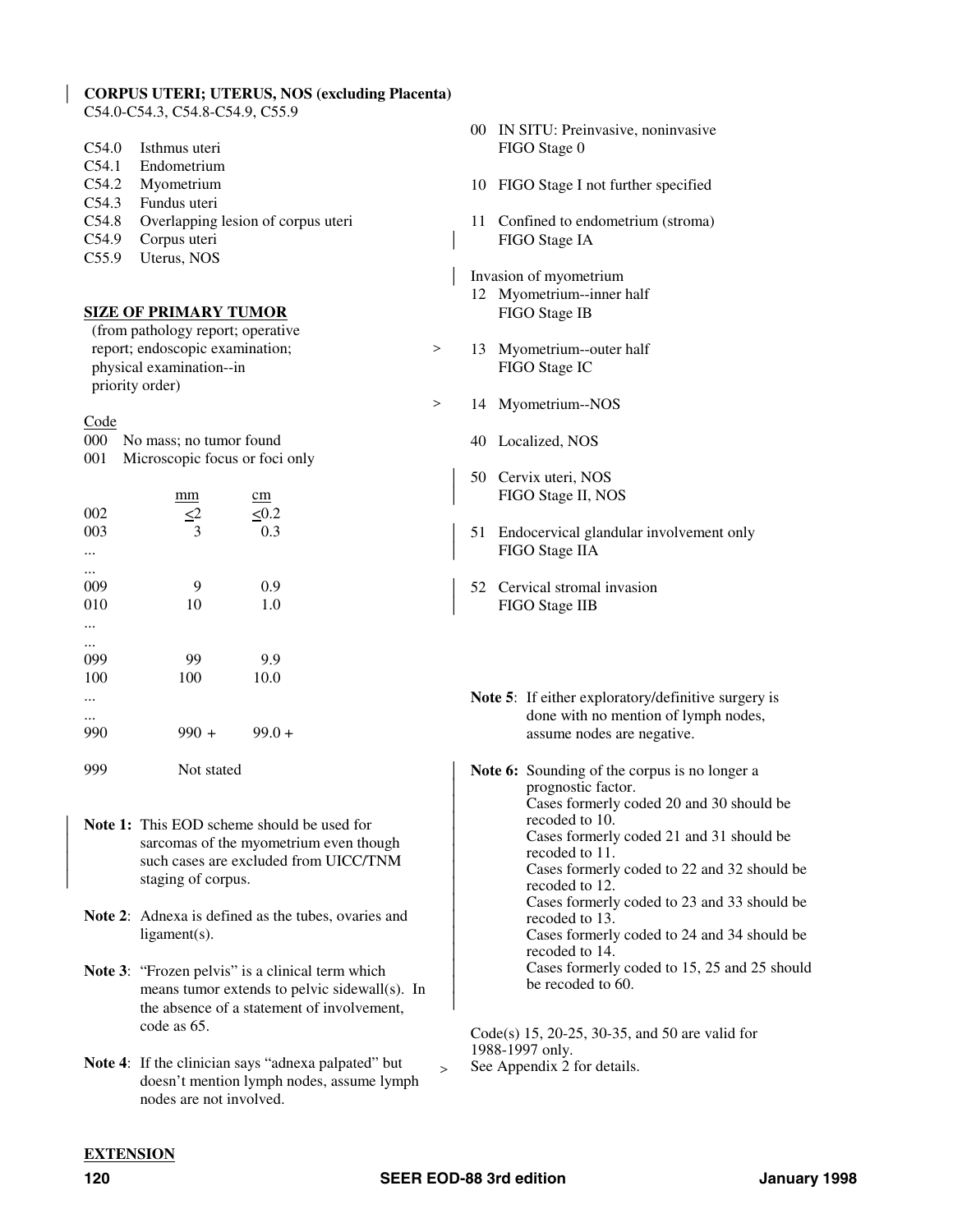### | **CORPUS UTERI; UTERUS, NOS (excluding Placenta)** C54.0-C54.3, C54.8-C54.9, C55.9

> > > >  $\rightarrow$ > >  $\rightarrow$ **EXTENSION** (cont.) 60 Extension or metastasis within true pelvis: Parametrium Ligaments: Broad, round, uterosacral Ovary(ies) and/or fallopian tube(s) Pelvic serosa Ureter; Vulva | FIGO Stage IIIA | 61 Cancer cells in ascites | Cancer cells in peritoneal washings | 64 Extension or metastasis to | Vagina | FIGO Stage IIIB | 65 Extension to metastasis to Pelvic wall(s) FIGO Stage IIIB | 66 Extension or metastasis to Bo wel and/or bladder wall or NOS FIGO Stage IIIB 70 Extension to bowel or bladder mucosa | (excluding bullous edema) FIGO Stage IVA | 80 Further contiguous extension Cul de sac; Sigmoid; Small intestine; Abdominal serosa 85 Metastasis FIGO Stage IVB 99 UNKNOWN if extension or metastasis **LYMPH NODES** 0 No lymph node involvement - - - - - - - - - - - - - - - - - - REGIONAL Lymph Nodes 1 Parametrial Iliac: Common Internal (hypogastric): **Obturator** External Pelvic, NOS Sacral (lateral, presacral, sacral promontory (Gerota's), uterosacral, or NOS) 2 Aortic (para-, peri-, lateral) 5 Regional Lymph Nodes, NOS FIGO Stage IIIC, NOS - - - - - - - - - - - - - - - - - - DISTANT Lymph Nodes 6 Superficial inguinal 7 Other than above (incl. deep inguinal) - - - - - - - - - - - - - - - - - - 8 Lymph Nodes, NOS 9 UNKNOWN; not stated

> >

>

Note 7: According to the AJCC, extension to the bowel or bladder mucosa must be proven by biopsy in order to rule out bullous edema.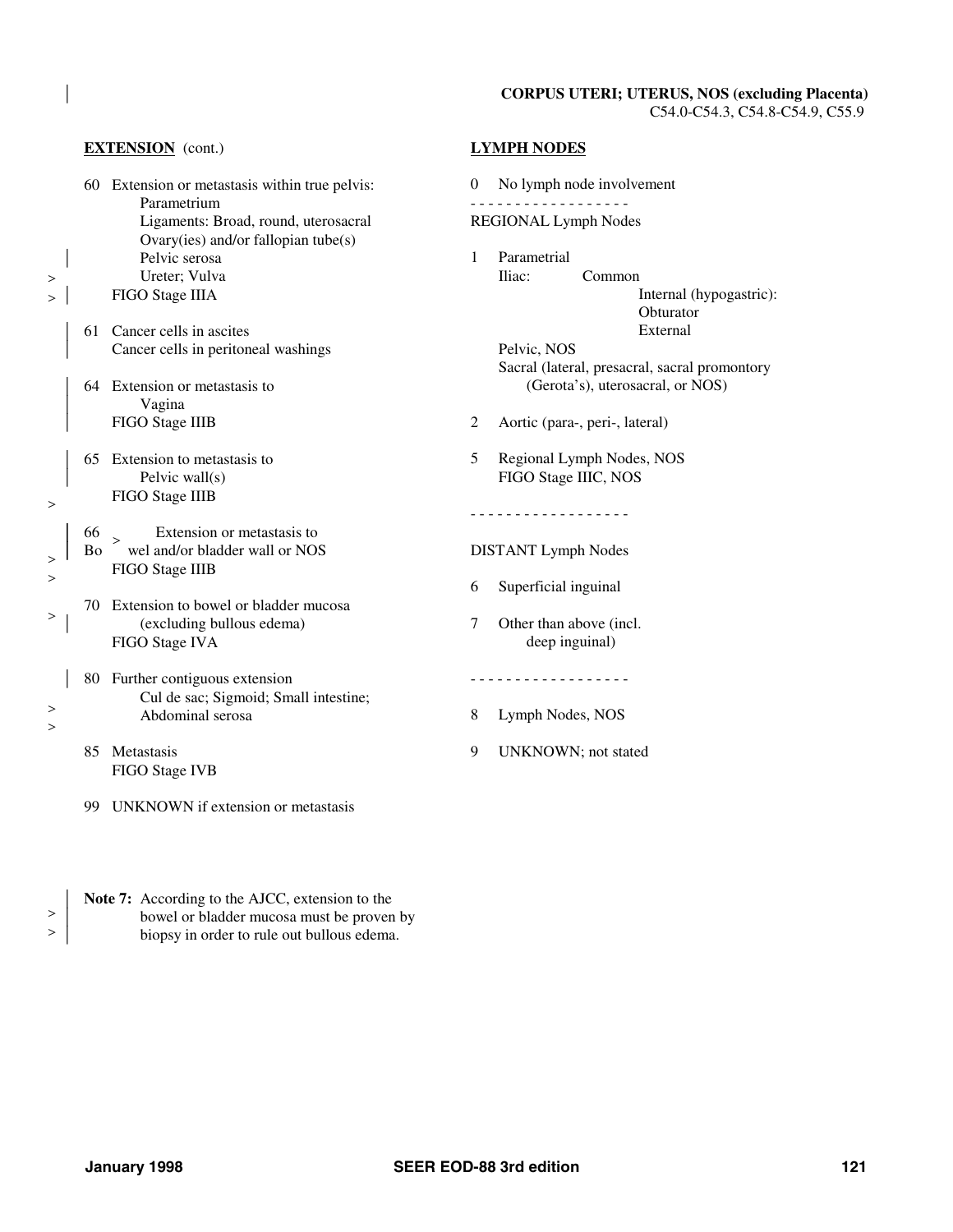### **OVARY** C56.9

| C56.9                                    | Ovary                                                                                                                            | <>                                                |        |    | <b>EXTENSION</b>                                                                                                            |
|------------------------------------------|----------------------------------------------------------------------------------------------------------------------------------|---------------------------------------------------|--------|----|-----------------------------------------------------------------------------------------------------------------------------|
|                                          | <> Laterality must be coded for this site.                                                                                       |                                                   |        |    | 00 IN SITU: Preinvasive; noninvasive;<br>intraepithelial                                                                    |
|                                          | <b>SIZE OF PRIMARY TUMOR</b><br>(from pathology report; operative<br>report; endoscopic examination;<br>physical examination--in |                                                   |        | 10 | Tumor limited to one ovary, capsule intact,<br>no tumor on ovarian surface<br>FIGO Stage IA                                 |
| <b>SIZE</b>                              | priority order)                                                                                                                  |                                                   |        | 20 | Tumor limited to both ovaries, capsule(s) intact,<br>no tumor on ovarian surface<br>FIGO Stage IB                           |
| Code<br>000<br>001                       | No mass; no tumor found<br>Microscopic focus or foci only                                                                        |                                                   |        |    | 30 Localized, NOS; unknown if capsule(s)<br>ruptured or one or both ovaries involved<br>FIGO Stage I, not further specified |
| 002<br>003                               | mm<br>$\frac{2}{3}$                                                                                                              | $\mathbf{cm}$<br>$\leq 0.2$<br>0.3                |        | 40 | Tumor limited to ovary(ies), capsule(s) ruptured<br>or tumor on ovarian surface<br>FIGO Stage IC                            |
| $\cdots$<br>$\cdots$<br>009<br>$\ddotsc$ | 9                                                                                                                                | 0.9                                               |        | 41 | Tumor limited to ovary(ies) WITH<br>malignant<br>cells in ascites or peritoneal washings                                    |
| $\cdots$<br>099<br>100<br>$\cdots$       | 99<br>100                                                                                                                        | 9.9<br>10.0                                       |        |    | FIGO Stage IC<br>42 $(40) + (41)$<br>FIGO Stage IC, not further specified                                                   |
| $\cdots$<br>990                          | $990 +$                                                                                                                          | $99.0 +$                                          | $\geq$ |    | 50 Extension to or implants on:<br>Uterus                                                                                   |
| 999                                      | Not stated                                                                                                                       |                                                   |        |    | Fallopian tube(s)<br>Adnexa, NOS<br>FIGO Stage IIA                                                                          |
|                                          |                                                                                                                                  | Note 1: Code size of tumor, not size of the cyst. |        |    | 60 Extension to or implants on:<br>Pelvic wall                                                                              |

>

- Note 2: Ascites WITH malignant cells changes FIGO  $\geq$ Stages I and II to IC and IIC, respectively. Ascites, NOS is considered negative.
- Note 3: Both extension to and discontinuous metastasis to any of the following pelvic | organs is considered FIGO Stage II and coded in the range 50-65: adnexae, NOS; | bladder, bladder serosa; broad ligament (mesovarium); cul-de-sac; fallopian tubes; ovary; parametrium; pelvic peritoneum; | pelvic wall; rectum; sigmoid colon; sigmoid mesentery; ureter; uterus; uterine serosa.
- Pelvic wall Pelvic tissue (broad ligament, adjacent peritoneum, mesovarium) FIGO Stage IIB
- 62 (50) and/or (60) WITH malignant

cells in ascites

or peritoneal washings FIGO Stage IIC

65 FIGO Stage II, not further specified

**Note 4**: Peritoneal implants outside the pelvis (codes 70-72) must be microscopically confirmed. Peritoneal implants may also be called seeding, salting, talcum powder appearance, or studding.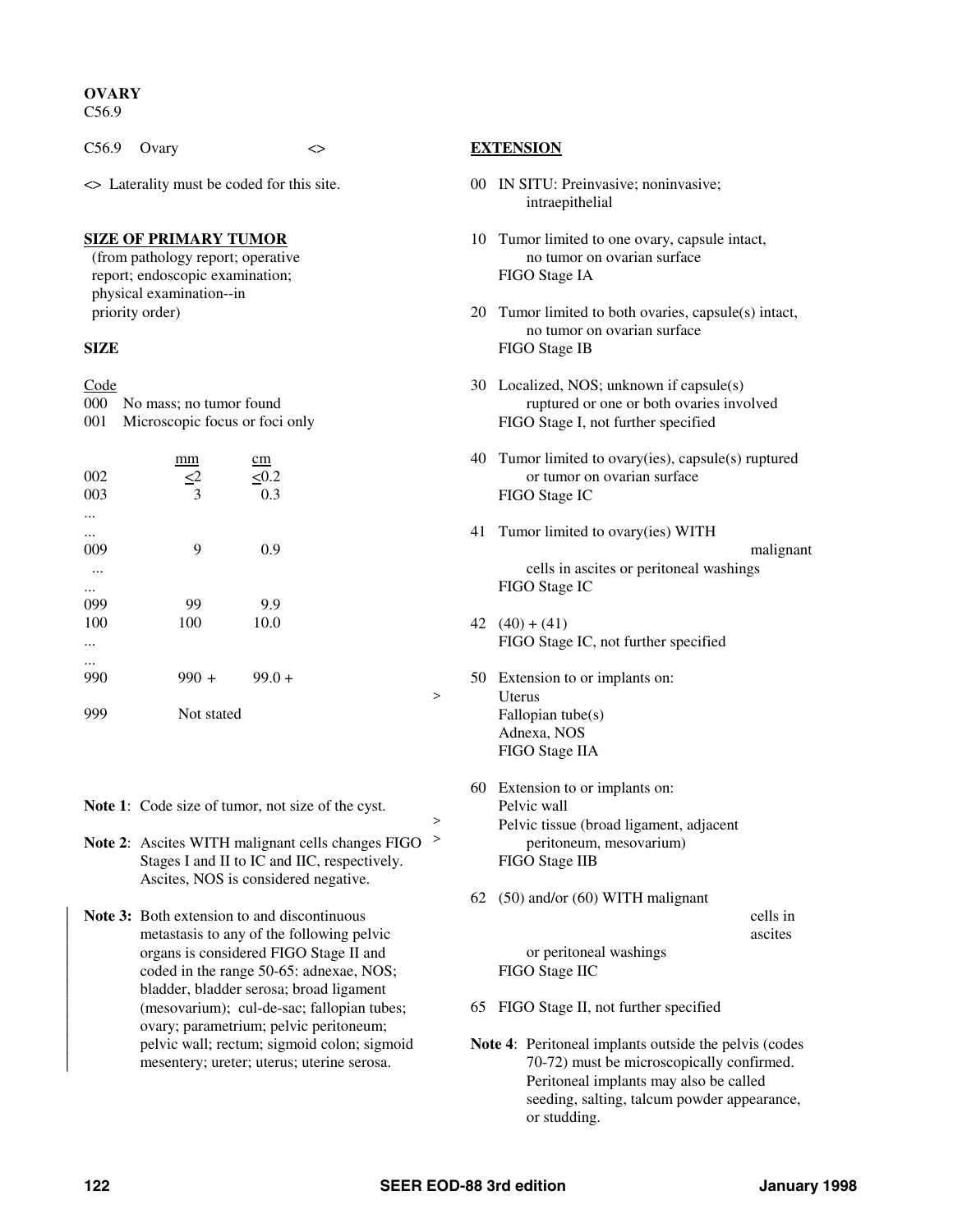# **EXTENSION** (cont.)

- | 70**\*** Microscopic peritoneal implants beyond pelvis, including peritoneal surface of liver FIGO Stage IIIA
- | 71**\*** Macroscopic peritoneal implants beyond pelvis, <2 cm in diameter, including peritoneal surface of liver FIGO Stage IIIB
- $>$ | 72**\*** Peritoneal implants beyond pelvis, >2 cm in diameter, including peritoneal surface of liver FIGO Stage IIIC
	- 73 FIGO Stage III, not further specified
- $>$ | 75**\*** Peritoneal implants, NOS
- $>$ | 80**\*** FURTHER contiguous extension
	- 85 Metastasis, including: Liver parenchymal metastasis Pleural fluid (positive cytology) FIGO Stage IV
	- 99 UNKNOWN if extension or metastasis
	- Excludes parenchymal liver nodules (code 85).
	- **Note 5**: If implants are mentioned, determine whether they are in the pelvis or in the abdomen and code appropriately (60-62) or (70-72). If the location is not specified, code as 75.
	- Note 6: Both extension to and discontinuous metastasis to any of the following abdominal | organs is considered FIGO Stage III and | coded in the range 70-75: abdominal mesentery; diaphragm; gallbladder; infracolic | omentum; kidneys; large intestine except rectum and sigmoid colon; liver (peritoneal surface); omentum; pancreas; pericolic gutter; peritoneum, NOS; retroperitoneal lymph nodes; small intestine; spleen; stomach; ureters

### **LYMPH NODES**

0 No lymph node involvement

- - - - - - - - - - - - - - - - - -

- REGIONAL Lymph Nodes (incl. contralateral or bilateral nodes)
- 1 Iliac: Common Internal (hypogastric): **Obturator** External Lateral sacral Pelvic, NOS
- 2 Aortic (para-, peri-, lateral) Retroperitoneal, NOS
- 3 Inguinal
- 4  $(2) + (1)$  and/or  $(3)$
- 5 Regional Lymph Nodes, NOS

- - - - - - - - - - - - - - - - - -

- DISTANT Lymph Nodes
- 7 Other than above
- - - - - - - - - -
- 8 Lymph Nodes, NOS
- 9 UNKNOWN; not stated

>  $\rightarrow$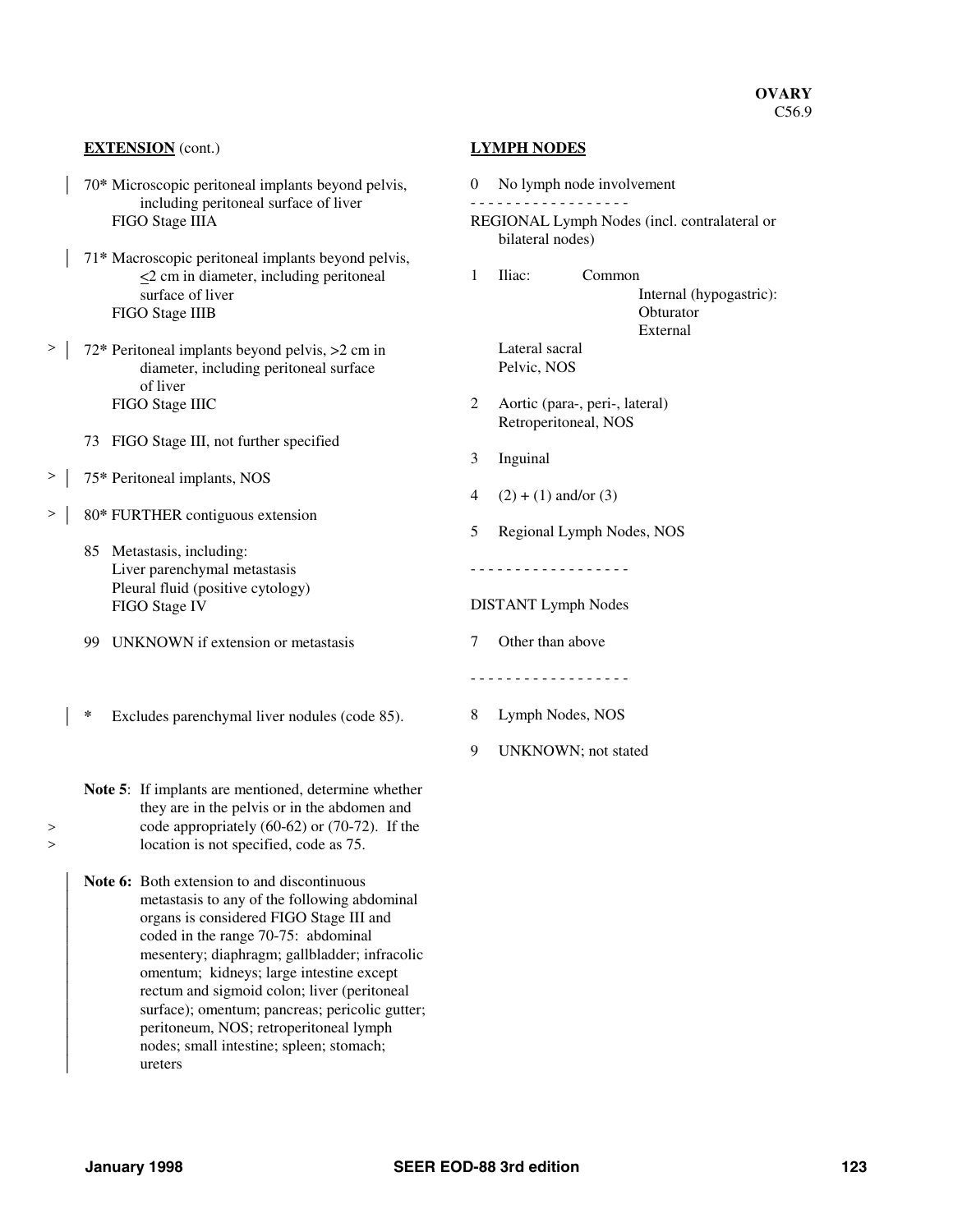# | **FALLOPIAN TUBE** (New scheme 1/1/98)

C<sub>57.0</sub>

|

 $C57.0$  Fallopian tube  $\leq$ 

<> Laterality must be coded for this site.

# **SIZE OF PRIMARY TUMOR**

 (from pathology report; operative report; endoscopic examination; physical examination--in priority order)

# Code

000 No mass; no tumor found 001 Microscopic focus or foci only

| 002<br>003     | mm<br>$\leq$ 2<br>3 | <u>cm</u><br>$\leq 0.2$<br>0.3 |
|----------------|---------------------|--------------------------------|
|                |                     |                                |
| <br>009<br>010 | 9<br>10             | 0.9<br>1.0                     |
|                |                     |                                |
|                |                     |                                |
| 099            | 99                  | 9.9                            |
| 100            | 100                 | 10.0                           |
| .              |                     |                                |
| <br>990        | $990 +$             | $99.0 +$                       |
| 999            | Not stated          |                                |

- **Note 1**: Positive lymph nodes (FIGO Stage IIIc) are coded in the lymph nodes field.
- **Note 2**: Liver capsule metastases are coded to 71-78; liver parenchymal metastases are coded to 85.

# **EXTENSION**

- 00 IN SITU: Noninvasive
- 10 Confined to fallopian tube, NOS
- 11 Confined to one fallopian tube without penetrating serosal surface; no ascites
- 12 Confined to both fallopian tubes without penetrating serosal surface; no ascites
- 13 Extension onto or through tubal serosa Malignant ascites Malignant peritoneal washings
- 30 Localized, NOS
- 40 Ovary, ipsilateral Corpus uteri; uterus, NOS
- 50 Peritoneum Broad ligament, ipsilateral Mesosalpinx, ipsilateral
- 70 Omentum Cul de sac (rectouterine pouch) Sigmoid Rectosigmoid Small intestine Ovary, contralateral
- 71 Pelvic extension with malignant cells in ascites or peritoneal washings
- 75 Peritoneal implants outside the pelvis, NOS
- 76 Microscopic peritoneal metastasis outside the pelvis
- 77 Macroscopic peritoneal metastasis  $\leq$  2 cm outside the pelvis
- 78 Peritoneal metastases > 2 cm
- 80 FURTHER contiguous extension
- 85 Metastasis
- 99 UNKNOWN if extension or metastasis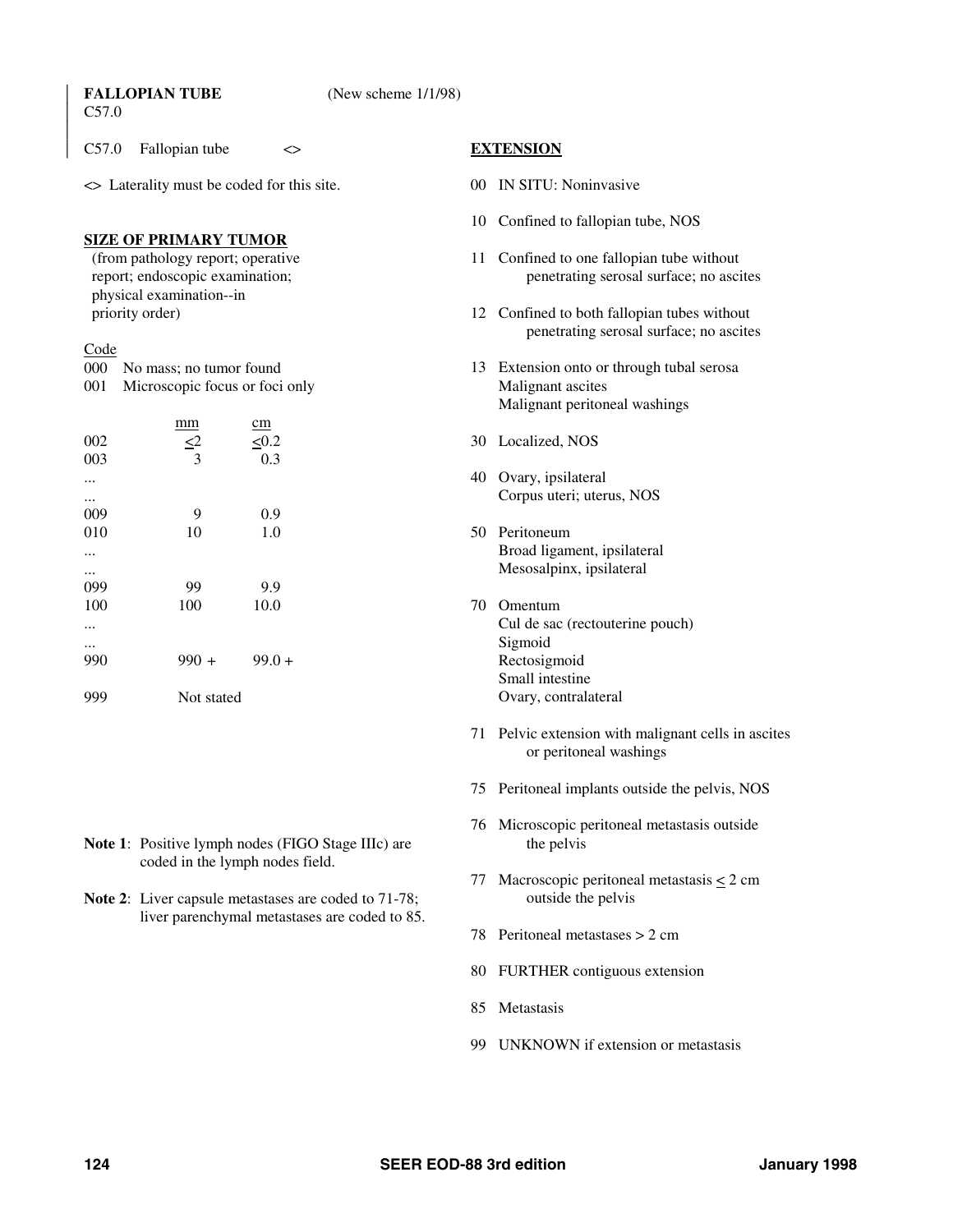# **LYMPH NODES**

0 No lymph node involvement

- - - - - - - - - - - - - - - - - - REGIONAL Lymph Nodes

- 1 Iliac: Common Internal (hypogastric): Obturator External Lateral sacral Pelvic, NOS
- 2 Aortic (para-, peri-, lateral) Retroperitoneal, NOS
- 3 Inguinal
- 4 (2) plus (1) and/or (3)
- 5 Regional Lymph Nodes, NOS
- - - - - - - - - -

# DISTANT Lymph Nodes

7 Other than above

- 8 Lymph Nodes, NOS
- 9 UNKNOWN; not stated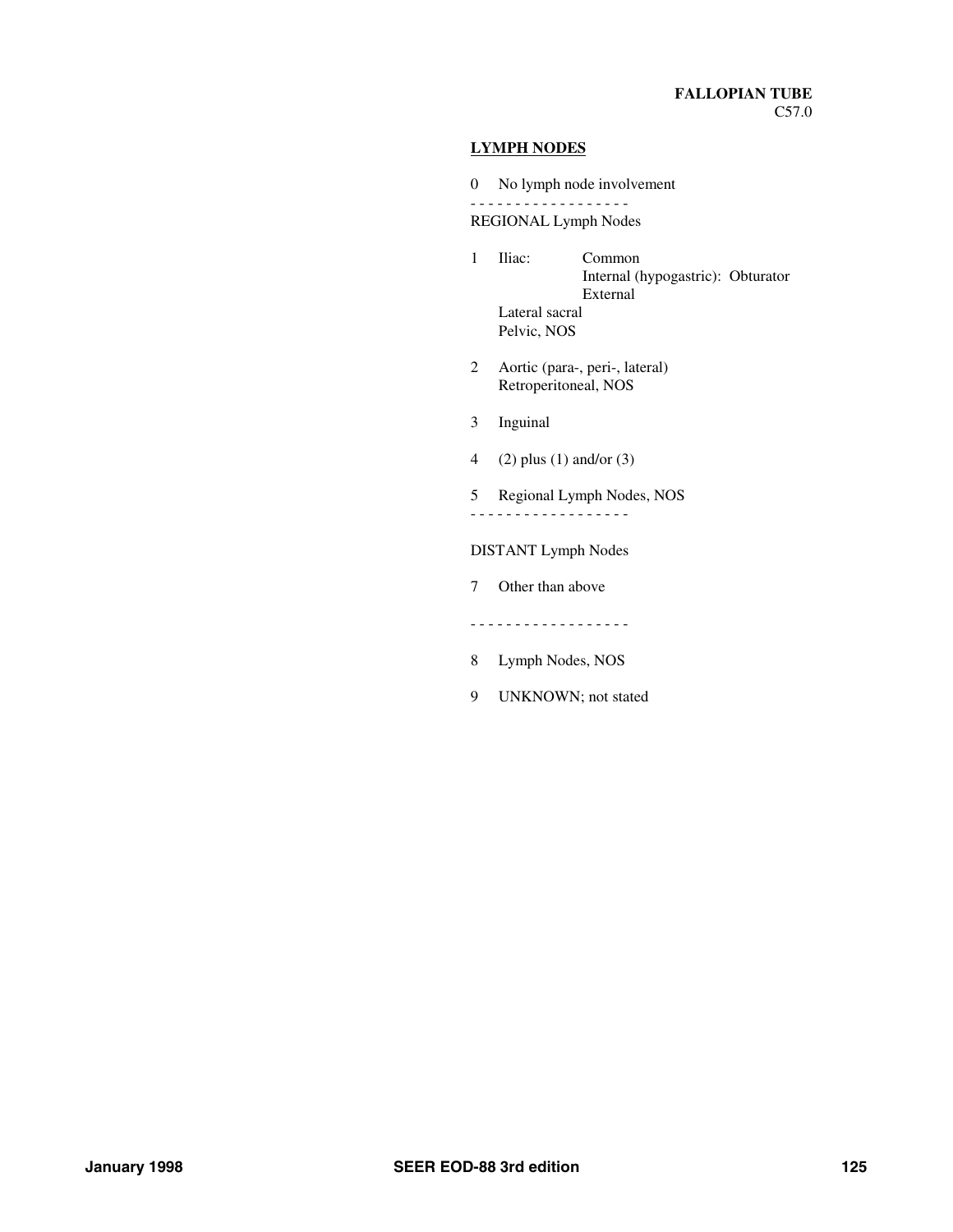# **BROAD AND ROUND LIGAMENTS, PARAMETRIUM, UTERINE ADNEXA** C57.1-C57.4

| C57.1    | Broad ligament                    |            | <b>EXTENSION</b>                         |
|----------|-----------------------------------|------------|------------------------------------------|
| C57.2    | Round ligament                    |            |                                          |
| C57.3    | Parametrium                       |            | IN SITU: Noninvasive<br>00 <sup>0</sup>  |
| C57.4    | Uterine adnexa                    |            |                                          |
|          |                                   |            | 10 Confined to tissue or organ of origin |
|          | <b>SIZE OF PRIMARY TUMOR</b>      |            | 30 Localized, NOS                        |
|          | (from pathology report; operative |            |                                          |
|          | report; endoscopic examination;   |            | 40 Ovary, ipsilateral                    |
|          | physical examination--in          |            | Corpus uteri; uterus, NOS                |
|          | priority order)                   |            |                                          |
|          |                                   |            | Peritoneum<br>50                         |
| Code     |                                   |            | Fallopian tube for ligaments             |
| 000      | No mass; no tumor found           |            | Mesosalpinx, ipsilateral                 |
| 001      | Microscopic focus or foci only    |            |                                          |
|          |                                   |            | 70<br>Omentum                            |
|          | mm                                | cm         | Cul de sac (rectouterine pouch)          |
| 002      | $\frac{2}{3}$                     | $\leq 0.2$ | Sigmoid                                  |
| 003      |                                   | 0.3        | Rectosigmoid                             |
|          |                                   |            | Small intestine                          |
| $\cdots$ |                                   |            | Ovary, contralateral                     |
| 009      | 9                                 | 0.9        |                                          |
| 010      | 10                                | 1.0        | 80 FURTHER contiguous extension          |
|          |                                   |            |                                          |
|          |                                   |            | Metastasis<br>85                         |
| 099      | 99                                | 9.9        |                                          |
| 100      | 100                               | 10.0       | UNKNOWN if extension or metastasis<br>99 |
|          |                                   |            |                                          |
|          |                                   |            |                                          |
| 990      | $990 +$                           | $99.0 +$   |                                          |
| 999      | Not stated                        |            |                                          |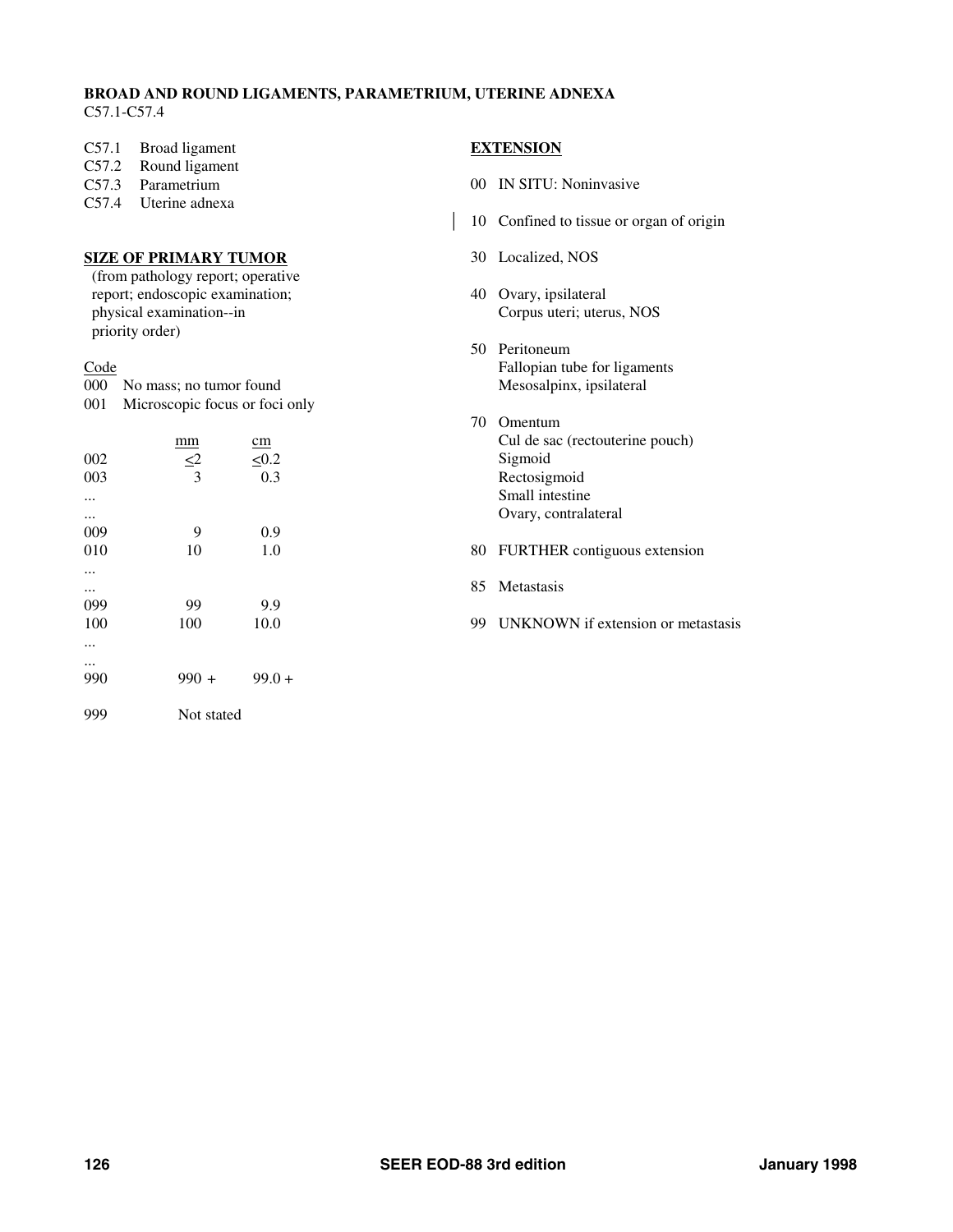# **BROAD AND ROUND LIGAMENTS, PARAMETRIUM, UTERINE ADNEXA** C57.1-C57.4

# **LYMPH NODES**

0 No lymph node involvement

- - - - - - - - - - - - - - - - - - REGIONAL Lymph Nodes

1 Iliac: Common

Internal (hypogastric):

Obturator

External

Lateral sacral Pelvic, NOS

- 2 Aortic (para-, peri-, lateral) Retroperitoneal, NOS
- 3 Inguinal
- 4 (2) plus (1) and/or (3)
- 5 Regional Lymph Nodes, NOS

- - - - - - - - - - - - - - - - - -

# DISTANT Lymph Nodes

7 Other than above

- 8 Lymph Nodes, NOS
- 9 UNKNOWN; not stated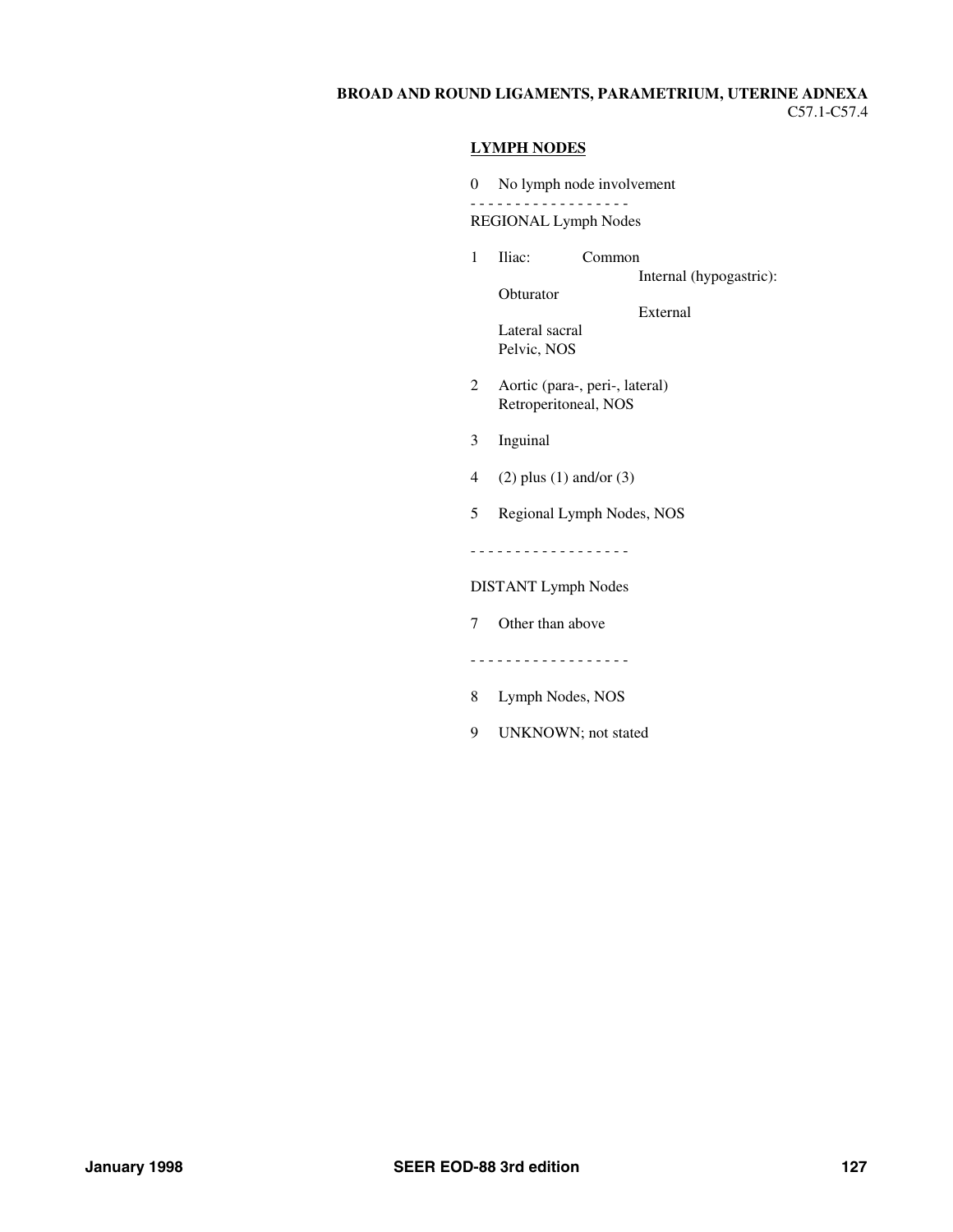# **OTHER AND UNSPECIFIED FEMALE GENITAL ORGANS**

C57.7-C57.9

- C57.7 Other specified parts of female genital organs
- C57.8 Overlapping lesion of female genital organs
- C57.9 Female genital tract, NOS

# **SIZE OF PRIMARY TUMOR**

 (from pathology report; operative report; endoscopic examination; physical examination--in priority order)

# Code

000 No mass; no tumor found

001 Microscopic focus or foci only

|     | mm         | cm         |
|-----|------------|------------|
| 002 | $\leq$     | $\leq 0.2$ |
| 003 | 3          | 0.3        |
|     |            |            |
|     |            |            |
| 009 | 9          | 0.9        |
| 010 | 10         | 1.0        |
|     |            |            |
|     |            |            |
| 099 | 99         | 9.9        |
| 100 | 100        | 10.0       |
|     |            |            |
|     |            |            |
| 990 | $990 +$    | $99.0 +$   |
|     |            |            |
| 999 | Not stated |            |

# **EXTENSION**

- 00 IN SITU: Noninvasive; intraepithelial
- 10 Confined to site of origin
- 30 Localized, NOS
- 40 Adjacent connective tissue | *See definition of connective tissue on page ix.* 60 Adjacent organs/structures
- | Female genital organs: fallopian tubes, broad ligament, round ligament, parametrium, adnexa, cervix uteri, corpus uteri, vagina, ovaries
- 80 FURTHER contiguous extension Other organs of pelvis
- 85 Metastasis
- 99 UNKNOWN if extension or metastasis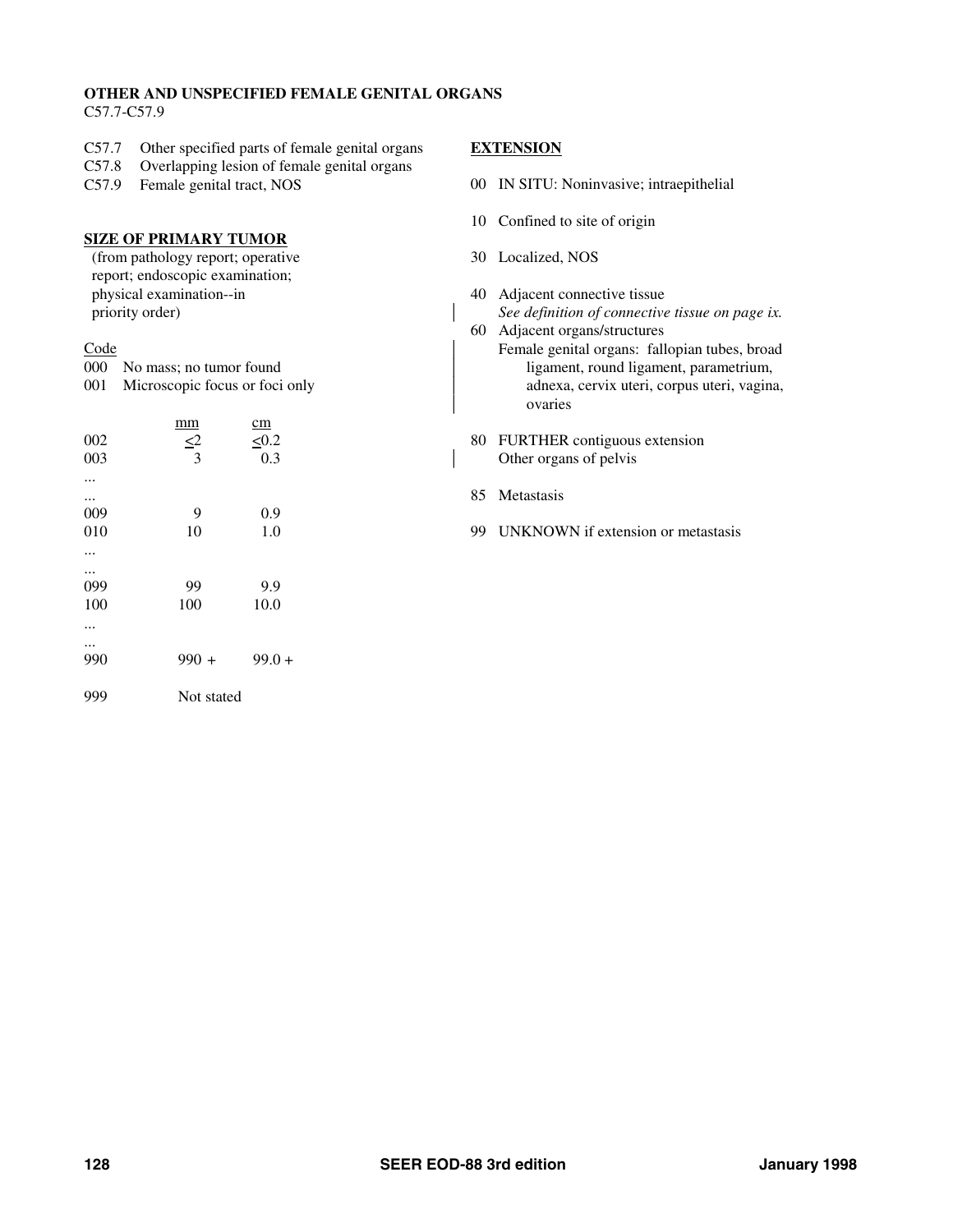# **OTHER AND UNSPECIFIED FEMALE GENITAL ORGANS** C57.7-C57.9

# **LYMPH NODES**

- 0 No lymph node involvement
- 1 REGIONAL Lymph Nodes
- - - - - - - - - -

- - - - - - - - - - - - - - - - - -

7 DISTANT Lymph Nodes

- 8 Lymph Nodes, NOS
- 9 UNKNOWN; not stated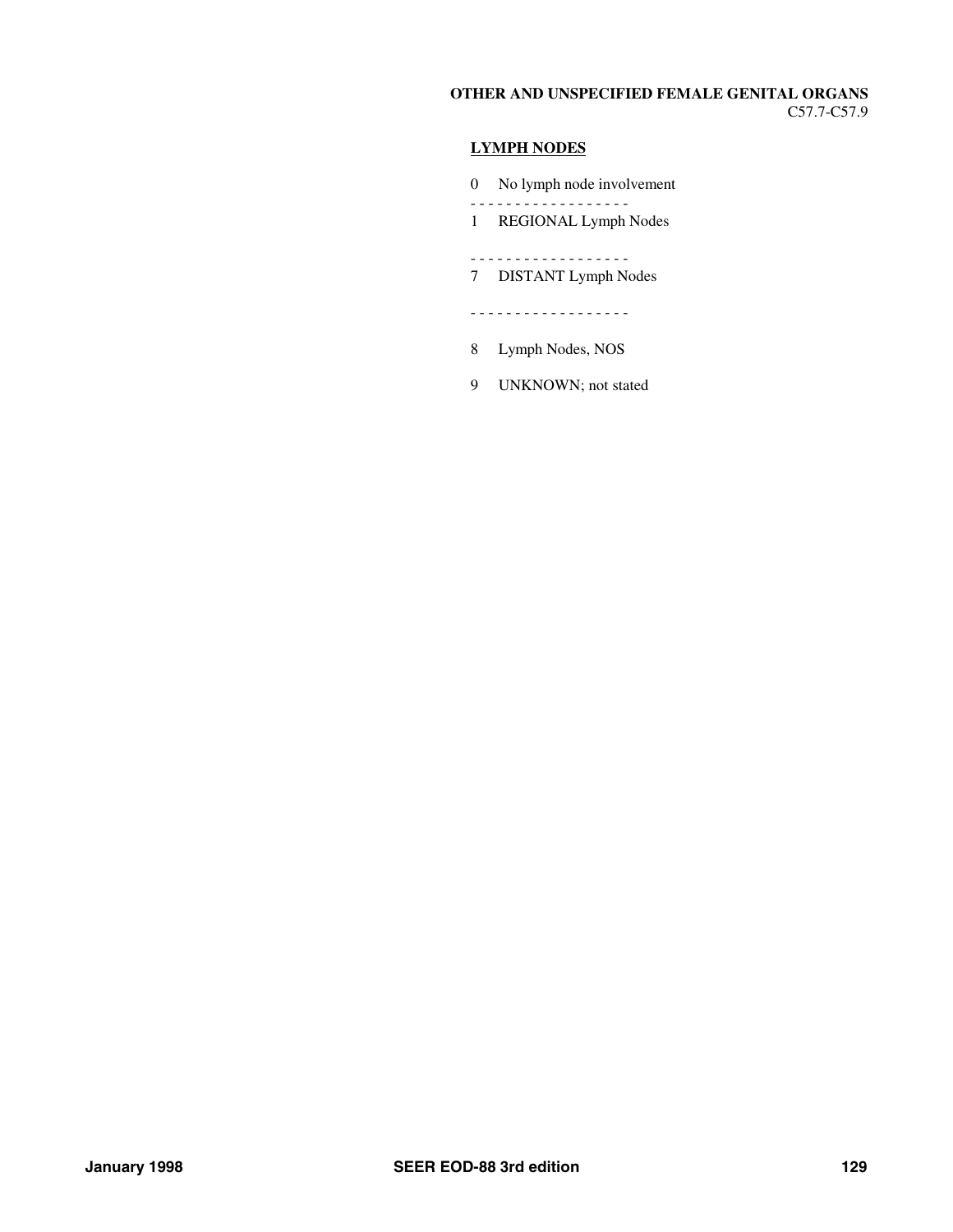| C58.9

C58.9 Placenta

### **SIZE OF PRIMARY TUMOR**

 (from pathology report; operative report; endoscopic examination; physical examination--in priority order)

### Code

- 000 No mass; no tumor found
- 001 Microscopic focus or foci only

|           | mm         | $\mathbf{cm}$ |
|-----------|------------|---------------|
| 002       | $\leq$ 2   | < 0.2         |
| 003       | 3          | 0.3           |
| .         |            |               |
|           |            |               |
| 009       | 9          | 0.9           |
| 010       | 10         | 1.0           |
| $\ddotsc$ |            |               |
|           |            |               |
| 099       | 99         | 9.9           |
| 100       | 100        | 10.0          |
| $\ddotsc$ |            |               |
|           |            |               |
| 990       | $990 +$    | $99.0 +$      |
|           |            |               |
| 999       | Not stated |               |

- **Note 1:** This EOD scheme correlates to the AJCC's Gestational Trophoblastic Tumors scheme. In most cases, gestational trophoblastic tumors (ICD-O-2 morphology codes 9100 - 9104) are coded to placenta, C58.9
- **Note 2:** If a gestational trophoblastic tumor (GTT) arises in another site, such as ovary, use the EOD scheme for that site.
- **Note 3:** The risk factors for gestational trophoblastic tumor are:
	- 1. human Chorionic Gonadotropin greater than 100,000 IU/24-hour urine
	- 2. detection/duration of GTT disease more than six months from termination of the antecedent pregnancy
- **Note 4:** Use NOS codes10, 30, 40, 60, 70 when information about both risk factors is incomplete. Use codes 11, 31, 41, 61, 71 when information about both risk factors is known and is negative.

### | **PLACENTA (New scheme 1/1/98)**

- 00 IN SITU: Noninvasive; intraepithelial
- 10 Confined to site of origin, NOS
- 11 Confined to site of origin with NO risk factors
- 12 Confined to site of origin with HCG > 100,000
- 13 Confined to site of origin with detection/duration of disease  $> 6$  months
- 14 Confined to site of origin with both risk factors
- 30 Localized, NOS
- 31 Localized, NOS with NO risk factors
- 32 Localized, NOS with HCG > 100,000
- 33 Localized, NOS with detection/duration of disease > 6 months
- 34 Localized, NOS with both risk factors
- 40 Adjacent connective tissue, NOS
- 41 Adjacent connective tissue with NO risk factors
- 42 Adjacent connective tissue with HCG > 100,000
- 43 Adjacent connective tissue with detection/duration of disease > 6 months
- 44 Adjacent connective tissue with both risk factors
- 60 Other genital structures NOS: vagina, ovary, broad ligament, fallopian tube
- 61 Other genital structures with NO risk factors
- 62 Other genital structures with HCG > 100,000
- 63 Other genital structures with detection/duration of  $disease > 6$  months
- 64 Other genital structures with both risk factors

Code(s) 15, 20-25, and 50 are valid for 1988-1997 only. See Appendix 2 for details.

# **EXTENSION**

>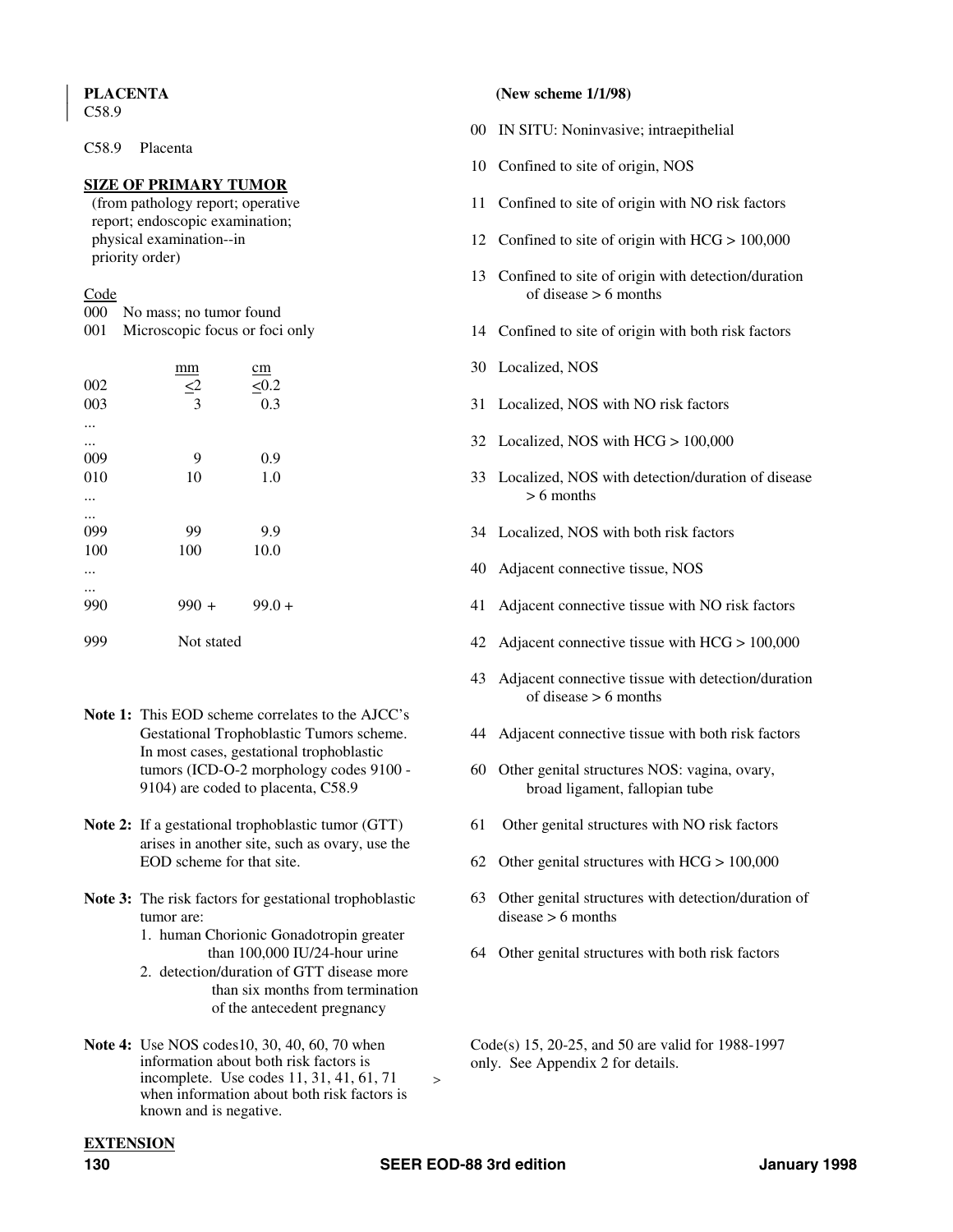# | **PLACENTA** | C58.9

# **EXTENSION** (cont.)

- 70 Metastasis to lung(s) only, NOS
- 71 Metastasis to lung(s) only with NO risk factors
- 72 Metastasis to lung(s) only with HCG > 100,000
- 73 Metastasis to lung(s) only with detection/duration of disease > 6 months
- 74 Metastasis to lung(s) only with both risk factors
- 80 FURTHER contiguous extension
- 85 Metastasis other than lung
- 99 UNKNOWN if extension or metastasis

## **LYMPH NODES**

- 0 No lymph node involvement
- - - - - - - - - - REGIONAL Lymph Nodes

1 Parametrial Iliac: Common Internal (hypogastric): **Obturator** External Lateral sacral Pelvic, NOS Sacral (lateral, presacral, sacral promontory (Gerota's), uterosacral, or NOS)

- 2 Aortic (para-, peri-, lateral)
- 5 Regional Lymph Nodes, NOS

- - - - - - - - - - - - - - - - - -

# DISTANT Lymph Nodes

- 6 Superficial inguinal
- 7 Other than above (incl. deep inguinal)

- 8 Lymph Nodes, NOS
- 9 UNKNOWN; not stated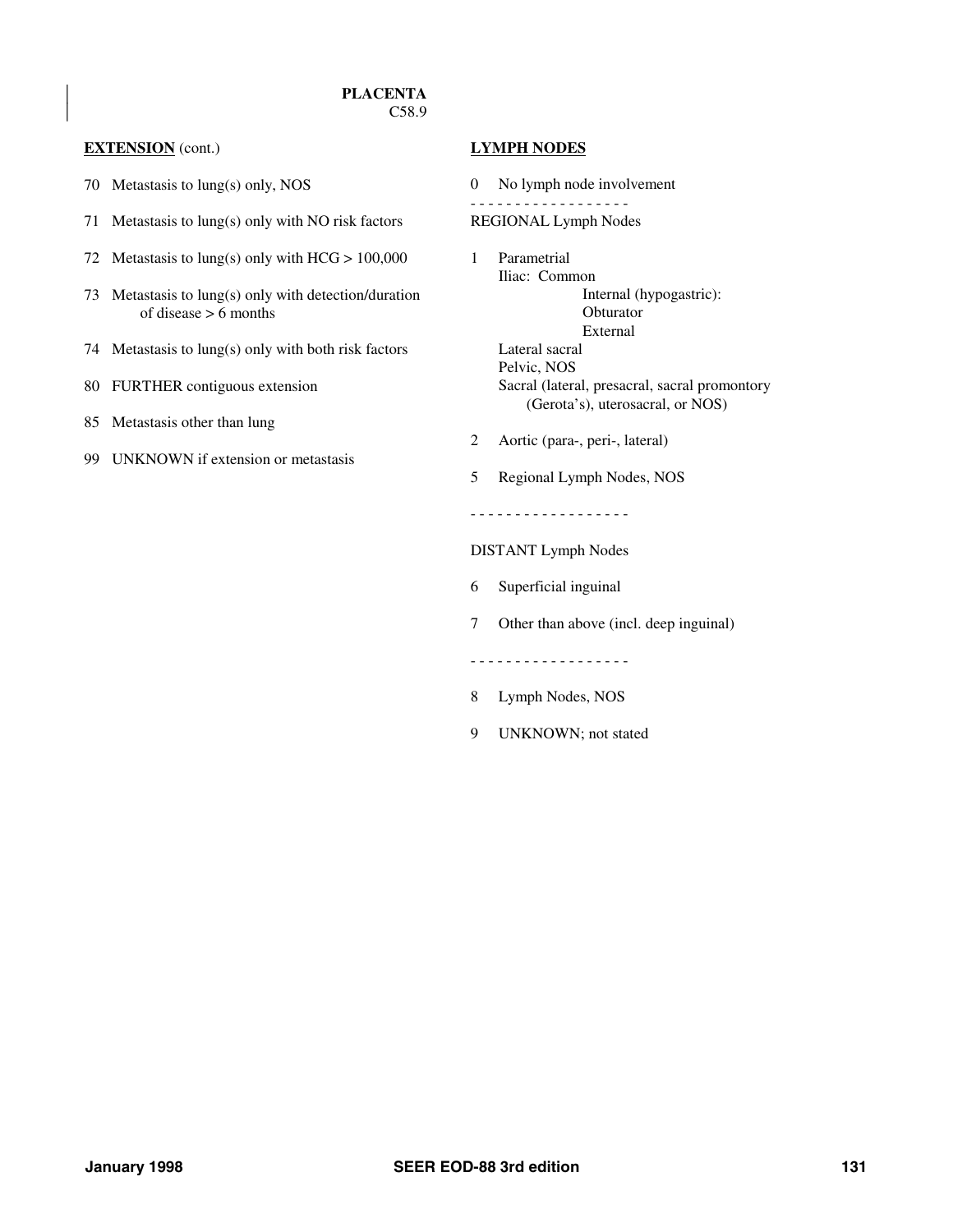| **PENIS [excl. Malignant Melanoma** (page 104)**, Kaposi's Sarcoma** (page 176), **Mycosis Fungoides** (page 104), **Sezary's Disease** (page 104)**, and Other Lymphomas** (page 180)] C60.0-C60.9

| C60.0                                      | Prepuce       |                |                             |  |          | <b>EXTENSION</b> |                                                                                                                       |
|--------------------------------------------|---------------|----------------|-----------------------------|--|----------|------------------|-----------------------------------------------------------------------------------------------------------------------|
| C60.1                                      | Glans penis   |                |                             |  |          |                  |                                                                                                                       |
| C60.2                                      |               | Body of penis* |                             |  |          |                  | 00 IN SITU: Noninvasive; Bowen's disease;                                                                             |
| C60.8                                      |               |                | Overlapping lesion of penis |  |          |                  | intraepithelial                                                                                                       |
| C60.9                                      | Penis, NOS    |                |                             |  |          |                  |                                                                                                                       |
|                                            |               |                |                             |  |          | 05               | Noninvasive verrucous carcinoma                                                                                       |
| * included with Other and Unspecified Male |               |                |                             |  |          |                  |                                                                                                                       |
| Genital Organs in previous EOD.            |               |                |                             |  |          |                  | 10 Invasive tumor limited to subepithelial<br>connective tissue, but not involving corpus<br>spongiosum or cavernosum |
| <b>SIZE OF PRIMARY TUMOR</b>               |               |                |                             |  | >        |                  | If primary is skin: invasive tumor limited to skin                                                                    |
| (from pathology report; operative          |               |                |                             |  | $\geq$   |                  | of penis, prepuce (foreskin) and/or glands                                                                            |
| report; physical examination--in           |               |                |                             |  |          |                  |                                                                                                                       |
| priority order)                            |               |                |                             |  |          |                  | 30 Localized, NOS                                                                                                     |
|                                            |               |                |                             |  |          |                  |                                                                                                                       |
| Code                                       |               |                |                             |  |          |                  | 40 Corpus cavernosum                                                                                                  |
| 000<br>No mass; no tumor found             |               |                |                             |  |          |                  | Corpus spongiosum                                                                                                     |
| Microscopic focus or foci only<br>001      |               |                |                             |  |          |                  |                                                                                                                       |
|                                            |               |                |                             |  |          |                  | 50 Satellite nodule(s) on prepuce or glans                                                                            |
|                                            | mm            |                | $\mathbf{cm}$               |  |          |                  |                                                                                                                       |
| 002                                        |               |                | $\leq 0.2$                  |  |          |                  | 60 Urethra                                                                                                            |
| 003                                        | $\frac{2}{3}$ |                | 0.3                         |  |          |                  | Prostate                                                                                                              |
|                                            |               |                |                             |  |          |                  |                                                                                                                       |
|                                            |               |                |                             |  |          |                  | 70 Adjacent structures                                                                                                |
| 009                                        | 9             |                | 0.9                         |  |          |                  | Skin: Pubic, scrotal, abdominal, perineum                                                                             |
| 010                                        | 10            |                | 1.0                         |  |          |                  |                                                                                                                       |
|                                            |               |                |                             |  | $\rm{>}$ |                  | 80 FURTHER contiguous extension                                                                                       |
|                                            |               |                |                             |  |          |                  | <b>Testis</b>                                                                                                         |
| 099                                        | 99            |                | 9.9                         |  |          |                  |                                                                                                                       |
| 100                                        | 100           |                | 10.0                        |  |          | 85               | Metastasis                                                                                                            |
|                                            |               |                |                             |  |          |                  |                                                                                                                       |
| $\cdots$                                   |               |                |                             |  |          | 99               | UNKNOWN if extension or metastasis                                                                                    |
| 990                                        | $990 +$       |                | $99.0 +$                    |  |          |                  |                                                                                                                       |
|                                            |               |                |                             |  |          |                  |                                                                                                                       |
| 999                                        |               | Not stated     |                             |  |          |                  |                                                                                                                       |

**Note 1**: Melanoma (M-8720-8790) of penis is included in the melanoma scheme.

**Note 2**: Mycosis fungoides (M-9700) or Sezary's disease (M-9701) of penis is included in the mycosis fungoides scheme.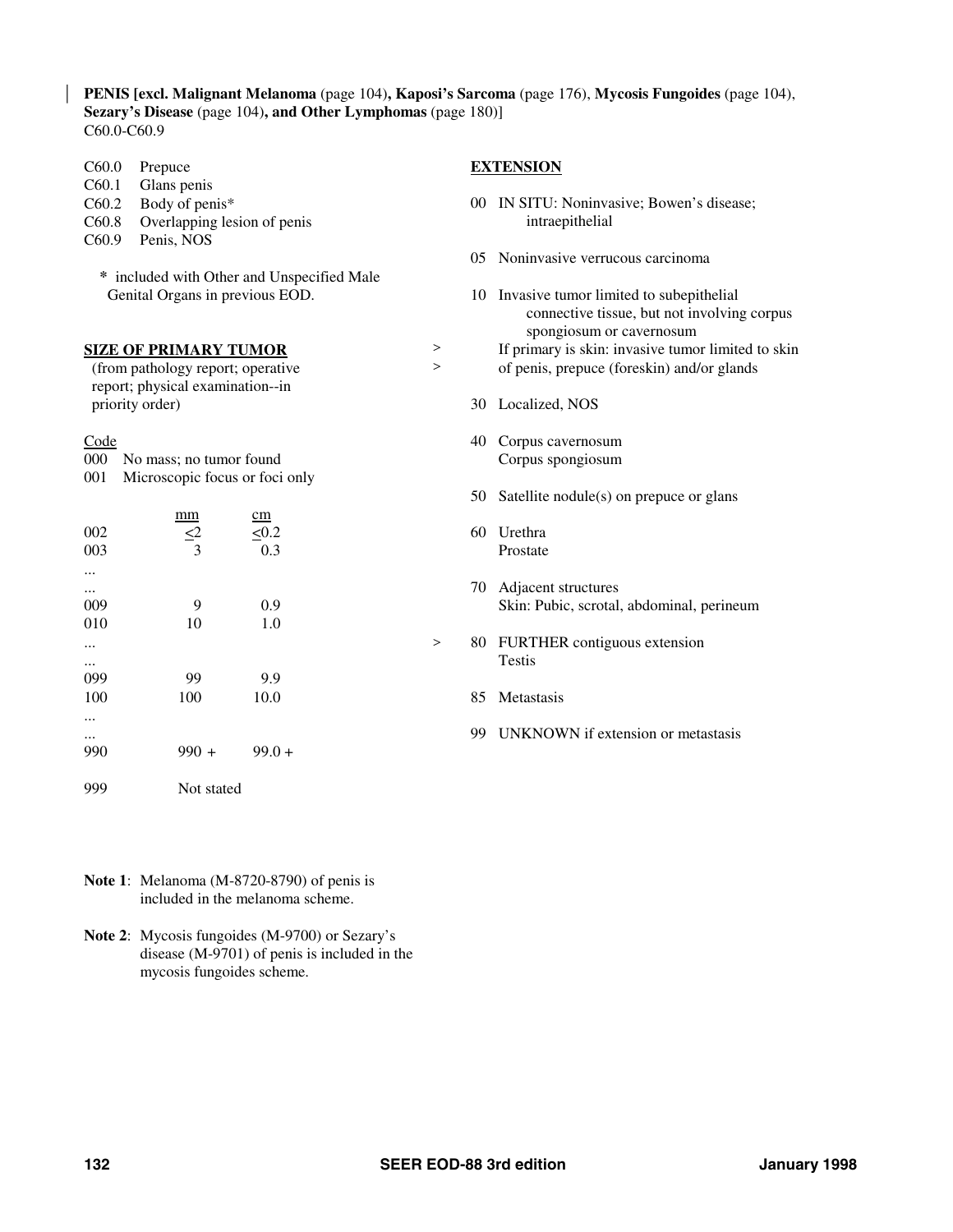# | **PENIS (excl. Malignant Melanoma, Kaposi's Sarcoma, Mycosis Fungoides, Sezary's Disease, and Other Lymphomas)**

C60.0-C60.9

### **LYMPH NODES**

0 No lymph node involvement

- - - - - - - - - - - - - - - - - - REGIONAL Lymph Nodes

- 1 SINGLE superficial inguinal (femoral)
- 2 Multiple OR bilateral superficial inguinal (femoral)
- 3 Deep inguinal: Rosenmuller's or Cloquet's node
- 5 Regional lymph node(s), NOS
- 6 External iliac Internal iliac (hypogastric) Pelvic nodes, NOS

# - - - - - - - - - - - - - - - - - - DISTANT Lymph Nodes

7 Other than above

- 8 Lymph Nodes, NOS
- 9 UNKNOWN; not stated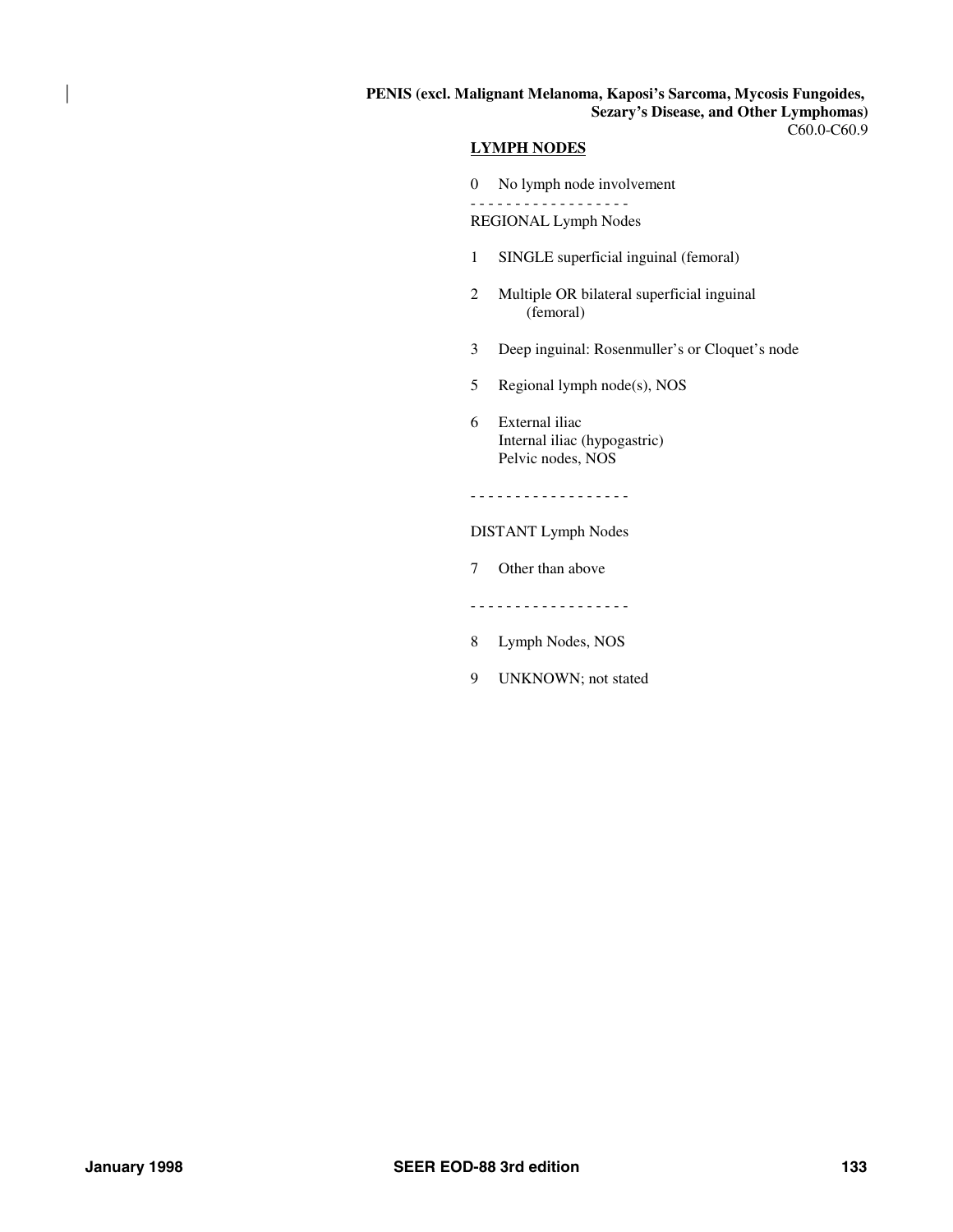This page intentionally blank.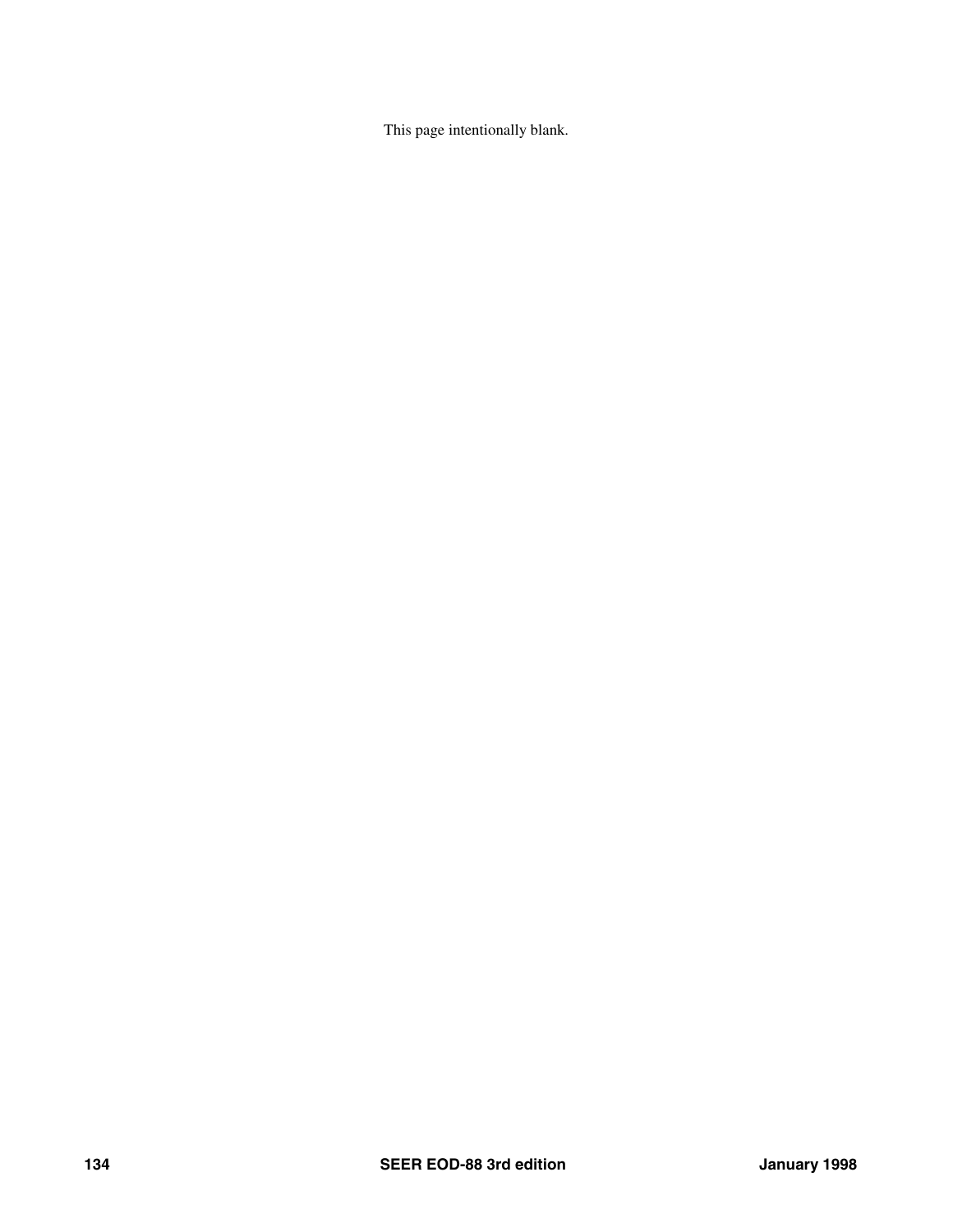## **PROSTATE**

Use the following lists of terms to distinguish apparent from inapparent tumor in the prostate.

## CLINICALLY APPARENT

- Hard ridge Elevated
- YES MAYBE NO<br>Nodule Asymmetrical 1+, 2+, or 3+ en Nodule Asymmetrical 1+, 2+, or 3+ enlarged<br>Hard nodule Significant asymmetry 30 gm size Significant asymmetry 30 gm size Suspicious Firm 60 gm size Positive nodule Slightly irregular Slightly enlarged Hard Modular Large Eixed Firm ridge Firm v ? nodule Diffusely firm Very large<br>Firm, irregular Abnormal Moderately

Fixed Firm ridge Firm without nodule ? nodule ? nodule Diffusely firm  $V$  Pery large Moderately large median lobe Induration Firm, diffusely enlarged Unilateral enlargement

## RADIOGRAPHICALLY APPARENT

| YES                  |
|----------------------|
| Suspicious           |
| Hypoechoic           |
| Suggesting invasion  |
| Streaky densities in |
| periprostatic fat    |
| Hypoechogenicity     |

MAYBE NO Streaky densities in Mottled-appearing<br>prostate Prominent S.V. Irregular indentations

Prominent S.V.<br>Negative (bladder) Prominent prostate Ultrasound negative Heterogenicity Homogenicity Hyperechoic Isoechoic Calcification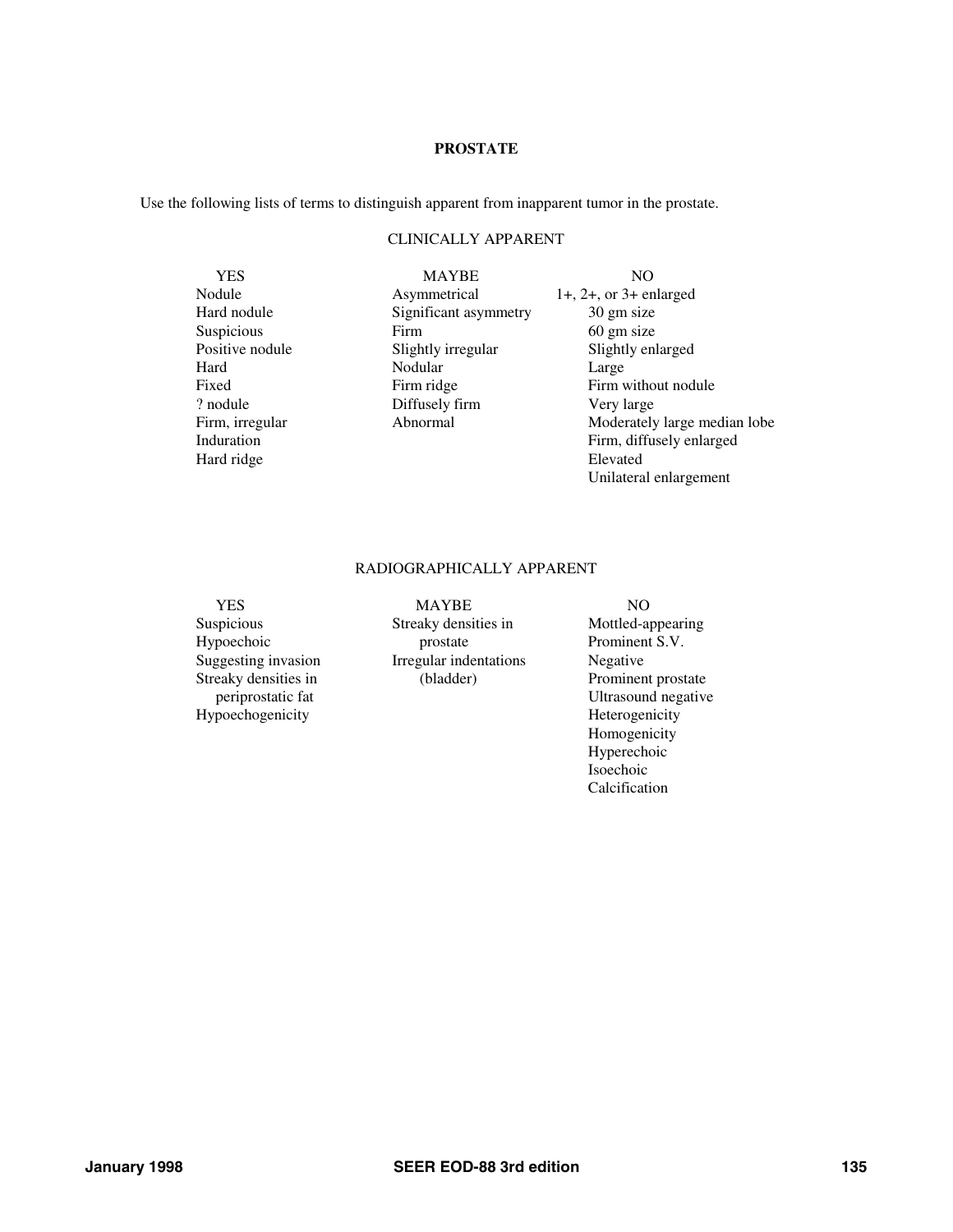#### | **PROSTATE GLAND--CLINICAL** C61.9

- C61.9 Prostate
- **Note 1:** Transitional cell carcinoma of the prostatic urethra is to be coded to C68.0 Urethra and assigned EOD codes by that scheme.

#### **SIZE OF PRIMARY TUMOR**

 (from pathology report; operative report; physical examination--in priority order)

#### Code

000 No mass; no tumor found

001 Microscopic focus or foci only

| 002<br>003     | $\frac{mm}{ }$<br>$\frac{2}{3}$ | $\mathbf{cm}$<br>$\leq 0.2$<br>0.3 |
|----------------|---------------------------------|------------------------------------|
|                |                                 |                                    |
| <br>009<br>010 | 9<br>10                         | 0.9<br>1.0                         |
|                |                                 |                                    |
| <br>099<br>100 | 99<br>100                       | 9.9<br>10.0                        |
|                |                                 |                                    |
| <br>990<br>999 | $990 +$<br>Not stated           | $99.0 +$                           |

- **Note 2**: Use all information except the prostatectomy to code this field based on these clinical codes.
- **Note 3:** Use codes 13 14 with a TURP only, not with a biopsy. Do not use code 15 when a TURP is done.
- **Note 4:** When tumor is found in one lobe or in both lobes by needle biopsy but is not palpable or visible by imaging, use extension code 15.
- **Note 5:** Involvement of prostatic urethra does not alter the extension code.
- **Note 6**: Clinically-apparent tumor is that which is palpable or visible by imaging.

**Note 7:** Use code 30 when there is insufficient information as to whether the tumor is clinically apparent or inapparent but the tumor is confined to the prostate.

| **CLINICAL EXTENSION** (Excludes information from | prostatectomy) (Effective with 1995 cases)

| 00 IN SITU: Noninvasive; intraepithelial

#### | **Codes 10-15: Clinically inapparent tumor not**

| **palpable or visible by imaging; Incidentally found** | **microscopic carcinoma (latent, occult)** | **in one or both lobes**

#### | **NOTE: give priority to codes 13-15 over code 10.**

- 10 Number of foci or % of involved tissue not specified (A, NOS)
- 13 Incidental histologic finding in 5% or less of tissue  $resected (T1a)$
- 14 Incidental histologic finding in more than  $5\%$  of tissue resected (T1b)
- | 15 Tumor identified by needle bx, e.g., for elevated PSA (T<sub>1c</sub>)

#### | **Clinically/radiographically apparent**

- | 20 Involvement of one lobe, NOS (B) (T2a)
- 23 More than one lobe involved (B) (T2b)
- 24 Clinically apparent tumor confined to prostate, | NOS (Stage B, NOS) (T2, NOS)

#### | **Inapparent or Apparent Tumor**

- | 30 Localized, NOS; confined to prostate, NOS | Intracapsular involvement only; not stated if Stage A or B, T1 or T2
- | 31 Into prostatic apex/arising in prostatic apex, NOS
	- | 33 Arising in prostatic apex
	- | 34 Extending into prostatic apex

- - - - - - - - - - - - - - - - - - - - - - - - - - - - - | **Extension beyond prostate**

- | 41 Extension to periprostatic tissue (C1): Extracapsular extension (beyond prostatic capsule), | NOS
	- | Through capsule, NOS
- | 42 Unilateral extracapsular extension (T3a)
- | 43 Bilateral extracapsular extension (T3a)
- | 45 Extension to seminal vesicle(s) (C2) (T3b)
- | 49 Periprostatic extension, NOS | (Unknown if seminal vesicle(s) involved) | (C, NOS; T3, NOS)
- **Note 8**: Stage B can be further classified: Bl, Small, discrete nodule(s)  $\leq$ 1.5 cm, and B2 Nodule(s) >1.5 cm or in more than one lobe.
- > Different coding schemes were in place for cases diagnosed for 1988-1997 only. See Appendix 2 for details.

>

> > |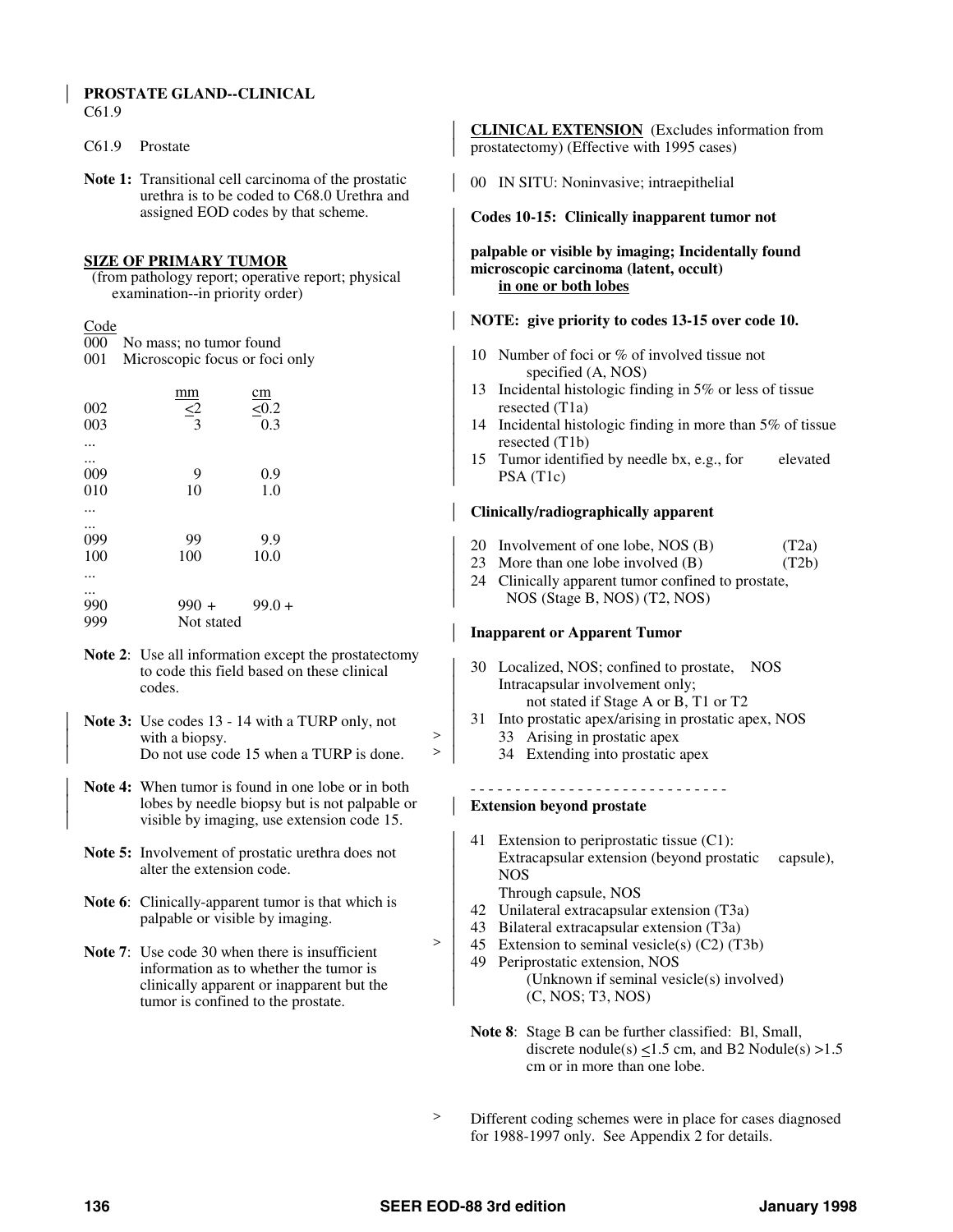| <b>CLINICAL EXTENSION</b> (cont.)  |                                                                                                                                                                                                         | <b>LYMPH NODES</b> |                                                                                                                                                                        |  |  |
|------------------------------------|---------------------------------------------------------------------------------------------------------------------------------------------------------------------------------------------------------|--------------------|------------------------------------------------------------------------------------------------------------------------------------------------------------------------|--|--|
|                                    | 50 Extension to or fixation to adjacent structures<br>other than seminal vesicles (T4):<br>Rectovesical (Denonvillier's) fascia<br>Bladder, NOS<br>Ureter(s)                                            | $\theta$           | No lymph node involvement<br>REGIONAL Lymph Nodes (incl. contralateral or<br>bilateral nodes)                                                                          |  |  |
| neck                               | Fixation, NOS<br>Extension to/fixation to bladder<br>Rectum; external sphincter<br>Levator muscles<br>Skeletal muscle, NOS<br>60 Extension to or fixation to:<br>Pelvic wall or pelvic bone             | Iliac:             | Periprostatic<br>Internal (hypogastric):<br>Obturator<br>External<br>Iliac, NOS<br>Pelvic, NOS<br>Sacral (lateral, presacral,<br>sacral promontory (Gerota's), or NOS) |  |  |
|                                    | 70 FURTHER extension to bone, soft tissue or                                                                                                                                                            |                    | Regional lymph node(s), NOS                                                                                                                                            |  |  |
|                                    | other organs (D2)                                                                                                                                                                                       | $\mathbf{1}$       | Single lymph node $\leq$ 2 cm                                                                                                                                          |  |  |
| 85                                 | Metastasis (D2); D, not further specified                                                                                                                                                               | $\mathfrak{2}$     | Single lymph node $>2-5$ cm OR<br>multiple nodes, none greater than 5 cm                                                                                               |  |  |
| 90                                 | UNKNOWN if extension or metastasis                                                                                                                                                                      | 3                  | Lymph node(s), at least one $>5$ cm                                                                                                                                    |  |  |
|                                    | Note 9: When a diagnosis is made prior to admission<br>and the patient is admitted for a<br>prostatectomy with no information provided<br>on clinical findings, use code 30.                            | 5                  | Regional nodes, NOS<br><b>DISTANT</b> Lymph Nodes                                                                                                                      |  |  |
| <b>Note 10:</b>                    | "Frozen pelvis" is a clinical term<br>which means tumor extends to<br>pelvic sidewall(s). In the absence of<br>a statement of involvement, code as<br>60.                                               | 6<br>7             | Aortic (para-, peri-, lateral, lumbar)<br>Retroperitoneal, NOS<br>Common iliac<br>Inguinal, superficial (femoral) and/or deep<br>Other than above                      |  |  |
| <b>Note 11:</b>                    | If D1-D2 is based on involvement of<br>lymph nodes only, code under<br>lymph nodes and not extension.                                                                                                   | 8                  | Lymph Nodes, NOS                                                                                                                                                       |  |  |
| <b>Note 12:</b>                    | Some of the AUA stages and AJCC<br>fifth edition T categories are<br>provided as guidelines in coding this<br>field in the absence of more specific<br>information in the medical record.               | 9                  | UNKNOWN; not stated                                                                                                                                                    |  |  |
| <b>Note 13:</b><br><b>Note 14:</b> | Do not code using T category if<br>metastases are present (code to 85).<br>Measure the size of the metastasis in<br>the lymph node to determine codes<br>1-3, not the size of the lymph node<br>itself. | References:        | The American Urological Association<br>Staging System (A-D)<br><b>AJCC</b> Cancer Staging<br>Manual, fifth edition,<br>American Joint Committee on<br>Cancer           |  |  |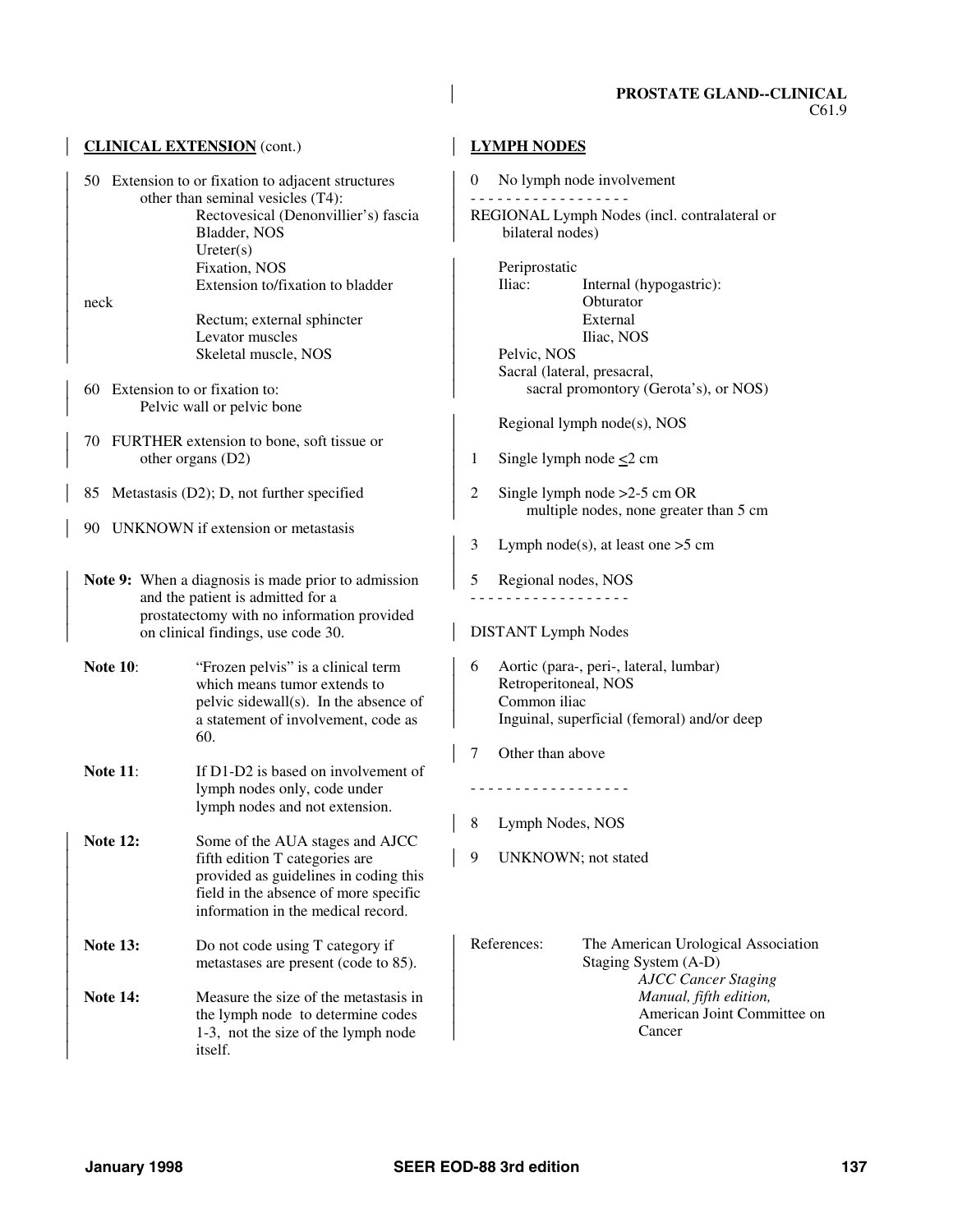#### | **PROSTATE GLAND--PATHOLOGIC** C61.9

## C61.9 Prostate

**Note 1:** Transitional cell carcinoma of the prostatic | urethra is to be coded to C68.0 Urethra and assigned EOD codes by that scheme.

## **SIZE OF PRIMARY TUMOR**

 (from pathology report; operative report; physical examination--in priority order)

**Note 2:** Size of tumor is coded only once. See Tumor Size on page 136.

**Note 3**: Use all histologic information including the prostatectomy if done within first course of treatment. Code '99' if there was no prostatectomy performed within first course of treatment. This scheme includes evaluation of other pathologic tissue such as a biopsy of the rectum.

**Note 4:** Limit pathologic extent of disease information to within first course of reatment in the absence of disease progression.

- > **Note 5:** Involvement of prostatic urethra does not alter the extension code.
	- **Note 6**: Stage B can be further classified: Bl, Small, discrete nodule(s)  $\leq$ 1.5 cm, and B2 Nodule(s) >1.5 cm or in more than one lobe.

**PATHOLOGIC EXTENSION** (Includes information from prostatectomy) (Effective with 1995 cases)

| 00 IN SITU: Noninvasive; intraepithelial

## | **No extension beyond prostate**

- | 20 Involvement of one lobe, NOS (B) (pT2a)
- 23 More than one lobe involved (B) (pT2b)
- | 30 Localized, NOS; confined to prostate, NOS | Intracapsular involvement only; Stage B, NOS, (pT2, | NOS)
- | 31 Into prostatic apex/arising in prostatic apex, NOS | 33 Arising in prostatic apex
- | 34 Extending into prostatic apex  $32$  Invasion into (but not beyond) prostatic capsule  $(C1)$

#### - - - - - - - - - - - - - - - - - - - - - - - - - - - - - | **Extension beyond prostate**

- | 40 No extracapsular extension but margins involved
- | 41 Extension to periprostatic tissue (C1): Extracapsular extension (beyond prostatic capsule), | NOS | Through capsule, NOS
- | 42 Unilateral extracapsular extension (pT3a)
- | 43 Bilateral extracapsular extension (pT3a)
- 45 Extension to seminal vesicle(s)  $(C2)$  (pT3b)
- | 48 Extracapsular extension and margins involved
- | 50 Extension to or fixation to adjacent structures other than seminal vesicles  $(pT4)$ : | Rectovesical (Denonvillier's) fascia | Bladder, NOS  $Ureter(s)$ | Fixation, NOS | Extension to/fixation to bladder neck Rectum; external sphincter Levator muscles | Skeletal muscle, NOS
- Note 7: When apical margin, distal urethral martin, | bladder base, or bladder neck margin is involved and there is no extracapsular extension, use code | 40.
- **Note 8:** Incidental finding of prostate cancer during a prostatectomy for other reasons (for example, cystoprostatectomy for bladder cancer) should be coded to its actual extent of disease (one or both lobes or more)
- > Different coding scheme was in place for cases diagnosed 1995-1997. See Appendix 2 for details.

.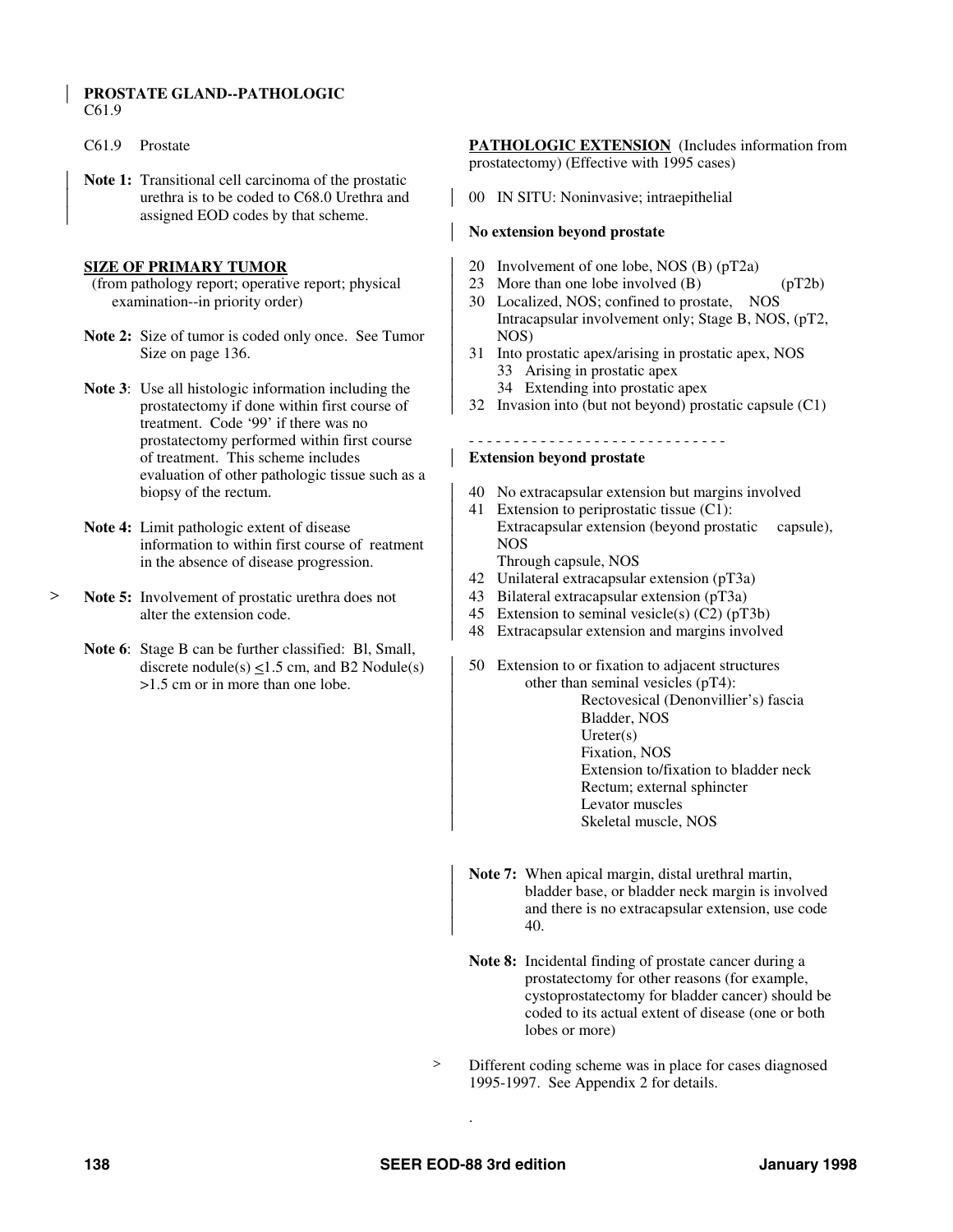## | **PATHOLOGIC EXTENSION** (cont.)

- | 60 Extension to or fixation to: Pelvic wall or pelvic bone
- | 70 FURTHER extension to bone, soft tissue or other organs (D2)
- | 85 Metastasis (D2); D, not further specified
- | 90 UNKNOWN if extension or metastasis
- | 98 Prostatectomy was done within first course of | treatment, but there was disease progression
- | 99 No prostatectomy done within first course of treatment.
- **Note 9**: "Frozen pelvis" is a clinical term which means tumor extends to pelvic sidewall(s). In the absence of a statement of involvement, code as 60.
- **Note 10:** If D1-D2 is based on involvement of lymph nodes only, code under lymph nodes and not extension.
- Note 11: Some of the AUA stages and AJCC fifth edition T categories are provided as guidelines in coding this field in the absence of more specific information in the medical record.
- Note 12: Do not code using AJCC T category if metastases are present (code to 85).
- Note 13: Measure the size of the metastasis in the lymph node to determine codes 1-| 3, not the size of the lymph node itself.
- References: The American Urological Association Staging System (A-D) | *AJCC Cancer Staging Manual, fifth* | *edition,* American Joint Committee on | Cancer

## | **LYMPH NODES**

|

Note 14: Lymph nodes are coded only once, under Prostate Clinical (page 137).

> >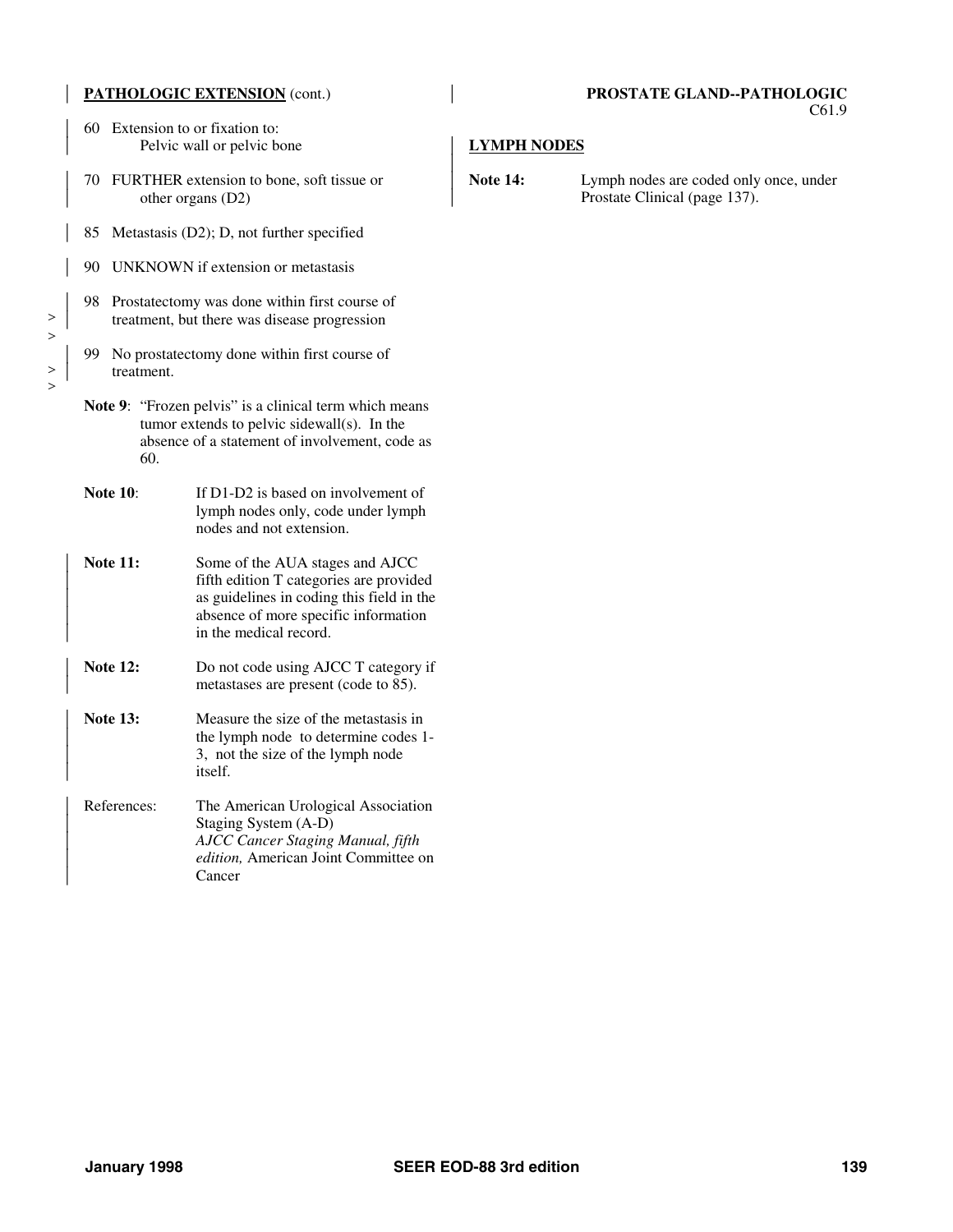# **TESTIS**

C62.0-C62.1, C62.9

| C62.0          | Undescended testis                                                                       | ◇                      |                 | <b>EXTENSION</b>                                                                  |
|----------------|------------------------------------------------------------------------------------------|------------------------|-----------------|-----------------------------------------------------------------------------------|
| C62.1<br>C62.9 | Descended testis<br>Testis, NOS                                                          | $\Leftrightarrow$<br>◇ | 00 <sup>1</sup> | IN SITU: Noninvasive; intrat                                                      |
|                | $\leq$ Laterality must be coded for this site.<br><b>SIZE OF PRIMARY TUMOR</b>           |                        |                 | 10 WITHOUT vascular/lymphat<br>Body of testis<br>Tunica albuginea; rete testis    |
|                | (from pathology report; operative<br>report; physical examination--in<br>priority order) |                        |                 | 15 WITH vascular/lymphatic inv<br>Body of testis<br>Tunica albuginea; rete testis |
| Code           |                                                                                          |                        |                 | 20 Tunica vaginalis involved<br>$\sim$ $\sim$ $\sim$ $\sim$ $\sim$                |

000 No mass; no tumor found

| 002<br>003     | mm<br>$\leq$ 2<br>3 | cm<br>< 0.2<br>0.3 |
|----------------|---------------------|--------------------|
|                |                     |                    |
| <br>009<br>010 | 9<br>10             | 0.9<br>1.0         |
|                |                     |                    |
| <br>099<br>100 | 99<br>100           | 9.9<br>10.0        |
| <br><br>990    | $990 +$             | $99.0 +$           |
| 999            | Not stated          |                    |

- tubular
- tic invasion or NOS
- vasion
- Surface implants
- 30 Localized, NOS Tunica, NOS
- | 40 Epididymis involved WITHOUT vascular/lymphatic invasion or NOS
- | 45 Epididymis involved WITH vascular/lymphatic invasion
- 50 Spermatic cord, ipsilateral Vas deferens
- 60 Scrotum, ipsilateral, incl. dartos muscle
- 70 Extension to scrotum, contralateral Ulceration of scrotum
- 75 Penis
- 80 FURTHER contiguous extension
- 85 Metastasis
- 99 UNKNOWN if extension or metastasis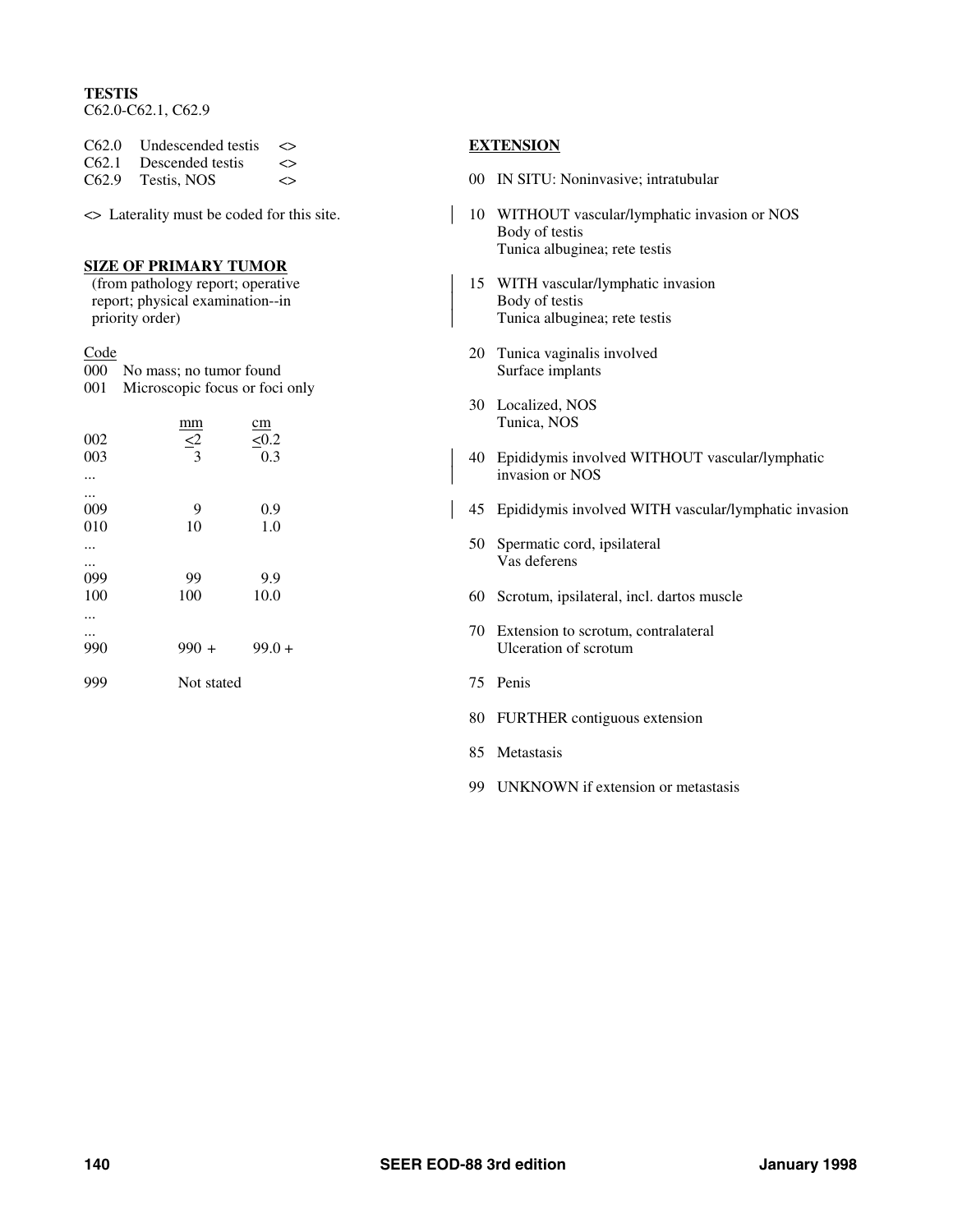# **LYMPH NODES**

|  |                                                                                                                                       |                   | 0 | No lymph node involvement                                                                                                           |
|--|---------------------------------------------------------------------------------------------------------------------------------------|-------------------|---|-------------------------------------------------------------------------------------------------------------------------------------|
|  |                                                                                                                                       |                   |   | REGIONAL Lymph Nodes (incl. contralateral or<br>bilateral nodes)                                                                    |
|  |                                                                                                                                       |                   |   | Paracaval<br>Aortic (para-, peri-, lateral)<br>External iliac<br>Retroperitoneal, NOS<br>Pelvic, NOS<br>Regional lymph node(s), NOS |
|  | Note 1: Metastasis in lymph nodes are now measured<br>by the size of the lymph node.                                                  | $\,>$<br>$\gt$    | 1 | Single lymph node mass $\leq$ 2 cm OR multiple lymph<br>nodes, all <2 cm                                                            |
|  | Note 2: Regardless of previous inguinal or scrotal<br>surgery, involvement of inguinal nodes is<br>always considered distant by SEER. | $\,>$<br>$\rm{>}$ | 2 | Single lymph node mass $>2$ to 5 cm OR<br>multiple lymphnodes any of which is $>2$ to 5 cm                                          |
|  |                                                                                                                                       |                   | 3 | Lymph node(s), at least one $>5$ cm                                                                                                 |
|  |                                                                                                                                       |                   | 5 | Size not stated                                                                                                                     |
|  |                                                                                                                                       |                   |   | .                                                                                                                                   |
|  |                                                                                                                                       |                   |   | <b>DISTANT</b> Lymph Nodes                                                                                                          |
|  |                                                                                                                                       |                   | 6 | Inguinal nodes, superficial (femoral)<br>and/or deep                                                                                |
|  |                                                                                                                                       |                   | 7 | Other than above                                                                                                                    |
|  |                                                                                                                                       |                   |   | <u>.</u>                                                                                                                            |
|  |                                                                                                                                       |                   | 8 | Lymph Nodes, NOS                                                                                                                    |
|  |                                                                                                                                       |                   | 9 | UNKNOWN; not stated                                                                                                                 |
|  |                                                                                                                                       |                   |   |                                                                                                                                     |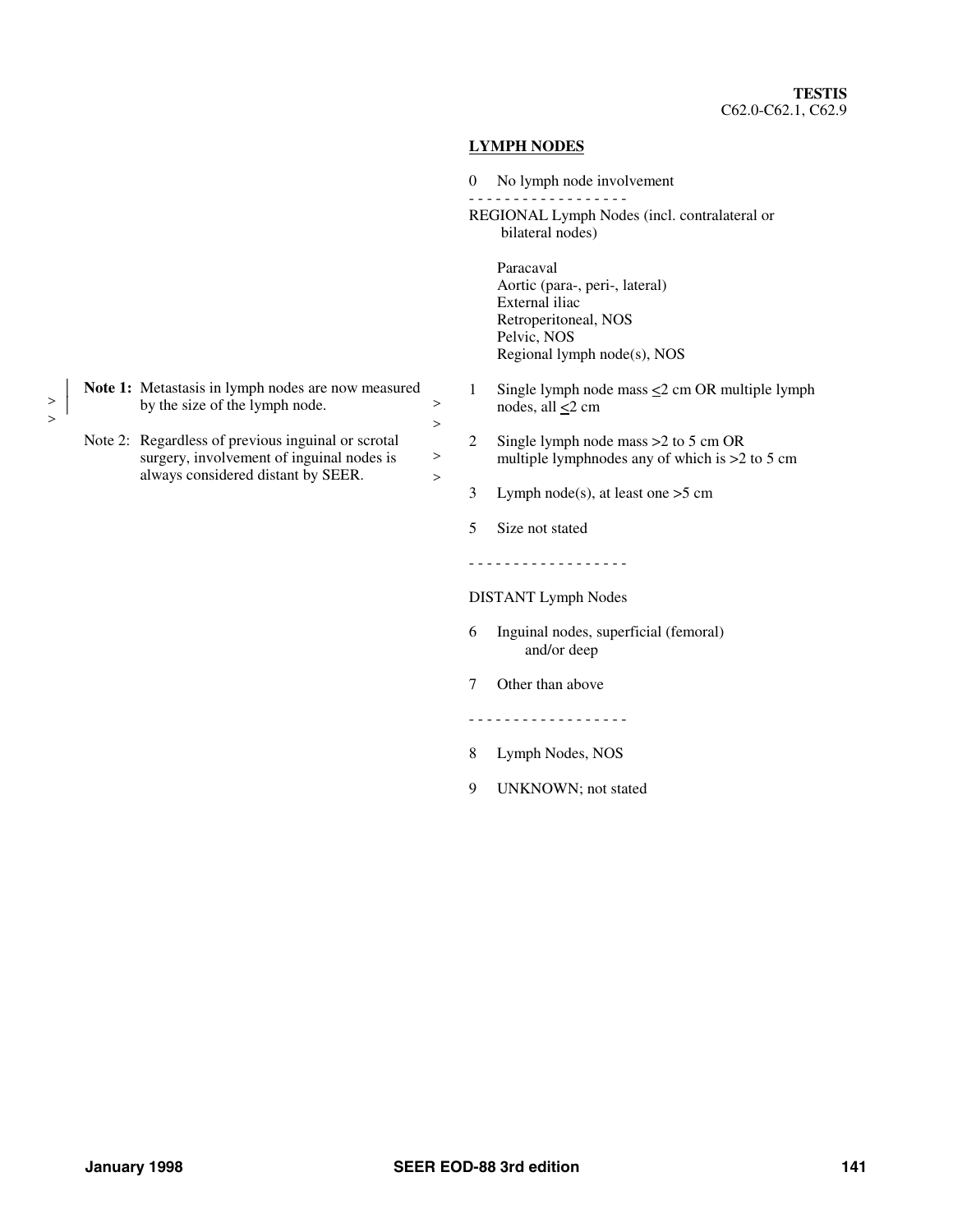## **OTHER AND UNSPECIFIED MALE GENITAL ORGANS**

**[excl. the following malignancies of the Scrotum: Malignant Melanoma** (page 102), **Kaposi's Sarcoma** (page 176), **Mycosis Fungoides** (page 104), **Sezary's Disease** (page 104)**, and Other Lymphomas** (page 180)] C63.0-C63.9

| C63.0    | Epididymis                        | ◇                                            |    | <b>EXTENSION</b>                                  |
|----------|-----------------------------------|----------------------------------------------|----|---------------------------------------------------|
| C63.1    | Spermatic cord                    | $\Leftrightarrow$                            |    |                                                   |
| C63.2    | Scrotum, NOS                      |                                              |    | 00 IN SITU: Noninvasive; intraepithelial          |
| C63.7    |                                   | Other specified parts of male genital organs |    |                                                   |
| C63.8    |                                   | Overlapping lesion of male genital organs    | 10 | Confined to site of origin                        |
| C63.9    | Male genital organs, NOS          |                                              |    |                                                   |
|          |                                   |                                              |    | 30 Localized, NOS                                 |
|          |                                   | <> Laterality must be coded for this site.   |    |                                                   |
|          |                                   |                                              | 40 | Adjacent connective tissue                        |
|          |                                   |                                              |    | See definition of connective tissue on page ix.   |
|          | <b>SIZE OF PRIMARY TUMOR</b>      |                                              |    |                                                   |
|          | (from pathology report; operative |                                              | 60 | Adjacent organs/structures                        |
|          | report; endoscopic examination;   |                                              |    | Male genital organs: prostate, testis, penis, and |
|          | physical examination--in          |                                              |    | sites in this scheme which are not the primary    |
|          | priority order)                   |                                              |    |                                                   |
|          |                                   |                                              | 80 | FURTHER contiguous extension                      |
| Code     |                                   |                                              |    | Other organs and structures in male pelvis:       |
| 000      | No mass; no tumor found           |                                              |    | bladder, urethra, rectum                          |
| 001      | Microscopic focus or foci only    |                                              |    |                                                   |
|          |                                   |                                              | 85 | Metastasis                                        |
|          | mm                                | cm                                           |    |                                                   |
| 002      | $\frac{2}{3}$                     | $\leq 0.2$                                   | 99 | UNKNOWN if extension or metastasis                |
| 003      |                                   | 0.3                                          |    |                                                   |
|          |                                   |                                              |    |                                                   |
| $\cdots$ |                                   |                                              |    |                                                   |
| 009      | 9                                 | 0.9                                          |    |                                                   |
| 010      | 10                                | 1.0                                          |    |                                                   |
|          |                                   |                                              |    |                                                   |
|          |                                   |                                              |    |                                                   |
| 099      | 99                                | 9.9                                          |    |                                                   |
| 100      | 100                               | 10.0                                         |    |                                                   |
| $\cdots$ |                                   |                                              |    |                                                   |

999 Not stated

 $990 + 990 + 99.0 +$ 

...

- **Note 1:** For scrotum cases only, melanoma (M-8720-8790) is included in the melanoma scheme.
- **Note 2**: For scrotum cases only, mycosis fungoides (M-9700) or Sezary's disease (M-9701) is included in the mycosis fungoides scheme.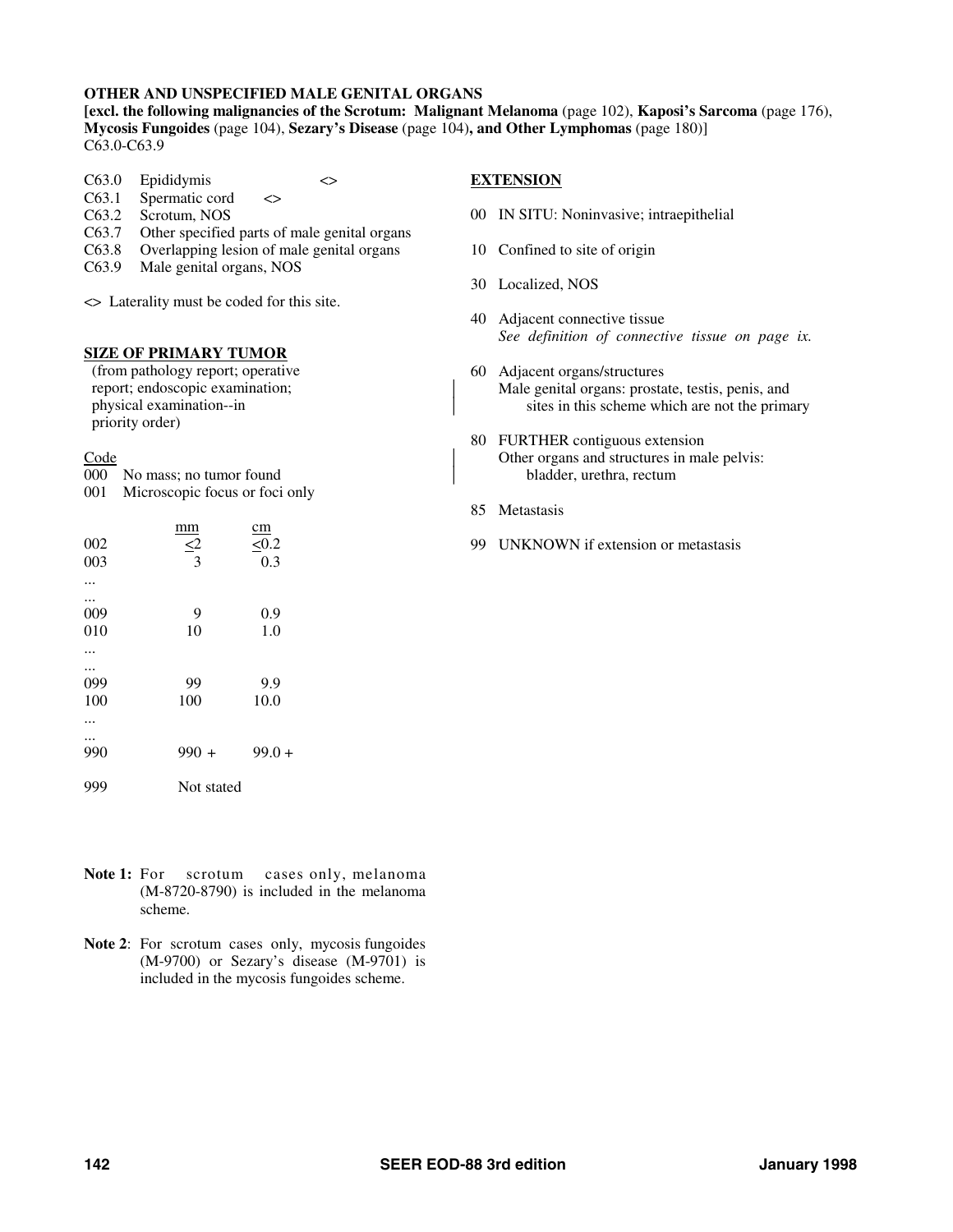#### **OTHER AND UNSPECIFIED MALE GENITAL ORGANS (excl. Malignant Melanoma, Kaposi's Sarcoma, Mycosis Fungoides, Sezary's Disease, and Other Lymphomas of Scrotum)** C63.0-C63.9

## **LYMPH NODES**

- 0 No lymph node involvement
- - - - - - - - - -
- 1 REGIONAL Lymph Nodes

External iliac Internal iliac (hypogastric) Superficial inguinal (femoral) Deep inguinal: Rosenmuller's or Cloquet's node Pelvic, NOS Regional lymph node(s), NOS

- - - - - - - - - - - - - - - - - -

DISTANT Lymph Nodes

7 Other than above

- 8 Lymph Nodes, NOS
- 9 UNKNOWN; not stated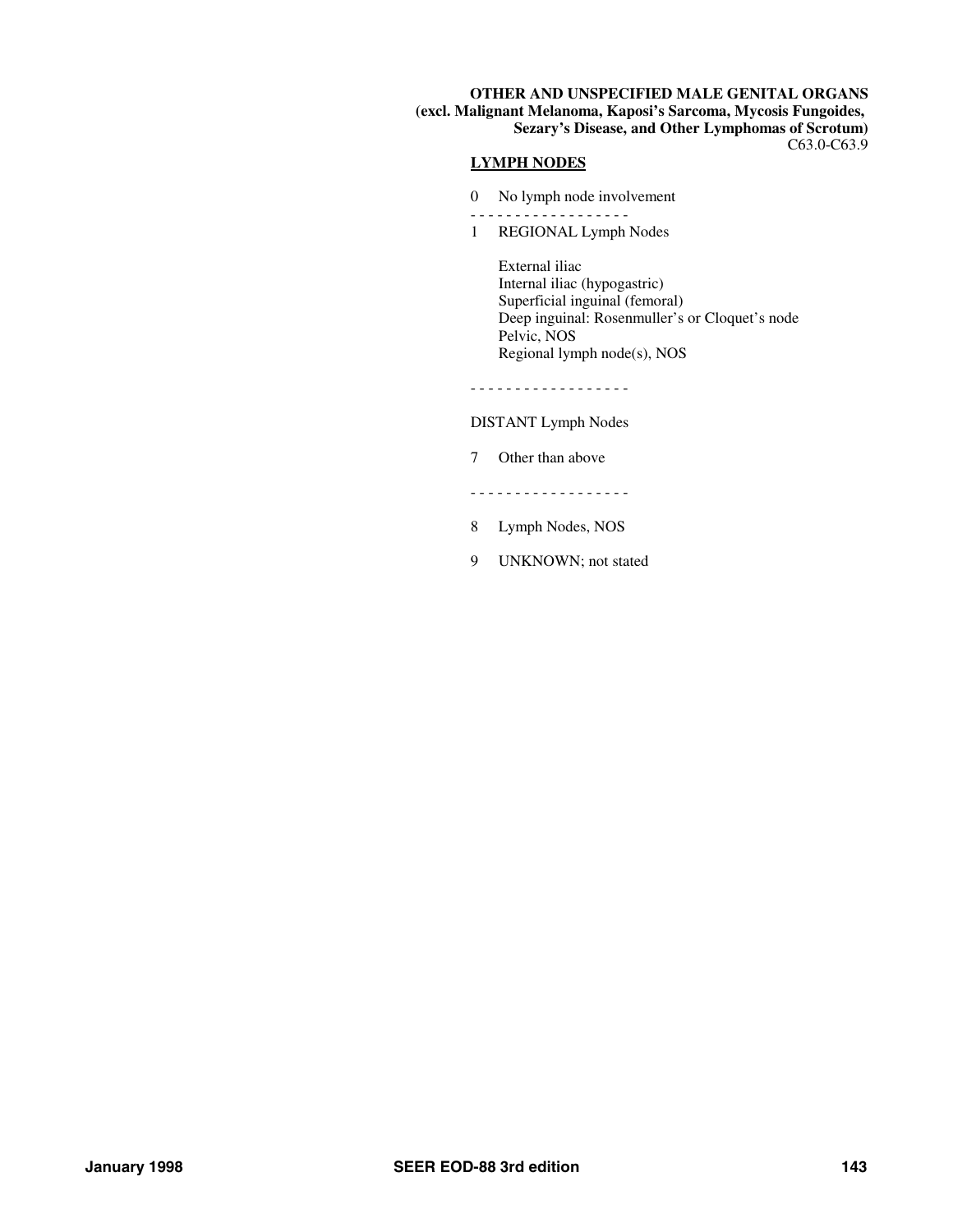Page intentionally blank.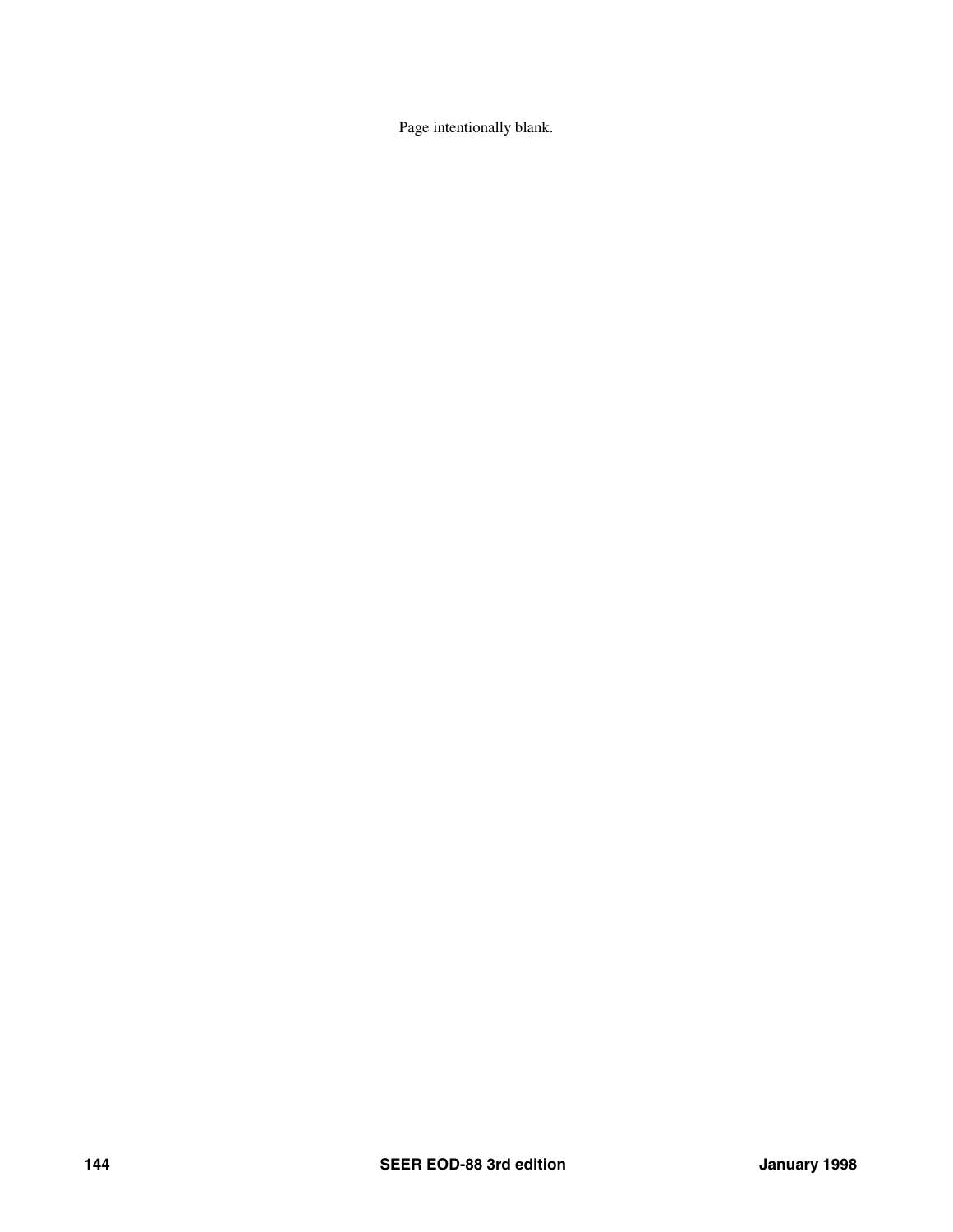## **URINARY BLADDER, RENAL PELVIS and URETERS**

The mucosa of the urinary tract consists of:

The EPITHELIAL LAYER contains no blood vessels or lymphatics.

 The BASEMENT MEMBRANE, a sheet of extracellular material, functions as a filtration barrier and a boundary involved in generating and maintaining tissue structure.

 The LAMINA PROPRIA, composed of areolar connective tissue, contains blood vessels, nerves, and, in some regions, glands. Once tumor has broken through the basement membrane into the lamina propria, it can spread by way of the lymphatics and blood vessels to other parts of the body.

The urinary sites do NOT have a MUSCULARIS MUCOSAE, and, therefore, the lamina propria and the submucosa are difficult to separate. These terms are used interchangeably.

The SUBMUCOSA is a thick layer of either dense or areolar connective tissue. It contains blood vessels, lymphatic vessels, nerves, and, in some regions, glands.

The MUSCULARIS PROPRIA is composed of multiple layers of muscle tissue; it constitutes the wall of the organ.

The SEROSA, the outermost layer covering, is a serous membrane, part of the visceral peritoneum. It covers only the superior surface of the urinary bladder. There is no serosa on the renal pelvis or ureters. Where there is no serosa, the connective tissue of surrounding structures merges with the connective tissue of the urinary organs and is called ADVENTITIA.

| PRIMARY SITE                    | <b>MUSCOSA</b> |                                         |                             | <b>MUSCULARIS</b><br><b>PROPRIA</b> | <b>SEROSA</b>               |
|---------------------------------|----------------|-----------------------------------------|-----------------------------|-------------------------------------|-----------------------------|
|                                 | Epithelium     | B<br>$\mathsf{A}$<br>S                  | Lamina Propria<br>Submucosa |                                     |                             |
| <b>Urinary Bladder</b><br>(C67) | Yes            | E<br>M                                  | Yes                         | Yes                                 | Yes, on superior<br>surface |
| Renal pelvis<br>(C65.9)         | Yes            | E<br>M<br>B                             | Yes                         | Yes                                 | N <sub>o</sub>              |
| Ureter(s)<br>(C66.9)            | Yes            | $\mathbf R$<br>A<br>N<br>E<br>$\bullet$ | Yes                         | Yes                                 | N <sub>0</sub>              |

## **URINARY BLADDER, RENAL PELVIS and URETERS TABLE OF ANATOMIC STRUCTURES**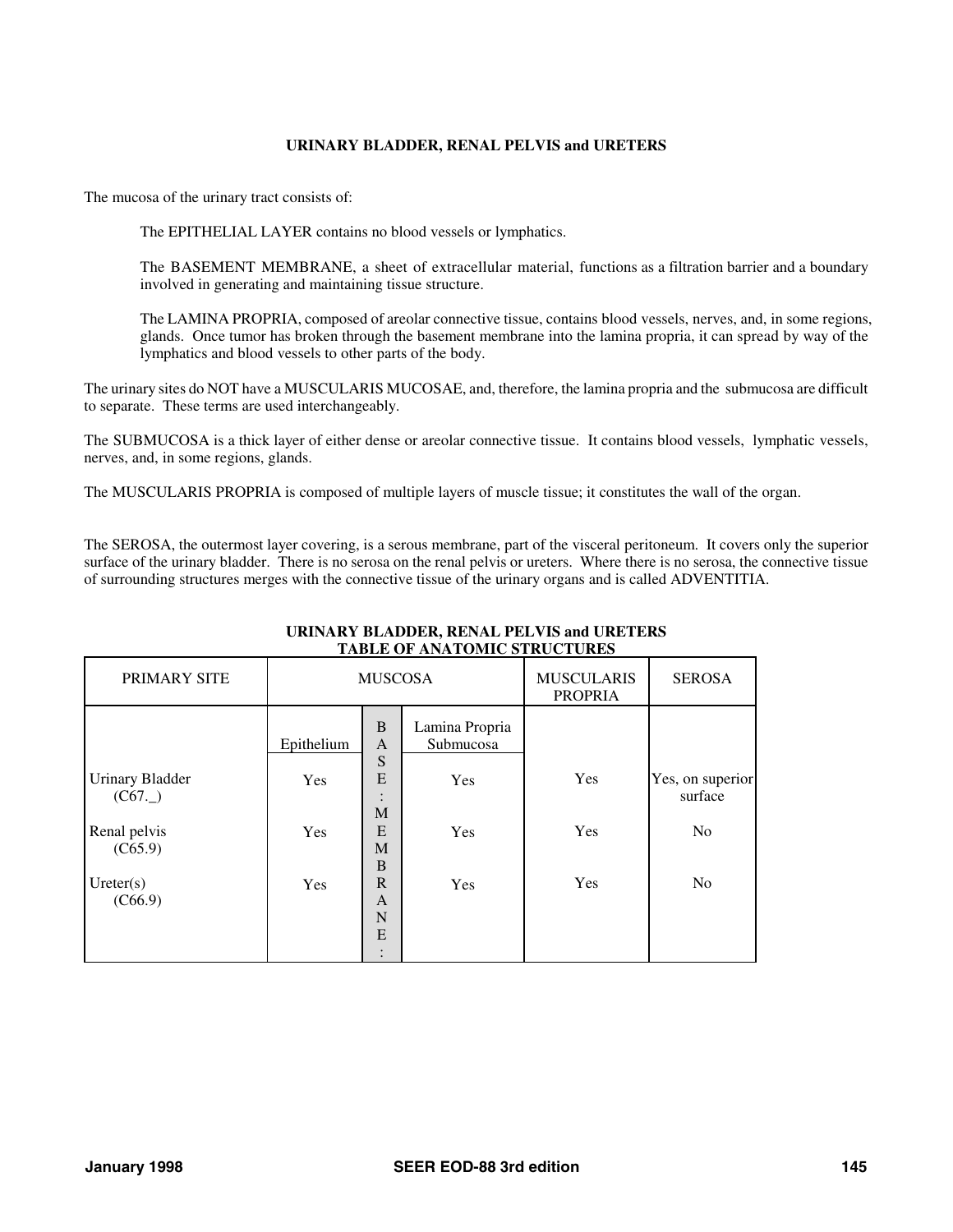## **KIDNEY (Renal Parenchyma)**

C64.9

| C <sub>64.9</sub> | Kidney, NOS (Kidney parenchyma)                                     | ◇      |                 | <b>EXTENSION</b>                                                                                                                                 |
|-------------------|---------------------------------------------------------------------|--------|-----------------|--------------------------------------------------------------------------------------------------------------------------------------------------|
|                   | <> Laterality must be coded for this site.                          |        | 00 <sup>0</sup> | <b>IN SITU</b>                                                                                                                                   |
|                   | <b>SIZE OF PRIMARY TUMOR</b><br>(from pathology report; operative   |        | 10              | Invasive cancer confined to kidney<br>cortex<br>and/or medulla                                                                                   |
| order)<br>Code    | report; endoscopic examination;<br>radiographic report--in priority |        | 20              | Renal pelvis or calyces involved<br>Invasion of renal capsule<br>Separate focus of tumor in renal<br>pelvis/calyx                                |
| 000               | No mass; no tumor found                                             |        | 30              | Localized, NOS                                                                                                                                   |
| 001               | Microscopic focus or foci only                                      |        |                 |                                                                                                                                                  |
| 002               | cm<br>mm<br>< 0.2                                                   |        |                 | 40 Perirenal (perinephric) tissue/fat<br>Renal (Gerota's) fascia<br>Adrenal gland, ipsilateral                                                   |
| 003               | $\frac{1}{3}$<br>0.3                                                |        |                 | Retroperitoneal soft tissue                                                                                                                      |
|                   |                                                                     |        |                 |                                                                                                                                                  |
| .<br>009          | 9<br>0.9                                                            |        | 60              | Extension to:<br>Blood vessels:                                                                                                                  |
| 010               | 10<br>1.0                                                           |        |                 | Extrarenal portion of                                                                                                                            |
|                   |                                                                     |        |                 | renal vein; renal vein,<br><b>NOS</b>                                                                                                            |
| 099               | 99<br>9.9                                                           |        |                 | Inferior vena cava below                                                                                                                         |
| 100               | 100<br>10.0                                                         |        |                 | diaphragm<br>Tumor thrombus in a renal vein,                                                                                                     |
|                   |                                                                     |        |                 | <b>NOS</b>                                                                                                                                       |
| <br>990           | $990 +$<br>$99.0 +$                                                 | $\geq$ |                 | Perirenal vein                                                                                                                                   |
|                   |                                                                     |        |                 | 62 Vena cava above diaphragm                                                                                                                     |
| 999               | Not stated                                                          |        |                 |                                                                                                                                                  |
|                   |                                                                     |        |                 | 65 Extension beyond Gerota's fascia to:<br>Ureter, incl. implant(s),<br>ipsilateral<br>Tail of pancreas<br>a constitution of the conflict of the |

- Ascending colon from right kidney Descending colon from left kidney Duodenum from right kidney Peritoneum Diaphragm | Psoas muscle
	- 70 Ribs
	- 75 Spleen Liver Stomach
	- 80 FURTHER contiguous extension
	- 85 Metastasis
	- 99 UNKNOWN if extension or metastasis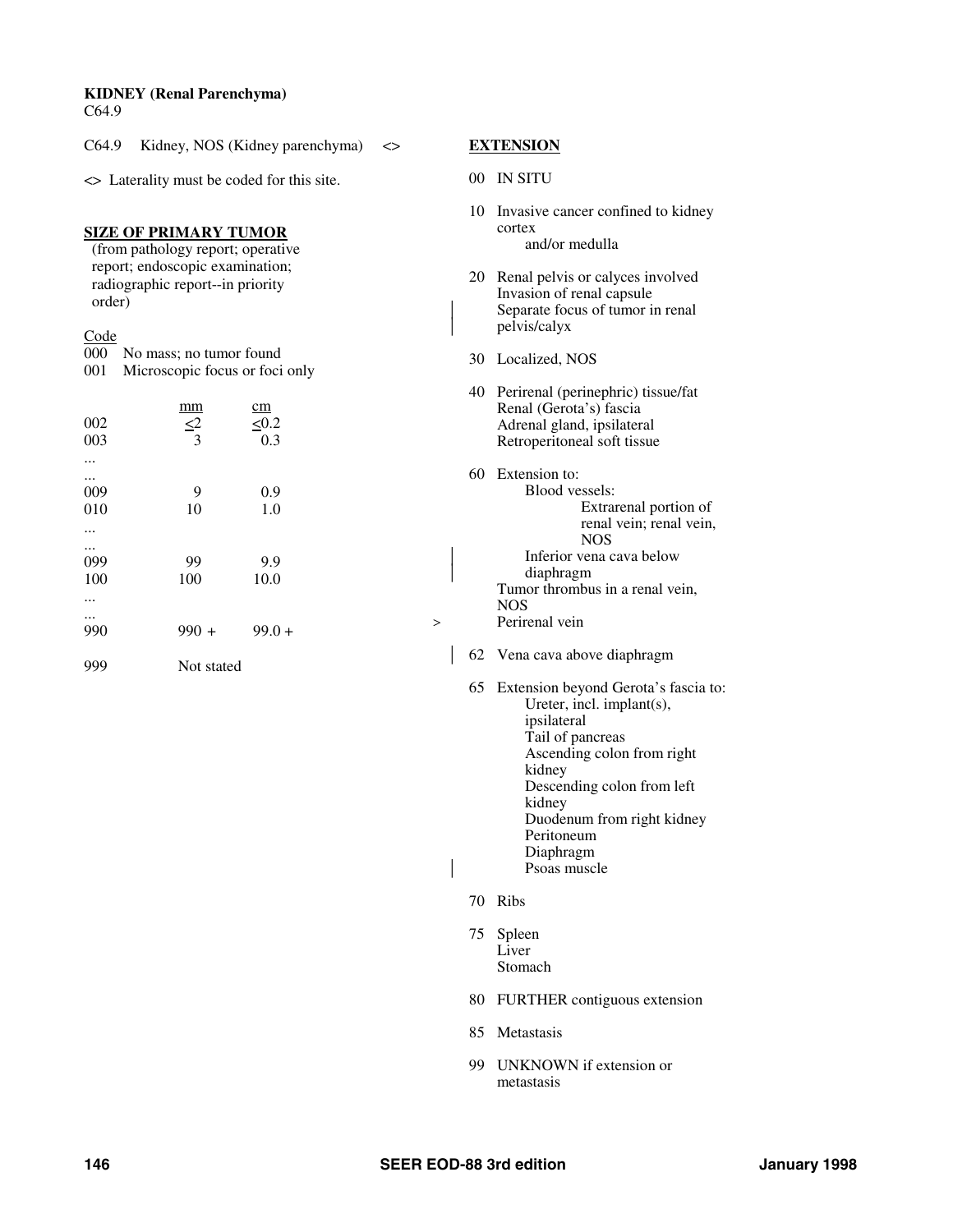#### **KIDNEY** (Renal Parenchyma) C64.9

# **LYMPH NODES**

- 0 No lymph node involvement
- - - - - - - - - -

REGIONAL Lymph Nodes (incl. contralateral and bilateral)

Renal hilar Paracaval Aortic (para-, peri-, lateral) Retroperitoneal, NOS Regional lymph node(s), NOS

- 1 Single lymph node  $\leq$  2 cm
- 2 Single lymph node >2-5 cm OR multiple nodes, none greater than 5 cm
- 3 Lymph node(s), at least one >5 cm
- 5 Regional lymph node, NOS (size and/or number not stated)

- - - - - - - - - - - - - - - - - -

>

### DISTANT Lymph Nodes

- 7 Other than above
- - - - - - - - - -
- 8 Lymph Nodes, NOS
- 9 UNKNOWN; not stated

| **Note:** Measure the size of the metastasis in the lymph node to determine codes 1-3, not the size of the lymph node itself.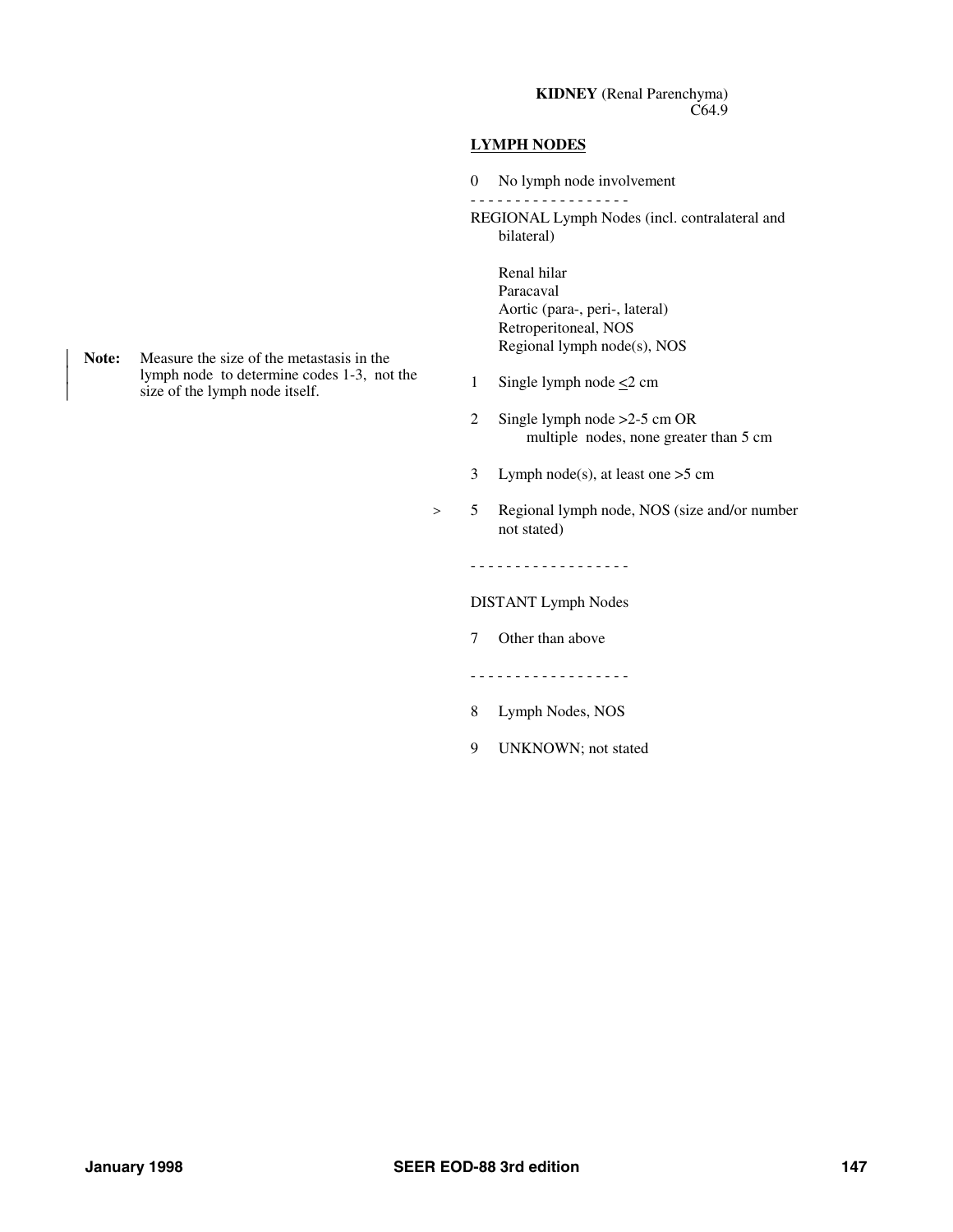# **RENAL PELVIS AND URETER**

C65.9, C66.9

| C65.9                  | Renal pelvis                                                                                             | ◇                   |          |        | <b>EXTENSION</b>                                                                                                                |
|------------------------|----------------------------------------------------------------------------------------------------------|---------------------|----------|--------|---------------------------------------------------------------------------------------------------------------------------------|
| C66.9                  | Ureter                                                                                                   |                     | ◇        | $00\,$ | Carcinoma-IN SITU, NOS                                                                                                          |
|                        | $\leq$ Laterality must be coded for this site.                                                           |                     |          | 05     | Papillary noninvasive carcinoma                                                                                                 |
|                        | <b>SIZE OF PRIMARY TUMOR</b>                                                                             |                     |          | 10     | Subepithelial connective tissue<br>(lamina propria, submucosa) invaded                                                          |
|                        | (from pathology report; operative<br>report; endoscopic examination;<br>radiographic report--in priority |                     |          | 20     | Muscularis invaded                                                                                                              |
| order)                 |                                                                                                          |                     |          | 30     | Localized, NOS                                                                                                                  |
| Code<br>000<br>001     | No mass; no tumor found<br>Microscopic focus or foci only                                                |                     |          | 40     | Extension to adjacent (connective) tissue:<br>Peripelvic/periureteric tissue<br>Retroperitoneal soft/connective tissue          |
|                        |                                                                                                          |                     |          | 60     | Kidney parenchyma and kidney, NOS                                                                                               |
| 002                    | mm<br>$\frac{2}{3}$                                                                                      | cm<br>< 0.2         |          |        | 62 Ureter from renal pelvis                                                                                                     |
| 003<br>$\cdots$        |                                                                                                          | 0.3                 | $\rm{>}$ |        | 63 Psoas muscle (ureter only)                                                                                                   |
| $\cdots$<br>009<br>010 | 9<br>10                                                                                                  | 0.9<br>1.0          | $\rm{>}$ | 65     | Extension to bladder from ureter<br>Implants in ureter                                                                          |
| <br>$\cdots$<br>099    | 99                                                                                                       | 9.9                 |          |        | 66 Extension to major blood vessel(s):<br>Aorta, renal artery/vein, vena cava (inferior)<br>Tumor thrombus in a renal vein, NOS |
| 100<br>                | 100                                                                                                      | 10.0                | $\rm{>}$ | 67     | Adrenal gland from renal pelvis                                                                                                 |
| <br>990                | $990 +$                                                                                                  | $99.0 +$            | >        |        | 68 Duodenum from right renal pelvis or right ureter                                                                             |
| 999                    | Not stated                                                                                               |                     |          |        | 70 Perinephric fat via kidney<br>Spleen<br>Pancreas<br>Liver<br>Ascending colon from right renal                                |
|                        |                                                                                                          |                     |          |        | pelvis/ureter<br>Descending colon from left renal<br>pelvis/ureter                                                              |
|                        |                                                                                                          |                     | $\rm{>}$ |        | Colon, NOS<br>Kidney parenchyma from ureter (ipsilateral)<br>Bladder, other than from distal ureter,<br>i.e., renal pelvis      |
| Note 1:                |                                                                                                          |                     | $\rm{>}$ |        | Bladder (wall or mucosa) from renal pelvis                                                                                      |
|                        | If extension                                                                                             | Behavior code       |          | 80     | FURTHER contiguous extension                                                                                                    |
|                        | code is:                                                                                                 | must be:            | $\rm{>}$ |        | Ureter: Prostate; Uterus                                                                                                        |
|                        | 00 or 05<br>10                                                                                           | $\overline{c}$<br>3 |          | 85     | Metastasis                                                                                                                      |
|                        |                                                                                                          |                     |          | 99     | UNKNOWN if extension or metastasis                                                                                              |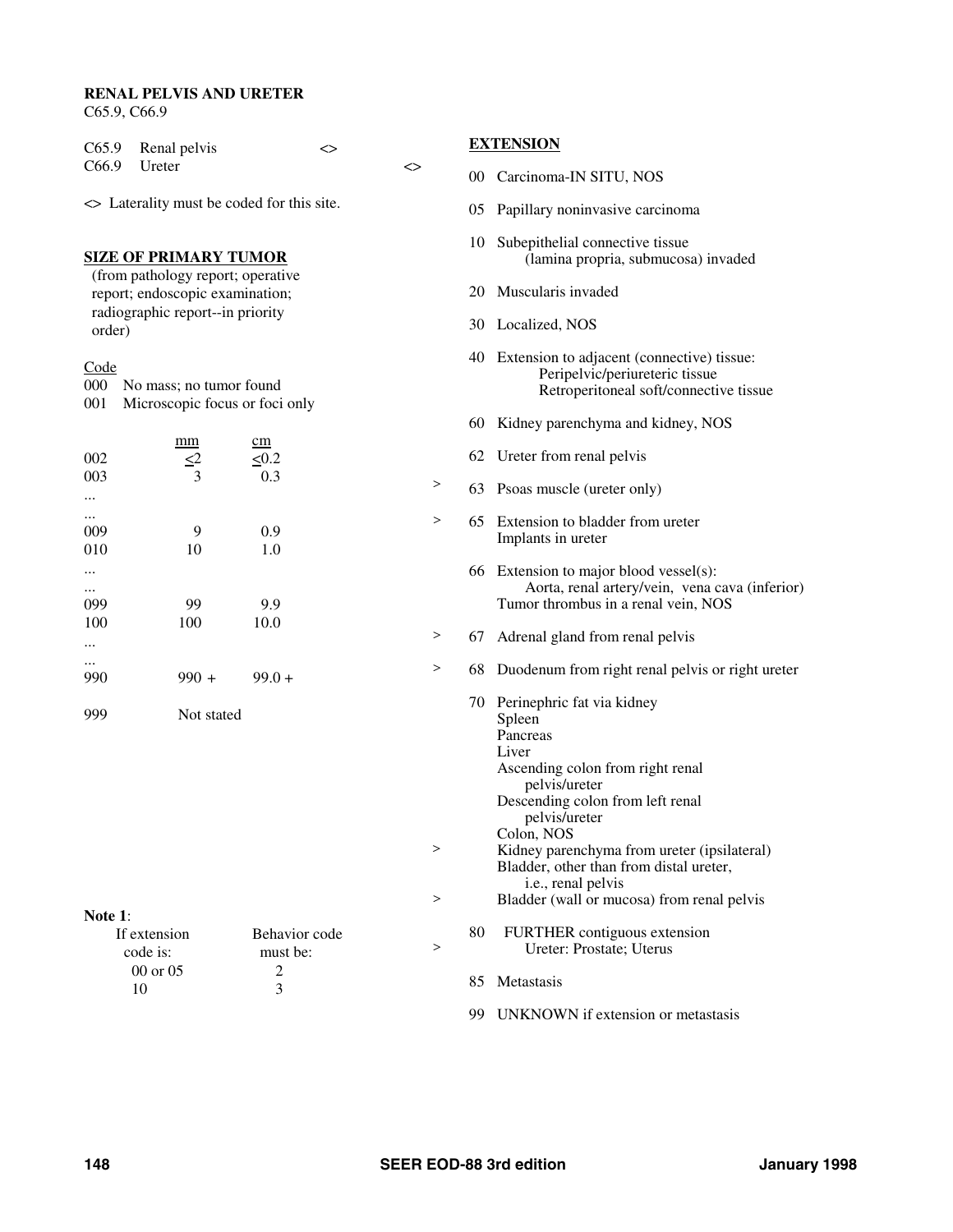## **LYMPH NODES**

0 No lymph node involvement

- - - - - - - - - - - - - - - - - -

REGIONAL Lymph Nodes (incl. contralateral and bilateral)

## **Renal Pelvis**:

Renal hilar Paracaval Aortic (para-, peri-, lateral) Retroperitoneal, NOS Regional lymph node(s), NOS

#### **Ureter**:

Renal hilar Iliac: Common Internal (hypogastric) External Paracaval Periureteral Pelvic, NOS Regional lymph node(s), NOS

- 1 Single lymph node  $\leq$  2 cm
- 2 Single lymph node >2-5 cm OR multiple nodes, none greater than 5 cm
- 3 Lymph node(s), at least one >5 cm
- 5 Regional lymph node, NOS (size and/or number not stated
- - - - - - - - - -
- > DISTANT Lymph Nodes
	- 7 Other than above

- - - - - - - - - - - - - - - - - -

- 8 Lymph Nodes, NOS
- 9 UNKNOWN; not stated

Note 2: Measure the size of the metastasis in the lymph node to determine codes 1-3, not the size of the lymph node itself.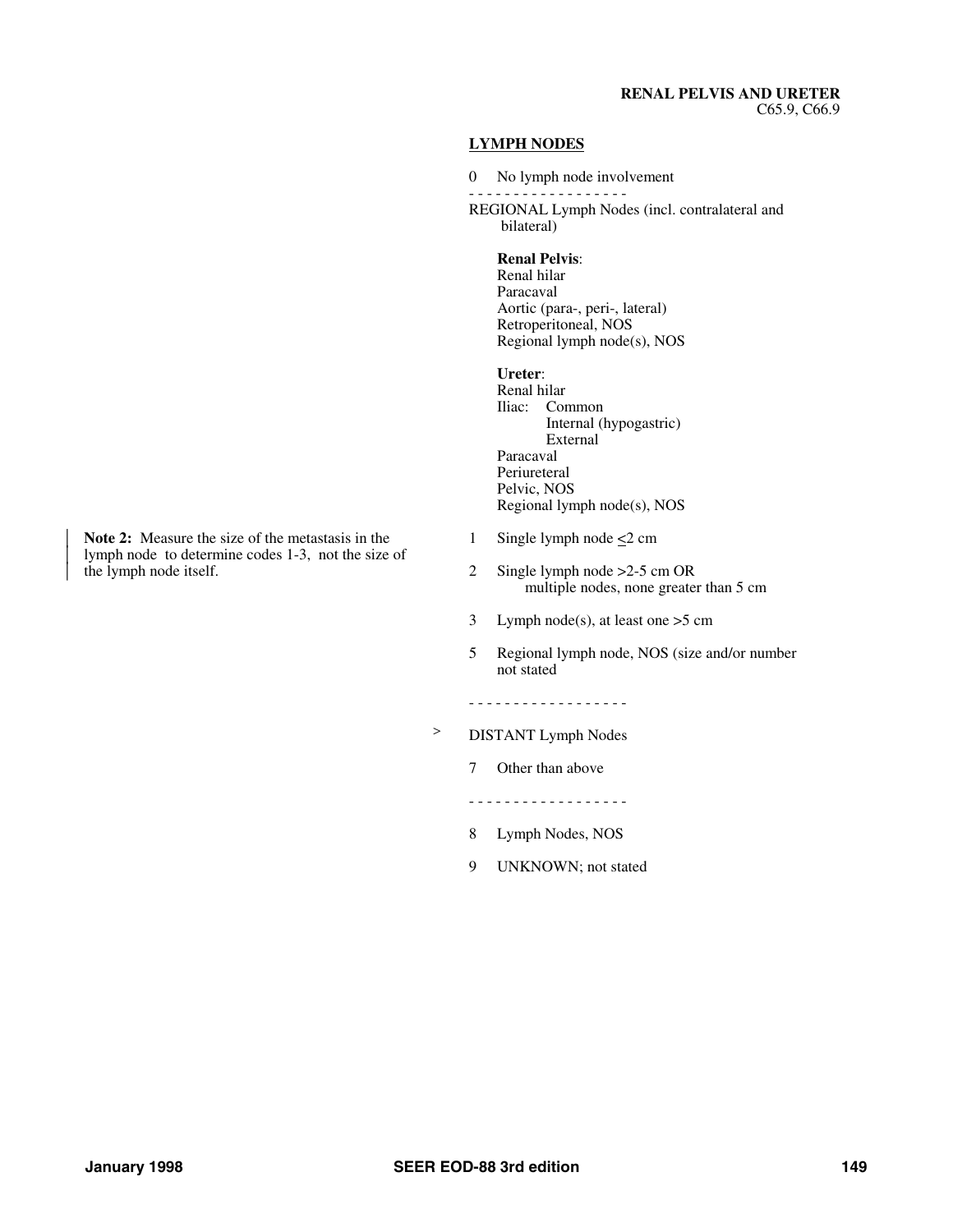Page intentionally blank.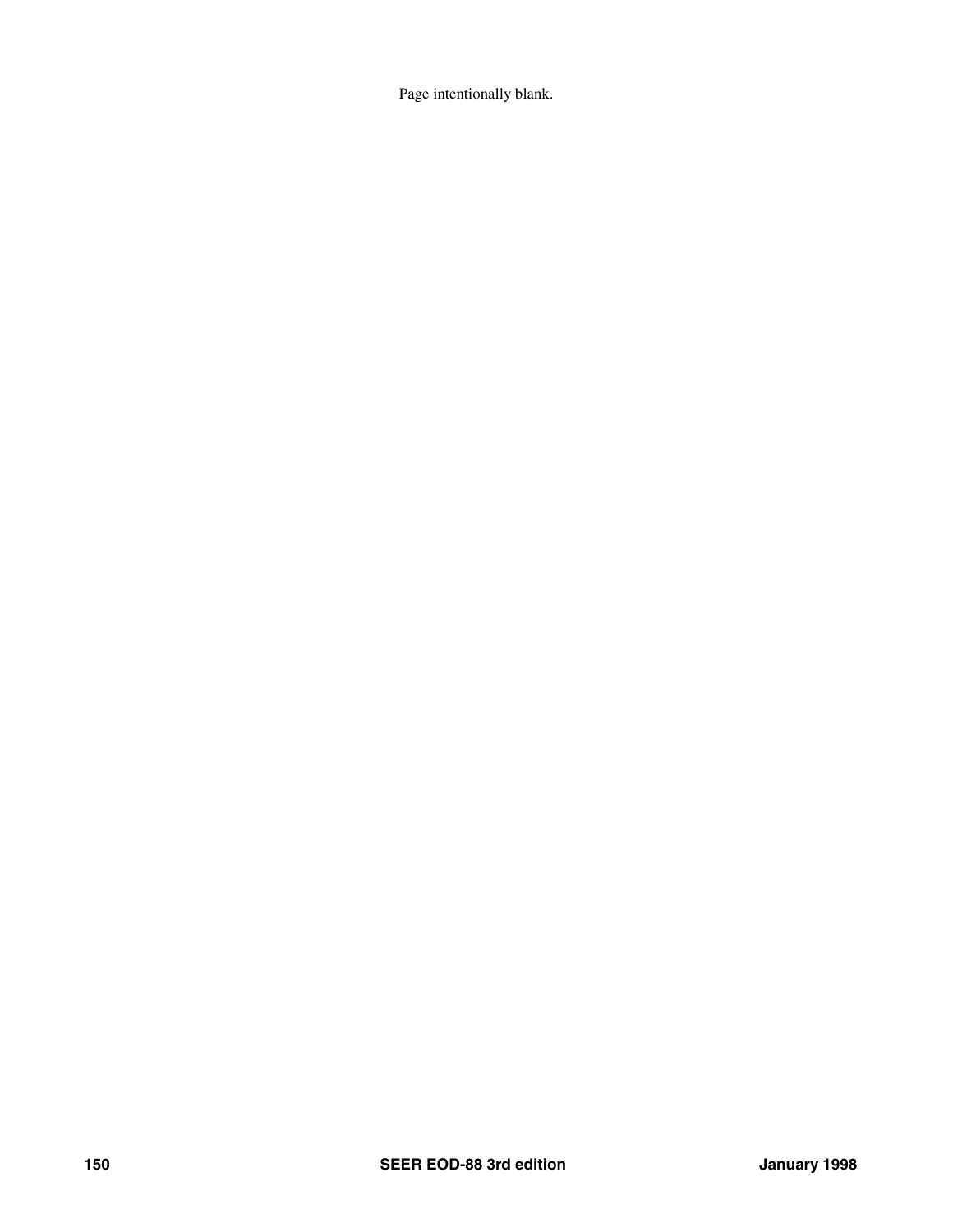#### **URINARY BLADDER**

#### | **DISTINGUISHING NONINVASIVE AND INVASIVE BLADDER CANCER**

| The two main types of bladder cancer are the flat (sessile) variety and the papillary type. Only the flat (sessile) variety is | called in situ when tumor has not penetrated the basement membrane. Papillary tumor that has not penetrated the basement | membrane is called non-invasive, and pathologists use many different descriptive terms for noninvasive papillary transitional cell carcinoma. Frequently, the pathology report does not contain a definite statement of noninvasion; however, noninvasion | can be inferred from the microscopic description. The more commonly used descriptions for noninvasion are listed below.

Careful attention must be given to the use of the term "confined to mucosa" for urinary bladder. Historically, carcinomas described as "confined to mucosa" were coded as localized. However, pathologists use this designation for non-invasion as well. In order to rule out the possibility of coding noninvasive tumors in this category, abstractors should determine:

1)If the tumor is confined to the epithelium, then it is noninvasive.

2)If the tumor has penetrated the basement membrane to invade the lamina propria, then it is invasive. The terms lamina propria, submucosa, stroma, and subepithelial connective tissue are used interchangeably.

3)Only if this distinction cannot be made should the tumor be coded to "confined to mucosa."

| **For Bladder Cases Only** (effective for 1/1/1999 cases) | **Definite Statements of Non-invasion** |(extension code 01) | Non-infiltrating; non-invasive No evidence of invasion | No extension into lamina propria No stromal invasion | No extension into underlying supporting tissue | Negative lamina propria and superficial muscle | Negative muscle and (subepithelial) connective tissue | No infiltrative behavior/component

| **For Bladder Cases Only** (effective for 1/1/1999 cases) | **Inferred Description of Non-invasion**  | (extension code 03) | No involvement of muscularis propria and no | mention of subepithelium/submucosa | No statement of invasion (microscopic description present) | (Underlying) Tissue insufficient to judge depth of invasion | No invasion of bladder wall; no involvement of muscularis propria | Benign deeper tissue | Microscopic description problematic for pathologist | (non-invasion versus superficial invasion) | Frond surfaced by transitional cells No mural infiltration | No evidence of invasion (no sampled stroma)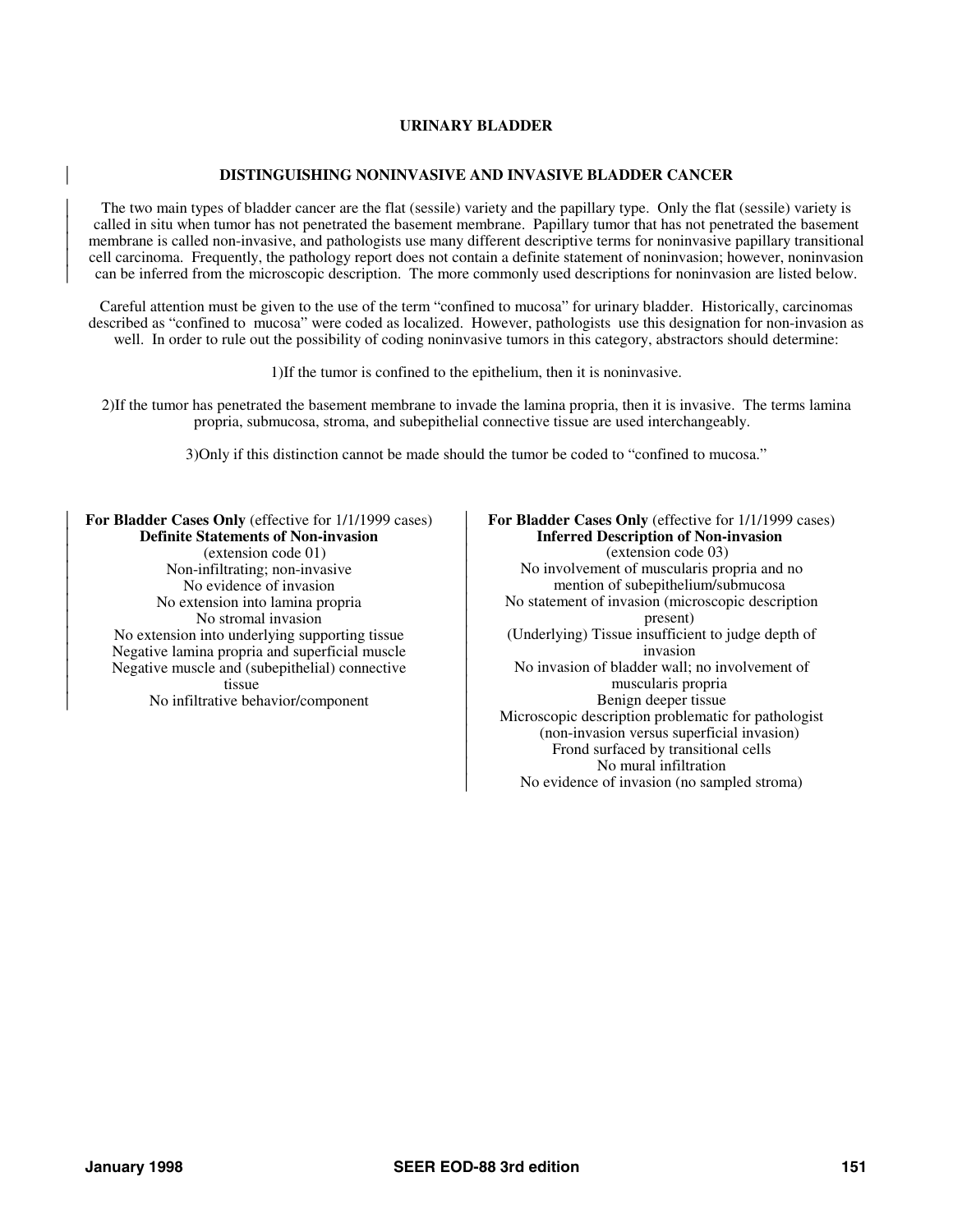## **BLADDER**

C67.0-C67.9

C67.0 Trigone of bladder C67.1 Dome of bladder C67.2 Lateral wall of bladder C67.3 Anterior wall of bladder C67.4 Posterior wall of bladder C67.5 Bladder neck C67.6 Ureteric orifice C67.7 Urachus C67.8 Overlapping lesion of bladder C67.9 Bladder, NOS

#### **SIZE OF PRIMARY TUMOR**

 (from pathology report; operative report; endoscopic examination; x-ray report (KUB); physical examination--in priority order)

#### Code

- 000 No mass; no tumor found
- 001 Microscopic focus or foci only

| 002<br>003             | <u>mm</u><br>$\frac{1}{3}$ | $\mathbf{cm}$<br>$\leq 0.2$<br>0.3 |
|------------------------|----------------------------|------------------------------------|
|                        |                            |                                    |
| <br>009<br>010         | 9<br>10                    | 0.9<br>1.0                         |
|                        |                            |                                    |
| $\cdots$<br>099<br>100 | 99<br>100                  | 9.9<br>10.0                        |
|                        |                            |                                    |
| 990<br>999             | $990 +$<br>Not stated      | $99.0 +$                           |

- **Note 1**: The lamina propria and submucosa tend to merge when there is no muscularis mucosae, so these terms will be used interchangeably.
- **Note 2**: The meaning of the terms "invasion of mucosa, grade 1" and "invasion of mucosa, grade 2" varies with the pathologist who must be queried to determine whether the carcinoma is "noninvasive" or "invasive."

#### **Note 3**:

|           | If extension code is Behavior code must be |
|-----------|--------------------------------------------|
| $00 - 06$ |                                            |
| 10        | 2 or 3                                     |
| $15+$     |                                            |

## **EXTENSION**

- 00 For cases through  $12/31/1998$ : Sessile (flat) carcinoma IN SITU Carcinoma IN SITU, NOS
- | 01**\*** PAPILLARY transitional cell carcinoma, stated to be noninvasive | Papillary non-infiltrating | Jewett-Strong-Marshall Stage 0 | TNM/AJCC Ta
- | 03**\*** PAPILLARY transitional cell carcinoma, with inferred description of non-invasion
- 05 For cases through  $12/31/1998$ : Noninvasive papillary (transitional) cell carcinoma
- | 06**\*** Sessile (flat) (solid) carcinoma in situ | Carcinoma in situ, NOS | Transitional cell carcinoma in situ | TNM/AJCC Tis | Jewett-Strong-Marshall CIS
- 10 Confined to mucosa, NOS
- 15 Invasive tumor confined to: Subepithelial connective tissue (tunica propria, lamina propria, submucosa, stroma) | TNM/AJCC T1 | Jewett-Strong-Marshall Stage A

# **Muscle (muscularis) invaded**

20 NOS<br>21 Supe

- 21 Superficial muscle--inner half<br>22 Deep muscle--outer half
- Deep muscle--outer half
- 23 Extension through full thickness of bladder wall
- | **\*** Codes 01, 03, and 06 become effective for cases diagnosed 1/1/1999 and after.
- **Note 4:** See page 151 for lists of terminology to differentiate codes 01 and 03.
- | **Note 5: Statements Meaning Confined to Mucosa,** | **NOS** (code 10) | Confined to mucosal surface Limited to mucosa, no invasion of submucosa and muscularis | No infiltration /invasion of fibromuscular and | muscular stroma | Superficial, NOS

|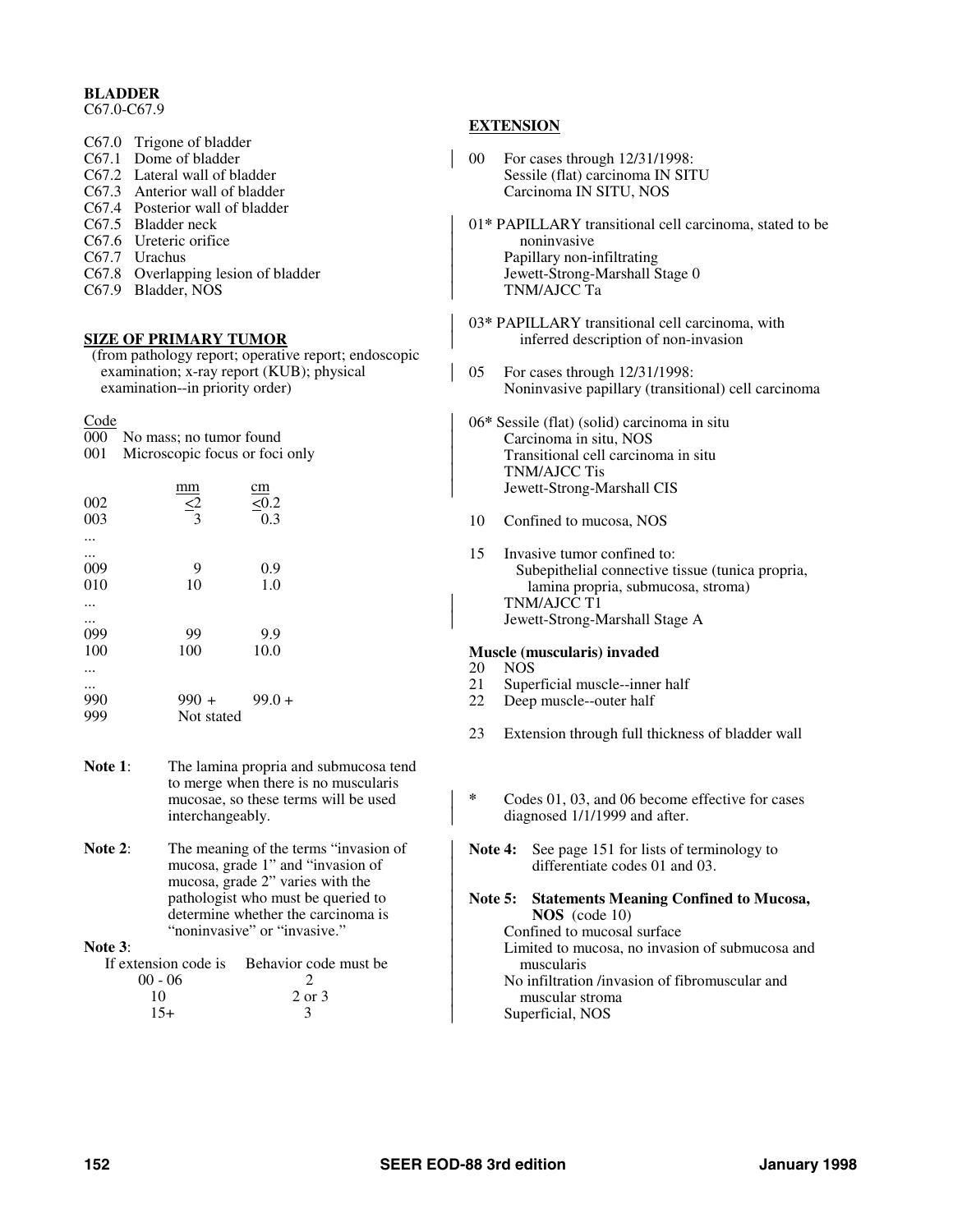#### **EXTENSION** (cont.)

- 30 Localized, NOS
- | 40 Adventitia | Perivesical fat/tissue, NOS Periureteral fat/tissue | Extension to/through serosa (mesothelium) | Peritoneum
- | 41 Perivesical fat (microscopic)
- | 42 Perivesical fat (macroscopic) | Extravesical mass
- 60 Prostate Urethra, including prostatic urethra Ureter
- 65 Vas deferens; seminal vesicle Rectovesical/Denonvilliers' fascia Parametrium
- | 67 Uterus | Vagina
- 70 Bladder FIXED
- 75 Pelvic wall Abdominal wall
- 80 FURTHER contiguous extension Bone; Colon; Rectum
- 85 Metastasis
- 99 UNKNOWN if extension or metastasis
- **Note 6:** After 1/1/1999, recode previous '05' | cases to '01.' Recode previous '00' | cases to '06.' No review necessary for either recode.
- **Note 7:** Periureteral in code 40 refers only to that portion of the ureter that is intramural to the bladder. All other periureteral involvement would be coded to 60.
- **Note 8:** Measure the size of the metastasis in the | lymph node to determine codes 1-3, not the size of the lymph node itself.

Code(s) 50 are only valid for cases diagnosed 1988-1997. See Appendix 2 for details.

## **LYMPH NODES**

0 No lymph node involvement - - - - - - - - - - - - - - - - - - REGIONAL Lymph Nodes (incl. contralateral and bilateral)

Perivesical Iliac: Internal (hypogastric): Obturator External Iliac, NOS Sacral (lateral, presacral, sacral promontory (Gerota's), or NOS) Pelvic, NOS Regional lymph node(s), NOS

- 1 Single lymph node <2 cm
- 2 Single lymph node >2-5 cm OR multiple nodes, none greater than 5 cm
- 3 Lymph node(s), at least one >5 cm
- 5 Regional lymph node, NOS (size and/or number not stated)

- - - - - - - - - - - - - - - - - - DISTANT Lymph Nodes

- 6 Common iliac
- 7 Other than above

- - - - - - - - - - - - - - - - - -

- 8 Lymph Nodes, NOS
- 9 UNKNOWN; not stated

>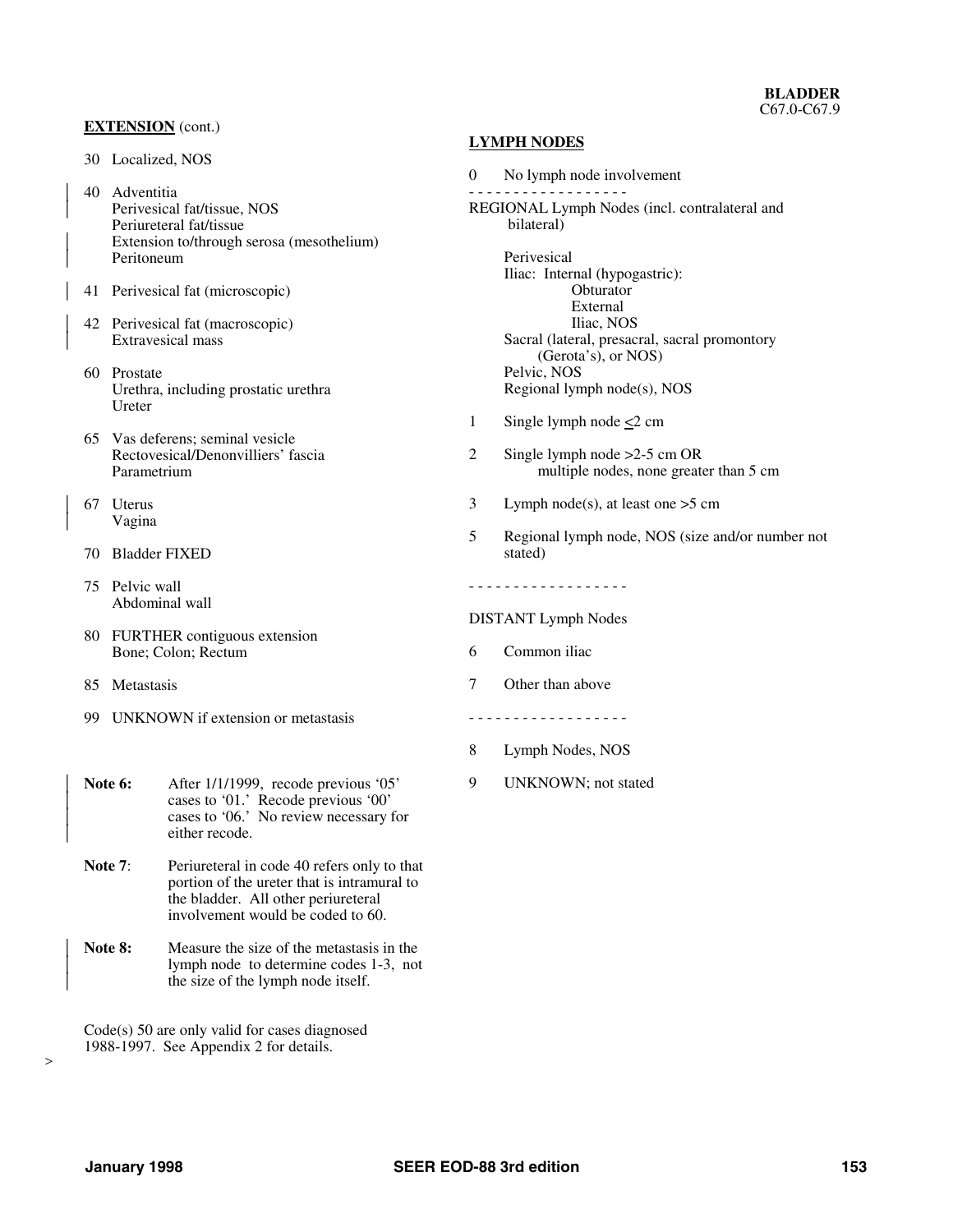# **URETHRA, PARAURETHRAL GLAND, AND UNSPECIFIED URINARY ORGANS**

C68.0-C68.1, C68.8-C68.9

|                 |                                                                      | C68.0 Urethra (incl. transitional cell carcinoma of<br>prostatic urethra ${M8120-8130}$ | <b>EXTENSION</b> |    |                                                             |
|-----------------|----------------------------------------------------------------------|-----------------------------------------------------------------------------------------|------------------|----|-------------------------------------------------------------|
| C68.1           | Paraurethral gland                                                   |                                                                                         |                  | 00 | Carcinoma-IN SITU, NOS                                      |
|                 |                                                                      | C68.8 Overlapping lesion of urinary organs                                              |                  |    |                                                             |
|                 | C68.9 Urinary system, NOS                                            |                                                                                         |                  | 05 | *Noninvasive papillary, polypoid,<br>or verrucous carcinoma |
|                 | <b>SIZE OF PRIMARY TUMOR</b>                                         |                                                                                         |                  | 10 | Subepithelial connective tissue                             |
|                 | (from pathology report; operative<br>report; endoscopic examination; |                                                                                         |                  |    | (lamina propria, submucosa) invaded                         |
| order)          | radiographic report--in priority                                     |                                                                                         |                  | 20 | Muscularis invaded                                          |
|                 |                                                                      |                                                                                         |                  | 30 | Localized, NOS                                              |
| Code            |                                                                      |                                                                                         |                  |    |                                                             |
| 000             | No mass; no tumor found                                              |                                                                                         |                  | 40 | Periurethral muscle (sphincter)                             |
| 001             | Microscopic focus or foci only                                       |                                                                                         |                  |    | Corpus spongiosum<br>Prostate                               |
|                 | mm                                                                   | cm                                                                                      |                  |    |                                                             |
| 002             | $\frac{2}{3}$                                                        | < 0.2                                                                                   |                  | 60 | Beyond the prostatic capsule                                |
| 003             |                                                                      | 0.3                                                                                     |                  |    | Corpus cavernosum                                           |
|                 |                                                                      |                                                                                         |                  |    | *Vagina, anterior or NOS<br><b>Bladder</b> neck             |
| .<br>009        | 9                                                                    | 0.9                                                                                     |                  |    |                                                             |
| 010             | 10                                                                   | 1.0                                                                                     |                  | 70 | Other adjacent organs, incl. seminal vesicle(s)             |
|                 |                                                                      |                                                                                         |                  |    | Bladder (excl. bladder neck)                                |
| $\cdots$<br>099 | 99                                                                   | 9.9                                                                                     |                  | 80 | FURTHER contiguous extension                                |
| 100             | 100                                                                  | 10.0                                                                                    |                  |    |                                                             |
|                 |                                                                      |                                                                                         |                  | 85 | Metastasis                                                  |
| <br>990         | $990 +$                                                              | $99.0 +$                                                                                |                  | 99 | UNKNOWN if extension or metastasis                          |
| 999             | Not stated                                                           |                                                                                         |                  |    |                                                             |
|                 |                                                                      |                                                                                         |                  |    |                                                             |

| Note 1: | Cases coded to C68.8 and C68.9 were      |
|---------|------------------------------------------|
|         | included with Renal Pelvis and Ureter in |
|         | previous EOD editions.                   |

| <b>Note 2:</b> | If extension        | Behavior code |
|----------------|---------------------|---------------|
|                | code is:            | must be:      |
|                | $00 \text{ or } 05$ |               |
|                | 10                  | $\mathbf 3$   |

Note 3: Transitional cell carcinoma of the | prostatic ducts and prostatic urethra are | to be coded to urethra (C68.0) and EOD assigned according to this scheme.

\* [code does apply to transitional cell carcinoma of prostatic urethra or prostatic ducts]

 $>$ Code(s) 65 and 66 are valid for 1988-1997 only. See Appendix 2 for details.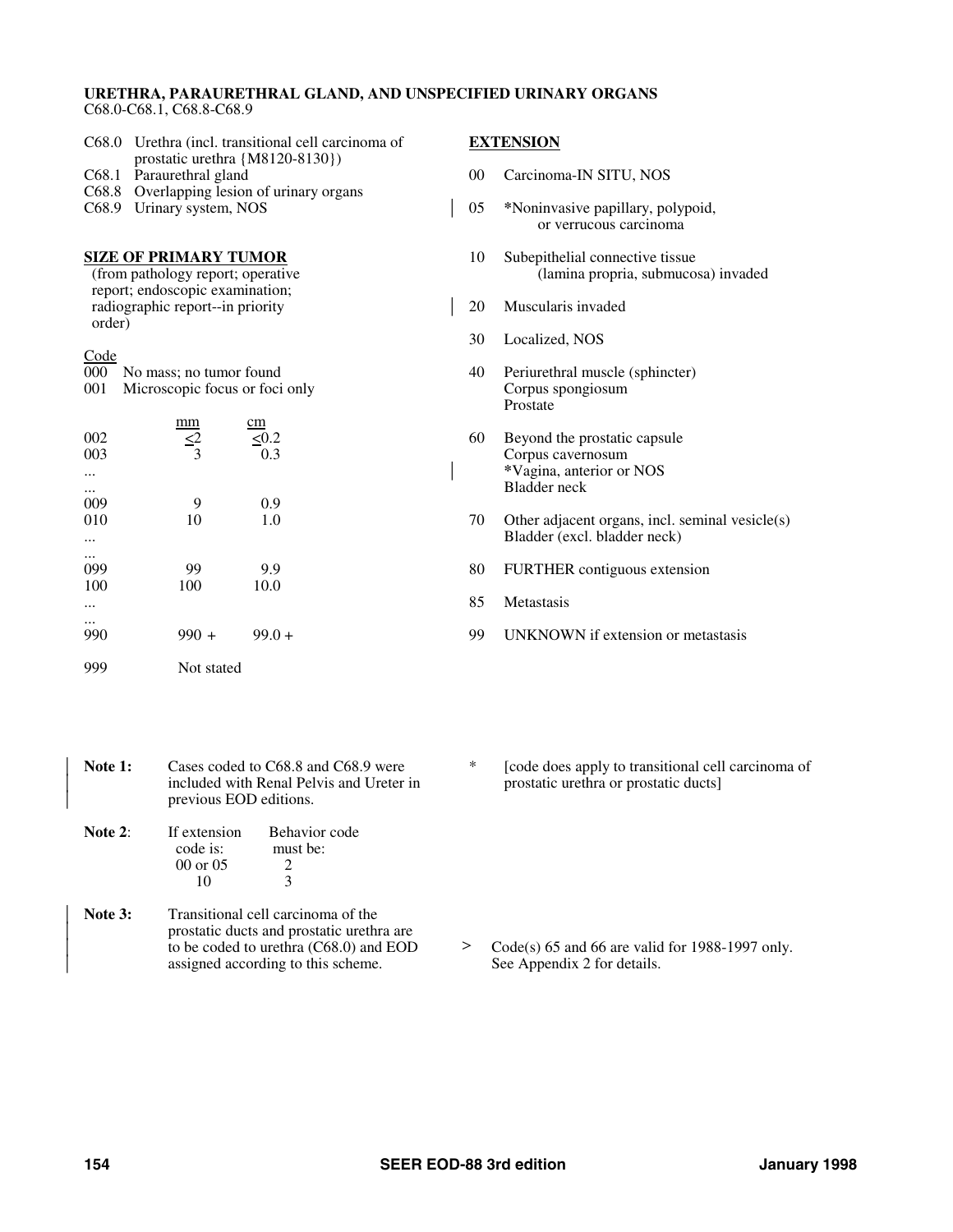## **URETHRA, PARAURETHRAL GLAND, AND AND UNSPECIFIED URINARY ORGANS**

C68.0-C68.1, C68.8-C68.9

(C68.0 incl. transitional cell carcinoma of prostatic urethra {M8120-8130})

## **LYMPH NODES**

0 No lymph node involvement

- - - - - - - - - - - - - - - - - - REGIONAL Lymph Nodes (incl. contralateral and bilateral)

Iliac: Common Internal (hypogastric): **Obturator** External Inguinal (superficial or deep) Presacral, sacral NOS Pelvic, NOS Regional lymph node(s), NOS

- 1 Single lymph node  $\leq$  2 cm
- 2 Single lymph node >2-5 cm OR multiple nodes, none greater than 5 cm
- 3 Lymph node(s), at least one >5 cm
- 5 Size not stated

- - - - - - - - - - - - - - - - - - DISTANT Lymph Nodes

7 Other than above

- - - - - - - - - -
- 8 Lymph Nodes, NOS
- 9 UNKNOWN; not stated

| **Note 4:** Measure the size of the metastasis in the | lymph node to determine codes 1-3, not the size of the lymph node itself.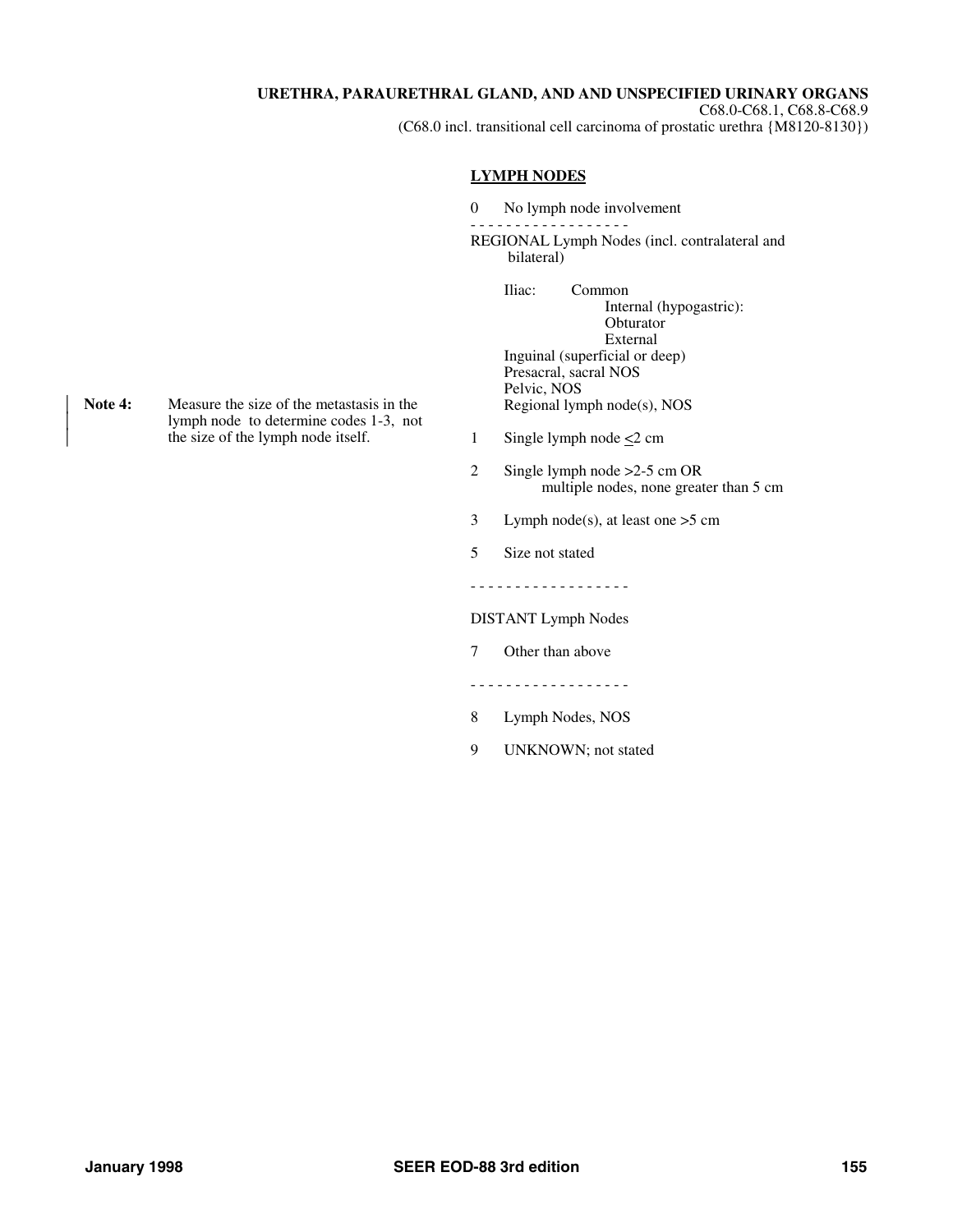### **CONJUNCTIVA**

**[excl. Retinoblastoma** (page 178)**, Malignant Melanoma** (page 158)**, Kaposi's Sarcoma** (page 176)**, and Lymphomas** (page 180)**]** C69.0

|                              | C69.0 Conjunctiva<br>◇                                   |                                                | <b>EXTENSION</b> |    |                                                    |
|------------------------------|----------------------------------------------------------|------------------------------------------------|------------------|----|----------------------------------------------------|
|                              |                                                          | $\leq$ Laterality must be coded for this site. |                  | 00 | <b>IN SITU</b>                                     |
|                              |                                                          |                                                |                  | 10 | Tumor confined to conjunctiva                      |
| <b>SIZE OF PRIMARY TUMOR</b> | (from pathology report; operative                        |                                                |                  | 40 | Intraocular extension                              |
| priority order)              | report; radiographic report;<br>physical examination--in |                                                |                  | 50 | Adjacent extraocular extension,<br>excluding orbit |
| Code<br>000                  | No mass; no tumor found                                  |                                                |                  | 70 | Orbit                                              |
| 001                          |                                                          | Microscopic focus or foci only                 |                  | 80 | FURTHER contiguous extension                       |
|                              | $\mathbf{mm}$                                            | cm                                             |                  | 85 | Metastasis                                         |
| 002<br>003                   | $\frac{2}{3}$                                            | $\leq 0.2$<br>0.3                              |                  | 99 | UNKNOWN if extension or metastasis                 |
| .<br>.                       |                                                          |                                                |                  |    |                                                    |
| 009                          | 9                                                        | 0.9                                            |                  |    |                                                    |
| 010                          | 10                                                       | 1.0                                            |                  |    |                                                    |
|                              |                                                          |                                                |                  |    |                                                    |
| $\cdots$<br>099              | 99                                                       | 9.9                                            |                  |    |                                                    |
| 100                          | 100                                                      | 10.0                                           |                  |    |                                                    |
| .                            |                                                          |                                                |                  |    |                                                    |
| 990                          | $990 +$                                                  | $99.0 +$                                       |                  |    |                                                    |
| 999                          | Not stated                                               |                                                |                  |    |                                                    |
|                              |                                                          |                                                |                  |    |                                                    |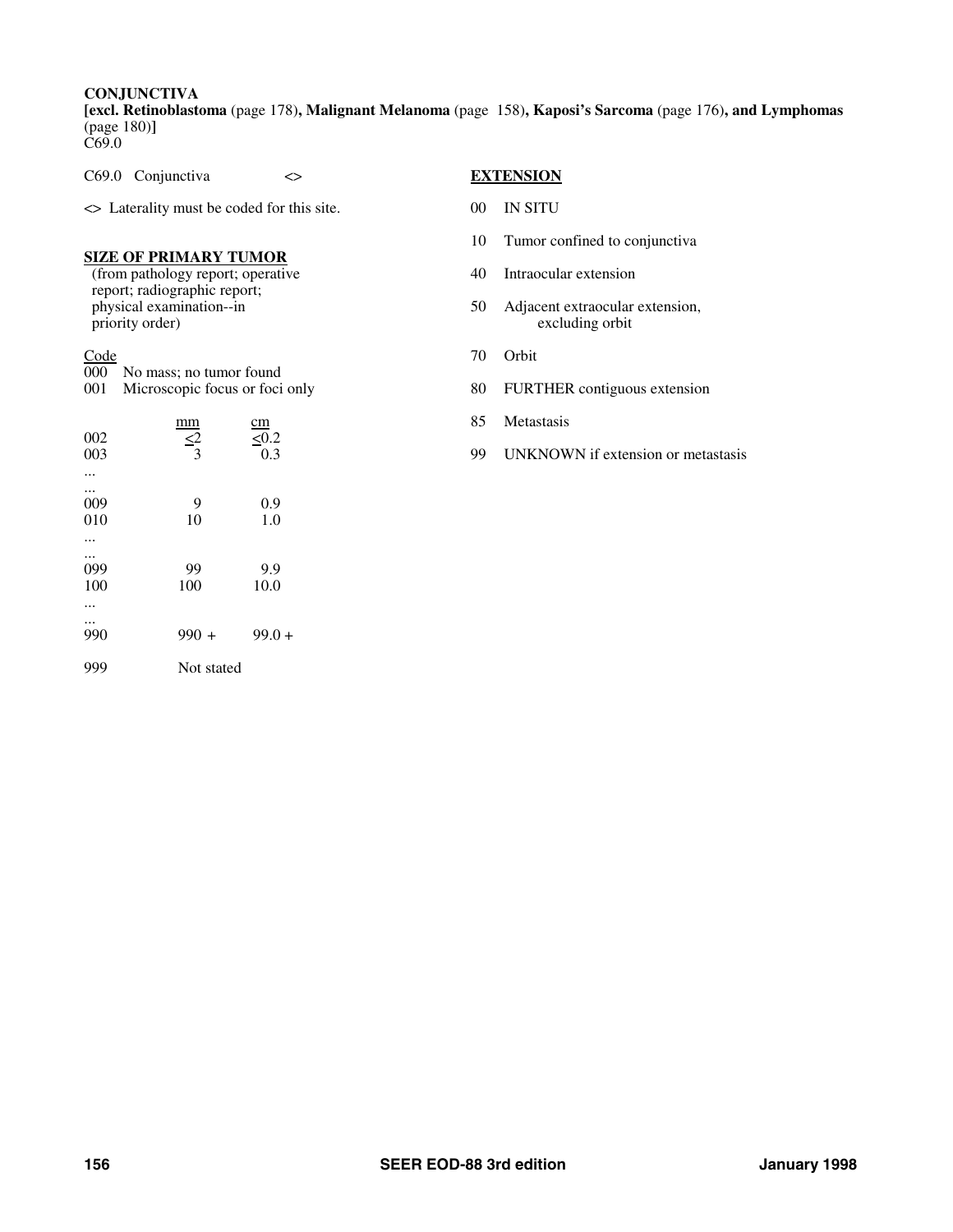#### **CONJUNCTIVA [excl. Retinoblastoma, Malignant Melanoma, Kaposi's Sarcoma, and Lymphomas]** C69.0

## **LYMPH NODES**

- 0 No lymph node involvement
- - - - - - - - - -
- 1 REGIONAL Lymph Nodes

Submandibular Parotid (preauricular) **Cervical** Regional lymph node(s), NOS

- - - - - - - - - - - - - - - - - -

DISTANT Lymph Nodes

7 Other than above

- 8 Lymph Nodes, NOS
- 9 UNKNOWN; not stated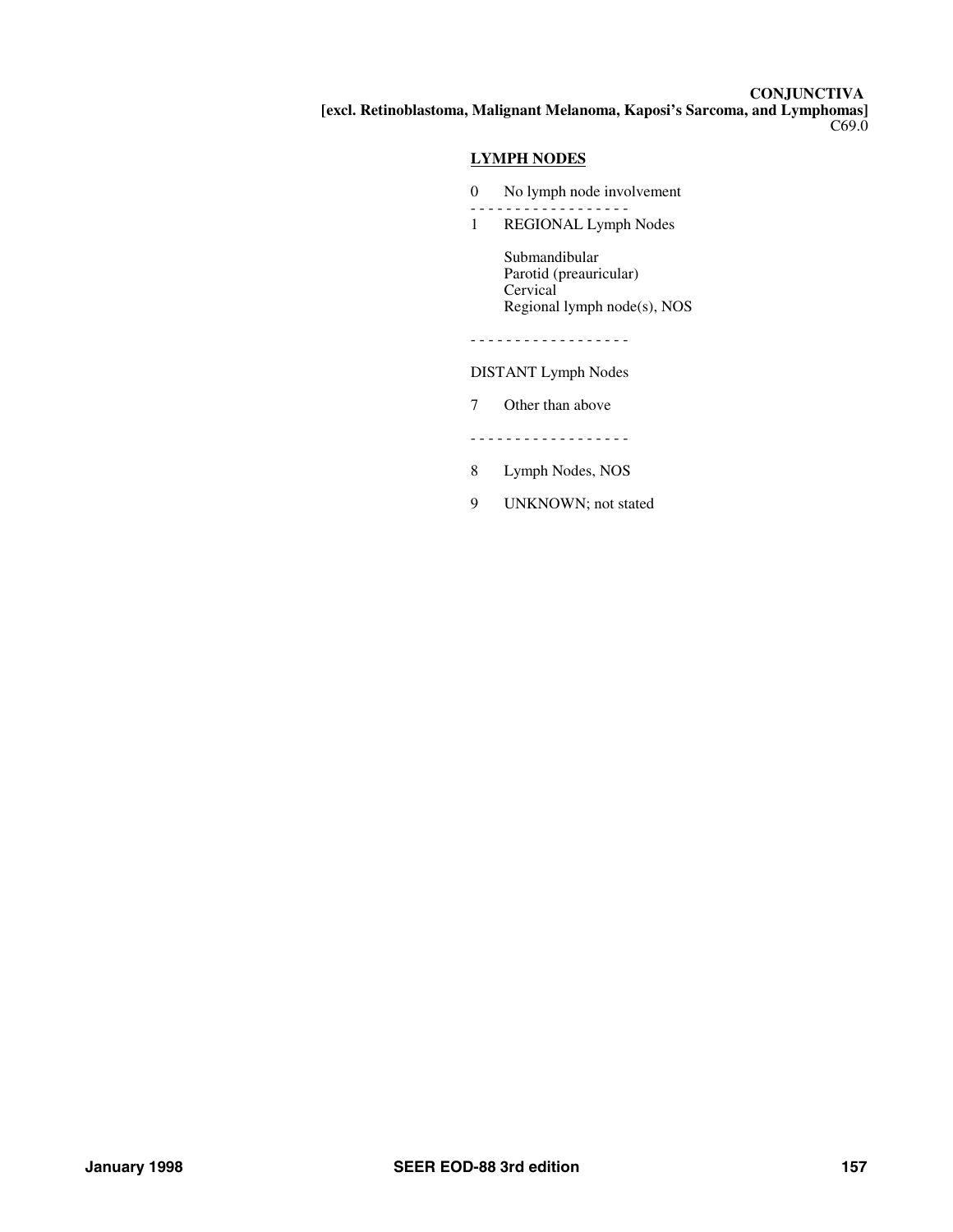#### **MALIGNANT MELANOMA OF CONJUNCTIVA** C69.0 (M-8720-8790)

|                        | C69.0 Conjunctiva<br>◇                                                         |                 | <b>EXTENSION</b>                                                            |
|------------------------|--------------------------------------------------------------------------------|-----------------|-----------------------------------------------------------------------------|
|                        | $\leq$ Laterality must be coded for this site.                                 | 00 <sup>2</sup> | <b>IN SITU</b>                                                              |
|                        | <b>MEASURED THICKNESS (Depth)* of TUMOR</b><br>(Breslow's measurement)         | 10              | Tumor(s) of bulbar conjunctiva<br>occupying one quadrant or less            |
|                        | *Thickness, NOT size, is coded.                                                | 12              | Tumor(s) of bulbar conjunctiva<br>occupying more than one quadrant          |
|                        | <b>Record Actual Measurement (in millimeters)</b><br>from Pathology Department | 15              | Tumor(s) of bulbar conjunctiva, NOS                                         |
| Code<br>000<br>001     | No mass; no tumor found<br>mm<br>0.01                                          | 20              | Tumor involves:<br>Conjunctival fornix<br>Palpebral conjunctiva<br>Caruncle |
| 002                    | 0.02                                                                           | 30              | Localized, NOS                                                              |
| 074<br>075<br>076      | 0.74<br>0.75<br>0.76                                                           | 70              | Eyelid<br>Cornea<br>Orbit                                                   |
| $\cdots$               |                                                                                | 80              | FURTHER contiguous extension                                                |
| $\cdots$<br>103<br>104 | 1.03<br>1.04                                                                   | 85              | Metastasis                                                                  |
| 105<br>                | 1.05                                                                           | 99              | UNKNOWN if extension or metastasis                                          |
| <br>990                | 9.90                                                                           |                 |                                                                             |
| 999                    | Not stated                                                                     |                 |                                                                             |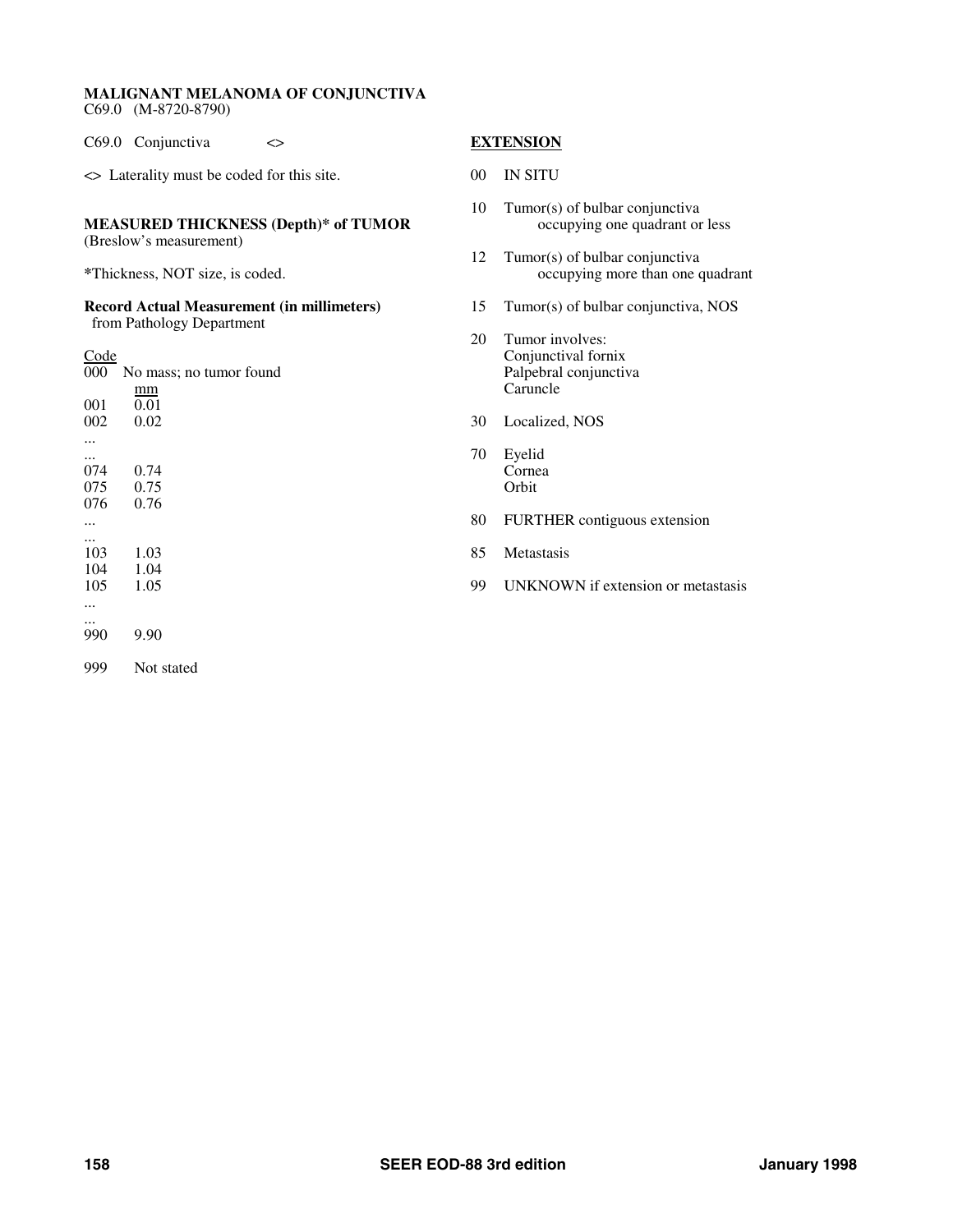#### **MALIGNANT MELANOMA OF CONJUNCTIVA** C69.0 (M-8720-8790)

## **LYMPH NODES**

- 0 No lymph node involvement
- - - - - - - - - -
- 1 REGIONAL Lymph Nodes

Submandibular Parotid (preauricular) **Cervical** Regional lymph node(s), NOS

- - - - - - - - - - - - - - - - - -

## DISTANT Lymph Nodes

7 Other than above

- 8 Lymph Nodes, NOS
- 9 UNKNOWN; not stated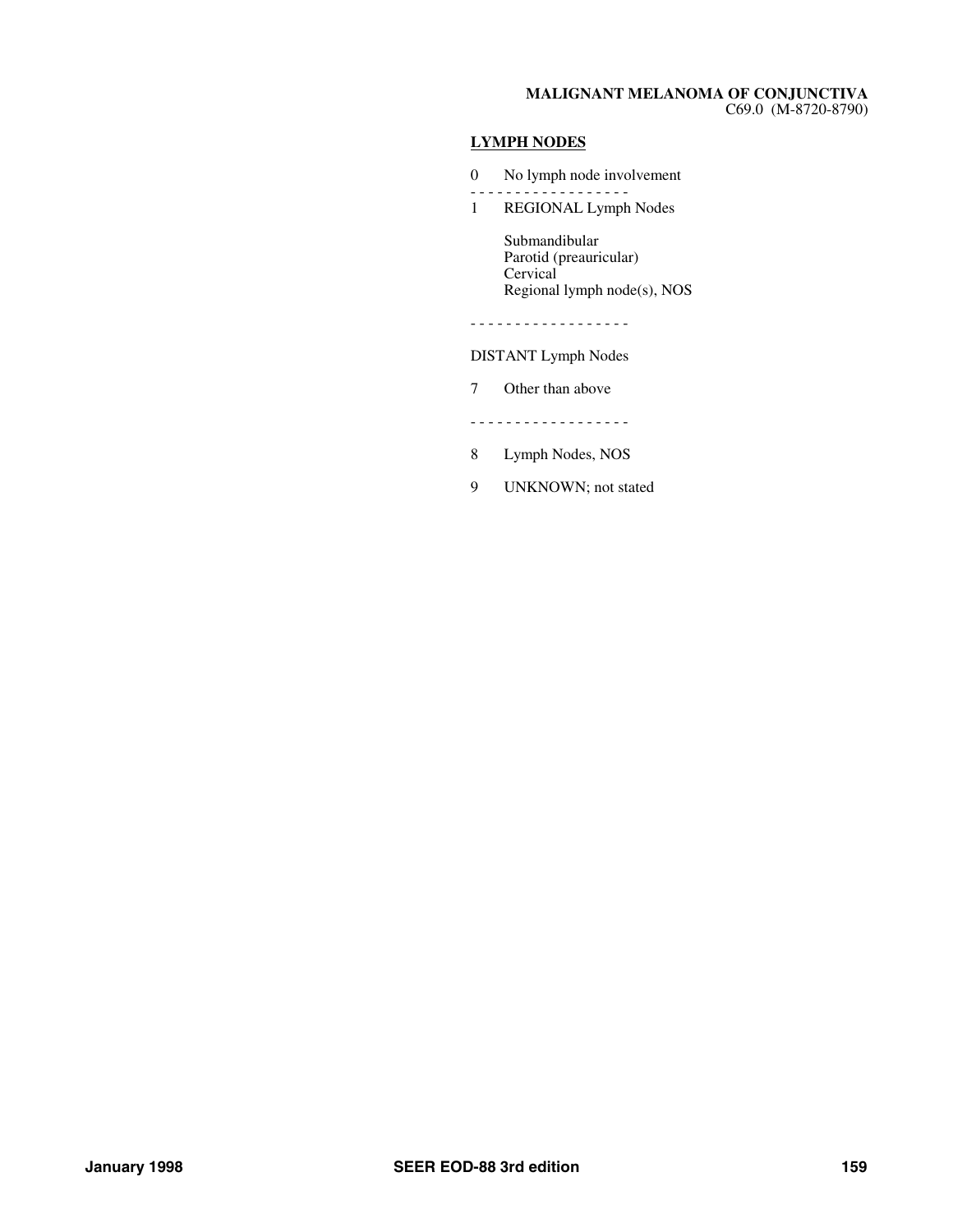#### **UVEA AND OTHER EYE [excl. Retinoblastoma** (page 178)**, Malignant Melanoma** (page 162)**, Kaposi's Sarcoma** (page 176)**, and Lymphomas** (page 180)**]** C69.1-C69.4, C69.8-C69.9

| C <sub>69.1</sub> Cornea<br><>                          |
|---------------------------------------------------------|
| C69.2 Retina<br><>                                      |
| C <sub>69.3</sub> Choroid<br>◇                          |
| C69.4 Ciliary body (iris, sclera, lens, eyeball) $\leq$ |
| C69.8 Overlapping lesion of eye and adnexa $\leq$       |
| C69.9 Eye, NOS $\leq$                                   |

<> Laterality must be coded for this site.

#### **SIZE OF PRIMARY TUMOR**

 (from pathology report; operative report; radiographic report; physical examination--in priority order)

**Code** 

- 000 No mass; no tumor found
- 001 Microscopic focus or foci only

|     | mm            | $\mathbf{cm}$ |
|-----|---------------|---------------|
| 002 | $\frac{2}{3}$ | < 0.2         |
| 003 |               | 0.3           |
| .   |               |               |
|     |               |               |
| 009 | 9             | 0.9           |
| 010 | 10            | 1.0           |
|     |               |               |
|     |               |               |
| 099 | 99            | 9.9           |
| 100 | 100           | 10.0          |
|     |               |               |
|     |               |               |
| 990 | $990 +$       | $99.0 +$      |
| 999 | Not stated    |               |

Note: According to the AJCC, the uvea (uveal tract) | consists of the iris, ciliary body and choroid.

# **EXTENSION**

- 00 IN SITU
- 10 Tumor confined to site of origin
- 40 Intraocular extension
- 70 Adjacent extraocular extension Eyelid **Orbit**
- 80 FURTHER contiguous extension
- 85 Metastasis
- 99 UNKNOWN if extension or metastasis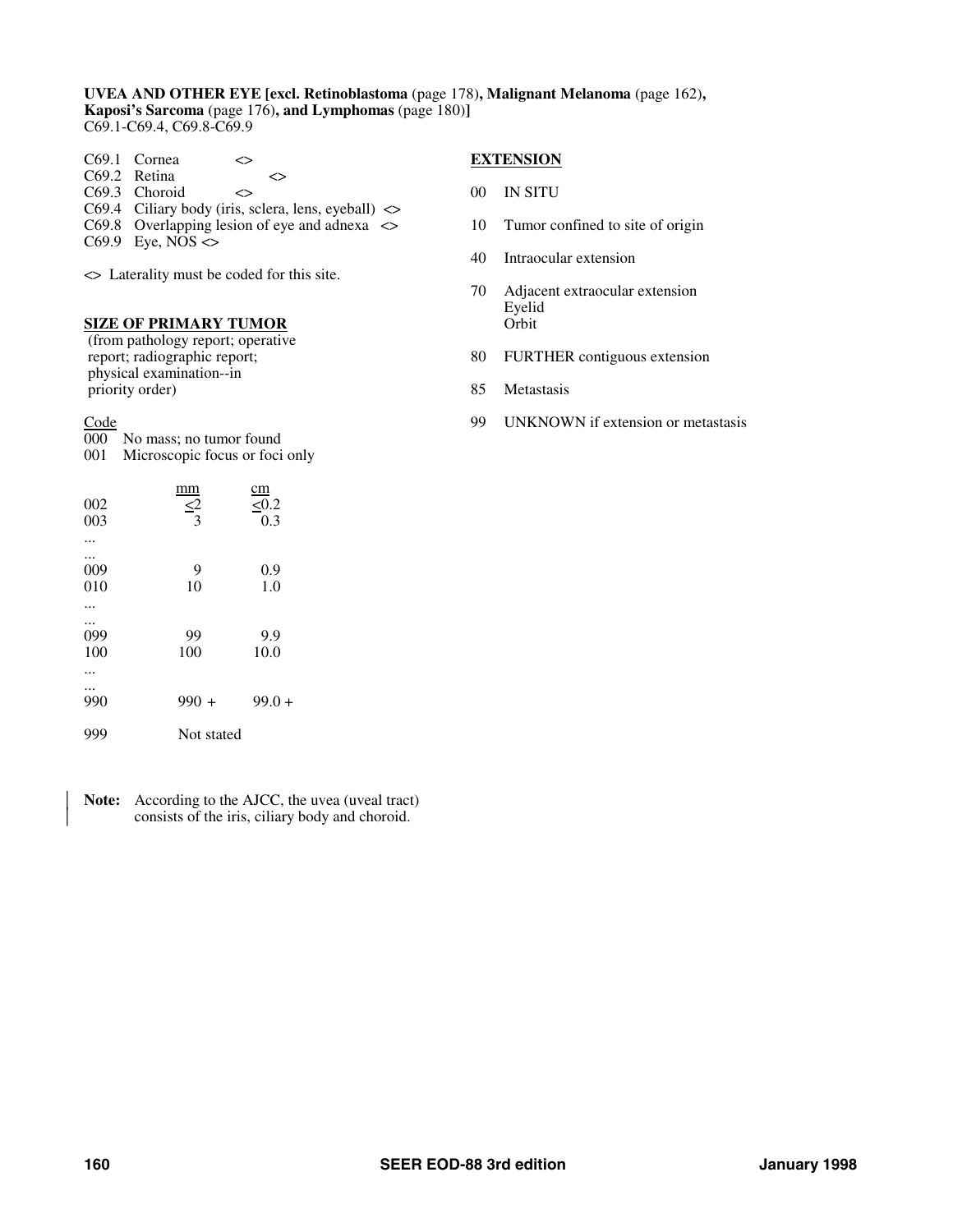#### **UVEA AND OTHER EYE [excl. Retinoblastoma, Malignant Melanoma, Kaposi's Sarcoma, and Lymphomas]** C69.1-C69.4, C69.8-C69.9

#### **LYMPH NODES**

- 0 No lymph node involvement
- - - - - - - - - -
- 1 REGIONAL Lymph Nodes

Submandibular Parotid (preauricular) **Cervical** Regional lymph node(s), NOS

- - - - - - - - - - - - - - - - - -

DISTANT Lymph Nodes

7 Other than above

- 8 Lymph Nodes, NOS
- 9 UNKNOWN; not stated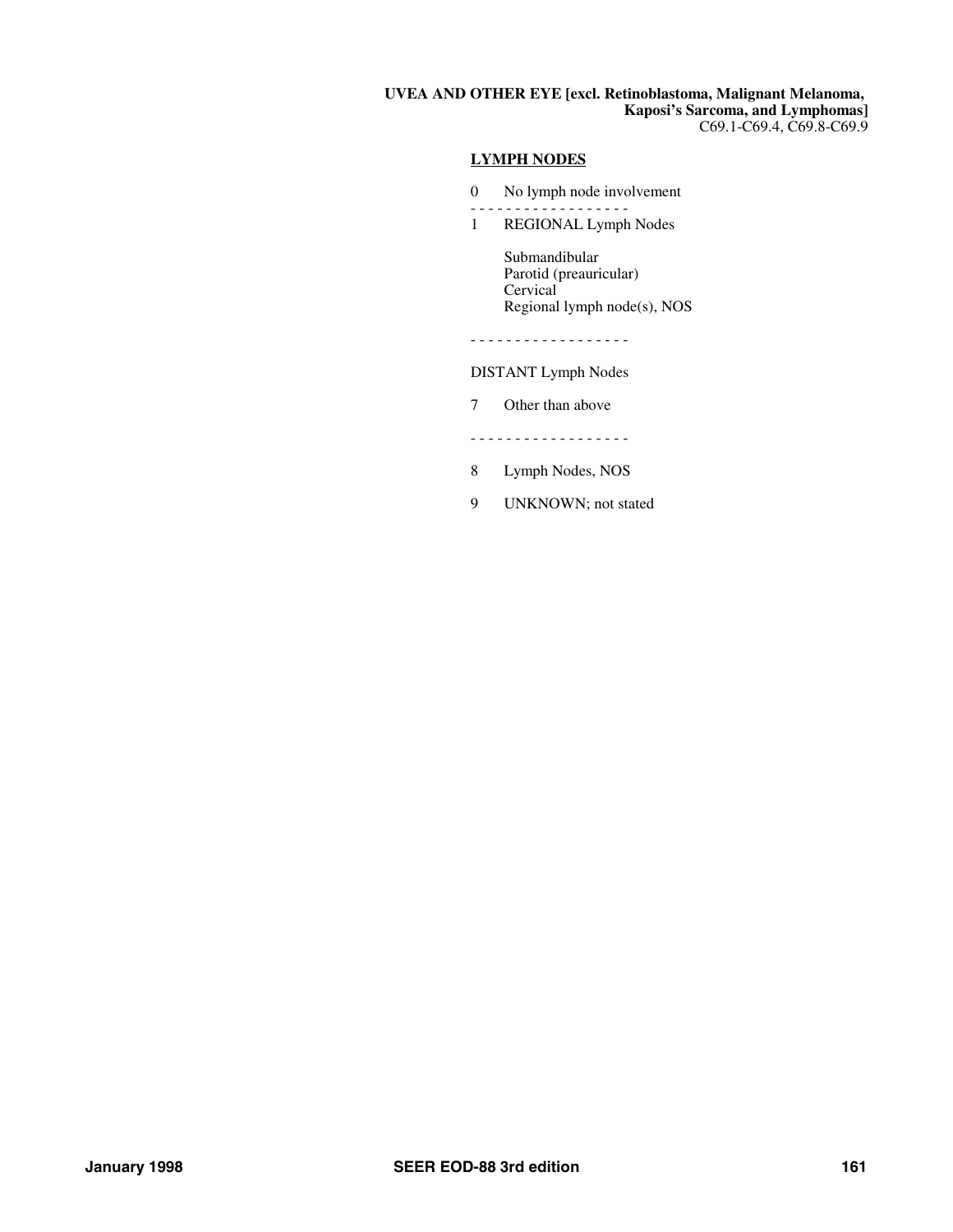## **MALIGNANT MELANOMA OF UVEA AND OTHER EYE**

C69.1-C69.4, C69.8-C69.9 (M-8720-8790)

| C69.1 Cornea<br>C69.2 Retina |                                                          | ◇                                                                           |                 |    | <b>EXTENSION</b>                                                                |
|------------------------------|----------------------------------------------------------|-----------------------------------------------------------------------------|-----------------|----|---------------------------------------------------------------------------------|
| C69.3 Choroid                |                                                          | ◇<br>◇                                                                      |                 | 00 | <b>IN SITU</b>                                                                  |
|                              |                                                          | C69.4 Ciliary body (iris, sclera, lens, eyeball)<br>$\Leftrightarrow$       |                 |    |                                                                                 |
| C69.9 Eye, NOS $\leq$        |                                                          | C69.8 Overlapping lesion of eye and adnexa<br>$\left\langle \right\rangle$  |                 |    | <b>Iris</b>                                                                     |
|                              |                                                          |                                                                             |                 | 10 | Tumor confined to iris                                                          |
|                              |                                                          | <> Laterality must be coded for this site.                                  |                 |    |                                                                                 |
|                              |                                                          |                                                                             |                 | 40 | Tumor involves 1 quadrant or less,<br>with invasion into anterior chamber angle |
|                              | <b>SIZE OF PRIMARY TUMOR</b>                             |                                                                             |                 |    |                                                                                 |
|                              | (from pathology report; operative                        |                                                                             |                 | 43 | Tumor involves more than one quadrant,                                          |
|                              | report; radiographic report;<br>physical examination--in |                                                                             |                 |    | with invasion into anterior chamber angle                                       |
| priority order)              |                                                          |                                                                             |                 | 44 | Tumor involves more than one quadrant,                                          |
|                              |                                                          |                                                                             |                 |    | with invasion into                                                              |
| Note 1:                      |                                                          | Record the largest tumor dimension<br>instead of either depth or elevation. |                 |    | Ciliary body<br>Choroid                                                         |
|                              |                                                          |                                                                             | $\geq$          |    | Other parts of eye                                                              |
| Code                         |                                                          |                                                                             |                 |    |                                                                                 |
| 001                          | 000 No mass; no tumor found                              | Microscopic focus or foci only                                              |                 | 45 | Invasion into anterior chamber angle, NOS                                       |
|                              |                                                          |                                                                             |                 |    |                                                                                 |
| 002                          | mm                                                       | cm<br>< 0.2                                                                 |                 |    | <b>Ciliary Body</b>                                                             |
| 003                          | $\leq$ 2<br>3                                            | 0.3                                                                         |                 | 12 | Tumor limited to the ciliary body                                               |
| $\cdots$                     |                                                          |                                                                             |                 |    |                                                                                 |
| <br>009                      | 9                                                        | 0.9                                                                         |                 | 50 | Tumor invades into anterior chamber and/or iris                                 |
| 010                          | 10                                                       | 1.0                                                                         |                 | 55 | Tumor invades choroid                                                           |
| <br>$\cdots$                 |                                                          |                                                                             | $\rm{>}$        | 56 | Other intraocular extension                                                     |
| 099                          | 99                                                       | 9.9                                                                         |                 |    |                                                                                 |
| 100                          | 100                                                      | 10.0                                                                        | $\,>$<br>$\geq$ |    | Choroid and Other Eye (with or without<br>intraocular extension                 |
| <br>$\cdots$                 |                                                          |                                                                             |                 |    |                                                                                 |
| 990                          | $990 +$                                                  | $99.0 +$                                                                    |                 | 15 | Tumor elevation $\leq$ 2mm                                                      |
| 999                          |                                                          |                                                                             |                 | 17 | Tumor elevation >2mm to $\leq 3$ mm                                             |
|                              | Not stated                                               |                                                                             |                 |    |                                                                                 |
|                              |                                                          |                                                                             |                 | 20 | Tumor elevation >3mm to $\leq$ 5mm                                              |

- | **Note 2:** According to the AJCC, the uvea (uveal | tract) consists of the iris, ciliary body and choroid.
- 30 Localized, NOS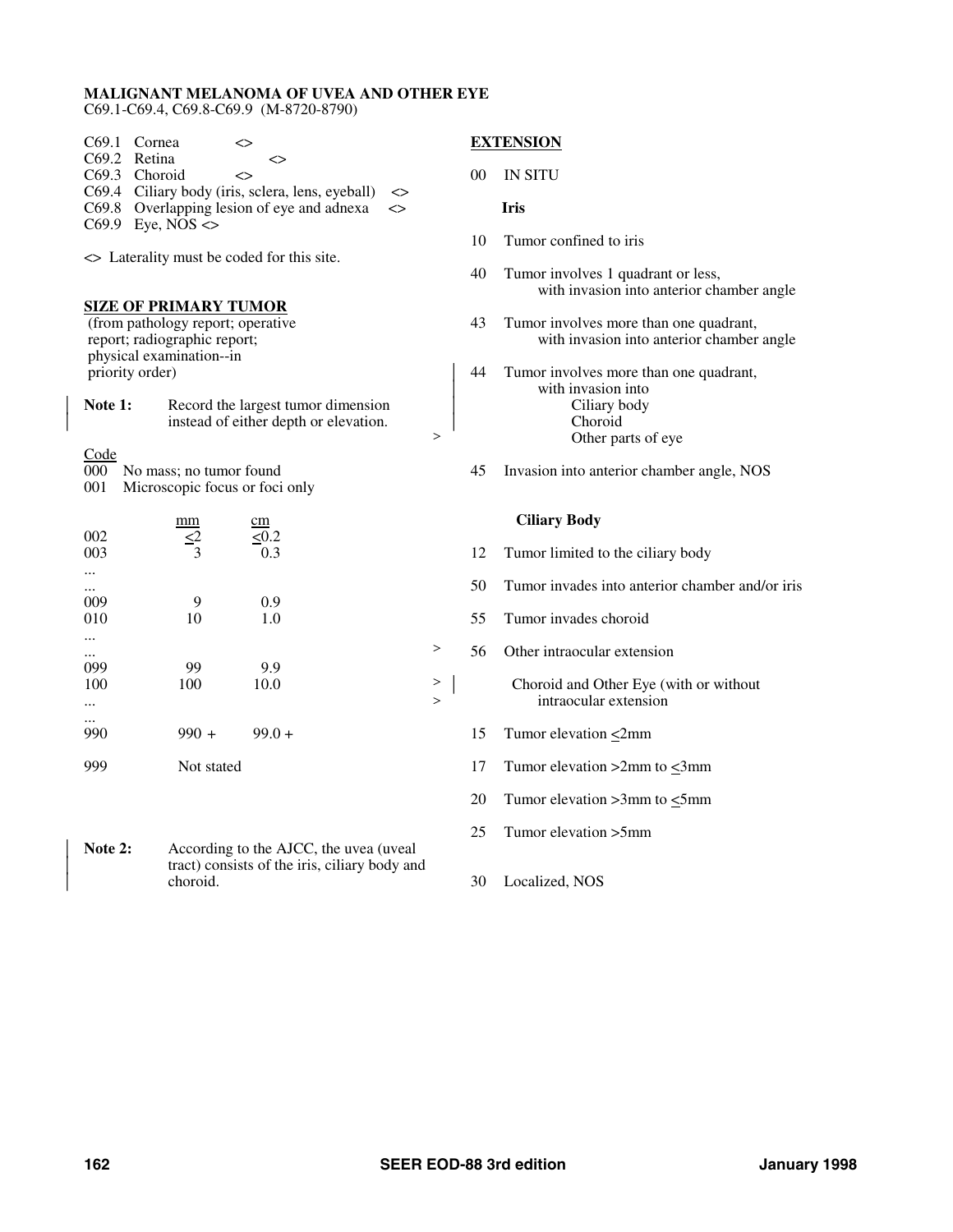# **MALIGNANT MELANOMA OF UVEA AND OTHER EYE**

# C69.1-C69.4, C69.8-C69.9 (M-8720-8790)

# **EXTENSION** (cont.)

# **All Above Sites**

- 70 Adjacent extraocular extension
- 80 FURTHER contiguous extension
- 85 Metastasis
- 99 UNKNOWN if extension or metastasis

## **LYMPH NODES**

- 0 No lymph node involvement
- - - - - - - - - -
- 1 REGIONAL Lymph Nodes

Submandibular Parotid (preauricular) **Cervical** Regional lymph node(s), NOS

- - - - - - - - - - - - - - - - - -

## DISTANT Lymph Nodes

7 Other than above

- 8 Lymph Nodes, NOS
- 9 UNKNOWN; not stated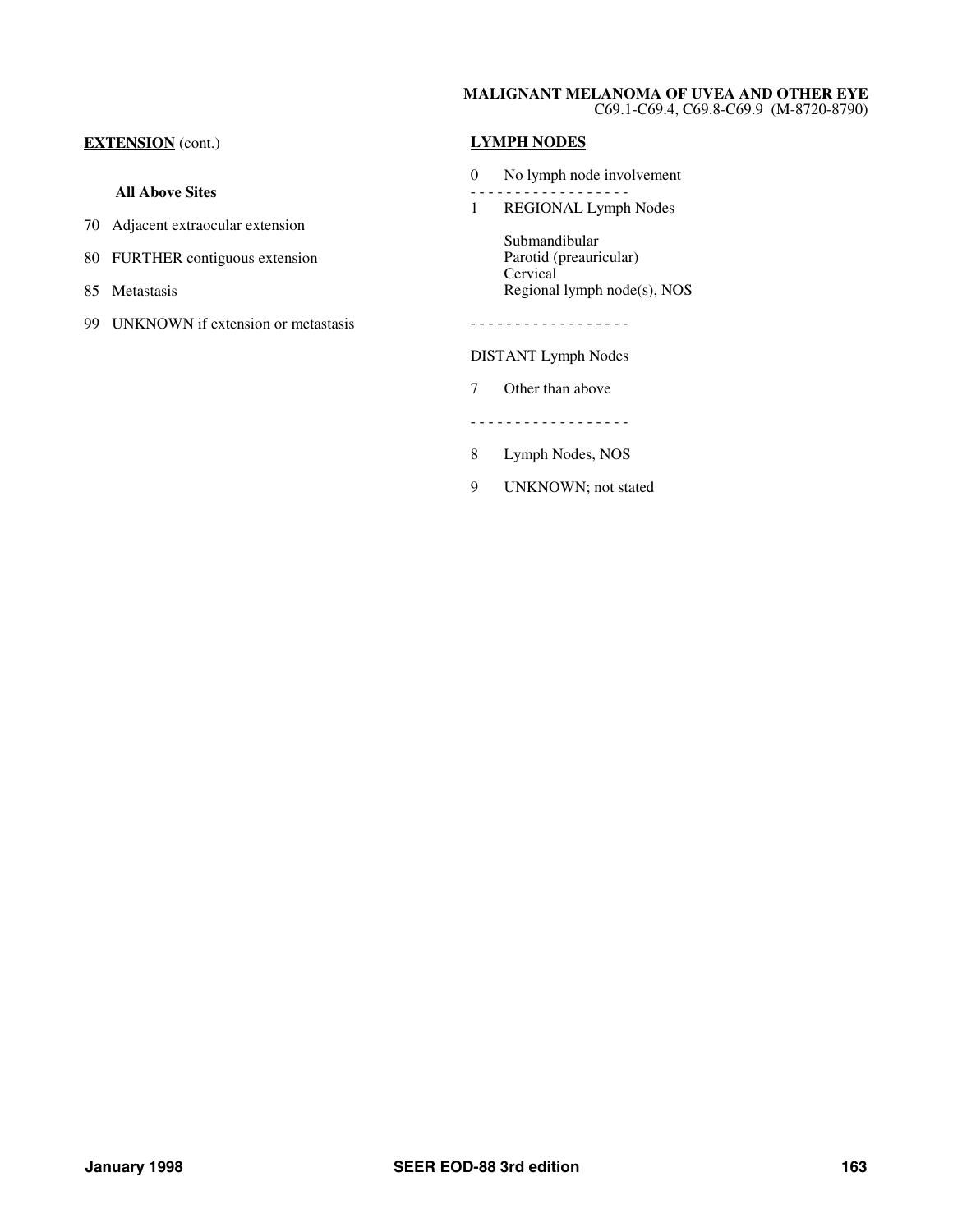#### **LACRIMAL GLAND**  C69.5

|                                                                                                                                                  | C69.5 Lacrimal gland                                      | ◇                       |  |  |
|--------------------------------------------------------------------------------------------------------------------------------------------------|-----------------------------------------------------------|-------------------------|--|--|
|                                                                                                                                                  | <> Laterality must be coded for this site.                |                         |  |  |
| <b>SIZE OF PRIMARY TUMOR</b><br>(from pathology report; operative<br>report; radiographic report;<br>physical examination--in<br>priority order) |                                                           |                         |  |  |
| Code<br>000<br>001                                                                                                                               | No mass; no tumor found<br>Microscopic focus or foci only |                         |  |  |
| 002<br>003                                                                                                                                       | mm                                                        | cm<br>$\leq 0.2$<br>0.3 |  |  |
| .<br>009<br>010                                                                                                                                  | 9<br>10                                                   | 0.9<br>1.0              |  |  |
| .<br>099<br>100                                                                                                                                  | 99<br>100                                                 | 9.9<br>10.0             |  |  |
| .<br>990                                                                                                                                         | $990 +$                                                   | $99.0 +$                |  |  |
| 999                                                                                                                                              | Not stated                                                |                         |  |  |

# **EXTENSION**

- 00 IN SITU
- 10 Tumor confined to lacrimal gland/duct
- 40 Invading periosteum of fossa of lacrimal gland/duct
- | 60 Extension to any of the following without bone invasion: Orbital soft tissues Optic nerve Globe (eyeball)
- 70 Adjacent bone
- 80 FURTHER contiguous extension
- 85 Metastasis
- 99 UNKNOWN if extension or metastasis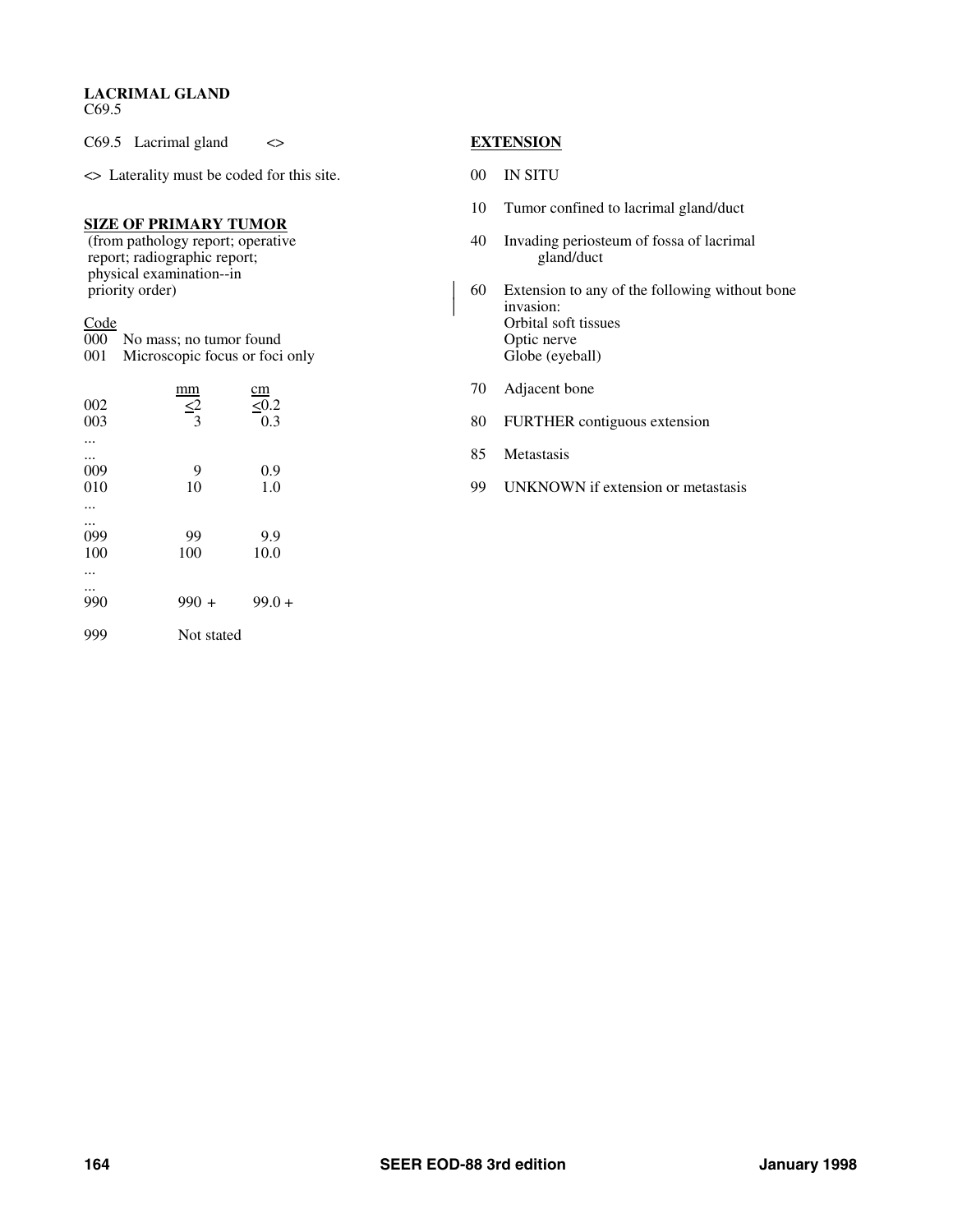## **LYMPH NODES**

- 0 No lymph node involvement
- - - - - - - - - -
- 1 REGIONAL Lymph Nodes

Submandibular Parotid (preauricular) **Cervical** Regional lymph node(s), NOS

- - - - - - - - - - - - - - - - - -

DISTANT Lymph Nodes

7 Other than above

- 8 Lymph Nodes, NOS
- 9 UNKNOWN; not stated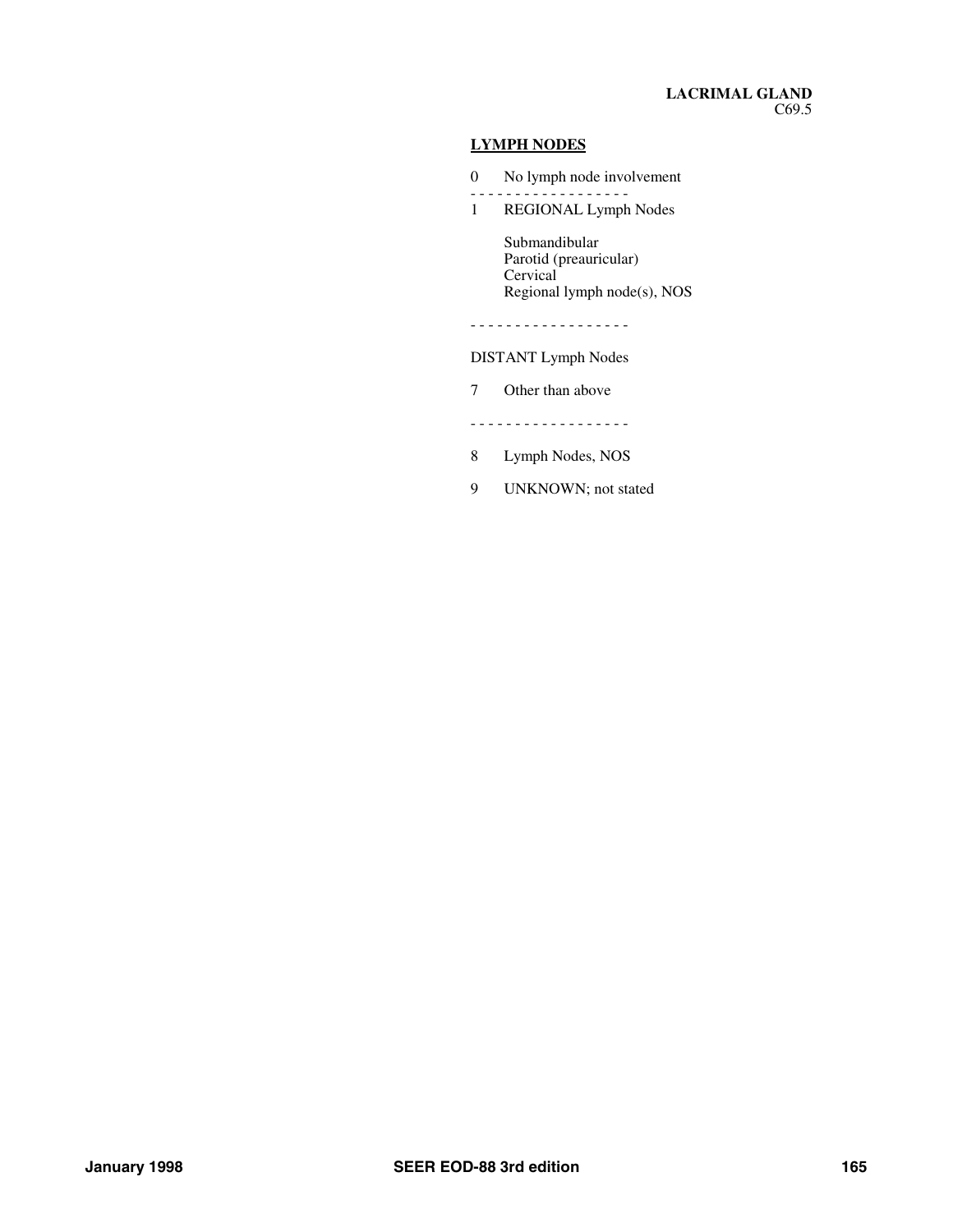#### **ORBIT, NOS** C69.6

C69.6 Orbit, NOS  $\Leftrightarrow$ 

<> Laterality must be coded for this site.

# **SIZE OF PRIMARY TUMOR**

 (from pathology report; operative report; radiographic report; physical examination--in priority order)

#### **Code**

| 000 No mass; no tumor found |  |  |
|-----------------------------|--|--|
|                             |  |  |

| 001<br>Microscopic focus or foci only |  |  |
|---------------------------------------|--|--|
|---------------------------------------|--|--|

| 002<br>003              | mm<br>$\frac{2}{3}$ | cm<br>< 0.2<br>0.3 |
|-------------------------|---------------------|--------------------|
|                         |                     |                    |
| <br>009<br>010          | 9<br>10             | 0.9<br>1.0         |
|                         |                     |                    |
| $\ddotsc$<br>099<br>100 | 99<br>100           | 9.9<br>10.0        |
|                         |                     |                    |
| <br>990                 | $990 +$             | $99.0 +$           |
| 999                     | Not stated          |                    |
|                         |                     |                    |

**Note:** AJCC uses this scheme only for sarcomas of the orbit.

## **EXTENSION**

- 00 IN SITU
- 10 Tumor confined to orbit
- 40 Diffuse invasion of orbital tissues and/or bony walls
- 60 Adjacent paranasal sinuses Cranium
- 80 FURTHER contiguous extension
- 85 Metastasis
- 99 UNKNOWN if extension or metastasis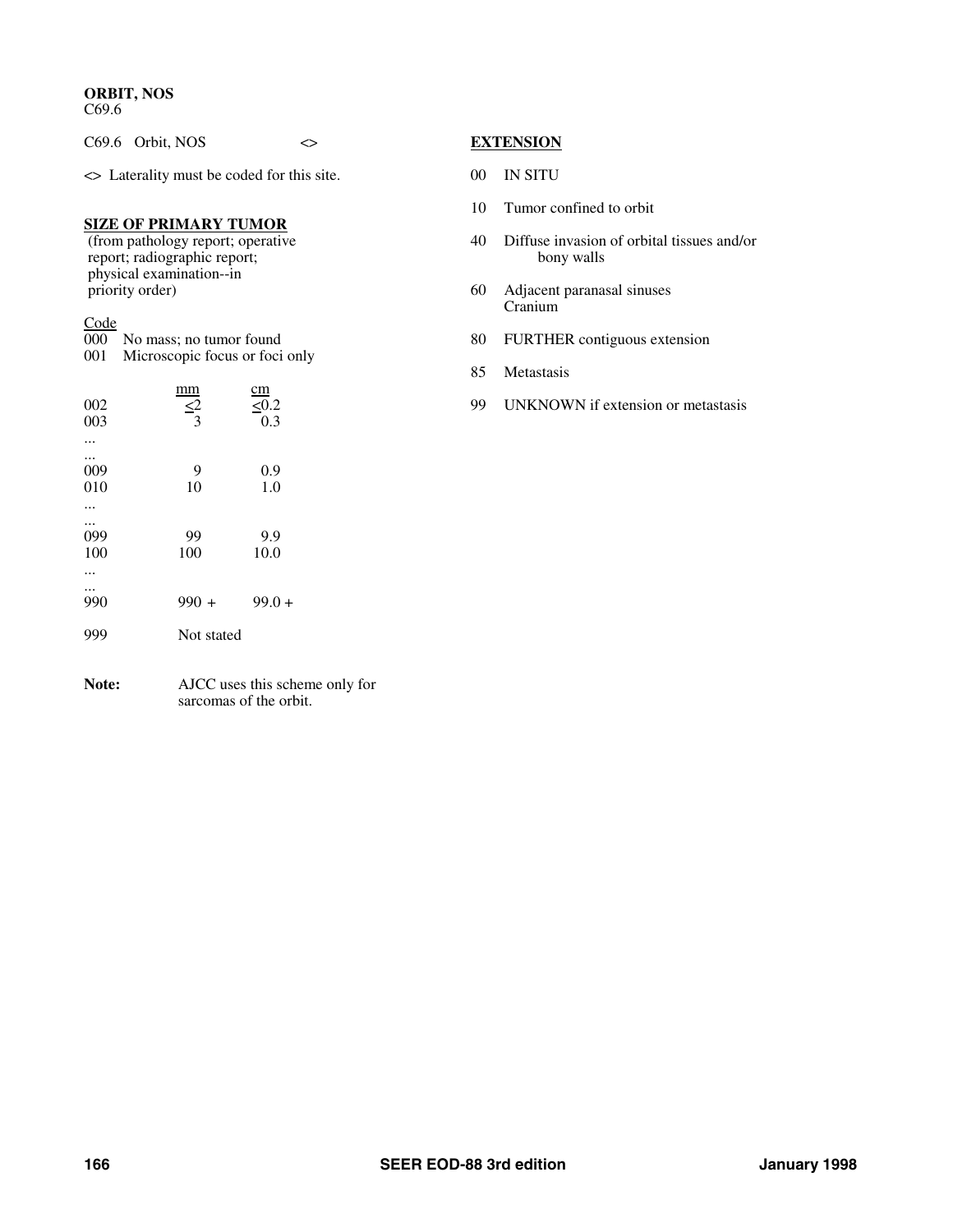# **LYMPH NODES**

- 0 No lymph node involvement
- - - - - - - - - -
- 1 REGIONAL Lymph Nodes

Submandibular Parotid (preauricular) **Cervical** Regional lymph node(s), NOS

- - - - - - - - - - - - - - - - - -

DISTANT Lymph Nodes

7 Other than above

- 8 Lymph Nodes, NOS
- 9 UNKNOWN; not stated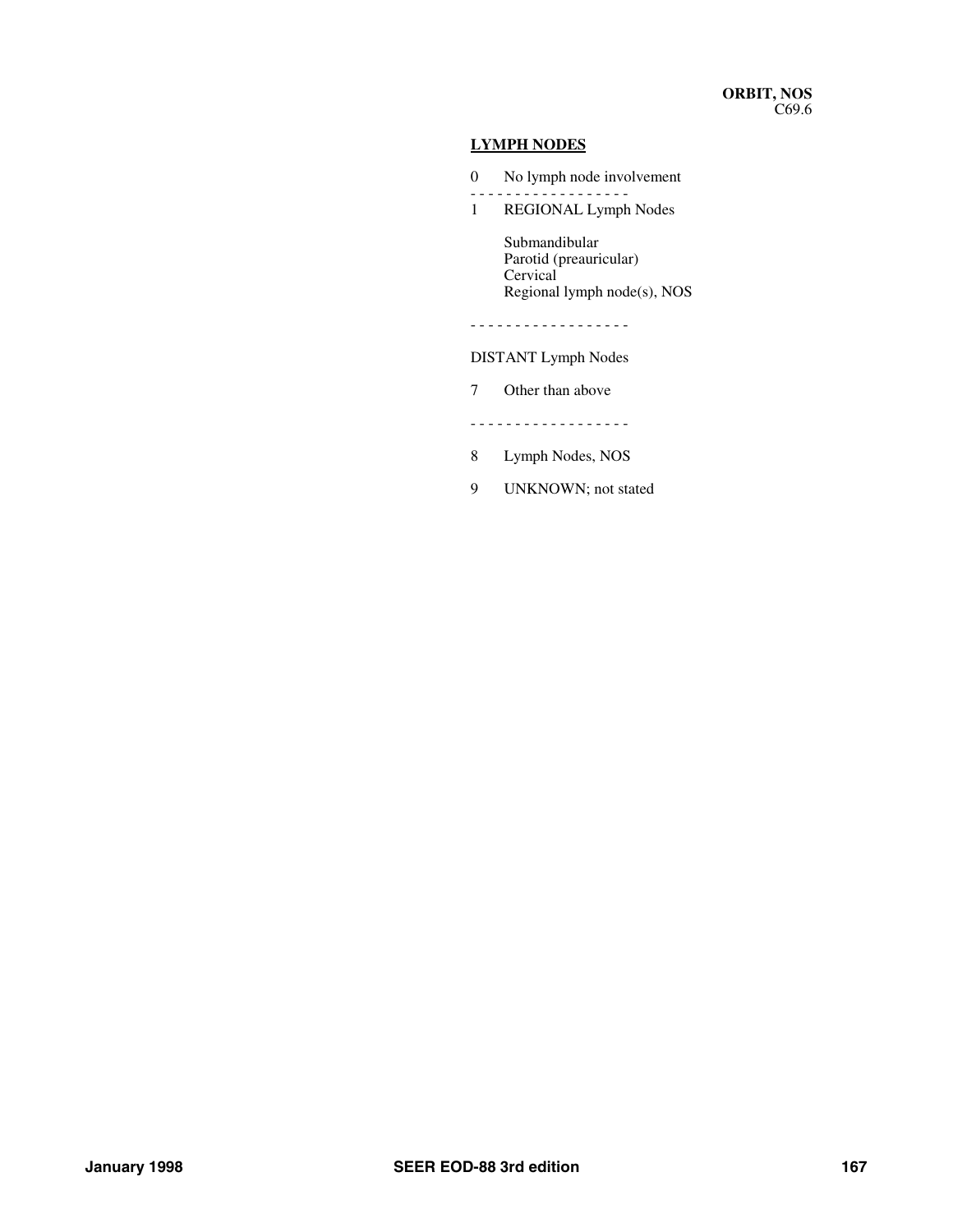## **BRAIN AND CEREBRAL MENINGES**

C70.0, C71.0-C71.9

| $Supra- (S)$ or    |
|--------------------|
| Infratentorial (I) |
|                    |
| S                  |
| S                  |
| S                  |
| S                  |
| S                  |
| S                  |
| I                  |
|                    |
|                    |
|                    |
|                    |

\* See Note 1.

# **SIZE OF PRIMARY TUMOR**

#### (from pathology report; operative report; radiographic report--in priority order.)

Code

000 No mass; no tumor found

| 001 | Microscopic focus or foci only |  |  |  |
|-----|--------------------------------|--|--|--|
|     |                                |  |  |  |

| 002<br>003             | mm<br>$\frac{2}{3}$ | cm<br>$\leq 0.2$<br>0.3 |
|------------------------|---------------------|-------------------------|
| .                      |                     |                         |
| $\cdots$<br>009<br>010 | 9<br>10             | 0.9<br>1.0              |
|                        |                     |                         |
| $\cdots$<br>099<br>100 | 99<br>100           | 9.9<br>10.0             |
|                        |                     |                         |
| $\cdots$<br>990        | $990 +$             | $99.0 +$                |
| 999                    | Not stated          |                         |

**Note 1:** The following subsites coded to C71.0 are | INFRAtentorial: hypothalamus, pallium, thalamus. The following subsites coded to C71.8 are | SUPRAtentorial: corpus callosum, tapetum The following sites coded to C71.9 are | SUPRAtentorial: anterior cranial fossa, middle cranial fossa, suprasellar; the following subsites coded to C71.9 are | INFRA-tentorial: posterior cranial fossa

## **EXTENSION**

## 00 IN SITU

- 10 Supratentorial tumor confined to **CEREBRAL HEMISPHERE** (cerebrum) or **MENINGES of CEREBRAL HEMI-SPHERE** on one side: Frontal lobe Temporal lobe Parietal lobe Occipital lobe
- 11 Infratentorial tumor confined to **CEREBELLUM** or **MENINGES of CEREBELLUM** on one side: Vermis: Median lobe of cerebellum Lateral lobes
- 12 Infratentorial tumor confined to **BRAIN STEM** or **MENINGES of BRAIN STEM** on one side: Thalamus, hypothalamus Midbrain (mesencephalon) Pons Medulla oblongata
- 15 Confined to brain, NOS Confined to meninges, NOS
- 20 Infratentorial tumor: **Both cerebellum and brain stem** involved WITH tumor on one side
- 30 Confined to ventricles or tumor invades or encroaches upon ventricular system
- 40 Tumor crosses the midline, involves corpus callosum (incl. splenium), or contralateral hemisphere
- 50 Supratentorial tumor extends infratentorially to involve cerebellum or brain stem
- 51 Infratentorial tumor extends supratentorially to involve cerebrum (cerebral hemisphere)
- | **Note 2:** This EOD is compatible with the AJCC | *fourth* edition scheme TNM for brain. The | AJCC opted not to recommend a TNM scheme in the fifth edition.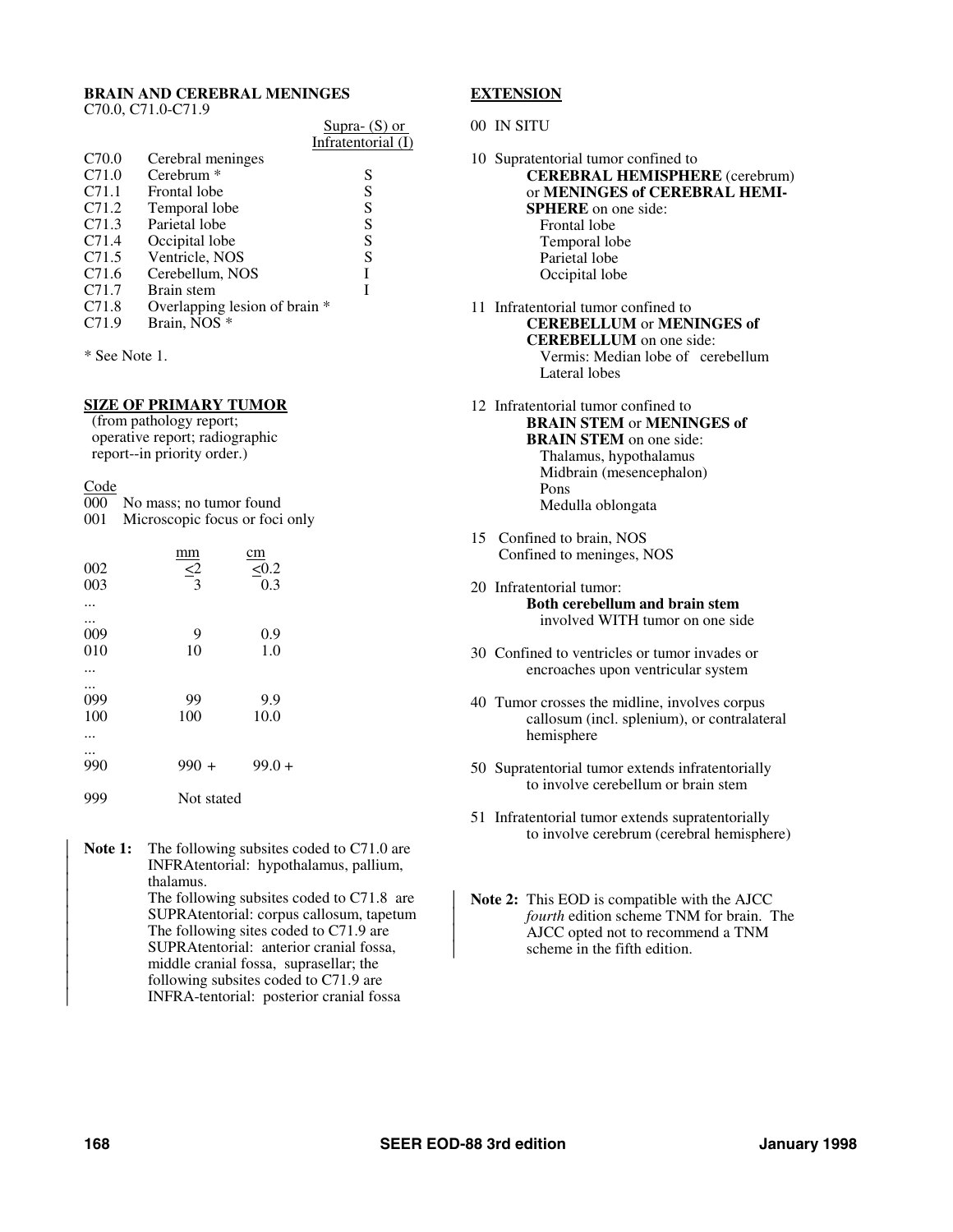#### **BRAIN AND CEREBRAL MENINGES** C70.0, C71.0-C71.9

## **EXTENSION** (cont.)

## **LYMPH NODES**

9 Not Applicable

60 Tumor invades:

Bone (skull) Meninges (dura) Major blood vessel(s) Nerves--cranial nerves; spinal cord/canal

70 Extension to:

Nasopharynx Posterior pharynx Nasal cavity Outside central nervous system (CNS) Circulating cells in cerebral spinal fluid (CSF)

- 80 FURTHER contiguous extension
- 85 Metastasis

99 UNKNOWN if extension or metastasis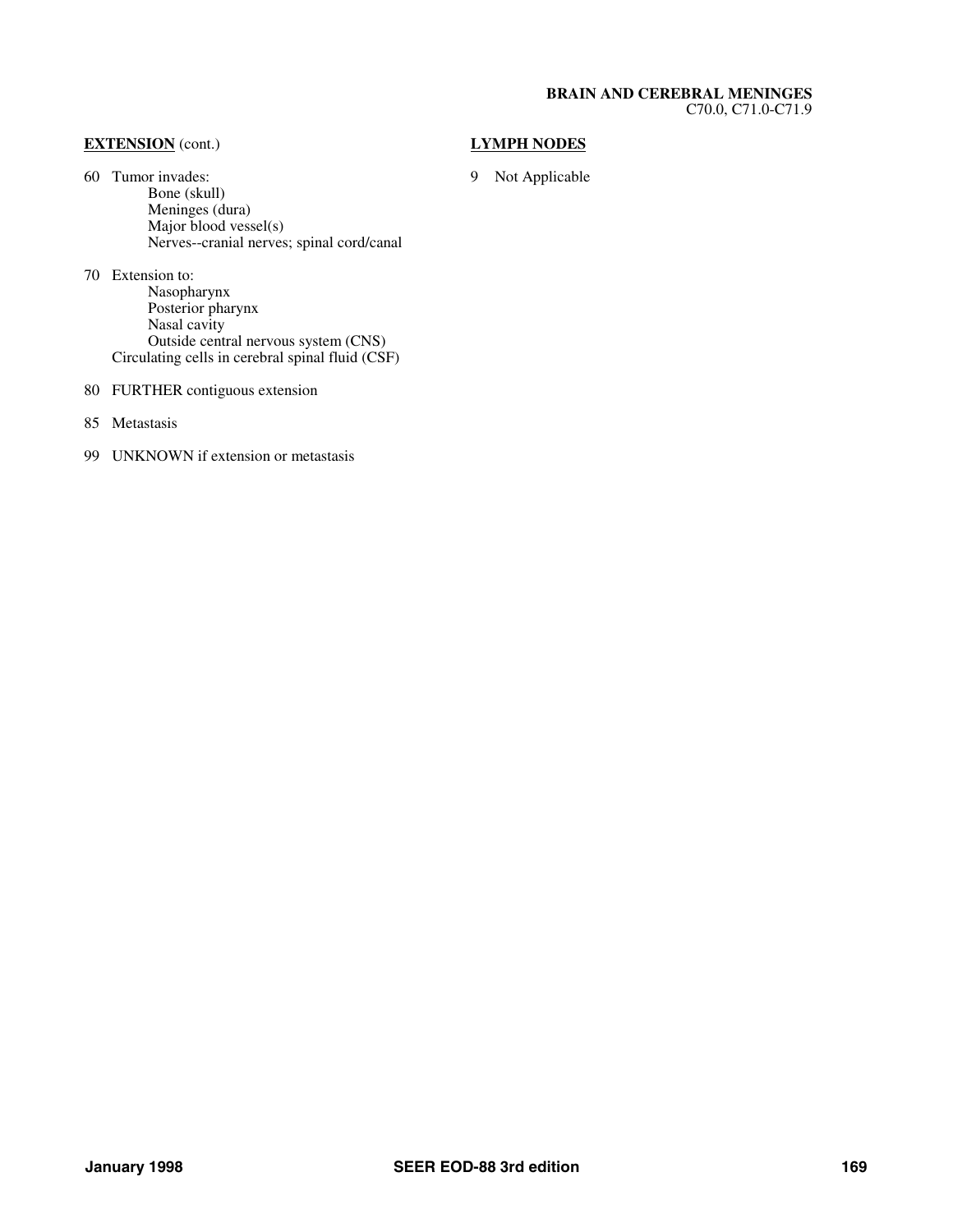# **OTHER PARTS OF CENTRAL NERVOUS SYSTEM**

C70.1, C70.9, C72.0-C72.5, C72.8-C72.9

| Spinal meninges                         |
|-----------------------------------------|
| Meninges, NOS                           |
| Spinal cord                             |
| Cauda equina                            |
| Olfactory nerve                         |
| Optic nerve                             |
| Acoustic nerve                          |
| Cranial nerve, NOS                      |
| Overlapping lesion of brain and central |
| nervous system                          |
| Nervous system, NOS                     |
|                                         |

### **SIZE OF PRIMARY TUMOR**

 (from pathology report; operative report; radiographic report--in priority order)

### Code

- 000 No mass; no tumor found
- 001 Microscopic focus or foci only

| 002            | mm<br>$\leq$ 2 | cm<br>$\leq 0.2$ |
|----------------|----------------|------------------|
| 003            | $\overline{3}$ | 0.3              |
|                |                |                  |
| <br>009<br>010 | 9<br>10        | 0.9<br>1.0       |
|                |                |                  |
| <br>099<br>100 | 99<br>100      | 9.9<br>10.0      |
|                |                |                  |
| <br>990        | $990 +$        | $99.0 +$         |
| 999            | Not stated     |                  |

- 10 Tumor confined to tissue or site of origin
- 30 Localized, NOS
- 40 Meningeal tumor infiltrates nerve Nerve tumor infiltrates meninges (dura)
- 50 Adjacent connective/soft tissue Adjacent muscle
- 60 Major blood vessel(s) Sphenoid and frontal sinuses (skull) Brain, **for cranial nerve tumors**
- 70 Brain, **except for cranial nerve tumors** Eye Bone, other than skull
- 80 FURTHER contiguous extension
- 85 Metastasis
- 99 UNKNOWN if extension or metastasis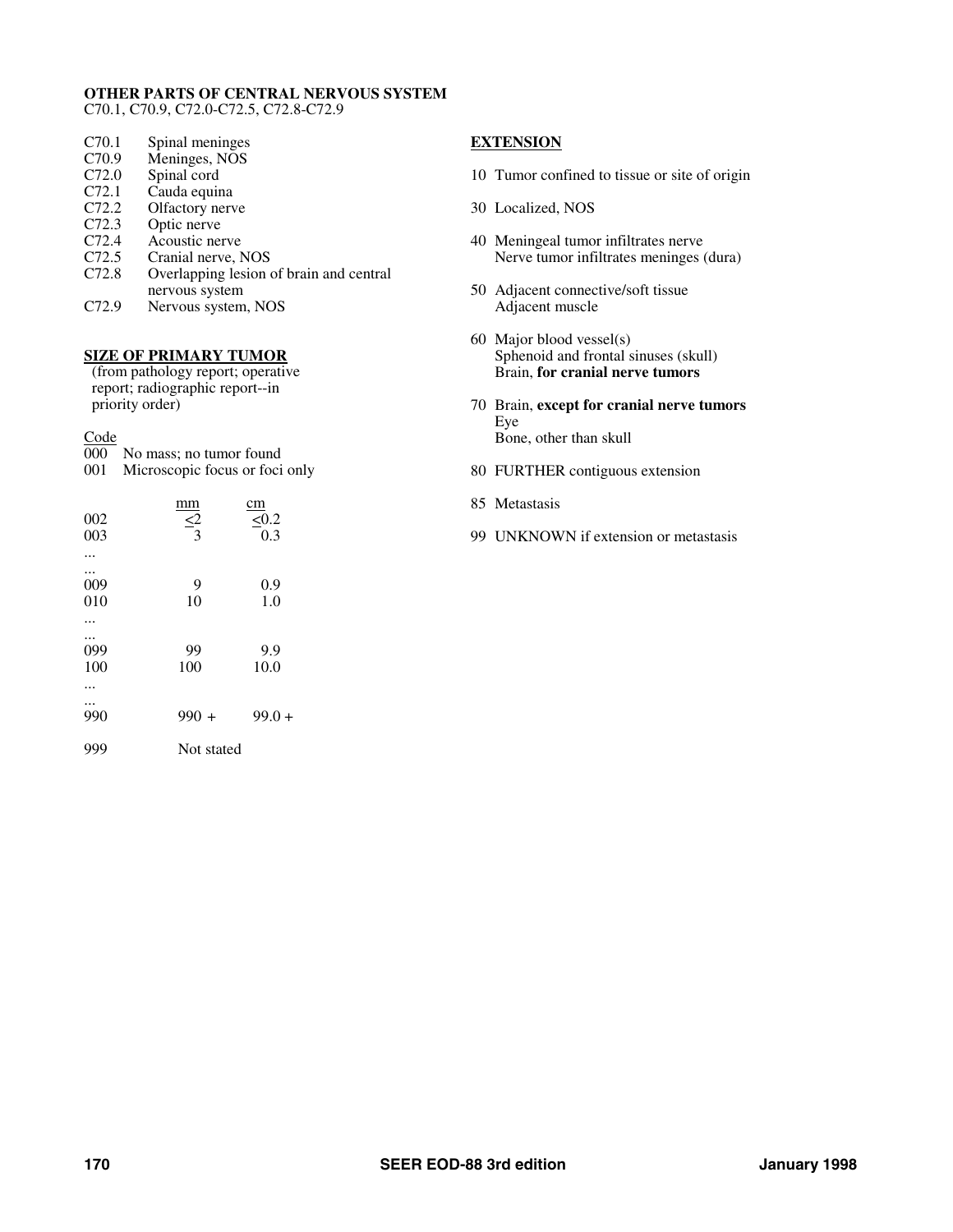#### **OTHER PARTS OF CENTRAL NERVOUS SYSTEM** C70.1, C70.9, C72.0-C72.5, C72.8-C72.9

### **LYMPH NODES**

9 Not Applicable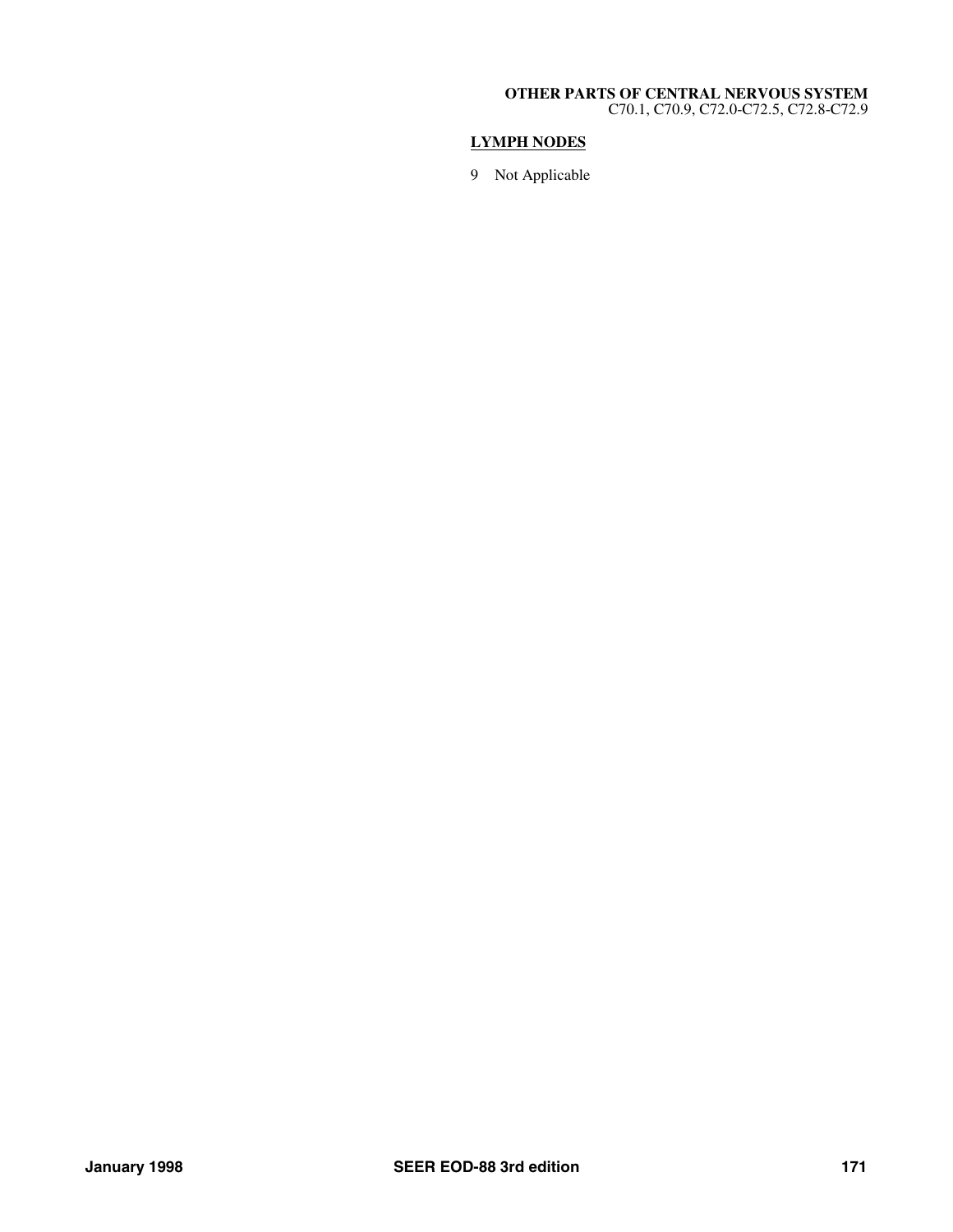#### **THYROID GLAND** C73.9

| C73.9                | Thyroid gland                                                                                      |                            |          | <b>EXTENSION</b>                                                                 |
|----------------------|----------------------------------------------------------------------------------------------------|----------------------------|----------|----------------------------------------------------------------------------------|
|                      |                                                                                                    |                            |          | 00 IN SITU: Noninvasive                                                          |
|                      | <b>SIZE OF PRIMARY TUMOR</b><br>(from pathology report; operative)<br>report; radiographic report; |                            |          | 10 Single invasive tumor confined to thyroid                                     |
| priority order)      | physical examination--in                                                                           |                            |          | 20 Multiple foci confined to thyroid                                             |
|                      |                                                                                                    |                            |          | 30 Localized, NOS                                                                |
| Code<br>000<br>001   | No mass; no tumor found<br>Microscopic focus or foci only                                          |                            |          | 40 Into thyroid capsule, but not beyond                                          |
|                      |                                                                                                    |                            |          | 50 Pericapsular soft/connective tissue<br>Parathyroid                            |
| 002                  | $\frac{\text{mm}}{\leq}$                                                                           | cm<br>$\overline{\leq}0.2$ |          | Strap muscle(s): Sternothyroid,                                                  |
| 003<br>$\cdots$      |                                                                                                    | 0.3                        |          | omohyoid, sternohyoid<br>Nerves: Recurrent laryngeal, vagus                      |
| $\cdots$<br>009      | 9                                                                                                  | 0.9                        |          | 60 Extension to:                                                                 |
| 010<br>$\cdots$      | 10                                                                                                 | 1.0                        |          | Major blood vessel(s): Carotid artery,<br>thyroid artery or vein, jugular vein   |
| $\cdots$<br>099      | 99                                                                                                 | 9.9                        |          | Sternocleidomastoid muscle<br>Esophagus                                          |
| 100                  | 100                                                                                                | 10.0                       |          | Larynx, incl. thyroid and cricoid cartilages                                     |
| $\cdots$<br>$\cdots$ |                                                                                                    |                            |          | Tumor is described as "FIXED to adjacent"<br>tissues"                            |
| 990                  | $990 +$                                                                                            | $99.0 +$                   |          |                                                                                  |
| 999                  | Not stated                                                                                         |                            |          | 70 Trachea<br>Skeletal muscle, other than strap or<br>sternocleidomastoid muscle |
|                      |                                                                                                    |                            |          | Bone                                                                             |
|                      |                                                                                                    |                            |          | 80 FURTHER contiguous extension                                                  |
|                      |                                                                                                    |                            | $\rm{>}$ | Mediastinal tissues                                                              |

85 Metastasis

99 UNKNOWN if extension or metastasis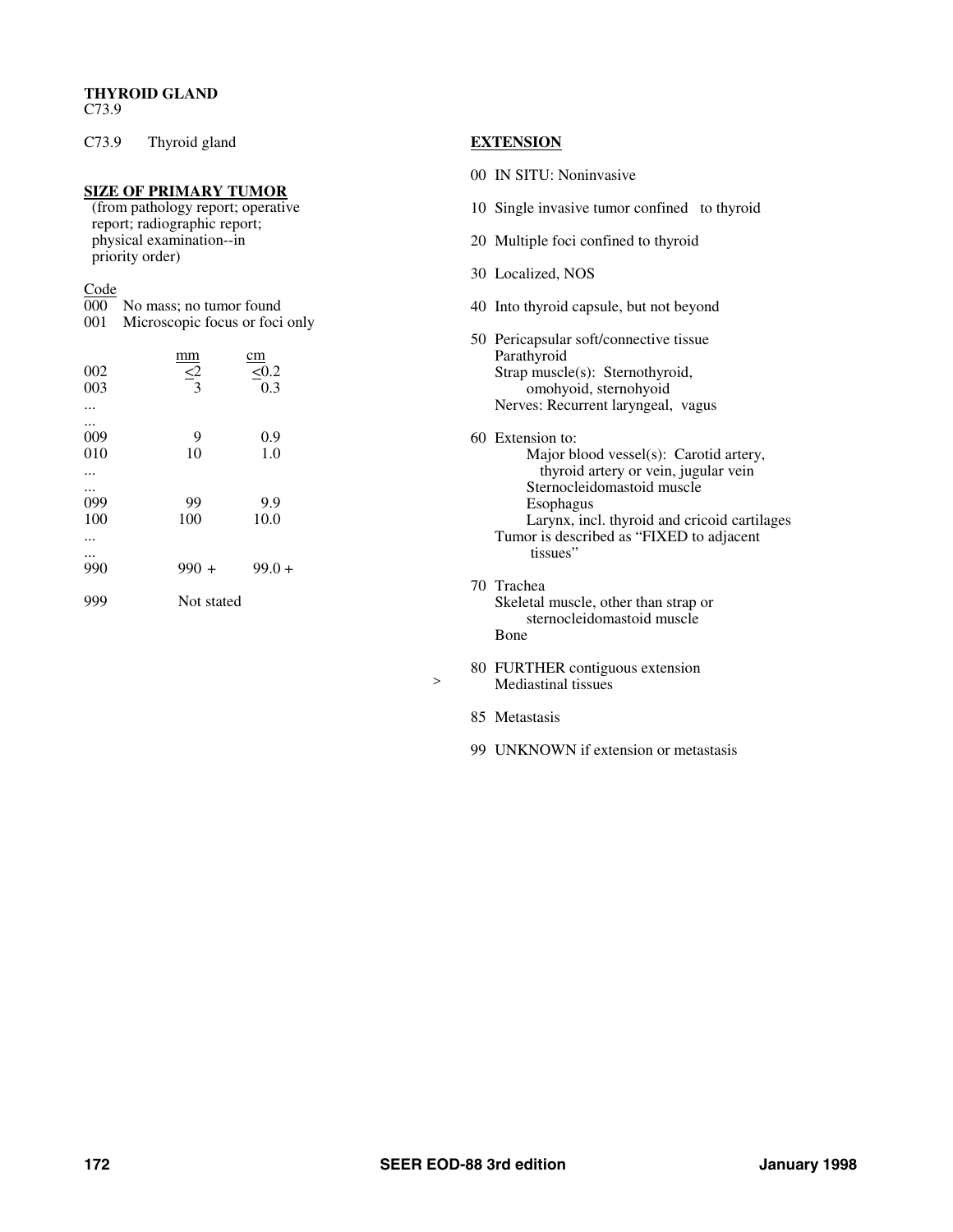### **LYMPH NODES**

0 No lymph node involvement - - - - - - - - - - - - - - - - - - REGIONAL Lymph Nodes Delphian node Anterior cervical: | paralaryngeal, prelaryngeal, laterotracheal, pretracheal (recurrent laryngeal nerve chain) Internal jugular (upper, middle, and lower deep cervical): Jugulodigastric Jugulo-omohyoid Retropharyngeal Cervical, NOS | Supraclavicular

1 Ipsilateral cervical nodes

2 Bilateral, contralateral, or midline cervical nodes

- 3 Tracheoesophageal (posterior mediastinal) Upper anterior mediastinal Mediastinal, NOS
- 5 Regional lymph node(s), NOS

- - - - - - - - - - - - - - - - - -

### DISTANT Lymph Nodes

- 6 Submandibular (submaxillary) Submental
- 7 Other than above

#### - - - - - - - - - - - - - - - - - -

- 8 Lymph Nodes, NOS
- 9 UNKNOWN; not stated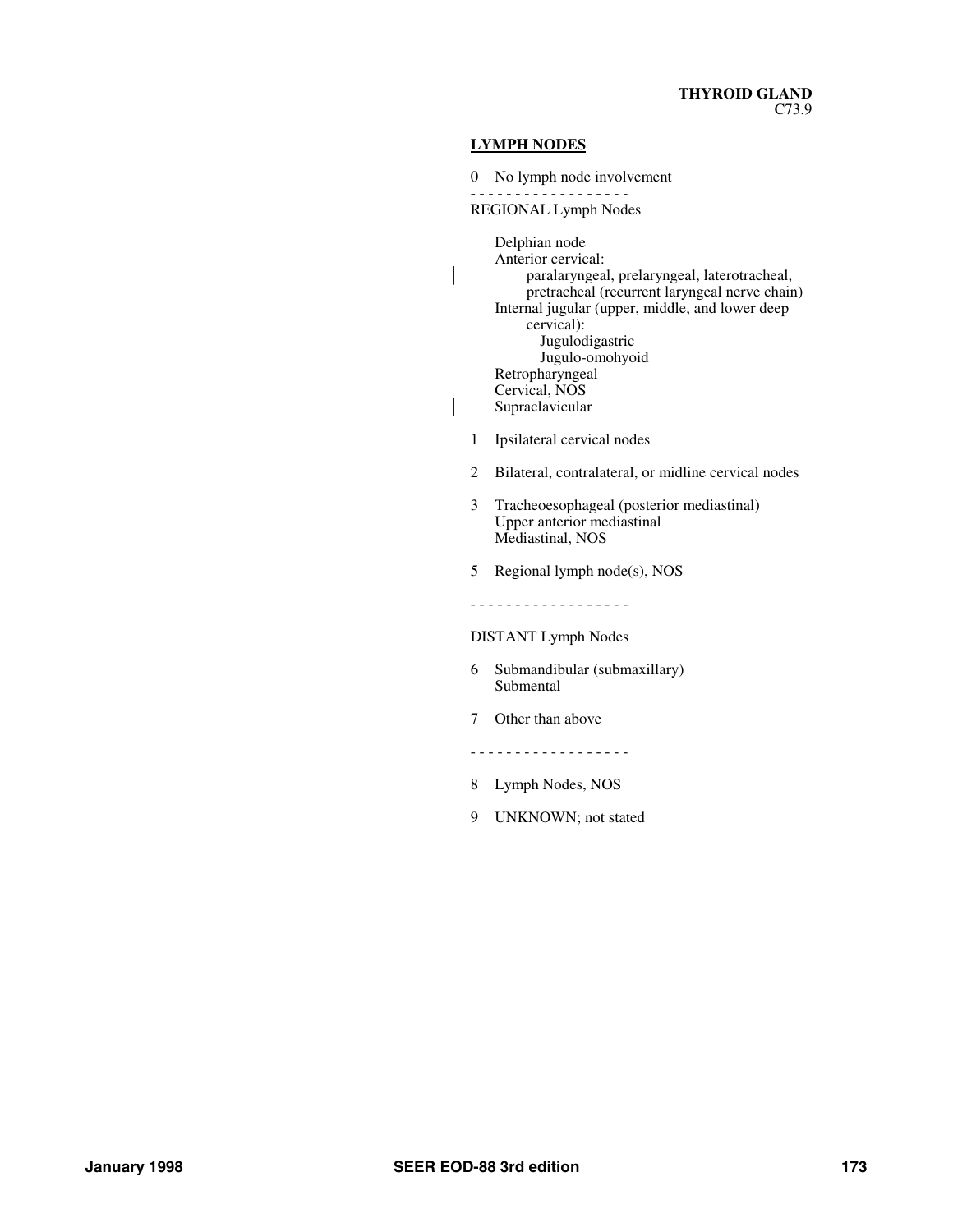### **THYMUS, ADRENAL GLAND, AND OTHER ENDOCRINE GLANDS**

C37.9, C74.0-C74.1, C74.9, C75.0-C75.5, C75.8-C75.9

C37.9 Thymus  $C74.0$  Adrenal cortex  $\leq$  $C74.1$  Adrenal medulla  $\leq$  $C74.9$  Adrenal gland, NOS  $\leq$ C75.0 Parathyroid gland C75.1 Pituitary gland<br>C75.2 Craniopharynge C75.2 Craniopharyngeal duct<br>C75.3 Pineal gland C75.3 Pineal gland<br>C75.4 Carotid body  $C75.4$  Carotid body<br> $C75.5$  Aortic body and other par C75.5 Aortic body and other paraganglia<br>C75.8 Overlapping lesion of endocrine gl Overlapping lesion of endocrine glands and related structures C75.9 Endocrine gland, NOS

<> Laterality must be coded for this site.

### **SIZE OF PRIMARY TUMOR**

 (from pathology report; operative report; physical examination--in priority order)

**Code** 

| 000 | No mass; no tumor found |  |  |  |  |
|-----|-------------------------|--|--|--|--|
|-----|-------------------------|--|--|--|--|

001 Microscopic focus or foci only

| 002<br>003             | mm<br>$\leq$ 2<br>3 | cm<br>$\leq 0.2$<br>0.3 |
|------------------------|---------------------|-------------------------|
|                        |                     |                         |
| <br>009<br>010         | 9<br>10             | 0.9<br>1.0              |
|                        |                     |                         |
| $\cdots$<br>099<br>100 | 99<br>100           | 9.9<br>10.0             |
| 990                    | $990 +$             | $99.0 +$                |
| 999                    | Not stated          |                         |

- 00 IN SITU: Noninvasive
- 10 Invasive carcinoma confined to gland of origin
- 30 Localized, NOS
- 40 Adjacent connective tissue | *See definition of connective tissue on page ix.*
- 60 Adjacent organs/structures | **Thymus and aortic body:** organs/structures in mediastinum Adrenal: kidney, retroperitoneal structures Parathyroid: thyroid, thyroid cartilage | **Pituitary and craniopharyngeal duct:** infundibulum, sphenoid body and sinuses, | cavernous sinus, pons Pineal: infratentorial and central brain | **Carotid body:** upper neck
- 80 FURTHER contiguous extension
- 85 Metastasis
- 99 UNKNOWN if extension or metastasis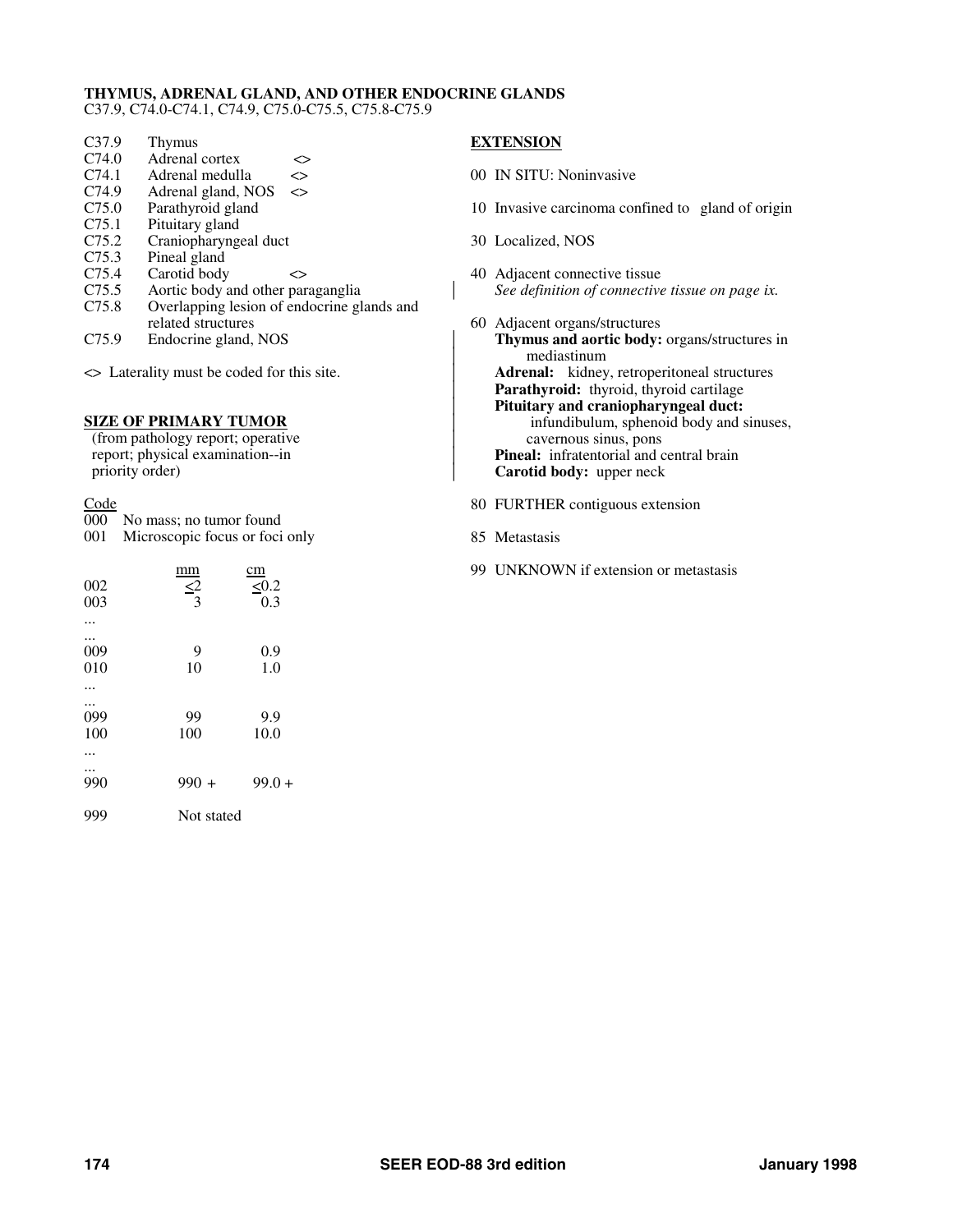# **THYMUS, ADRENAL GLAND, AND OTHER ENDOCRINE GLANDS**

C37.9, C74.0-C74.1, C74.9, C75.0-C75.5, C75.8-C75.9

# **LYMPH NODES**

| Note: | The regional lymph nodes for this scheme<br>are those in the vicinity of the specific site:<br>Thymus--mediastinal<br>Adrenal--retroperitoneal<br>Parathyroid gland--cervical<br>Carotid body--cervical<br>Aortic body--mediastinal<br>Use code 9, not applicable, for the following<br>sites:<br>Pituitary gland<br>Craniopharyngeal duct |
|-------|--------------------------------------------------------------------------------------------------------------------------------------------------------------------------------------------------------------------------------------------------------------------------------------------------------------------------------------------|
|       | Pineal gland                                                                                                                                                                                                                                                                                                                               |

# 0 No lymph node involvement - - - - - - - - - - - - - - - - - - 1 REGIONAL Lymph Nodes - - - - - - - - - - - - - - - - - - 7 DISTANT Lymph Nodes - - - - - - - - - - - - - - - - - - 8 Lymph Nodes, NOS

9 UNKNOWN; not stated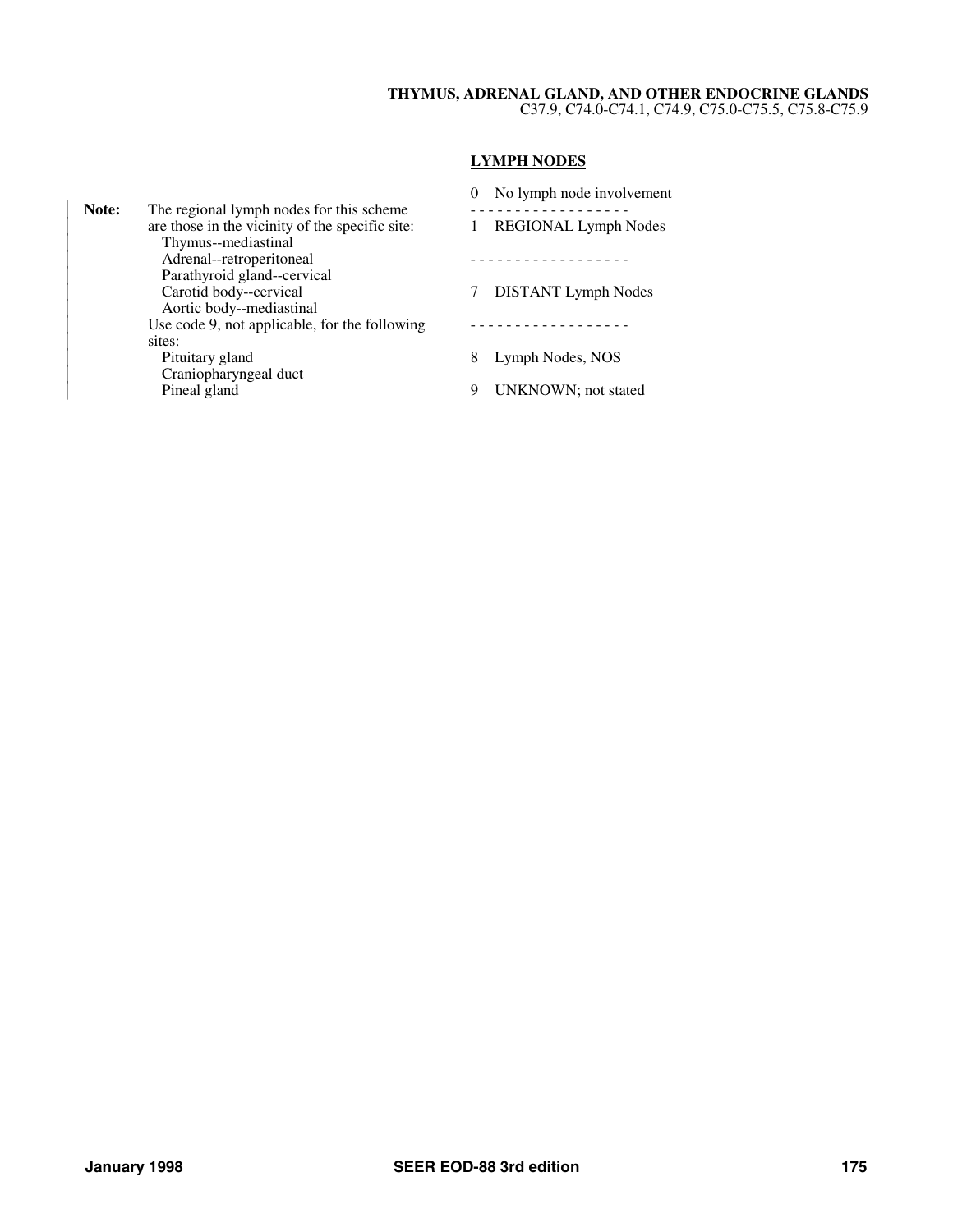#### **KAPOSI'S SARCOMA OF ALL SITES** (M-9140)

# **SIZE OF PRIMARY TUMOR**

999 Not applicable

### **EXTENSION**

#### **Single Lesion**

11 Skin

- 12 Mucosa (e.g., oral cavity, anus, rectum, vagina, vulva)
- 13 Visceral (e.g., pulmonary, gastrointestinal tract, spleen, other)

### **Multiple Lesions**

- 21 Skin
- 22 Mucosa (e.g., oral cavity, anus, rectum, vagina, vulva)
- 23 Visceral (e.g., pulmonary, gastrointestinal tract, spleen, other)
- $24(21) + (22)$
- $25(21) + (23)$
- $26(22) + (23)$
- $27(21) + (22) + (23)$
- 29 Multiple lesions, NOS
- 99 UNKNOWN; not stated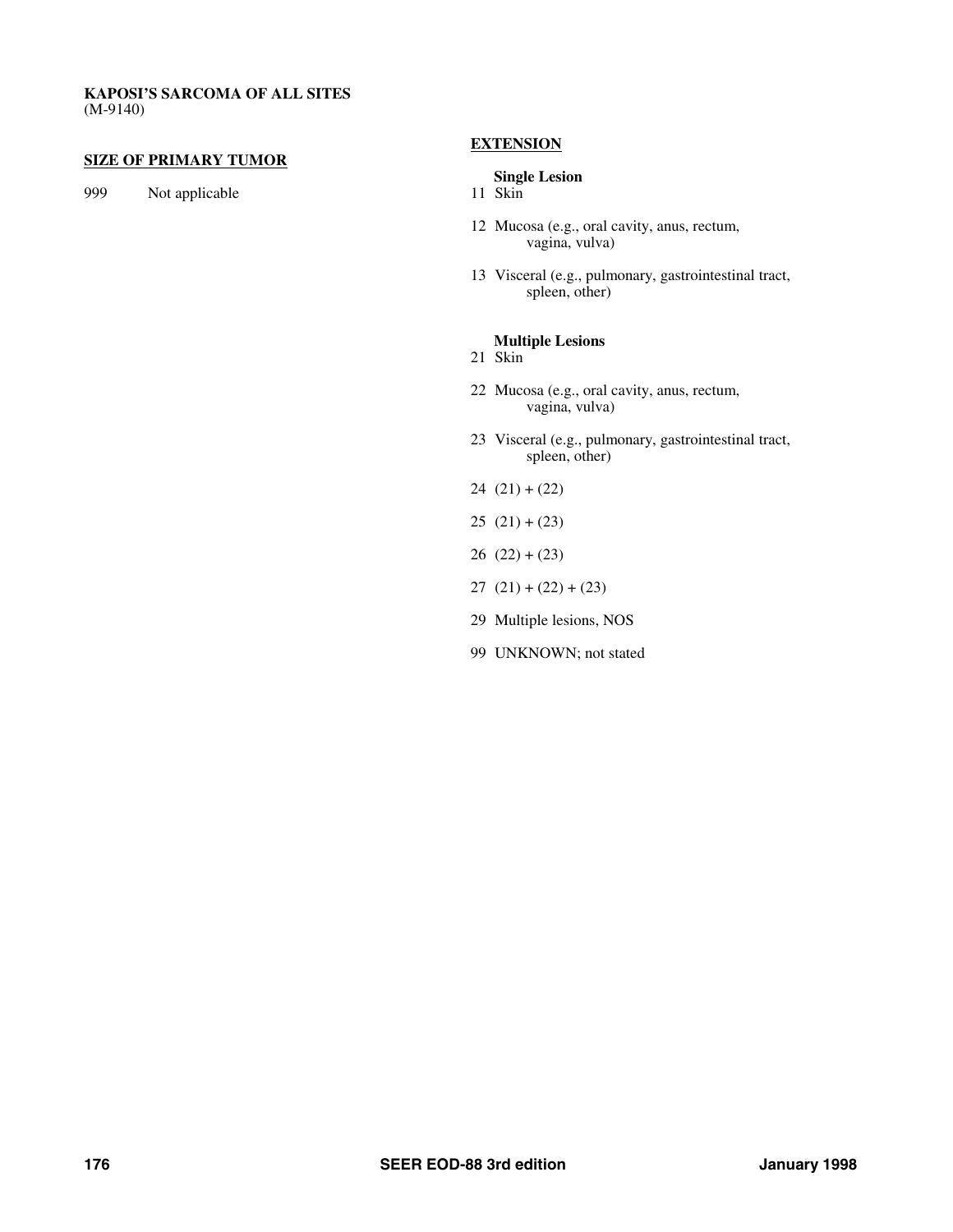#### **KAPOSI'S SARCOMA OF ALL SITES** (M-9140)

### **LYMPH NODES**

0 No lymph node involvement (No clinical adenopathy and either pathologically negative or no pathological statement)

. . . . . . <del>.</del> . . . . . . . . . . . Lymph Nodes

- 1 Clinically enlarged palpable lymph node(s) (adenopathy), and either pathologically negative nodes or no pathological statement
- 2 No clinically enlarged palpable lymph nodes(s) (adenopathy); pathologically positive lymph node(s)
- 3 Both clinically enlarged palpable lymph node(s) (adenopathy) and pathologically positive lymph nodes

- - - - - - - - - - - - - - - - - -

9 UNKNOWN; not stated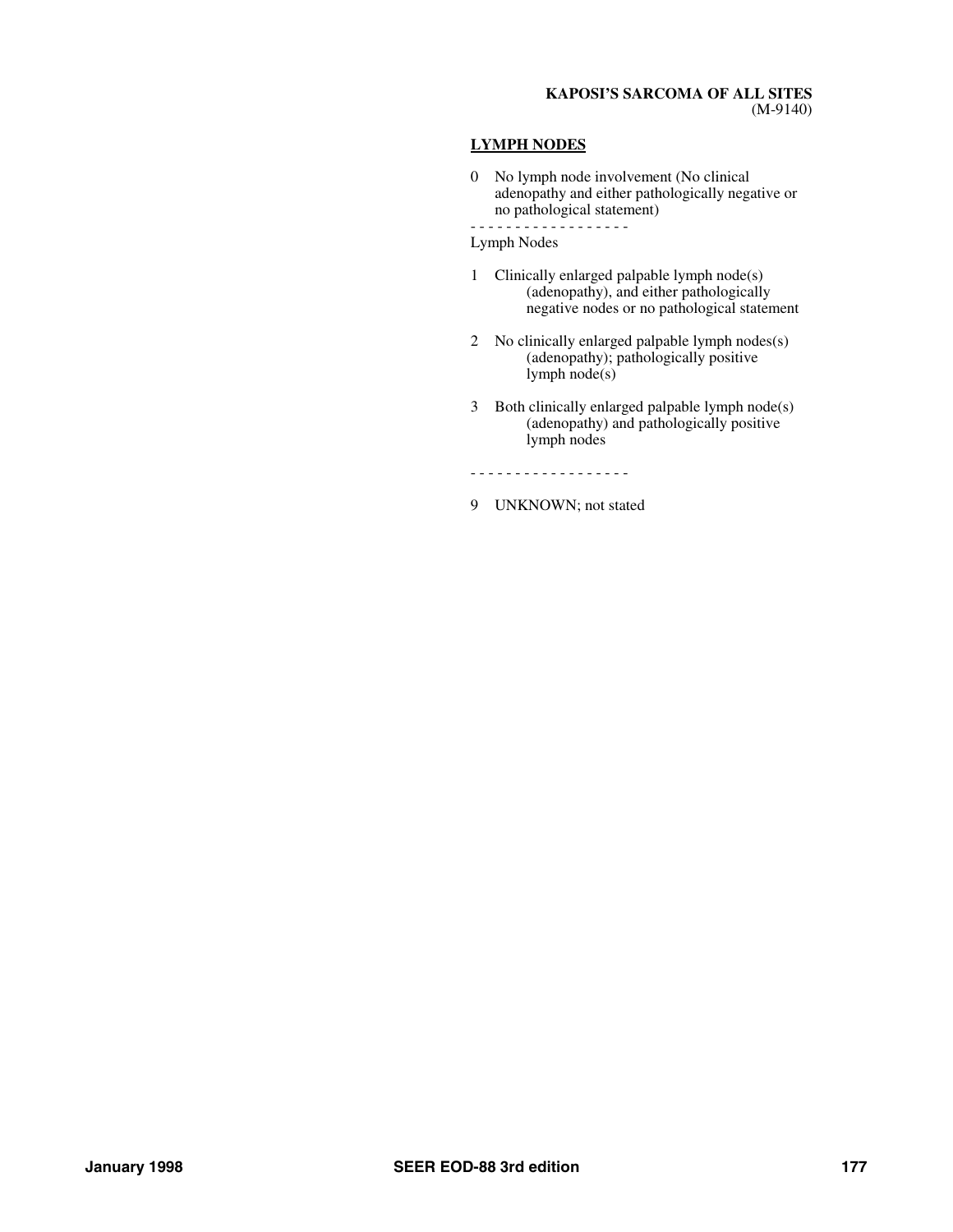### **RETINOBLASTOMA**

| C69.2 (M-9510-9514)

|  | C69.2                                                                                                            | Retina                                                    |                                                                                                       | <b>EXTENSION</b>                    |                                          |  |
|--|------------------------------------------------------------------------------------------------------------------|-----------------------------------------------------------|-------------------------------------------------------------------------------------------------------|-------------------------------------|------------------------------------------|--|
|  | Note:                                                                                                            |                                                           | Code all retinoblastomas using this scheme,<br>including conjunctiva, uvea and other parts<br>of eye. |                                     | 10 Tumor(s) $\leq$ 25% of retina         |  |
|  |                                                                                                                  |                                                           |                                                                                                       |                                     | 12 Tumor(s) > $25\%$ to <50% of retina   |  |
|  |                                                                                                                  | <b>SIZE OF PRIMARY TUMOR</b>                              |                                                                                                       |                                     | 15 Tumors > 50% of retina                |  |
|  | (from pathology report; operative<br>report; radiographic report;<br>physical examination--in<br>priority order) |                                                           |                                                                                                       | 30 Tumor(s) confined to retina, NOS |                                          |  |
|  |                                                                                                                  |                                                           |                                                                                                       | 40 Tumor cells in the vitreous body |                                          |  |
|  | Code                                                                                                             |                                                           |                                                                                                       | 45 Optic disc involved              |                                          |  |
|  | 000<br>001                                                                                                       | No mass; no tumor found<br>Microscopic focus or foci only |                                                                                                       |                                     | 48 Optic nerve as far as lamina cribrosa |  |
|  | 002<br>003                                                                                                       | <u>mm</u><br>$\frac{2}{3}$                                | cm<br><0.2<br>0.3                                                                                     |                                     | 50 Anterior chamber<br>Uvea              |  |
|  |                                                                                                                  |                                                           |                                                                                                       |                                     | 55 Intrascleral invasion                 |  |
|  | $\cdots$<br>009                                                                                                  | 9                                                         | 0.9                                                                                                   |                                     | 60 Intraocular extension, NOS            |  |
|  | 010                                                                                                              | 10                                                        | 1.0                                                                                                   |                                     | 70 Optic nerve beyond lamina cribrosa    |  |
|  | $\cdots$<br>099<br>100                                                                                           | 99<br>100                                                 | 9.9<br>10.0                                                                                           |                                     | 72 Optic nerve, NOS                      |  |

- 75 Other adjacent extraocular extension
- 80 FURTHER contiguous extension
- 85 Metastasis
- 99 UNKNOWN if extension or metastasis

... ...<sub>990</sub>

 $990 + 99.0 +$ 

999 Not stated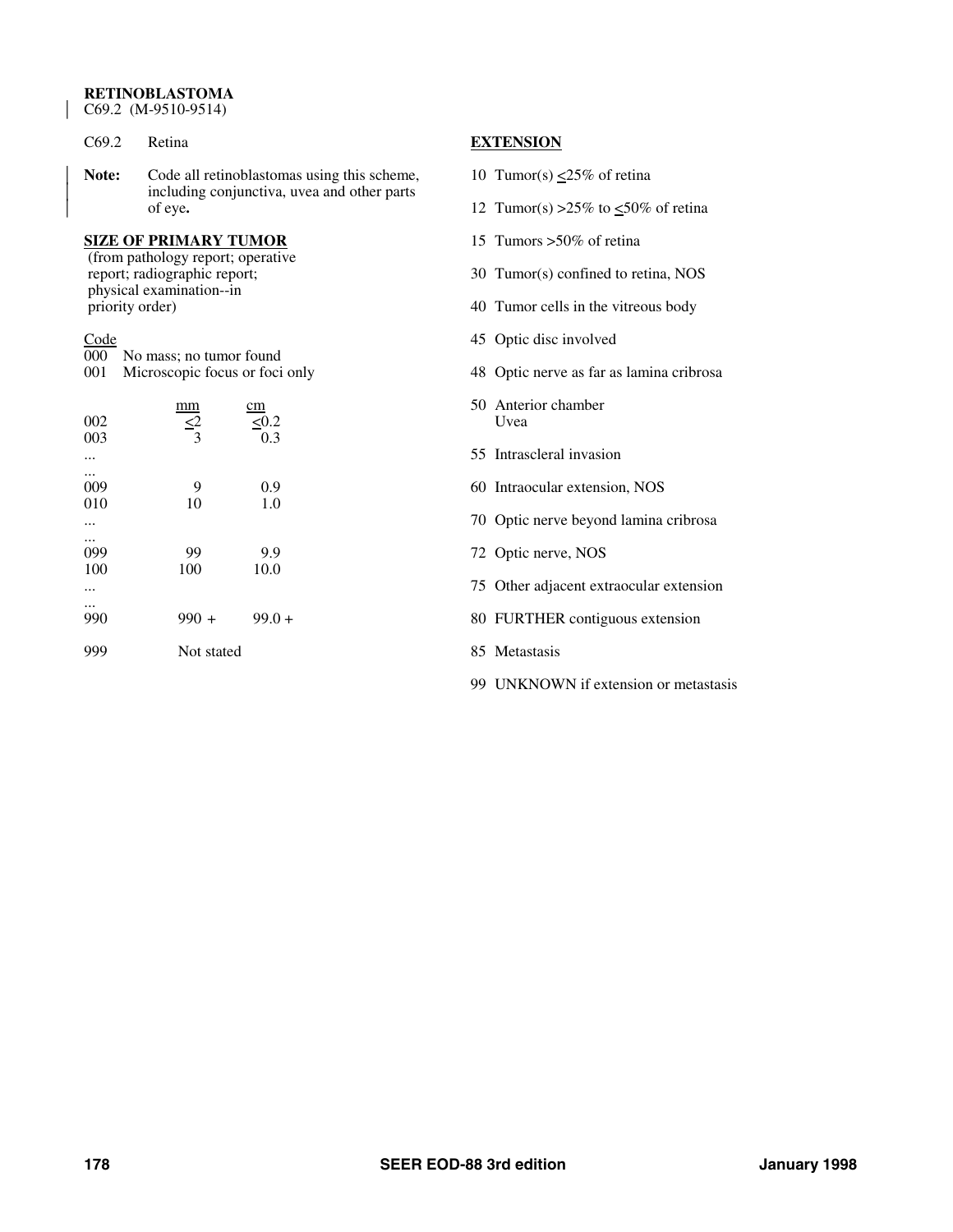### **LYMPH NODES**

- 0 No lymph node involvement
- - - - - - - - - -
- 1 REGIONAL Lymph Nodes

Submandibular Parotid (preauricular) Cervical<sup>1</sup> Regional lymph node(s), NOS

- - - - - - - - - - - - - - - - - -

DISTANT Lymph Nodes

7 Other than above

- - - - - - - - - - - - - - - - - -

- 8 Lymph Nodes, NOS
- 9 UNKNOWN; not stated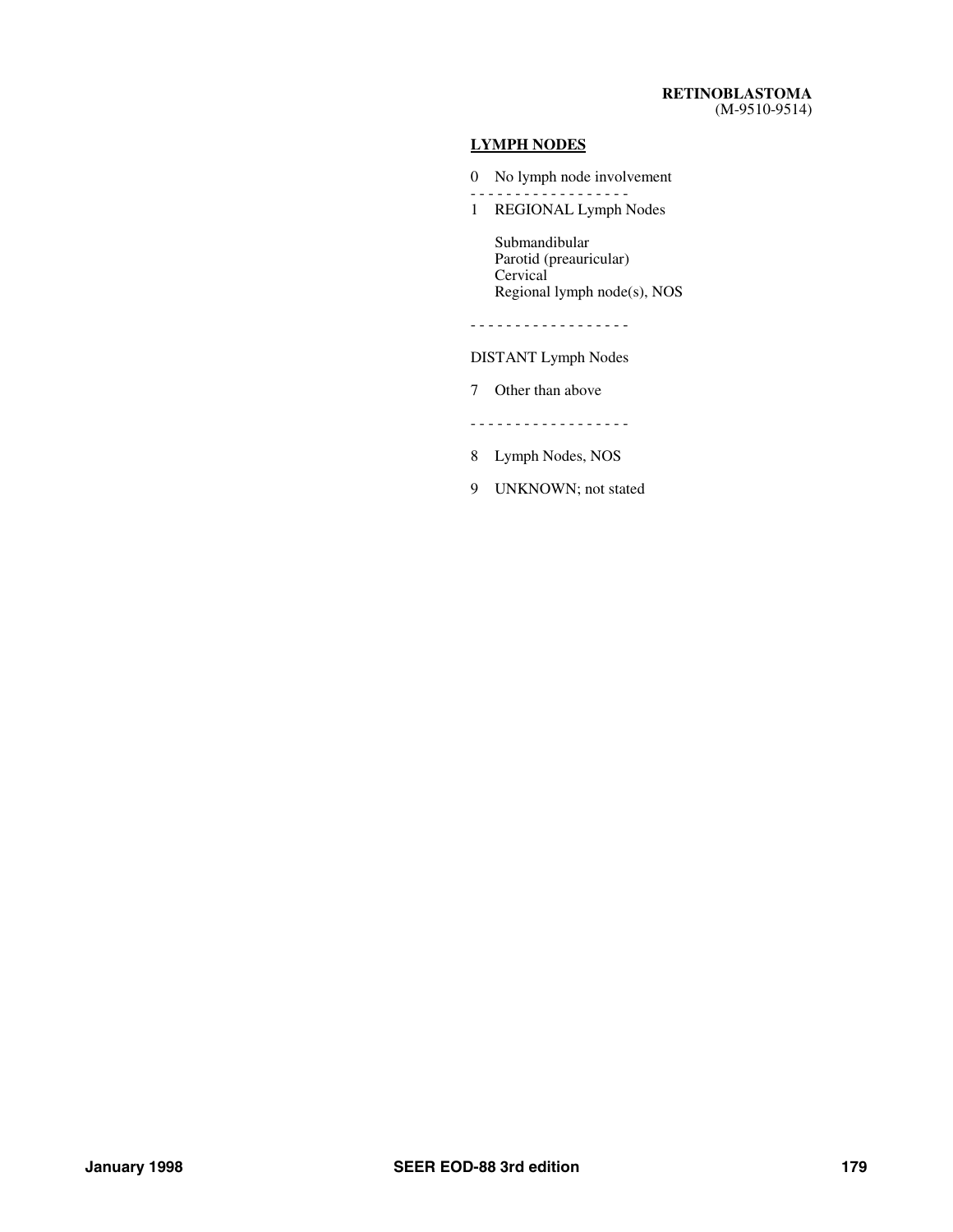### **HODGKIN'S DISEASE AND NON-HODGKIN'S LYMPHOMA OF ALL SITES**

**[excl. Mycosis Fungoides and Sezary's Disease** (page 104)**]** (M-9590-9596, 9650-9699, 9702-9729)

### **SIZE OF PRIMARY TUMOR**

999 Not applicable

**Note 1:**  $E =$  Extralymphatic means other than lymph nodes and other lymphatic structures.

> These lymphatic structures include spleen, thymus gland, Waldeyer's ring (tonsils), Peyer's patches (ileum) and lymphoid nodules in the appendix.

> Any lymphatic structure is to be coded the same as a lymph node region.

- **Note 2:**  $S = S$  pleen involvement
- **Note 3**: If there is no mention of extranodal involvement but several diagnostic procedures were done, including laparotomy, interpret as no involvement.
- **Note 4**: Involvement of adjacent soft tissue does not alter the classification.

- 10 Involvement of a single lymph node region Stage I
- 11 Localized involvement of a single extralymphatic organ or site Stage IE
- 20 Involvement of two or more lymph node regions on the same side of the diaphragm Stage II
- 21 Localized involvement of a single extralymphatic organ or site and its regional lymph node(s) on the same side of the diaphragm with or without involvement of other lymph node regions on the same side of the diaphragm | Direct extension to adjacent organs or tissues Stage IIE
	- 30 Involvement of lymph node regions on both sides of the diaphragm Stage III
	- 31 (30) + localized involvement of an extralymphatic organ or site Stage IIIE
	- 32 (30) + involvement of the spleen Stage IIIS
	- 33 (31) + (32) Stage IIIES
	- 80 Disseminated (multifocal) involvement of one or more extralymphatic organ(s) Stage IV
	- 99 UNSTAGED; not stated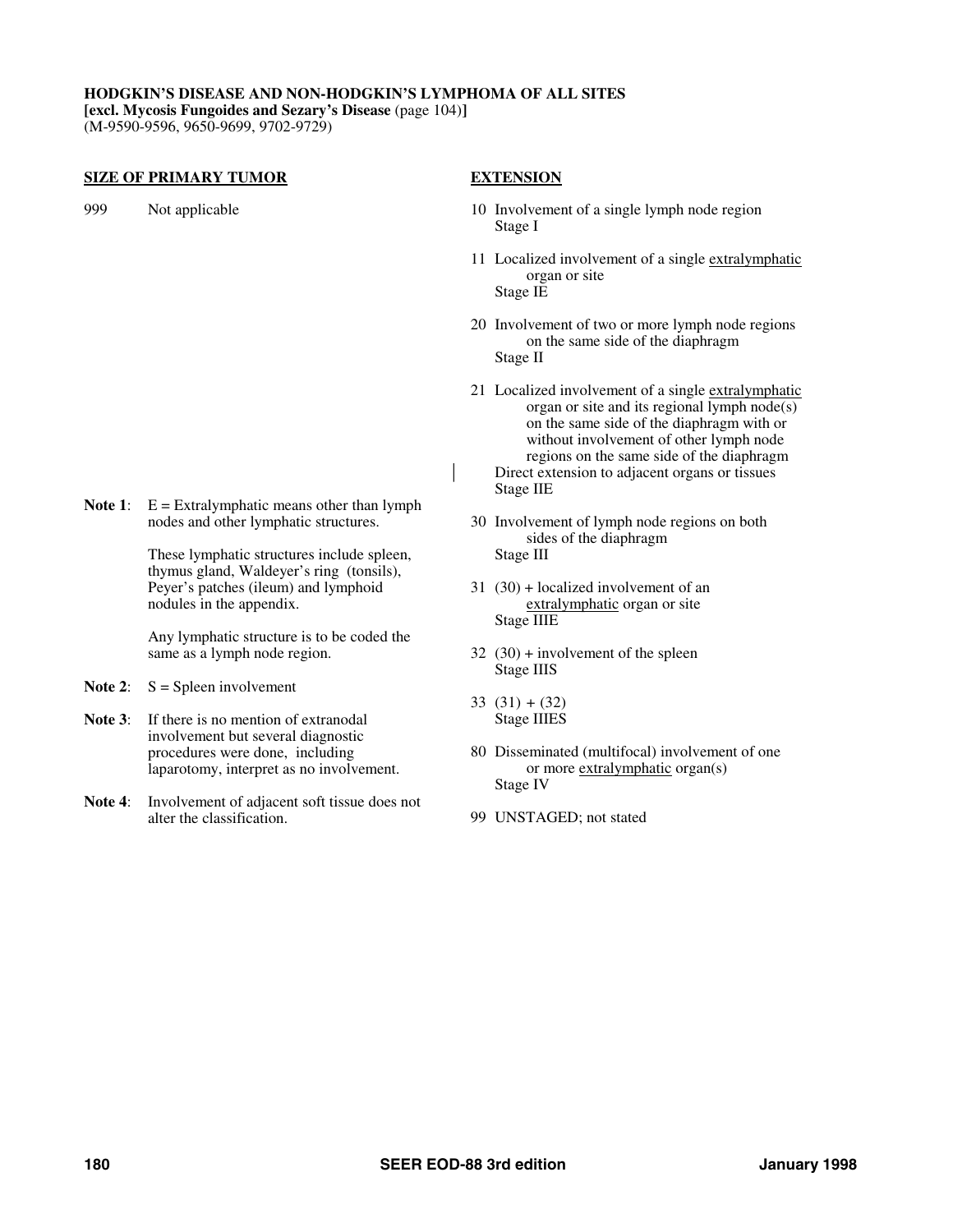**HODGKIN'S DISEASE AND NON-HODGKIN'S LYMPHOMA OF ALL SITES [excl. Mycosis Fungoides and Sezary's Disease]** (M-9590-9596, 9650-9699, 9702-9729)

#### **SYSTEMIC SYMPTOMS AT DIAGNOSIS**

- 0 No B symptoms (Asymptomatic) - - - - - - - - - - - - - - - - - -
- 1 Any B symptom: Night sweats Unexplained fever (above 38[0] C) Unexplained weight loss (generally >10% loss of body weight in the six months before admission) B symptoms, NOS
- 2 Pruritus (if recurrent and unexplained)
- $3 \t1 + 2$

- - - - - - - - - - - - - - - - - -

9 UNKNOWN if symptoms; insufficient information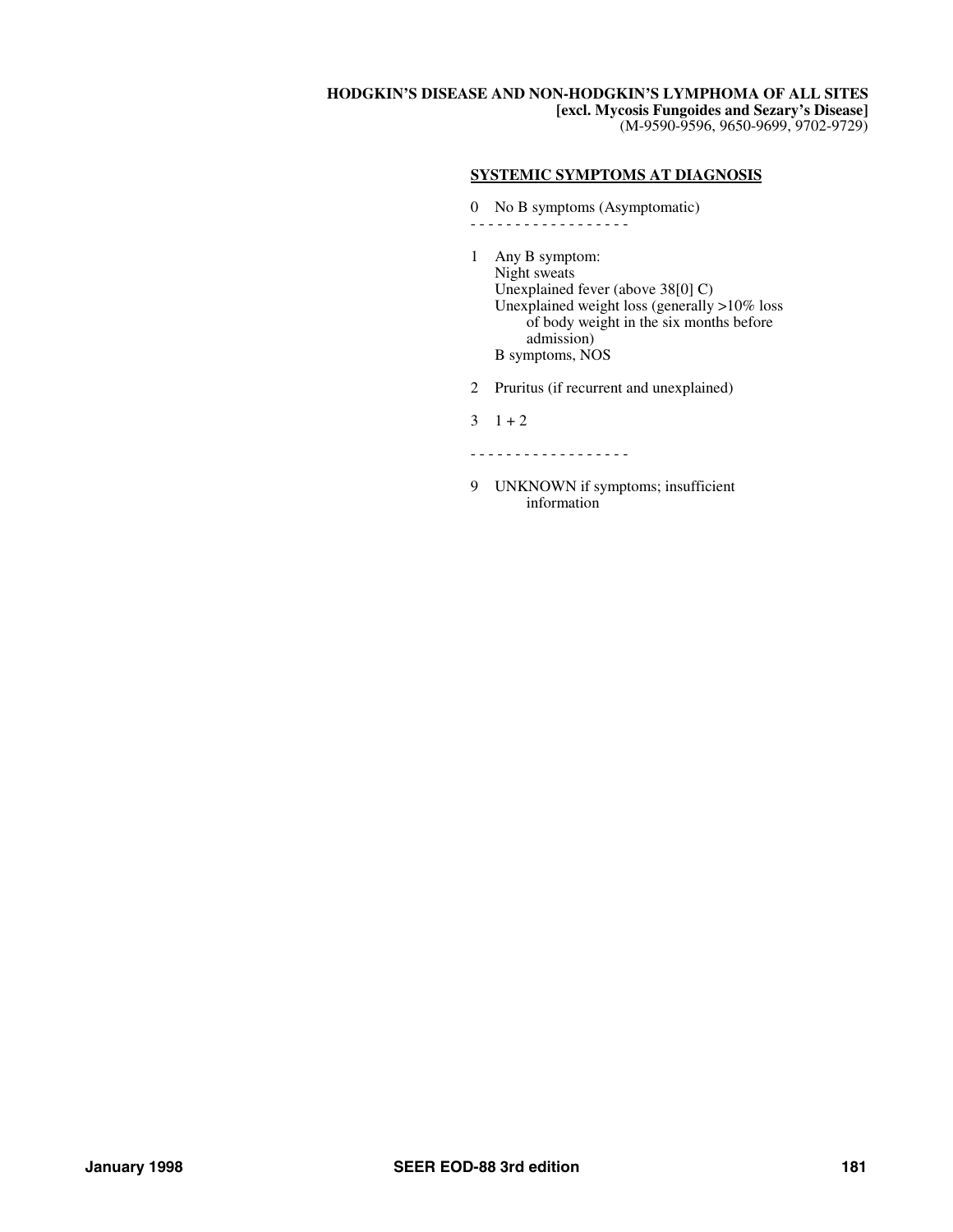# **HEMATOPOIETIC, RETICULOENDOTHELIAL, IMMUNOPROLIFERATIVE,**

**and MYELOPROLIFERATIVE NEOPLASMS**

(ICD-O-3 Codes: M-9731-9734, 9740-9742, 9750-9758, 9760-9762, 9764-69, 9800-9801, 9805, 9820, 9823, 9826-9827, 9831-9837, 9840, 9860-9861, 9863, 9866-9867, 9870-9876, 9891, 9895-9897, 9910, 9920, 9930- 9931, 9940, 9945-9946, 9948, 9950, 9960-9964, 9970, 9975, 9980, 9982-9987, 9989)

### **SIZE OF PRIMARY TUMOR**

### **EXTENSION**

999 Not applicable

- 10 Localized disease: **Solitary plasmacytoma only**
- 80 Systemic Disease: All others

This scheme includes the following\*:

- 9731 = Plasmacytoma, NOS
- 9732 = Multiple myeloma
- 9733 = Plasma cell leukemia
- 9734 = Plasmacytoma, extramedullary
- 9740 = Mast cell sarcoma
- $9741 =$ Malignant mastocytosis
- 9742 = Mast cell leukemia
- 9750 = Malignant histiocytosis
- $9751$  = Langerhans cell histiocytosis, NOS $^{\wedge}$
- $9752$  = Langerhans cell histiocytosis, unifocal<sup> $\wedge$ </sup>
- $9753$  = Langerhans cell histiocytosis, multifocal $\wedge$
- 9754 = Langerhans cell histiocytosis disseminated
- 9755 = Histiocytic sarcoma
- 9756 = Langerhans cell sarcoma
- 9757 = Interdigitating dendritic cell sarcoma
- 9758 = Follicular dendritic cell sarcoma
- 9760 = Immunoproliferative disease, NOS
- 9761 = Waldenstrom macroglobulinemia
- 9762 = Heavy chain disease, NOS
- 9764 = Immunoproliferative small intestinal disease
- $9765$  = Monoclonal gammopathy of undetermined significance $\wedge$
- $9766$  = Angiocentric immunoproliferative lesion $\wedge$
- $9767$  = Angioimmunoblastic lymphadenopathy $\wedge$
- $9768 = T$ -gamma lymphoproliferative disease $\wedge$
- $9769$  = Immunoglobulin deposition disease<sup> $\wedge$ </sup>
- 9800 = Leukemia, NOS
- 9801 = Acute leukemia, NOS
- 9805 = Acute biphenotypic leukemia
- 9820 = Lymphoid leukemia, NOS
- 9823 = B-cell chronic lymphocytic leukemia/small lymphocytic lymphoma
- 9826 = Burkitt cell leukemia
- 9827 = Adult T-cell leukemia/lymphoma (HTLV-1 positive)
- 9831 = T-cell large granular lymphocytic leukemia $\hat{ }$
- 9832 = Prolymphocytic leukemia, NOS
- 9833 = Prolymphocytic leukemia, B-cell type
- 9834 = Prolymphocytic leukemia, T-cell type
- 9835 = Precursor cell lymphoblastic leukemia, NOS
- 9836 = Precursor B-cell lymphoblastic leukemia
- 9837 = Precursor T-cell lymphoblastic leukemia
- 9840 = Acute myeloid leukemia, M6 type

^ Usually considered of uncertain/borderline behavior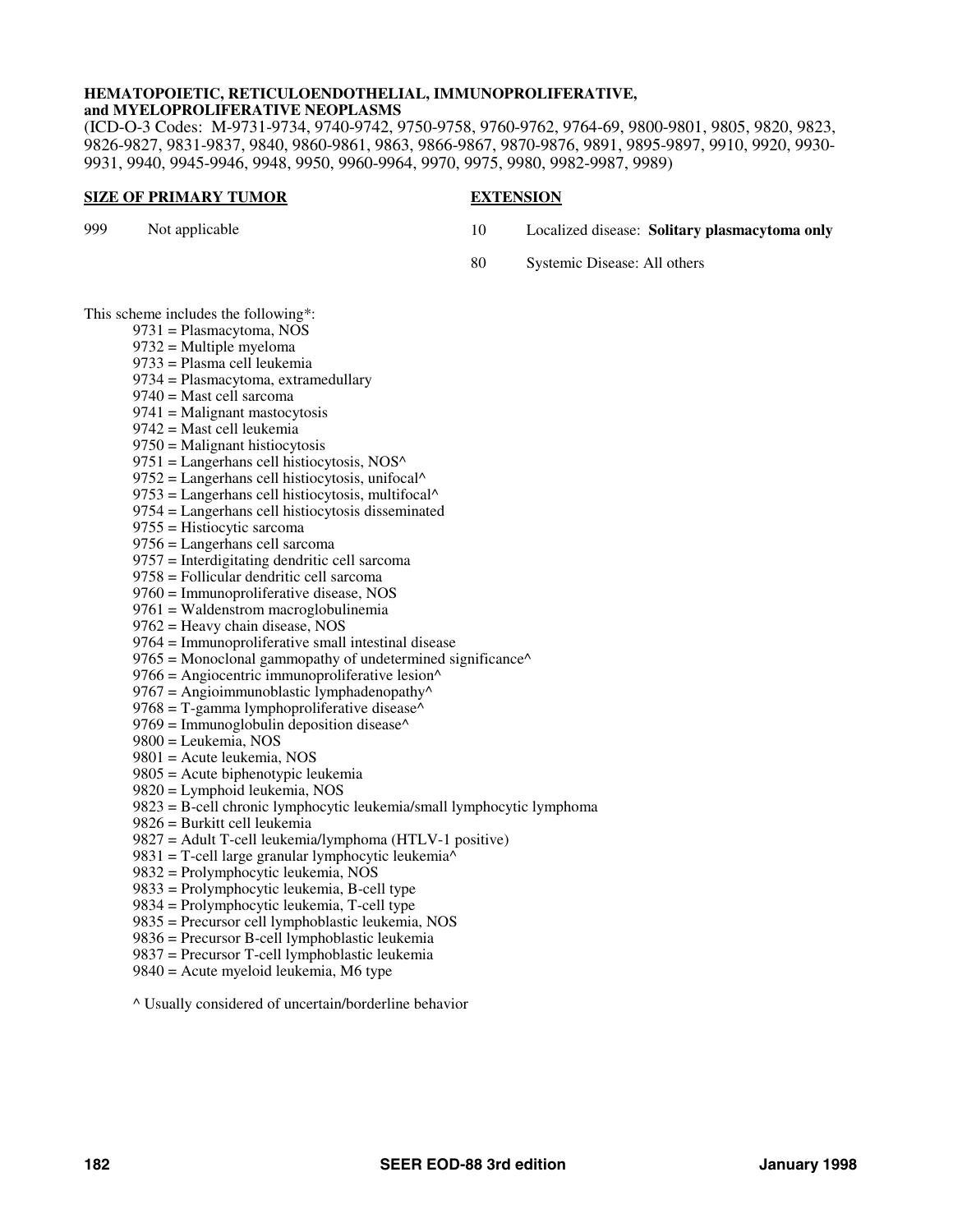### **HEMATOPOIETIC, RETICULOENDOTHELIAL, IMMUNOPROLIFERATIVE, AND MYELOPROLIFERATIVE NEOPLASMS**

(ICD-O-3 Codes: M-9731-9734, 9740-9742, 9750-9758, 9760-9762, 9764-69, 9800-9801, 9805, 9820, 9823, 9826-9827, 9831-9837, 9840, 9860-9861, 9863, 9866-9867, 9870-9876, 9891, 9895-9897, 9910, 9920, 9930- 9931, 9940, 9945-9946, 9948, 9950, 9960-9964, 9970, 9975, 9980, 9982-9987, 9989)

### **LYMPH NODES**

9 Not applicable

#### **Diagnoses included in this scheme, continued**

- 9860 = Myeloid leukemia, NOS
- 9861 = Acute myeloid leukemia, NOS
- 9863 = Chronic myeloid leukemia, NOS
- 9866 = Acute promyelocytic leukemia
- 9867 = Acute myelomonocytic leukemia
- 9870 = Acute basophilic leukemia
- 9871 = Acute myeloid leukemia with abnormal marrow eosinophils
- 9872 = Acute myeloid leukemia, minimal differentiation
- 9873 = Acute myeloid leukemia without maturation
- 9874 = Acute myeloid leukemia with maturation
- 9875 = Chronic myelogenous leukemia, BCR/ABL positive
- 9876 = Atypical chronic myeloid leukemia BCR/ABL negative
- 9891 = Acute monocytic leukemia
- 9895 = Acute myeloid leukemia with multilineage dysplasia
- 9896 = Acute myeloid leukemia,  $t(8;21)(q22;q22)$
- 9897 = Acute myeloid leukemia, 11q23 abnormalities
- 9910 = Acute megakaryoblastic leukemia
- 9920 = Therapy-related acute myeloid leukemia, NOS
- 9930 = Myeloid sarcoma
- $9931$  = Acute panmyelosis with myelofibrosis
- 9940 = Hairy cell leukemia
- 9945 = Chronic myelomonocytic leukemia, NOS
- 9946 = Juvenile myelomonocytic leukemia
- 9948 = Aggressive NK-cell leukemia
- 9950 = Polycythemia vera
- 9960 = Chronic myeloproliferative disease, NOS
- 9961 = Myelosclerosis with myeloid metaplasia
- 9962 = Essential thrombocythemia
- 9963 = Chronic neutrophilic leukemia
- 9964 = Hypereosinophilic syndrome
- $9970$  = Lymphoproliferative disorder, NOS $^{\wedge}$
- $9975 =$  Myeloproliferative disease, NOS^
- 9980 = Refractory anemia, NOS
- 9982 = Refractory anemia with sideroblasts
- 9983 = Refractory anemia with excess blasts
- 9984 = Refractory anemia with excess blasts in transformation
- 9985 = Refractory cytopenia with multilineage dysplasia
- 9986 = Myelodysplastic syndrome with 5q deletion (5q-) syndrome
- 9987 = Therapy-related myelodysplastic syndrome, NOS
- 9989 = Myelodysplastic syndrome, NOS

**\*** Only preferred terms from ICD-O-3 are given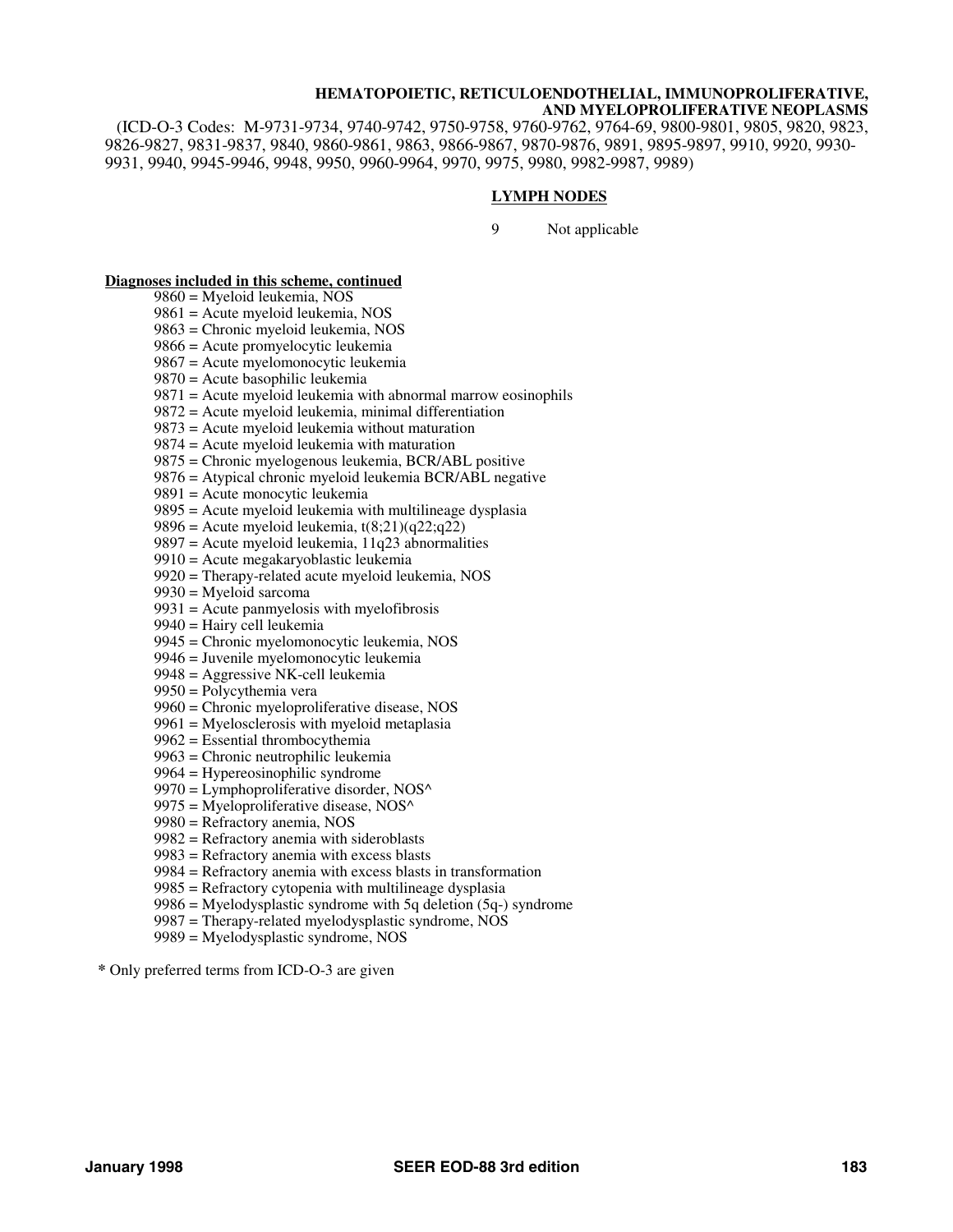### **OTHER AND ILL-DEFINED SITES, UNKNOWN PRIMARY SITE**

C76.0-C76.5, C76.7-C76.8, C80.9

C42.\_ and C77.\_, Other than hematopoietic, reticuloendothelial, immunoproliferative and myeloproliferative neoplasms (page 182), Hodgkin's disease and non-Hodgkin's lymphoma (page 180), and Kaposi's sarcoma (page 176).

- Other and Ill-defined Sites of C76.0 Head, face or neck, NOS C76.1 Thorax, NOS C76.2 Abdomen, NOS 999 Not applicable
- C76.3 Pelvis, NOS
- C76.4 Upper limb, NOS
- 
- C76.5 Lower limb, NOS<br>C76.7 Other ill-defined s
- C76.7 Other ill-defined sites<br>C76.8 Overlapping lesion of Overlapping lesion of ill-defined sites
- C80.9 Unknown primary site
- C42.0 Blood
- C42.1 Bone marrow
- C42.2 Spleen<br>C42.3 Reticul
- C42.3 Reticuloendothelial system, NOS<br>C42.3 Hematopoietic system, NOS
- Hematopoietic system, NOS

Lymph nodes of

- C77.0 Head, face and neck<br>C77.1 Intrathoracic
- C77.1 Intrathoracic<br>C77.2 Intra-abdomi
- Intra-abdominal
- C77.3 Axilla or arm
- C77.4 Inguinal region or leg
- C77.5 Pelvis
- C77.8 Lymph nodes of multiple regions
- C77.9 Lymph nodes, NOS

### **SIZE OF PRIMARY TUMOR**

### **EXTENSION**

99 Not Applicable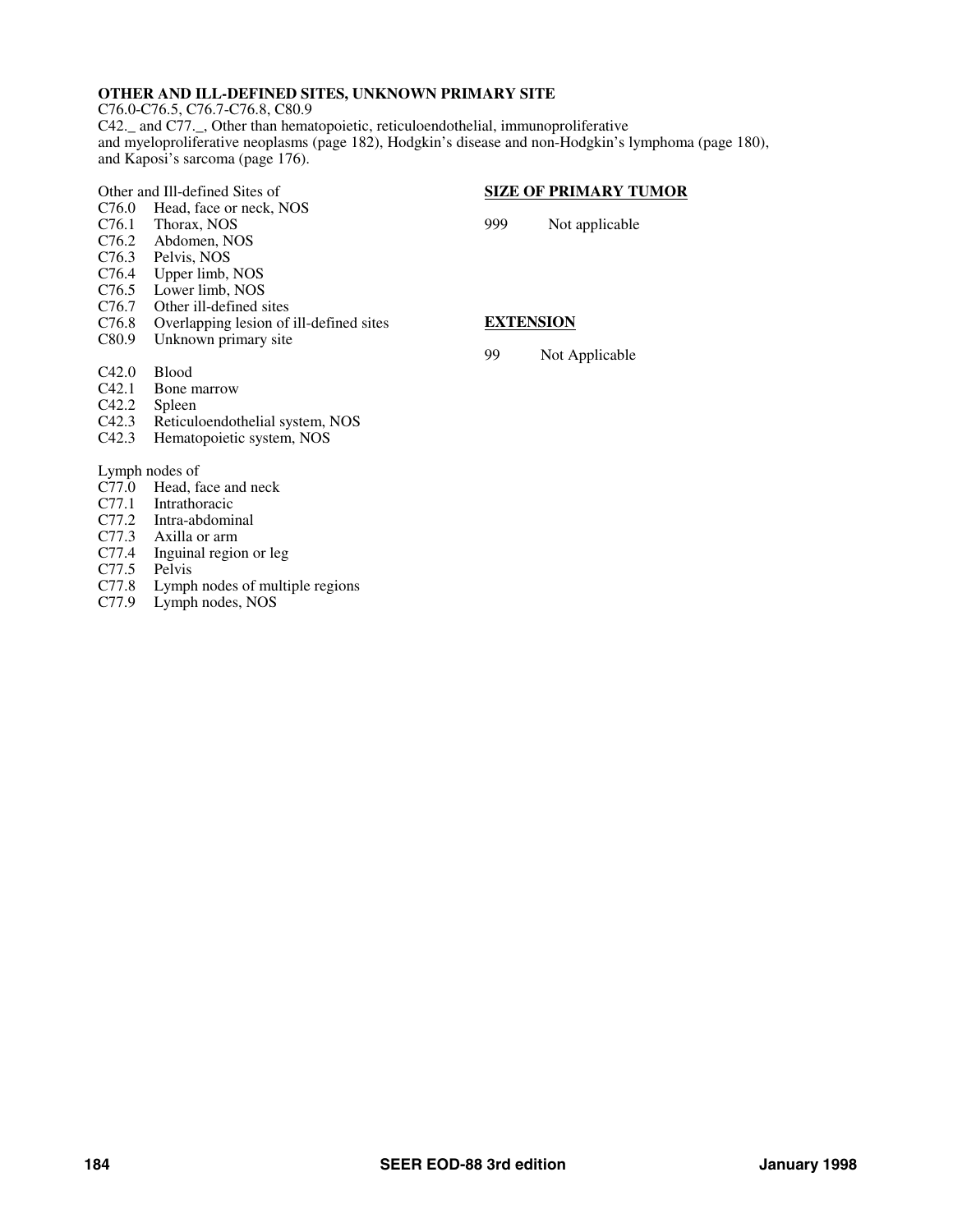# **OTHER AND ILL-DEFINED SITES, UNKNOWN PRIMARY SITE**

C76.0-C76.5, C76.7-C76.8, C80.9 C42.- and C77.-, Other than hematopoietic, reticuloendothelial, immunoproliferative and myeloproliferative neoplasms, Hodgkin's disease and non-Hodgkin's lymphoma, and Kaposi's sarcoma.

# **LYMPH NODES**

9 Not Applicable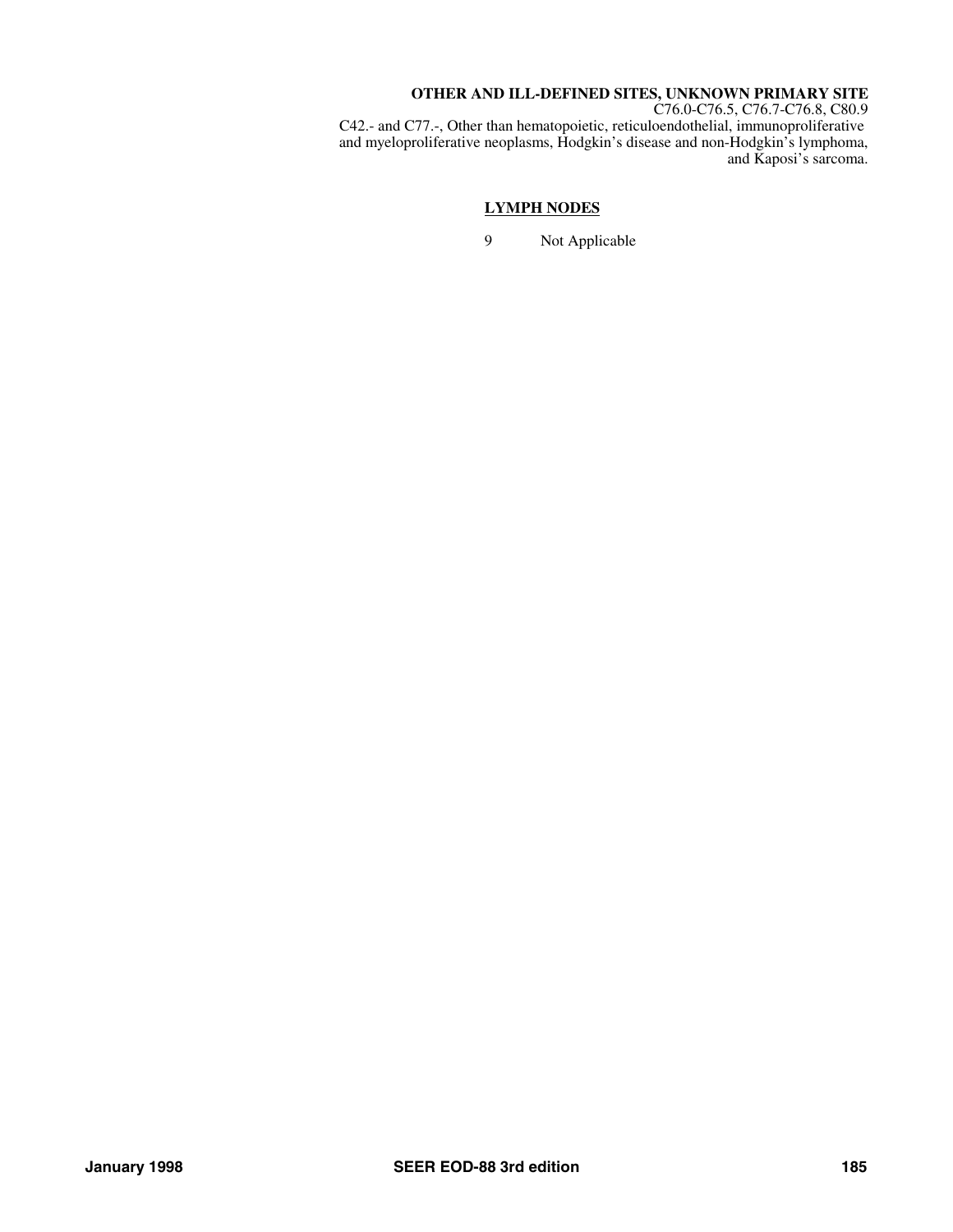# **Laterality Codes from SEER Program Code Manual, third edition 1998**

| Code                                                      |                                                                                                                                                                                                                                                  |  |  |  |  |
|-----------------------------------------------------------|--------------------------------------------------------------------------------------------------------------------------------------------------------------------------------------------------------------------------------------------------|--|--|--|--|
| $\boldsymbol{0}$                                          | Not a paired site                                                                                                                                                                                                                                |  |  |  |  |
| $\mathbf{1}$                                              | Right: origin of primary                                                                                                                                                                                                                         |  |  |  |  |
|                                                           | Left: origin of primary                                                                                                                                                                                                                          |  |  |  |  |
| $\frac{2}{3}$                                             | Only one side involved, right or left origin unspecified                                                                                                                                                                                         |  |  |  |  |
| $\overline{4}$                                            | Bilateral involvement, lateral origin unknown: stated to be single primary                                                                                                                                                                       |  |  |  |  |
|                                                           | Both ovaries involved simultaneously, single histology                                                                                                                                                                                           |  |  |  |  |
|                                                           | Bilateral retinoblastomas                                                                                                                                                                                                                        |  |  |  |  |
|                                                           | Bilateral Wilms's tumors                                                                                                                                                                                                                         |  |  |  |  |
| 9                                                         | Paired site, but no information concerning laterality; midline tumor                                                                                                                                                                             |  |  |  |  |
| Laterality at diagnosis describes this primary site only. |                                                                                                                                                                                                                                                  |  |  |  |  |
|                                                           | Use code '3' if the laterality is not known but the tumor is confined to a single side of the paired organ.                                                                                                                                      |  |  |  |  |
| extensive.                                                | Use code '9' when there is a midline tumor or when there is a paired site but the laterality is unknown because disease is                                                                                                                       |  |  |  |  |
| Example 1                                                 | Medical oncology referral states 'patient has a solitary 2 cm carcinoma in the upper pole of the kidney.'<br>Code laterality as '3,' because laterality is not specified but tumor is known not to be present in<br>both sides of a paired site. |  |  |  |  |

- *Example 2* Admitting history states that patient has a positive sputum cytology but is being treated with radiation to painful bony metastases. *Code laterality as '9,' because there is no information concerning laterality in the implied diagnosis of lung cancerand the case is metastatic.*
- *Example 3* Patient has a melanoma just above the umbilicus excised as an outpatient. *Use laterality code '9,' midline.*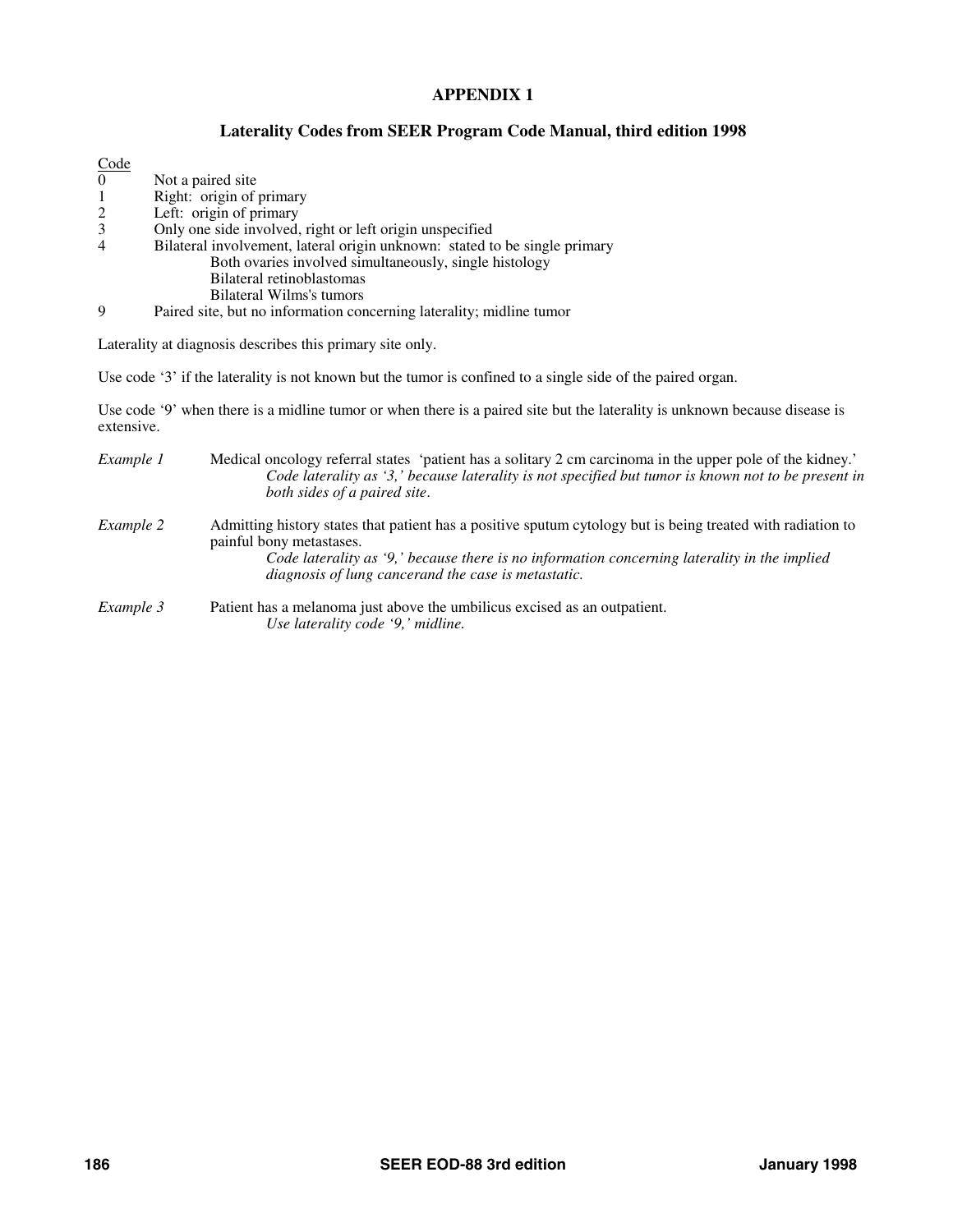#### **PANCREAS: HEAD, BODY, AND TAIL** C25.0-C25.4

The following codes are only valid for cases diagnosed 1988-1990.

### **EXTENSION**

45 Extrahepatic bile ducts (includes external right and left hepatic ducts, common hepatic duct, and common bile duct) Ampulla of Vater Duodenum

60 **Head of pancreas:** Stomach **Body and/or tail of pancreas:** Left kidney; kidney, NOS Left ureter Spleen Left adrenal (suprarenal) gland Retroperitoneal soft tissue (retroperitoneal space)

### 65 **Head of pancreas:**

Major blood vessel(s): Hepatic pancreaticoduodenal and/or gastroduodenal arteries, superior mesenteric artery/vein, protal vein Transverse colon, cinl. hepatic protal vein Pertineum, mesentery, mesocolon, mesenteric fat Greater/lesser omentum

### **Body and/or tail of pancreas:**

Splenic flexure Ileum and jejunum Peritoneum, mesentery, mesocolon, mesenteric fat Major blood vessel(s): Aorta, celiac artery, hepatic artery, splenic artery/ vein, superior mesenteric artery/vein, protal vein

- 66 Stomach frm body and tail
- 67 Liver (incl. prota hepatic) Gall ladder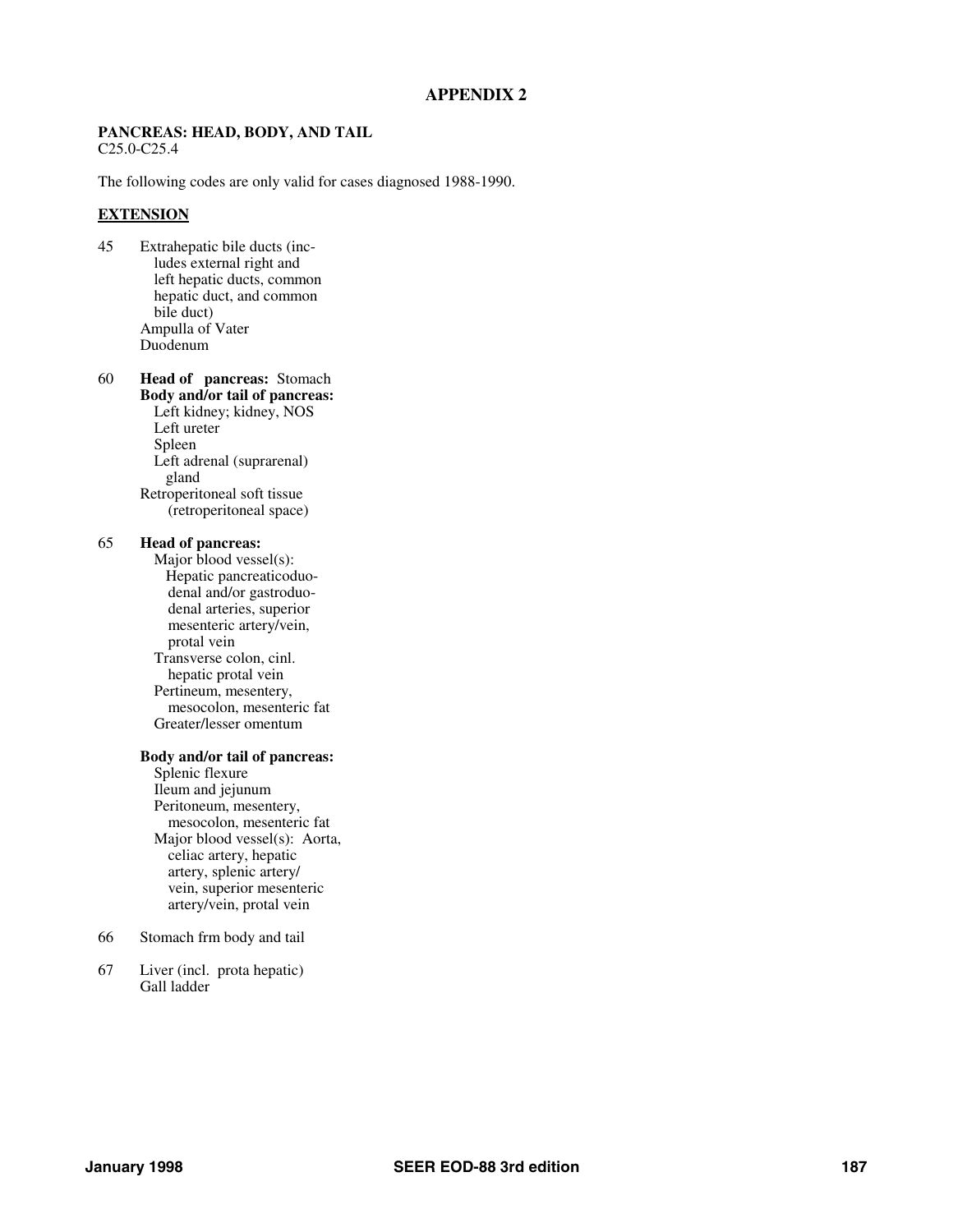### **PANCREAS: HEAD, BODY, AND TAIL** (continued) C25.0-C25.4

The following codes are only valid for cases diagnosed 1988-1990.

# **EXTENSION**

### 70 **Head of pancreas**

Kidney Ureter Adrenal gland Retroperitoneum Jejunum Ileum

### **Body and/or tail of pancreas**

Right kidney/right ureter Right adrenal gland Diaphragm Large intestine (other than splenic flexure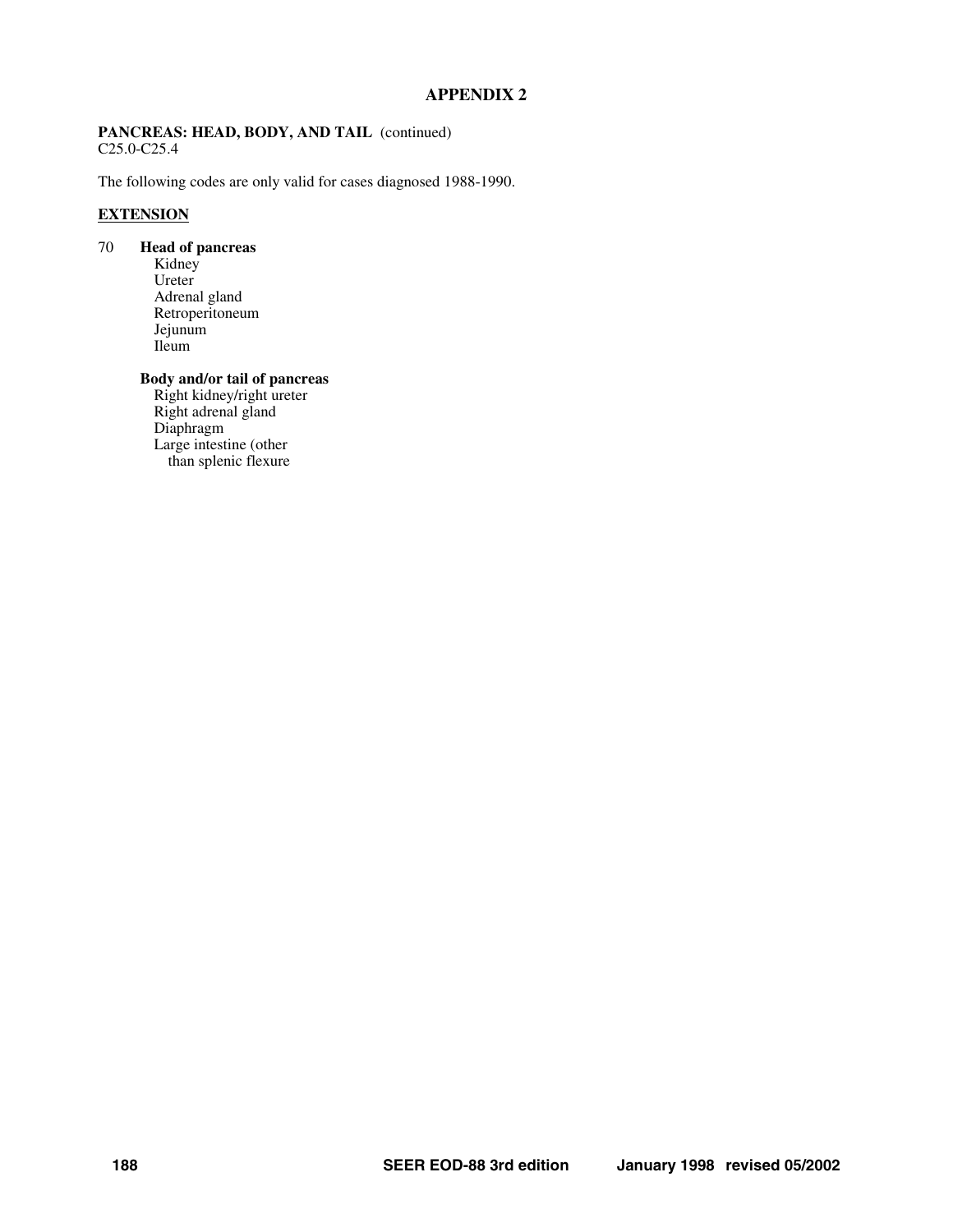# **PANCREAS: OTHER AND UNSPECIFIED**

C25.7-C25.9

The following code(s) are only valid for cases diagnosed 1988-1990.

# **EXTENSION**

60 Adjacent organs/structures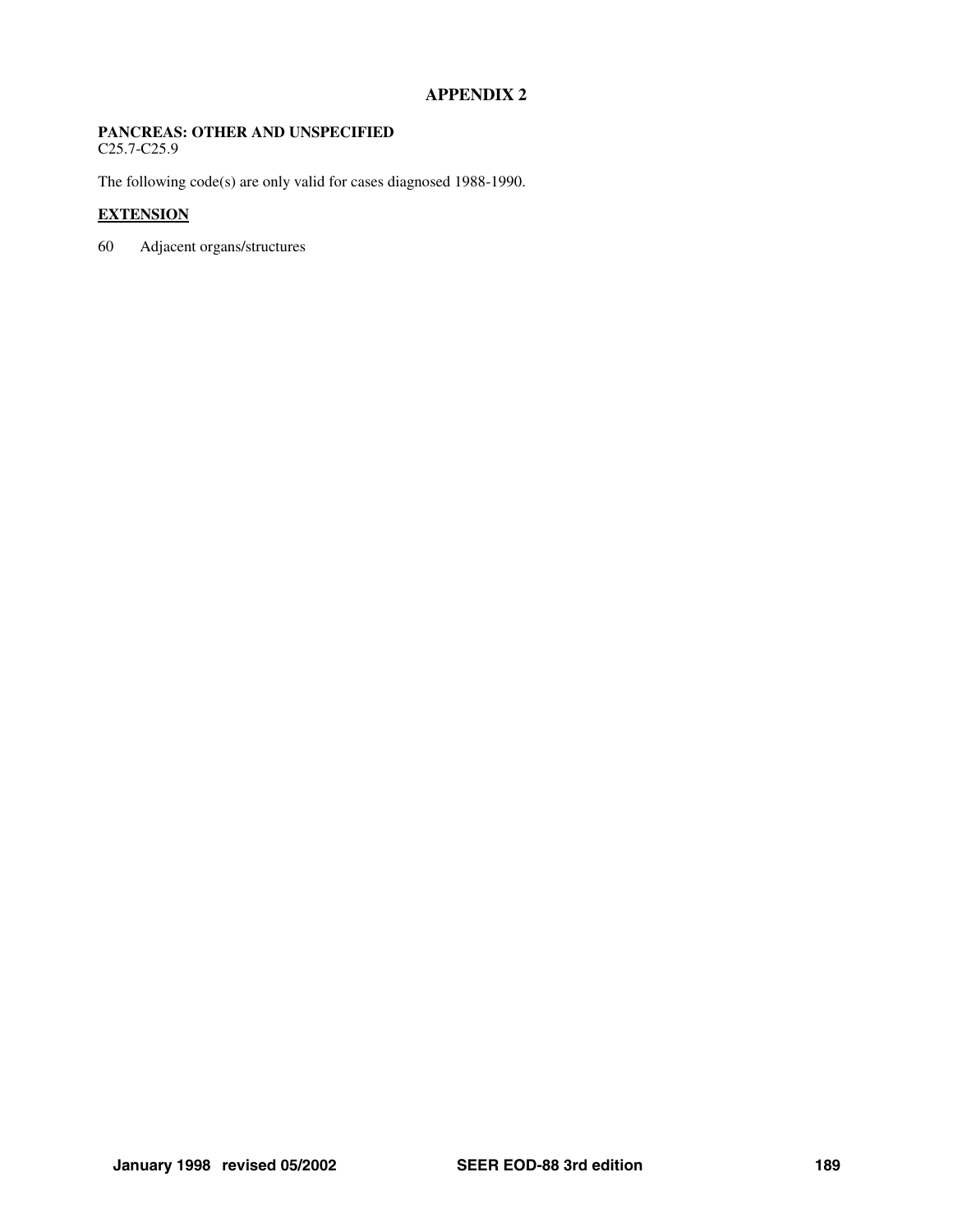# **ETHMOID SINUS**

C31.1

The following code is only valid for cases diagnosed 1988-1997.

# **EXTENSION**

50 Palate Nasal cavity (floor, septum, turbinates)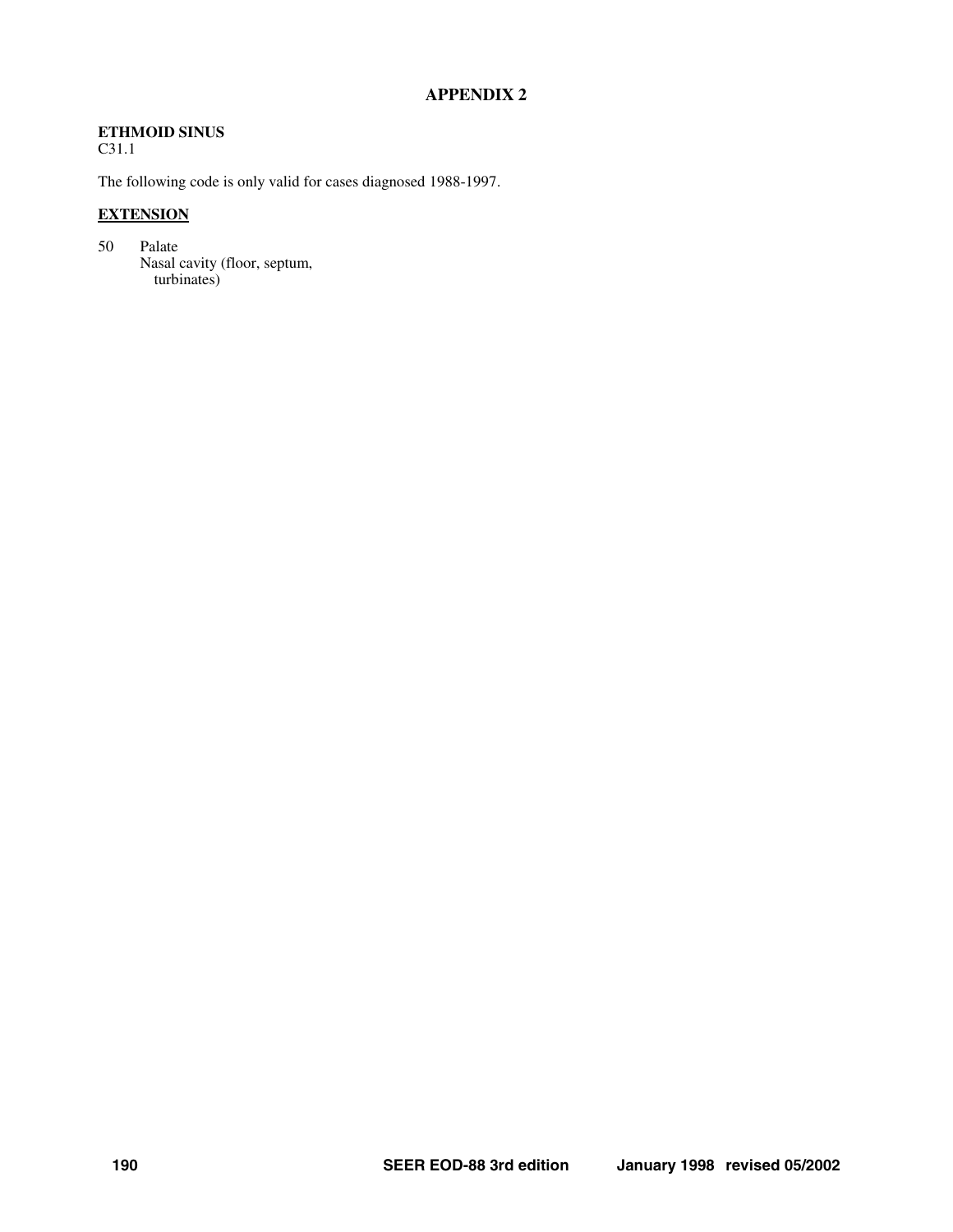# **GLOTTIC LARYNX**

C32.0

The following code is only valid for cases diagnosed 1988-1997.

# **EXTENSION**

20 Tumor involves: More than one subsite of **supraglottis**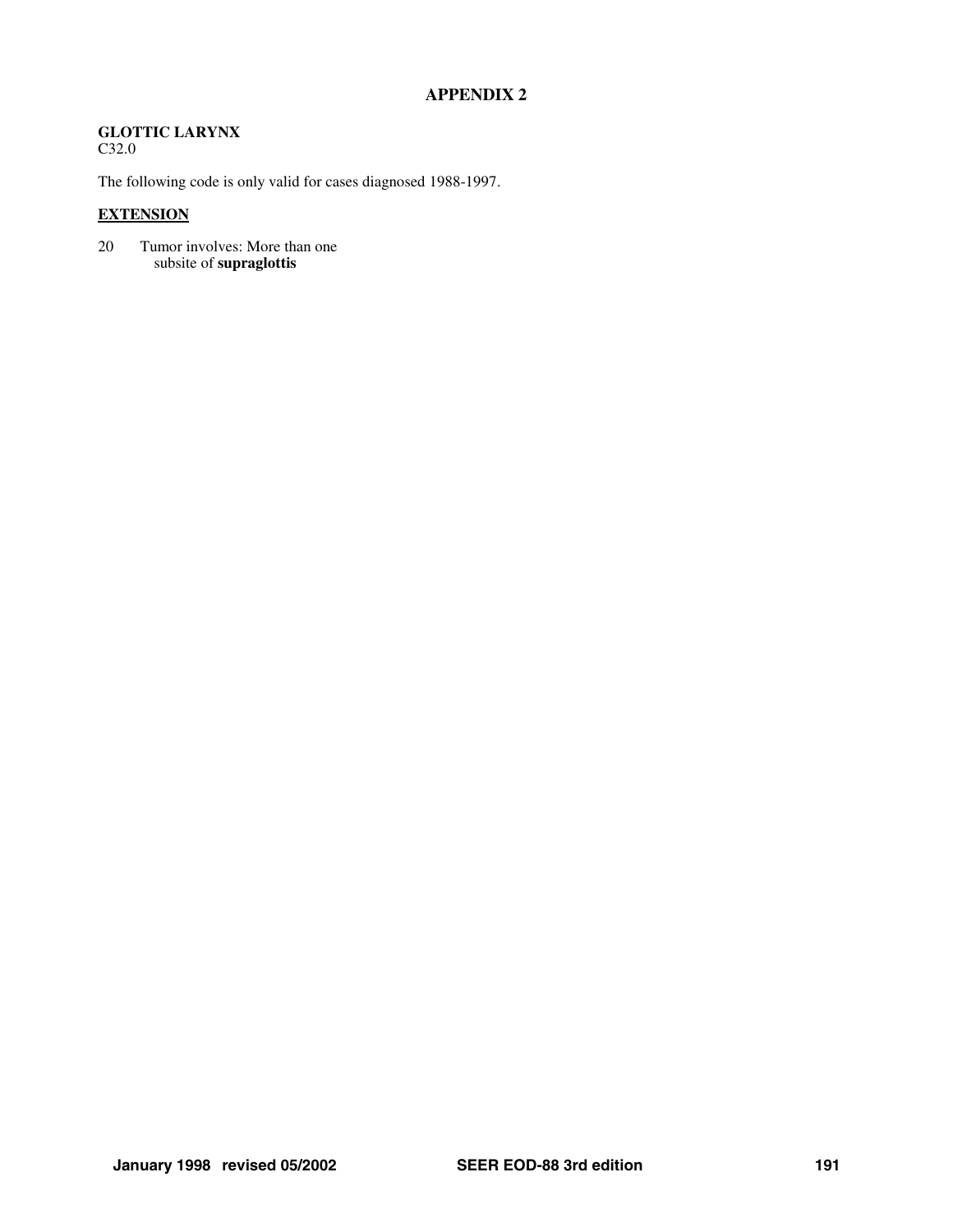# **SUPRAGLOTTIC LARYNX**

C32.1

The following codes are only valid for cases diagnosed 1988-1997.

- 11 One vocal cord (**glottic tumor**)
- 12 Both vocal cords (**glottic tumor**)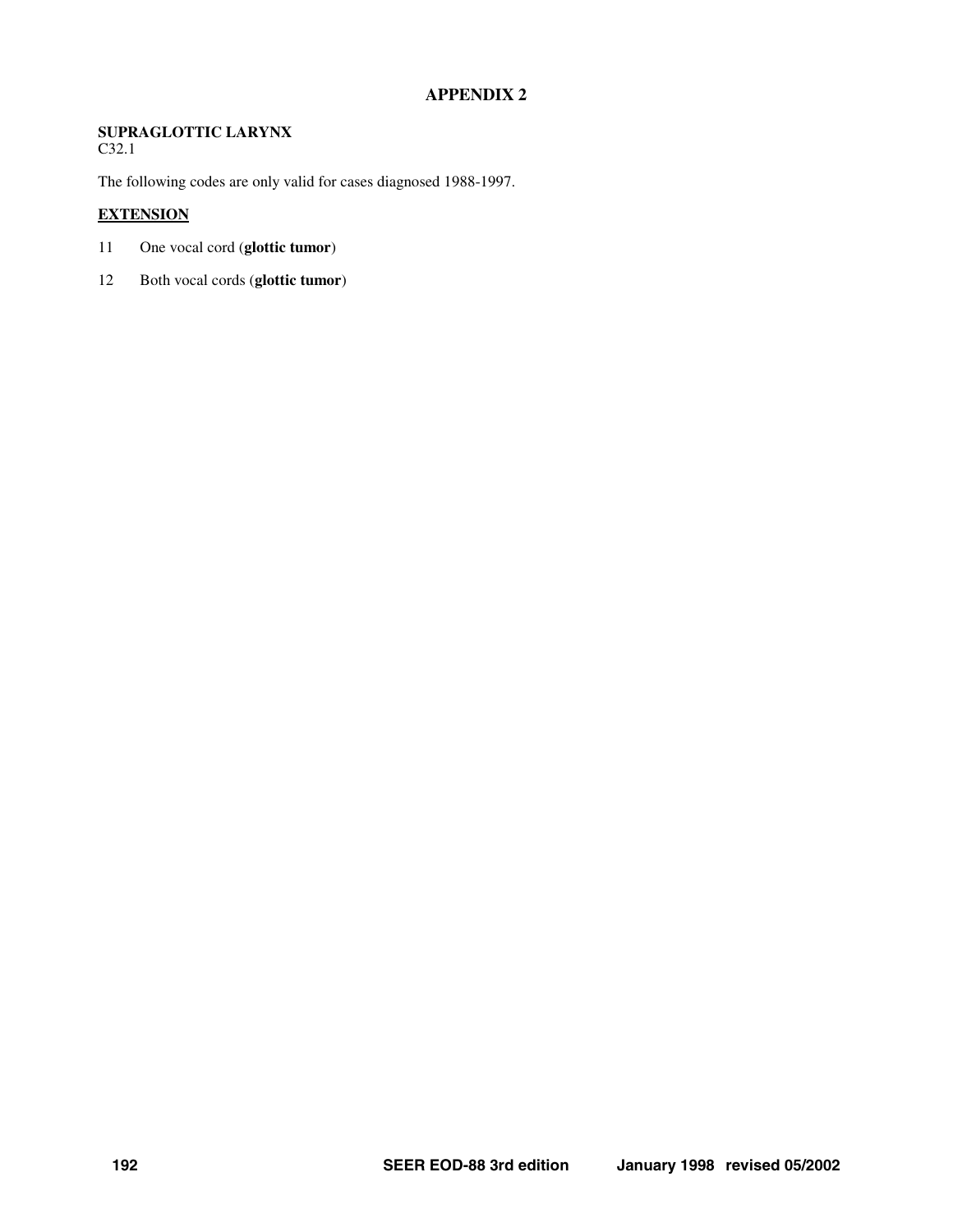### **SUBGLOTTIC LARYNX** C32.2

The following codes are only valid for cases diagnosed 1988-1997.

- 11 One vocal cord (**glottic tumor**)
- 12 Both vocal cords (**glottic tumor**)
- 20 Tumor involves: More than one subsite of **supraglottis**
- 35 Impaired vocal cord mobility (**glottic tumor**)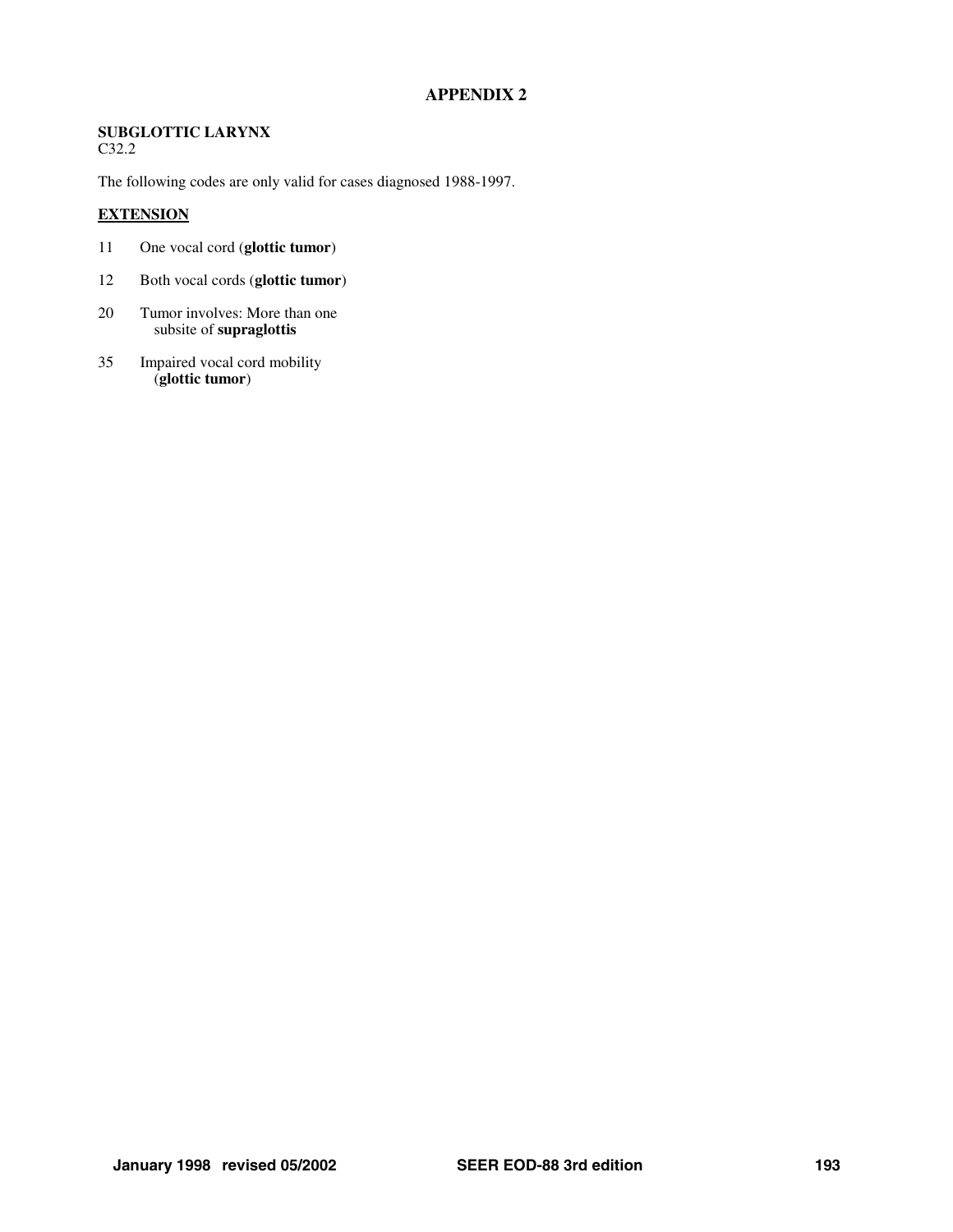### **LARYNX, OVERLAPPING LESION OR NOT OTHERWISE SPECIFIED** C32.3, C32.8-C32.9

The following codes are only valid for cases diagnosed 1988-1997.

- 11 One vocal cord (**glottic tumor**)
- 12 Both vocal cords (**glottic tumor**)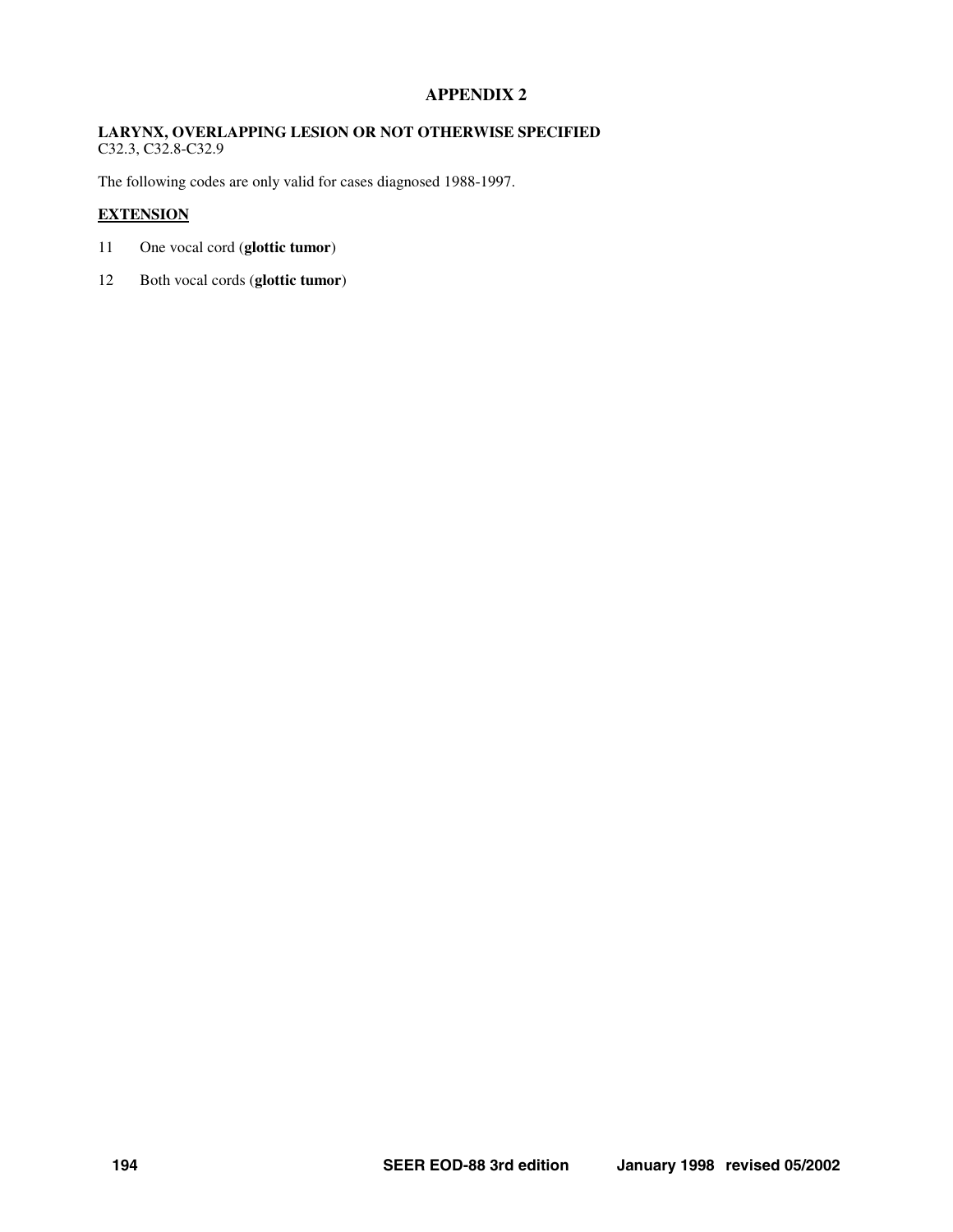**CORPUS UTERI; UTERUS, NOS** (excluding Placenta) C54.0-C54.3, C54.8-C54.9, C55.9

The following codes are only valid for cases diagnosed 1988-1997.

### **EXTENSION**

15 Serosa

### **Sounding of uterine cavity is <8.0 cm in length**

- 20 FIGO Stage IA not further specified
- 21 Confined to endometrium (stroma)

Extension to:

- 22 Myometrium--inner half<br>23 Myometrium--outer half
- 23 Myometrium--outer half<br>24 Myometrium--NOS
- 24 Myometrium--NOS<br>25 Serosa
- Serosa

#### **Sounding of uterine cavity is >8.0 cm in length**

- 30 FIGO Stage IB not further specified
- 31 Confined to endometrium (stroma)

Extension to:

- 32 Myometrium--inner half<br>33 Myometrium--outer half
- 33 Myometrium--outer half
- 34 Myometrium--NOS
- 35 Serosa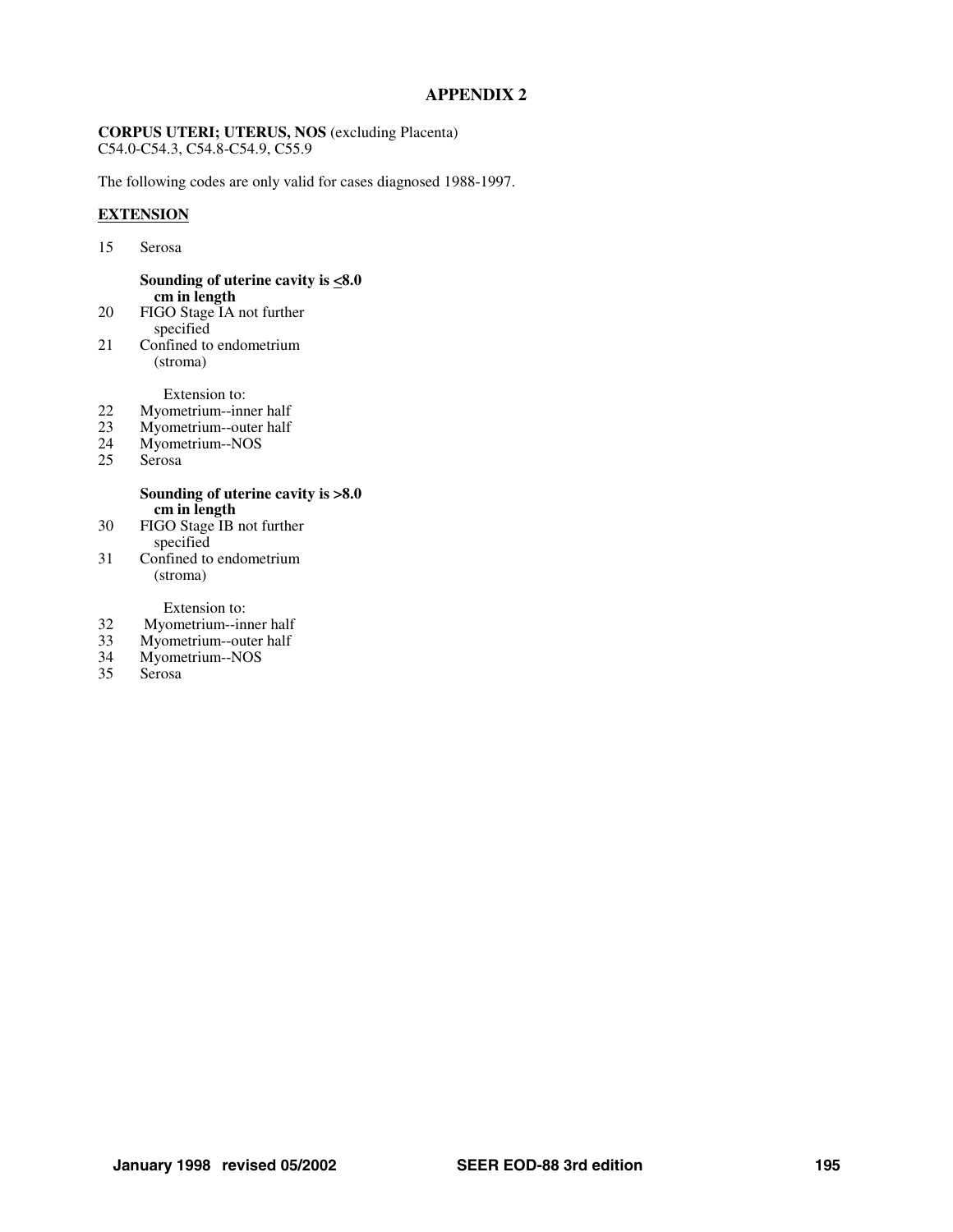# **PLACENTA**

C58.9

The following codes are only valid for cases diagnosed 1988-1997.

# **EXTENSION**

### 15 Serosa

### **Sounding of uterine cavity is <8.0 cm in length**

- 20 FIGO Stage IA not further specified
- 21 Confined to endometrium (stroma)

Extension to:

- 22 Myometrium--inner half<br>23 Myometrium--outer half
- 23 Myometrium--outer half<br>24 Myometrium--NOS
- 24 Myometrium--NOS<br>25 Serosa
- Serosa

#### **Sounding of uterine cavity is 78.0 cm in length**

- 35 Serosa
- 50 Cervix uteri, incl. endocervix invaded FIGO Stage II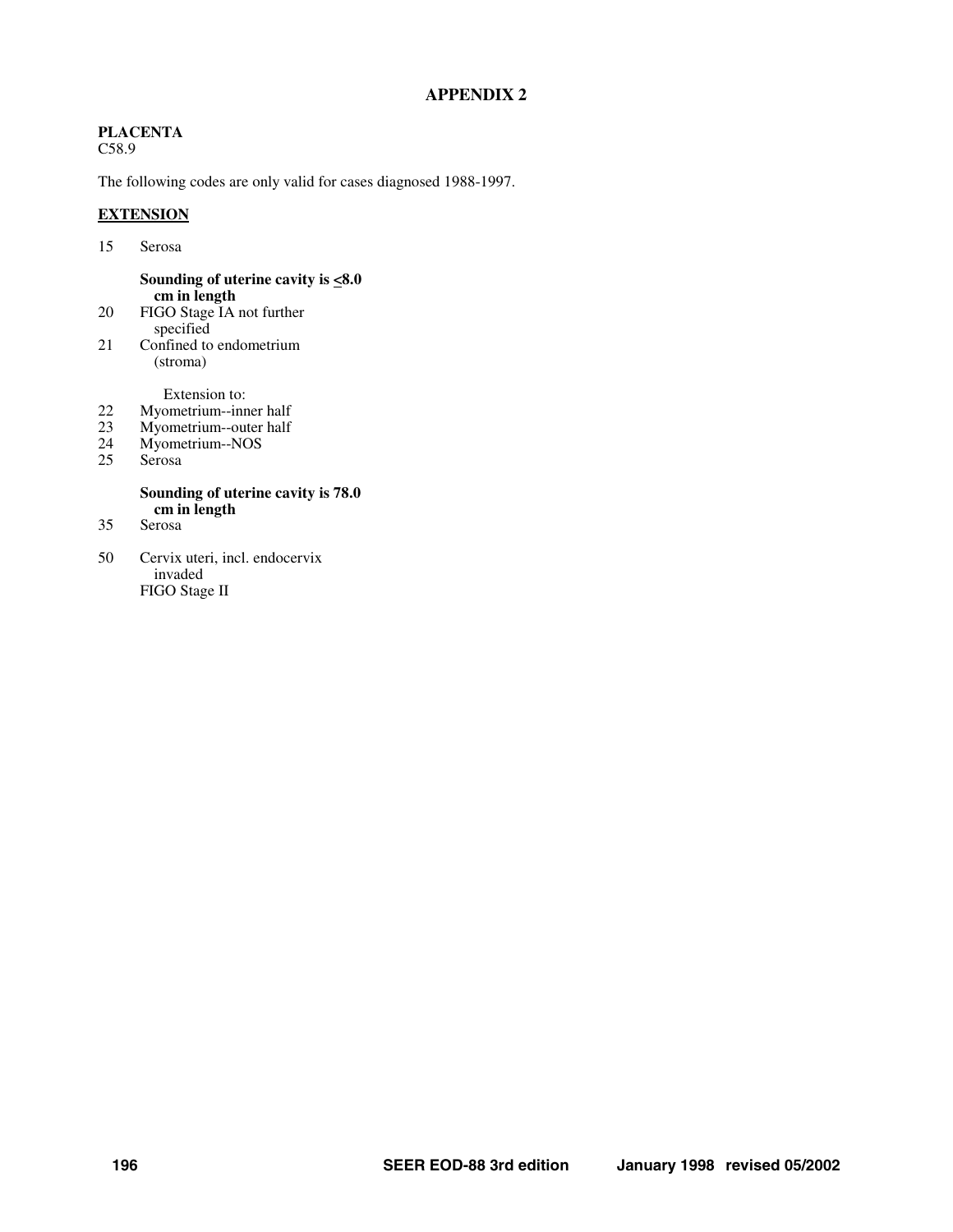### **PROSTATE GLAND--CLINICAL**

C61.9

The following coding scheme was in place for cases diagnosed 1988-1993.

### **EXTENSION**

00 IN SITU: Noninvasive; intraepithelial

> Incidentally found microscopic carcinoma (latent)

- 10 Number of foci not specified (A)
- 11  $\leq$  3 microscopic foci (A1 focal)<br>12 > 3 microscopic foci (A2 diffuse
- 12 > 3 microscopic foci (A2 diffuse)
- 20 Palpable nodule(s) confined to prostate (intracapsular)--one lobe (B)
- 25 Multiple nodules confined to prostate (intracapsular)--more than one lobe (B)
- 30 Localized, NOS; confined to prostate, NOS (B, not further specified)
- 40 Invasion of prostatic capsule (C1)
- 50 Extension to periprostatic tissue (C1): Extracapsular extension (beyond prostatic capsule) Extraprostatic urethra (membranous) Bladder neck and/or prostatic apex Through capsule, NOS
- 55 Extension to seminal vesicle(s)  $(C2)$
- 56 Extension to periprostatic tissue, NOS (C, not further specified)
- 60 Extension to or fixation of other adjacent structures: Rectovesical (Denonvilliers') fascia Bladder, NOS; ureter(s) Rectum Skeletal muscle (levator ani) Fixation, NOS
- 70 Pelvic bone Pelvic wall(s)
- 80 FURTHER extension to bone, soft tissue or other organs (D2)
- 85 Metastasis (D2) D, not further specified
- 99 UNKNOWN, if extension or metastasis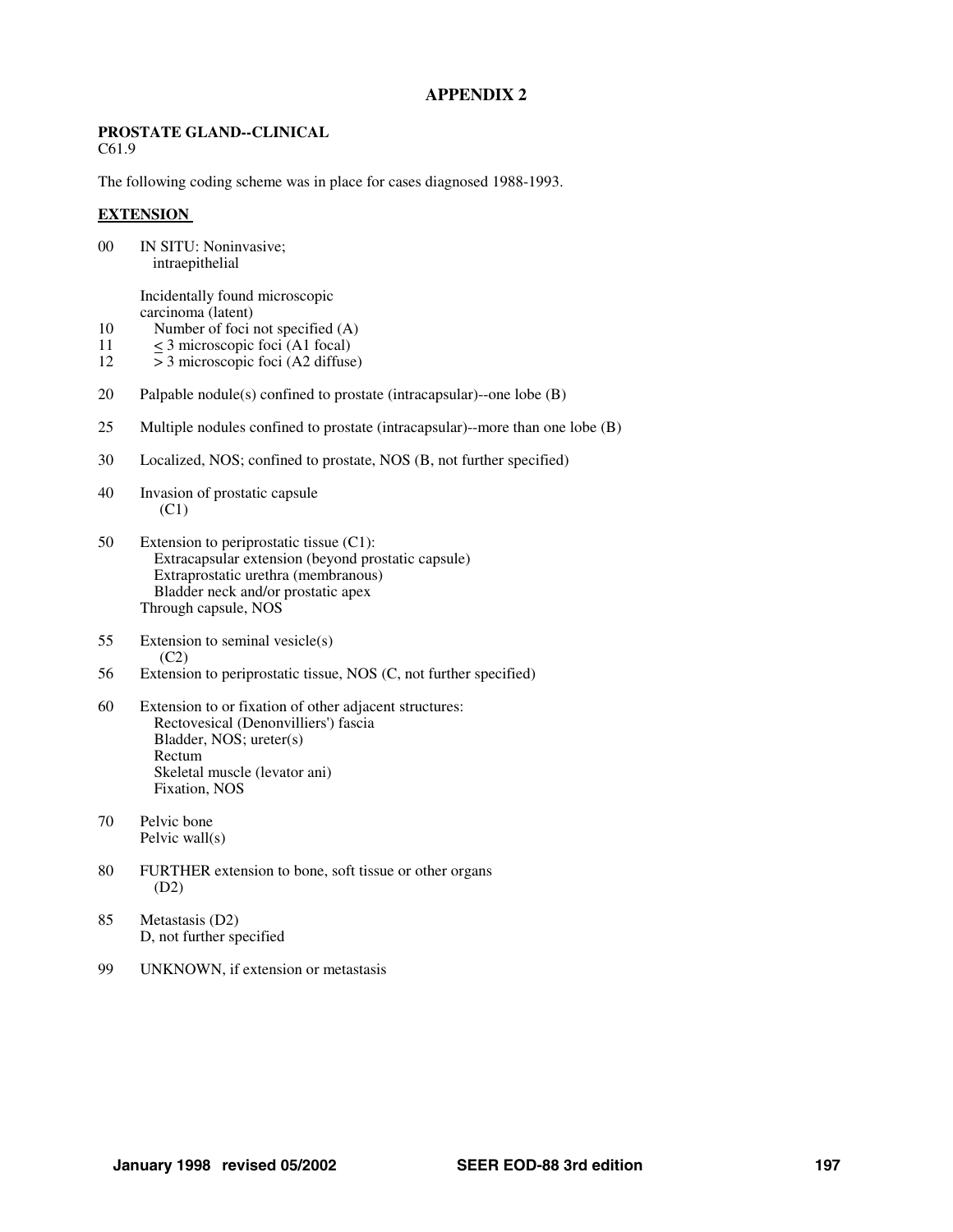# **PROSTATE GLAND--CLINICAL** (continued)

C61.9

The following coding scheme was in place for cases diagnosed 1994 only.

### **EXTENSION**

### 00 IN SITU; Noninvasive; intraepithelial

- Codes 10 15: Clinically inapparent tumor not palpable or visible by imaging; Incidentally found microscopic carcinoma (latent, occult) in one or both lobes [NOTE: give priority to codes 13-14 over codes 10-12,15.]
	- 10 No. of foci or % of involved tissue not specified (A, NOS)
	- 11  $\leq$  3 microscopic foci (A1 focal)
	- $12$  > 3 microscopic foci (A2 diffuse)
	- 13 Incidental histologic finding in 5% or less of tissue resected
	- 14 Incidental histologic finding in more than 5% of tissue resected
	- 15 Tumor identified by needle bx, e.g., for elevated PSA

| Clinically apparent | Clinically inapparent<br>followed by                                                                                    |               |
|---------------------|-------------------------------------------------------------------------------------------------------------------------|---------------|
|                     |                                                                                                                         | prostatectomy |
|                     | 20 Involvement of one lobe, NOS (B)                                                                                     | 23            |
|                     | 21 1/2 or less of one lobe involved                                                                                     | 24            |
|                     | 22 More than 1/2 of one lobe involved,<br>not both lobes                                                                | 26            |
|                     | 25 More than one lobe involved (B)                                                                                      | 28            |
| 27                  | Clinically-apparent tumor confined<br>to prostate, NOS;<br>Stage B, NOS                                                 | 29            |
|                     | 30 Localized, NOS; confined to prostate, NOS<br>Intracapsular involvement only;<br>not stated if Stage A or B, T1 or T2 | 31            |
| 40                  | Invasion of prostatic capsule $(C1)$                                                                                    | 41            |
| 49                  | Into prostatic apex                                                                                                     | 48            |
|                     | Codes 50 - 56: Periprostatic extension<br>Codes 50 - 53: Extension to periprostatic tissue, but not seminal vesicles    |               |

- 50 Extension to periprostatic tissue (C1): Extracapsular extension (beyond prostatic capsule), NOS Through capsule, NOS
- 51 Unilateral extracapsular extension
- 52 Bilateral extracapsular extension
- 53 Extraprostatic urethra
- 55 Extension to seminal vesicle(s) (C2)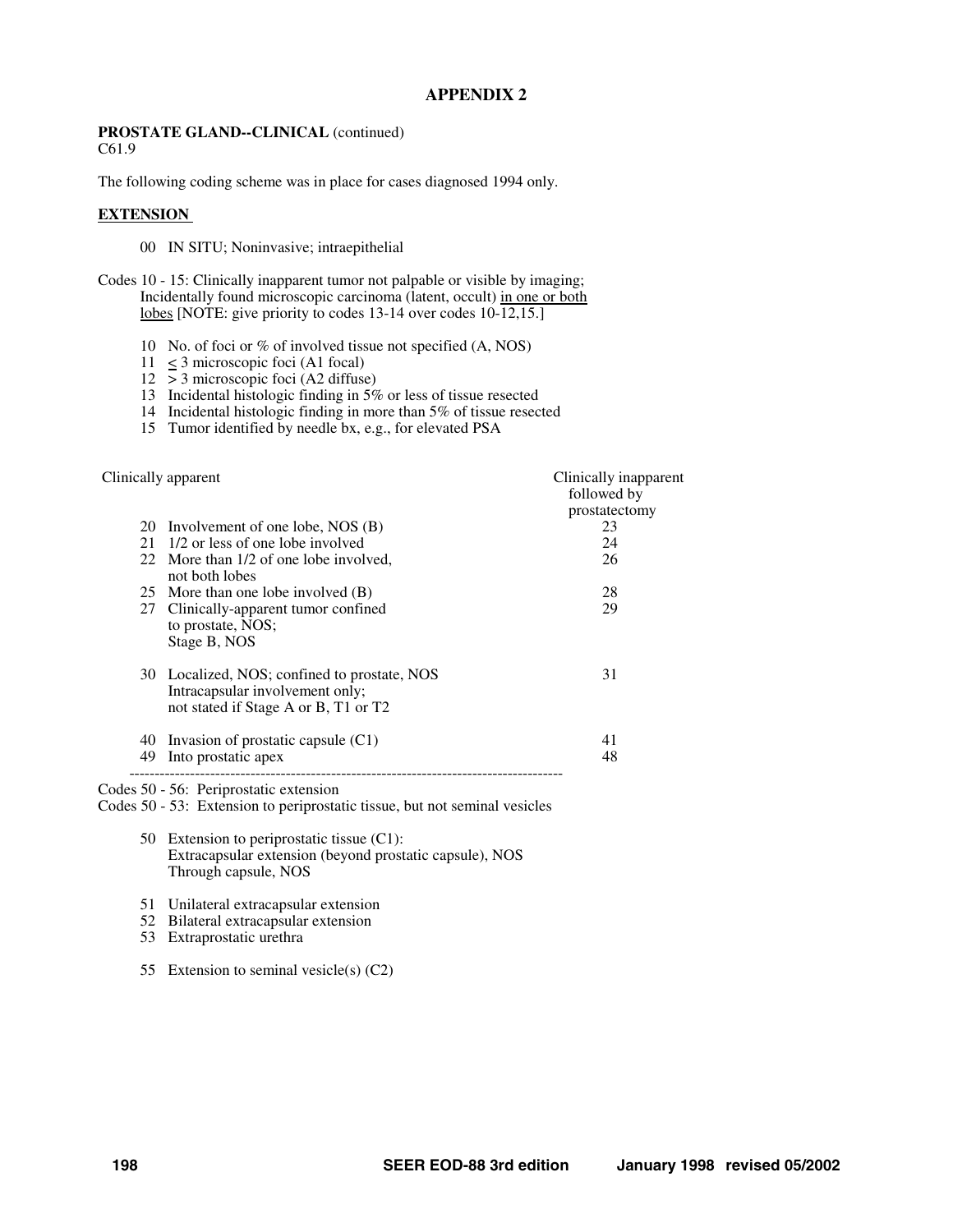### **PROSTATE GLAND--CLINICAL** (continued) C61.9

### **EXTENSION**

- 56 Periprostatic extension, NOS (C, NOS; unknown if seminal vesicle(s) involved)
- 60 Extension to or fixation to adjacent structures other than seminal vesicles:

Rectovisical (Denonvilliers') fascia Bladder, NOS Ureter(s) Fixation, NOS

- 61 Bladder neck
- 62 Rectum; external sphincter
- 65 Levator muscles, skeletal muscle
- 70 Extension to or fixation to pelvic wall or pelvic bone
- 80 Further extension to bone, soft tissue, or other organs (D2)
- 85 Metastasis (D2); D, not further specified
- 99 UNKNOWN if extension or metastasis

Note: Clinically-apparent tumor: palpable, or visible by imaging.

Use code 30 for confined to prostate and no information on whether tumor was apparent or inapparent and no prostatectomy was done.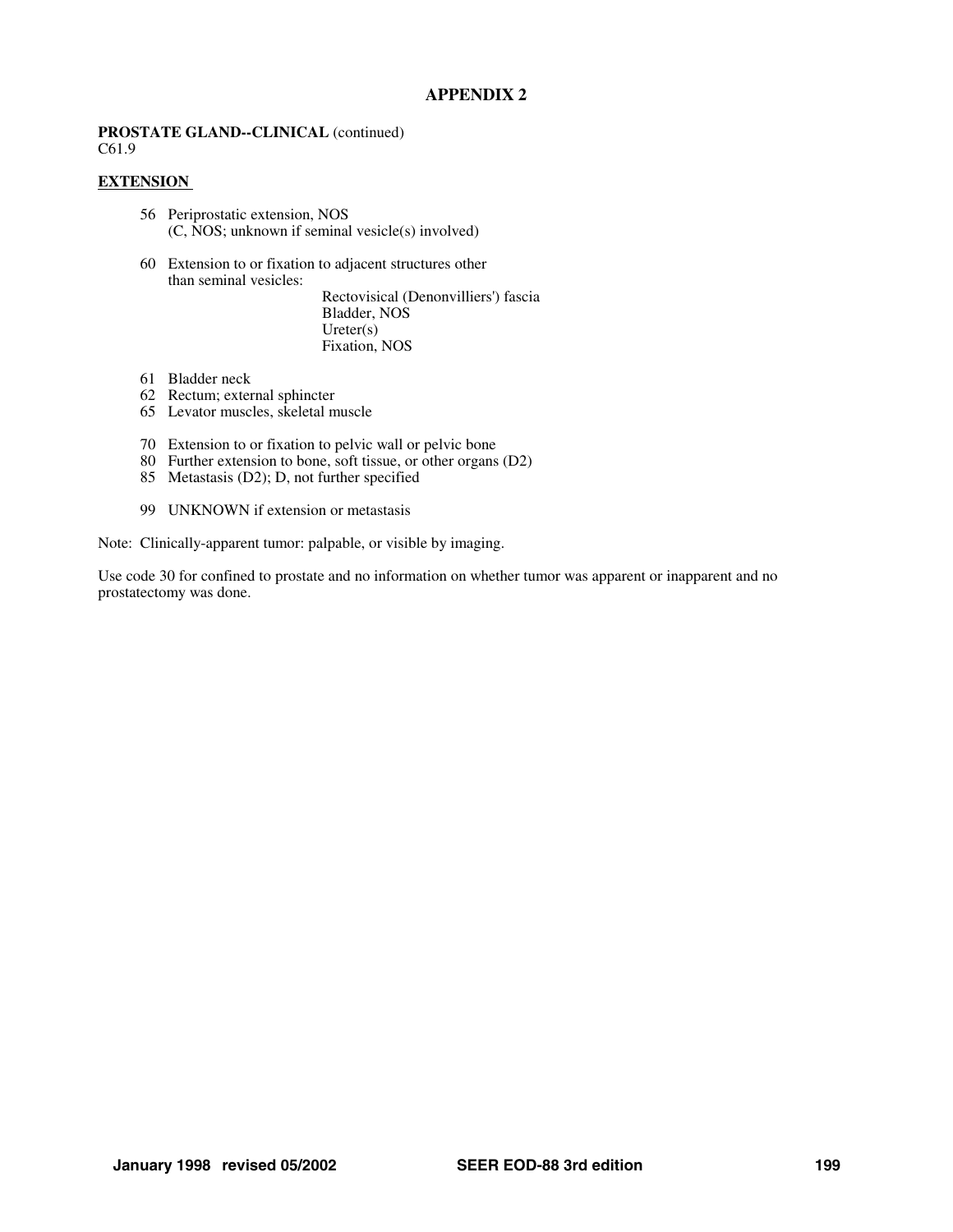# **PROSTATE GLAND--CLINICAL** (continued)

C61.9

The following coding scheme was in place for cases diagnosed 1995-1997 only.

# **EXTENSION**

00 IN SITU; Noninvasive; intraepithelial

### **Clinically inapparent tumor not palpable or visible by imaging; incidentally found microscopic carcinoma (latent, occult), in one or both lobes**

- 10 No. of foci or % of involved tissue not specified (A, NOS)
- Clinically inapparent tumor confined to prostate, NOS (T1, NOS)
- 11 <= 3 microscopic foci (A1 focal)
- $12 > 3$  microscopic foci (A2 diffuse)
- 13 Incidental histologic finding in 5% or less of tissue resected (T1a)
- 14 Incidental histologic finding in more than  $5\%$  of tissue resected (T1b) 15 Tumor identified by needle bx, e.g., for elevated PSA (T1c)
- Tumor identified by needle bx, e.g., for elevated PSA (T1c)

# **Clinically/radiographically apparent**<br>20 Involvement of one lobe, NOS (I

- 20 Involvement of one lobe, NOS (B)<br>21 1/2 or less of one lobe involved (T)
- 21 1/2 or less of one lobe involved  $(T2a)$ <br>22 More than 1/2 of 1 lobe involved, not
- 22 More than  $1/2$  of 1 lobe involved, not both lobes (T2b)<br>23 More than one lobe involved (B): (T2b)
- 23 More than one lobe involved  $(B)$ ;  $(T2b)$ <br>24 Clinically apparent tumor confined to pr
- 24 Clinically apparent tumor confined to prostate, NOS; (Stage B, NOS), (T2, NOS)

30 Not stated if clinically apparent or inapparent but Localized, NOS; Confined to prostate, NOS; Intracapsular involvement only

- Not stated if Stage A or B, T1 or T2
- 31 Into prostatic apex/arising in prostatic apex
- 33 Arising in prostatic apex<br>34 Extending into prostatic a
- Extending into prostatic apex

### **EXTENSION BEYOND PROSTATE**

- 40 Invasion of prostatic capsule (C1)
- 41 Extension to periprostatic tissue (C1) Extracapsular extension (beyond prostatic capsule), NOS Through capsule, NOS
- 
- 42 Unilateral extracapsular extension (T3a)<br>43 Bilateral extracapsular extension (T3b) 43 Bilateral extracapsular extension (T3b)<br>44 Extraprostatic urethra
- 
- 44 Extraprostatic urethra<br>45 Extension to seminal 45 Extension to seminal vesicle(s)  $(C2)$ ; (T3c)<br>49 Periprostatic extension. NOS
- Periprostatic extension, NOS
- (C, NOS; T3, NOS; unknown if seminal vesicles(s) involved) 50 Extension to or fixation to adjacent structures other than seminal vesicles:
- rectovesical (Denovilliers') fascia; Bladder, NOS; Ureter(s); Fixation, NOS; (T4, NOS)
- 51 Extension to/fixation to:
- Bladder neck (T4a)
- 52 Rectum; external sphincter (T4a)<br>53 Levator muscles (T4b)
- 53 Levator muscles (T4b)<br>60 Extension to or fixation to
- 60 Extension to or fixation to pelvic wall or pelvic bone (T4b)<br>61 Extension to or fixation to other skeletal muscle
- Extension to or fixation to other skeletal muscle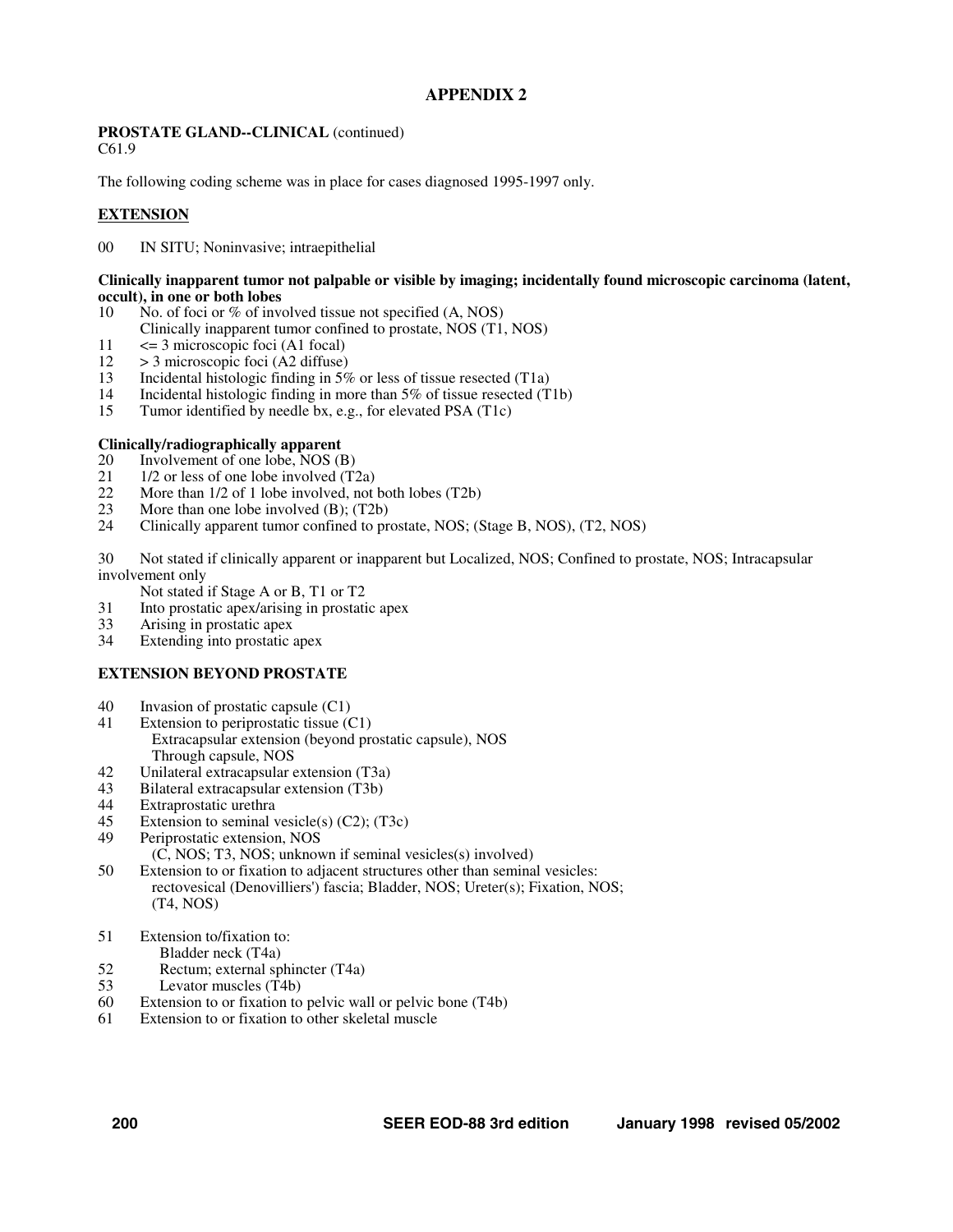### **PROSTATE GLAND--CLINICAL** (continued) C61.9

### **EXTENSION**

- 70 Further extension to bone, soft tissue, or other organs (D2)<br>80 Metastasis (D2): D. not further specified
- 80 Metastasis (D2); D, not further specified<br>90 Unknown if extension or metastasis
- Unknown if extension or metastasis

Use all information except the prostatectomy to code this field based on the above codes.

Limit extent of disease information to 4 months after diagnosis in the absence of disease progression.

Give priority to codes 13-14 over codes 11-12.

Use code 30 when there is insufficient information as to whether the tumor is clinically apparent or inapparent but the tumor is confined to the prostate.

In parentheses some of the AUA stages and AJCC T numbers are given as guides in coding this field in the absence of information in the medical record. Note that some stages/T codes are in more than one category such as T2b can be either code 22 or 23. Note do not code using the T number if metastases are present.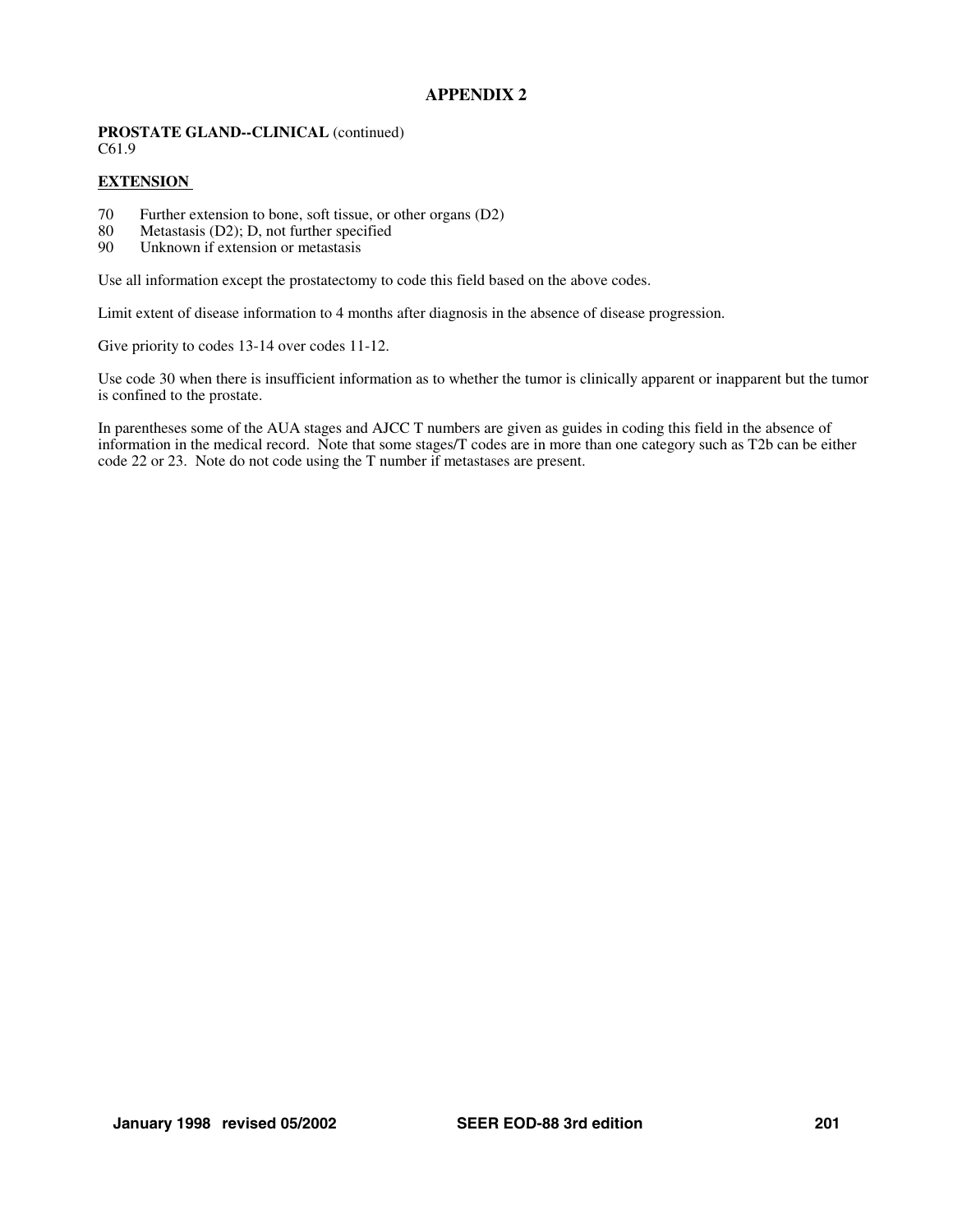# **PROSTATE GLAND--PATHOLOGICAL**

C61.9

The following coding scheme was in place for cases diagnosed 1995-1997 only.

# **EXTENSION**

00 IN SITU; Noninvasive; intraepithelial

### **NO EXTENSION BEYOND PROSTATE**

- 20 Involvement of one lobe, NOS (B)
- 21 1/2 or less of one lobe involved (pT2a)
- 22 More than 1/2 of 1 lobe involved, not both lobes (pT2b)
- 23 More than one lobe involved (B); (pT2b)
- 30 Localized, NOS; Confined to prostate, NOS; Intracapsular involvement only (Stage B, NOS; pT2, NOS)
- 31 Into prostatic apex/arising in prostatic apex, NOS
	- 33 Arising in prostatic apex
	- 34 Extending into prostatic apex

### **EXTENSION BEYOND PROSTATE**

- 40 Invasion of prostatic capsule (C1)<br>41 Extension to periprostatic tissue (
- Extension to periprostatic tissue  $(C1)$  Extracapsular extension (beyond prostatic capsule), NOS Through capsule, NOS
- 42 Unilateral extracapsular extension (pT3a)<br>43 Bilateral extracapsular extension (pT3b)
- 43 Bilateral extracapsular extension (pT3b)<br>44 Extraprostatic urethra
- Extraprostatic urethra
- 45 Extension to seminal vesicle(s) (C2); (pT3c)
- 49 Periprostatic extension, NOS Extends to posterior margins; margins involved (except urethral) (C, NOS; T3, NOS; unknown if seminal vesicles(s) involved)
- 50 Extension to or fixation to adjacent structures other than seminal vesicles: rectovesical (Denovilliers') fascia; Bladder, NOS; Ureter(s); Fixation, NOS; (pT4, NOS)
- 51 Extension to/fixation to:
- Bladder neck (pT4a)
- 52 Rectum; external sphincter (pT4a)<br>53 Levator muscles (pT4b)
- 53 Levator muscles (pT4b)<br>60 Extension to or fixation to p
- Extension to or fixation to pelvic wall or pelvic bone  $(pT4b)$
- 61 Extension to or fixation to other skeletal muscle
- 70 Further extension to bone, soft tissue, or other organs (D2)
- 80 Metastasis (D2); D, not further specified
- 90 Unknown if extension or metastasis
- 99 No prostatectomy done within 4 months after diagnosis

This field is based on all histologic information including the prostatectomy if done within 4 months of diagnosis. Use code '99' if there was no prostatectomy within 4 months of diagnosis. This would include evaluation of other pathologic tissue such as a biopsy of the rectum.

Limit extent of disease information to 4 months after diagnosis in the absence of disease progression.

Give priority to codes 41-45 over code 49.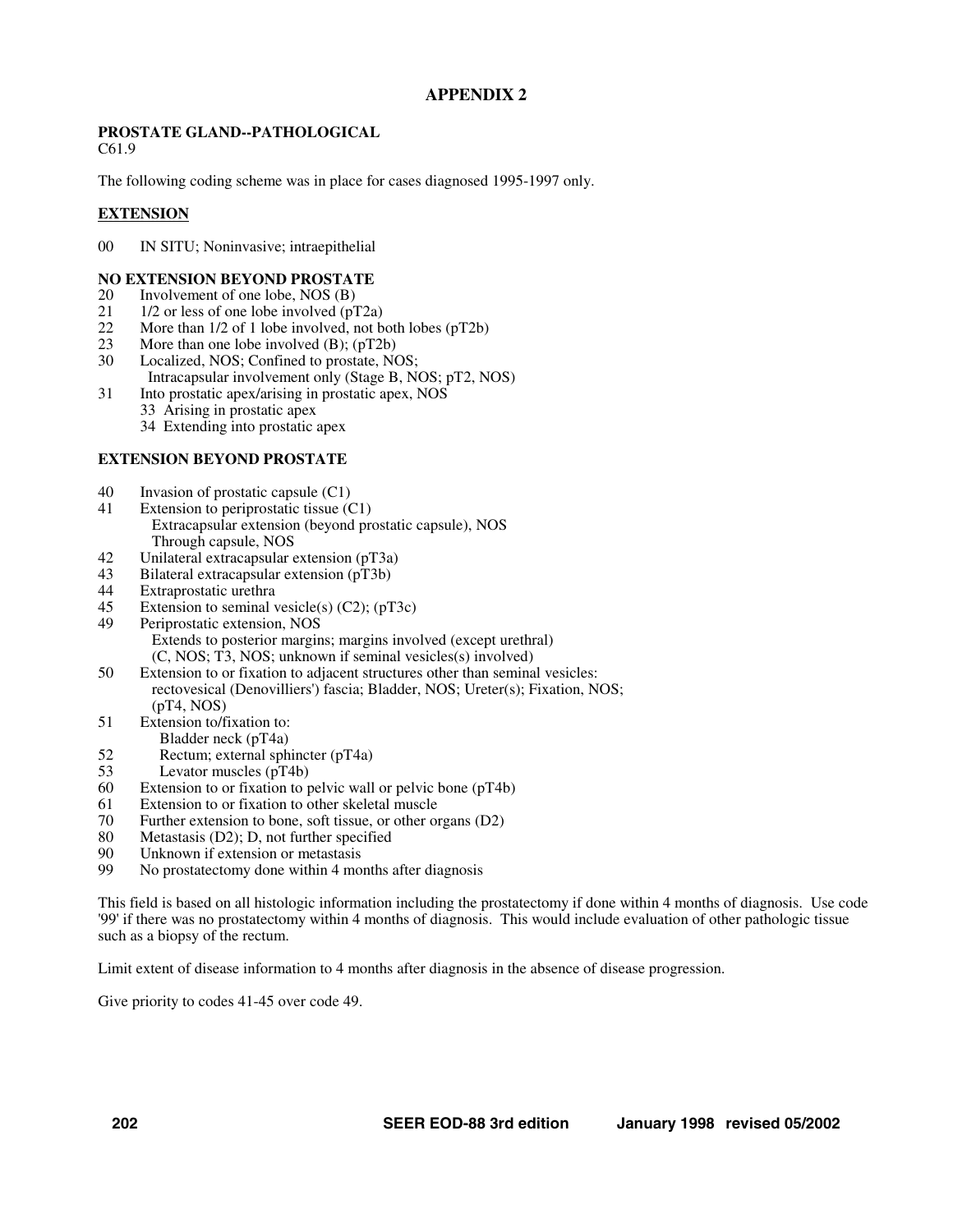# **BLADDER**

C67.0-C67.9

The following codes are only valid for cases diagnosed 1988-1997.

### **EXTENSION**

50 Extension to/through serosa (mesothelium); peritoneum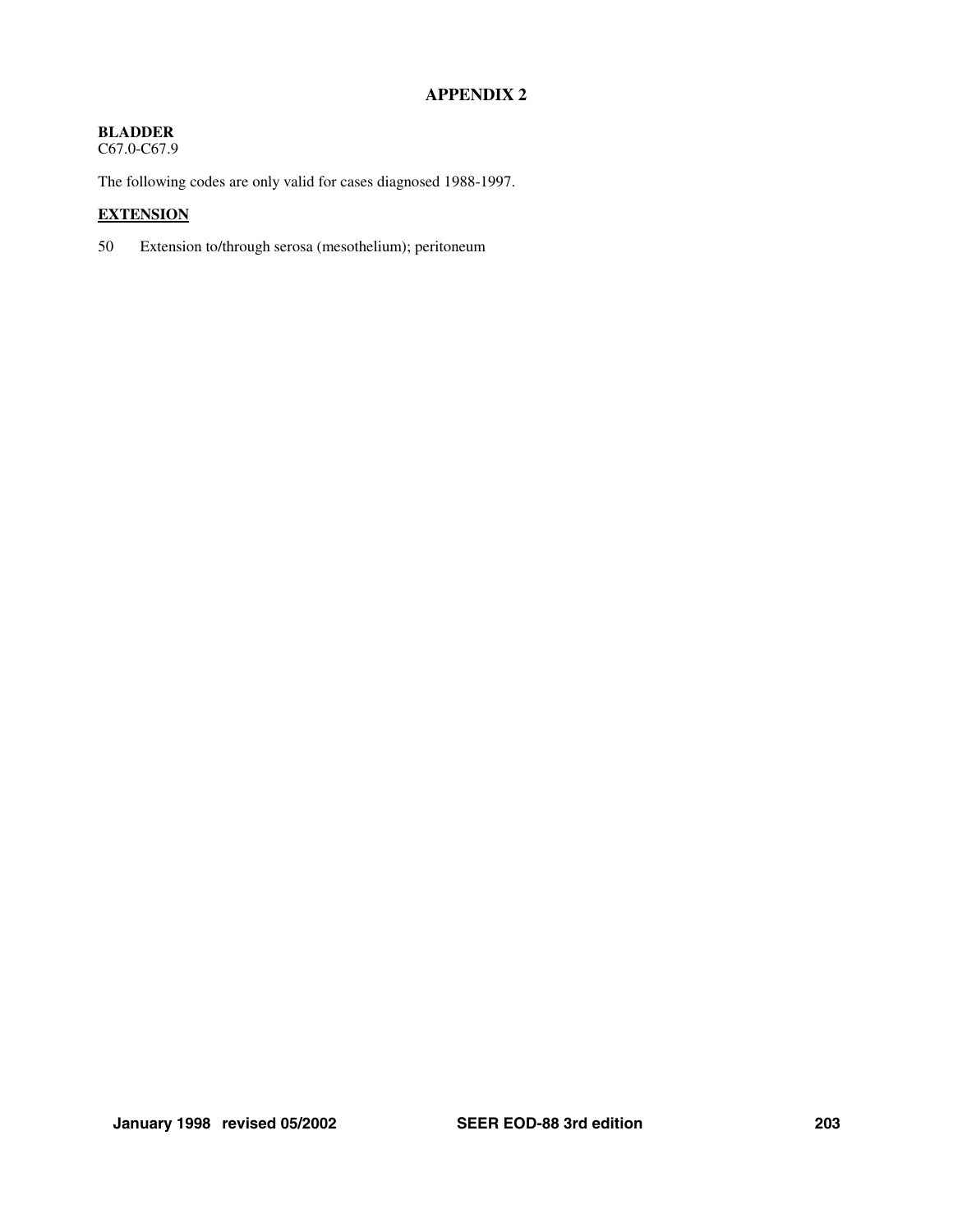#### **URETHRA, PARAURETHRAL GLAND, AND UNSPECIFIED URINARY ORGANS** C68.8-C68.9

The following codes are only valid for cases diagnosed 1988-1997.

- 65 Extension to bladder from distal ureter Implants in distal ureter
- 66 Extension to major blood vessel(s): Aorta, renal artery/vein, vena cava (inferior) Tumor thrombus in a renal vein, NOS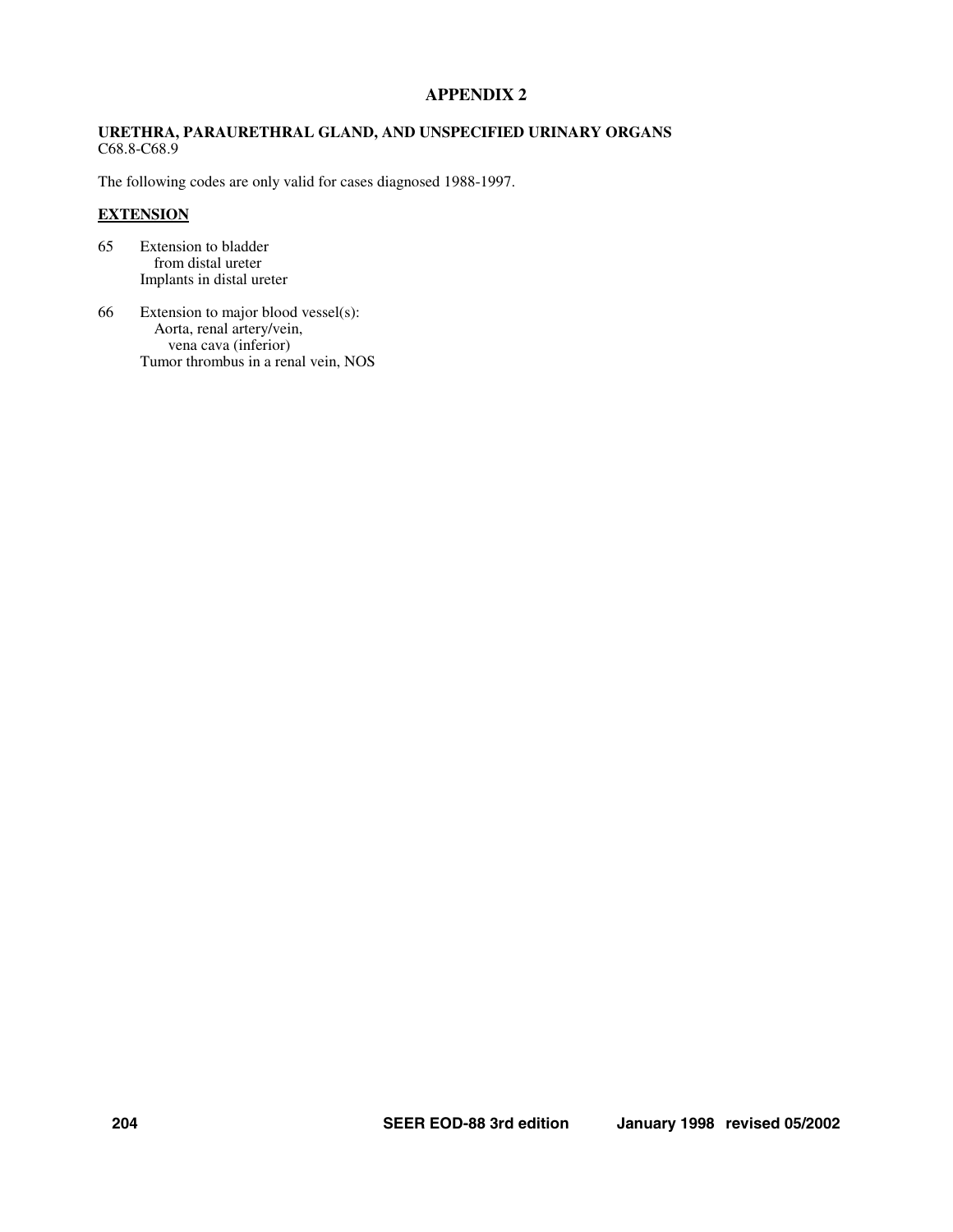# **HEMATOPOIETIC, RETICULOENDOTHELIAL, IMMUNOPROLIFERATIVE,**

**and MYELOPROLIFERATIVE NEOPLASMS**

(M-9720, 9722-9723, 9731-9732, 9740-9741, 9760-9768, 9800-9941, 9950-9989)

### **SIZE OF PRIMARY TUMOR**

### **EXTENSION**

999 Not applicable

- 10 Localized disease: **Solitary plasmacytoma only**
- 80 Systemic Disease: All others

This scheme includes the following**\***:

 9720 = Malignant histiocytosis 9722 = Letterer-Siwe's disease 9723 = True histiocytic lymphoma 9731 = Plasmacytoma, NOS 9732 = Multiple myeloma 9740 = Mast cell sarcoma 9741 = Malignant mastocytosis 9760 = Immunoproliferative disease, NOS 9761 = Waldenstrom's macroglobulinemia  $9762$  = Alpha heavy chain disease  $9763 = \text{Gamma}$  heavy chain disease 9764 = Immunoproliferative small intestinal disease 9765 = Malignant monoclonal gammopathy 9766 = Malignant angiocentric immunoproliferative lesion  $9767$  = Malignant angioimmunoblastic lymphadenopathy 9768 = Malignant T-gamma lymphoproliferative disease 9800 = Leukemia, NOS 9801 = Acute leukemia, NOS 9802 = Subacute leukemia, NOS 9803 = Chronic leukemia, NOS 9804 = Aleukemic leukemia, NOS 9820 = Lymphoid leukemia, NOS 9821 = Acute lymphoblastic leukemia 9822 = Subacute lymphoid leukemia 9823 = Chronic lymphocytic leukemia 9824 = Aleukemic lymphoid leukemia 9825 = Prolymphocytic leukemia 9826 = Burkitt's cell leukemia 9827 = Adult T-cell leukemia/lymphoma 9830 = Plasma cell leukemia 9840 = Erythroleukemia 9841 = Acute erythremia 9842 = Chronic erythremia 9850 = Lymphosarcoma cell leukemia 9860 = Myeloid leukemia, NOS 9861 = Acute myeloid leukemia 9862 = Subacute myeloid leukemia **\*** Only preferred terms from ICD-O are given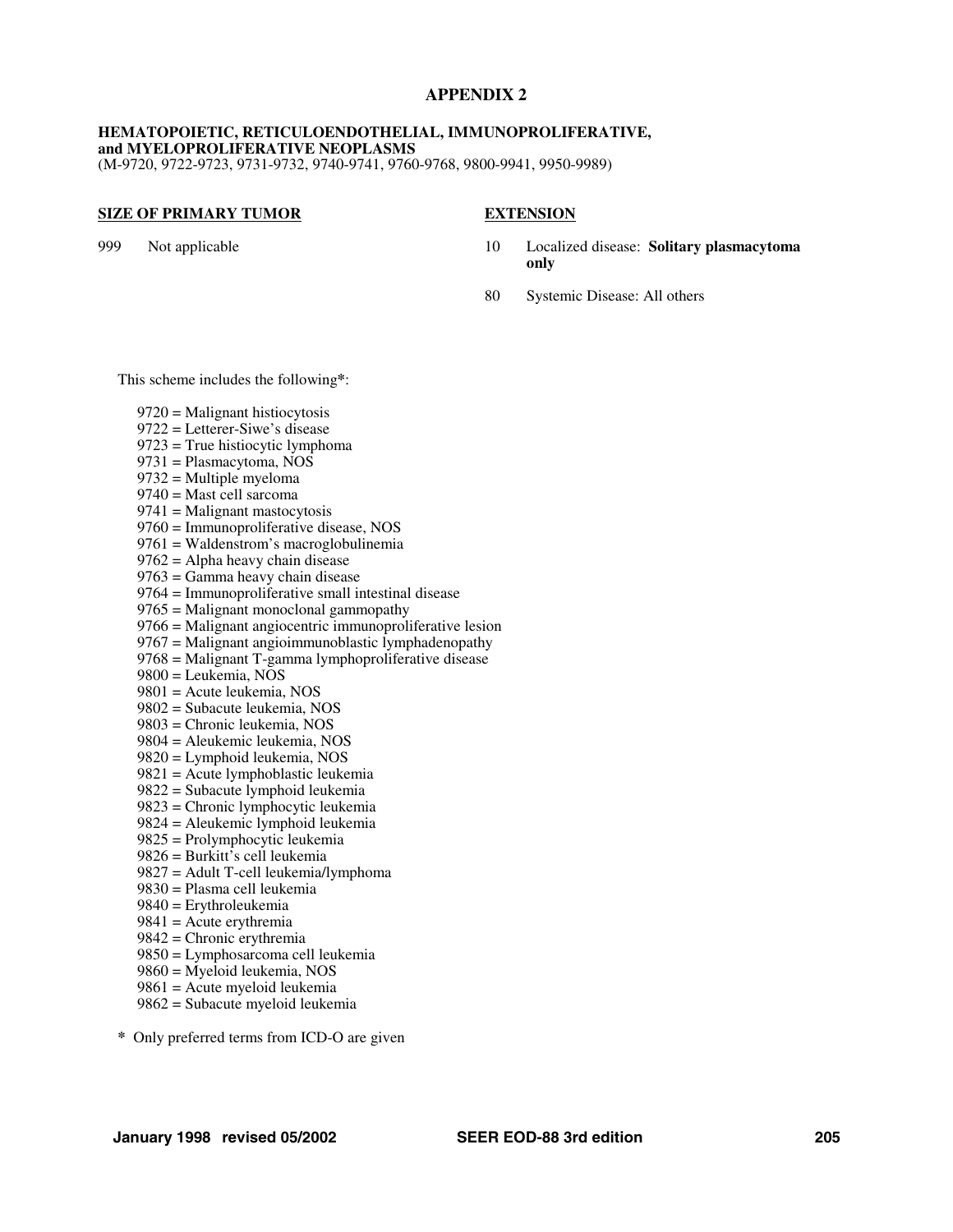### **APPENDIX 2**

# **HEMATOPOIETIC, RETICULOENDOTHELIAL, IMMUNOPROLIFERATIVE,**

**AND MYELOPROLIFERATIVE NEOPLASMS**

(M-9720, 9722-9723, 9731-9732, 9760-9768, 9800-9941, 9950-9989)

### **LYMPH NODES**

9 Not applicable

### **Diagnoses included in this scheme, continued**

9863 = Chronic myeloid leukemia

- 9864 = Aleukemic myeloid leukemia
- 9866 = Acute promyelocytic leukemia
- 9867 = Acute myelomonocytic leukemia
- 9868 = Chronic myelomonocytic leukemia
- 9870 = Basophilic leukemia
- 9880 = Eosinophilic leukemia
- 9890 = Monocytic leukemia, NOS
- 9891 = Acute monocytic leukemia
- 9892 = Subacute monocytic leukemia
- 9893 = Chronic monocytic leukemia
- 9894 = Aleukemic monocytic leukemia
- 9900 = Mast cell leukemia
- 9910 = Acute megakaryoblastic leukemia
- 9930 = Myeloid sarcoma
- $9931 = \text{Acute pannyelosis}$
- 9932 = Acute myelofibrosis
- 9940 = Hairy cell leukemia
- 9941 = Leukemic reticuloendotheliosis
- 9950 = Malignant polycythemia (rubra) vera
- 9960 = Malignant myeloproliferative disease, NOS
- 9961 = Malignant myelosclerosis with myeloid metaplasia
- 9962 = Malignant idiopathic/essential (hemorrhagic) thrombocythemia
- 9970 = Malignant lymphoproliferative disease, NOS
- 9980 = Malignant refractory anemia, NOS
- 9981 = Malignant refractory anemia without sideroblasts
- 9982 = Malignant refractory anemia with sideroblasts
- 9983 = Malignant refratory anemia with excess of blasts
- 9984 = Malignant refractory anemia with excess of blasts with transformation
- 9989 = Malignant myelodysplastic syndrome, NOS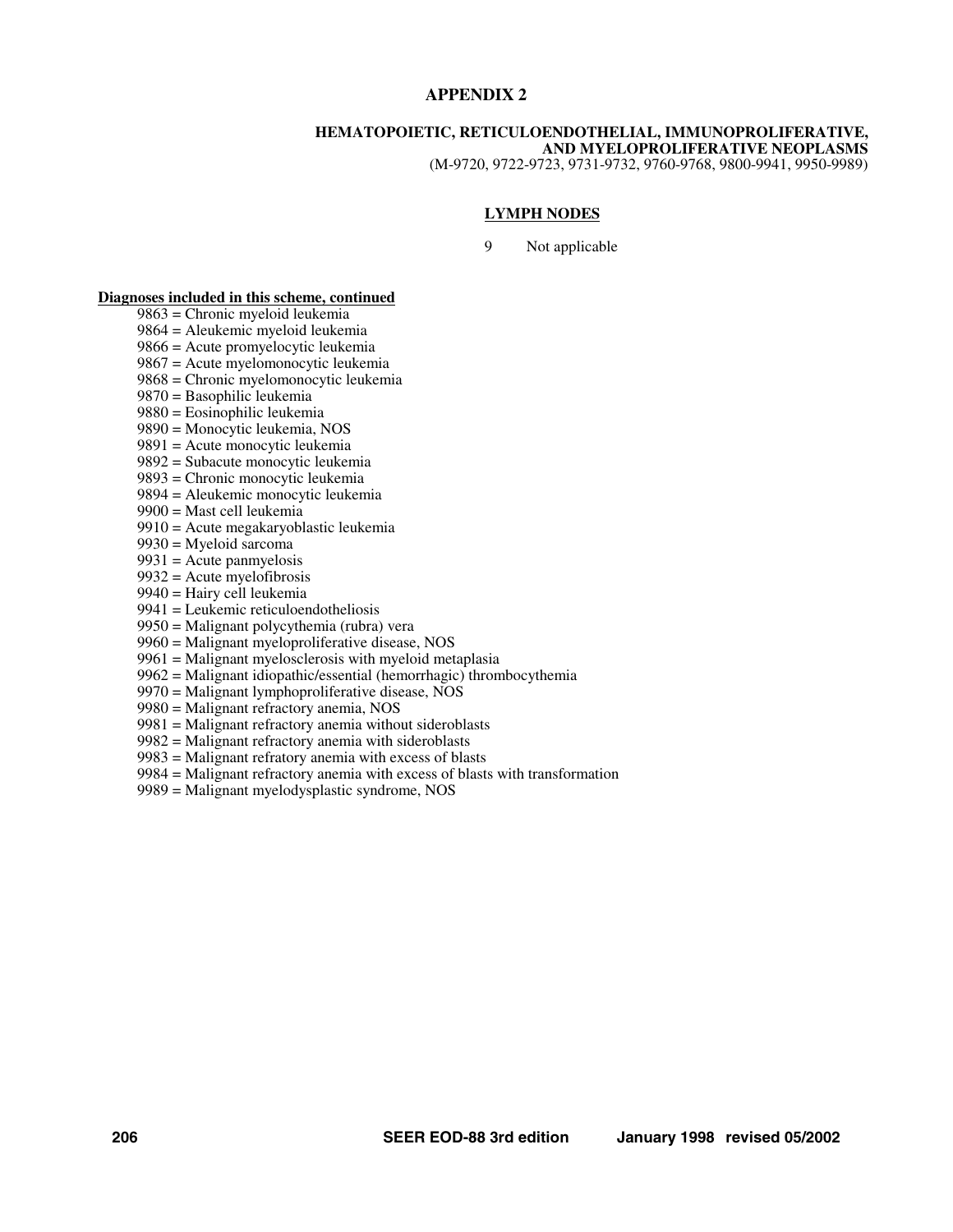## **INDEX**

NOTE: This index includes anatomic terms referenced in notes but does not include anatomic terms referenced within in the site-specific extension coding schemes.

 $\leq$  symbol – viii | symbol – vii, viii Abbreviations used in this manual – viii Abdominal organs – 123 Accessory sinus – 78 Acknowledgements – ii Adjacent connective tissue  $-$  ix organs – ix structures – ix Adnexa – 116, 120, 126 Adrenal gland – 174 Aggregate size  $-3$ Ambiguous terminology – 2 American Urological Association – 137, 139 Ampulla of Vater – 64 Anal canal – 56 Anatomic sites within the head and  $neck - 13$ Anterior wall – 14 Anus  $-56$ Appendix – 52 Articular cartilage – 98 Autonomic nervous system – 106 Autopsy report  $-1$ Base of tongue – 18 Bile ducts extrahepatic – 62 intrahepatic – 58 Biliary  $NOS - 60$ other  $-60$ Bladder (urinary) – 145, 151, 152 Body surface – 104 Bone – 98 Brain – 168 Breast – 110 Breslow's measurement – 102, 158 Broad ligament – 126 Bronchus – 90 Buccal mucosa – 14, 32

Carina – 90 Centimeter-millimeter conversion – 6 Centimeters  $-3, 6$ Central nervous system – 168 other parts of – 170 Cerebral meninges – 168 Cervix uteri – 116 Cheek mucosa – 32 Clark level – 102, 103 Clinical information – 1 Clinically apparent/inapparent terms for prostate – 135  $Colon - 52$ Composite size  $-3$ Confined to mucosa – 7 Conjunctiva – 156 malignant melanoma – 158 retinoblastoma – 178 Connective tissue – 106 Corpus uteri – 119, 120 Cortex, cortical – ix; 98  $DCO cases - 1, 10$ Death Certificate Only cases – 1, 10 Definitions – viii, ix Depth of invasion  $-5$ , 102 Descriptive tumor size  $-6$ Diffuse tumor size – 4 Digestive system sites – 44 other and ill-defined – 70 Disease progression – 1 Disseminated at diagnosis – 10 Distant metastasis – 7 Distinguishing In Situ from Localized Tumors – 11, 44, 119 Distinguishing Noninvasive from Invasive Bladder Cancer – 151 Ear, middle  $-72$ Endocrine glands, other – 174 Entire circumference – 4 EOD format  $-1$  field structure – 3 schemes for all sites – 176, 180 Epiglottis  $-37$ Esophagus – 46 Ethmoid sinus – 76 Excisional biopsy  $-3$ Extension – 7 contiguous – 7 definition – 7 Extrahepatic bile ducts – 62 Extralymphatic organs – 182 Eye, other parts  $-162$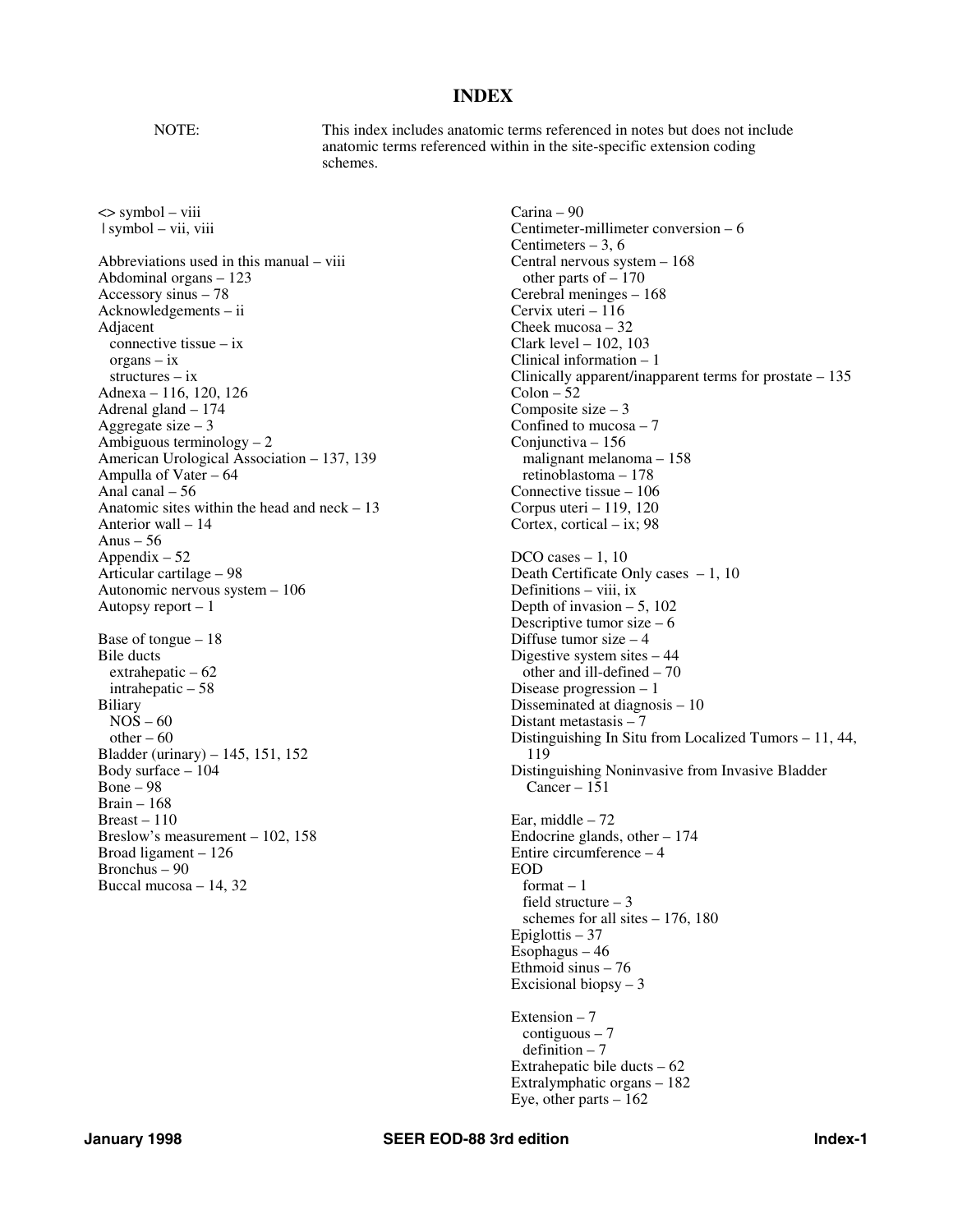Fallopian tube – 124 Female genital organs, other and unspecified – 128  $Flexure(s) - 52$ Floor of mouth – 14, 24 Food sizes, miscellaneous – 6 Four month rule for EOD – 1 Frozen pelvis – 114, 116, 120, 137, 139 Fruit sizes  $-6$ Gallbladder – 60 General guidelines/instructions – 1 Gestational trophoblastic tumor – 130 Gingiva, upper/lower – 13, 22 Gland adrenal – 174 other endocrine – 174 thyroid – 172 Glottic larynx – 80 GTT – 130 Guidelines, site-specific – 1, *see also site by name*  $Gum - 22$ Hard palate  $-14$ , 26 Head and neck sites, definition – 13 Heart  $-92$ Hematopoietic disease – 10, 182 Histologies, applicable  $-1$ , 10 Hodgkin's disease – 10, 180 tumor size  $-5$ , 180 Hypopharynx  $-15, 40$ Ill-defined sites oral cavity – 42 non-specific and other sites – 184 Immunoproliferative disease – 10, 182 In situ  $-7$ Inch-metric conversion – 6 Inferred description of non-invasion for bladder – 144 Inflammatory carcinoma – 4, 110 Infratentorial brain – 168 Inguinal surgery – 141 Intrahepatic bile ducts – 58 Intrathoracic organs – 96 Invasive component  $-3$ Involvement terms – 2 Islets of Langerhans – 66

Joints – 98 Kaposi's sarcoma – 10, 176 tumor size  $-5$ , 176 Kidney  $-146$ Labial mucosa – 16 Lacrimal gland – 164 Large intestine – 52 Largest dimension – 3 Laryngopharynx – 40 Larynx glottic  $-80$  NOS – 86 overlapping lesion – 86 subglottic – 84 supraglottic  $-82$ Lateral wall – 15 Laterality codes – 186 Letterer-Siwe's disease – 10 Leukemia – 10, 182 Ligament, broad/round – 126 Lingual tonsil – 13, 18 Linitis plastica  $-4$ , 48 Lip, Oral Cavity and Pharynx – 11  $Lip - 13, 16$  commissure – 13 Liver  $-58$ Localized, NOS – 7  $Lung - 90$ Lymph nodes  $-8$  aspiration – 9 dissection – 9 examined – 9 for in situ  $-8$  involvement of – 8  $NOS - 8$  positive – 9 positive cytology – 9 sampling – 9 size of metastasis – 8  $terminology - 8$ Lymphoma lymph node coding – 9 non-Hodgkin's – 180 Male genital organs, other and unspecified – 142 Malignant lymphoma – 180 Malignant melanoma – 102 uvea – 162 other parts of eye – 162 skin – 102 tumor size  $-5$ Maxillary sinus – 74 Mediastinal mass/adenopathy – 91 Mediastinum – 92 Medulla, medullary  $-$  ix Melanoma – 102; *see also malignant melanoma* Metastasis  $-1, 7$ Metric-inch conversion – 6 Microscopic focus  $-4$ , 6 Middle ear – 72 Millimeter-centimeter conversion – 6

**Index-2 SEER EOD-88 3rd edition SEER 2001-88 3rd edition** January 1998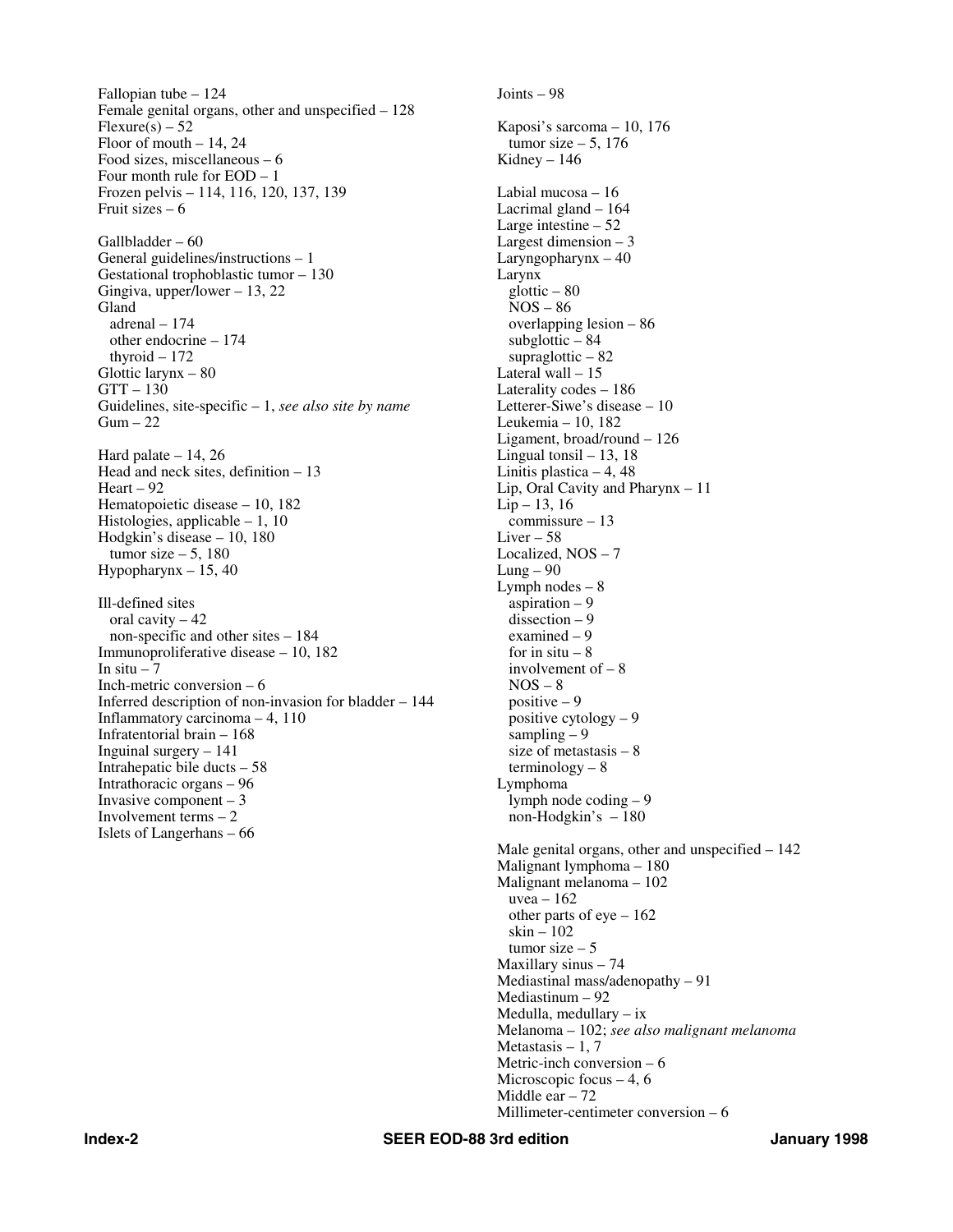Millimeters  $-3, 6$ Money sizes  $-6$ Mouth floor of  $-14$ , 24  $other - 14, 30$ vestibule  $-14, 32$ MSB – viii Mucosa buccal – 14, 32  $check - 32$  labial – 16, 32 Multiple/familial polyposis – 4 Multiple myeloma – 10 Mycosis fungoides – 104 tumor size  $-5$ , 104 Myelofibrosis – 182 Myeloproliferative disease – 10, 182 Myometrium – 120  $N$  category  $-8$ Nasal cavity – 72 Nasopharynx  $-15, 38$ Neoadjuvant treatment  $-1, 3, 7$ Nerves, peripheral – 106 Nervous system autonomic – 108 central – 166 Non-Hodgkin's lymphoma – 10, 180 tumor size  $-5$ , 180 Non-invasion, statements for bladder – 144 Non-involvement terms – 2 Not applicable, use of  $-10$ Nut sizes  $-6$ Oral cavity, ill-defined sites – 42 Orbit  $-166$ Organs of abdomen – 123 Organs of pelvis – 122 Oropharynx – 36 Other *see also Other and Unspecified*; *Other and Ill-defined* biliary – 60 endocrine glands – 174 mouth – 14, 30 central nervous system – 170 parts of eye – 160 parts of rectum – 56 Other and ill-defined digestive organs – 70 respiratory sites and intrathoracic organs – 96 sites  $-184$ Other and unspecified female genital organs – 128 male genital organs – 142 Ovary – 122 Overlapping lesion of larynx – 86 Palate hard  $-14$ , 26  $soft - 14, 28$ Pancreas – 66

 $head - 66$  other and unspecified – 68 tail  $-66$ Parametrium – 126 Paranasal sinus – 78 Paraurethral gland – 154 Parenchyma – ix Parotid gland – 15, 34 Pathologic review of regional lymph nodes – 9 Pelvic organs – 122 Pelvis, renal – 144, 148 Penis – 132 melanoma – 102 mycosis fungoides – 104 Sezary's disease – 104 Periosteum – 98 Peripheral blood involvement – 5, 104 Peripheral nerves – 106 Peritoneum – 108 Pharynx, NOS – 42 Placenta – 130 Plasmacytoma, solitary – 182 Pleura – 94 Post-cricoid area – 15 Posterior pharyngeal wall – 15 superior wall  $-15$ wall  $-15$ Preface – iii Primary site unknown – 184 Prostate clinical – 136 clinically apparent terms – 135 pathologic – 138 radiographically apparent terms – 135 Prostatectomy – 138 Prostatic urethra – 136, 138, 154 Pyriform sinus – 15, 40

 $body - 66$ 

Radiographically apparent/inapparent terms for prostate – 135 Rectosigmoid – 54 Rectum – 54 other parts of – 56 Refractory anemia, malignant – 182 Regional lymph nodes – 8 Renal parenchyma – 146 pelvis – 144, 148 Residual tumor size  $-3$ Respiratory sites, other and ill-defined – 96 Reticuloendothelial disease – 10, 182 Retinoblastoma – 10, 178 Retromolar  $area - 22$  trigone – 14 Retroperitoneum – 108 Round ligament – 126

Salivary gland, major – 15, 34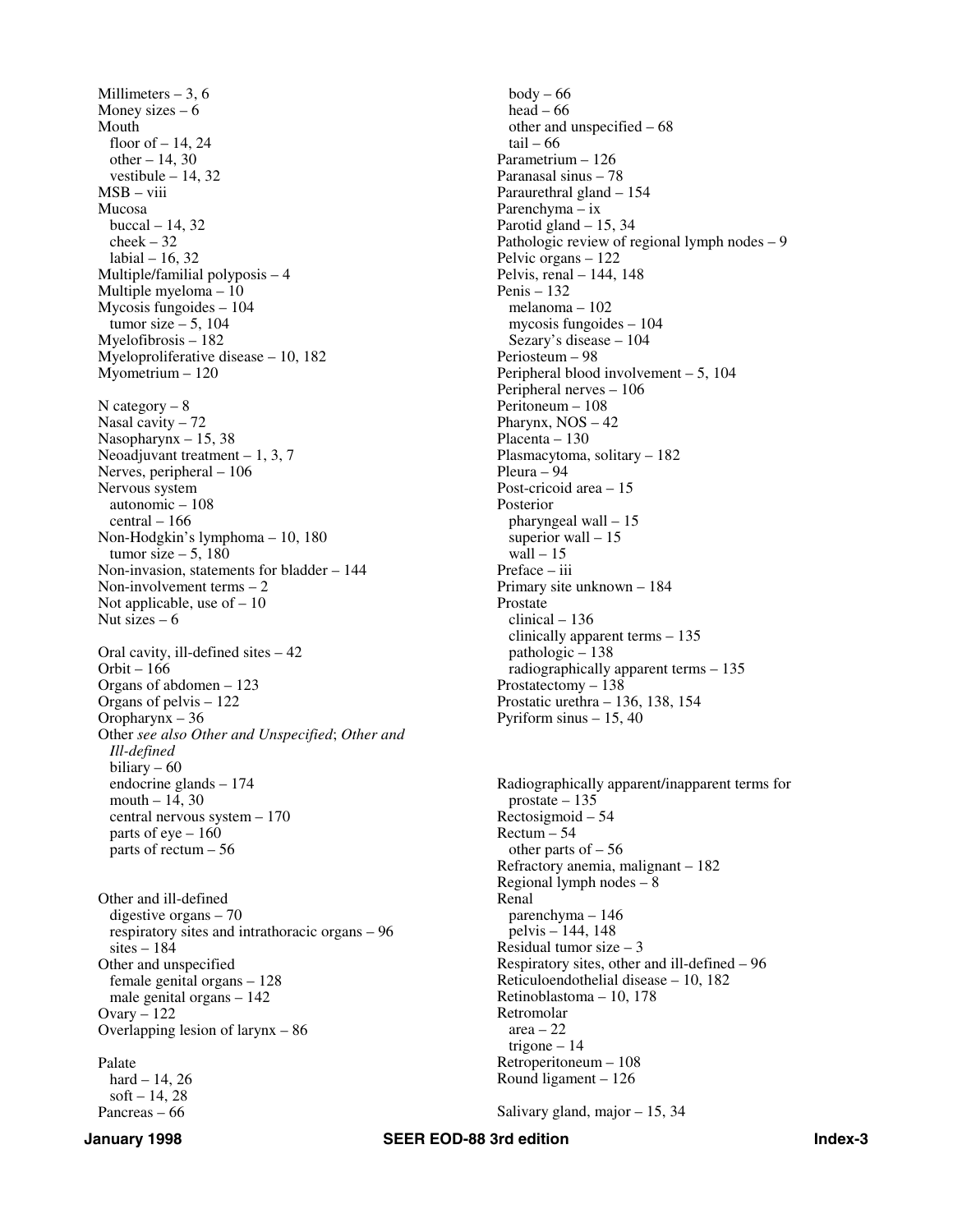Sarcoma Kaposi's – 176 of myometrium – 120 Scrotal surgery – 141 Scrotum carcinoma – 142 melanoma – 102 mycosis fungoides – 104 Sezary's disease – 104 Sezary's disease 104 tumor size  $-5$ Sinus accessory – 78 ethmoid – 76 maxillary – 74 paranasal – 78 pyriform  $-15, 40$ Site-specific guidelines – 1 Size not applicable  $-4$ Sizes, miscellaneous – 6 Skin carcinoma – 100 melanoma – 102 mycosis fungoides – 104 of anus – 56 of genital sites – 100 Sezary's disease – 104 Small intestine – 50 Soft palate  $-14$ , 28 nasopharyngeal surface – 28 Soft tissue – 106 Statements of non-invasion for bladder – 144 Stomach – 48 Stroma – ix Subcutaneous tissue – 106 Subglottic larynx – 84 Sublingual gland – 15, 34 Submandibular gland – 15, 34 Submental gland  $-15$ , 34 Superior vena cava syndrome – 91 Supraglottic larynx – 82 Supratentorial brain – 168 Symbols used in this manual – viii T category  $-7$ Table of Anatomic Structures – 12, 45, 119, 145 Terminology, ambiguous – 2 Terms used in this manual – ix Testis  $-140$ Thickness, measured – 102, 158 Thymus – 174 Thyroid gland – 172 Time period – 1 Tissue connective – 106 soft  $-106$  subcutaneous – 106 TNM – viii discrepancy with EOD – 1 information for lymph nodes – 8 use of information  $-1$ , 7 Tongue anterior two-thirds – 13, 20

base of  $-18, 37$  posterior one-third – 13, 18 Tonsils – 14, 36 lingual – 13, 18 Trachea – 88 Transurethral resection of prostate – 136 Trigone, retromolar – 14, 22 Tumor size  $-1, 3$  $descriptive - 6$  guidelines for codes 000, 001, 002, 009 019, 998, 999  $-4$ special codes  $-4$ TURP – 136 Unknown primary site – 184 tumor size – 4 use of  $-10$ Unspecified urinary organs – 154 Ureters – 144, 148 Urethra – 154 prostatic – 136, 138, 154 Urinary bladder, renal pelvis and ureters – 144 Urinary bladder – 145, 151, 152 Urinary organs, unspecified – 154 Uteri, corpus – 119, 120 Uteri, cervix – 116, 118 Uterine adenexa – 126 Uvea – 160 malignant melanoma – 162 retinoblastoma – 178 Uvula – 14, 28 Vagina – 114 Vegetable sizes – 6 Vermilion surface – 15 Vestibule of mouth – 14, 32 Vocal cord paralysis – 91 Vulva – 112 melanoma – 102 mycosis fungoides – 104 Sezary's disease – 104

skin – 112